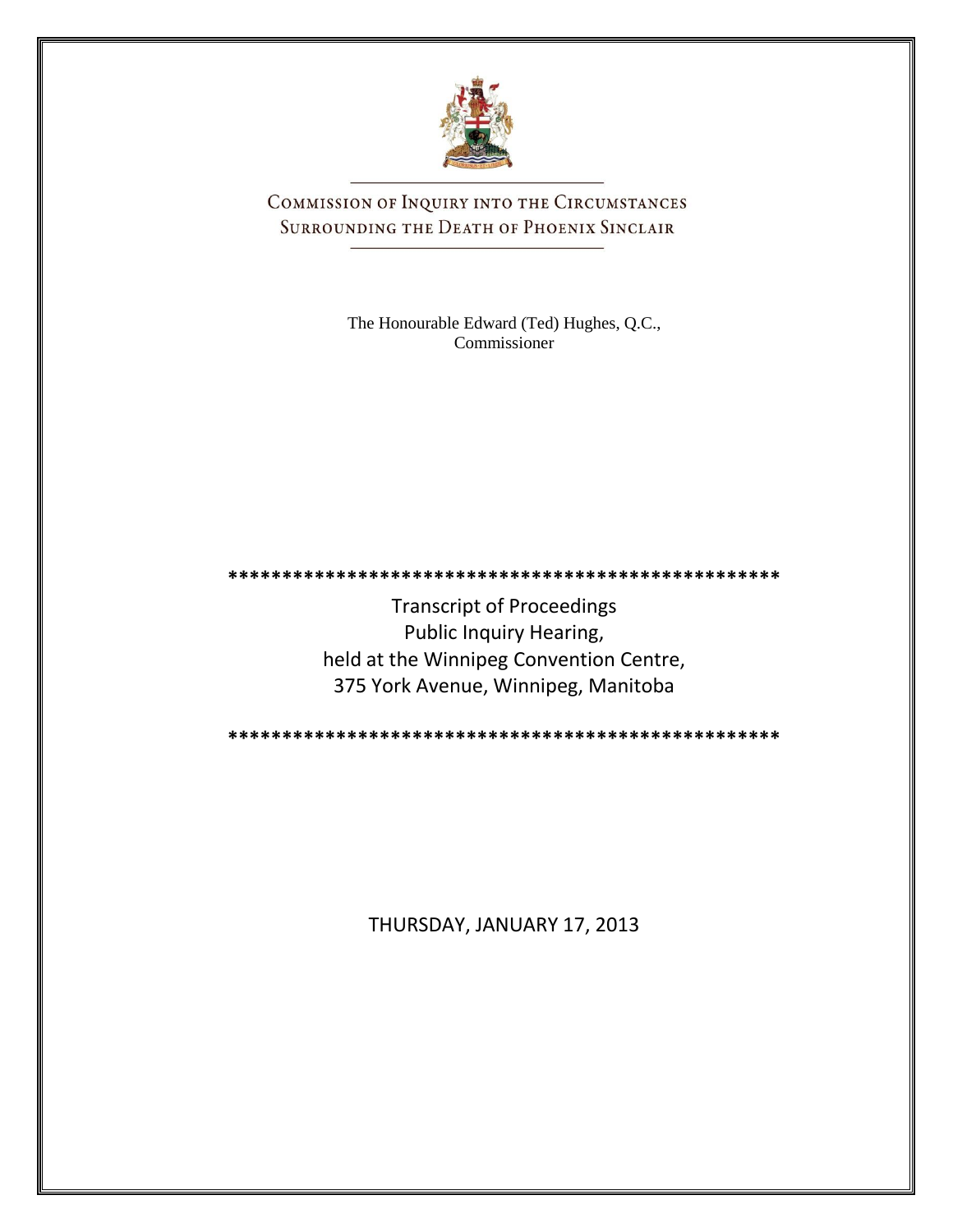## **APPEARANCES**

**MS. S. WALSH,** Commission Counsel **MR. D. OLSON,** Senior Associate Counsel **MR. R. MASCARENHAS,** Associate Commission Counsel

**MR. S. PAUL,** Department of Family Services and Labour

**MR. T. RAY,** Manitoba Government and General Employees Union

**MR. K. SAXBERG** and **MR. L. BERNAS,** General Child and Family Services Authority, First Nations of Northern Manitoba Child and Family Services Authority First Nations of Southern Manitoba Child and Family Services Authority Child and Family All Nation Coordinated Response Network

**MR. H. KHAN** and **MR. J. BENSON,** Intertribal Child and Family Services

**MR. J. GINDIN** and **MR. G. DERWIN,** Mr. Nelson Draper Steve Sinclair and Ms. Kimberly-Ann Edwards

**MR. J. FUNKE ,** Assembly of Manitoba Chiefs and Southern Chiefs Organization Inc.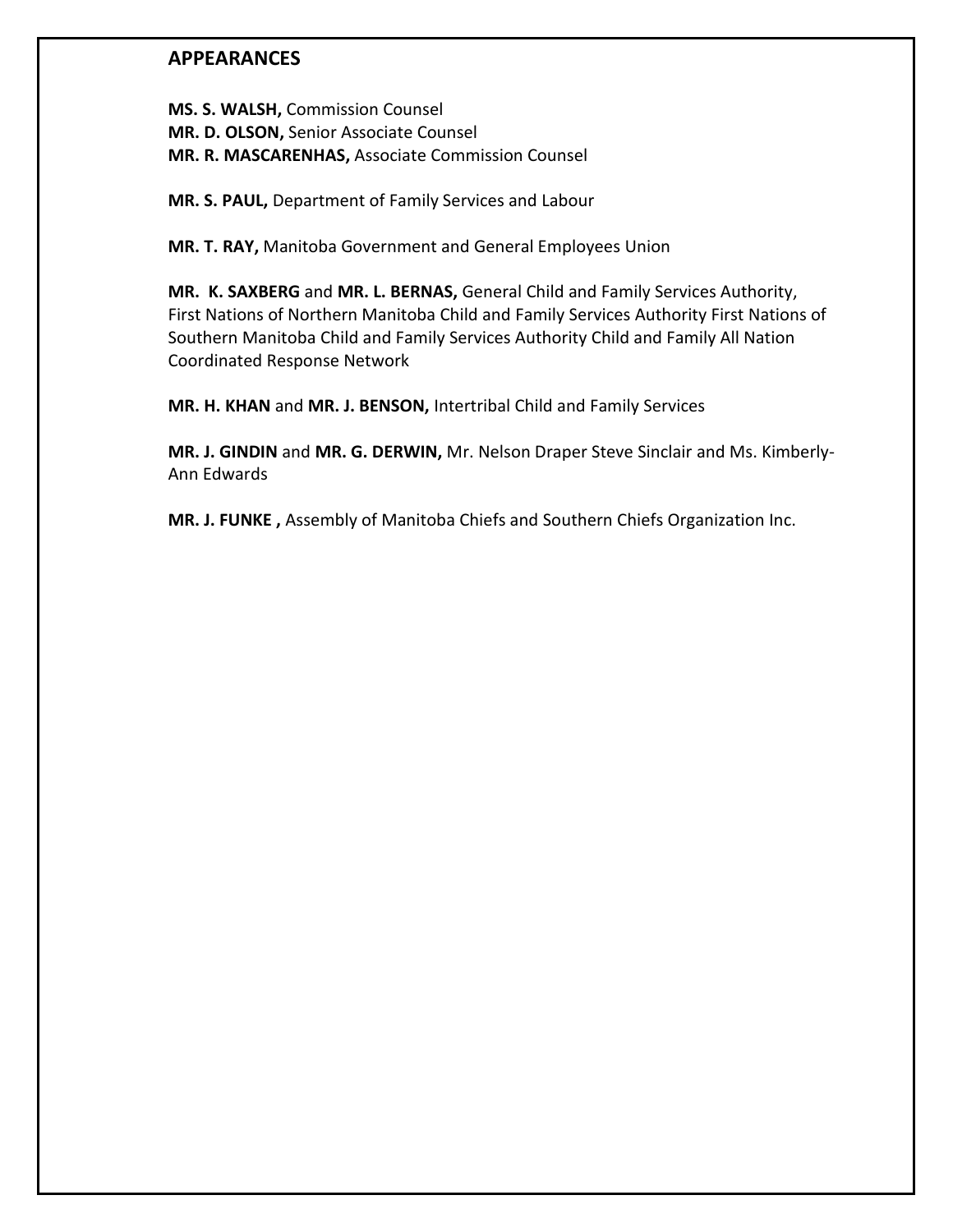# **INDEX**

**Page**

## **WITNESS:**

DIVA MARIA FARIA

Direct Examination (Walsh) 1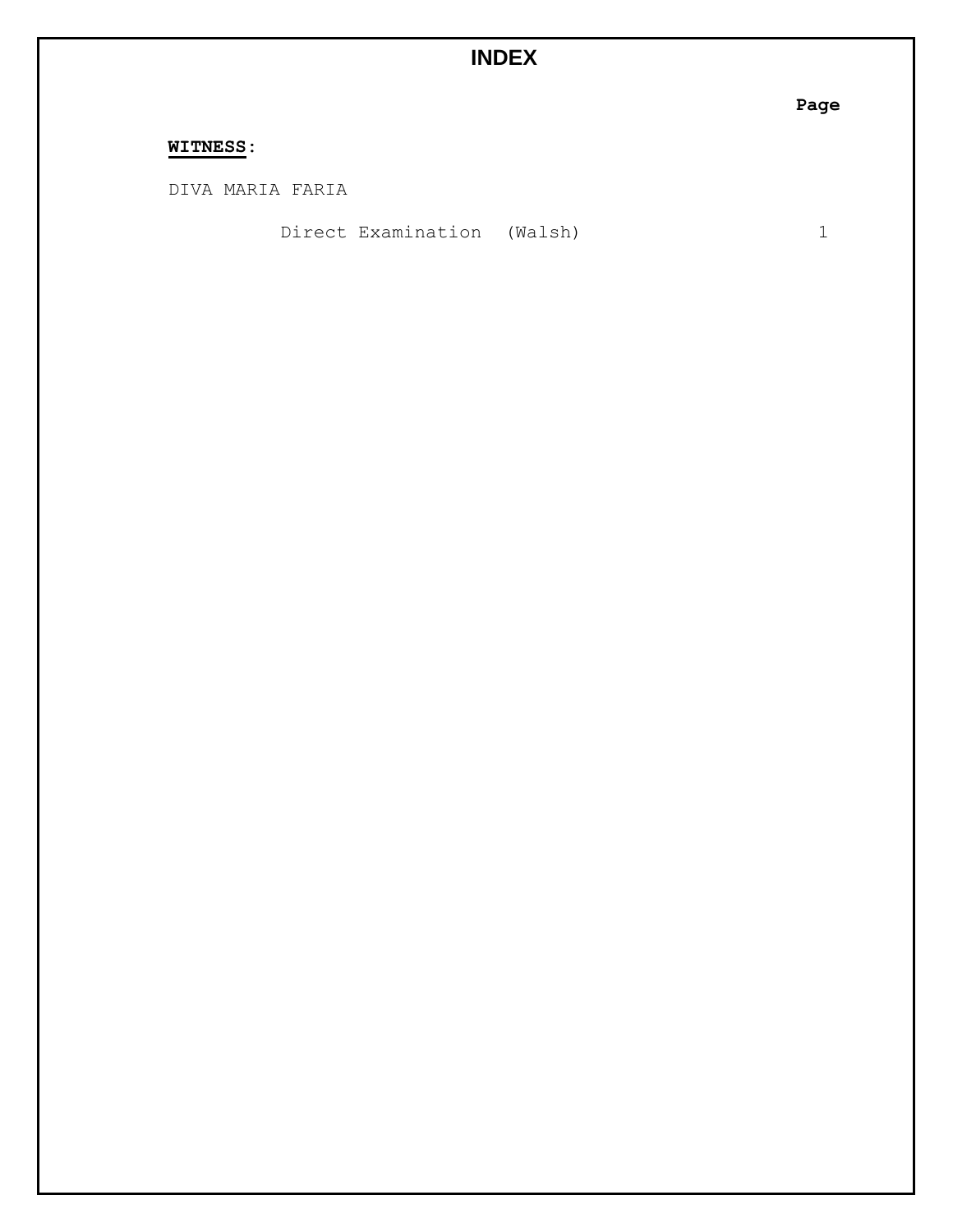PROCEEDINGS **JANUARY 17, 2013** 

JANUARY 17, 2013

PROCEEDINGS CONTINUED FROM JANUARY 16, 2013

 THE COMMISSIONER: Now, Ms. Walsh, this is our last day in this location for a while, I gather.

MS. WALSH: That's right.

 THE COMMISSIONER: So are you going to make some public announcement of that?

 MS. WALSH: Well, I think, it's up on our website but, but yes, while you're on the topic, for the following three weeks, I believe, we'll be at the Fort Garry Hotel, so thank you.

 THE COMMISSIONER: I think that should be on the record here for the, for those members of the public that wish to follow.

16 MS. WALSH: Good. Our first witness, Mr. Commissioner, is Ms. Faria.

18 THE COMMISSIONER: Right.

19 THE CLERK: Could you just stand for a moment. Is it your choice to swear on the Bible or affirm without the Bible?

THE WITNESS: I'll swear on the Bible.

 THE CLERK: Okay. Just take the Bible in your right hand. State your full name to the court.

THE WITNESS: Diva Maria Faria.

 $- 1 -$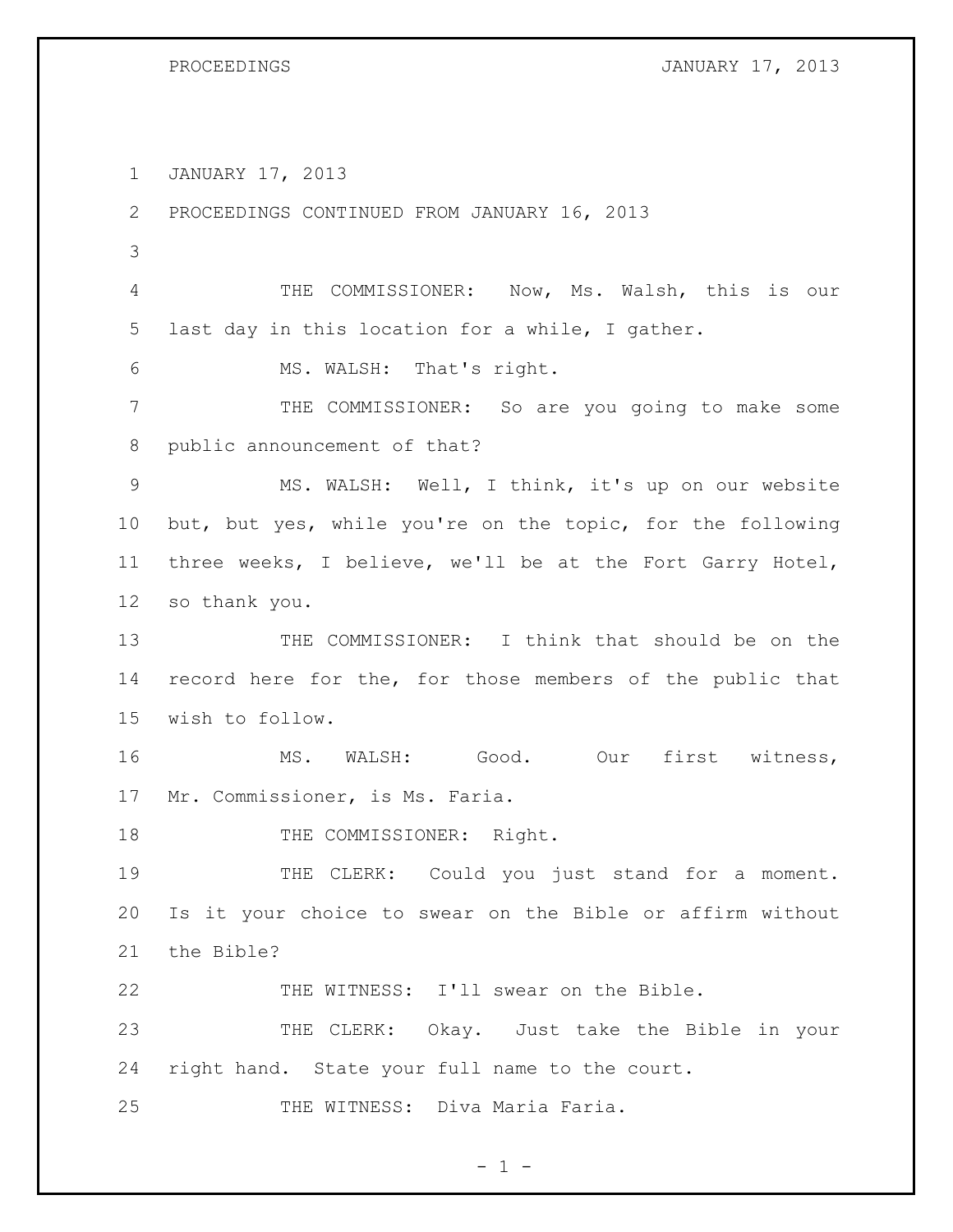| $\mathbf 1$    |                   | THE CLERK: And spell me your first name.              |
|----------------|-------------------|-------------------------------------------------------|
| $\overline{2}$ |                   | THE WITNESS: D-I-V-A.                                 |
| 3              |                   | THE CLERK: And your middle name?                      |
| 4              |                   | THE WITNESS: M-A-R-I-A.                               |
| 5              |                   | THE CLERK: And your last name, please?                |
| 6              |                   | THE WITNESS: Faria, F-A-R-I-A.                        |
| $7\phantom{.}$ |                   | THE CLERK: Thank you.                                 |
| $8\,$          |                   |                                                       |
| $\mathsf 9$    |                   | DIVA MARIA FARIA, sworn, testified                    |
| 10             |                   | as follows:                                           |
| 11             |                   |                                                       |
| 12             |                   | DIRECT EXAMINATION BY MS. WALSH:                      |
| 13             | $Q \qquad \qquad$ | Good morning.                                         |
| 14             | A                 | Good morning.                                         |
| 15             | $Q \qquad \qquad$ | Let's start with just a little background. You        |
| 16             |                   | have a bachelor of social work from the University of |
| 17             | Manitoba?         |                                                       |
| 18             | $\mathbb A$       | That's correct.                                       |
| 19             | Q                 | And you obtained that in 1992?                        |
| 20             | Α                 | That's correct.                                       |
| 21             | Q                 | You also have a master's of social work from the      |
| 22             |                   | University of Manitoba?                               |
| 23             | Α                 | That's correct.                                       |
| 24             | Q                 | You completed your master's in 2005?                  |
| 25             | Α                 | No, I completed my master's in 2009.                  |

 $- 2 -$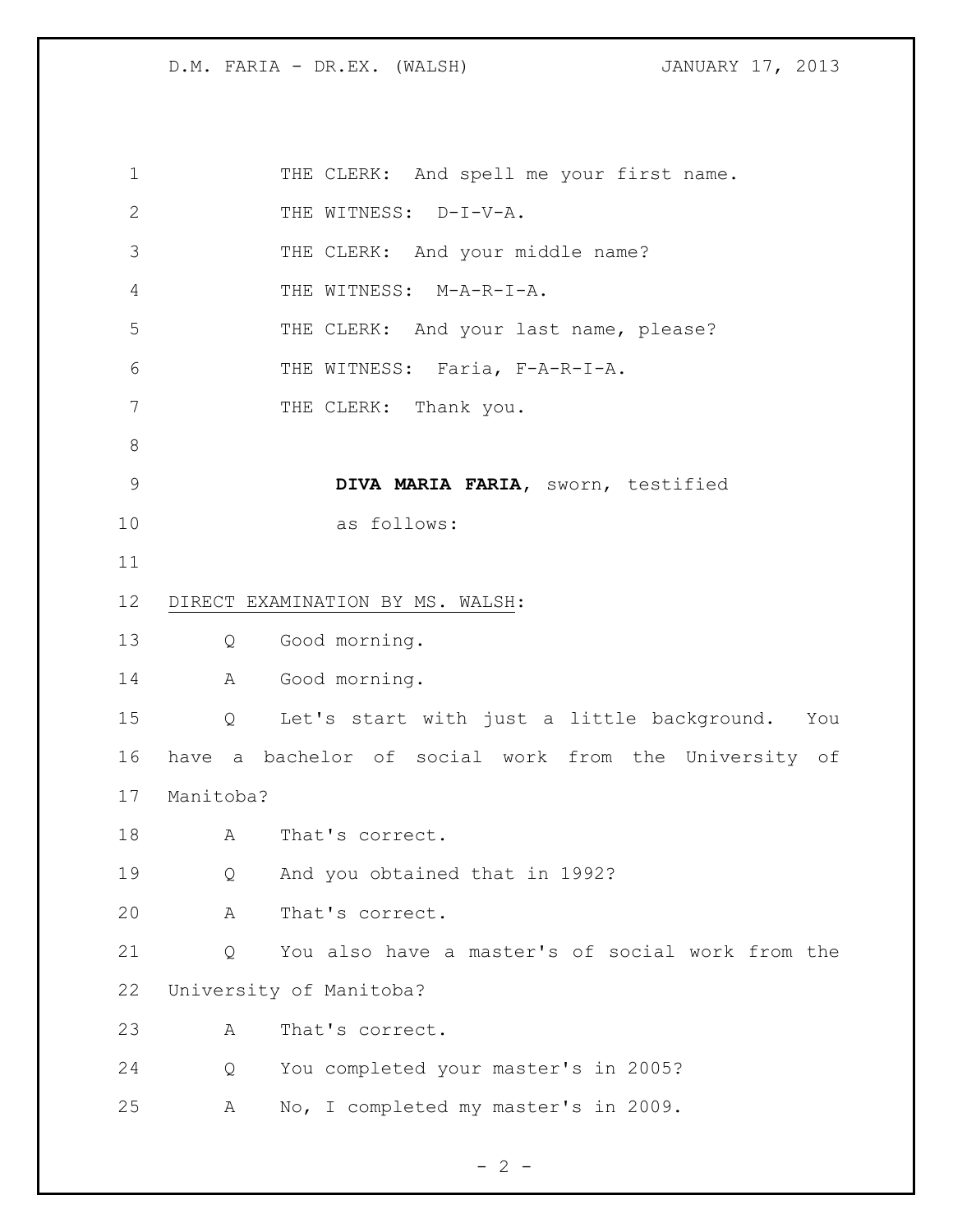Q 2009, thank you. What was the focus of your master's?

 A The focus of my master's was social services policy administration and as part of the requirements of the fulfillment of my master's degree, I conducted a, I developed a quality assurance protocol for the General Child and Family Services Authority.

- 8 Q Is that in use today?
- A Yes, it is.

 Q When did you first start working for Winnipeg Child and Family Services?

A Could I get a copy of my CV, please?

 Q I don't have a copy of your CV. My understanding is that you started working in 1992.

A That is correct.

 Q And your position was as an intake social worker? A I initially began as a family services social worker.

 Q My understanding is that you were a family services worker from September of '92 until November of '92; does that sound right?

A That is correct.

Q Then you became an intake social worker?

A Yes.

Q Still for Winnipeg CFS?

- 3 -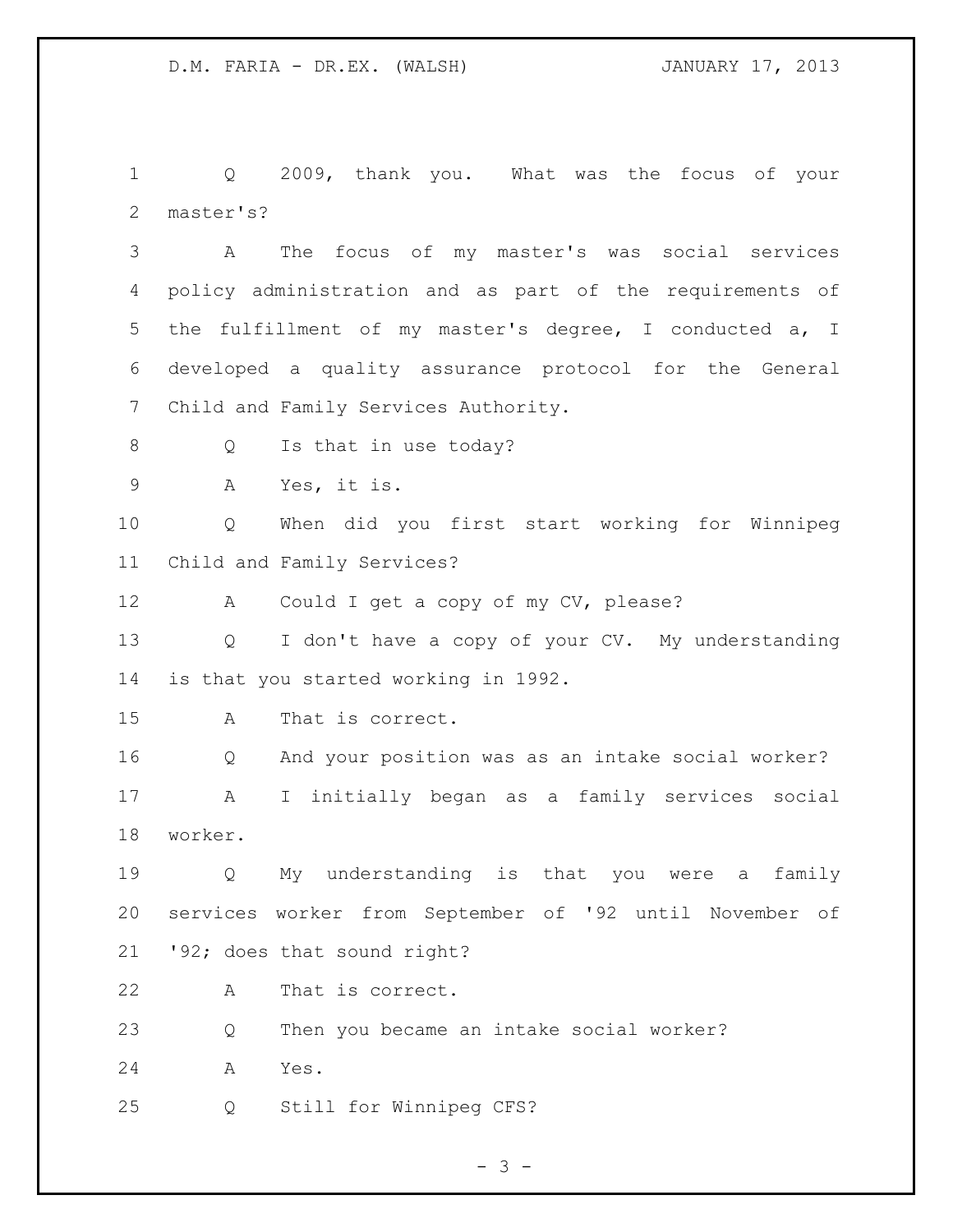A Yes.

 Q You held that position from November of '92 until July of '99?

A Yes.

 Q After working for the intake department, I understand you became an abuse services coordinator for Winnipeg Child and Family Services?

8 A Yes, that's correct.

 Q And you held that position from July of '99 to August 2000?

11 A That's correct.

 Q What did your role as an abuse services coordinator involve?

 A Well, I ran five abuse committees, two of which were rural because at that time we serviced what is now known as Eastman Child and Family Services, so we had a committee in Steinbach and one in Beausejour and he other committees were in Winnipeg. And so basically my responsibility was to ensure that social workers completed abuse investigations in compliance with the requirements of the child abuse committee guidelines. So once a worker and supervisor completed a child abuse investigation, that was submitted to me and then that would be taken to the child abuse committee for review and decisions would be make as to whether or not, you know, we would proceed with

 $- 4 -$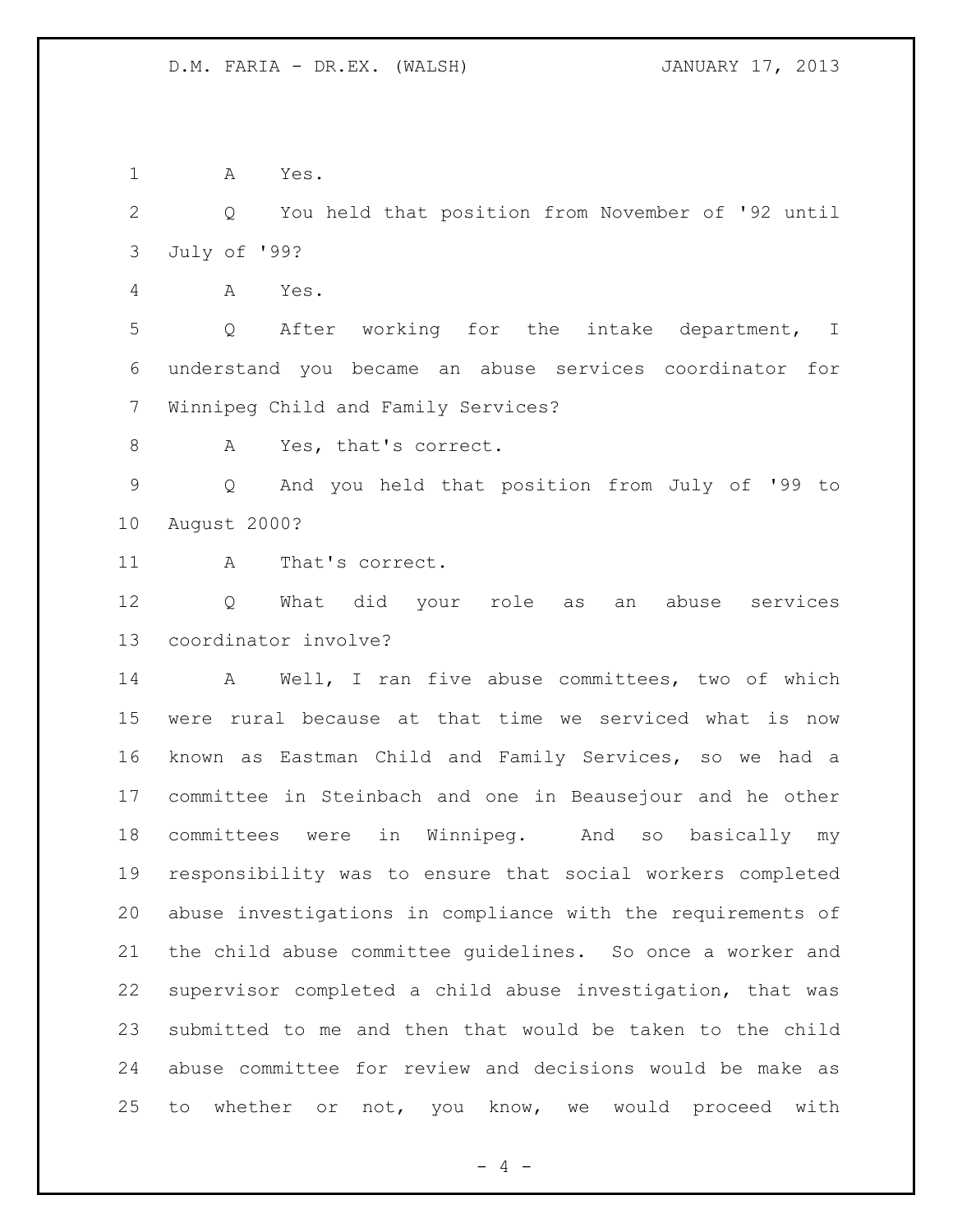registration of an individual on the registry and also a review of the, of the abuse, of the abuse investigation that was conducted. Q Then after August of 2000 you became a crisis response unit supervisor for Winnipeg CFS? A That is correct. Q You held that position from August of 2000 to November 2005? A That is correct. Q And we'll come back to that work. So from 1992 to 2005 you were employed by Winnipeg Child and Family Services? A That is correct. Q After being a CRU supervisor, you became a program specialist for Protection and Family Services? A Yes. Q You held that position from November '05 to November '07? A Yes, that's correct. Q And at that point your employer was the General Authority? A Yes, that's correct. Q What did that position involve? A In that position I was a protection specialist and so there were three positions at the authority at the

 $-5 -$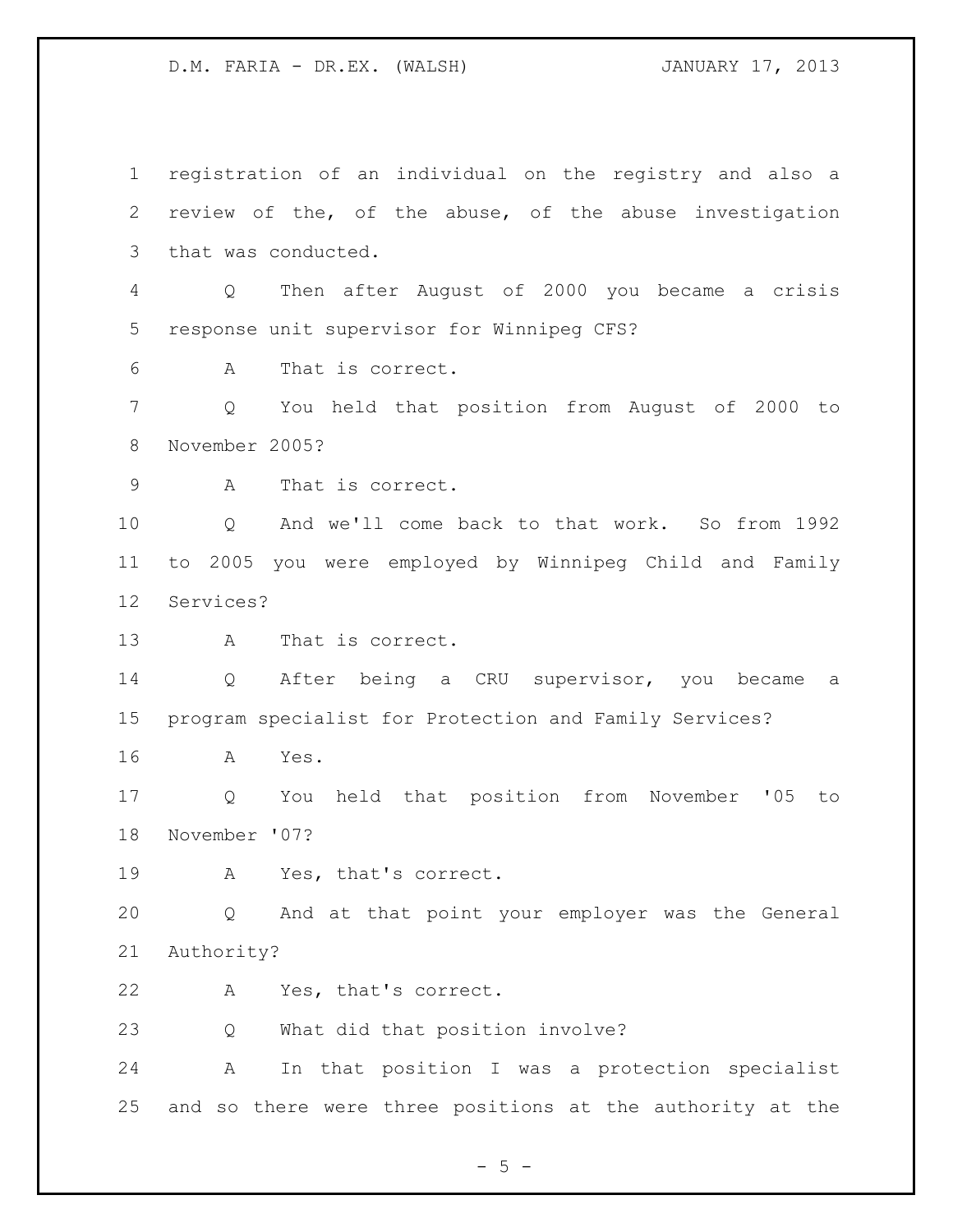time: One was issue management, one was protection and one was resources. So my position entailed anything that the authority would have been dealing with that would have been of a protection nature. So as part of that I was responsible for all the child death referrals that came into the authority and in working with agencies around submitting, ensuring that they were compliant with the recommendations of section 10 reports. During my time there I completed a section 4 review and I also worked with the agencies around looking at internal reviews with respect to child deaths as well.

 Q That's actually the position you were in when Phoenix Sinclair's death became known to the agency?

14 A That's correct.

Q Where are you currently employed?

 A I'm currently employed with service delivery support, community service delivery and I report to the executive director of rural and north, which is Debbie Besant.

Q What does your current position involve?

 A My current position is a -- I am a Child and Family Services program specialist, leading practice specialist and my position entails doing a lot of policy work, standards development, program reviews, workload reviews specific to Child and Family Services. I work

 $- 6 -$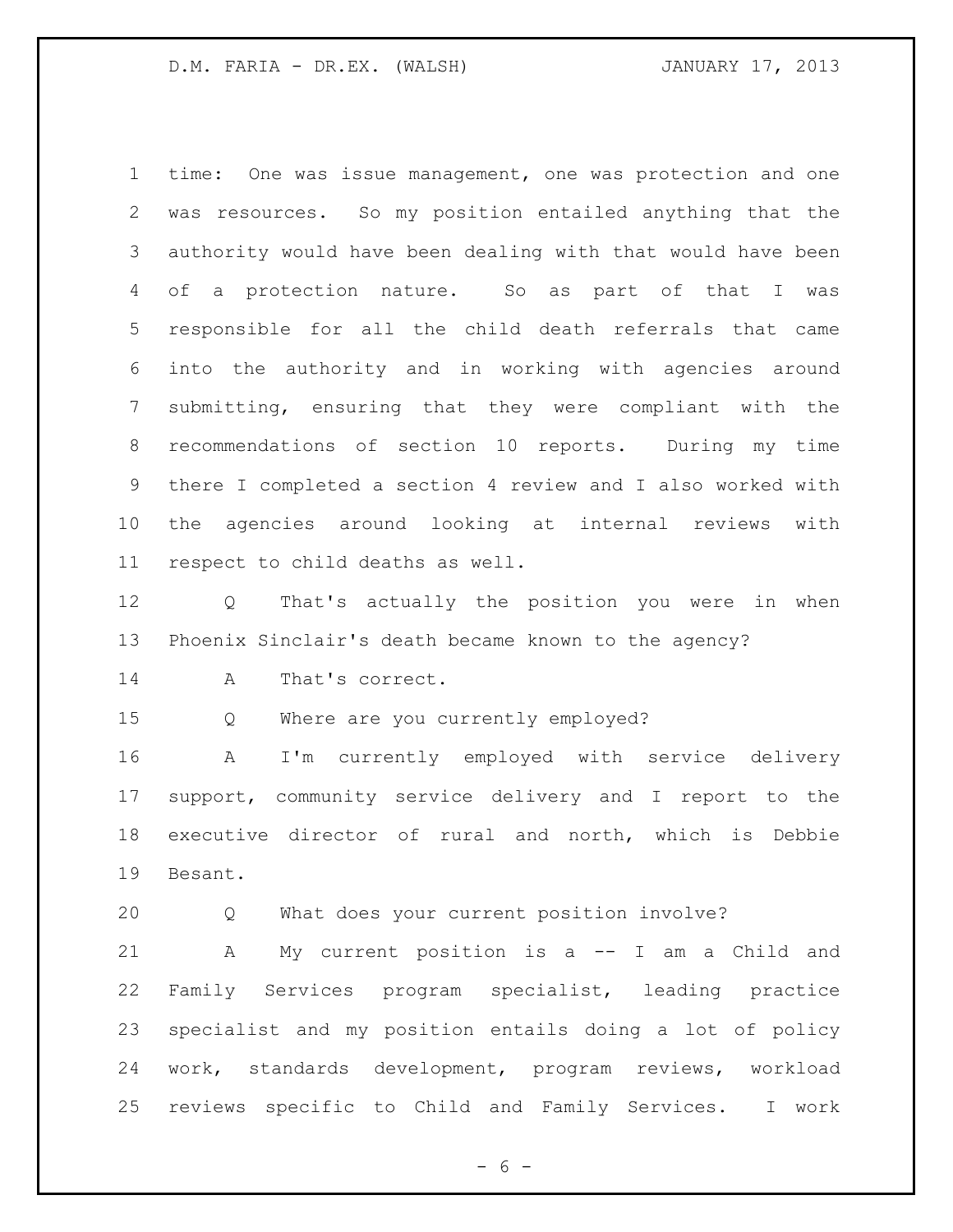specifically with the General Child and Family Services government agency, which is known as Winnipeg Rural and North. So that includes Winnipeg and the rural and northern agencies which are Interlake, The Pas, Thompson, Churchill, Eastman and Parkland. Q Is your employer now the department? A Yes, it is. 8 THE COMMISSIONER: Now is that -- are you through running through all that? Because I have a question for the witness. I want to know what your employment was in March of 2005. 12 THE WITNESS: In March of 2005 I was employed as the crisis response unit supervisor at Winnipeg Child and Family Services. THE COMMISSIONER: Crisis response unit supervisor? 17 THE WITNESS: Crisis response unit supervisor for Winnipeg Child and Family Services. At the time it was referred to as JIRU or Joint Intake Response Unit. BY MS. WALSH: Q You were the crisis response unit supervisor at Winnipeg Child and Family Services from August of 2000, I think you said, till November of 2005? A That is correct.

- 7 -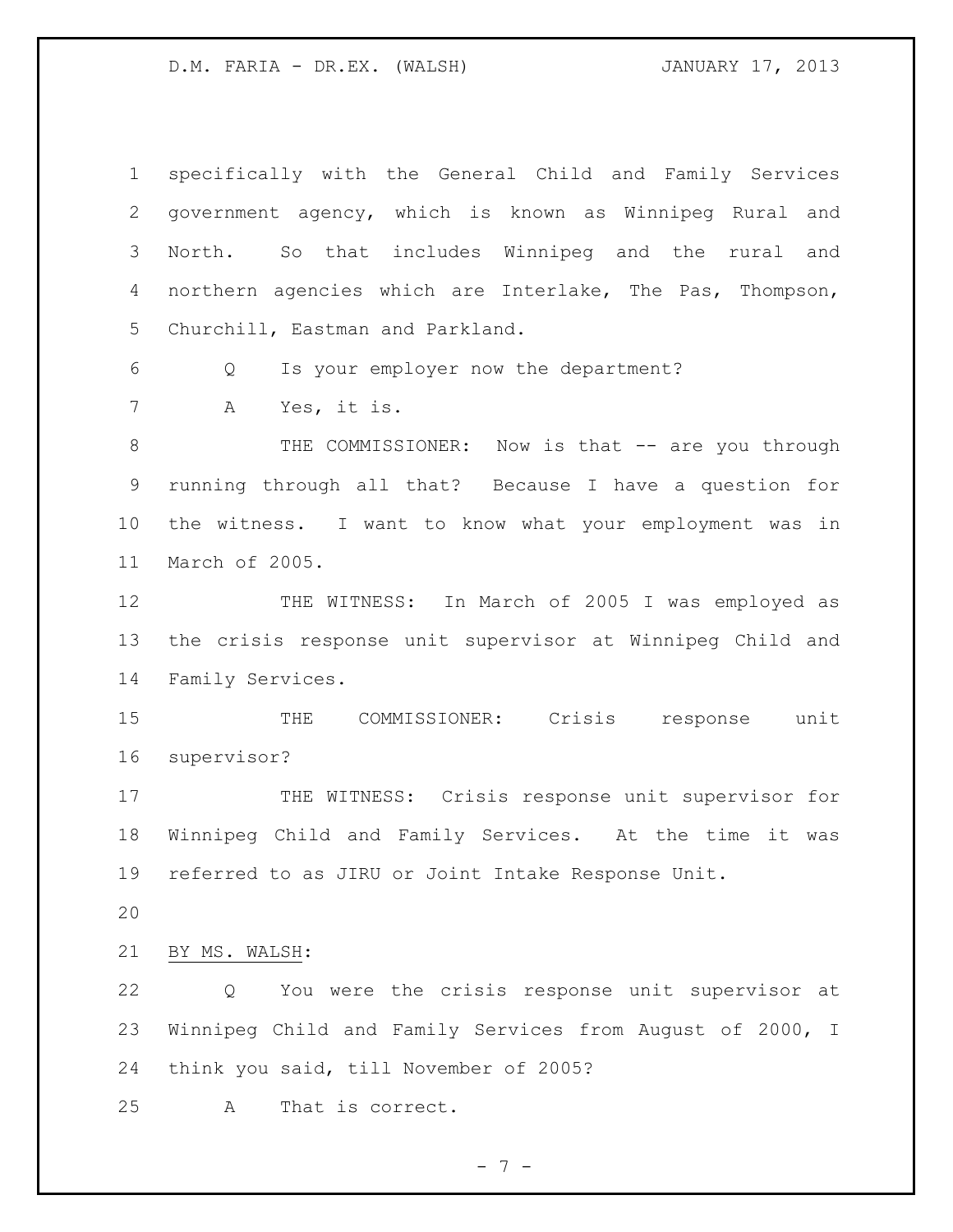1 THE COMMISSIONER: August what, '02? MS. WALSH: August 2000. THE COMMISSIONER: Yes, August 2000. And that's the job you were in until November 2005? THE WITNESS: That is correct. THE COMMISSIONER: Thank you. BY MS. WALSH: Q Now we talked about your formal university education. When you were at university taking your bachelor of social work, did you take any courses that focused specifically on child welfare? A No, I did not. However, I did have a field placement in a Child and Family Services office. Q What period of time was that? A That would have been 1990 to 1992. Q Now in terms of training once you started your employment, your counsel has provided me with a list of the courses that you have taken starting in 1996 to the present. I'm just going to go through with you the training that you took up to the time that you left Winnipeg Child and Family Services and stopped being a front line supervisor, if you like. So when you first starting working at Winnipeg CFS, in 1992, did you receive any training from the agency?

 $- 8 -$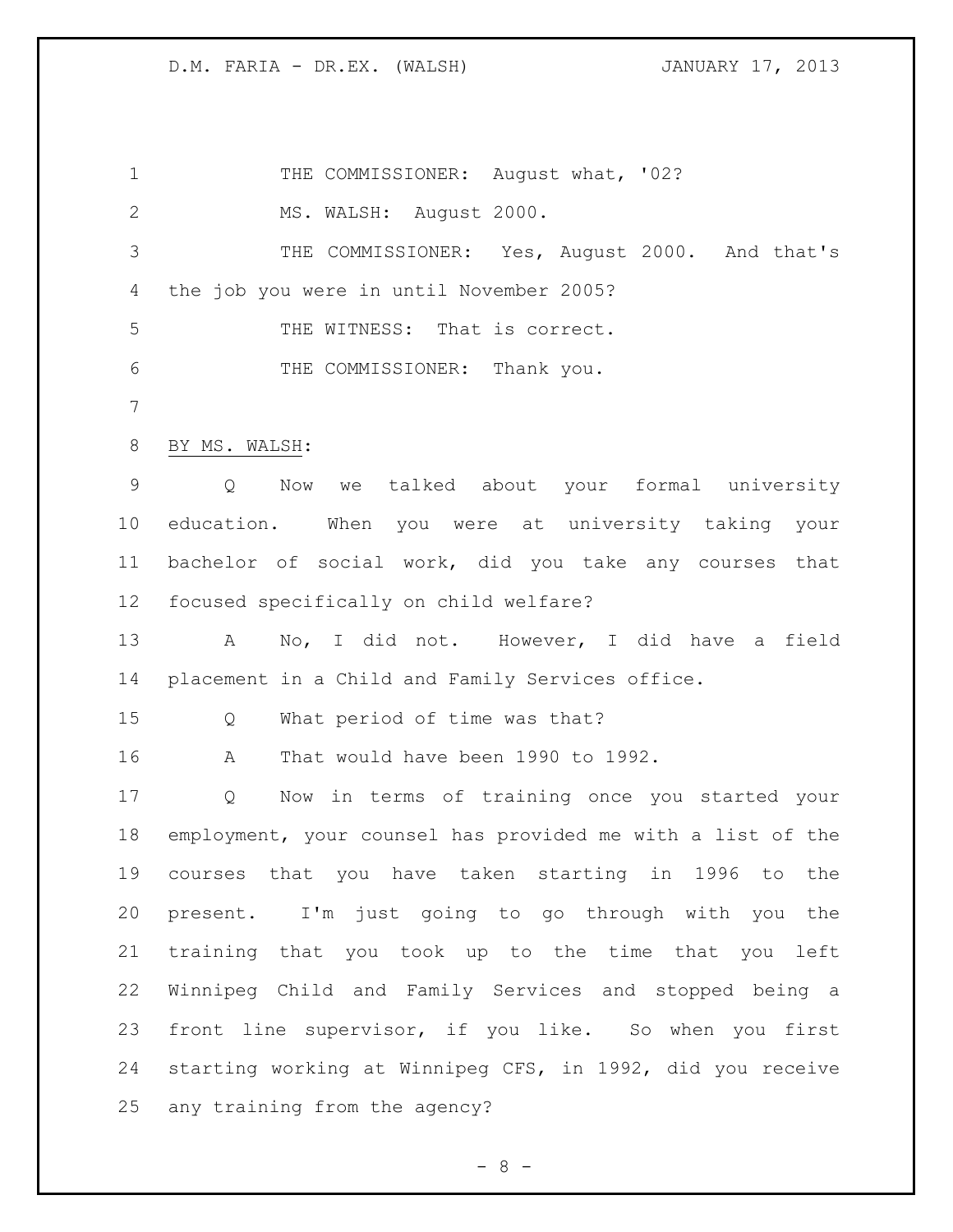A Did I receive any training from the agency? I received the case manager competency based training which is the social work competency based training. I also received the -- Q Let me just stop you there because according to the document that your counsel has provided to me that was in 1998. 8 A I'm sorry, what, what timeframe -- Q So my question was you told us you first started working at the agency in 1992. So I wanted to know when you first started working at the agency, did the agency give you any training? 13 A When I, when I started working at the agency, I was, I was actually placed with a senior worker who I shadowed for a period of two weeks. Q What about any formal courses? 17 A I'm not sure I understand the question. Q Okay. A Like you're asking me from what -- or for what period of time are you asking -- Q Okay. A -- specifically? Q Sure. You told us you started working in 1992 at CFS, Winnipeg CFS. A Okay.

- 9 -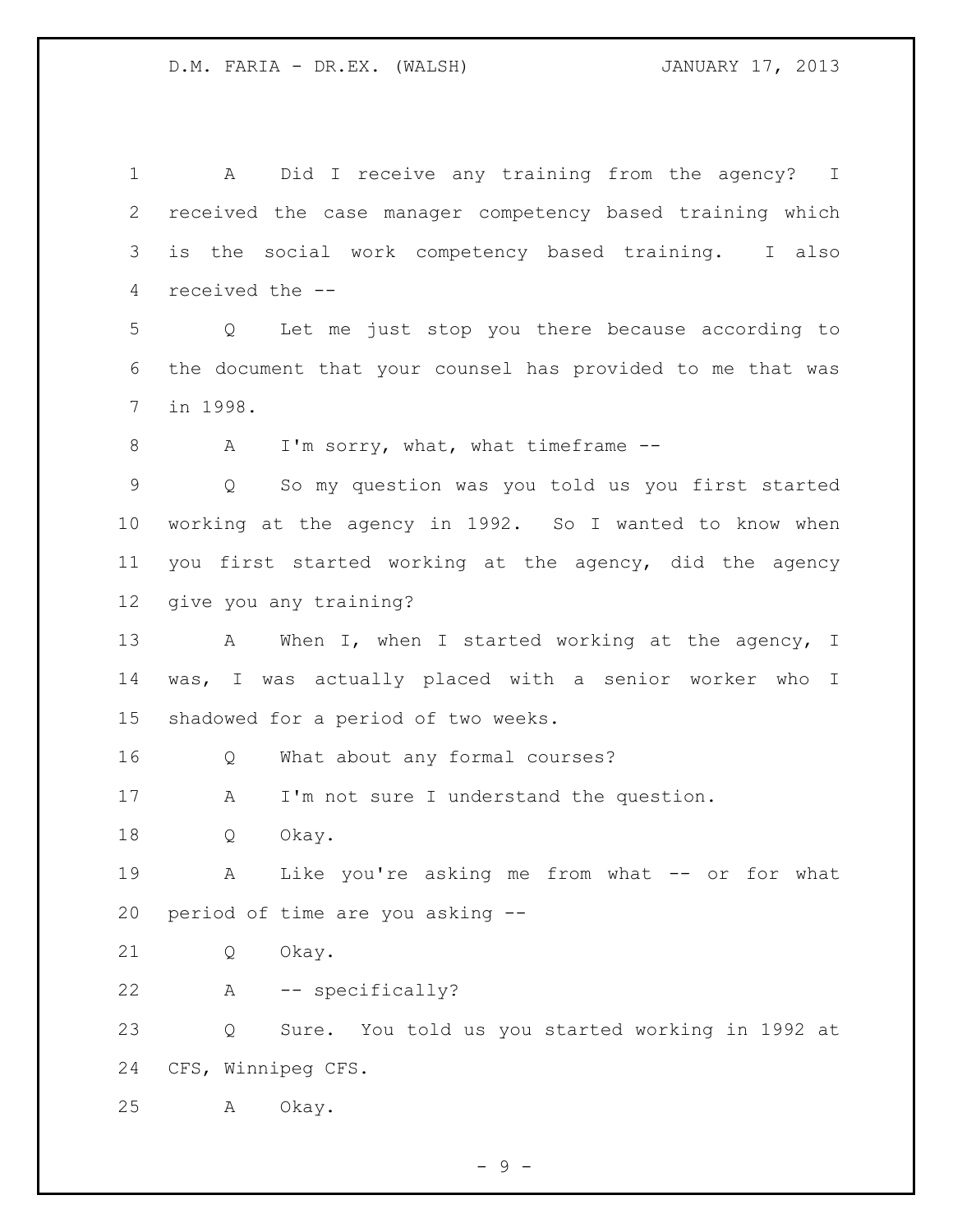Q And the information that I received from your counsel shows training courses starting in 1996. So let me just ask you this way, between '92 and '96, do you recall whether you received any training from the agency or otherwise? A I do not recall. Q So in 1996 you received training that was called New Directions Family Systems Intervention training. You took level 1 in 1996 and level 2 in 1997? A That's correct. Q Then from February till May of 1998, you took Case Manager Competency Based training? A That's correct. Q And that involved three areas, case planning and family centered casework, the effects of abuse and neglect on child development and separation, placement and reunification? 18 A That's correct. Q And in March of 2001 you took a course called Aboriginal Awareness at Red Willow Lodge? 21 A That's correct. Q And in October of 2002 you took training called the Minnesota Alternative Response System? A That's correct. Q And then starting in '02 and going into '03 you

 $- 10 -$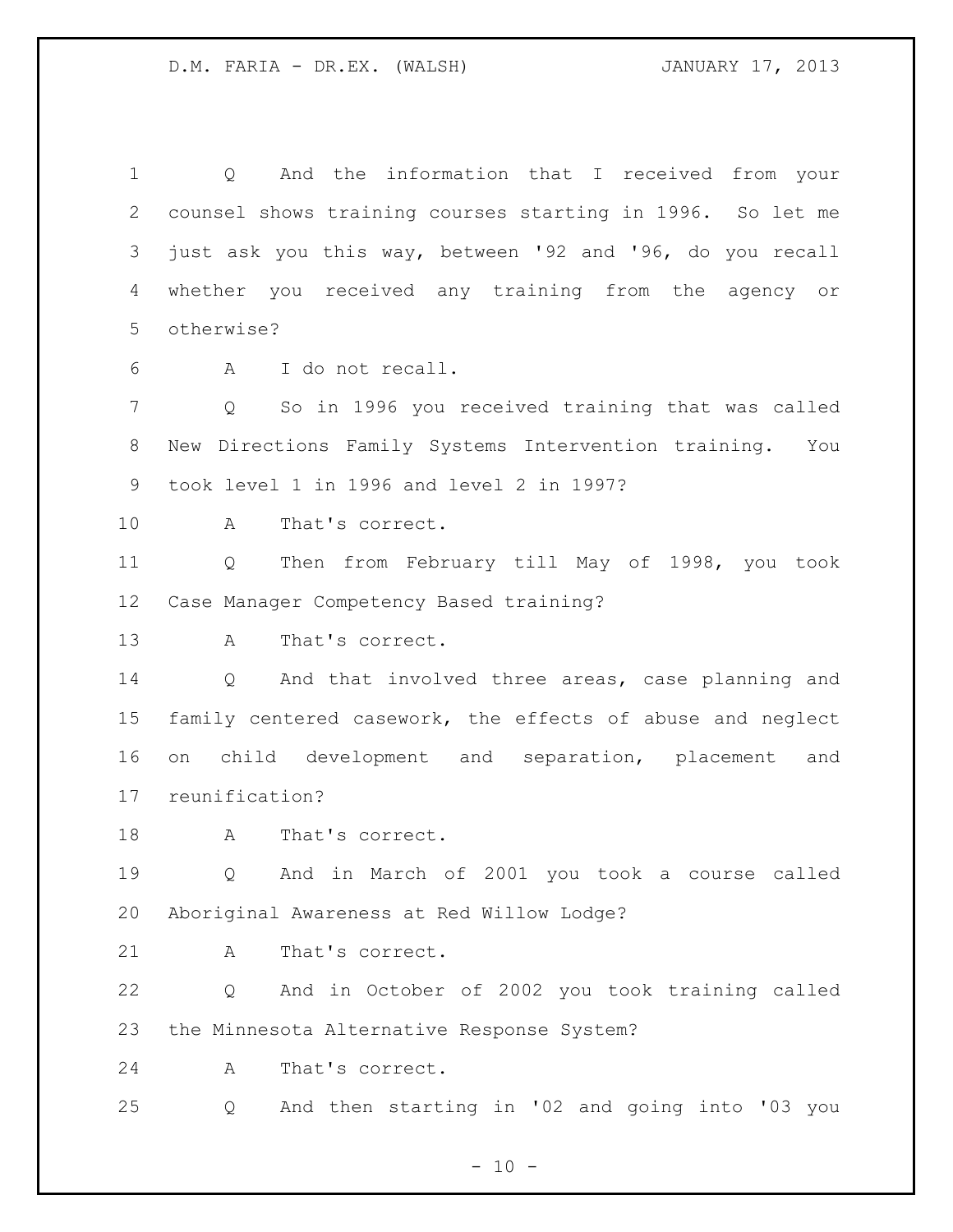took Supervisor Competency Based training?

A That's correct.

 Q Okay. Managing -- and that covered four areas, managing within a Child and Family Services system, managing work through other people, transfer of learning, and supervising and managing group performance.

A That's correct.

 Q Okay. And that was all between '02 and '03. Going back to 1999 when you were an abuse services coordinator, did you receive any training with respect to that position?

A Yes, I did.

 Q It's not listed in the document that I've been provided but there was some training you received?

 A There was training that did occur and it was for the, for the entire committee, like I participated in it with the committee membership.

 Q The core competency training that you took from February to May of 1998, did that training address standards?

A No, it did not.

Q Did it address risk assessment?

A No, it did not.

 Q When you became a crisis response unit supervisor in August of 2002, did you receive additional training at

- 11 -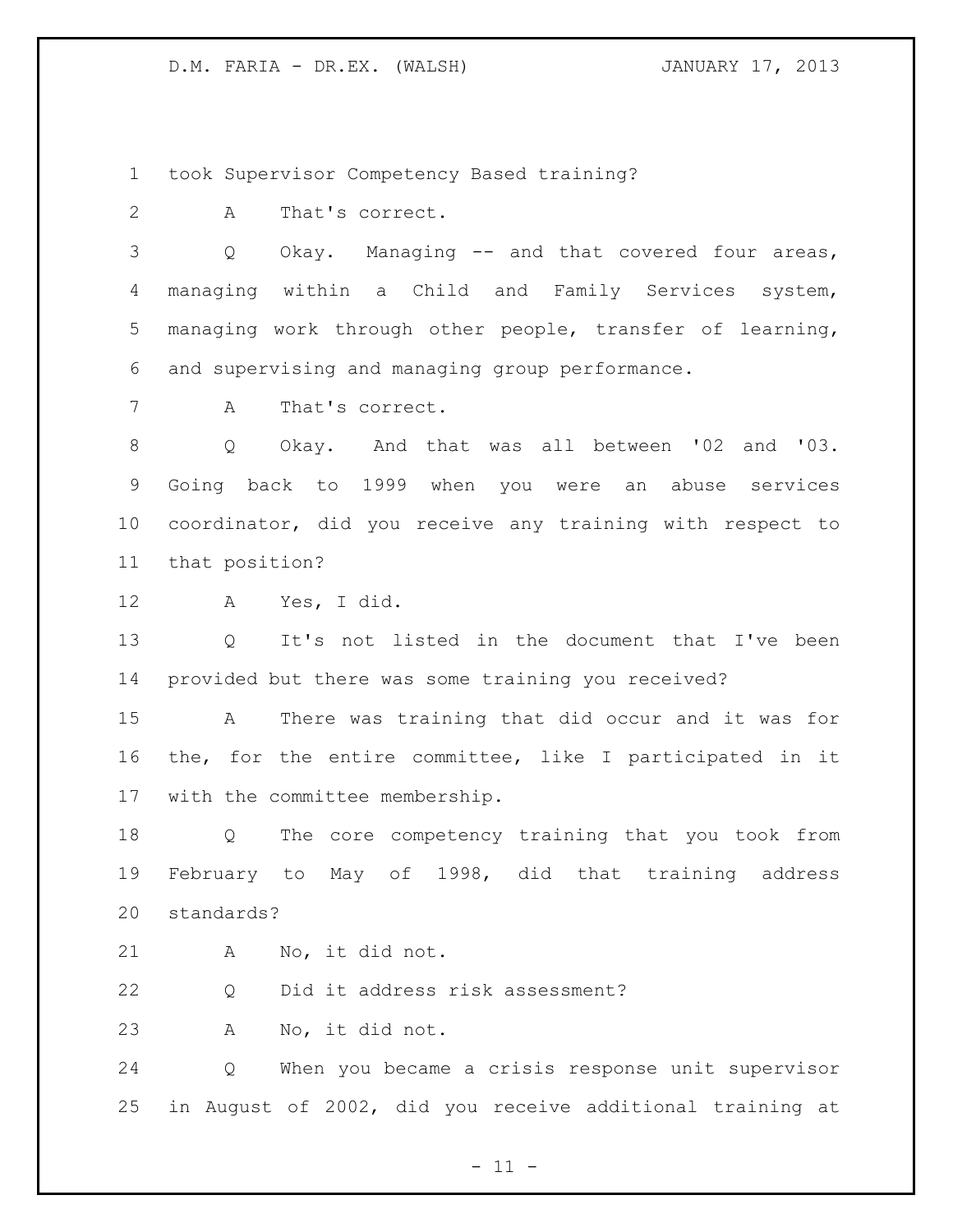that point, is that -- with respect to being a supervisor? A I know that I did attend the Tony Morrison training on, of Supervision in Social Care. I don't remember what year that was. Q Okay. And in fairness -- THE COMMISSIONER: Ms. Walsh, was that August 2002 or 2000? MS. WALSH: She became a crisis response unit supervisor in August of 2000. 10 THE COMMISSIONER: Yes. I think you mentioned -- MS. WALSH: Did I misspeak? 12 THE COMMISSIONER: I thought you mentioned, you said 2002. I could be wrong. But it is 2000? 14 MS. WALSH: It is. My apologies. BY MS. WALSH: Q According to the document that I assume you provided to your counsel which, which your counsel's provided to me, you took supervisor competency based training starting in October of 2002. So my question really is, you started work as a supervisor in 2000. Did the agency give you any training at that point? A No. Q So you got your training as a supervisor two years after you started work as a supervisor; is that fair?

 $- 12 -$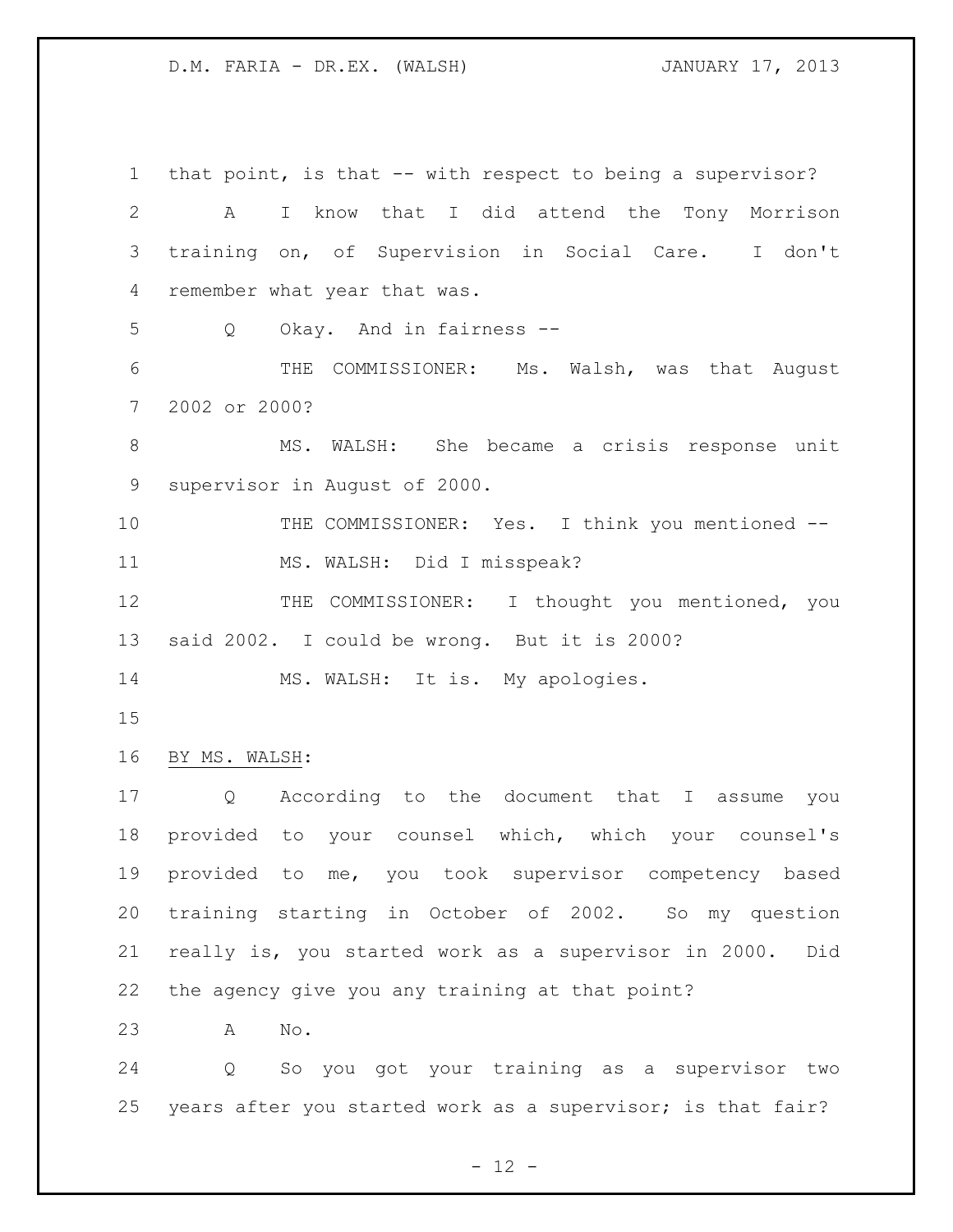1 A Yes, that's correct.

 Q And I've read out the topics that the supervisor competency based training covered and those courses were taken in 2002 and 2003. Did those courses address standards?

A No, they did not.

Q What about risk assessment?

A No, they did not.

 Q Let's, let's just finish with what I'm advised was your training up to the time that you left Winnipeg CFS. In 2003, you took training called Working Together as a Team and then the Tony Morrison training that you're talking about in '03, Staff Supervision in Social Care. Then from 2003 to 2004, you took a number of courses under the heading Leadership Competency Development?

A That's correct.

 Q And that included modules relating to the foundation for effective leadership, effective interpersonal skills, developing others, developing the work environment and developing personal effectiveness skills?

A That's correct.

 THE COMMISSIONER: And where did you take these courses?

25 THE WITNESS: That was through the Civil Service

 $- 13 -$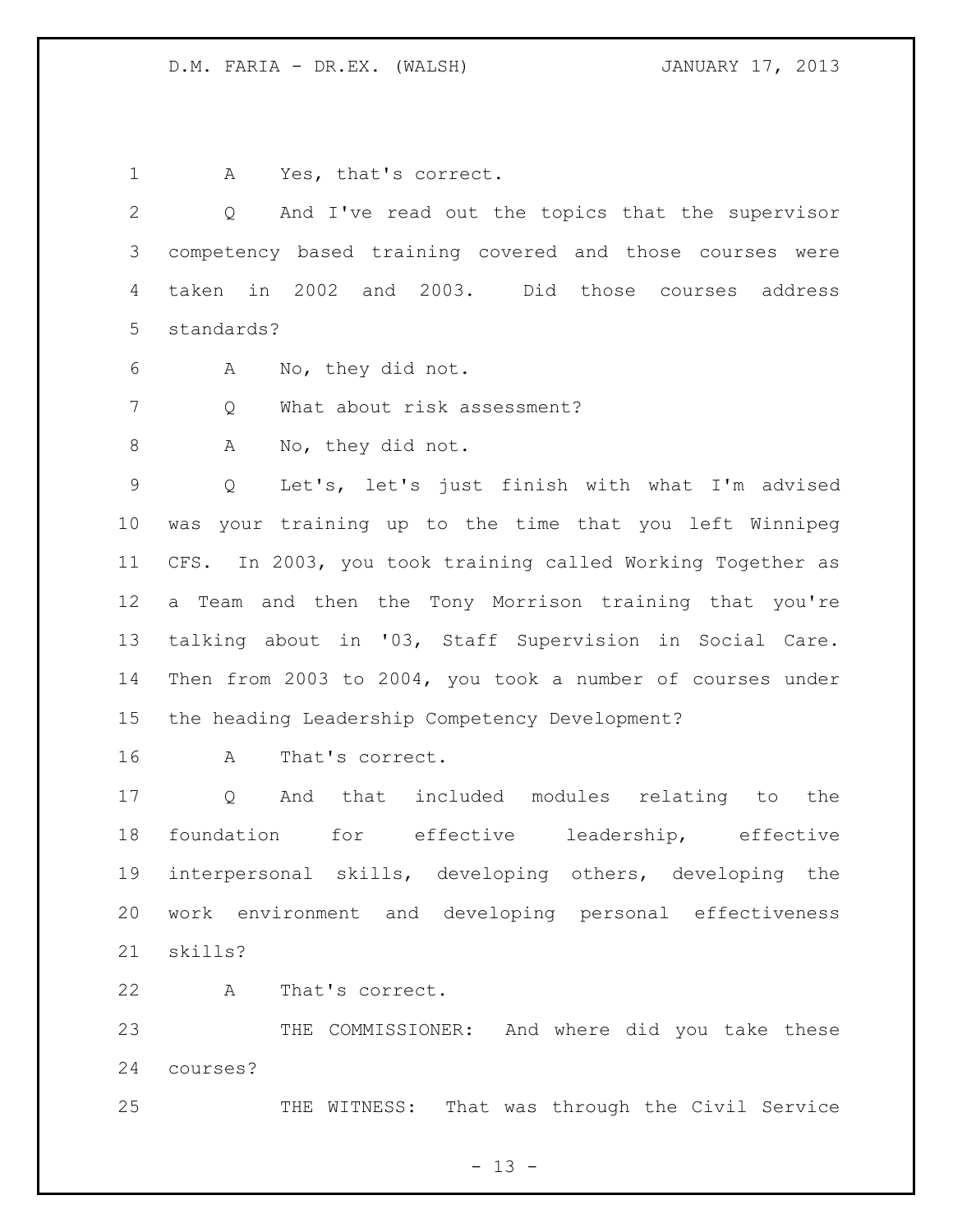Commission. 2 THE COMMISSIONER: Thank you. BY MS. WALSH: Q And again, through the Civil Service Commission, in 2004 you took a course entitled Managing under the Collective Agreement? 8 A That is correct. Q And another course in 2004 called Staffing Skills for Managers and HR Professionals? 11 A That's correct. Q And then in 2004, November of 2004, you took a course through the Addictions Foundation of Manitoba entitled Working with Families who Misuse Alcohol and Other Drugs in Child Welfare? A That's correct. Q And then you took another course called Intervention Strategies for Addictions also in 2004 through the Addictions Foundation of Manitoba? A That is correct. Q And as I said, I have been provided with a lengthy list of courses that you've taken since you left Winnipeg CFS starting in 2006, but I'm not going to review those with you. Now have you ever received training on standards?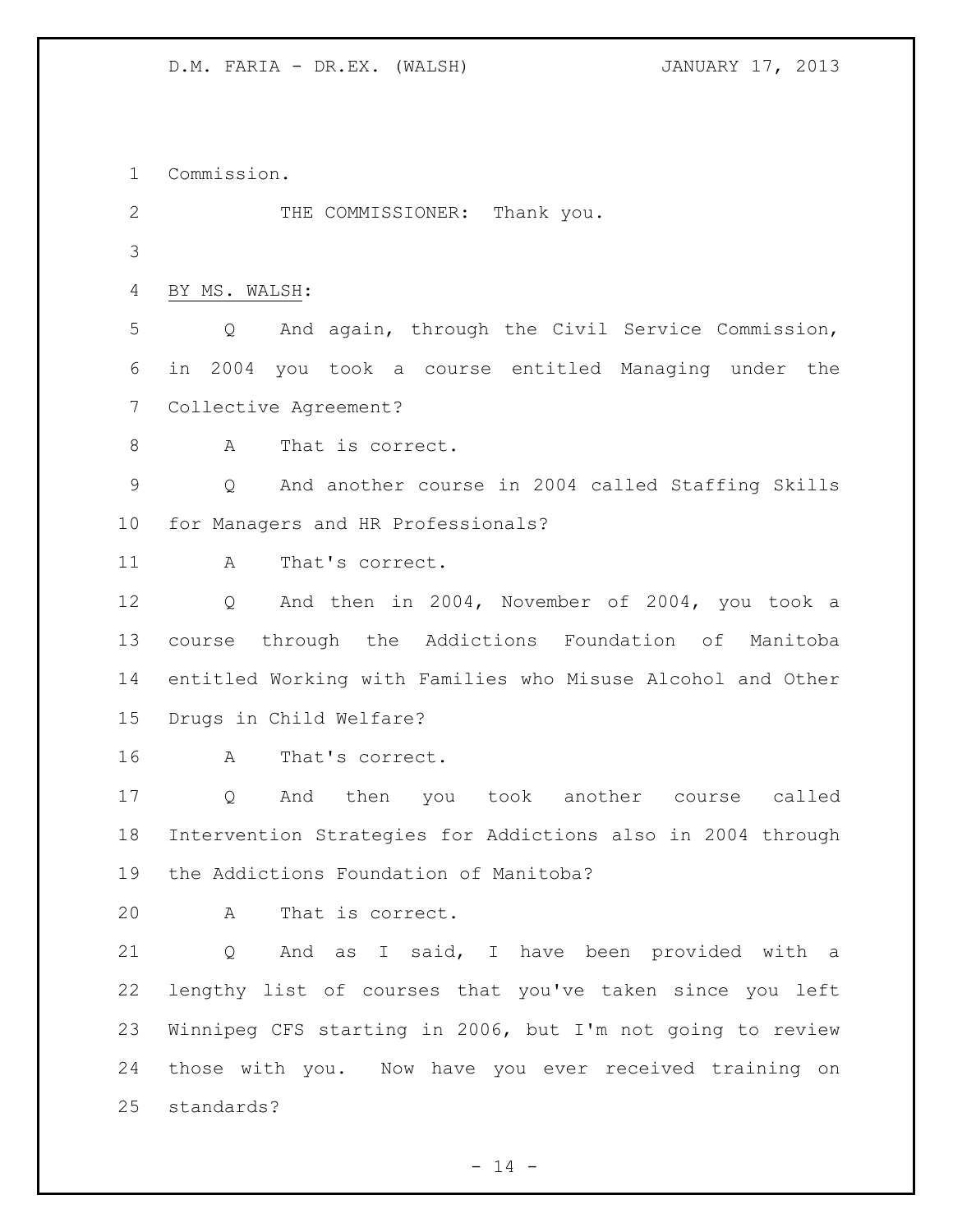A As that document outlines, the -- I received standards on the General Authority Case Management Standards Framework training in September of 2010. Q Okay. So at the time that you were involved with, with Phoenix Sinclair's family, you had not received any training on standards? A No, I had not. Q And we know that you were involved on three separate occasions in providing services to Phoenix Sinclair's family in 2003, 2004 and 2005, right? 11 A That's correct. Q And we're going to discuss that throughout the day. At that time then, you had not received training on standards? A No, I had not. Q Were you aware of standards, and do you know what I mean when I say standards -- A Yes. Q -- the, the foundational or provincial standards? A Yes, I'm aware of what you're referring to. Q What, if any, awareness did you have of standards during the time that you were a crisis response unit supervisor? A In March of 2004, I was handed a manual by my

program manager, Dan Berg. I guess, I'm not sure what the

 $- 15 -$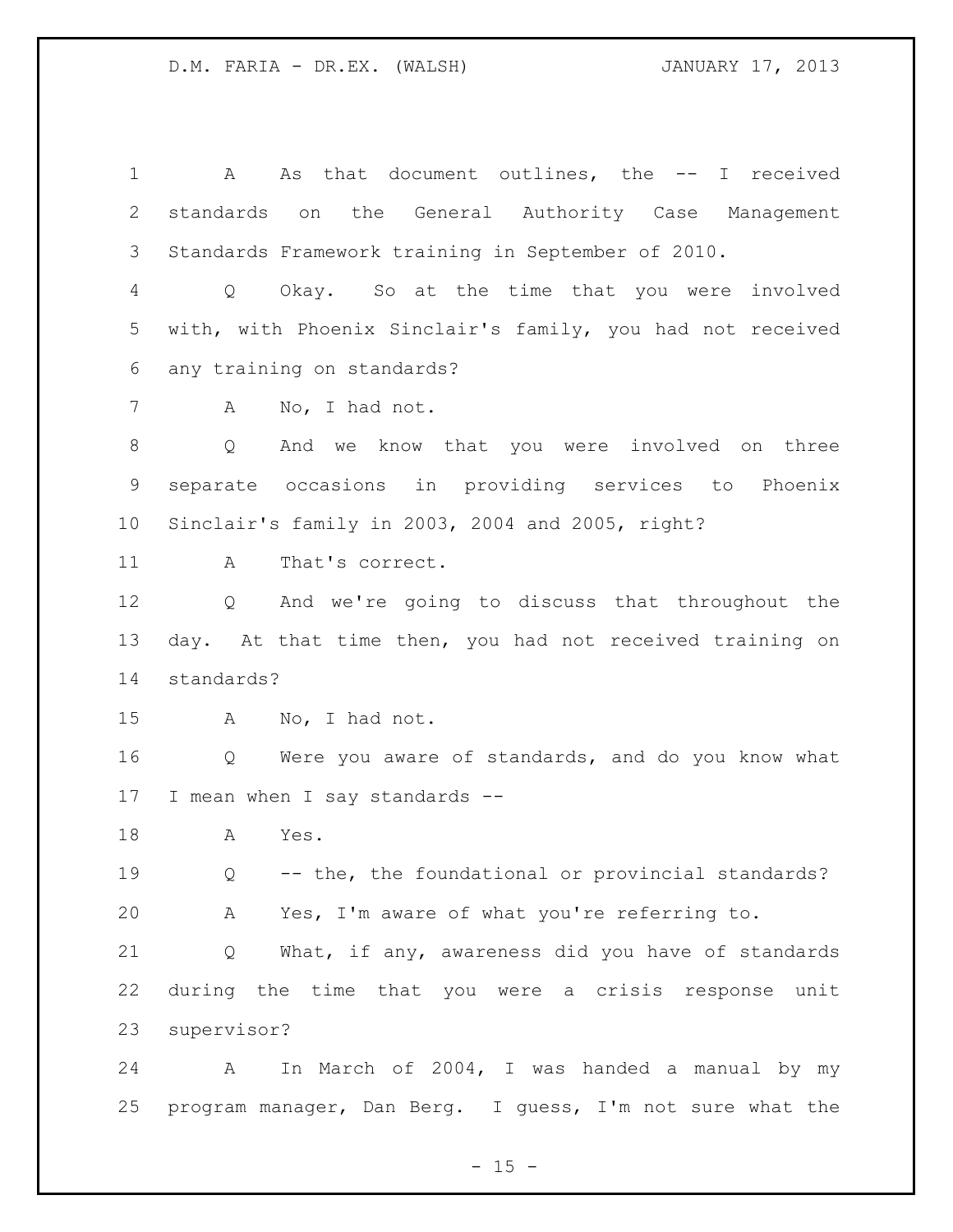| title was specifically but program manager, service                    |
|------------------------------------------------------------------------|
| manager. And that was a manual that had been provided to               |
| him by Ms. Sandie Stoker from the General Authority. I                 |
| still have that manual in my possession today. And in that             |
| manual was a number of policies, procedures, standards,                |
| regulations that were contained in that manual.                        |
| That was in March of 2004?<br>Q                                        |
| Α<br>That is correct.                                                  |
| And you say he handed it to you. What, what was<br>Q                   |
| the reason for him handing that document to you?                       |
| That $--$<br>Α                                                         |
| Mr. Berg -- let me just, 'cause we're -- sorry to<br>$Q \qquad \qquad$ |
| interrupt you, but Mr. Berg was your supervisor; is that               |
| right?                                                                 |
| That is correct.<br>Α                                                  |
| Q<br>Okay.                                                             |
| A<br>That manual was distributed to all<br>the                         |
|                                                                        |
| supervisors in the program, in the Joint Intake Response               |
| Unit program, and it basically, from my recollection that              |
| really was the first time. Prior to that I had what was                |
| referred to as the blue binder which was the '99 standards             |
| that was in my office. But that was really the first                   |
| memory that I had of actually receiving a copy of the                  |
|                                                                        |

Q And were you given any instructions when you were

- 16 -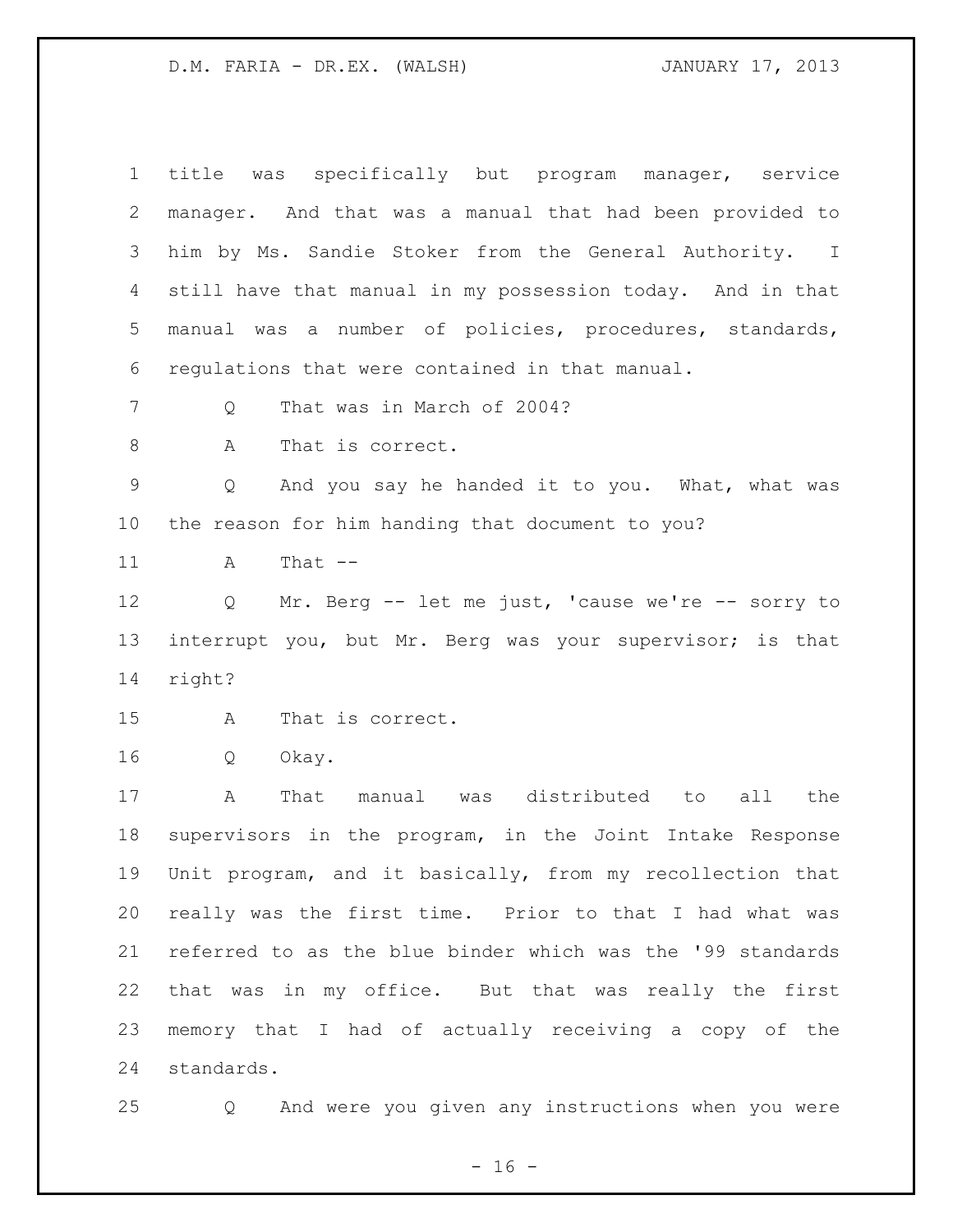handed the, the --

 A No, there was absolutely no training, no instructions that accompanied that binder? Q And what about the -- when we say the binder I think I meant the manual in '04, or are you calling that a binder too? A Well, really what it was, it was a binder that consisted of a number of policies and procedures. So it had -- I mean we always had the Child and Family Services Act but it had a copy of the Child and Family Services Act, a copy of the Child and Family Services regulations, it had 12 a copy of the Authorities Act, the Authorities regulations, it had, the Child Abuse Committee Guidelines were in it, the '99 standards, the draft 2001 standards, Case Management Standards and that's, and it was all contained in one package. Q So the document that you got in March of '04, is that the document that contained the draft '01 standards? A It contained the 1999 and the draft '01.

 Q Were you given any training at that point with respect --

A No.

Q -- to standards?

A No, I was not.

Q So in 2004, 2005, what awareness did you have of

- 17 -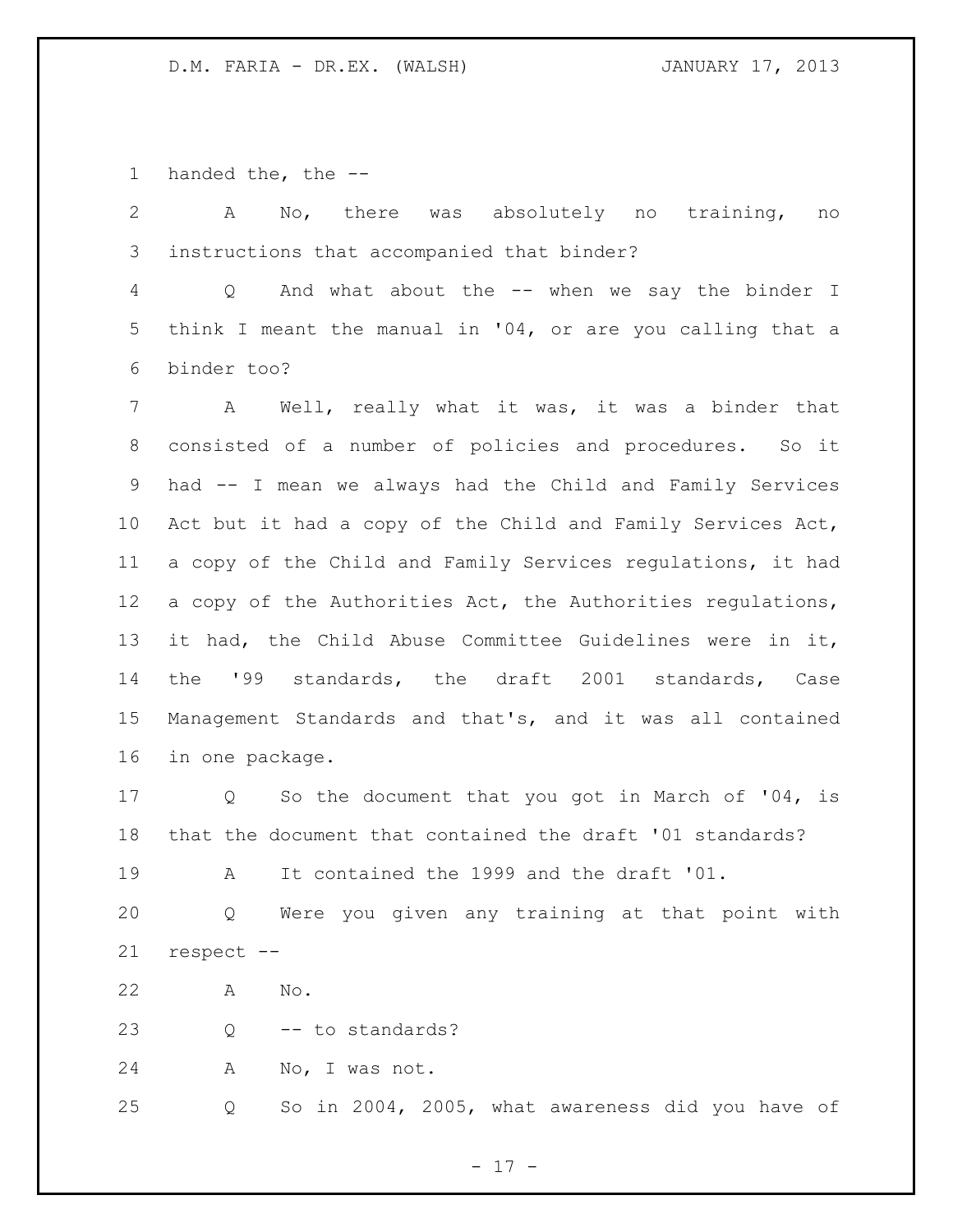standards per se?

| 2  | It was what was contained in that manual, in that<br>A      |
|----|-------------------------------------------------------------|
| 3  | binder. You know whenever we had a question we would go     |
| 4  | refer to it. We would consult with one<br>another<br>as     |
| 5  | supervisors or we would consult with our program managers   |
| 6  | and at that time the authority had been created around 2003 |
| 7  | and if we had standards questions we would also consult     |
| 8  | with the program specialist at the authority which at the   |
| 9  | time would have been Ms. Sandie Stoker.                     |
| 10 | When you were carrying out your work as a CRU<br>Q          |
| 11 | supervisor, did you actually rely on and<br>refer<br>to     |
| 12 | standards?                                                  |
| 13 | At times, yes.<br>A                                         |
| 14 | Not always?<br>Q                                            |
| 15 | Not always, no.<br>A                                        |
| 16 | Okay. When would you refer to and rely on<br>Q              |
| 17 | standards?                                                  |
| 18 | If we had a question, if I had a question about<br>A        |
| 19 | what the requirement was about a timeline I would refer to  |
|    | 20 the documents.                                           |
| 21 | So in 2004, 2005, what $--$ because we $--$ there<br>Q      |
| 22 | were a number of --                                         |
| 23 | Yeah.<br>Α                                                  |
| 24 | -- versions of standards --<br>Q                            |
| 25 | Yes.<br>Α                                                   |
|    |                                                             |

- 18 -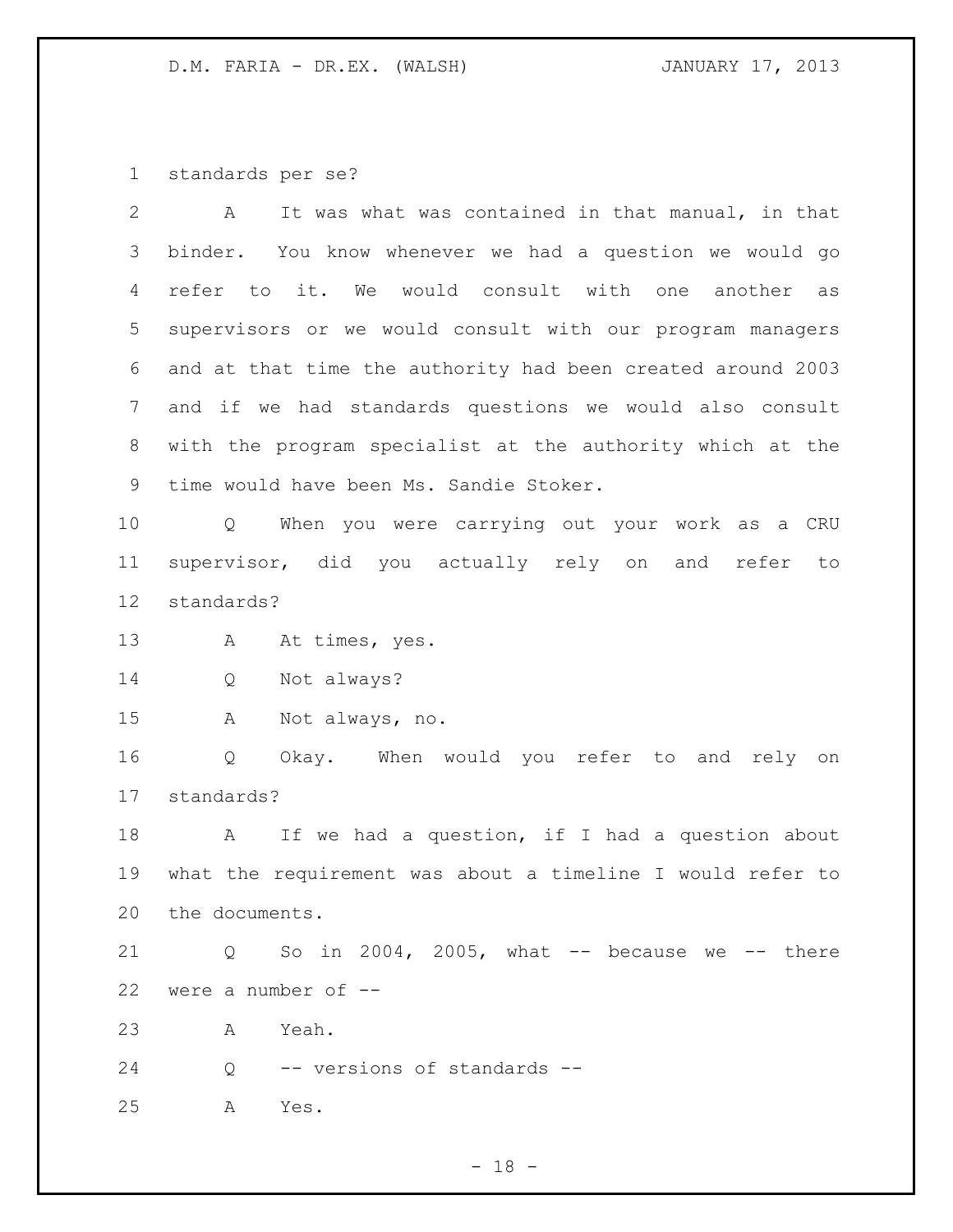Q -- out there in 2004, 2005; is that fair? A That is very fair. The program standards were in a transition period, so often that was part of the issue. It was very confusing to know what standards were in effect when, you know, because there was the '99 standards, the 2001 were draft standards, there were the remnants, there was what they referred to as the remnants. And then in, on July 1st, 2005, we have a new set of standards and then some revisions were made to the introduction of those standards in 2008. So I think there was a lot of confusion about the standards during that period of time Q So when you talk about in '04 and '05, referring to standards, do you remember which version of the standards you referred to? A Well, for the December '05, it would have been the -- Q The December '05? 18 A I'm sorry, March '05, sorry. Q Um-hum. A For March '05 it would have been the January 2005 standards. Q And in December '04? A That is a little less clear. It would have, it would have -- in my mind it was the 1999 standards because the 2001 standards were draft.

 $- 19 -$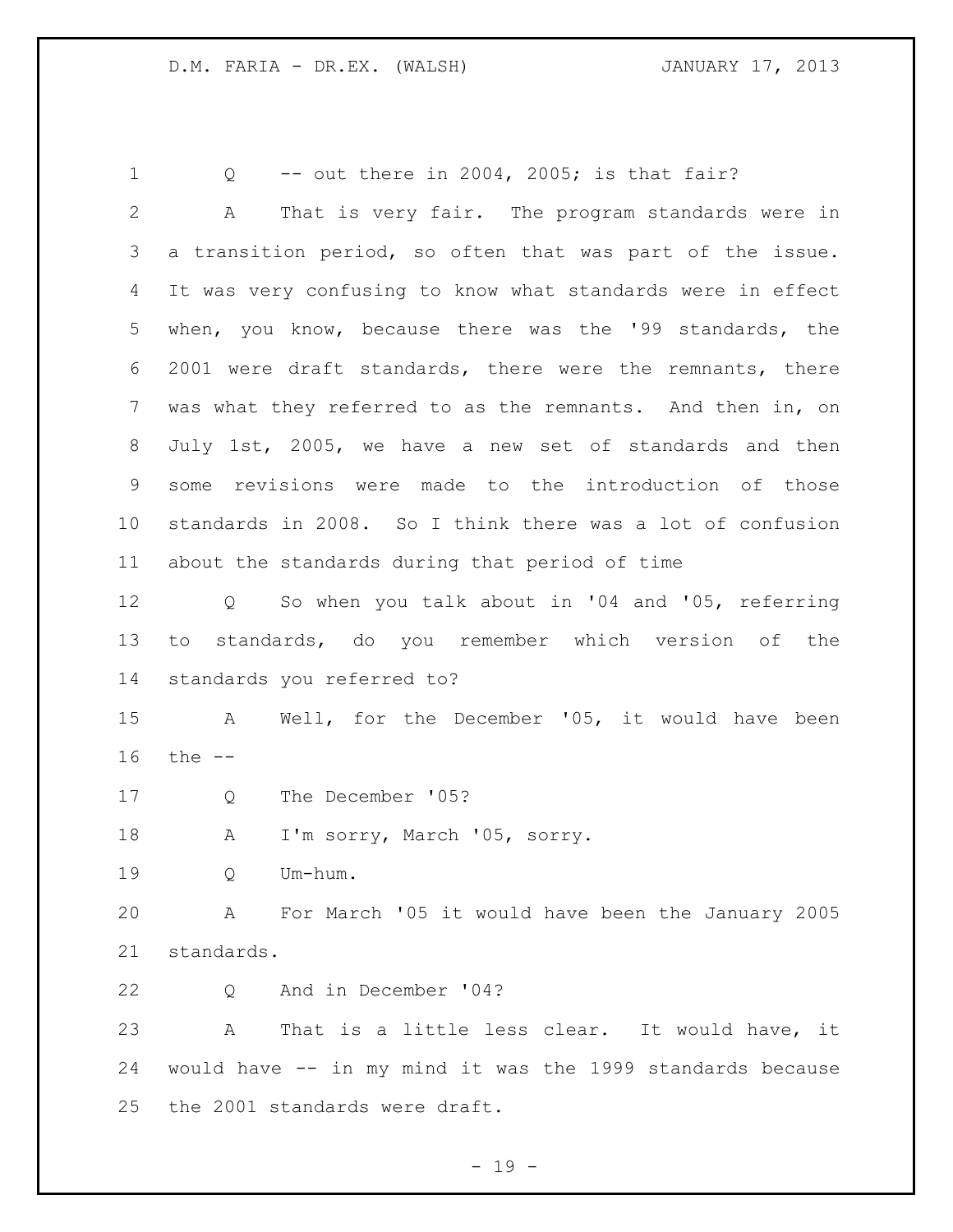Q Now did you actually go and look at standards? A Yes.

Q Okay.

 A Yeah. If we had a question, you know, and I was consulting with another supervisor, I might have a look at the standard. Because we weren't trained on the standard we might, you know, contact somebody at the authority. But would I say that the standards were the primary documents that we used, I would say no.

 Q So in 2004, 2005, what guided how you did your work in that case?

 A Well we used -- obviously the Child and Family Services Act guided how we did our work.

14 Q What do you mean by that?

 A Well the act really is the legislated foundation, you know, that guides the work that we do. It really outlines what the duties of agencies and the authority and the director are, as well as the office of the advocate. It, it outlines our responsibilities to families with respect to family services, protection matters, you know, how we seek orders, when we seek orders, timelines around orders and also services to children and confidentiality.

Q And it's set out in fairly broad terms?

A Yes, it is.

Q So you relied on the act. What else?

 $- 20 -$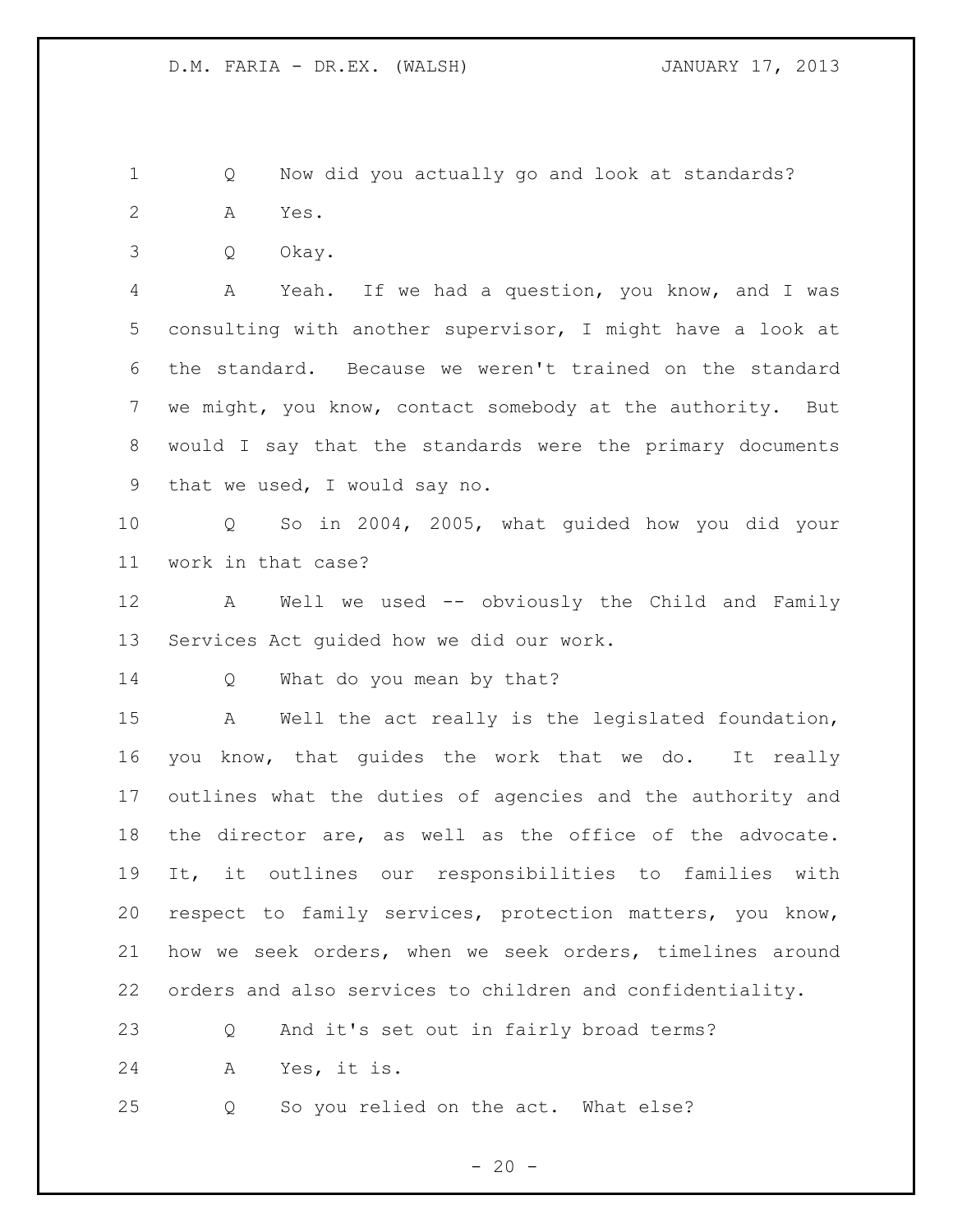A Well, we would have relied on the act. We would have relied on the guidelines around reporting a child in need of protection. We would have relied on the child abuse committee guidelines and, you know, the standards as, as needed.

 Q Do you remember being interviewed by Andy Koster after the death of Phoenix was discovered?

A Yes, I do.

 Q And I expect that Mr. Koster will testify that not a single person that he interviewed spoke in terms of standards.

 A I don't remember what my specific discussion was with Mr. Koster with respect to that matter.

 Q And we will look at the records of your interview with Mr. Koster and we can do that now but when I looked at them I didn't see any specific records of your saying standards. Is it fair that you really didn't think of standards per se when you were carrying out your work in '04, '05?

A I think that that is, it's fair to say that.

 Q What else guided you in your work, best practice? Would that be ...

 A Sure, best practice guided, I mean clinical experience, peer consultation, management consultation, best practices guided the work that we did, our training

 $- 21 -$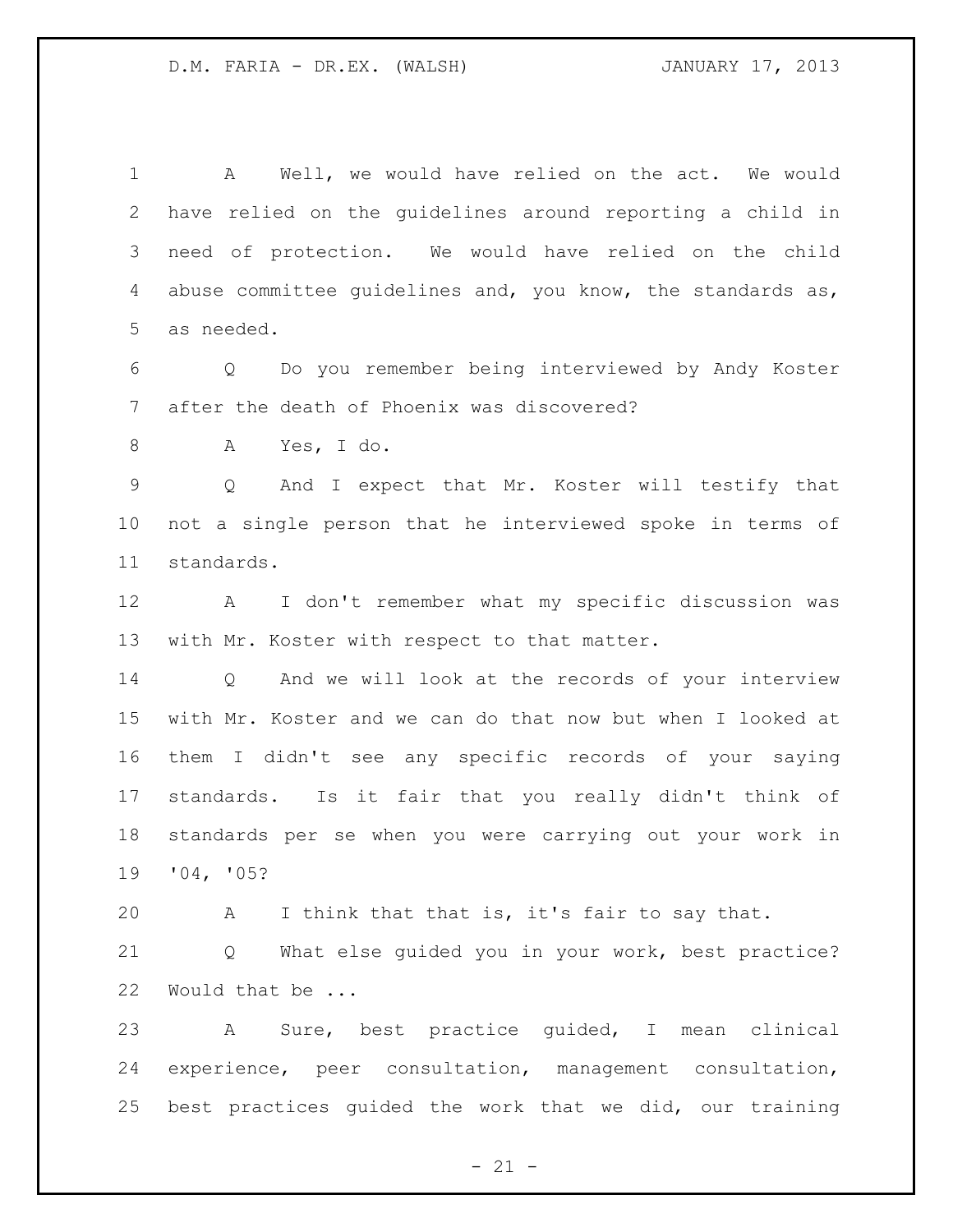that we received, core competency based training, supervisor competency based training guided our practice. Q Did you receive training on CFSIS? A I did. I don't remember when. Q Okay. And are you a registered social worker? A No, I'm not. Q Any reason why not? A Just because it's not a requirement. Q You're not delivering services right now, would that make a difference or no? A I think it would. Currently I don't work directly with any, with a client population, so. But I think if I was that I probably would look at registering. Q You think registration is a good thing? A Absolutely. Q Why is that? A Because I think it lends credibility to the profession and it also, you know, allows, you know, if there's concerns about service or practice, it allows the public an avenue to, to pursue, you know, like a complaints review process if required through an official body. THE COMMISSIONER: And what work is it you're doing right now? THE WITNESS: I'm a Child and Family Services program specialist, leading practice specialist. So that

 $- 22 -$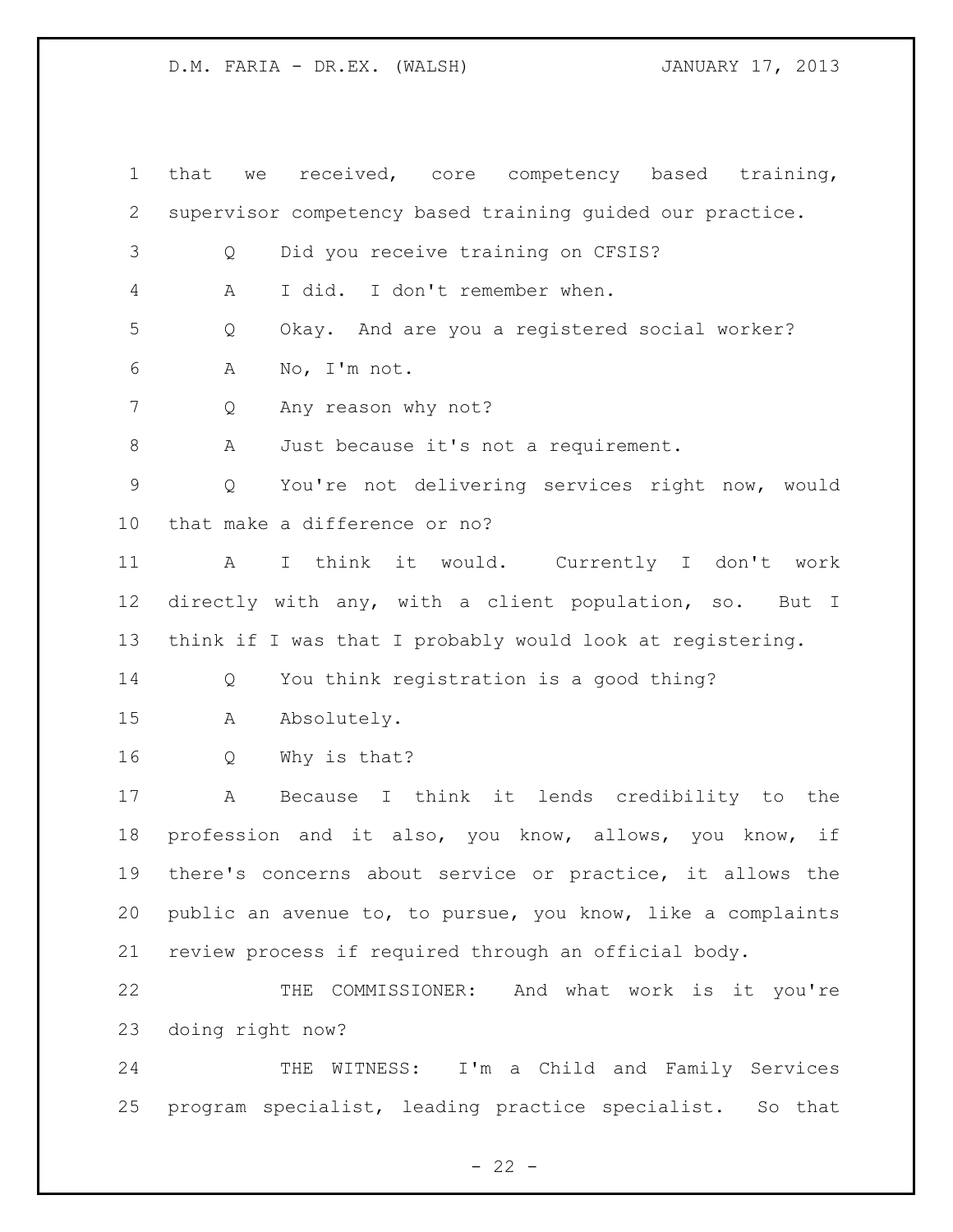entails, most of my work really is currently policy program development, standards development. I also do a lot of training with respect to the new general authority practice models, so that I do training with respect to structured decision making as well as the current, the general authority case management standards as well as solution focused approaches to practice and child welfare. 8 THE COMMISSIONER: And your employer is? THE WITNESS: My employer is the Province of Manitoba. 11 THE COMMISSIONER: Thank you. BY MS. WALSH: Q I asked you if you were registered. Have you ever been registered? A No. Q And let's talk about supervision. First of all, as we've just discussed, when you were a supervisor at CRU in '04 and '05, your supervisor was Mr. Dan Berg? A That is correct. Q His title was assistant program manager? A That is correct. Q And what sort of supervision did Mr. Berg provide to you? A Mr. Berg was available to me if I required

 $- 23 -$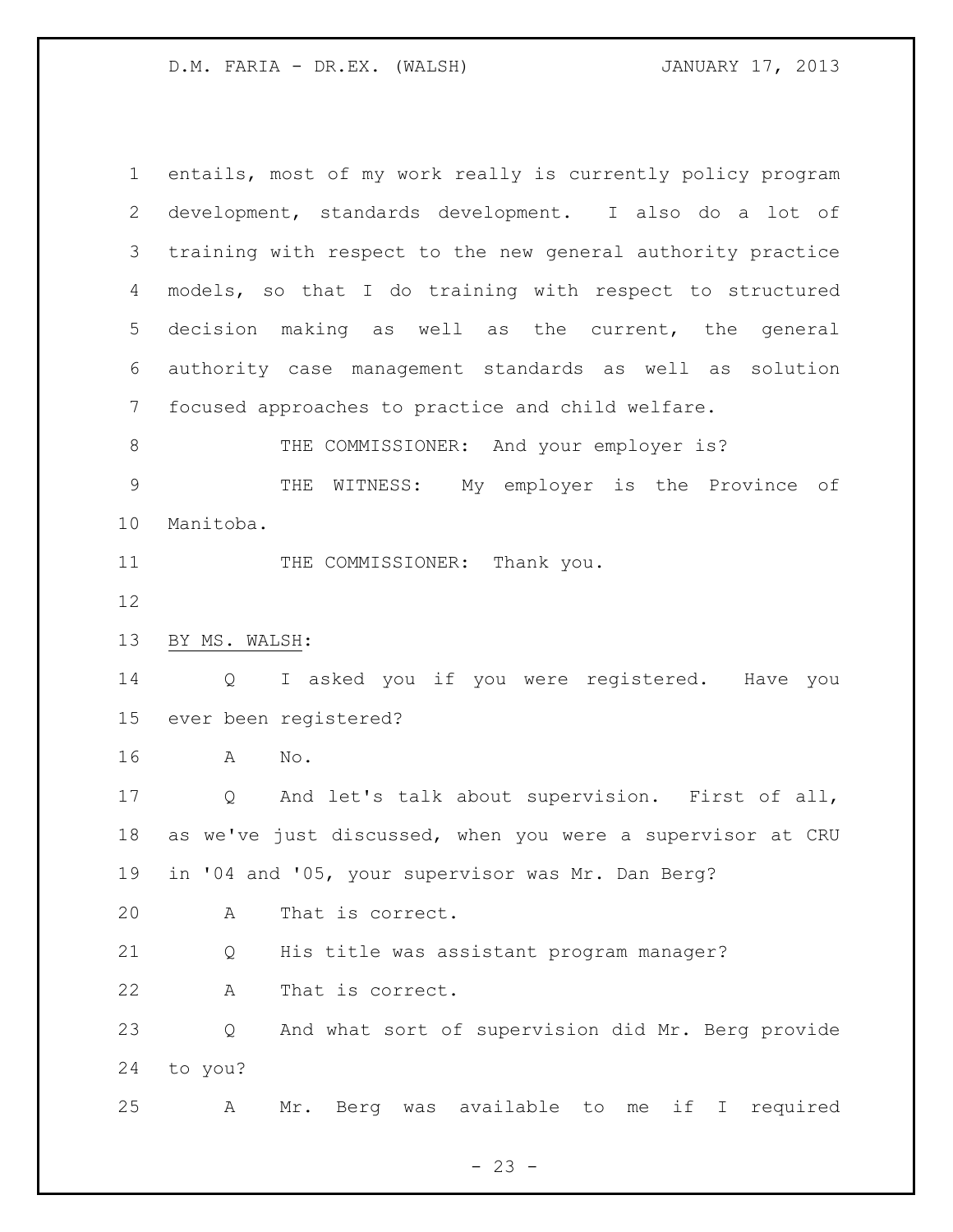ongoing supervision because of the nature of the work that we did, it was crisis response. So often we were dealing with very high risk imminent matters and often that would require immediate supervision. We also, he also met with me on a monthly basis to talk about other matters that weren't directly case specific. So that might have been human resource issues that we might have been managing, it might have been with respect to operational matters, it might have been with respect to, you know, my own, you know my own personal professional development, that kind of thing.

 Q So you would talk to Mr. Berg about specific cases if you wanted to seek his advice?

A Yes, absolutely.

Q And how often did you do that, do you think?

 A It really varied. You know, throughout the course of a day I could, you know, consult with him quite frequently or not at all. It really depended on the nature of the cases that we were managing. Anything that was high risk, for example, there were requirements, so death of a child, you know, significant serious injuries to a child, high profile cases. There were requirements that we report those types of matters to our managers.

 Q And he was easily accessible to you? A Yes, he was.

 $- 24 -$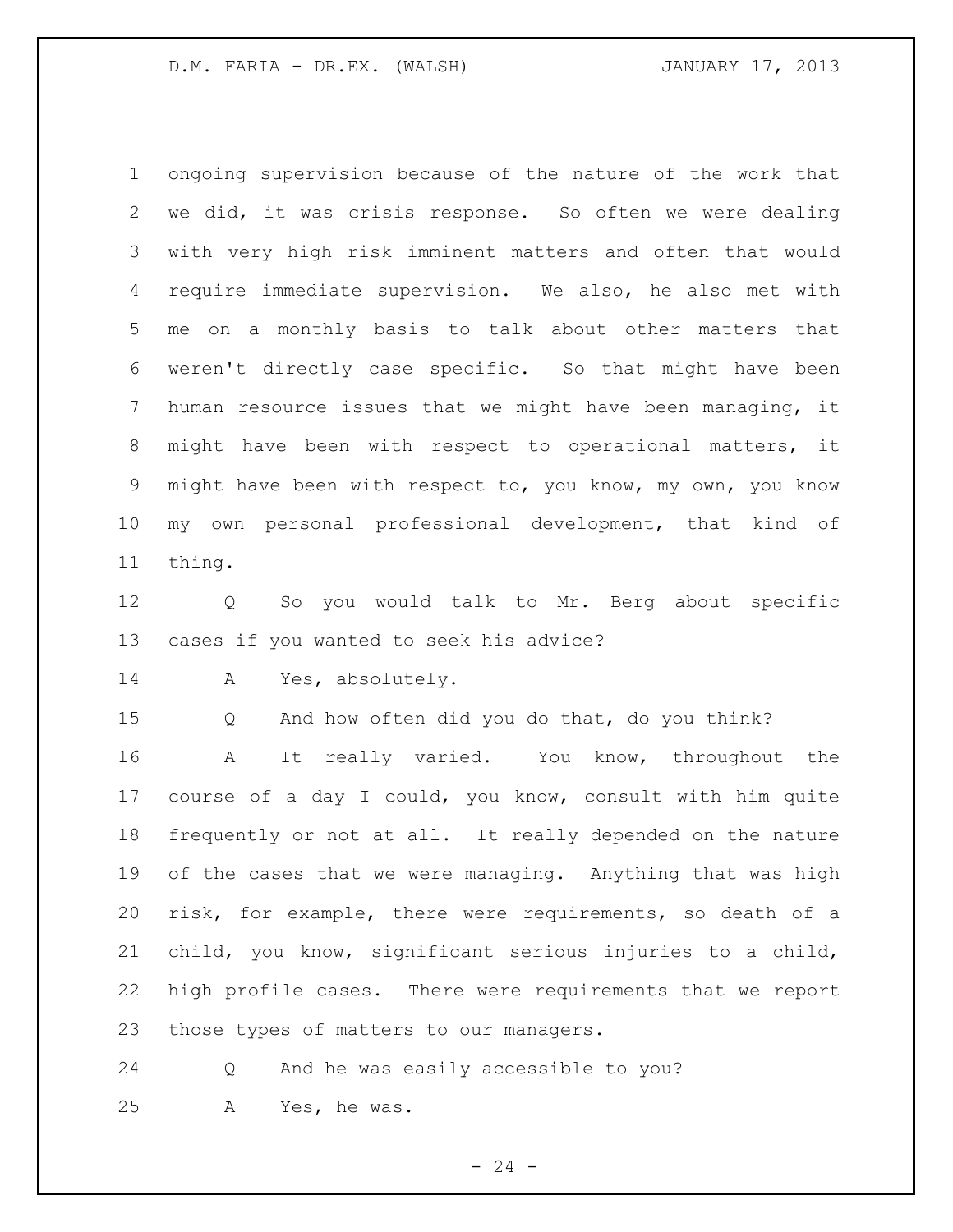Q Okay. If we can pull up page 29621, please. I just want to go through the organizational chart of intake at the time that you were involved in this file.

 MS. WALSH: I think probably, Madam Clerk, the way it came up is the way we'll have to look at it on the screen. You can't get it smaller, is that right? Is that the problem?

8 THE CLERK: Would you like to have it smaller? MS. WALSH: Well, we can, we can work with it. That's perfect. Thank you.

## BY MS. WALSH:

 Q You've got that in front of you, Ms. Faria. So you see at the bottom it says April, bottom left-hand corner it says April 25, 2003. And this is a chart of the crisis response unit, after hours unit and intake, all the management people. Am I correct in understanding that the structure was essentially the same in 2004, 2005?

A That's correct.

 Q Okay. And not just the structure but the actual individuals in the positions? Let's go through it. At the very top of the organization of this area was Mr. Harrison, program manager?

A That's correct.

Q Okay. And then below that were two assistant

 $- 25 -$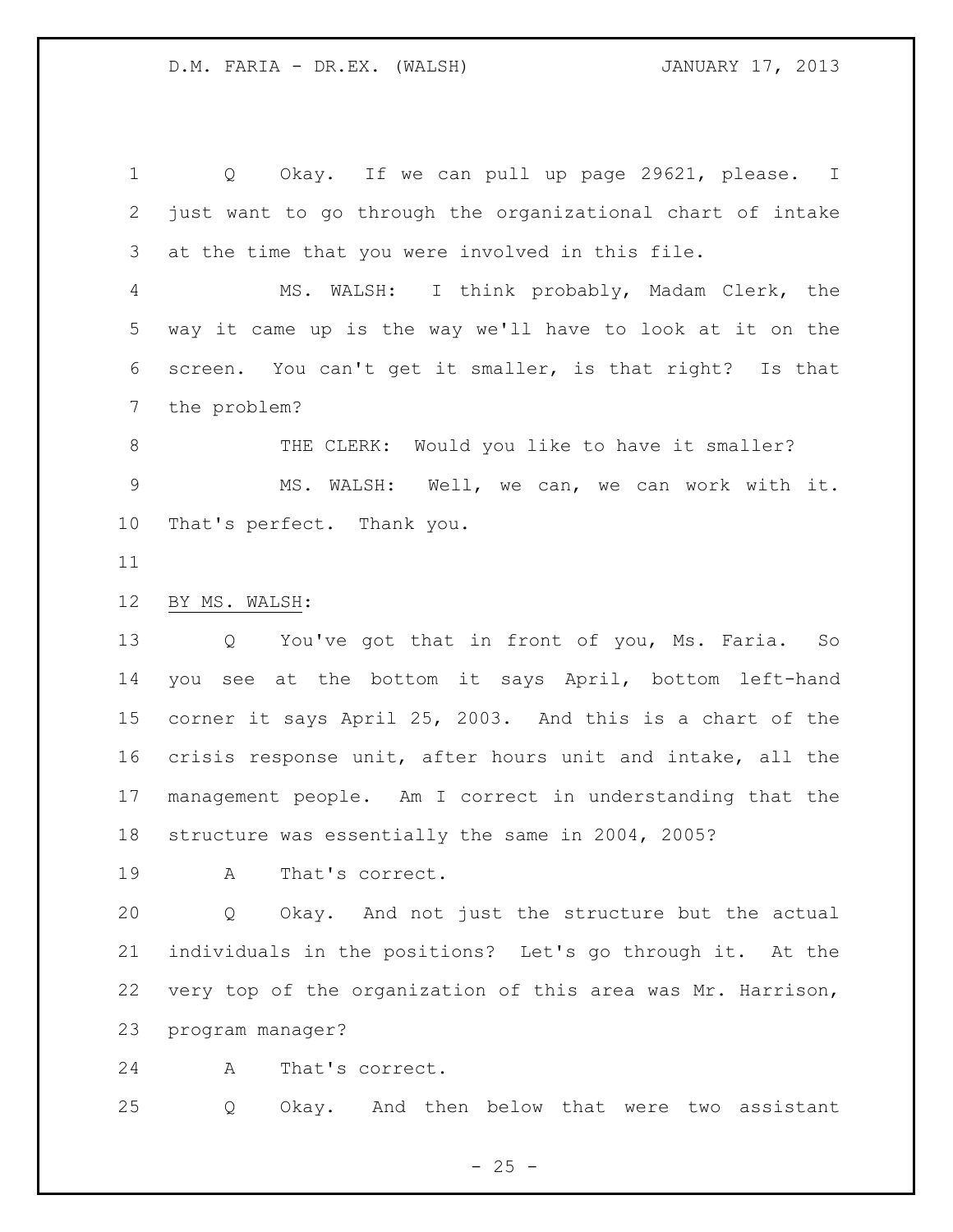program managers, Mr. Berg and Mr. Wilson?

A That's correct.

Q Mr. Berg was your direct supervisor?

A Yes, that's correct.

 Q And so he supervised you as a CRU supervisor. Andy Orobko as an intake supervisor and Carolyn Parsons as an intake supervisor?

8 A Yes, that's correct.

 Q And then on the other side Mr. Wilson -- the CRU supervisor is vacant as of 2003. Mr. Doug Ingram was an intake supervisor and Kevin O'Toole was also an intake supervisor.

A That is correct.

14 O Now am I correct in understanding that Diana Verrier filled the CRU supervisor position ultimately?

 A Yes. And during that period of time I covered the two teams, so I was supervising both teams.

19 O When, do you recall when Ms. Verrier came on? A I do not recall.

 Q Okay. So you can't recall how, how long you covered both teams?

A It was a very lengthy period of time.

 THE COMMISSIONER: In other words there would be another block out here when she came on?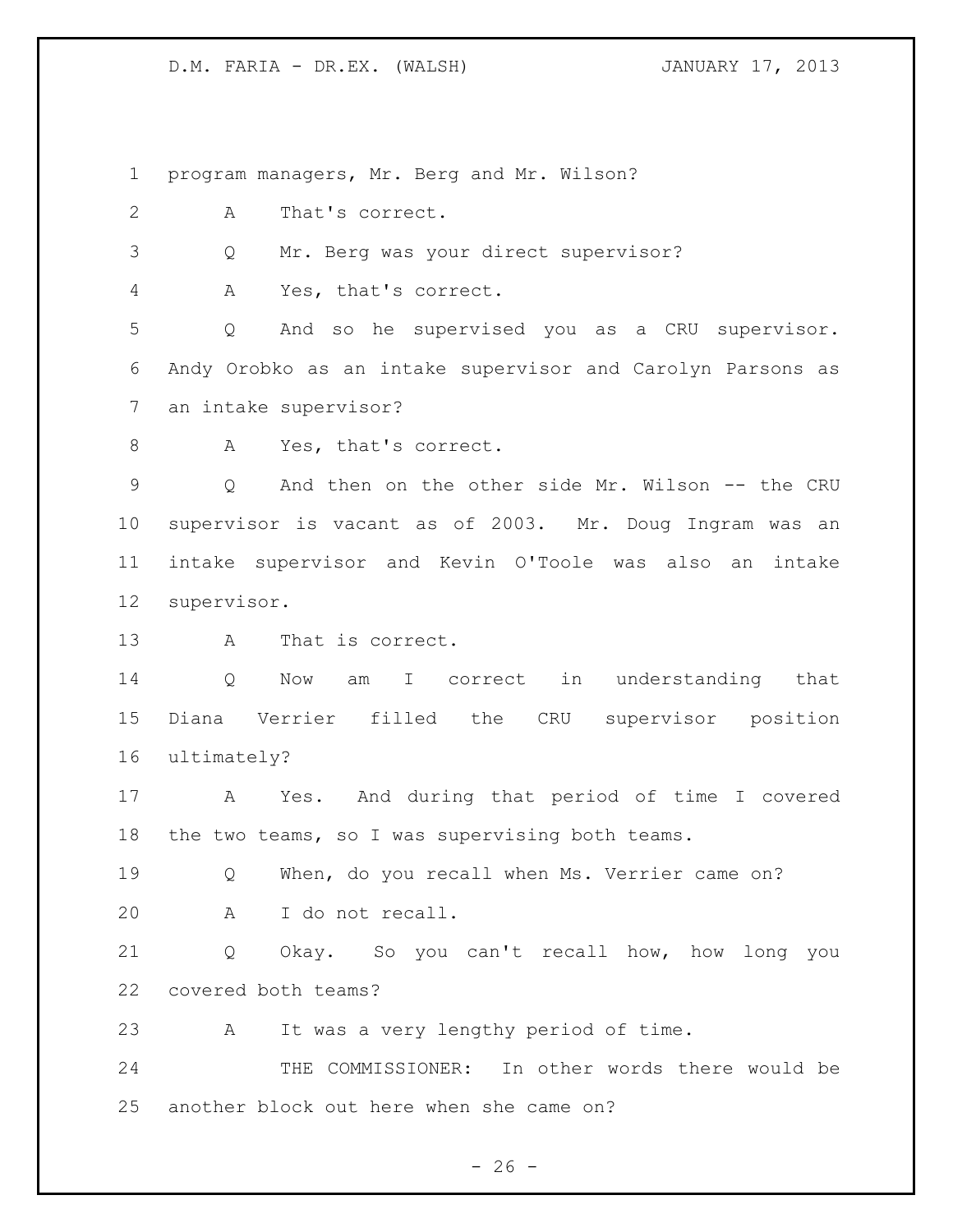1 THE WITNESS: Well where you see -- MS. WALSH: You see where it says vacant -- sorry, go ahead, yeah. THE COMMISSIONER: Does it say vacant here? THE WITNESS: Yeah, where it says vacant Diana Verrier -- THE COMMISSIONER: Just a minute. I don't know where that is. Where does it say vacant? 9 THE WITNESS: Under Rob Wilson. 10 THE COMMISSIONER: Oh, all right. I get you, yes. 12 THE WITNESS: Diana Verrier filled that position. 13 THE COMMISSIONER: Did you and Verrier not do the same work? 15 THE WITNESS: We did the same work. We reported to different assistant program managers. 17 THE COMMISSIONER: Oh, I see. Both of these, both sides did the same work, it was just the two different teams; is that right? 20 THE WITNESS: That's correct. BY MS. WALSH: Q I think we heard evidence from Ms. Verrier of involvement, at least by May of 2004. Does that sound right, that she would have been on board by then?

 $- 27 -$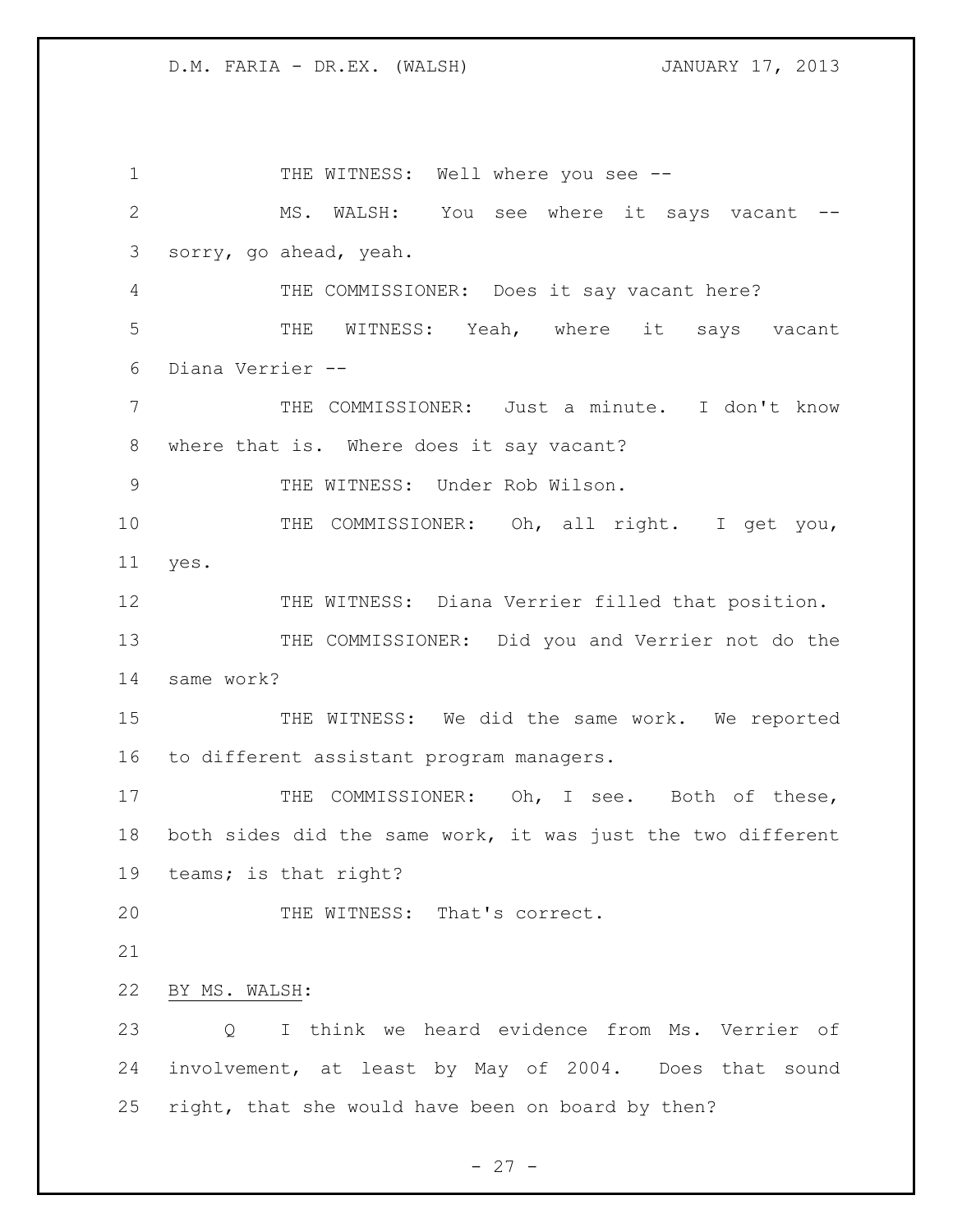1 A That sounds correct.

| $\overline{2}$ | And then also under Mr. Berg were abuse<br>Q                    |
|----------------|-----------------------------------------------------------------|
| 3              | supervisors, community supervisors. Under Mr. Harrison          |
| 4              | were AHU supervisors, two of them, Janet Kehler,                |
| 5              | Kim Gardner (phonetic) and then Rick Manteuffel and on the      |
| 6              | other side again under reporting to Mr. Wilson were abuse       |
| 7              | and community supervisors.                                      |
| $8\,$          | A<br>That's correct.                                            |
| $\mathsf 9$    | So that's, that's what the employment structure<br>Q            |
| $10 \,$        | looked like and contained in '03, '04, '05, with the            |
| 11             | addition of Ms. Verrier sometime in '04?                        |
| 12             | That's correct.<br>A                                            |
| 13             | Q Okay. And then how many people, how many workers              |
| 14             | reported to you?                                                |
| 15             | I had a total of six social workers, one admin,<br>$\mathbf{A}$ |
| 16             | and I had an Employment and Income Assistance liaison staff     |
| 17             | that also reported to me. So I had a total of eight staff.      |
| 18             | COMMISSIONER: You had, what, six social<br>THE                  |
| 19             | workers, one admin and what was the other one?                  |
| 20             | THE WITNESS: She was an Employment and Income                   |
| 21             | Assistance liaison so what she did was if there were minors     |
| 22             | that were looking at being emancipated, on assistance, that     |
| 23             | staff person would be conducting the assessments to make a      |
| 24             | determination for Employment and Income Assistance.             |
| 25             | THE COMMISSIONER: I understand.                                 |

- 28 -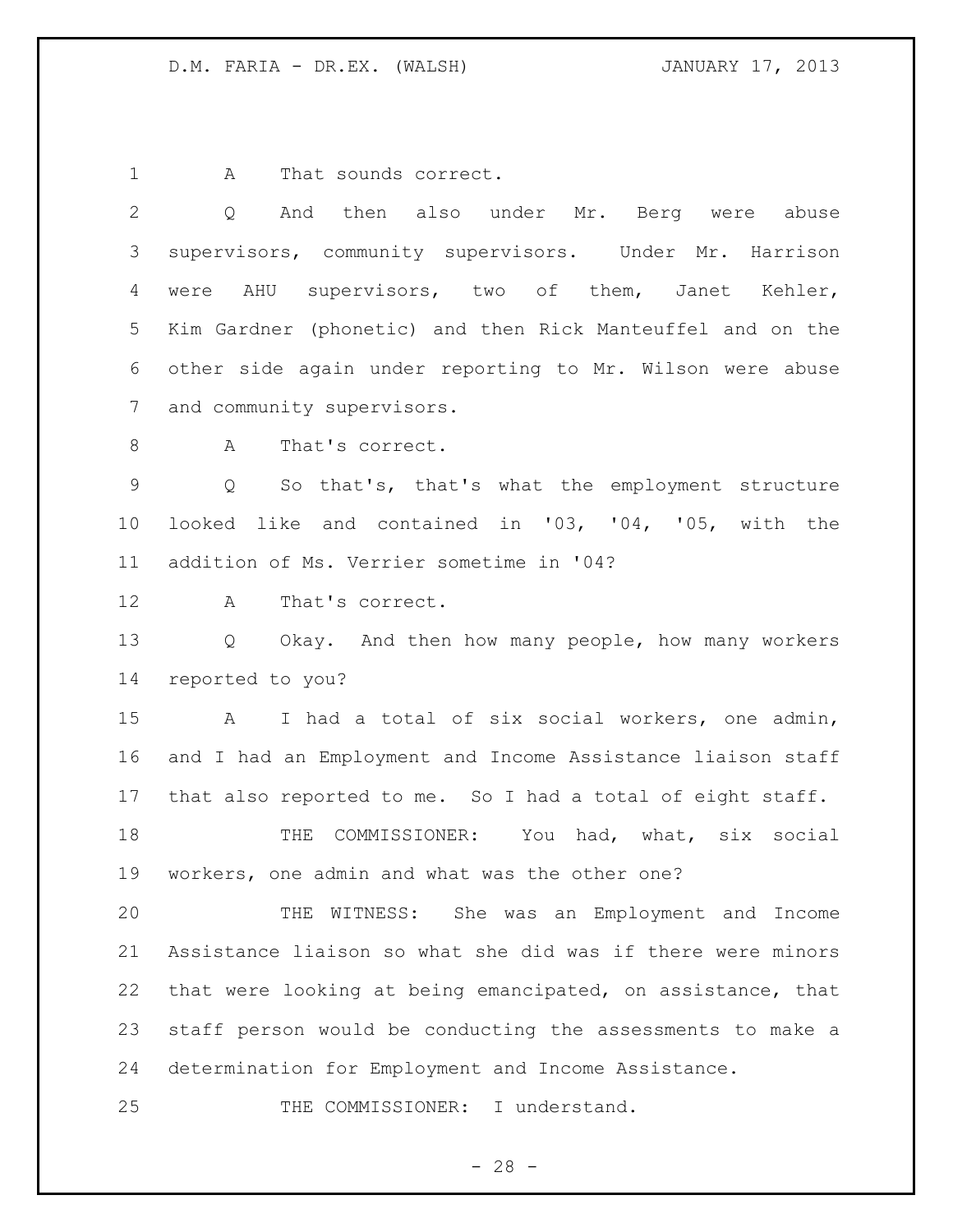BY MS. WALSH:

 Q And we're talking about '04 and '05, that's how many workers you had during that timeframe?

A That's correct.

 Q The role of the administrative support person was what?

 A The administrative support kept all of our statistics, basically did all of our inputting on CFSIS. The administrative supports would collect the reports in the morning from after hours, would sort them, would prepare them for us for when we arrived in the morning. Any reports that needed to be assigned directly to intake or abuse intake, she would ensure, they would ensure that that occurred and whatever other administrative duties, you know, that might have been assigned to them. I don't remember all of them.

 Q And other CRU, the other CRU unit, did it have the same number of staff?

 A Yes, it had, it had six social workers and one admin support.

Q No EI?

 A No, the EIA liaison was for both teams and I was assigned the responsibility of supervising and managing her.

Q And you also said that you filled in as

 $-29 -$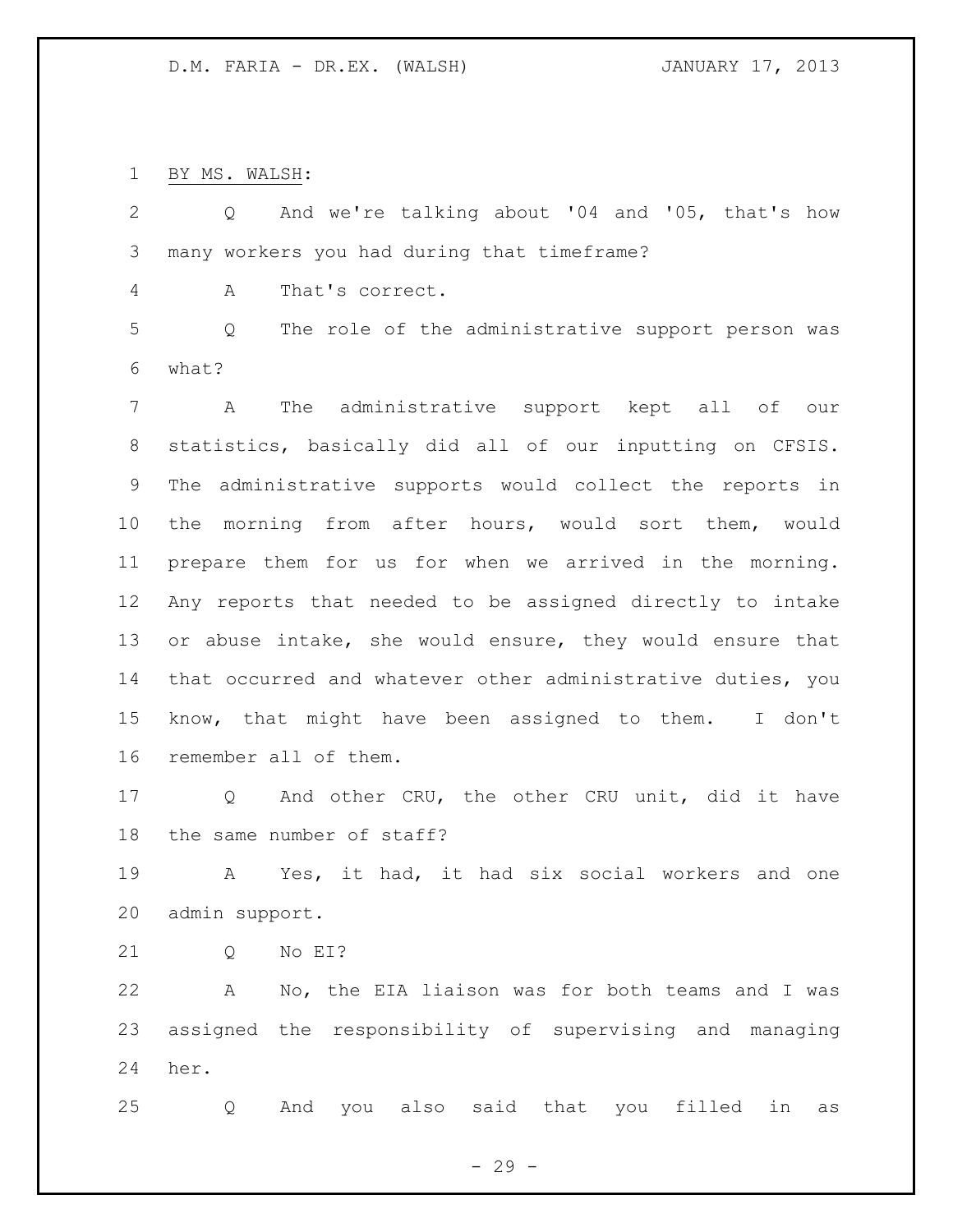supervisor for both crisis response units for a period of time?

 A Yes, for a lengthy period of time up to, I'm not -- up to the point that Diana began the position. But both Diana and I covered for one another in the absence of the other. So if we were on vacation, we were attending meetings, we would be responsible for the 12 staff. Q And in fact I recall that we heard from Ms. Verrier that she would point out that sometimes you would initial something that was relating to her team because she wasn't there and you were filling in for her. A That's correct. Q So you supervised Roberta Dick? A Yes, I did.

 Q Shelly, now known as Willox, know as Shelly Wiebe in 2004?

A Yes, I did.

Q Bill Leskiw?

A Yes, I did.

Q And Christopher Zalevich?

A Yes, I did.

THE COMMISSIONER: What was the last name?

MS. WALSH: Christopher Zalevich.

24 THE COMMISSIONER: Oh, yes.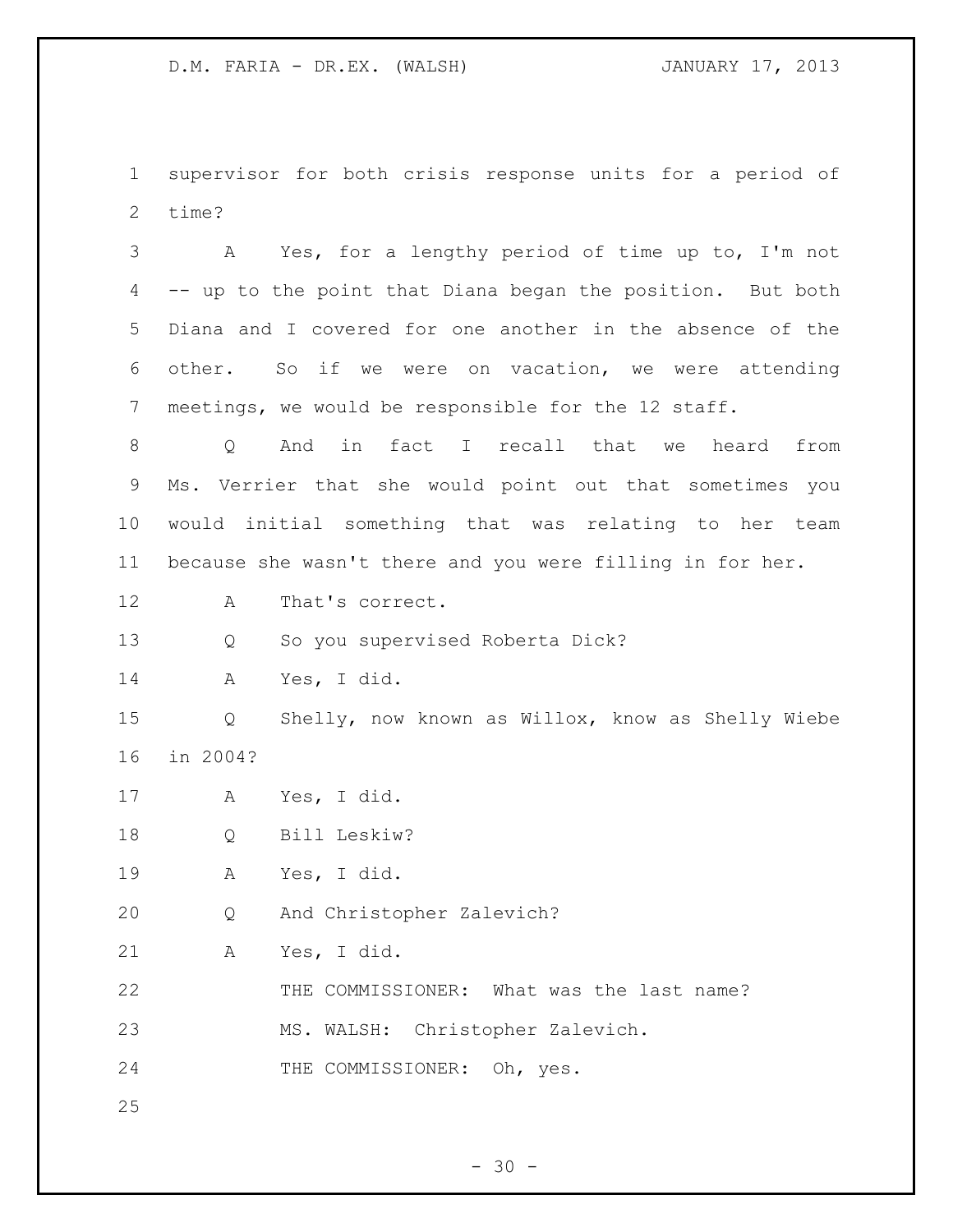BY MS. WALSH:

 Q How did you carry out your supervision of the people who reported to you?

 A Because the nature of our work was emergent, high risk, highly complex cases, day to day case management supervision was on an open door basis. So staff came to me as needed on an ongoing basis, so, and that was simply because of the emergent nature of our work. So staff would come to me at any time during the day so I always had to be available. If I wasn't available I had to make arrangements for another supervisor to be available in my absence. So it was constant. I also did do monthly supervision with my staff after the Tony Morrison training and that was really more, not necessarily related to case management decisions but looking at more, you know, some more of the human resource piece, so working with staff, you know, on staff development, you know, maybe learning plans, that kind of thing. Given the nature of the work and the volume of the work at crisis response unit, maintaining those monthly supervision, that monthly supervision of staff was not always possible.

 Q So you were available to workers on a daily basis?

A That's correct.

Q What --

 $- 31 -$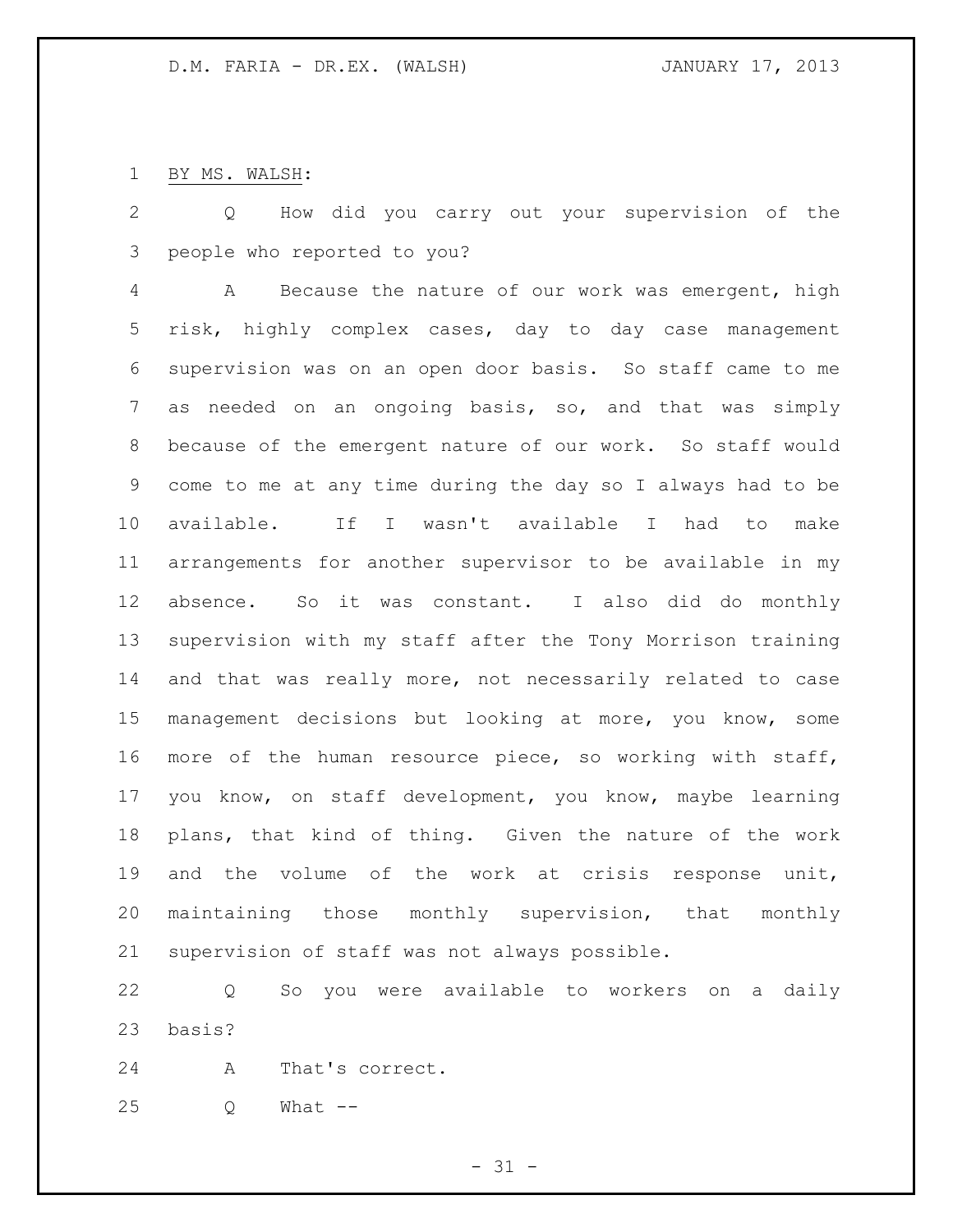1 A And so, I mean workers could be lined up at my door, so if I've got a worker in my office who's consulting 3 about an emergency, and I have another worker -- we've now, a CRU worker is now going out on another matter. You know, I would basically have to prioritize for that day. You know, somebody might have to wait while I attended to somebody else and, you know, provided them with direction. I could be in the middle of consultation and a staff could be calling me from the field to request authorization to apprehend a child. It was ongoing. There wasn't -- you know, it's not like family service where you would schedule time to do case management consultation. It was ongoing and it was also related to the length of time that we kept cases at CRU as well.

 Q What kind of hours did you keep as a supervisor? A Well, generally our hours were supposed to be 8:30 to 4:30. That generally was not how it worked. Often we were there much later -- much earlier and much later. It really depended on what was happening for us for the day. If we had staff out dealing with emergencies, our philosophy is that we made, as supervisors we made every effort to ensure that our staff had returned and that everybody was accounted for before we left for the day. And at the time workers carried cell phones so if they were still out in the field and it was five o'clock and they're

 $- 32 -$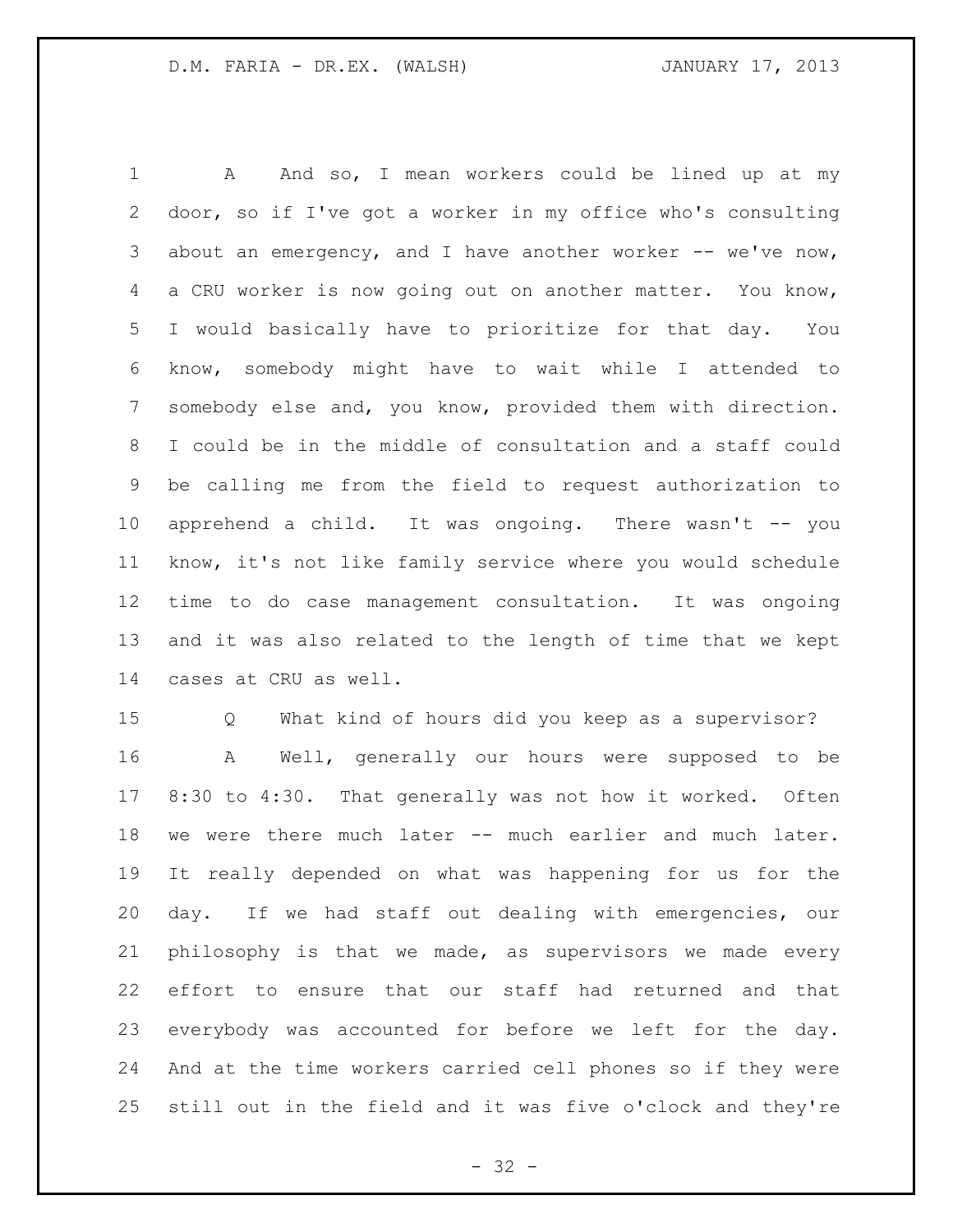dealing with an emergent matter, we would have been meeting with the after hours supervisors to talk about what was happening in terms of that transition period to after hours. So often times it would -- it was often, you know, 8:00 to, you know, whatever, 6:00 because it was often very difficult to get out for 4:30, especially if your staff were dealing with an emergent matter and you had to see that through.

 Q As a supervisor did you have other responsibilities beyond being available to discuss cases with your workers?

 A Well, absolutely. You're dealing with, you know, you're dealing with administrative responsibilities, so I did all the time sheets, I did requests for vacation, you know. There, there may have been working committees that you may have been asked to sit on. In those circumstances the other supervisor would cover during that period of time. And there was also human resource matters that you had to manage. So I mean there were times where you were dealing with disciplinary matters, union related matters, you know, with human resources so that was also a part of 22 the function. And the other piece of my work really was I, I dealt largely with the community, with collaterals. I had multiple calls from collaterals. Because we were crisis response and we, we received all the requests for

- 33 -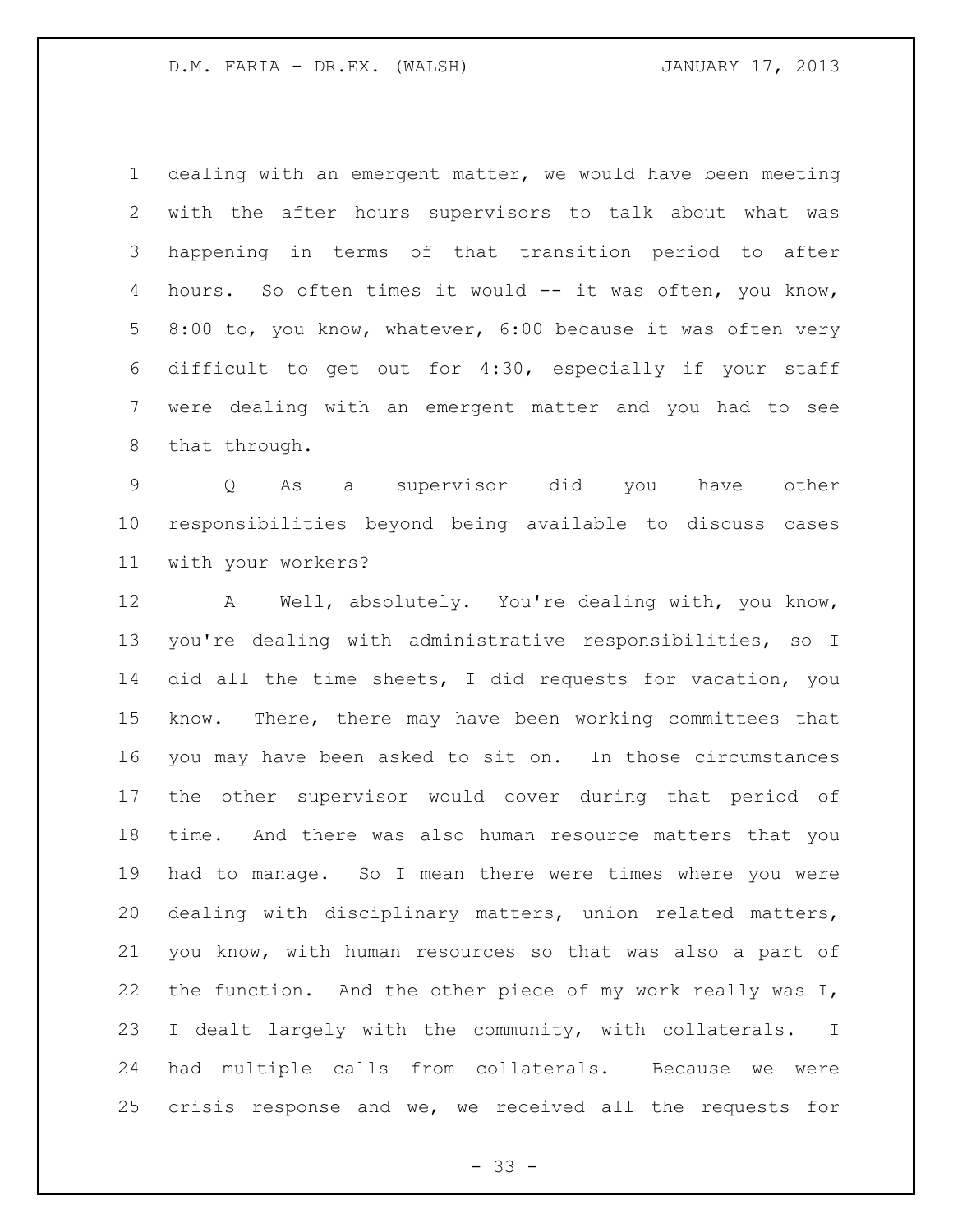service during day hours, any written referrals that came in to the agency, nationally or provincially, would come through me or Diana. We would review those. We would be dealing with those individuals, those sources of referrals and so there was huge paperwork responsibilities. THE COMMISSIONER: Were you able to get the job done? THE WITNESS: Were we able to get the job done? Yes. BY MS. WALSH: Q Yes, there were certain types of decisions that required your approval as supervisor. A That's correct. Q And when I say certain types of decisions I mean with respect to case management. What were those decisions? A Well, the decision to apprehend children required supervisory approval unless it was emergent and, you know, social workers, you know, and children were at imminent risk and it was not possible. I mean in those types of situations a social worker would have to do what they'd have to do, right.

Q So apprehensions. What else?

A If a case was being opened, either if it was

- 34 -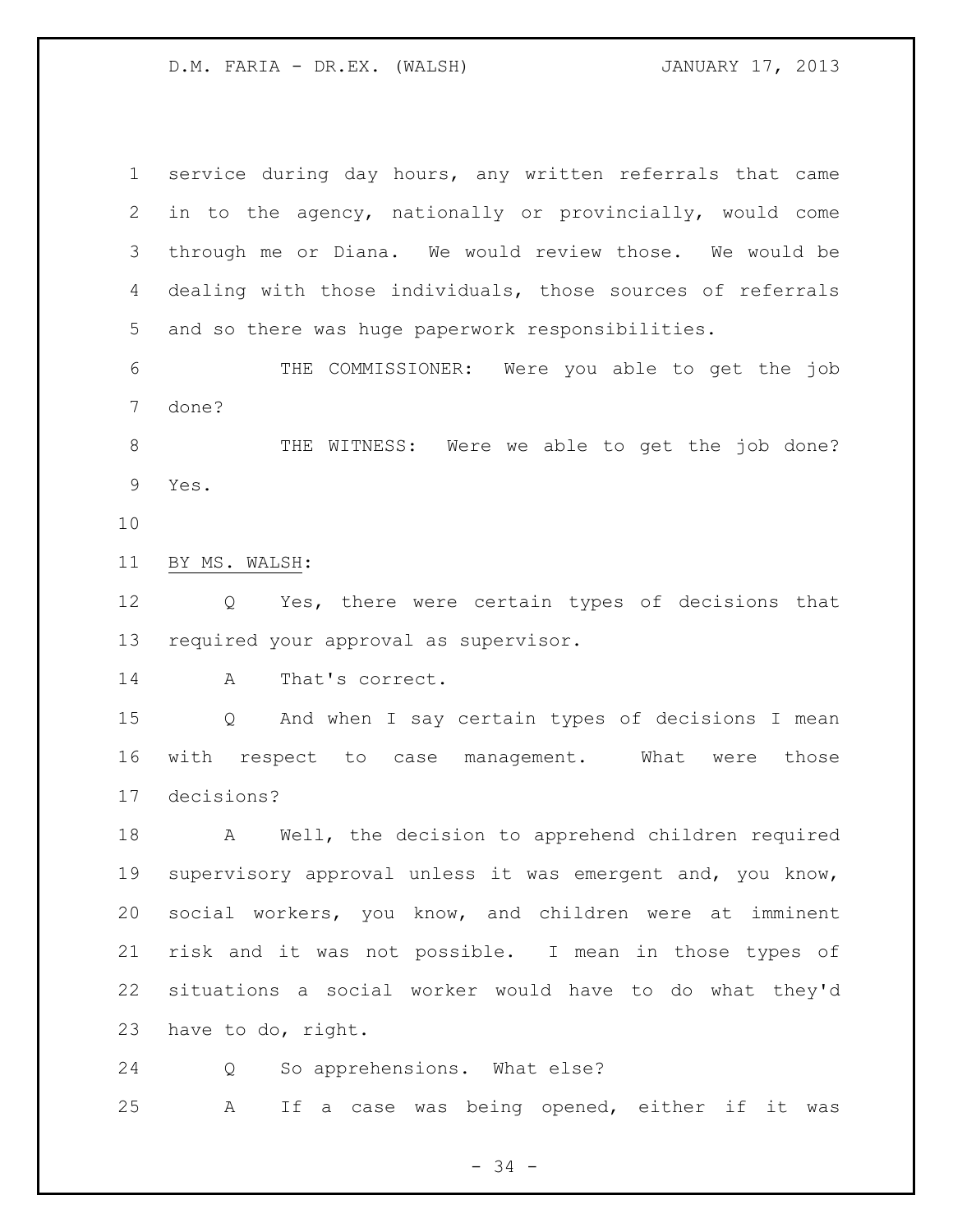being opened or if a case was being closed, a supervisor would have to review that.

Q When you say opened, what do you mean?

 A If a case was either being opened to intake or abuse intake. And we also opened up cases to our perinatal unit, those just went direct. That was the only exception where a case would go directly to a family service team.

 Q So a decision to transfer a file or a family from CRU to intake or abuse intake, those decisions needed your approval as a supervisor?

11 A That's correct.

12 THE COMMISSIONER: Well, just better slow down now. We're coming to something. The witness talks terribly fast.

15 MS. WALSH: She does.

16 THE COMMISSIONER: So I'm going to have to slow down here and deal with -- the matter of transfer of files is critically important here.

19 MS. WALSH: Thank you.

 THE COMMISSIONER: So I'd like you to just go over that again and have the witness slow down, please.

MS. WALSH: Okay, thank you.

BY MS. WALSH:

Q Decisions that required your approval included

 $- 35 -$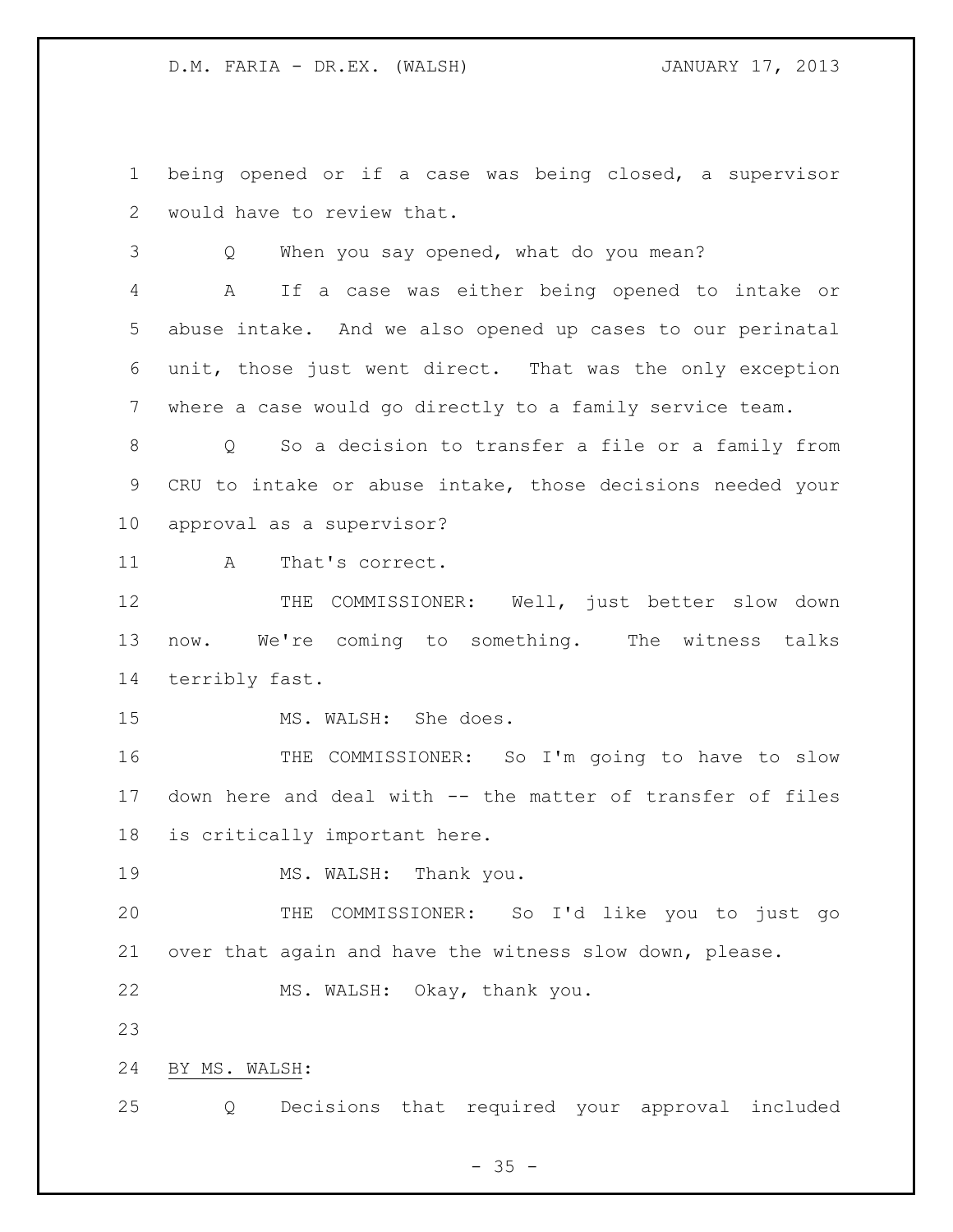apprehensions?

A That's correct.

 Q If a file was being transferred from the crisis response unit to the intake unit, that required your approval?

A That's correct.

 Q Similarly if a file was being transferred from the crisis response unit to the abuse intake unit, that required your approval?

A That's correct.

 Q And if a file was going to be closed at the CRU level that required your approval?

A That's correct.

 Q Anything else? Any other decisions with respect to case management that required your approval as supervisor?

17 A Not that I can think of at the moment.

 Q Let's turn to page 29040. This is from commission disclosure 1634. This is the Winnipeg Child and Family Services supervision policy. At the top it says "Implementation March 1, 2004" Are you familiar with this document?

A I vaguely remember it.

 Q Can you say whether it was something you were expected to comply with in 2004 and 2005?

 $- 36 -$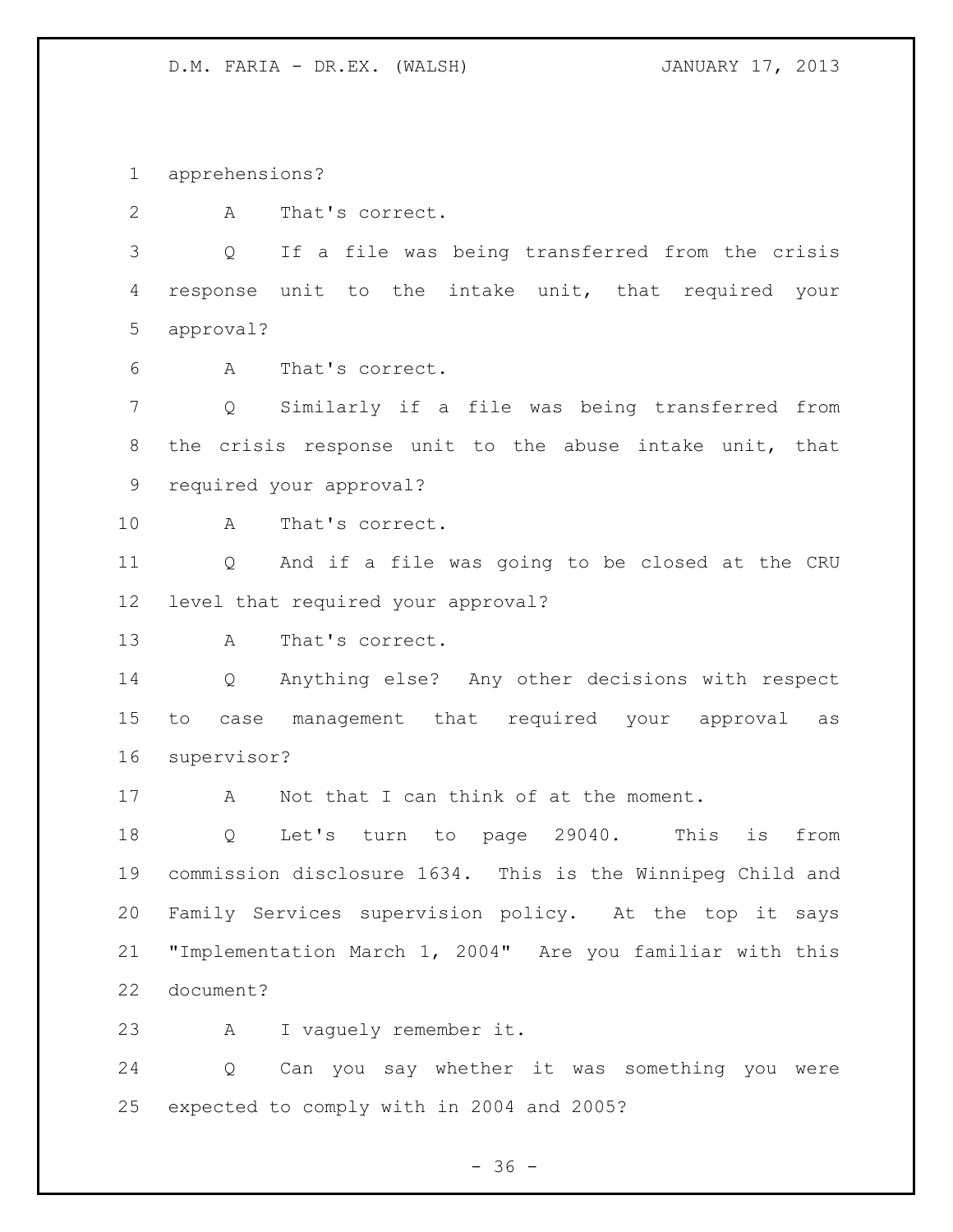A It says it was implemented in March 2004, so obviously. I don't know. Q Okay. So it was something you were expected to comply with? A Yes. Q Starting on page 29040, under the definition section. I'm just going to go through portions of the document and ask you whether, what the document says is consistent with your understanding of what you were required to do and what you did as a supervisor. 11 A Okay. Q So that's what we're going to do. The definition of supervision: "Supervision is a relationship process between supervisor and 17 staff, in both one-to-one and **group** settings, intended to meet 19 certain organizational, professional and personal objectives. These objectives or functions are: 23 Management - Competent, accountable performance and practice

 $- 37 -$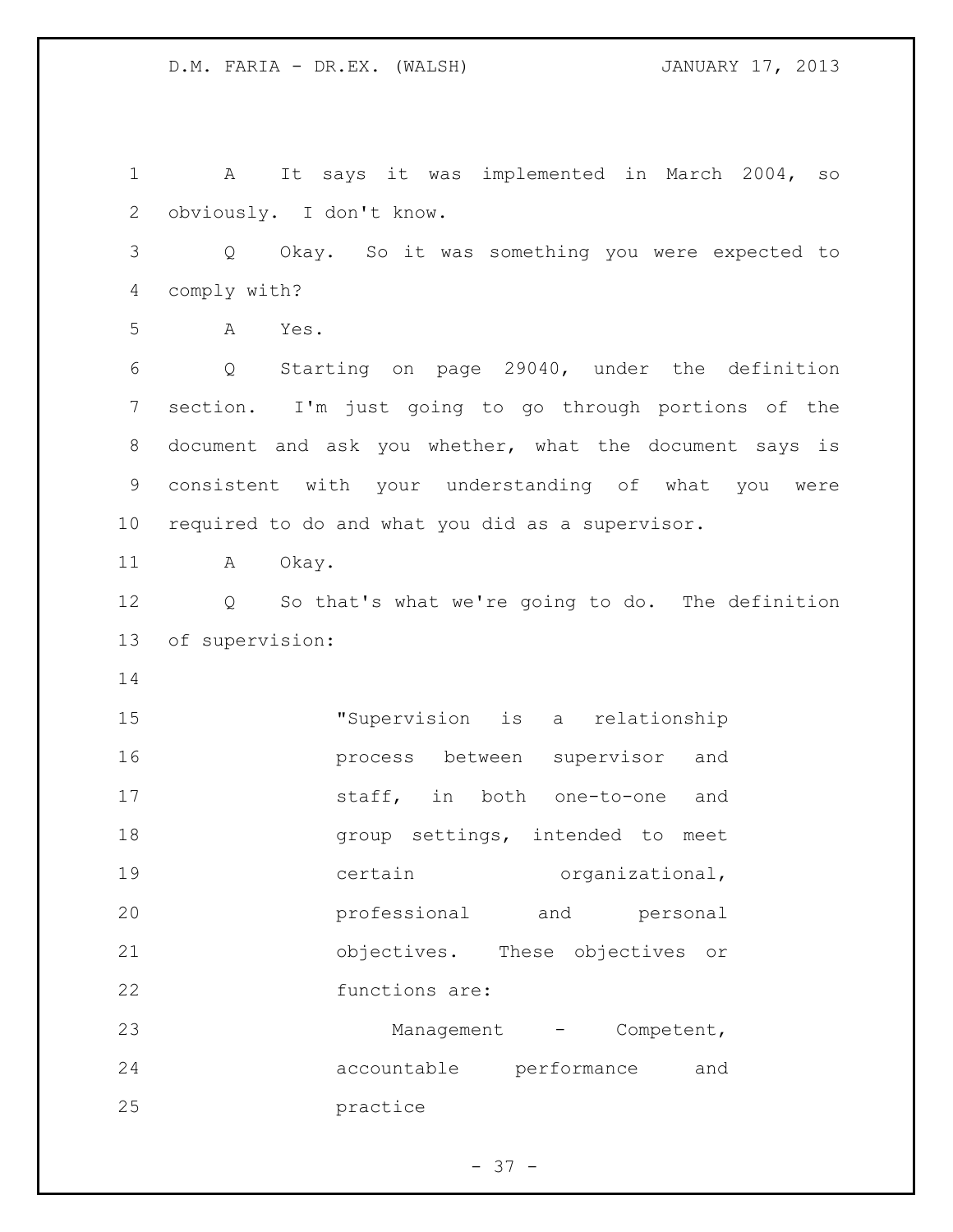Education - Continuing professional development and reflective practice Support - Assisting the staff to operate within the system Mediation - Engaging the individual with the organization" Does that match how you viewed your role as supervisor in '04 and '05? A Yes. Q So part of your role involved ensuring that the workers who you supervised carried out their work in a competent manner? A Yes. Q And another part of your role was to offer support to the workers you supervised? A Yes. Q Was it ever your experience that those roles conflicted? A As a supervisor I tried to be as supportive as possible with my staff, especially given the difficult nature of the work that we do. In terms of ensuring accountability, that was always primary. So if there was concerns with respect to accountability those would be

 $- 38 -$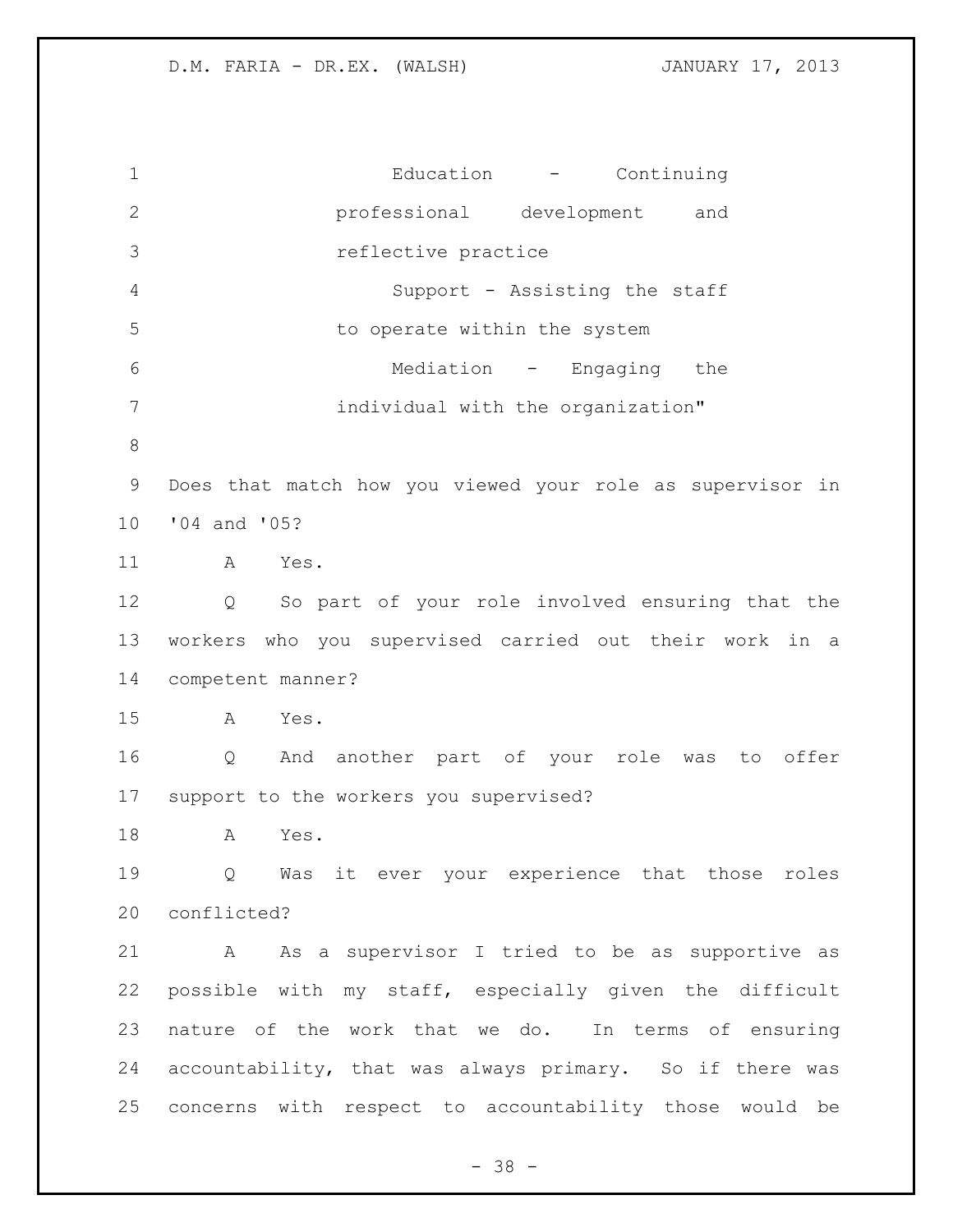addressed and, you know, those would either be addressed in consultation with my program manager or those would be addressed, you know, in conjunction with our human resources professionals.

 Q Was the support role something that was a large part of what you did in '04 and '05?

 A I think, I think it is a large part of what you do because as a supervisor in child welfare, because of the nature of the work, social workers are having to make difficult decisions every day, social workers and supervisors, and they're often having to deal with very traumatic, difficult experiences that at times lead to vicarious trauma. And so as a social worker, you know, you really have to -- as a supervisor you really have to have an awareness of the impact of the work on your staff and trying to be supportive in that way. So if a staff person had a critical incident where they may have been assaulted during the course of an apprehension where they might have, you know -- I mean our staff are witnessing horrendous abuse of children, you know, and, and that has an impact personally and psychologically. So you know, ensuring that our staff had the professional resources available to them in the event of those types of incidents. But they also, that they have support in terms of knowing, you know, that there was always somebody there that they could turn to for

- 39 -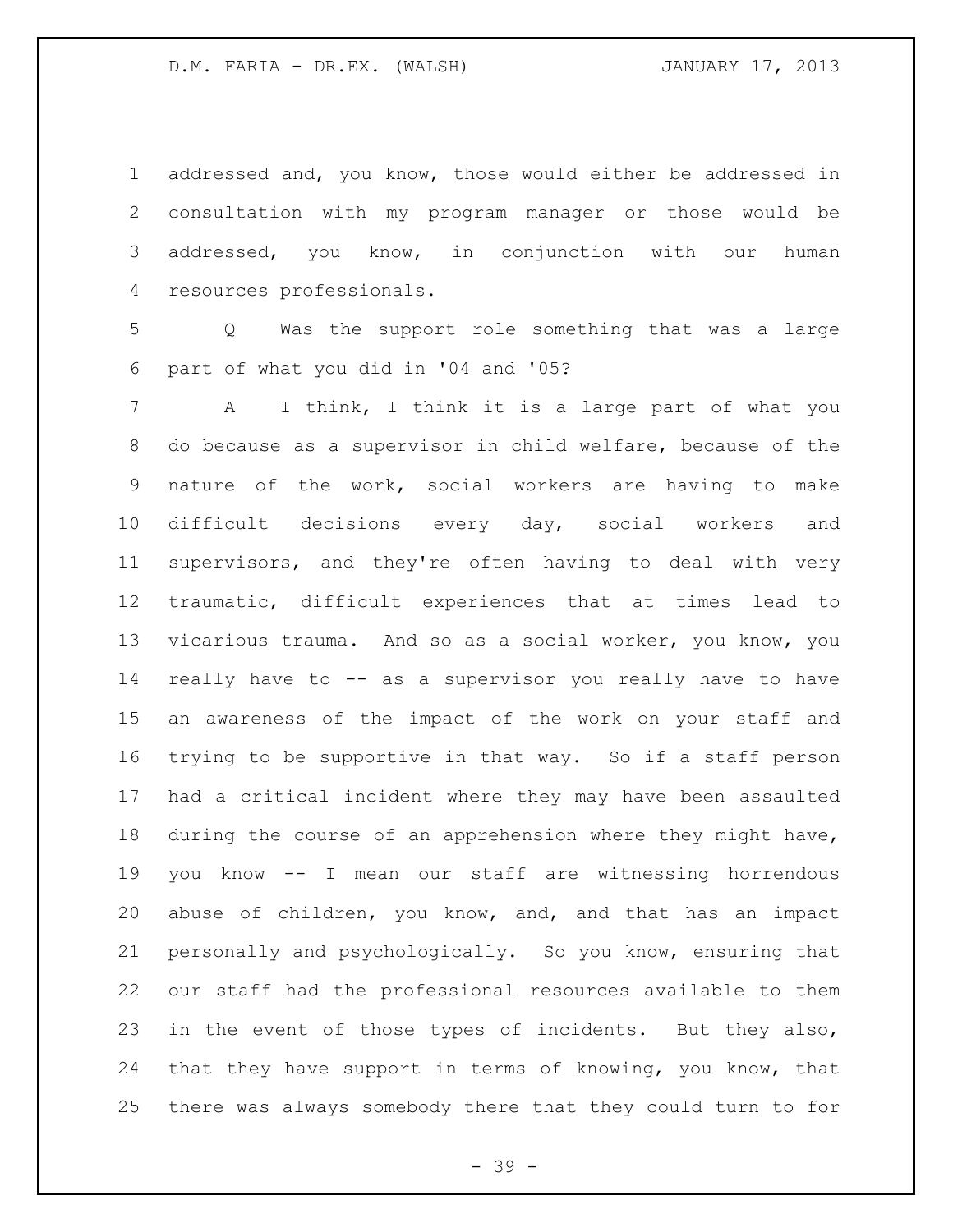consultation and for guidance as well. But, you know, it's a mixture of the two and, you know, it's very difficult, very draining work emotionally.

Q The work as a CRU worker you mean?

 A The work of child protection in general. I think that there are certain positions within the organization, crisis response and abuse in particular, where you're dealing with imminent, high risk, tragic, sad, horrendously horrible situations that you're seeing on a day in, day out with respect to the lives of children and, you know, that really impacts staff. So I think that there are certain positions, much like, you know, the police department where vicarious trauma certainly is, is more significant. But for all of child welfare. I mean that doesn't mean that a social worker in family services isn't going to be exposed to a child death or to horrendous abuse on a caseload.

17 THE COMMISSIONER: Well I think that explains it very well the tough job that you have to do.

19 THE WITNESS: Thank you very much.

BY MS. WALSH:

 Q And would those comments apply to the work of a supervisor as well?

 A To the supervisor as well? Absolutely. There are many sleepless nights with respect to the work that you

 $- 40 -$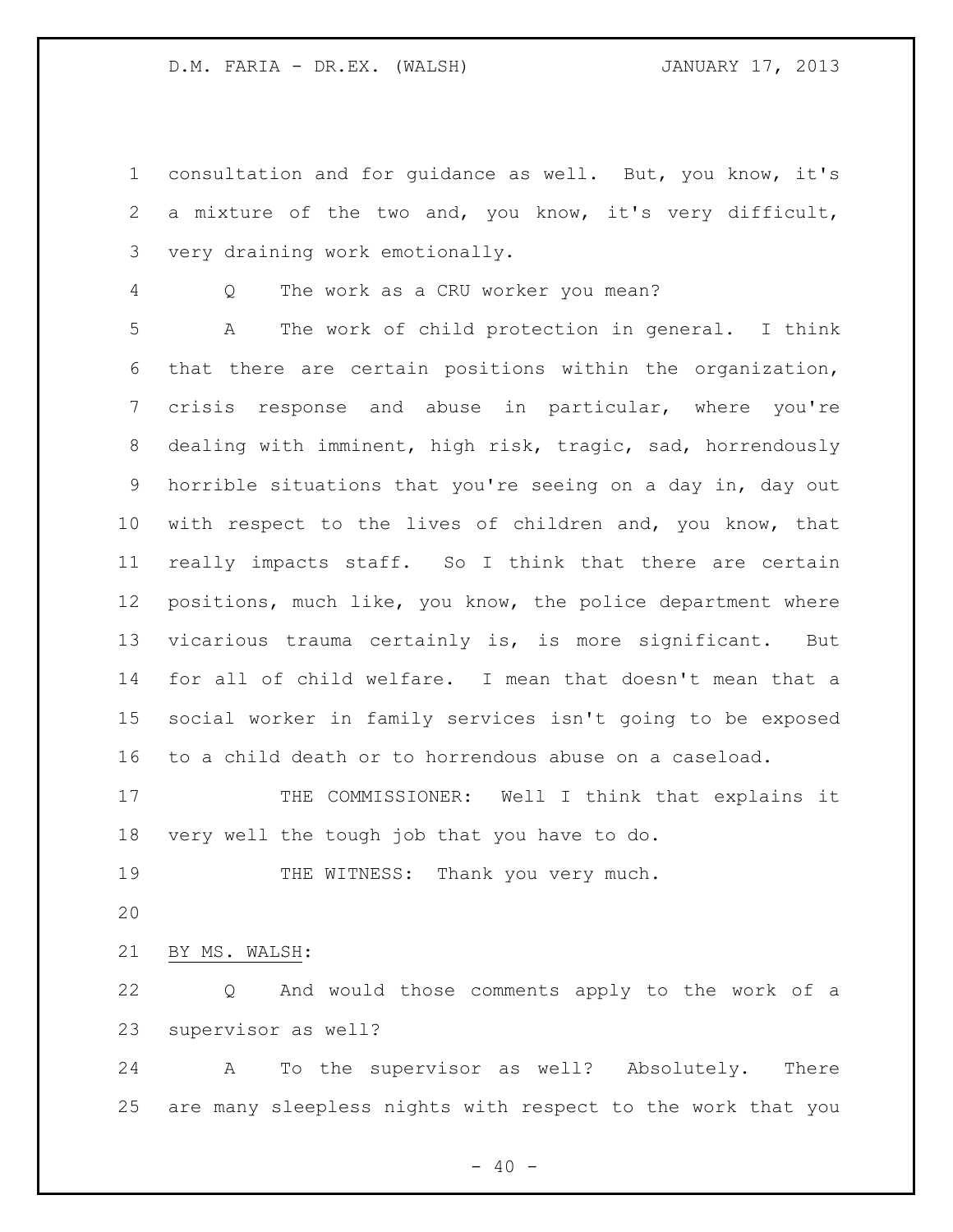do and, you know, it's traumatic work and people have to process that with their managers. There needs to be a level of self awareness about the impact on you personally 4 and the impact on you in terms of your, of your family life. It certainly is, it's something that as supervisors you experience just as you do with your staff. You know, you're witnessing it just the same. These children are being apprehended. Often they're being brought to the office. It was not uncommon for me, you know, to bath children, like infants, because they were filthy, you know, neglected, you know, seeing children with burns and bruises 12 and fractures and, you know, that is very, you know that is very psychologically and emotionally challenging.

 Q Thank you. Still on page 29040, you see towards the bottom of the page it says:

17 The cording and Documentation. 18 Both supervisor and staff will maintain notes regarding key decisions and themes that are discussed in supervision. The supervisor will maintain supervision records that that will document case discussions and discussions regarding

 $- 41 -$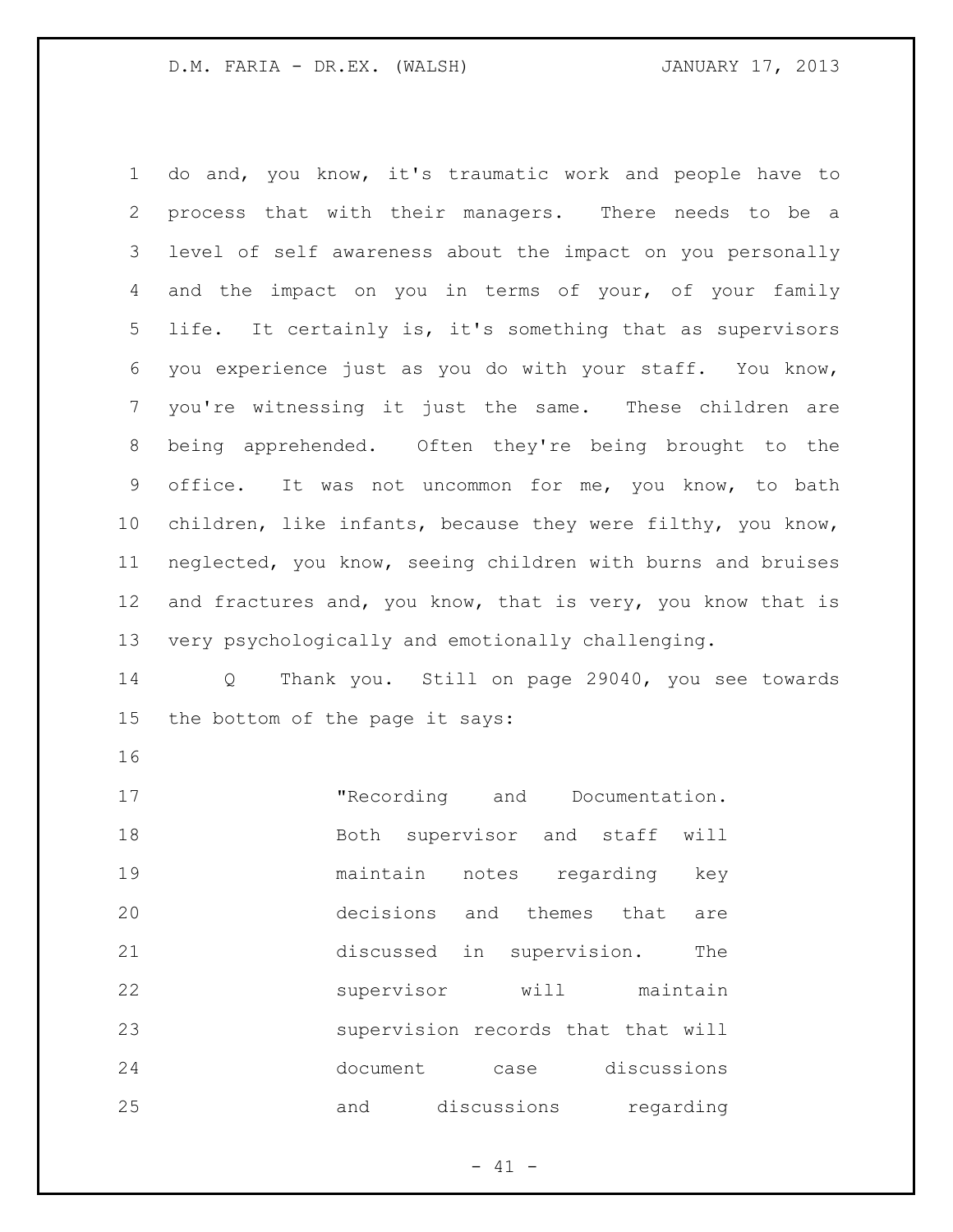1 the employee's professional development and personnel issues." Did you maintain notes regarding key decisions and themes discussed in supervision? A Well, there's a difference between case management supervision and supervision with respect to human resource issues. Q Okay, did you maintain -- THE COMMISSIONER: Difference between what? 11 THE WITNESS: Supervision related to human resource issues or to staffing issues. BY MS. WALSH: Q Okay. So let's start with case management issues. Did you maintain notes relating to case management issues discussed during supervision? A I did not maintain notes. If I had, because of the emergent nature of the work and because of the volume of cases we were managing, if I had case specific information that I wanted added to a record, I would make an electronic, I would make an electronic copy of that information on the CFSIS record and I would sign it. Q So, so that's how -- if one were looking at the file, one would know whether there was a note made by you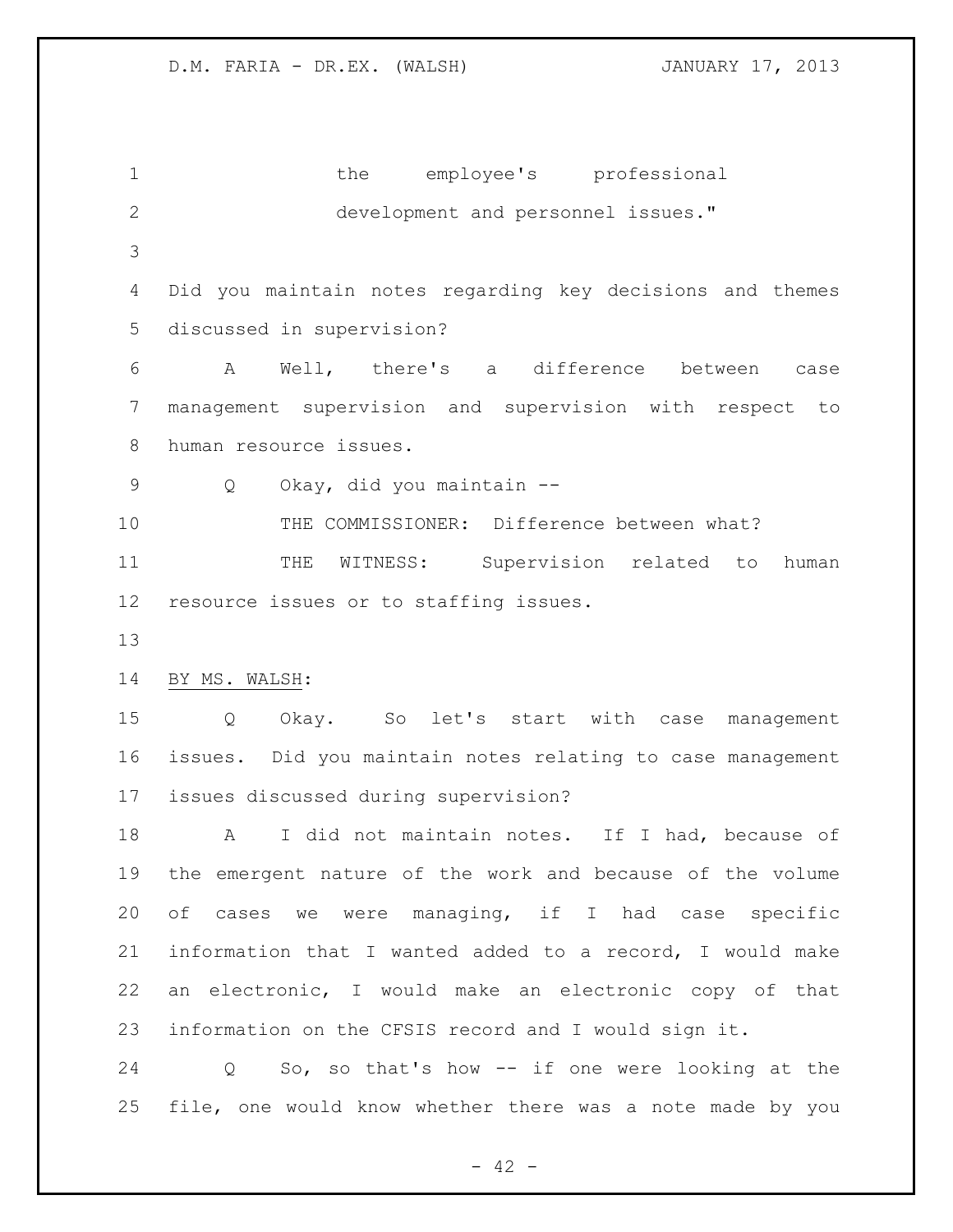because you would have signed it?

 A Yes. Now if it was related to a human resource matter that we were managing then I would be working with human resources and any documentation with respect to that staffing issue would go into the human, that individual's human resource file.

 Q And otherwise you maintained no other note, no notes?

 A Well, I mean if I got a call say from a collateral in the community, I might do a handwritten note and then I would transcribe it electronically, sign it and so that it would indicate that I was the one that spoke to that individual, I was the one that received that case specific information and then I would sign it with my own name.

 Q In terms of, and we'll come back to this, but in term of entering a note like you're describing on CFSIS what would be the process?

 A I would just do it in a Word document, give it to my admin and she would enter it.

 Q Okay. So you would do the Word document, type it, sign it and then give it to the admin person?

 A I would do the Word document. She would attach it on to CFSIS and then she would return a hard copy to me that I would sign. Because she would add it to the

 $- 43 -$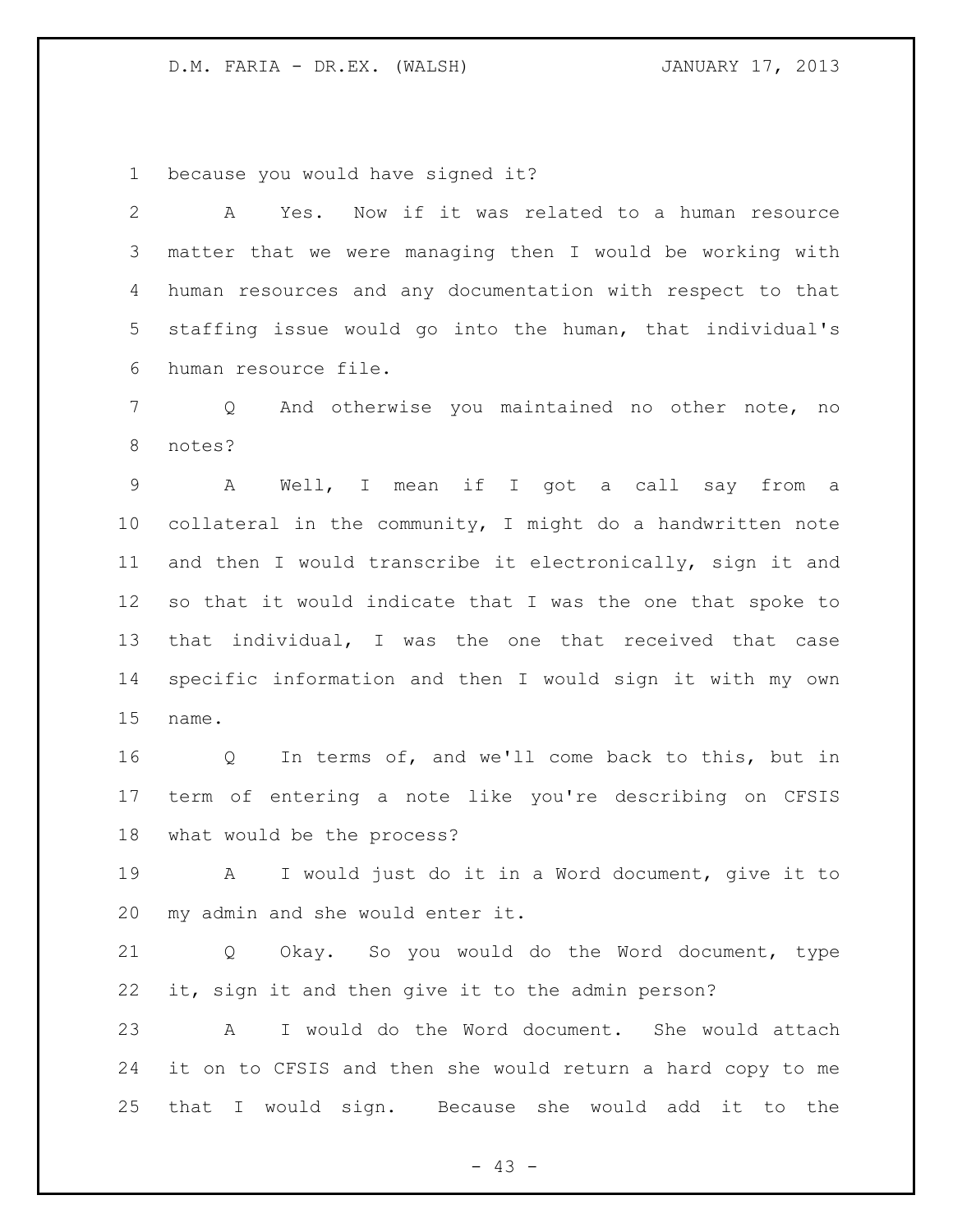existing CFSIS document, right? Q But would the CFSIS records have a version that was signed by you? A No, the physical, the physical file would have the signed version. Q So by looking at CFSIS one wouldn't be able to tell whether there was a note made by you in the file? A I'm not certain. That's something you'd need to confirm with my admin. Q Any reason why you wouldn't sign it before it was entered into CFSIS? A Because it would be inputted -- like I would do it on a Word document and then it would be inputted into the remainder of the CFSIS document. Q We're going -- A I wouldn't -- we weren't allowed to attach things to CFSIS, only admin support could do that. Q Sure. But, but why wouldn't you sign it before it was attached to CFSIS? Why wouldn't you have a signed document to be attached? A Because you, you can't physically do that. So you would give the Word document to the admin. The admin would attach that to the ongoing report, the ongoing CFSIS report, and then she would give us the report to sign. Because only admin could attach, could attach documents to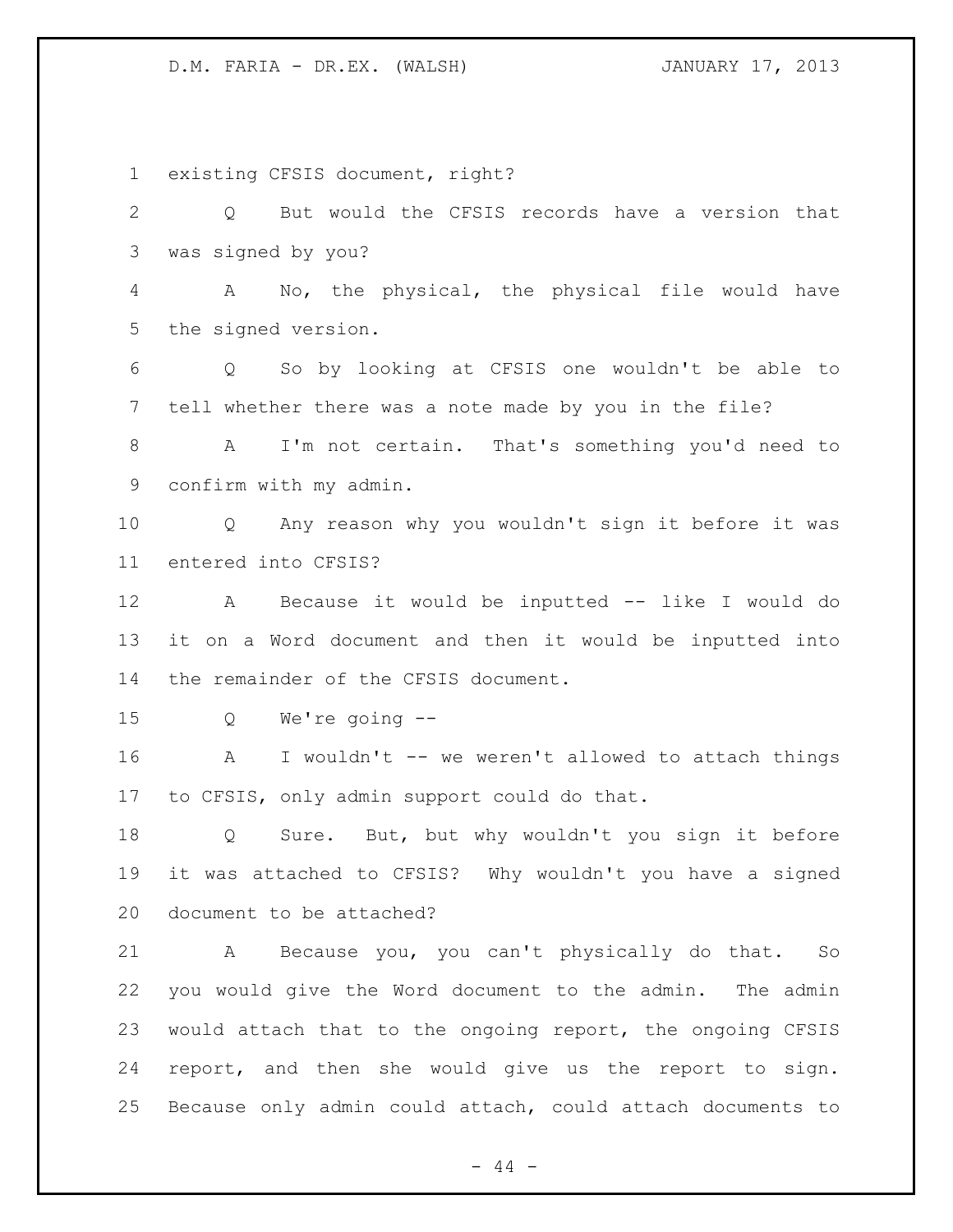CFSIS.

 THE COMMISSIONER: But when you had gone through that process, your signature ultimately would appear. THE WITNESS: Yes, that's correct. BY MS. WALSH: Q So we've heard evidence repeatedly from workers and supervisors that they would have a Word document, referring for instance to a report that they've prepared -- A Right. Q -- that they would sign the document and then hand it to the admin person and that's why we see repeatedly in the files signed versions -- A Yeah. Q -- of documents. A That's, if I'm getting a CRU report I'm going to sign it and give it to my admin. Q Okay. A But if I'm personally adding a note to a CRU report, I'm going to give that to my admin to attach to that report and then I'm going to sign it just as I would in the initial process. Q Why, why the distinction in terms of your signature? A I'm, I'm just attaching the written portion of my

 $- 45 -$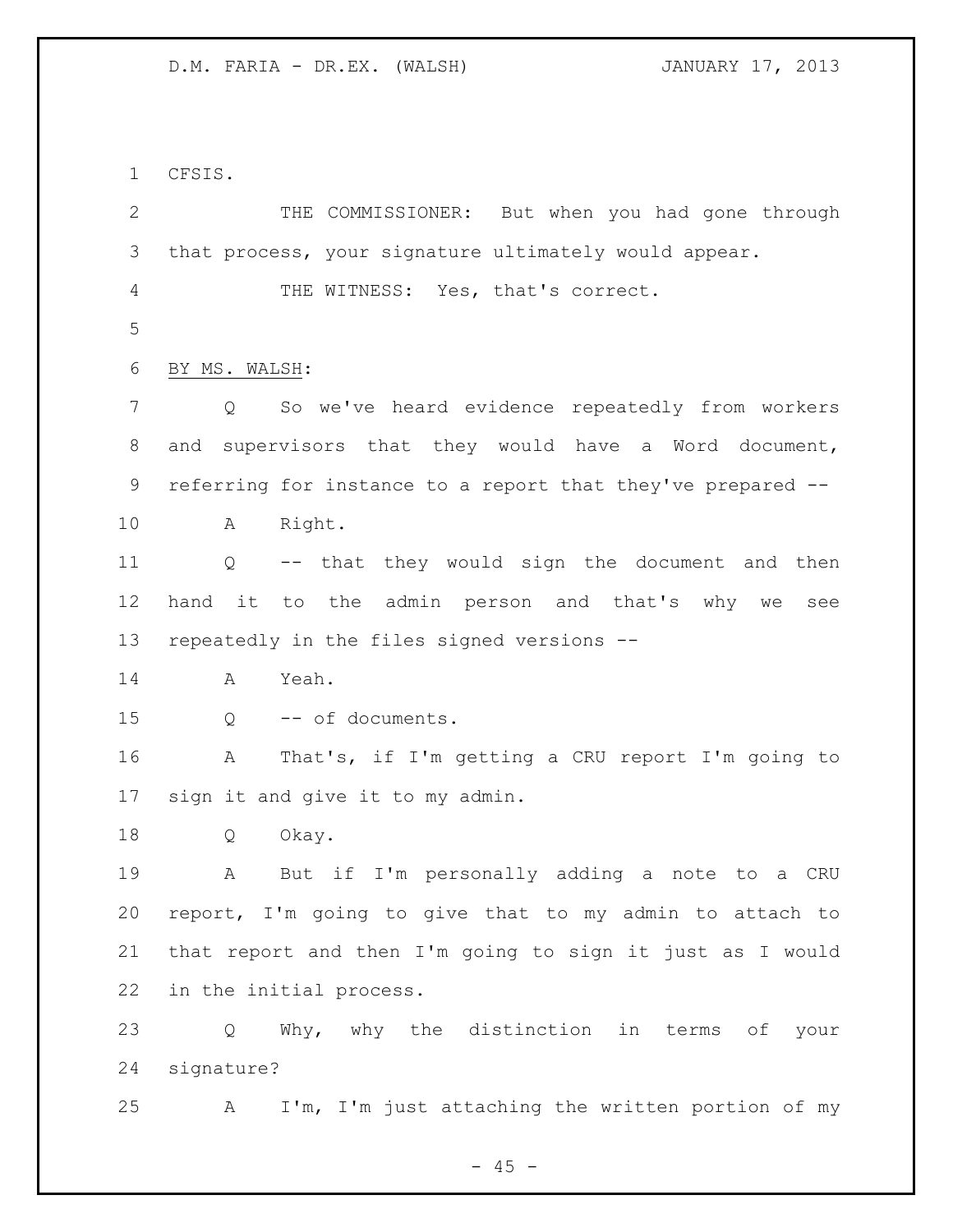contacts. So that would be in addition to the report.

 Q Right. But why wouldn't, why wouldn't you have the signed version of those notes entered into CFSIS just the same way that the signed version of reports is entered into CFSIS?

 A If I were to sign that additional note that I did on Word, the admin would likely have to scan that to, to do that. It's -- I'm not sure how to explain it better but if I got the final CRU AHU report, I would sign it off.

Q Right.

11 A And then it would go to my admin for her to enter it on CFSIS.

 Q And she'd have to scan that to show that the signed version was in CFSIS?

 A No, she wouldn't have to, she wouldn't have to scan that. That would just -- I don't know what the administrative process would be after that.

Q Okay.

A But say --

 THE COMMISSIONER: But it was only where you made your own notes that the signature appeared later?

 THE WITNESS: It was when I made my own notes, say I got additional information on a case that one of my workers would have been working on. I would have done an electronic version of that on Word and I would have given

 $- 46 -$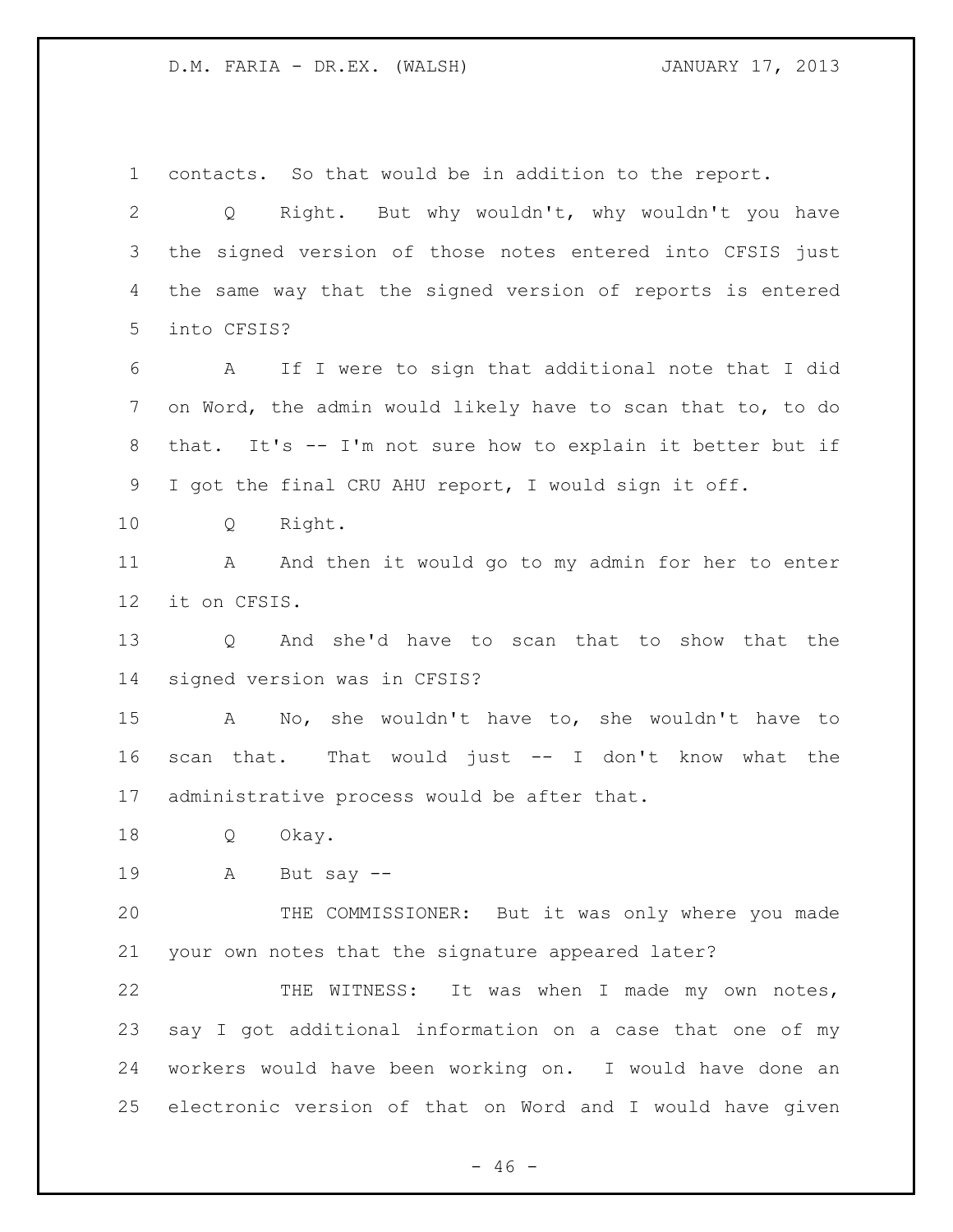it to my social worker or my admin to add to their report. So when I would get it, it would include my, my note on there and I would sign off. So I sign off on the final product. 5 MS. WALSH: Okay. THE COMMISSIONER: But if you were signing approval of the work of one of your staff, a sign-off or a closing as an example -- 9 THE WITNESS: Yes. 10 THE COMMISSIONER: -- that would go directly in without -- with your signature on it without it having to come back to put your signature on at a later time? 13 THE WITNESS: That's correct. BY MS. WALSH: Q So when we, and eventually we will today, look at a variety of CRU reports that bear your signature -- 18 A Um-hum. Q -- you're saying that by the time you've signed those documents any notes that you might have made would already be incorporated into them? A That is correct. Q So remind me, please, when we come to looking at the various reports that have your signature, to have you identify whether there's any portion of the recordings that

- 47 -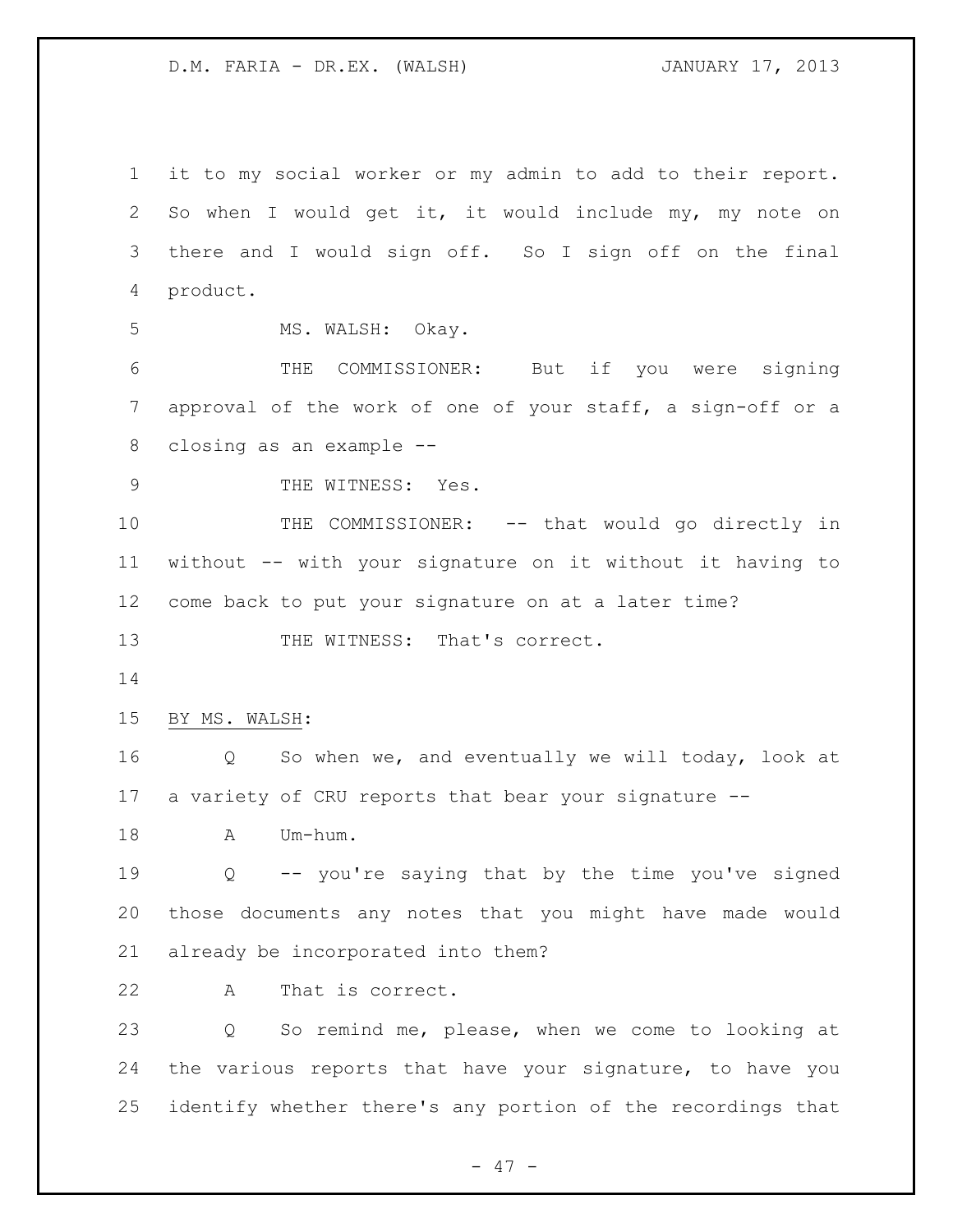was actually added by you. A I can say to you now that there were not in any of those contacts. Q Okay, thank you. THE COMMISSIONER: In this file? THE WITNESS: In this file, yes, that's correct. BY MS. WALSH: Q Let's turn to page 29044, please. So again, under the heading "Supervisor Notes": "The role of the staff is to provide case management services 14 ... The role of the Supervisor is on capacity building with respect 16 to the supervisee." And then it goes on to say: "Provincial standards outline, very specifically, the record keeping responsibilities of the social worker or case manager. It is recommended that Supervisors record the following:

 $- 48 -$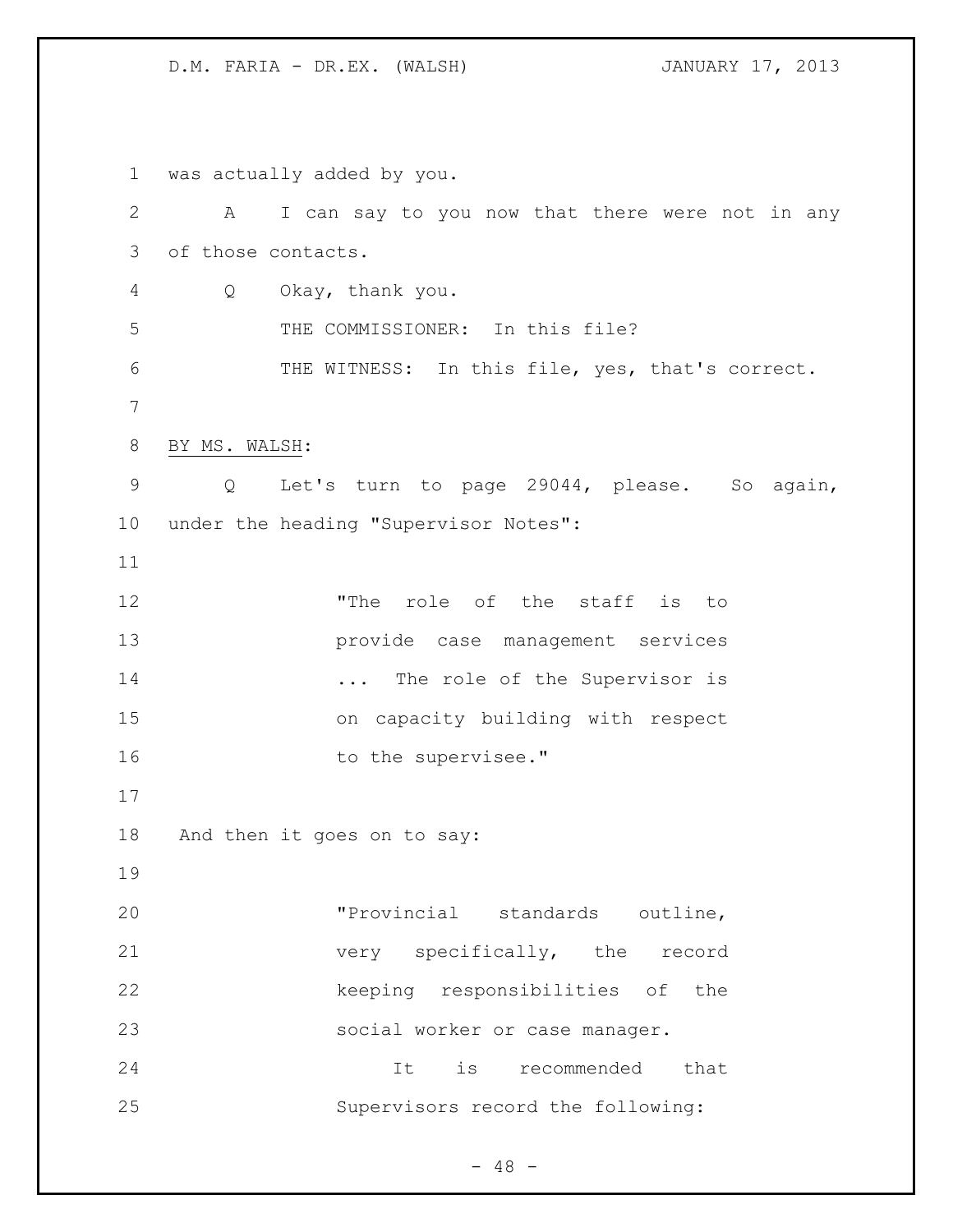1 - Case material discussed in supervision. 3 - Supervision activity. 4 - Information that belongs in a personnel file." Now is what you've just told us how you documented or followed that aspect of the policy? A With crisis response, because of the volume of the cases that go through crisis response and the emergent nature and the ongoing supervision that happens at crisis response, the social worker documents supervision of case specific or consultation that's case specific when they are doing the report. Q And is that one of the things that you would look for when you received your report before you signed off on it? A Possibly. Q In other words, if a social worker had documented a discussion with you? A Yes. Normally, if there had been a discussion that would, that would be documented on, on the CRU after hours report. Q And would you be able to remember whether that had occurred and looked for it when you saw the report?

- 49 -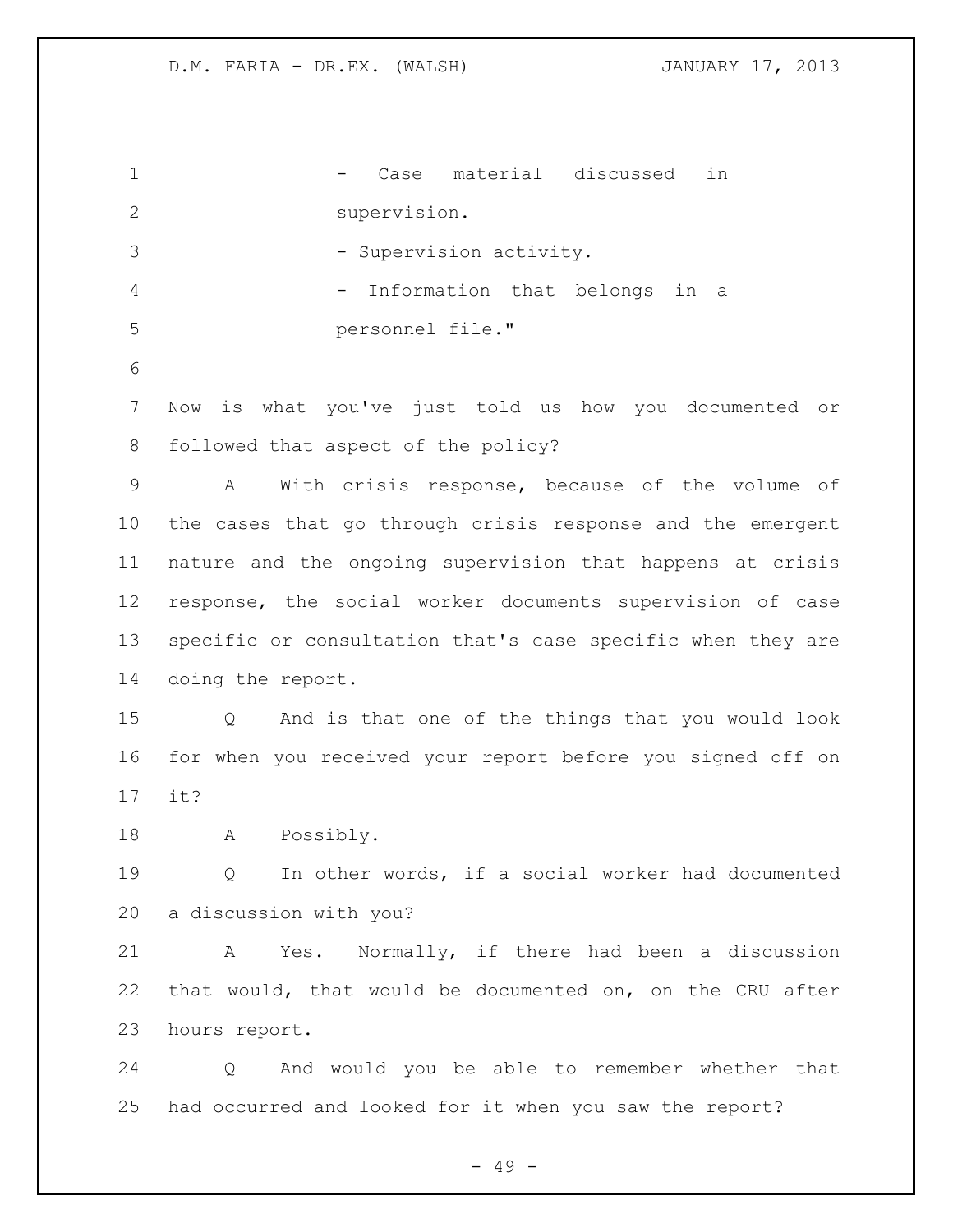A Most likely, yes. Q In 2003, 2004, 2005, did you feel that you had enough time to provide appropriate supervision for your workers? A I, I believe that we did, yes. Q Okay. Do you know whether your workers were trained on standards? A I'm not 100 percent certain but I believe they were not. Q And that would have been something you would have been aware of at the time you were their supervisor? A During my time as their supervisor, I had no knowledge of staff being trained in standards. Q That is, so far as you knew they had not received that training? A That's correct. Q Now as a supervisor, I think we looked at the definition of supervision. Part of your responsibility was to ensure that the workers you supervised carried out their jobs properly? 21 A That's correct. Q And that would include complying with best practice. If they weren't aware of standards, I don't know if we can say standards. A Yeah. If there was, if there was a concern about

 $-50 -$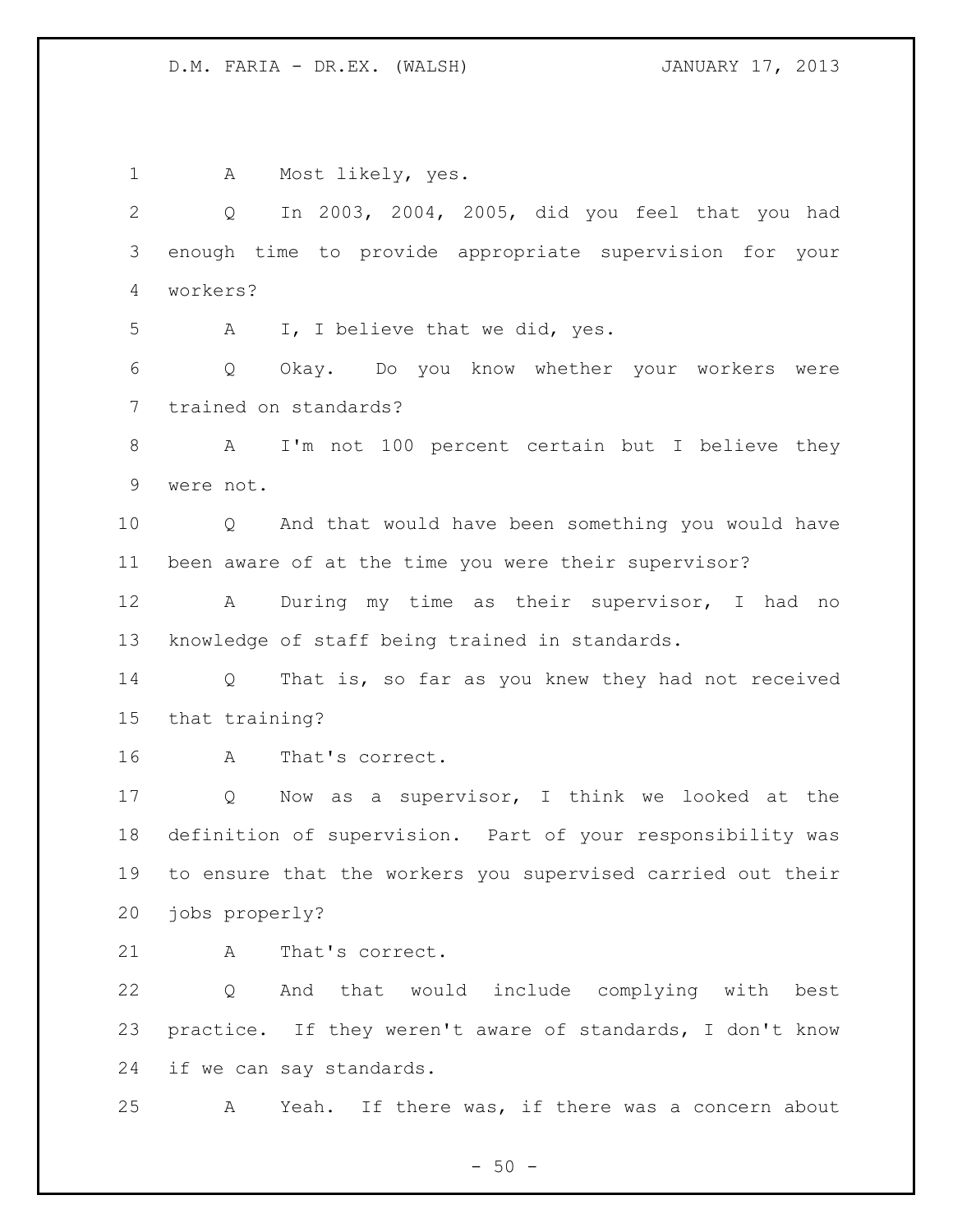a case, you know what, we would go back, speak to our staff. If we had questions or concerns we would go back, speak to them, review the information. We may redirect. 4 We might make other suggestions. That was, that was an ongoing process.

 Q Okay. So how was it that you were able to ensure that workers were complying with their responsibilities under, under the Child and Family Services Act, for instance?

 A Well, we did -- we reviewed their cases on a -- we did ongoing consultation with staff about the referrals that they were managing. We also reviewed the written material that they provided to us. We met with them to discuss process, whether that be -- I mean there was, you know, depending on what was, what might be happening for an individual staff but say if they were, you know, if some staff, you know, may have had issues in putting on, like managing electronic records in terms of, you know, having difficulties, you know. Like for some staff, like working on a computer was more difficult so they might need typing training, that kind of thing, so I mean we were constantly -- I think the primary way that we did that was really through supervision and reviews of, of the documents.

 Q The documents meaning the documents that the CRU workers prepared?

 $-51 -$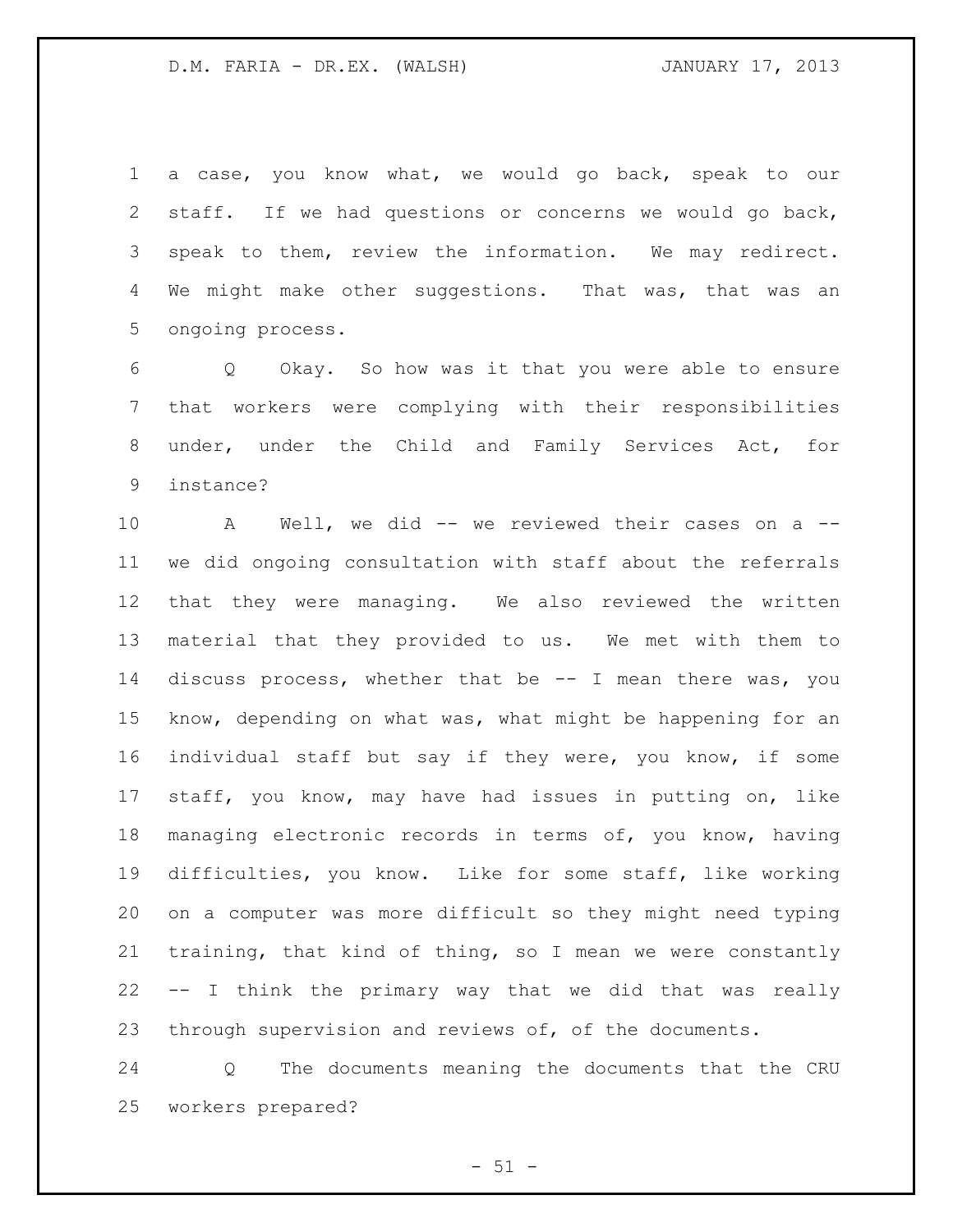A That's correct. That's the, that would be the CFSIS face sheet, the CRU after hours report and the safety assessment.

 Q Now during the time that you were a crisis response unit supervisor, were there instances where you determined that a worker was not performing their job adequately?

8 A Yes.

Q And what, if anything, did you do in that case?

 A Well, there's a difference between not performing your job adequately and, you know, not doing, like you know missing something on an assessment or missing a step. If 13 there were concerns about performance, you know, that, we would speak directly with that staff person or we might have to get human resources involved with respect to addressing the concerns. So we would meet with them and 17 talk about -- you know, I might, you know, if there was concerns about the way a staff person wrote reports or the quality of a report, I might save up those reports and then, you know, meet with that staff to review the reports and the concerns in those reports and talk about, you know, possible means of addressing the concerns, you know, or things that I'd be looking for specifically.

 Q With respect to the workers who were under your supervision in '03 to '05, delivering services to Phoenix

 $-52 -$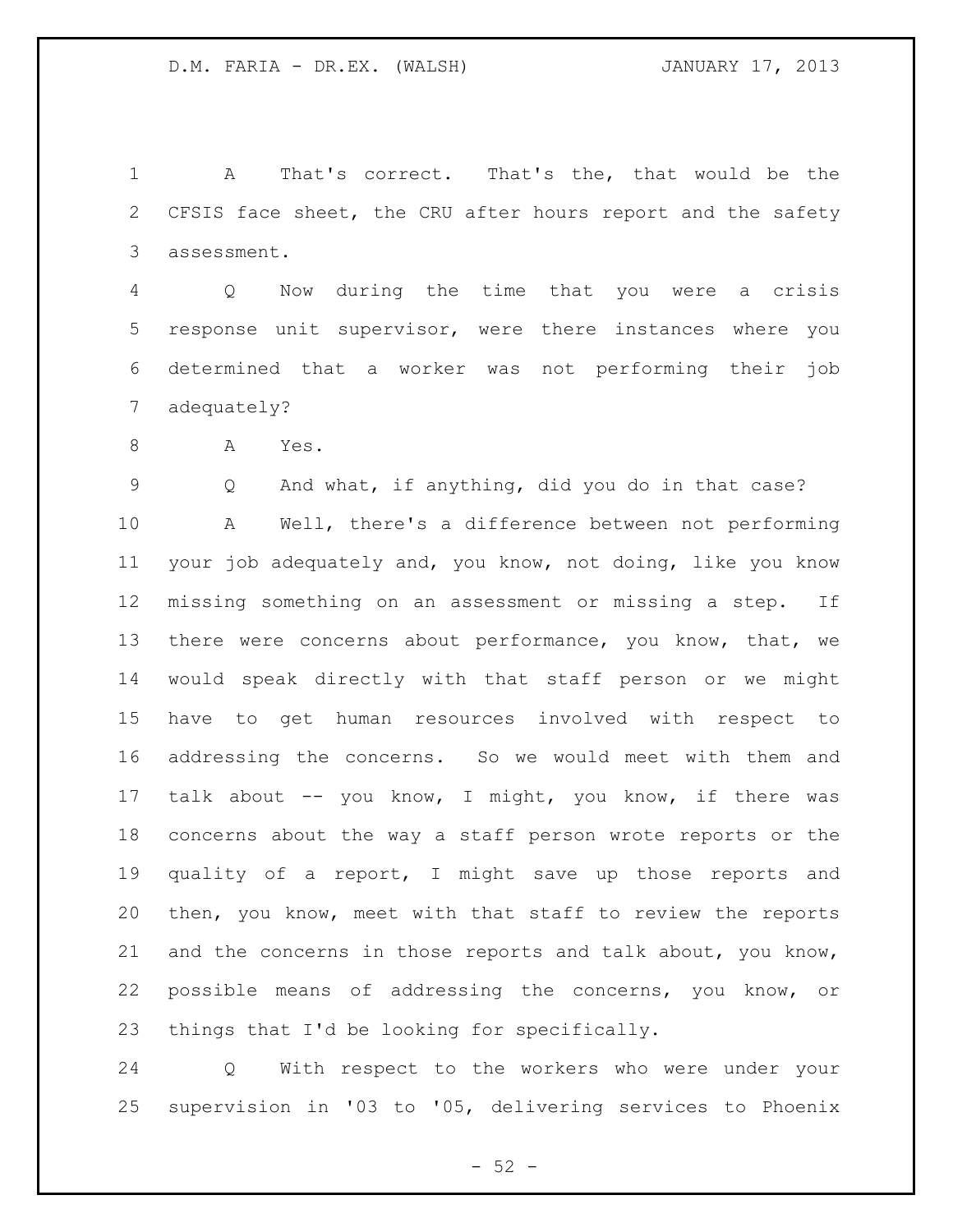Sinclair and her family, were there ever performance issues relating to the services delivered to Phoenix and her family?

A With respect to the staff involved?

Q Yes.

A No.

Q From your perspective?

8 A From my perspective.

Q As a supervisor?

A That's correct.

 Q Okay. We heard evidence from Shelly Willox, Shelly Wiebe, that she kept notes in a notepad and used the notes to create her reports and eventually she shredded the handwritten notes. We heard similar evidence from Mr. Zalevich. Is that something you were aware of when you were supervising them?

 A I'm not sure that I was aware of that. I don't remember.

 Q Would that have been an acceptable practice? A At the time, yes.

 Q Was, in '04 and '05, was there any policy about how workers were to keep their notes?

23 A Not that I'm aware of.

 Q What about a shredding policy, were you aware of that?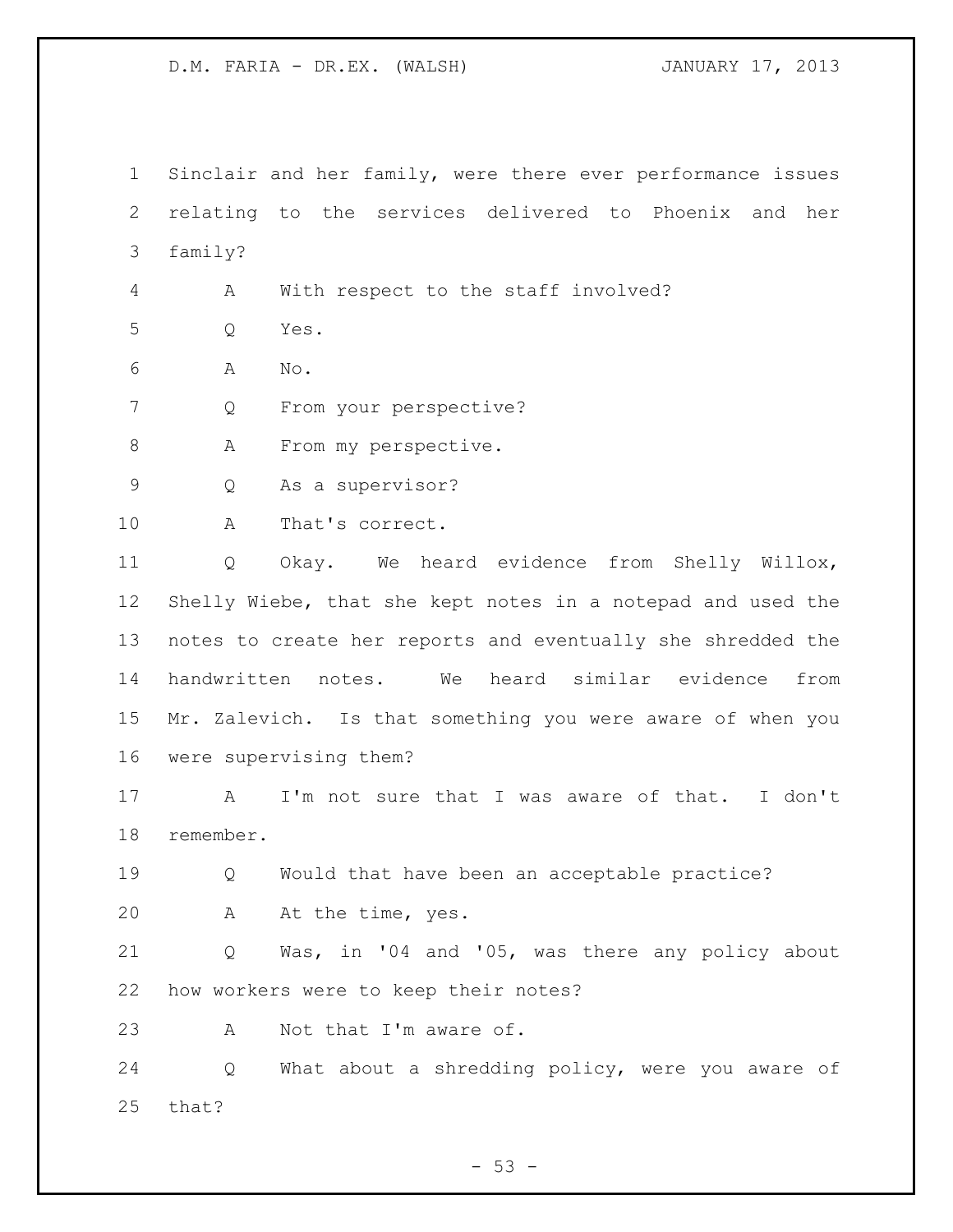A No.

 Q I just want to go into some more specific detail as to things that you did as a CRU supervisor. Let me start by saying did, did your practice remain the same from 2000 to 2005?

A I would say yes.

 Q Okay. So the first thing that, that you would do when a matter came to your attention would be to assign it to a worker?

A That's correct.

 Q And let me back up. How would a matter come to your attention as the CRU supervisor?

 A It could come to my attention in a multitude of ways. It could, in the morning it could have been handed to me by my admin from after hours. So it's possible that if there was something emergent that needed to be managed 17 that had, that after hours, you know, may have been finishing up with or was indicating that needed to be followed up on the following morning, first thing, that would be assigned to CRU immediately. So if my staff were on back up for that day, I would be assigning that to them. If a referral had come to us, most of the referrals would have been assigned via the phone screener. So if the phone screeners are receiving a call that's emergent, they're writing up the report because Diana would have been

 $-54 -$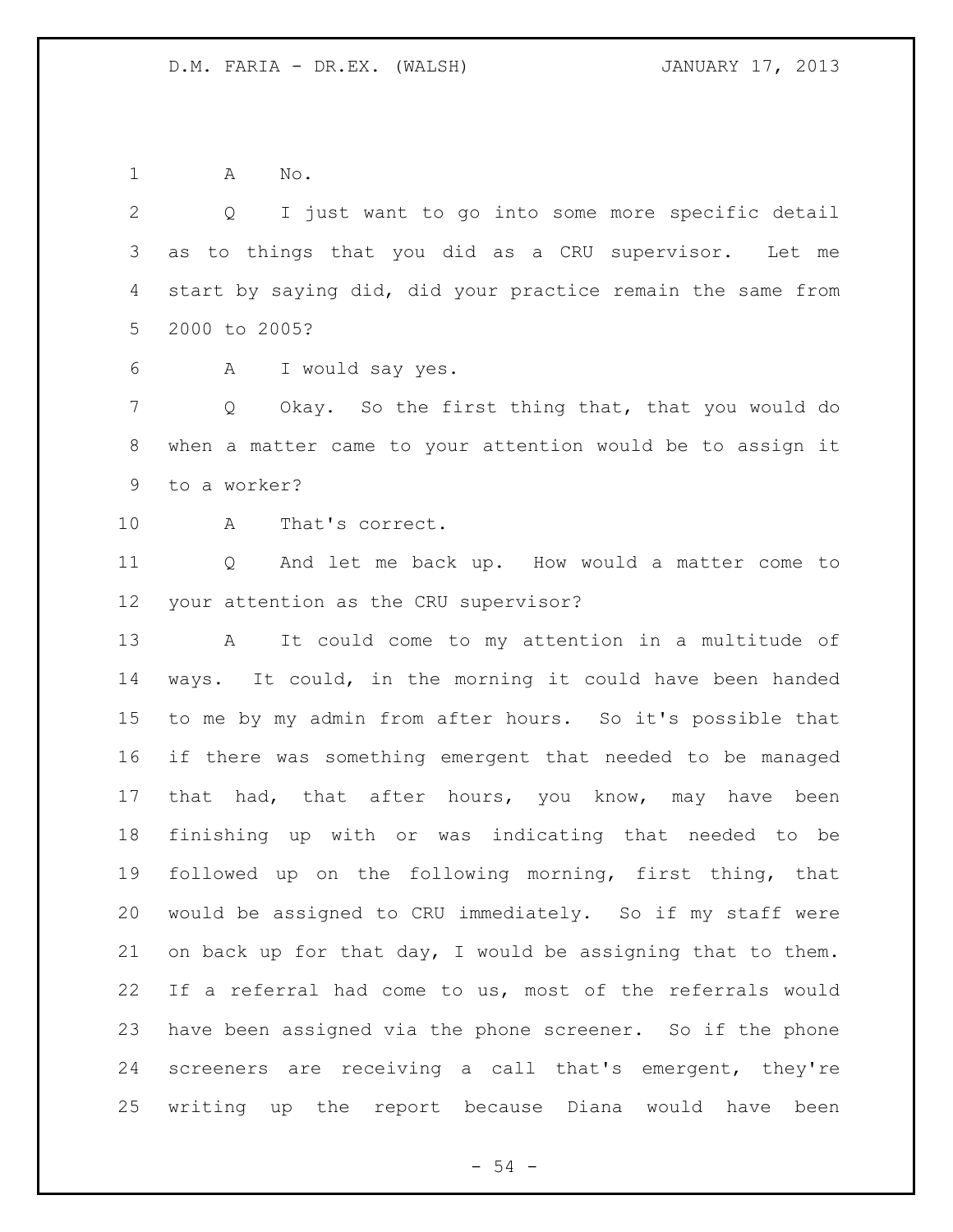supervising them, she would have been managing those reports. Sometimes -- so then Diana would then, you know, indicate to me that this is emergent, it needs to be followed up on, I would assign it to my staff. So it could come through phone screening. It could also come via a number of routes for referral. We received faxes, we received written referrals. Those could also be assigned. Whatever -- with respect to faxes, emails, written referrals, whatever we could move up that we could manage at a supervisor level and an admin level that didn't have to be assigned to CRU we would do that. So we would actually, Diana and I would actually do our own CRU after hours report and send the case directly up. So an example of that would be, you know, if we had received a written referral from out of province and we had determined that it was nothing imminent or emergent but it met the criteria for referral to intake, then Diana and I would just do the actual CRU after hours report and send it up directly, our staff would never actually see those cases, and that was really our attempt to sort of manage some of the workload for them. So that might be, I mean, another way. So there's a multitude of routes in which cases or requests for service came in and we assigned those to our staff.

Q When you --

THE COMMISSIONER: But when you, when you didn't

 $- 55 -$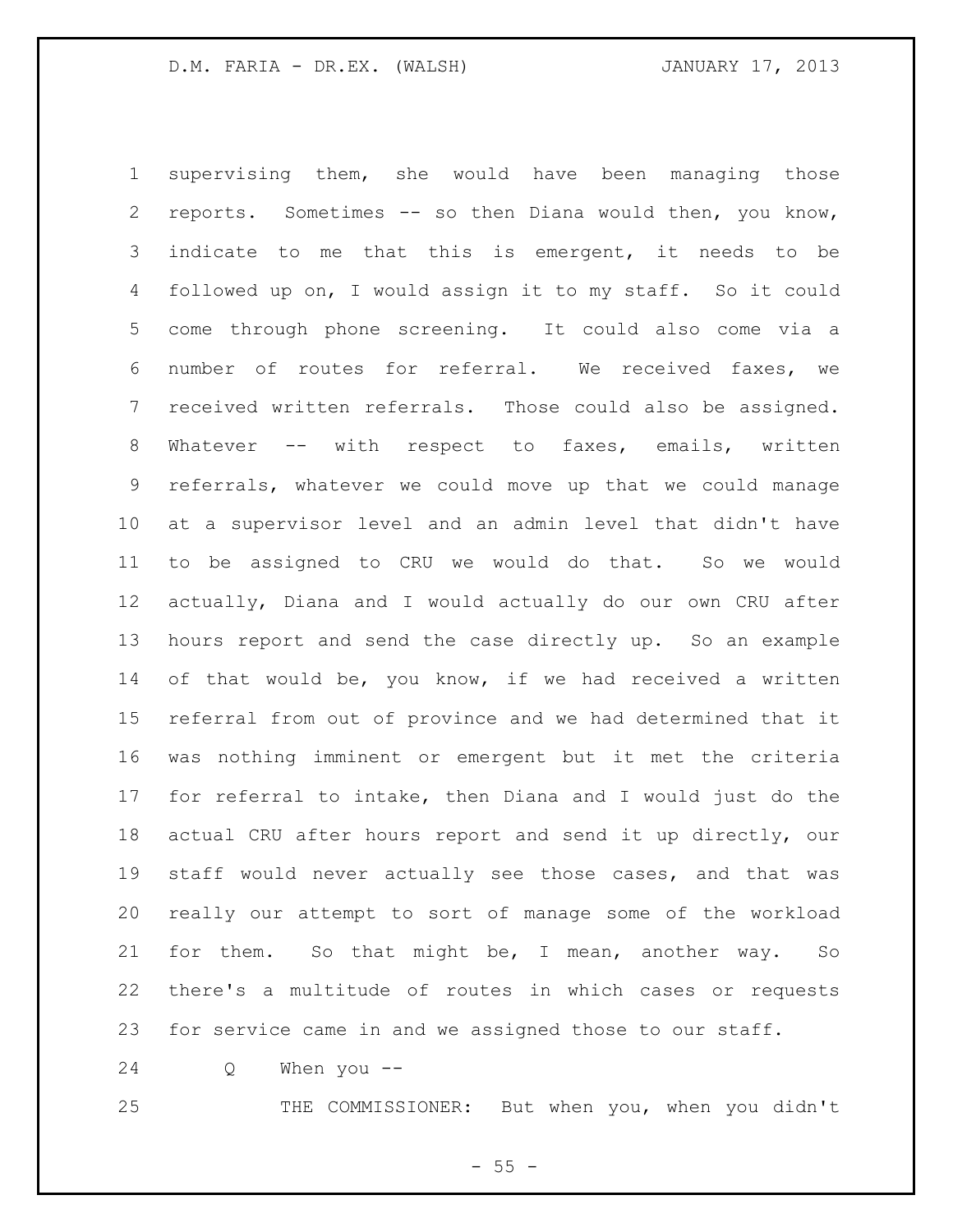assign them to your staff you sent them straight to intake, is that what I hear?

 THE WITNESS: Yes, either intake or abuse intake, depending on what, what the written referral was, yeah.

 THE COMMISSIONER: Either regular intake or abuse intake?

7 THE WITNESS: That's correct.

BY MS. WALSH:

 Q How would you decide which worker to assign a matter to?

 A Really it would depend on what the numbers were for that day and how many cases I had already given staff. 14 So we would look at the number of, you know, the number of request for service that were coming in. We would look at the nature of the request for service. So if I have a staff person that's dealing with something, you know, high risk, sensitive, difficult, that's going to be very time consuming, I might, you know, just assign them, you know, that one case and distribute the work amongst other staff. So, you know, it really would have depended on what was happening for us on that particular day in terms of how we assigned and it was really to try and equalize the work, not only in terms of case numbers but also in terms of workload. So that would have been severity, gravity of the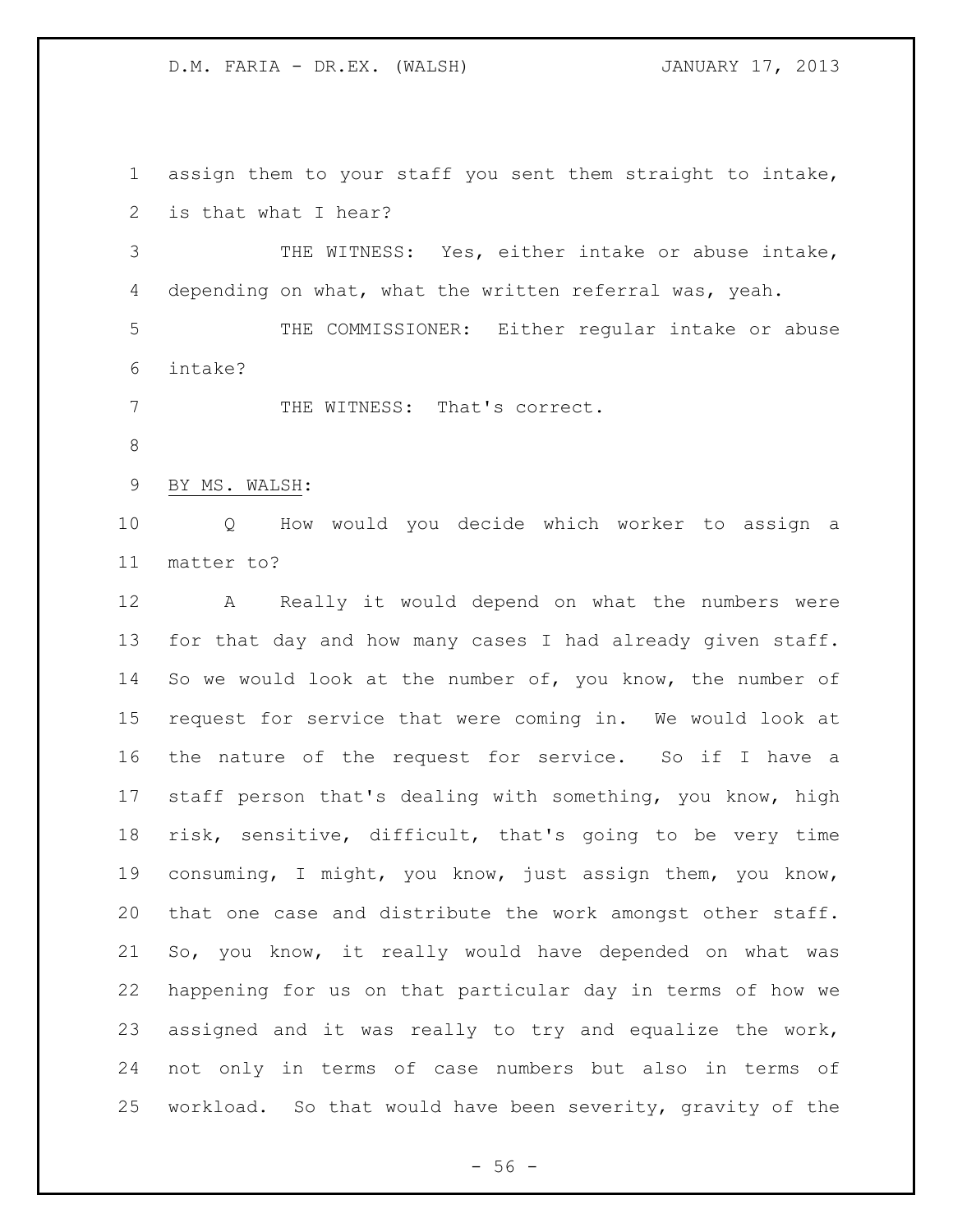case.

 Q When you gave a matter to a worker, did you have a discussion with them typically?

A Normally, yes.

Q About the nature of the referral?

A Yes.

7 Q And about what you expected them to do?

 A Sometimes, not always. Sometimes the cases were assigned, the worker would, the worker would review the case. Generally if it was a high risk emergent matter, I likely would have met with the staff to review and do some consultation prior to them even getting involved. But often times it would, it would mean like the first step would be really be that they would need to start doing all the prior contact checks, the CFSIS checks, that kind of stuff. It really would have depended on what was available.

 Q And then while the worker was doing their work, you would have interaction with them?

A Yes, on an ongoing basis.

 Q Then at some point in time, and my understanding is that in the CR unit that point in time would usually arrive within a day or two, the worker would be write up their report?

A Yeah, often times they would be writing up the

 $- 57 -$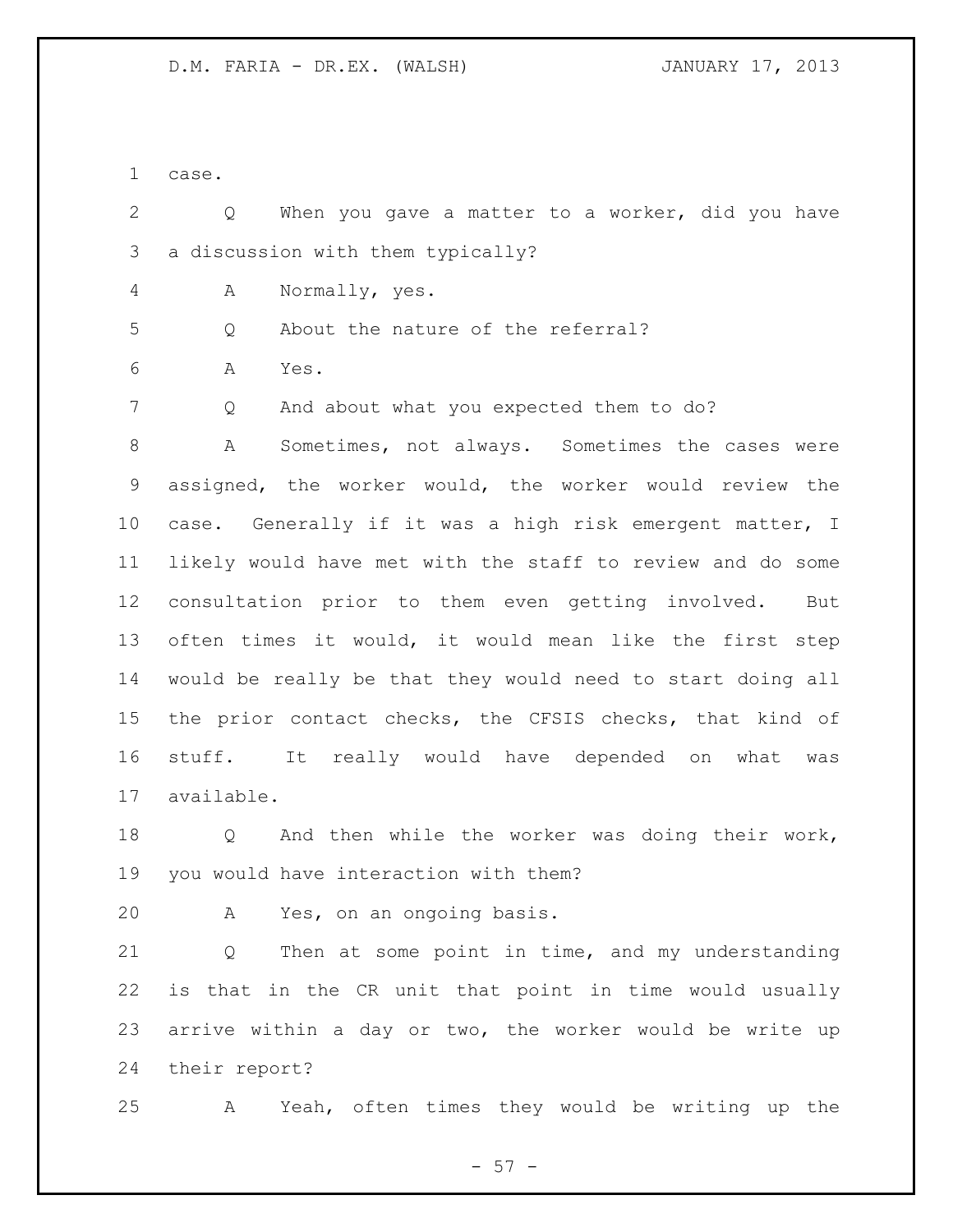| $\mathbf 1$    | report as it went because it would start with that phone   |
|----------------|------------------------------------------------------------|
| 2              | screener or with after hours. So the report would have     |
| 3              | already been started and they would just be continuing.    |
| 4              | So, you know, it's not that they wait, it's not that they  |
| 5              | waited till the end of all their work being done, it was   |
| 6              | ongoing, they were always adding to the report based on    |
| $\overline{7}$ | what they were doing.                                      |
| $8\,$          | And a CRU report was supposed to<br>include<br>Q           |
| 9              | demographic information; is that right?                    |
| 10             | Yes.<br>A                                                  |
| 11             | History?<br>Q                                              |
| 12             | Α<br>Yes.                                                  |
| 13             | The presenting problem?<br>Q                               |
| 14             | Yes.<br>A                                                  |
| 15             | Whatever intervention or action had taken place;<br>Q      |
| 16             | is that right?                                             |
| 17             | That's correct.<br>Α                                       |
| 18             | And a recommendation as to what should be done<br>Q        |
| 19             | with the matter?                                           |
| 20             | That's correct.<br>A                                       |
| 21             | Q Okay. Then once that was prepared, that report,          |
| 22             | what was the process for getting it to you?                |
| 23             | I'm not 100 percent clear around what the<br>$\mathbf{A}$  |
| 24             | administrative process was and my admin would be able to   |
| 25             | speak to that more clearly. But the case would then, if it |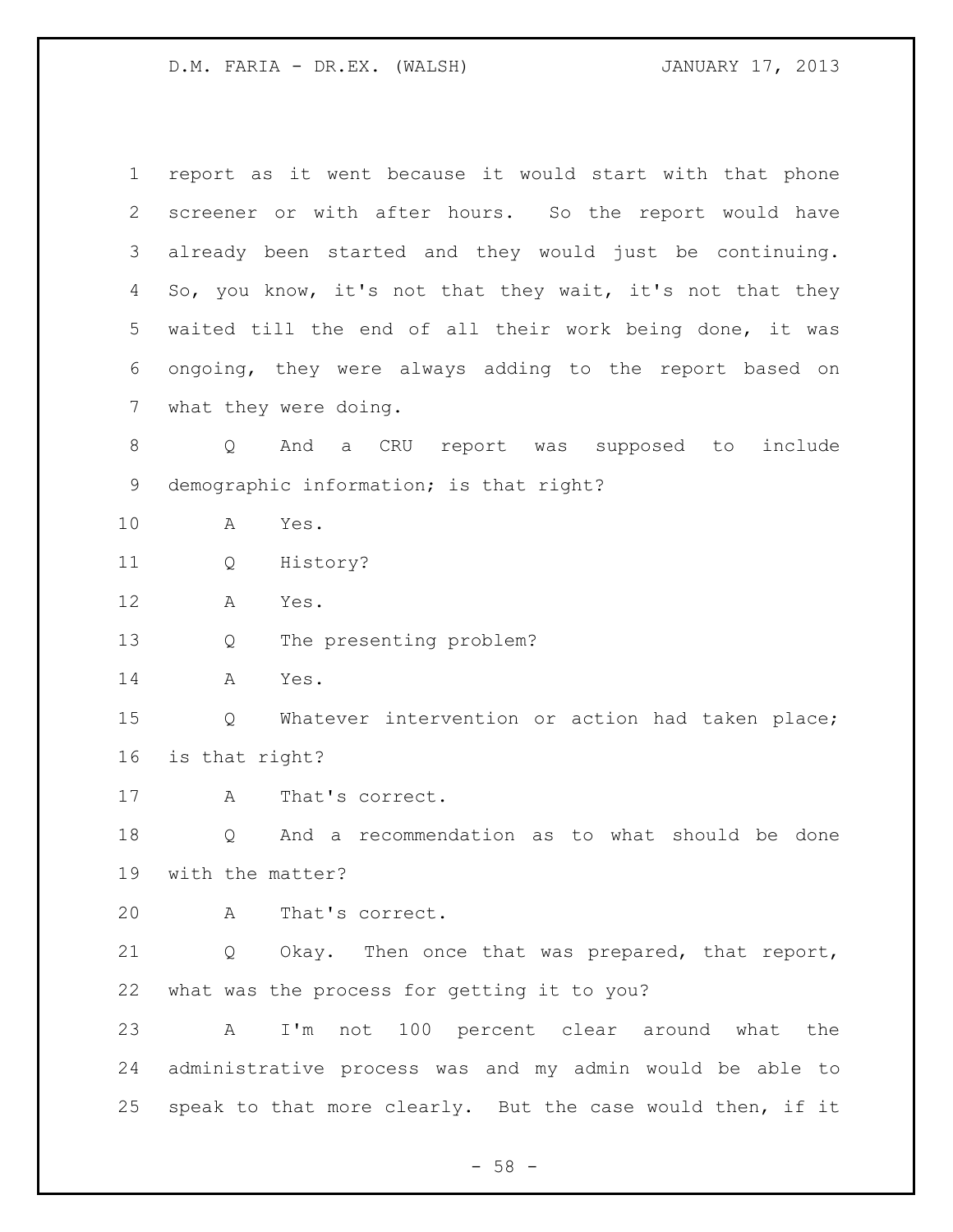was for workers on back up and my team was on back up, it would come to me. And then I would review the CRU after hours report and sign it and then hand it to my admin who would then take care of the administrative process. If there was, you know, if there was a question around whether or not the referral met the mandate for service, or I felt that there was going to be issues, moving the case onto intake or CRU, I may go and consult with the, either the intake abuse supervisor or the intake supervisor prior to bringing it down and having, having it formally entered onto CFSIS.

 Q When you say issue with respect to whether a matter met the mandate, what do you mean?

14 A Well whether or not -- you know there were many referrals that we received that either could be addressed in the community that were not necessarily of a protection nature or that met the mandate under the act, so a child in need of protection.

 Q Okay. A child in need of protection? Is that what I heard you say, a child in need of protection?

 A Well, need for us to conduct a protection investigation, sorry.

 Q By the time that you reviewed a report, was it typed and signed by the worker generally?

A I believe that it was signed by the worker.

 $-59 -$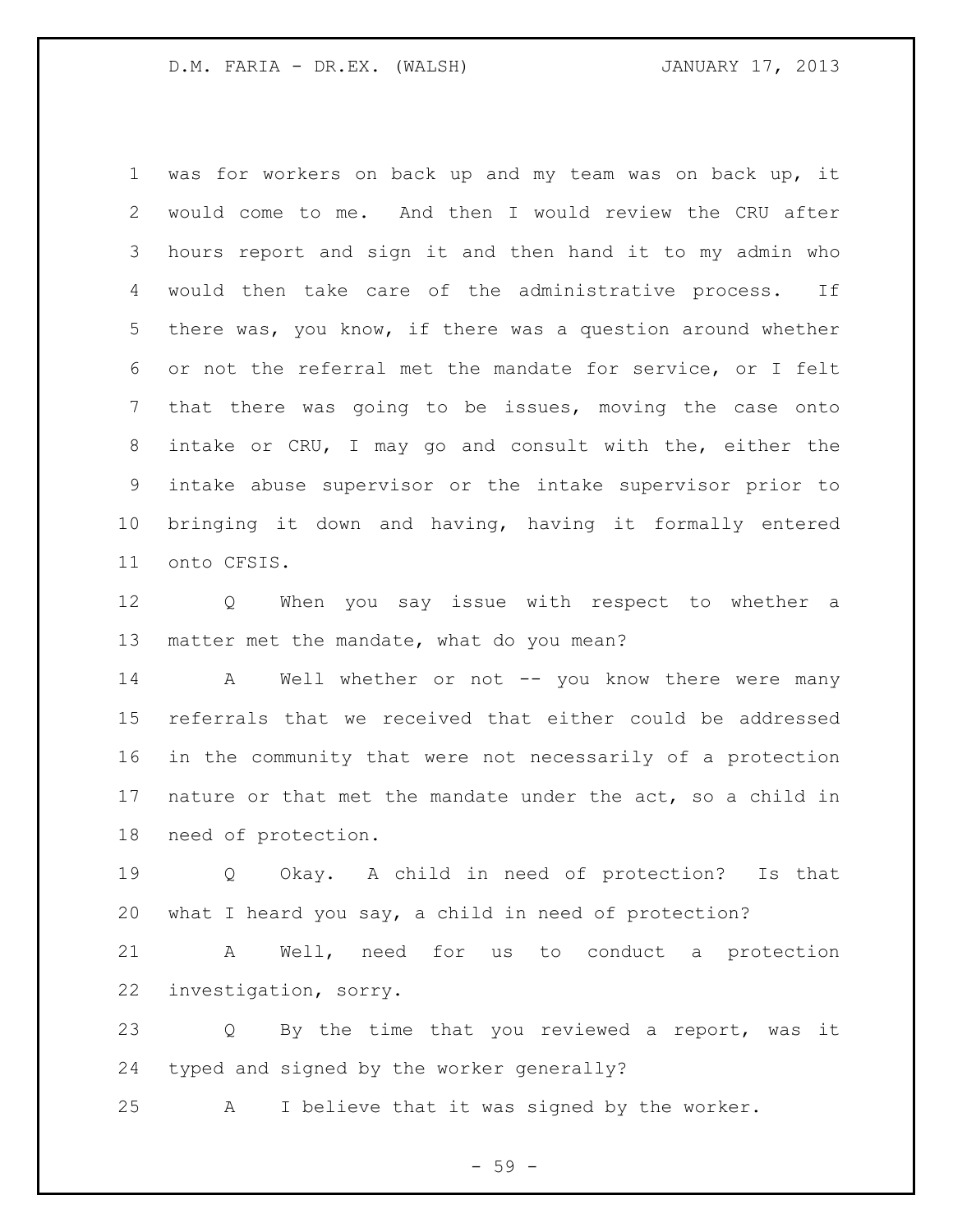Q And in a typed form then?

A Yes.

 Q Okay. Would there ever be occasions when a worker would discuss their recommendation with you before they typed up their report?

A Yes.

 Q Once you received the worker's report, what did you do with it?

 A I reviewed it. I would sign it and either discuss it with intake or abuse or give it to my admin for her to enter on to CFSIS and to do whatever the administrative process was from there.

 Q Okay. In terms of your review of the report, was there any information in particular that you were looking for when you reviewed it?

 A I would look at the entire document. So I would be looking at the history, I would be looking at the demographic information and I would be looking at the content of the report and the recommendation and the findings.

 Q By the time you received the report, did you always know what the worker's recommendation was?

A Sometimes, yes.

Q But not always?

A Not always.

 $- 60 -$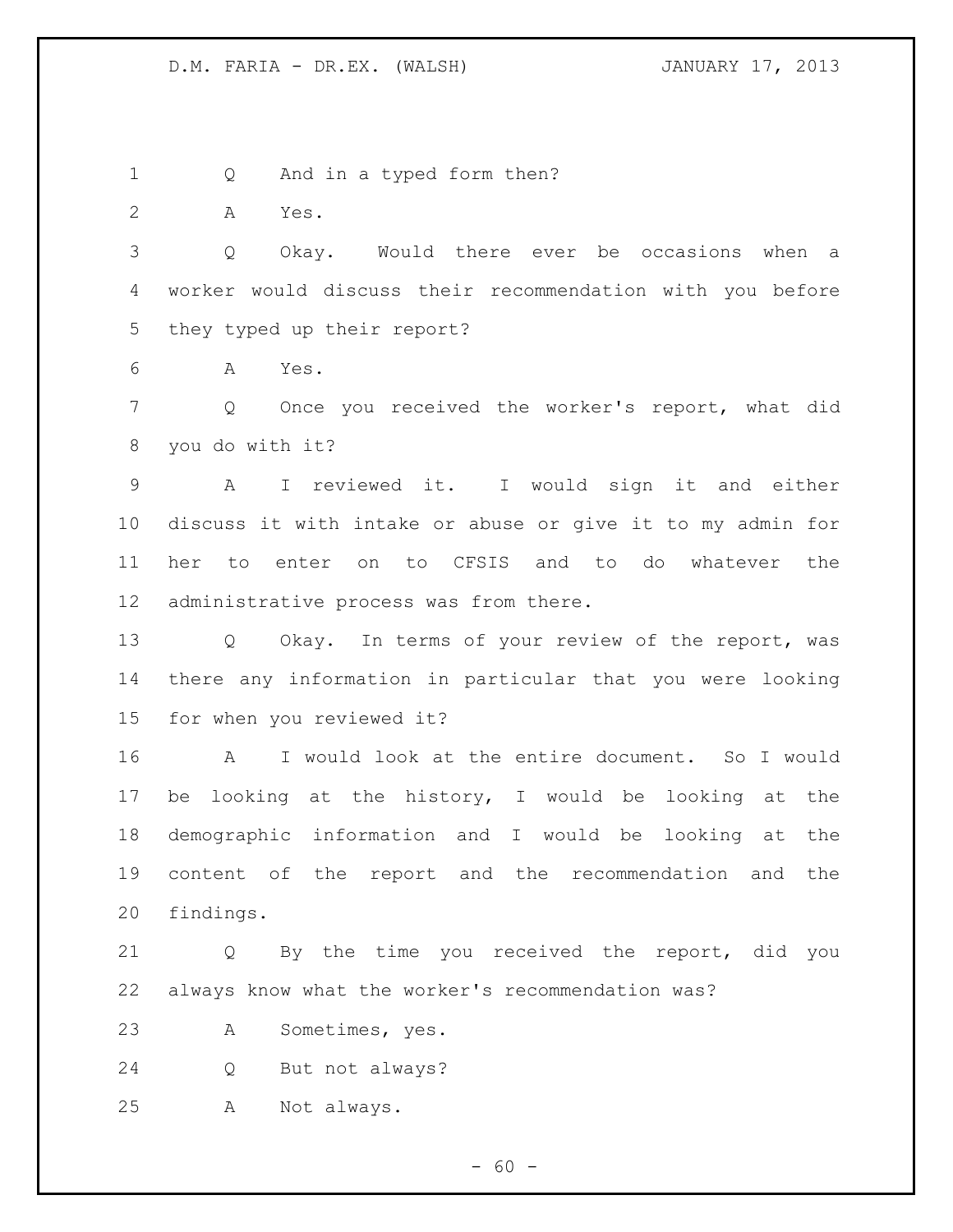Q And then you had to consider whether you agreed with the worker's recommendation?

A That's correct.

 Q Were there instances where you did not agree with their recommendation?

 A Yes, there was. But generally, by the time it got to me we had had enough discussion about it that that was not generally the norm.

 Q And so if you disagreed with the worker's recommendation, what did you do?

 A I would return it to them and we would have a discussion about, you know, what was the reasons for the recommendation and then try to come to some mutual understanding of how the file should proceed.

 Q So by the time you signed a report that was indicative of your agreeing with the recommendation that the worker set out?

18 A That's correct.

 MS. WALSH: Mr. Commissioner, it is 11 o'clock and I'm about to get into a new area, so if you'd like to take the mid-morning break now?

 THE COMMISSIONER: I think that's reasonable. We'll take a 15 minute mid-morning break.

MS. WALSH: Thank you.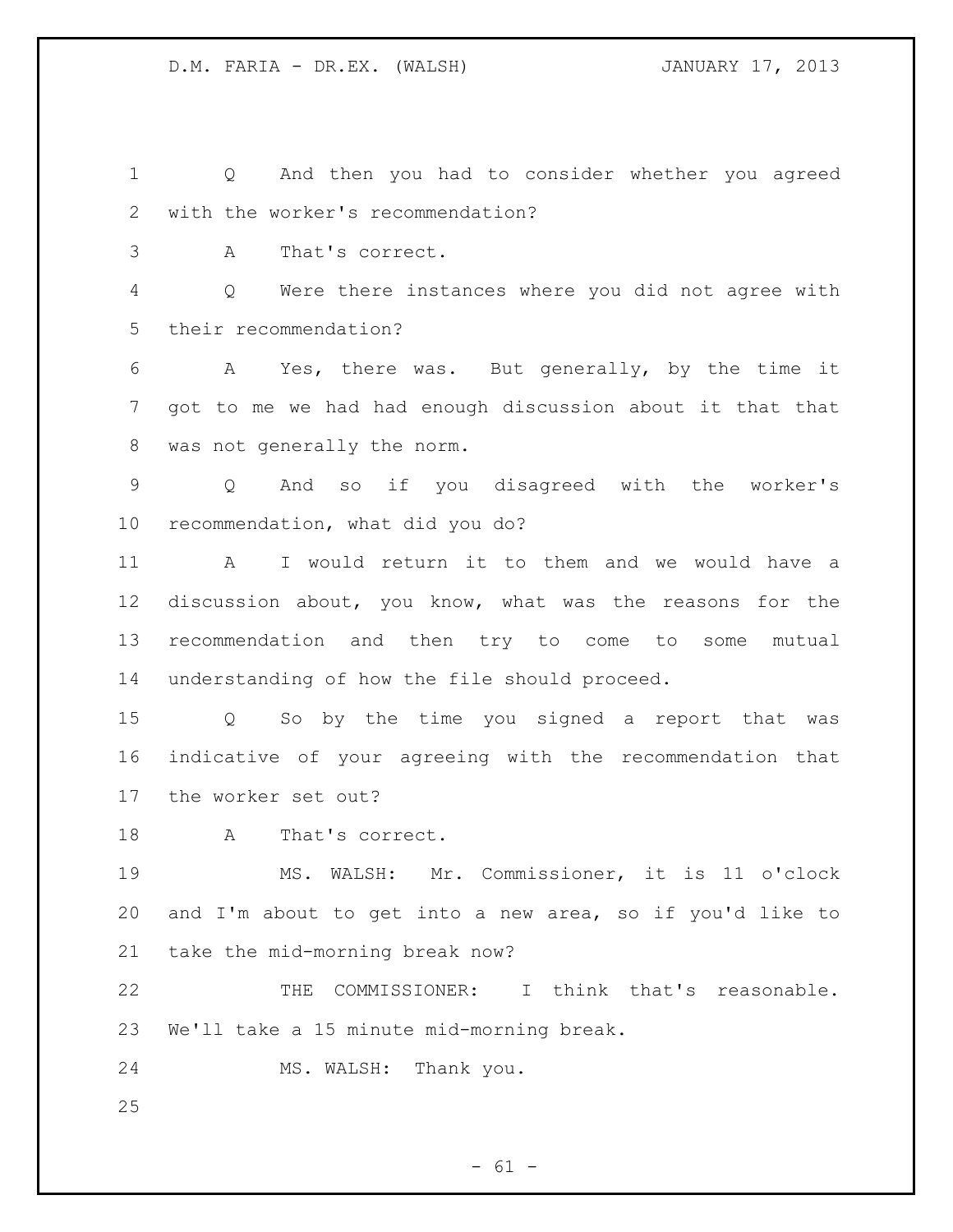$- 62 -$  (BRIEF RECESS) 3 THE COMMISSIONER: Ms. Walsh? MS. WALSH: Thank you, Mr. Commissioner. BY MS. WALSH: Q Ms. Faria, I want to talk about the role of CRU generally but first let's put it into the context of, very briefly, the mandate of the child welfare system which you have referred to already. On the first day of the hearings in this proceeding we heard evidence from the current Director of Winnipeg Child and Family Services about the mandate of the child welfare system and she said that the safety of children is ensured through the ability of agencies to conduct abuse investigations, child protection investigations when children are considered possibly in need of protection. Would you agree with that description? A Yes. Q So one of the main functions of the child welfare system is to determine whether a child is in need of protection? A That's correct. Q When I use that phrase, that's in the sense of the child's life, health and emotional well being?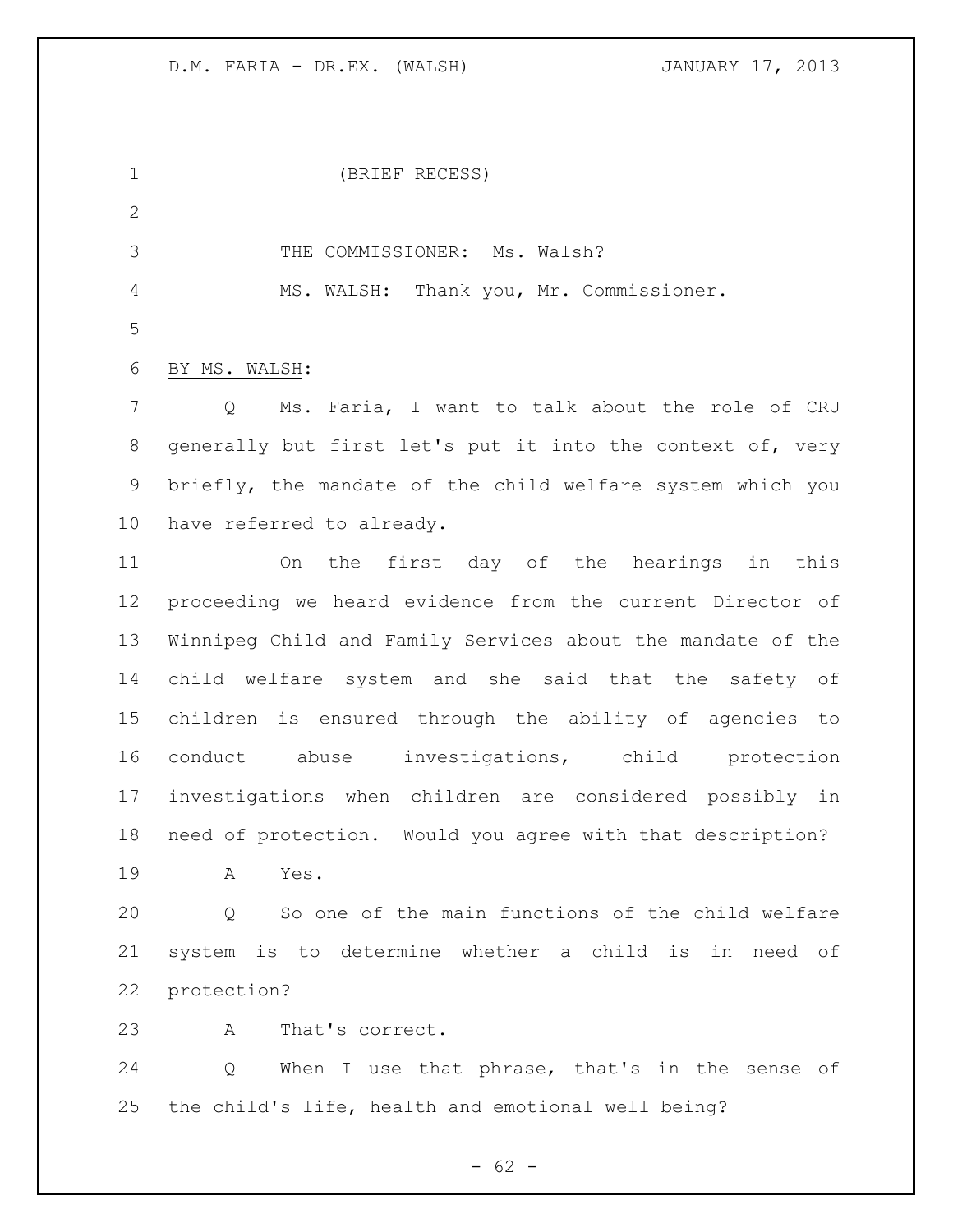A That's correct. Q And that mandate was true in 2000 right up to the current time? A Yes. Q Now in terms of a child welfare agency carries out this mandate, the crisis response unit is at the front end of service delivery; is that fair? A Yes. Q And that's the unit which will provide the first response to a referral? A Yes. I'd like to correct that, sometimes it's after hours. Q Sometimes after hours? A Yes. Q Okay, thank you. When I talk about referrals, I want to just confirm something, we've heard evidence that this inquiry from other workers, social workers and supervisors that in order to carry out its mandate, the child welfare system relies to a large extent on the community bringing concerns to the agency's attention. 21 A That's correct. Q And so the child welfare system relies on health care workers, EIA workers, members of the public to bring concerns about child protection matters to its attention? A That's correct.

 $- 63 -$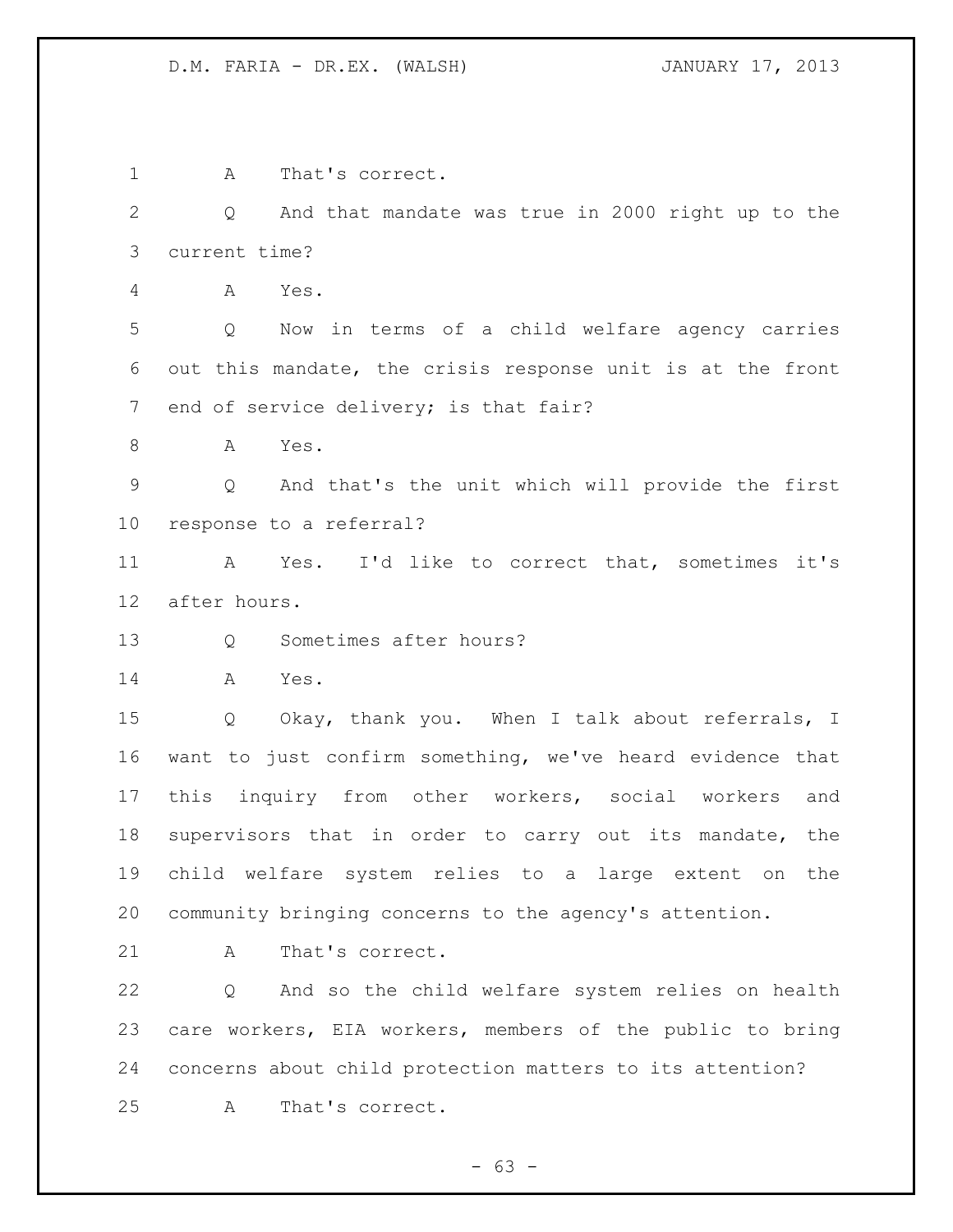Q And that's important because if an agency is not aware of any concerns then it has no ability to respond? A That's correct. Q In terms of the crisis response unit, let's pull up page 19625. This is a document entitled intake -- "Winnipeg Child and Family Services Intake Program Description and Procedures". 8 A Okay. Q Are you looking for a hard copy of the document as well? A Yeah, I've got the hard copy in front of me. 12 Q You've got it, okay. A Thank you. Q Is this a document that you're familiar with? A Yes. Q And you were familiar with it in '03, '04 and '05? A Yes. Q So I'm just, in the same way that we went through the supervision policy, I want to go through portions of this document and see if, if what's set out in the document is consistent with your understanding of how the CRU, how it functioned when you were supervisor there. A Okay.

Q So starting at page 19628, under the heading

- 64 -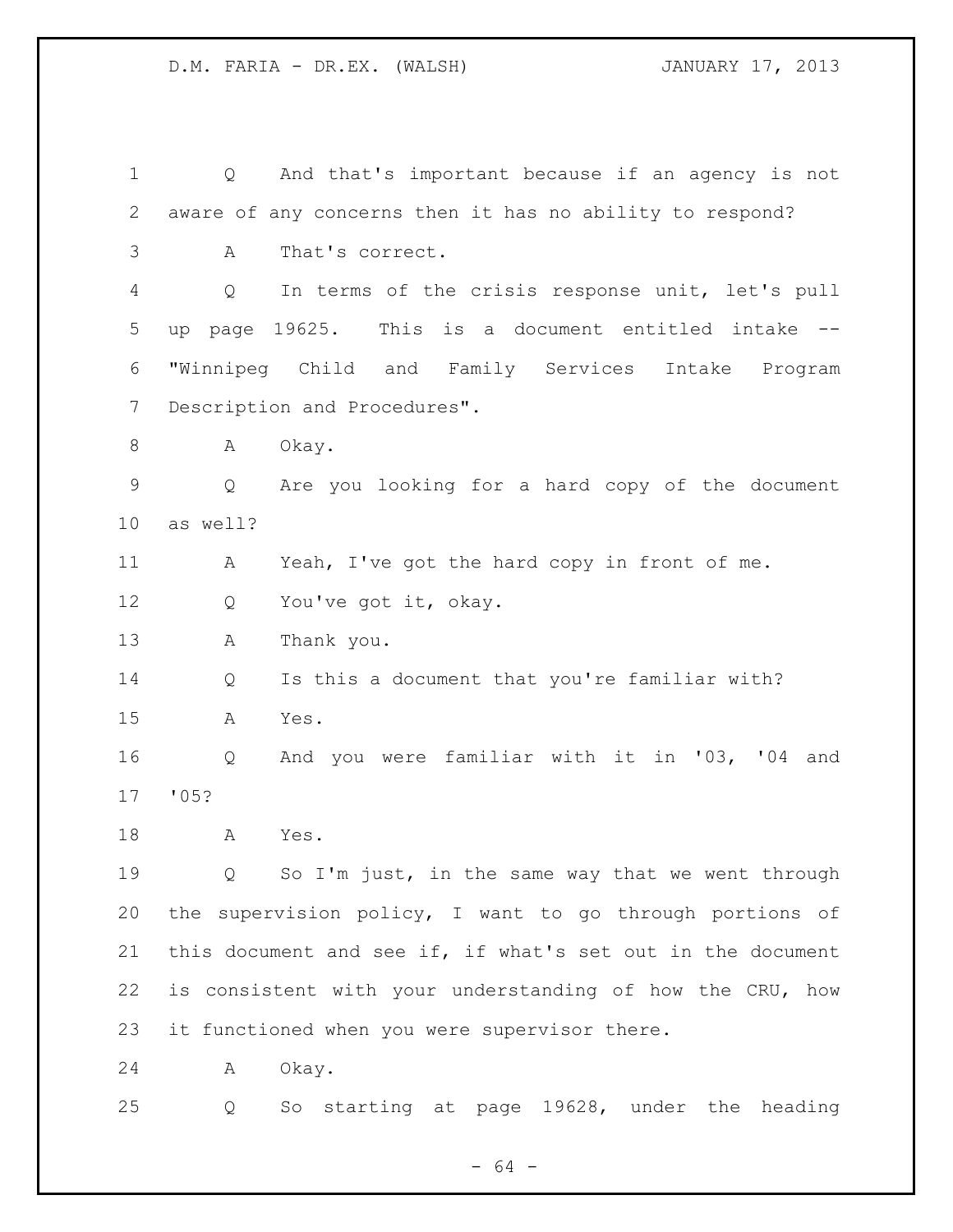"Program Description" it says:

 "The CRU and AHU mandate is to process all referrals for service 5 to the Agency, to gather and screen information, to determine 7 the validity of the referrals, and 8 to assign priority levels to referrals to ensure further assessment or investigation occurs 11 if required. As well, the CRU and **AHU** would have the primary obligation to ensure the safety and well-bring of children at risk (as prescribed in the Child and 16 Family Services Act, Part III; 17 Child Protection), which may include responding to and investigating allegations of serious physical and/or sexual abuse and/or neglect. The case management decisions

24 - Is the referral eligible and/or appropriate for Winnipeg Child and

at the CRU and AHU would include:

 $- 65 -$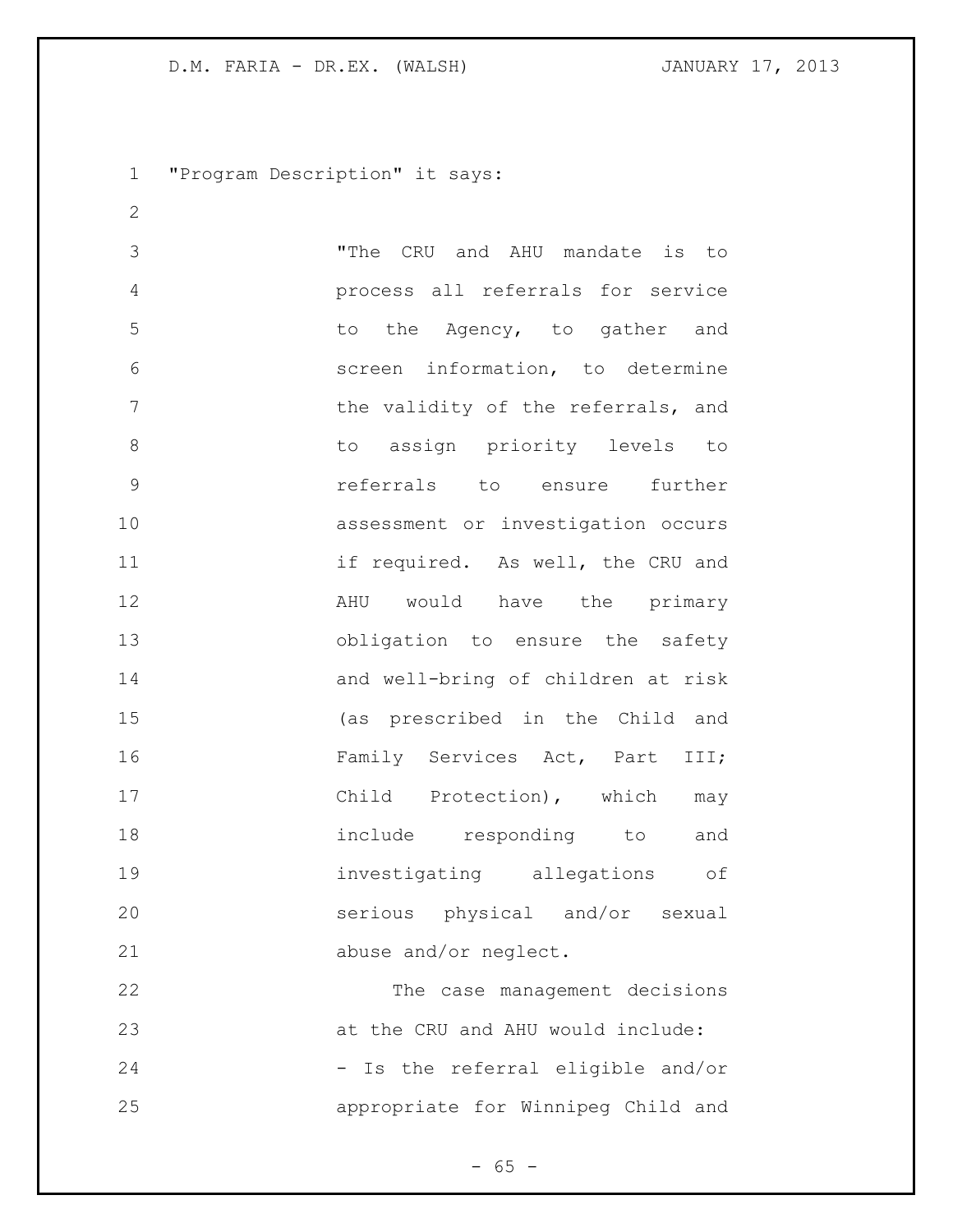Family Services? 2 - Are the children safe or in need of protection? 4 - What immediacy of response does the referral warrant? - Will the referral be opened to 7 the Agency, and (if so), under 8 what case category? 9 - Can the case be opened and closed at the CRU and AHU level? 11 11 If so, what are the criteria for doing so?" And does all of what I have read match your understanding of the role of the crisis response unit during the time you were a supervisor there? A Yes. Q Then the document goes on under "Service Provision and Assessment": "With respect to the day-to-day provision of services the CRU and AHU will: a) Interface with Intake and Abuse Units as well as with the

- 66 -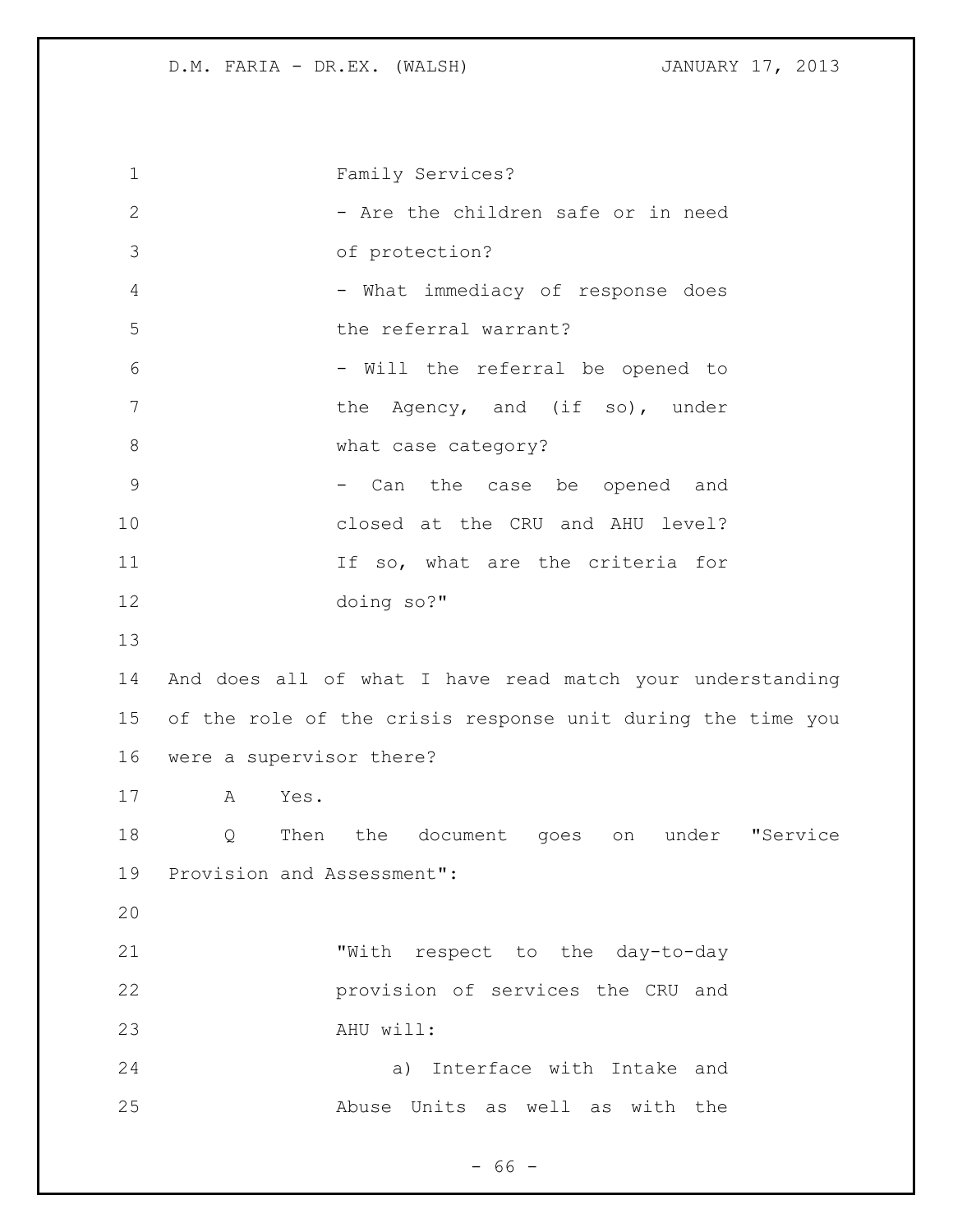Agency as whole and with external Agencies.

 b) Respond to any crisis involving assessing and intervention in situations where a child may be at acute risk of abuse or neglect. The CRU will respond to all situations where a response is required within 24 hours or within 48 hours (on cases 11 mot open to other agency units).

 Situations requiring a response between 48 hours and 5 days or longer will be the responsibility of the Intake and Abuse units; a file will be opened 17 and forwarded to the appropriate 18 and the Mhere the Abuse units cannot respond within the 24 or 48 hour time period the CRU will conduct a preliminary investigation, establish safety and then transfer the file to the appropriate abuse unit."

 $- 67 -$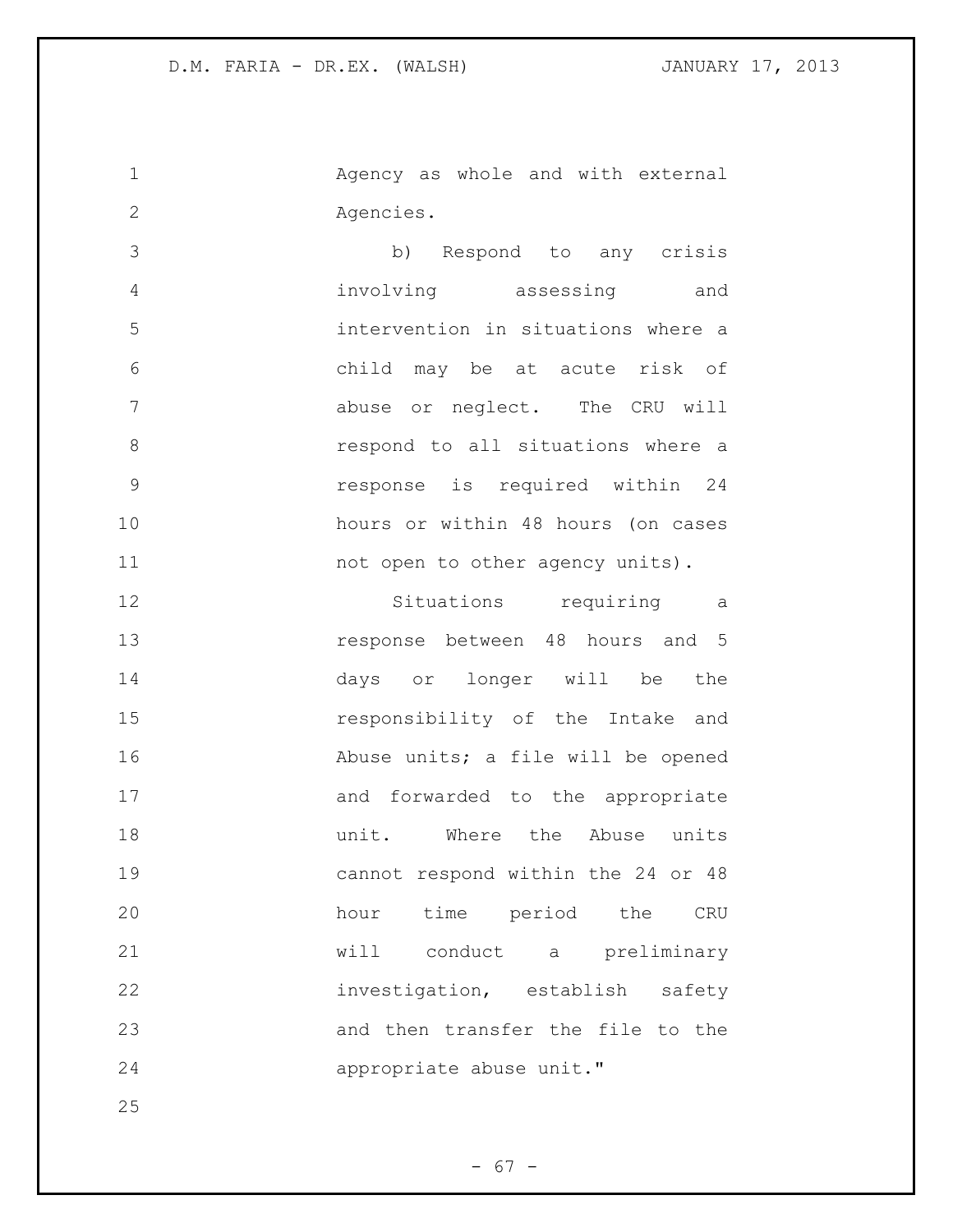Again, does what I've just reviewed match your understanding of what the CRU unit was doing when you were supervisor? A Yes. Q Then if we go to page 19634, under the heading "Recording Outline: Closings - CRU": 7 THE COMMISSIONER: Page what? 8 MS. WALSH: 19634. 9 THE COMMISSIONER: 34, thank you. BY MS. WALSH: 12 Q You've got that, Ms. Faria? A Yes, I do. Q "a) Cases warranting no response or no further response after AHU 17 or CRU intervention may be closed. 18 18 1f there is a previous case history, a file review shall be conducted prior to closing." Is that consistent with how your unit functioned at the time you were supervisor? A Yes, that is correct. Q And,

 $- 68 -$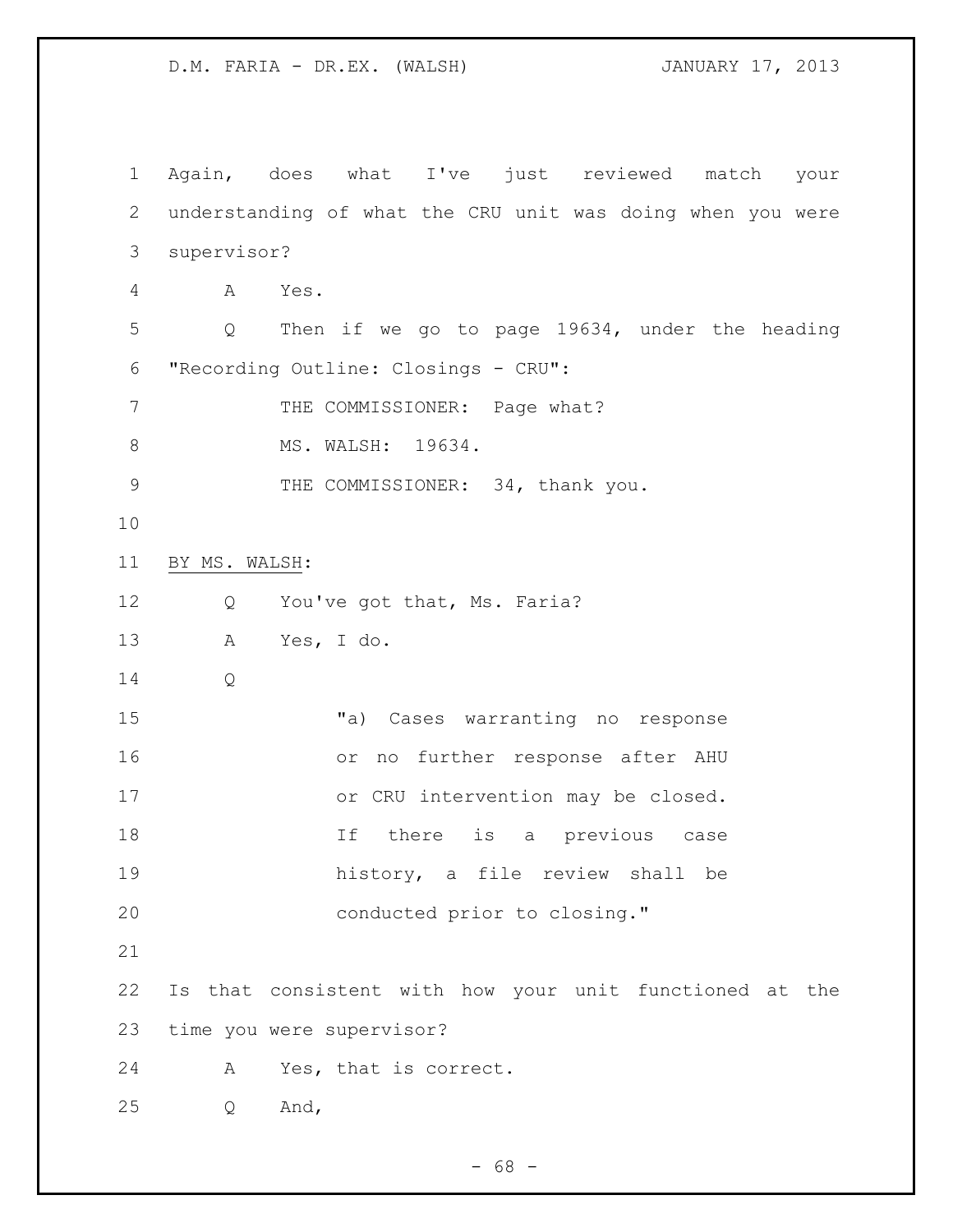"b) Generally speaking, if a matter may be resolved and the case closed with limited further intervention (a few phone calls or a field) the case may be kept by the CRU beyond 48 hours to facilitate the case disposal." What about that, was that consistent with how the unit functioned when you were a supervisor? A Yes, however we did not keep cases for a very lengthy period of time because of the volume of the work and the gravity of the work that we were managing at the time. Q Did you say because of the volume and the gravity of the work? A Yes. Q All right. I'm sure we'll discuss that more as we go on today. THE COMMISSIONER: Just what was the qualification, witness? 22 THE WITNESS: The volume of work, so the case numbers -- 24 THE COMMISSIONER: Yes. THE WITNESS: -- and also the gravity of the

- 69 -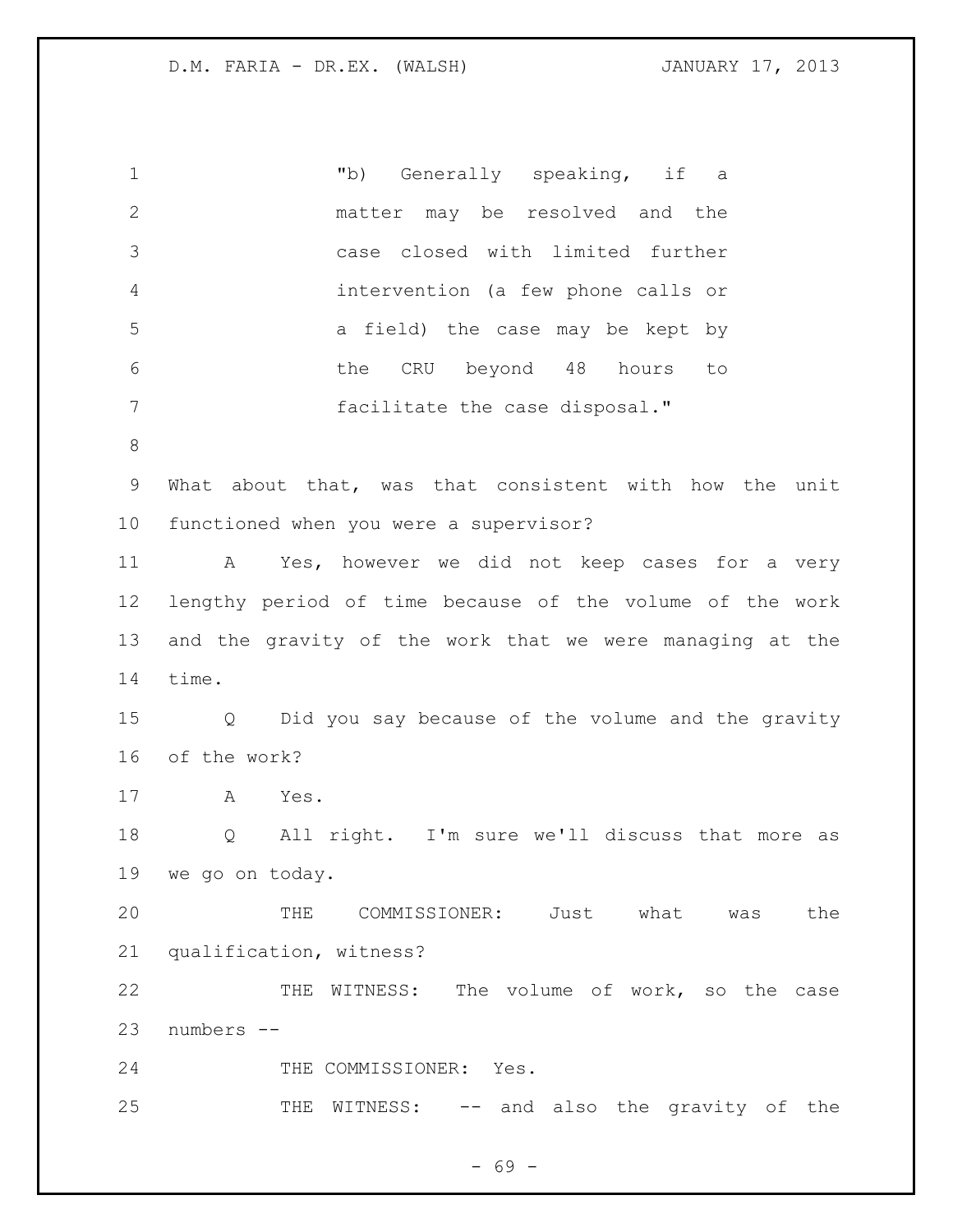work. MS. WALSH: Mr. Commissioner, I believe that the witness said, and you can correct me if I'm wrong, that they did not keep cases for very long because of those factors. THE COMMISSIONER: Oh, that's, that's what I missed. 8 MS. WALSH: Yeah. And then -- THE COMMISSIONER: Because of what, the volume of the work? THE WITNESS: The volume of the work and the 12 gravity, the emergent nature of the cases we were managing. 13 THE COMMISSIONER: All right. BY MS. WALSH: Q And then, "c) All cases opened to Intake, Abuse or any other unit shall remain with that unit for assessment, intervention or closing. Cases shall not be returned to the CRU except when the receiving unit cannot reasonably respond in the time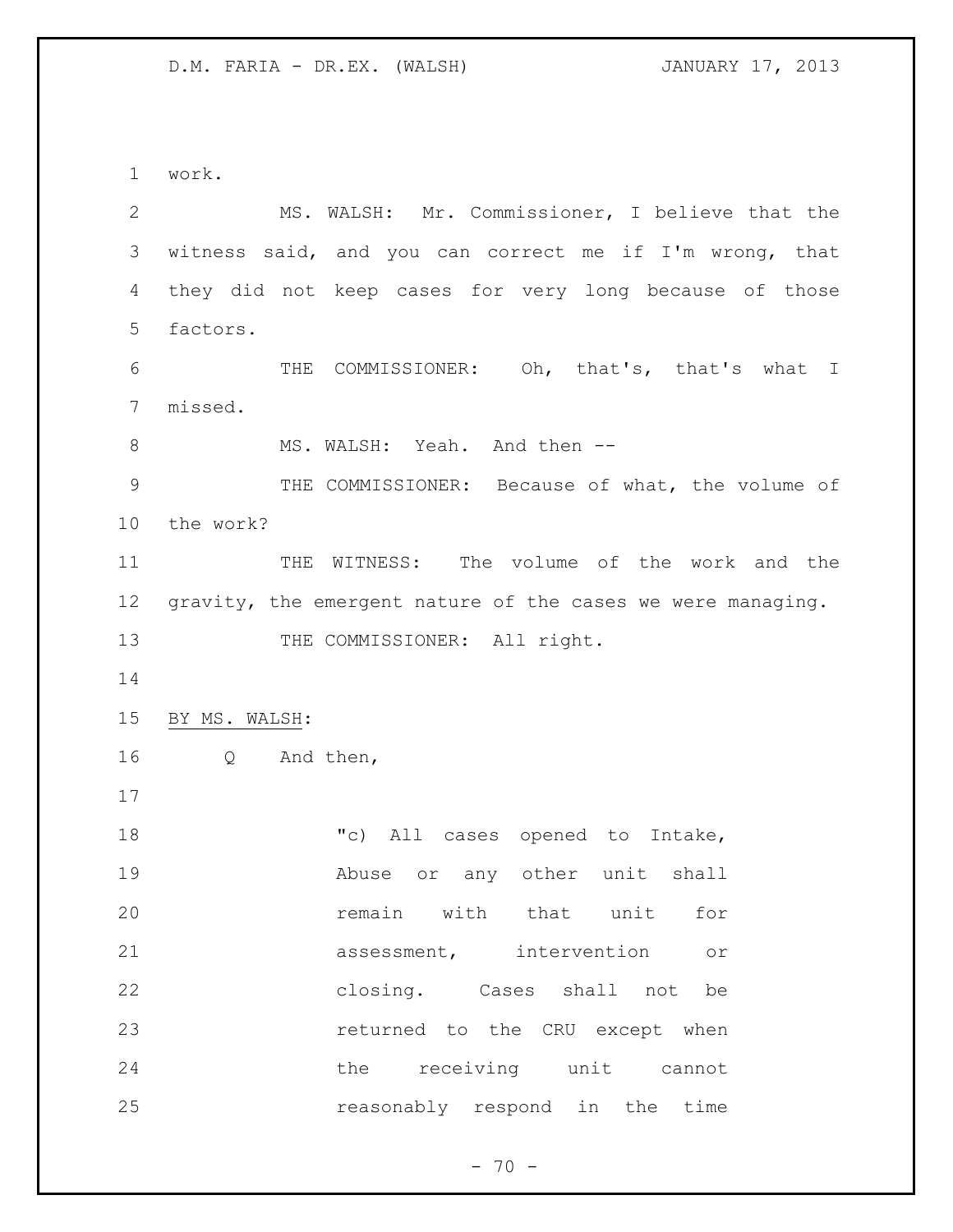frame required to ensure safety. Such a return shall be negotiated between receiving unit supervisor and the CRU supervisor. Once cases are opened to an Intake or Abuse Unit they shall not be returned for the sole purpose of 8 further information gathering."

 Is that consistent with how the unit functioned when you were a supervisor?

A No.

Q Okay. What, what's the difference?

 A That it cites here that cases will only be redirected to CRU when the unit cannot reasonably respond, however cases were returned to CRU for other reasons beyond, you know, lack of capacity to respond at intake or, or abuse intake.

Q Can you give us an example?

 A And where it states that cases are open to intake or abuse unit they shall not be returned for the sole purpose of further information gathering, that happened all the time.

 THE COMMISSIONER: I'm having a problem with the witness looking at the screen and as a result you're not

- 71 -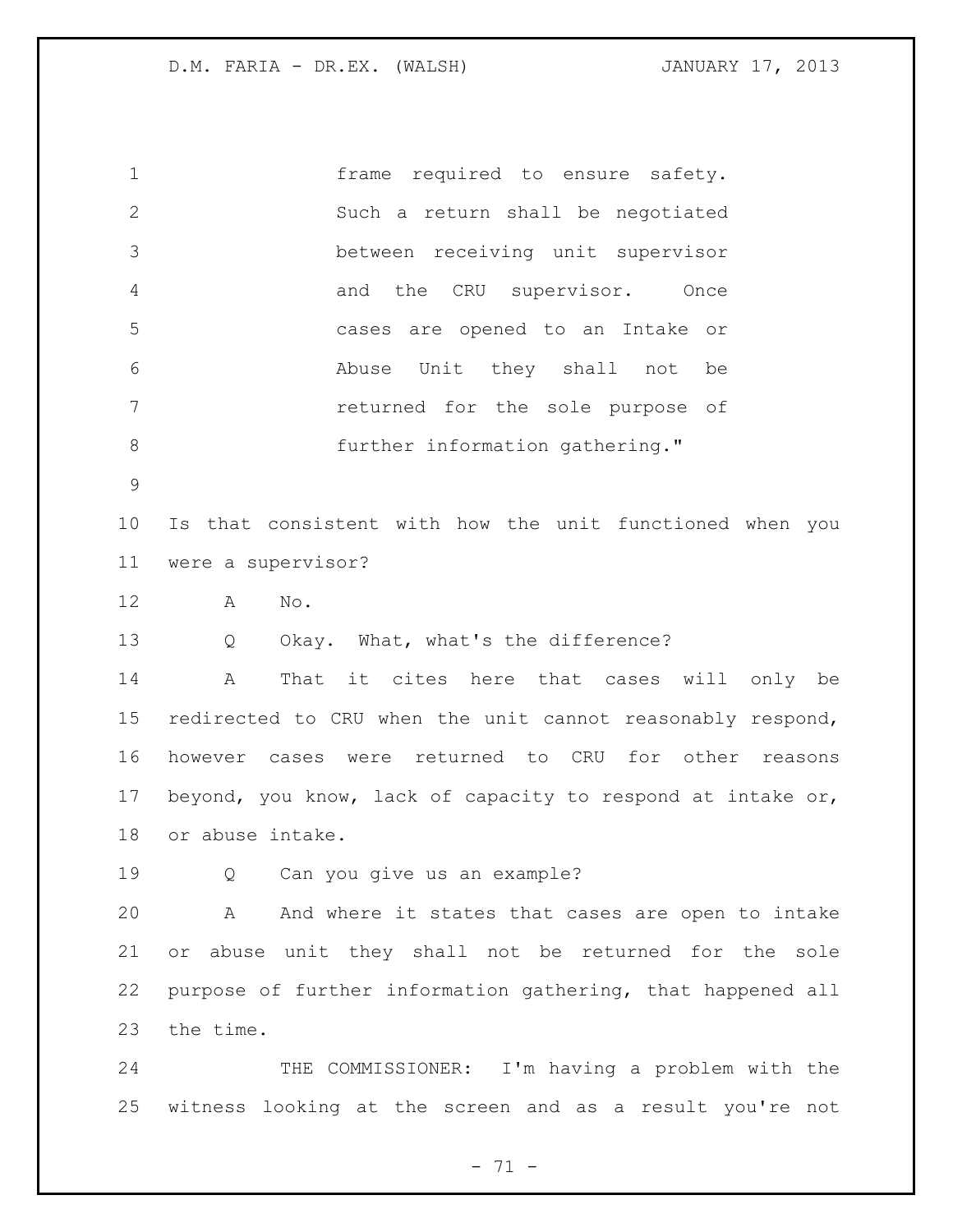getting into the microphone. 2 THE WITNESS: Okay. THE COMMISSIONER: Would you move that over in front of you? THE WITNESS: Like this? MS. WALSH: You can pull the, you can physically pull the stand. 8 THE COMMISSIONER: Move the, move the base over. 9 THE WITNESS: Okay, sorry. 10 THE COMMISSIONER: That's better. 11 THE WITNESS: Okay. 12 MS. WALSH: I find the acoustics in here are very difficult. 14 THE WITNESS: I'm sorry, Sherry, could you please repeat the question? BY MS. WALSH: Q So when I read item (c) under "Recording Outline: Closings - CRU" and asked if that was consistent with how the unit functioned when you were a supervisor, you said no. So go ahead and tell us what's different or why you say that. A Well if cases were returned to CRU, you know, even when, you know, intake did have the capacity to reasonably respond and cases were returned to CRU for the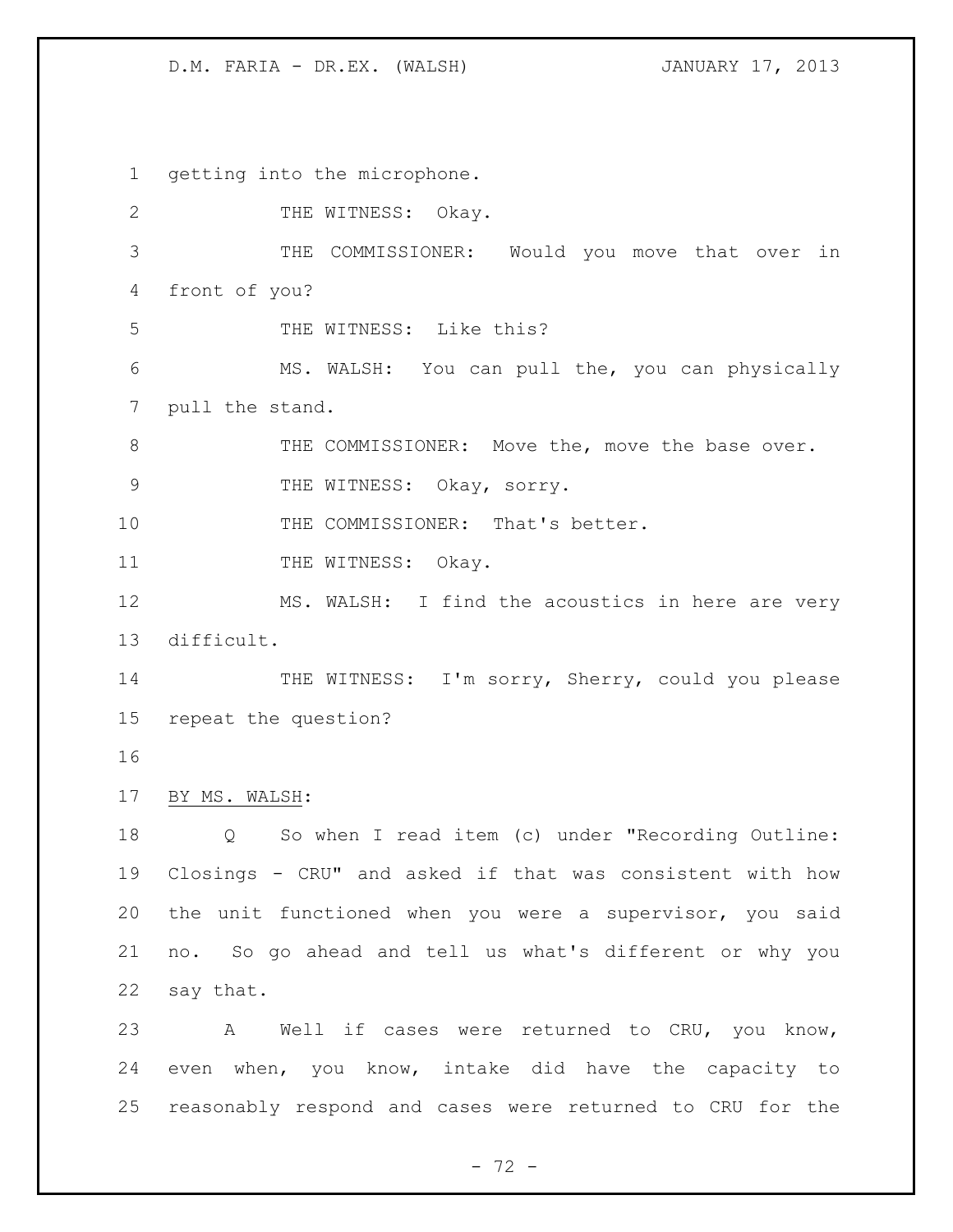sole purposes of information gathering. So when it says this shall be negotiated between receiving unit supervisor and CRU supervisor, there often were discussions between supervisors about that. But this, this indicates for the sole purpose of the case, of intake or abuse not reasonably being able to respond and there were reasons why the cases, where cases were returned beyond that. Q Are you saying then, and the last sentence of (c) says: **"Once cases are opened to an**  Intake or Abuse Unit they shall not be returned for the sole purpose of further information 15 gathering." Are you saying that that's not consistent with how the unit functioned when you were there? A That's correct. Q That in fact CRU would receive files back from intake for the purpose of information gathering? A CRU would receive cases back from intake and from abuse intake for the purposes of information gathering, yes. Q From both of those intake units, abuse and

- 73 -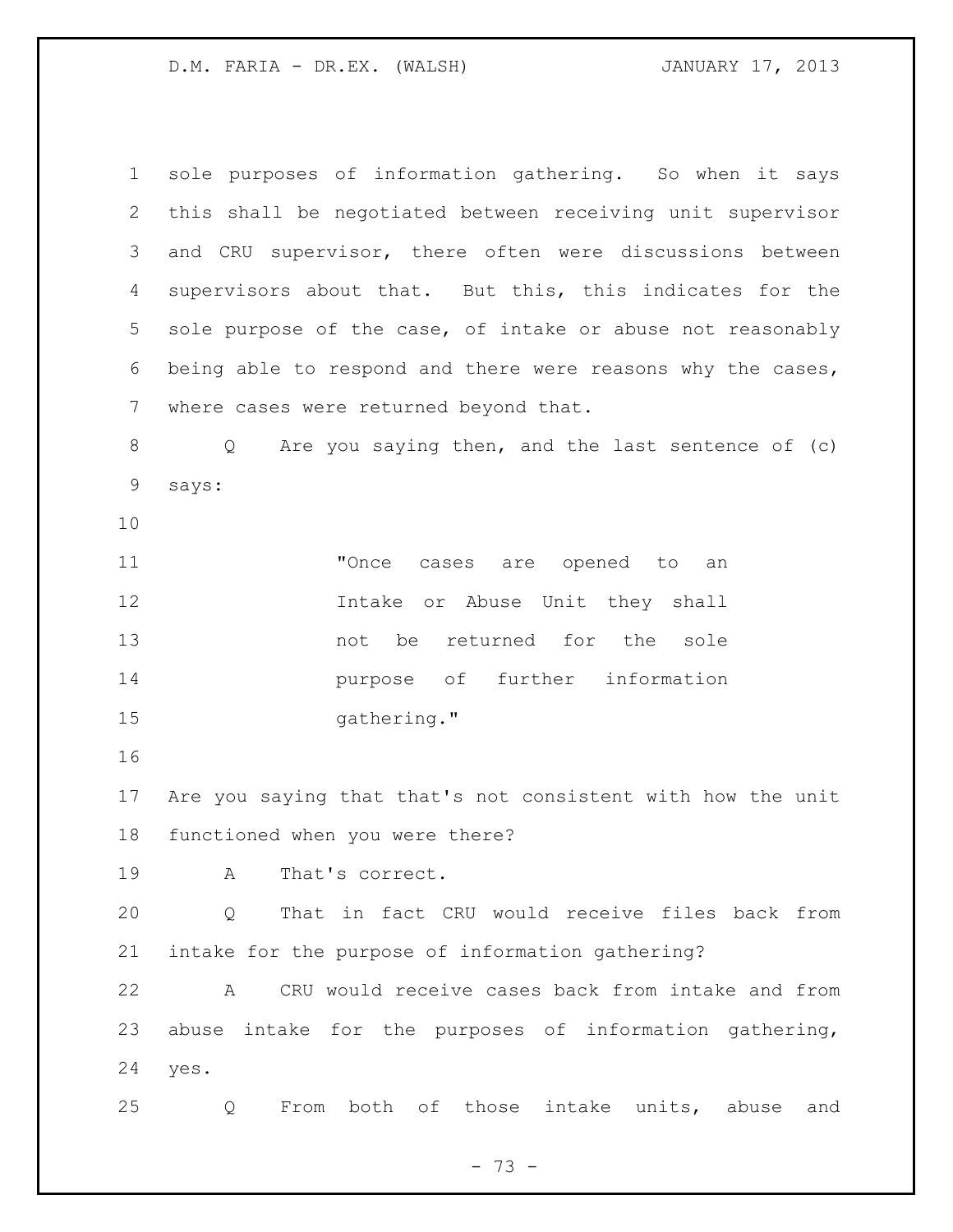general intake?

A Yes, that's correct.

 Q Okay. Now you see it says, it uses the term once cases are opened to an intake or abuse unit. What's your understanding of what that term means?

 A Well that would mean that either CRU -- it could mean that a case went directly from after hours to an intake team. Because sometimes what would happen is that Diana and I would review an after hours report in the morning and make the decision that instead of assigning that to CRU, it would go directly to after hours. So the case could come directly from after hours or it would be signed off by Diana or I for it to be opened to. So for me that meant my -- once my worker has signed it and once I have signed it, we've completed the safety assessment and we've given it a response time and we have indicated that the matter needs to be open to intake, that's what open means.

 Q Okay. Does it -- is the term opening to intake contrasted with referring to intake?

 A I would say it means the same thing, referring and opening.

 Q I know earlier this morning you told us that sometimes you or Ms. Verrier would actually walk a file up to intake rather than simply handing it to the

- 74 -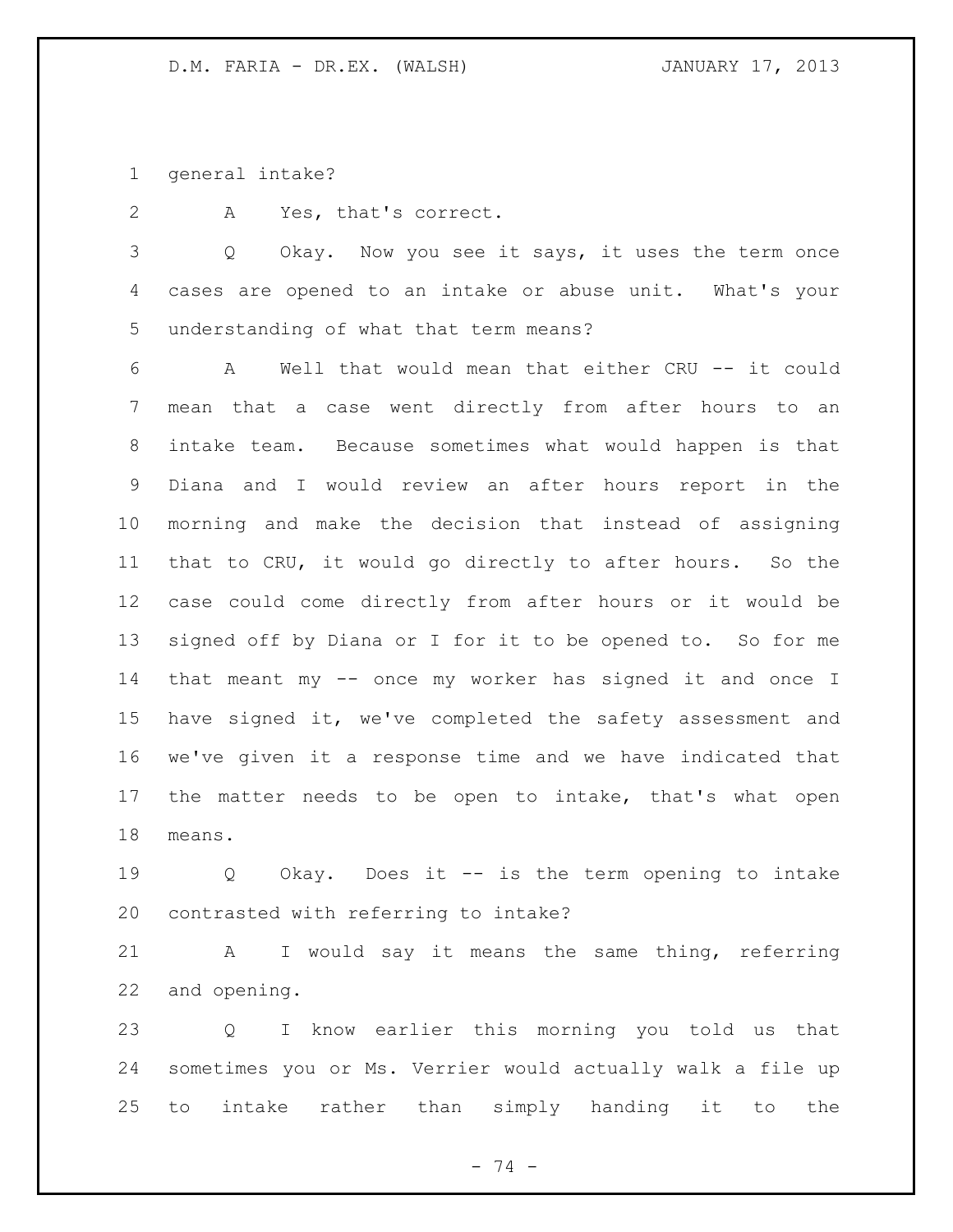administrative person to send it to intake.

- A That's correct.
- Q And what was the reason for that?

 A Because we -- there were certain cases and we would refer to them as grey cases --

- Q As, sorry, what?
- 7 A As grey cases.
- Q Grey?

 A So there's black and white cases and there's grey cases and because we were having some difficulties referring cases to abuse intake and to general intake, in those cases where we consider them to be grey cases, and we knew and to avoid administrative hassles we would go up and have a discussion with the intake or abuse supervisor about the referral, that this is coming up to you and, you know, just letting you know and then we would have a discussion around, you know, how the case should proceed.

 Q So when you say to avoid administrative hassles, you mean to avoid having the administrator open the document to intake on CFSIS?

 A Yes, and then having the case come back down and having to change that onto CFSIS and change workers and so it was just easier for us to go up and have that discussion with the, with the receiving supervisor.

Q Was this happening in '04 and '05?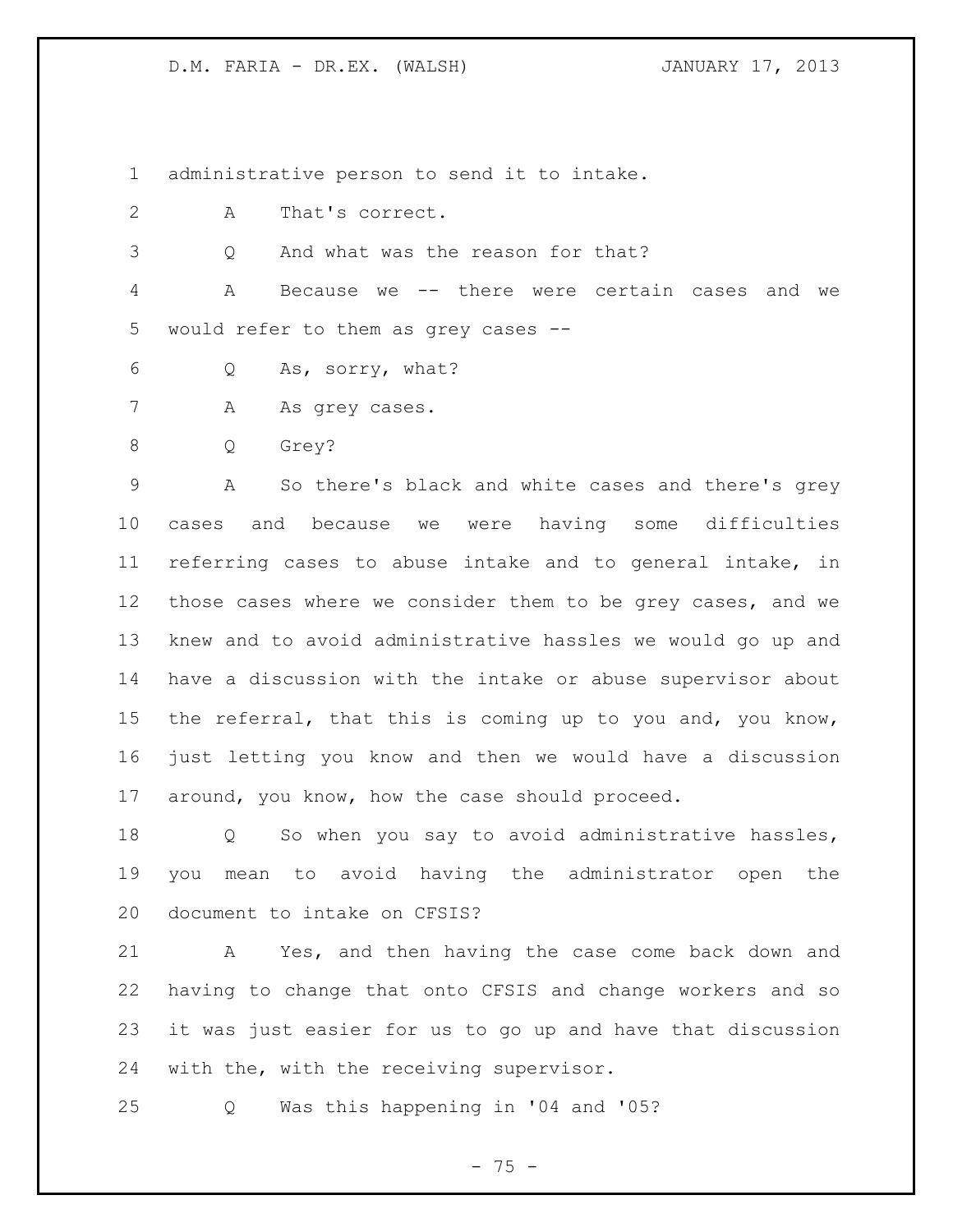A Yes.

 Q Now you said grey, a grey case, as opposed to black and white. What did you mean?

 A So a black and white case would be a child with an injury, a child disclosing sexual abuse, a child born in the hospital in withdrawal. Those would be, you know, domestic violence. Those would be accepted, no questions. A grey case, an example of that would have been the case that we, that Shelly Wiebe and I managed, where you don't have any new concerns being presented, there's no new concerning information but there's a history and we have young children in the home. So that would be a case where we would know that, you know, the program criteria for referral for intake or abuse was going to be problematic in terms of getting that case accepted. It had gotten to that point where we knew that, you know, with those types of cases we would struggle to get those accepted by intake or abuse.

 Q So you've jumped ahead a little bit because you've given us the example of the intervention and file opening in December of '04 as an example of a grey case --

A Um-hum.

 Q -- and we're going to come back to that. Am I correct in understanding that you're saying that you mean a case was grey because you didn't know whether intake would

 $- 76 -$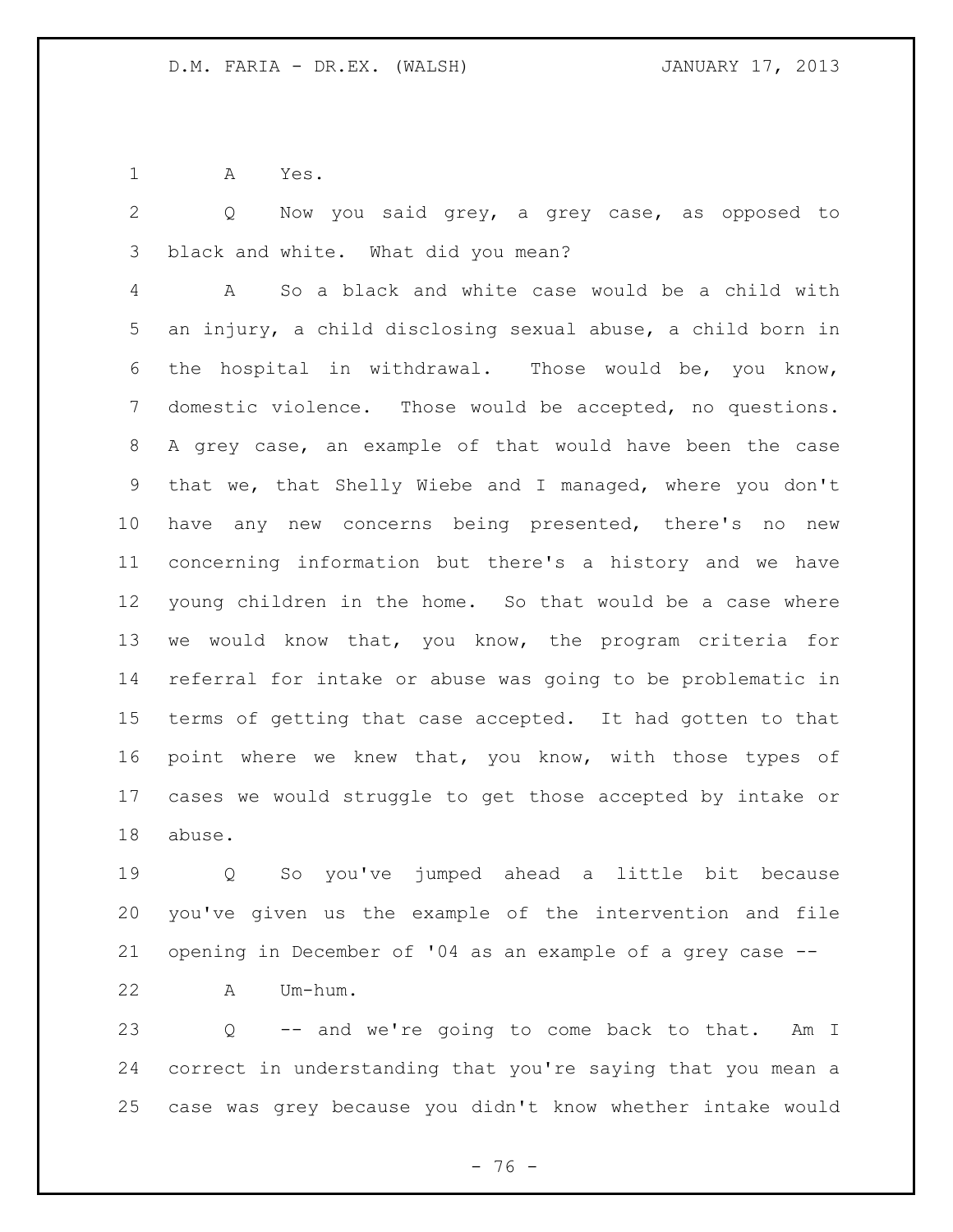accept it in the sense that they would refuse to do work on the file?

 A I think in terms of meeting the criteria for referral to the program based on the program descriptions that are outlined in this manual.

Q So can you be specific?

7 A So, for example, with abuse intake, unless -- I'm just trying to see where the criteria for referral to abuse intake is. Just give me a moment, please.

10 Q Certainly, take your time.

A Okay, so --

12 THE COMMISSIONER: What page?

13 THE WITNESS: Page 19645.

14 THE COMMISSIONER: That's, that's on the screen.

15 MS. WALSH: Yes.

16 THE WITNESS: Okay.

BY MS. WALSH:

Q So?

 A So, for example, unless the referral -- if we had made the decision to open up a case to intake because we felt that -- I'm sorry, to abuse intake because we felt it should be followed up by abuse intake, unless it met the strict criteria outlined in this referral process, it would not be accepted by intake. So that means if there wasn't a

- 77 -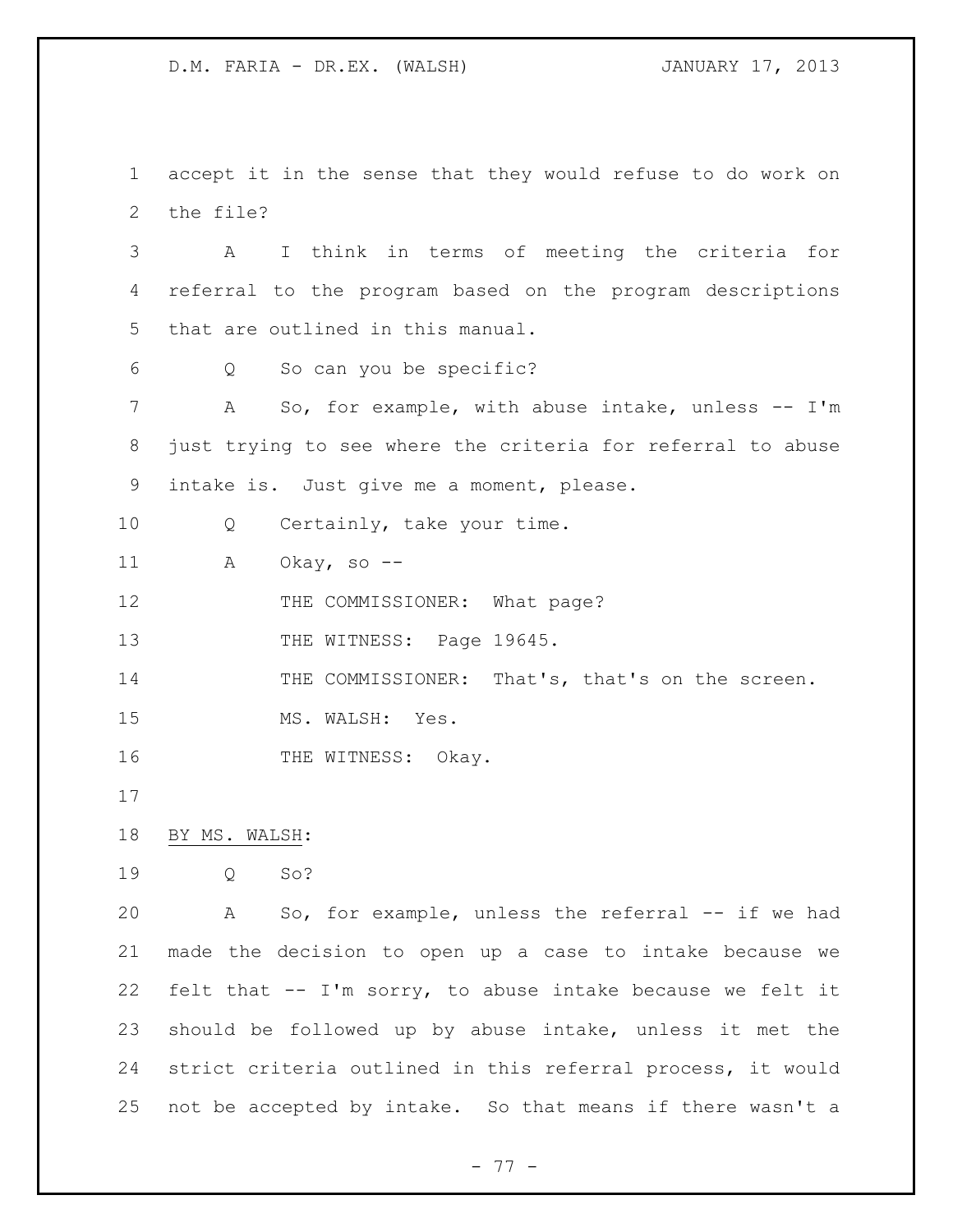physical injury or child, a sexual exploitation. So basically they would look at child sexual abuse, child physical abuse where there was a current injury and a disclosure from the child. So if there was no injury, if, if there was concerns of physical abuse and there was no injury, suspicious death where there is no disclosure but an injury is suspicious, where the injury was caused by an implement, where there is disclosure of a specific incident of physical aggression without an injury of such severity that an injury could have occurred, punching, slapping, shaking. And in here, I mean it even refers to the term "grey cases" requiring flexibility.

13 Q So those items that you've just read out for us, if you didn't have evidence of those items then you would not refer the matter, I mean CRU when I say you, to the abuse intake, right?

 A There were times where we were, where we would refer to abuse intake even though it didn't mean these parameters.

Q Okay.

 A And then there would be discussion between the CRU supervisor and the abuse intake supervisor. And at times a program manager was brought in to make a determination. So an example of that might be, you know, an allegation of a child being choked where there was no

- 78 -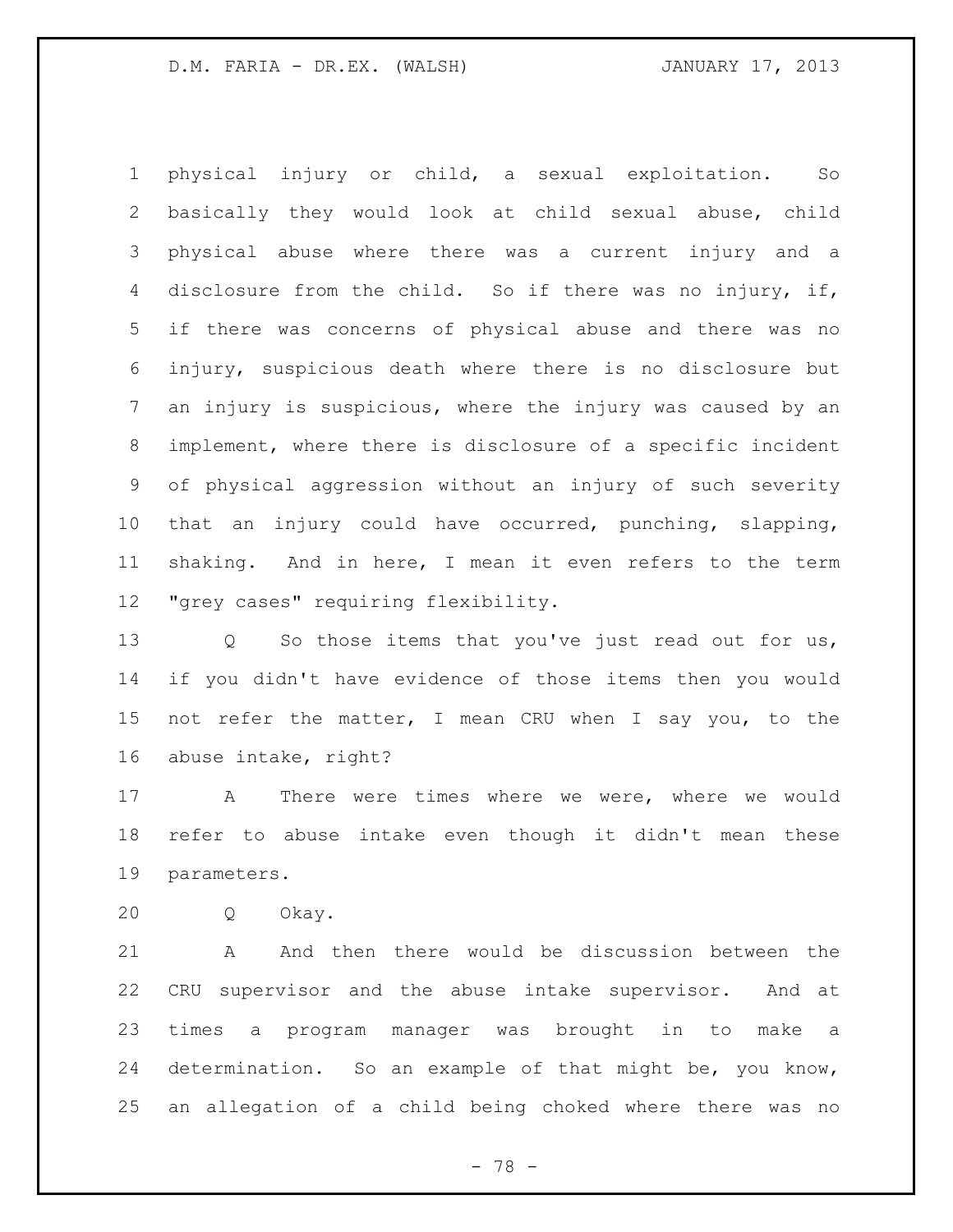physical injury, right. So that would have been something that, you know, would have been discussed at abuse intake in terms of whether or not that would have been an appropriate referral for them because it would not necessarily meet the criteria as outlined in this program description.

 Q Okay. So then another option for referring a matter from CRU was to regular intake?

A That's correct.

Q Okay.

11 A And so, I mean here it talks about grey cases or sometimes cases were shared, I mean were shared between intake and abuse intake. Because it wasn't always clear, because, you know, the presenting issue did not always meet the criteria that was outlined in the referral.

 Q For abuse intake. So then as the document says, a recommendation could be made that an abuse intake worker and an intake worker handled the matter.

 A Yeah. And generally then that would involve a third supervisor having to be involved in those discussions.

 Q Okay. Then let's pull up page 19640. This is from the same document that had the CRU description and the abuse intake description.

MS. WALSH: I don't think you have it,

- 79 -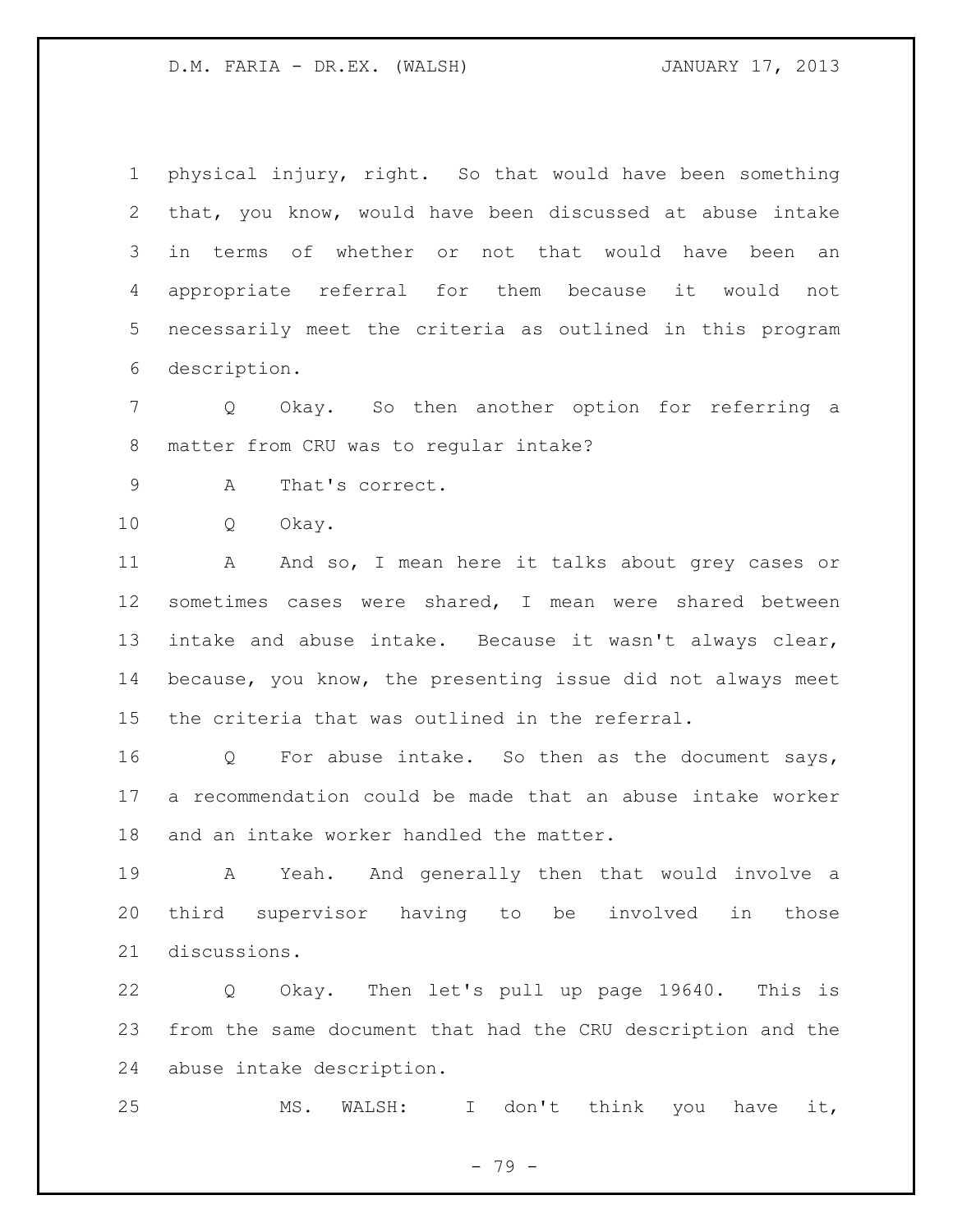Mr. Commissioner.

| $\mathbf{2}$<br>THE COMMISSIONER: No.<br>3<br>MS. WALSH: It's just a single page, if you do.<br>4<br>5<br>MS. WALSH: Thank you.<br>6<br>$\overline{7}$<br>BY MS. WALSH:<br>8<br>Do you have that, Ms. Faria?<br>Q<br>$\mathsf 9$<br>A<br>Yes.<br>10<br>$Q \qquad \qquad$<br>11<br>Description" and the third paragraph:<br>12<br>13<br>"The Intake Program's mandate is<br>14<br>provide assessment,<br>to<br>15<br>investigation, intervention<br>and<br>16<br>planning on all cases which fall<br>17<br>within the confines of the Child<br>18<br>and Family Services Act,<br>in<br>19<br>particular the<br>provision<br>$\circ f$<br>20<br>services under both<br>Part<br>ΙI<br>21<br>(Services to Families) and Part<br>22<br>III (Child Protection) of<br>the<br>23<br>Act."<br>24 |  |                                                  |
|-----------------------------------------------------------------------------------------------------------------------------------------------------------------------------------------------------------------------------------------------------------------------------------------------------------------------------------------------------------------------------------------------------------------------------------------------------------------------------------------------------------------------------------------------------------------------------------------------------------------------------------------------------------------------------------------------------------------------------------------------------------------------------------------|--|--------------------------------------------------|
|                                                                                                                                                                                                                                                                                                                                                                                                                                                                                                                                                                                                                                                                                                                                                                                         |  |                                                  |
|                                                                                                                                                                                                                                                                                                                                                                                                                                                                                                                                                                                                                                                                                                                                                                                         |  |                                                  |
|                                                                                                                                                                                                                                                                                                                                                                                                                                                                                                                                                                                                                                                                                                                                                                                         |  | THE COMMISSIONER: I can follow it on the screen. |
|                                                                                                                                                                                                                                                                                                                                                                                                                                                                                                                                                                                                                                                                                                                                                                                         |  |                                                  |
|                                                                                                                                                                                                                                                                                                                                                                                                                                                                                                                                                                                                                                                                                                                                                                                         |  |                                                  |
|                                                                                                                                                                                                                                                                                                                                                                                                                                                                                                                                                                                                                                                                                                                                                                                         |  |                                                  |
|                                                                                                                                                                                                                                                                                                                                                                                                                                                                                                                                                                                                                                                                                                                                                                                         |  |                                                  |
|                                                                                                                                                                                                                                                                                                                                                                                                                                                                                                                                                                                                                                                                                                                                                                                         |  |                                                  |
|                                                                                                                                                                                                                                                                                                                                                                                                                                                                                                                                                                                                                                                                                                                                                                                         |  | So that's got the heading "Intake Program        |
|                                                                                                                                                                                                                                                                                                                                                                                                                                                                                                                                                                                                                                                                                                                                                                                         |  |                                                  |
|                                                                                                                                                                                                                                                                                                                                                                                                                                                                                                                                                                                                                                                                                                                                                                                         |  |                                                  |
|                                                                                                                                                                                                                                                                                                                                                                                                                                                                                                                                                                                                                                                                                                                                                                                         |  |                                                  |
|                                                                                                                                                                                                                                                                                                                                                                                                                                                                                                                                                                                                                                                                                                                                                                                         |  |                                                  |
|                                                                                                                                                                                                                                                                                                                                                                                                                                                                                                                                                                                                                                                                                                                                                                                         |  |                                                  |
|                                                                                                                                                                                                                                                                                                                                                                                                                                                                                                                                                                                                                                                                                                                                                                                         |  |                                                  |
|                                                                                                                                                                                                                                                                                                                                                                                                                                                                                                                                                                                                                                                                                                                                                                                         |  |                                                  |
|                                                                                                                                                                                                                                                                                                                                                                                                                                                                                                                                                                                                                                                                                                                                                                                         |  |                                                  |
|                                                                                                                                                                                                                                                                                                                                                                                                                                                                                                                                                                                                                                                                                                                                                                                         |  |                                                  |
|                                                                                                                                                                                                                                                                                                                                                                                                                                                                                                                                                                                                                                                                                                                                                                                         |  |                                                  |
|                                                                                                                                                                                                                                                                                                                                                                                                                                                                                                                                                                                                                                                                                                                                                                                         |  |                                                  |
|                                                                                                                                                                                                                                                                                                                                                                                                                                                                                                                                                                                                                                                                                                                                                                                         |  |                                                  |
|                                                                                                                                                                                                                                                                                                                                                                                                                                                                                                                                                                                                                                                                                                                                                                                         |  |                                                  |
|                                                                                                                                                                                                                                                                                                                                                                                                                                                                                                                                                                                                                                                                                                                                                                                         |  |                                                  |
| 25<br>And so then scrolling down to under part III, which deals                                                                                                                                                                                                                                                                                                                                                                                                                                                                                                                                                                                                                                                                                                                         |  |                                                  |
|                                                                                                                                                                                                                                                                                                                                                                                                                                                                                                                                                                                                                                                                                                                                                                                         |  |                                                  |

- 80 -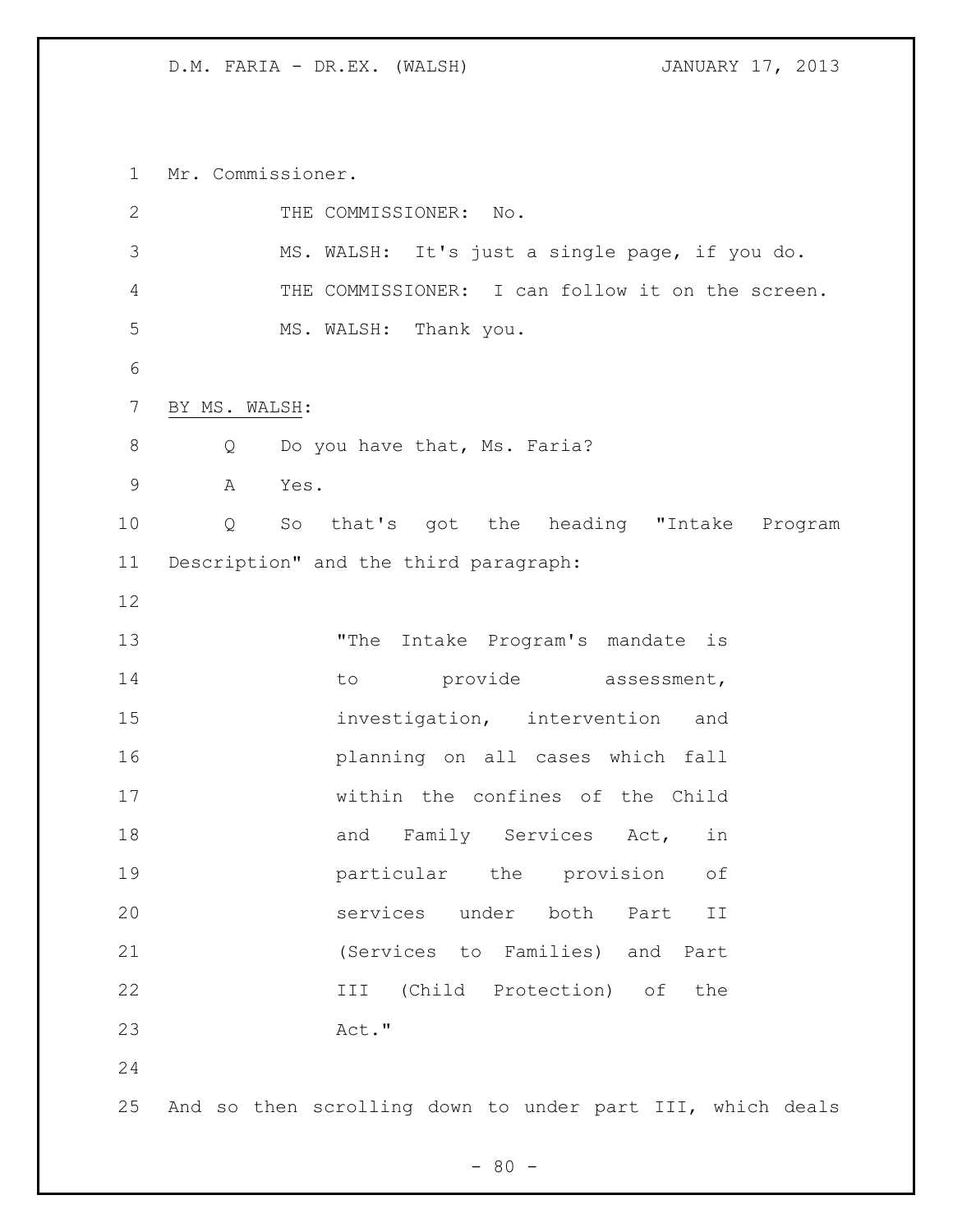with child protection:

 "Under Part III ... the Intake Units would be responsible for assessing whether children are in need of protection 'where life, health or emotional well-being of 8 by the child is endangered by the act or omission of a person ... 10 Such assessment, investigation, intervention and planning would 12 include investigating all allegations of a child being in 14 need of protection ..." So that's the criteria for intake handling a file as set out in the manual? 18 A That's correct. Q Okay. So you're saying sometimes you would walk a matter up to either abuse intake or regular intake to talk about the file with the supervisor? A That's correct. 23 0 Of the intake unit? A Yes. Q And that that's a process we had -- this whole

- 81 -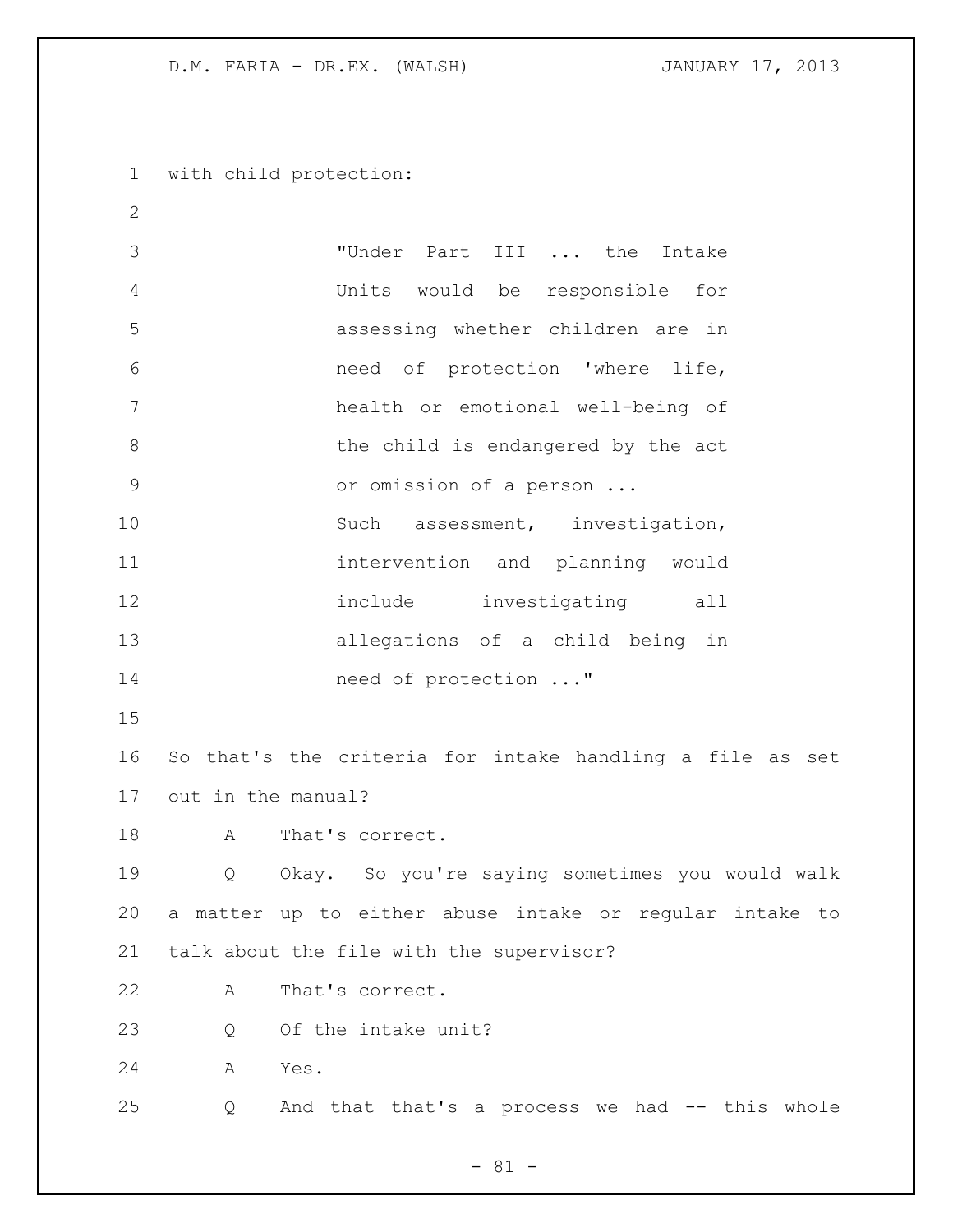conversation started with our looking at page 19634. Scroll down, please. Thank you. And you're saying that, that the process whereby you would actually walk a file up to an intake supervisor or an abuse intake supervisor to discuss it first was different than what's been outlined in the document in front of us?

A That's correct.

 Q And is it your evidence that there were occasions when intake, an intake supervisor would refuse to accept a referral from CRU because on the basis that the matter did not meet the mandate of the Child and Family Services Act?

 A Yes, that's correct. And that further information needed to be gathered in order to determine that.

 Q Okay. So that's, that's the second part of my question. In that case what the intake supervisor would be asking CRU to do would be to gather more information to make a determination as to whether the matter fell within the mandate of the act?

A Yes, that's correct.

21 O And we'll come back to this when we talk about the December '04 intervention in particular, but we have heard evidence at this inquiry from a number of intake supervisors who have said that, we've agreed that there would be occasions when they would ask CRU to gather more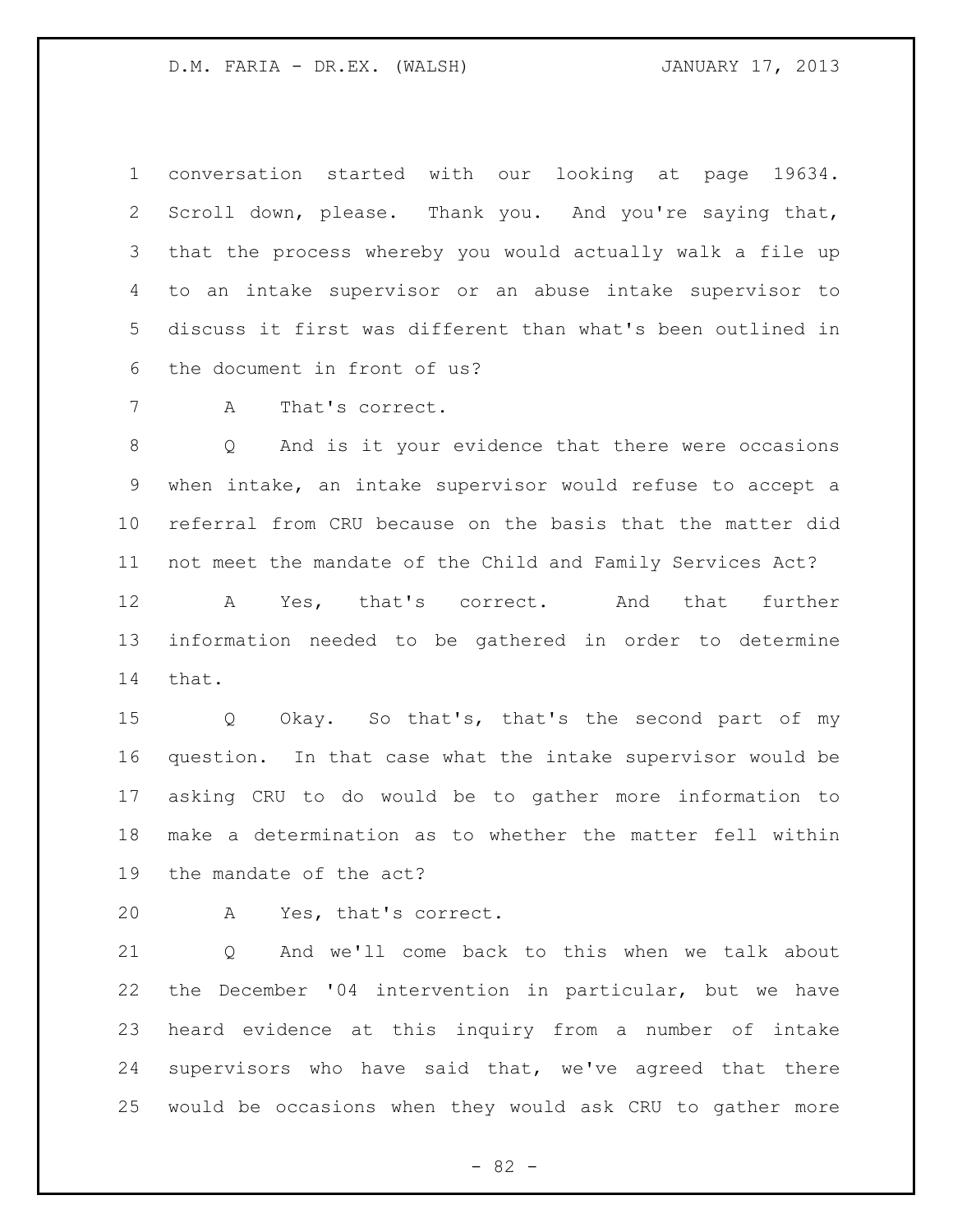information, to do more work in the sense of gathering more information, but that it was not their intention that the file could not come back to intake after that further work had been done by CRU?

 A If further information had been obtained, that would either meet the criteria as outlined in the orientation manual or that would meet the mandate under the act.

 Q And in a situation where at any point in CRU, whether you're handling the matter before, just when you first get the referral or because intake has asked CRU to get more information, in a situation where the unit has not been able to make a determination as to whether or not a child is in need of protection in the sense that you are not able to determine the child's safety, you're not able to make a determination that there are no child protection concerns, in that case, CRU would transfer the file to intake to do that further investigation, right?

19 A Well, in that case we would -- could you repeat the question again? I just want to make sure I understand it.

Q Yeah, let me be more simple --

A Okay.

 Q -- in my question. Where CRU was not able to determine that a child was not in need of protection,

- 83 -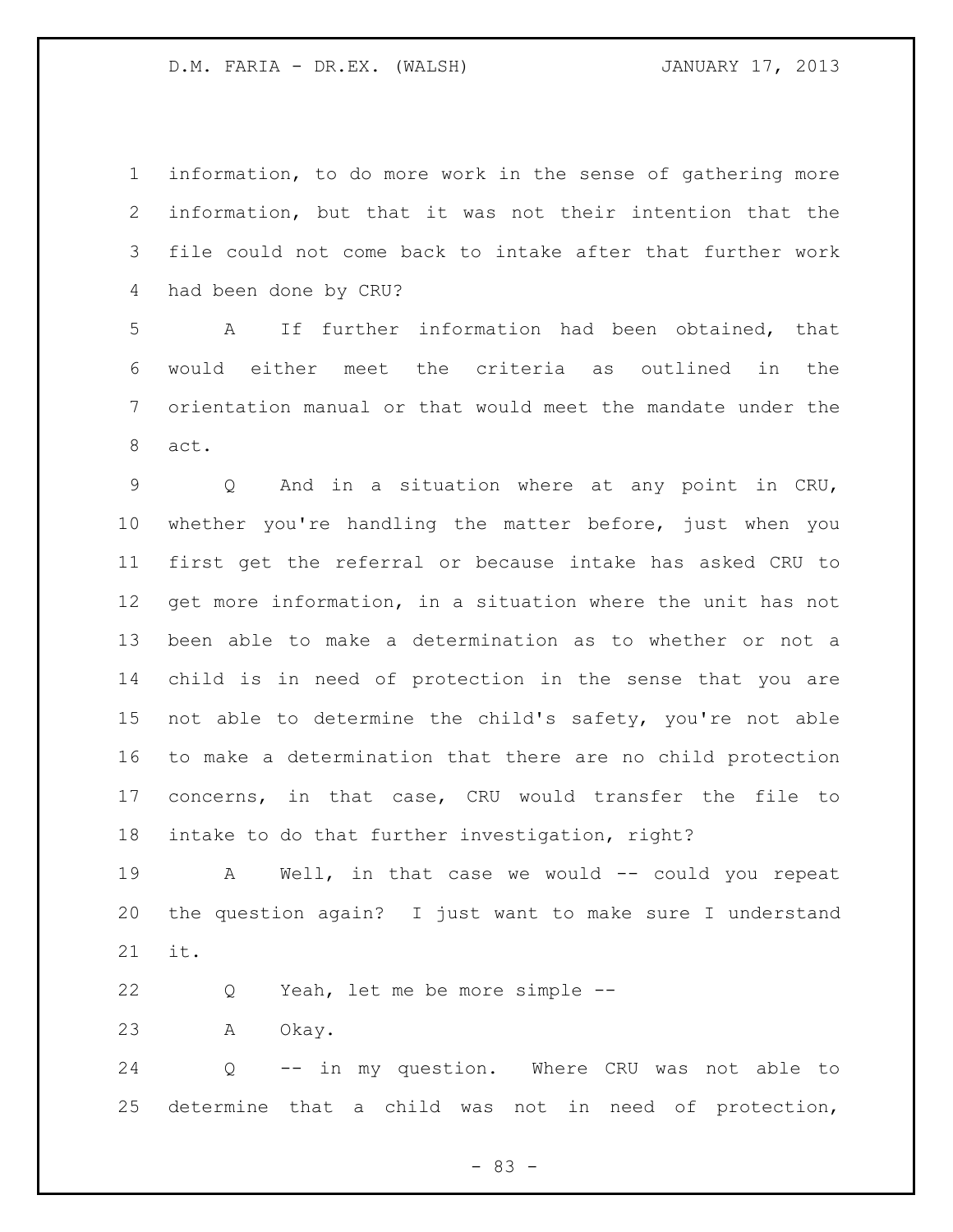because you said that the mandate of the CRU unit was a short term mandate.

A Right.

 Q Right. So if within the space of a day or two or however long the unit had it, you still weren't able to say there are no child protection concerns regarding this referral, in that case you would recommend that the file be referred to intake where they were better set up to do a longer, more fulsome investigation?

10 A If we were not able to do that at CRU, yes.

 Q So now let's, let's carry on, on page 19635 and this is under the heading "Safety Assessment". I'm still in the Intake Program Description and Procedures Manual. You see it says:

 "CRU and AHU social worker will assess the immediate safety of children. This may include but is not limited to the following factors: ..."

 And a number of factors are outlined and those were factors that your unit would take into account in determining the immediate or in assessing the immediate safety of children about whom a referral was made?

- 84 -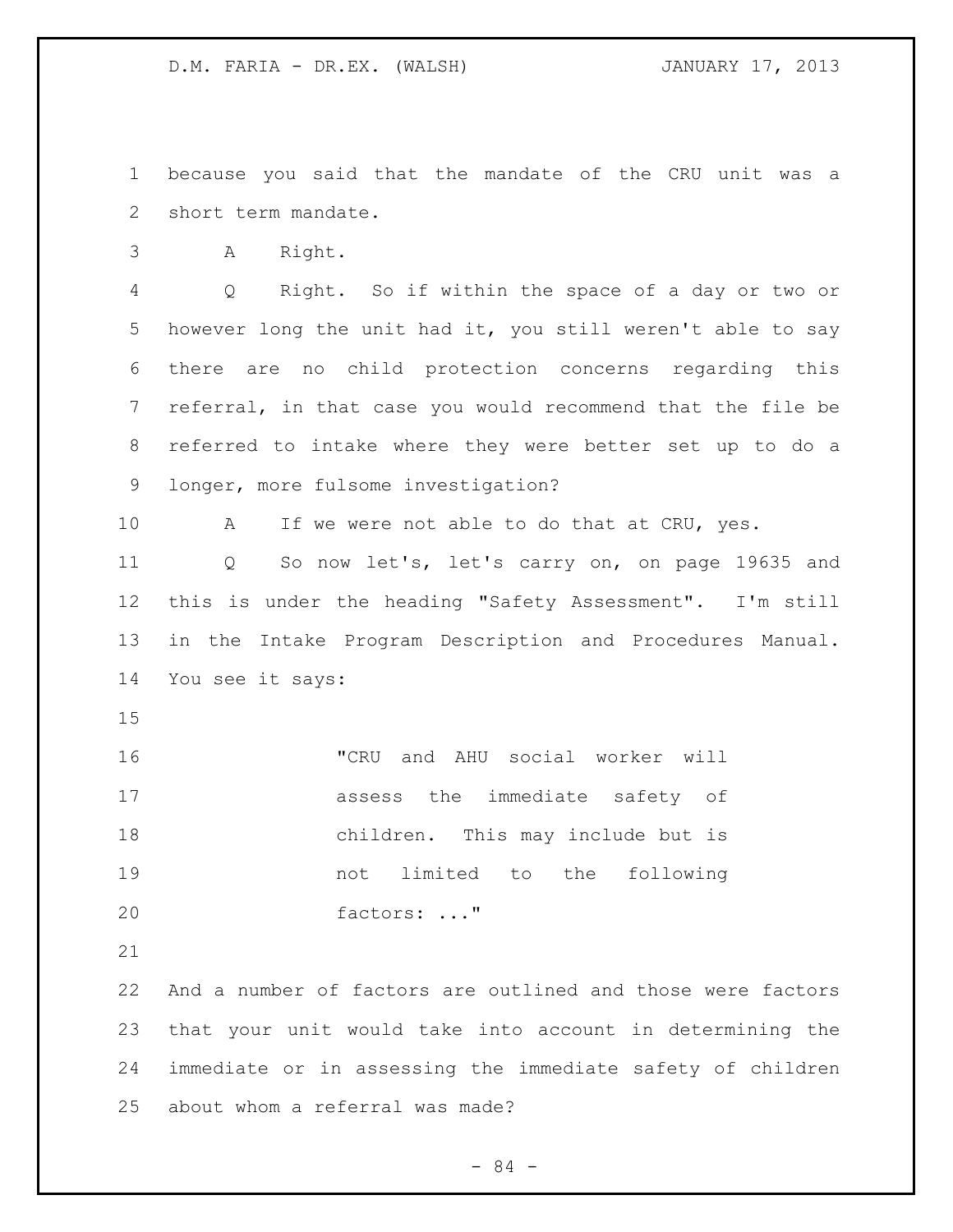A Yes.

| $\overline{2}$  | And then on the next page there's a heading "24<br>Q        |
|-----------------|-------------------------------------------------------------|
| 3               | Hour Response" and a number of criteria are listed under    |
| $\overline{4}$  | "Severity". Then on the next page, 19637, still under the   |
| 5               | 24 hour there's a heading "Vulnerability":                  |
| 6               |                                                             |
| $7\phantom{.0}$ | "High priority (Immediate response                          |
| $\,8\,$         | or within 24 hours) (Life                                   |
| $\mathcal{G}$   | threatening/dangerous) "                                    |
| 10              |                                                             |
| 11              | the first criteria listed is young child or<br>And          |
| 12              | developmental age. And were you aware when you were a       |
| 13              | crisis response supervisor that a young child had<br>a      |
| 14              | particular vulnerability?                                   |
| 15              | Yes.<br>A                                                   |
| 16              | What was the reason for that vulnerability?<br>Q            |
| 17              | Well, we would be looking at the age of the child<br>Α      |
| 18              | but we would also be looking at the developmental capacity  |
| 19              | of the child. But age of the child was significant,         |
| 20              | especially if a child was under the age of five, often      |
| 21              | because they're non-verbal, often because children under    |
| 22              | the age of five, you know, that can create a stressful home |
| 23              | environment as anybody who's parented young children would  |
| 24              | know and also if those children are not in school or        |
| 25              | connected to day care, they're, they're isolated and        |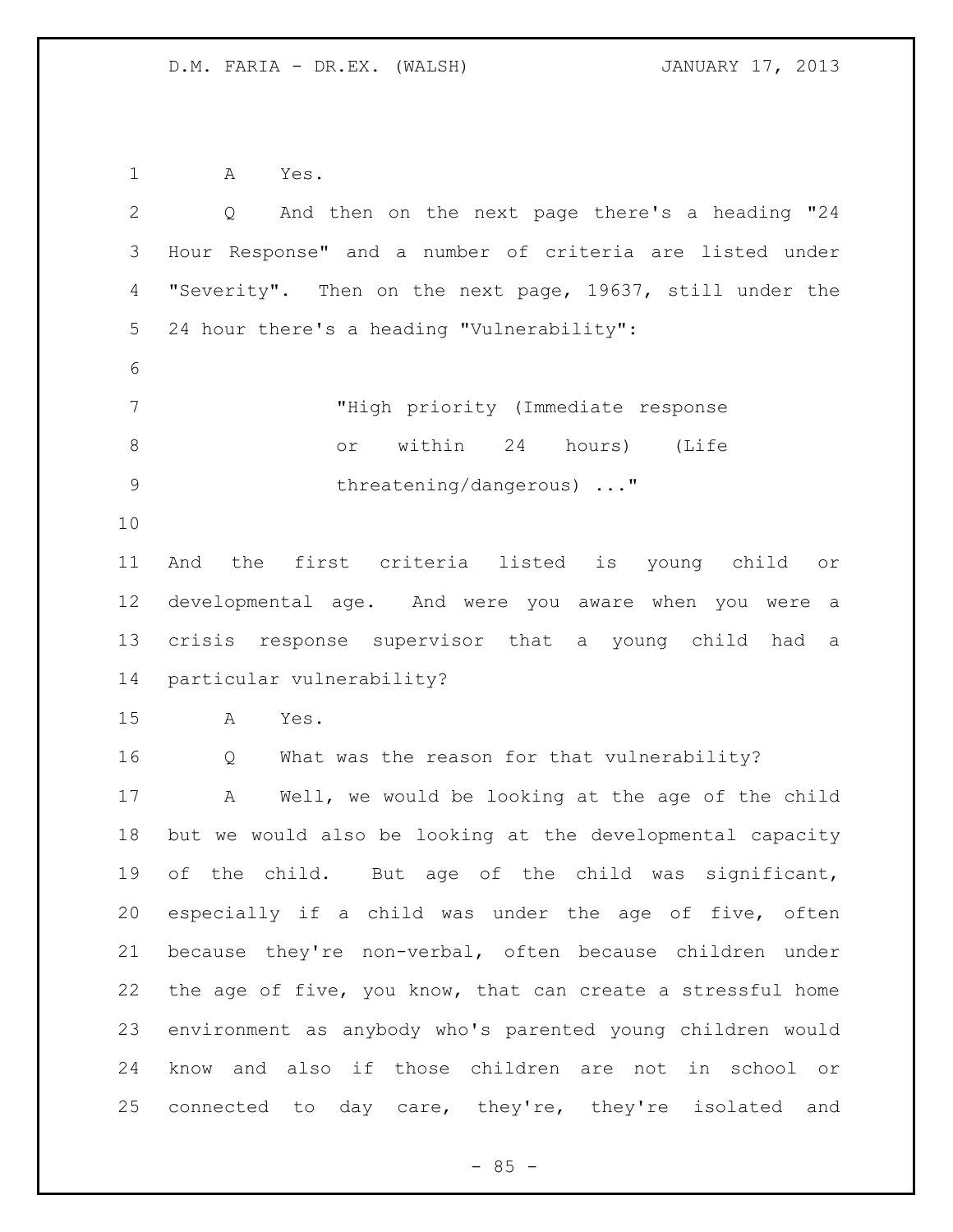there's less eyes on them in terms of the community being able to identify concerns or be able to collaborate, collaborate information about safety. Q Now you told us in terms of the options that a CRU worker had at the end of doing their assessment and intervention, they could recommend that a file go to abuse

intake.

A Yes

Q Or intake?

A That's correct.

11 O Or recommend that a file be closed?

A That's correct.

 Q Now we've looked at the criteria for abuse intake and intake. What were the criteria for closing a file?

 A Well, it would really depend on what the nature of the referral would be, but, you know, essentially the worker would, you know, need to complete an assessment and after the completion of the assessment there would have to be no known protection concerns for the case to be closed.

 Q Now, in terms of CRU generally, you said that that unit is responsible for being the first line of duty into the child welfare system; is that correct?

A Yes, along with after hours.

 Q And with after hours, thank you. And CRU workers have to be available to take new referrals as they come in,

 $-86 -$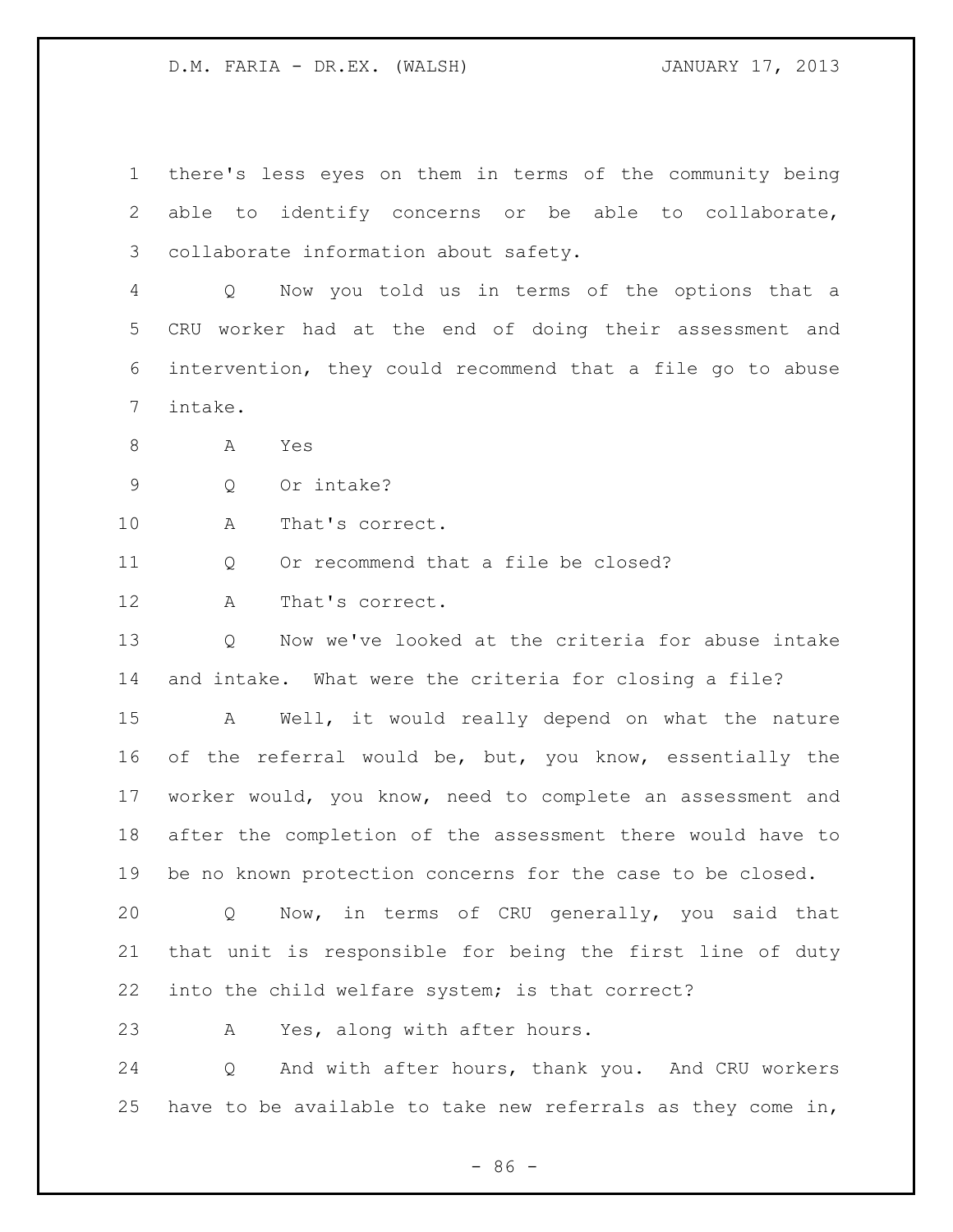right?

A That's correct.

 Q So am I correct in understanding that given that responsibility, CRU workers were not expected to have long-term contact with a family or child?

A No.

Q That was not part of their job description?

A No.

 Q And when you say no, you're agreeing that I'm correct in saying that?

 A I agree, yes. But I'm also -- it wasn't just about not having long-term contact, it was also about the nature of the contact. Unlike intake, who could keep a case open for several months, CRU did not have that capacity and so the type of investigation that would be conducted at intake or at abuse intake, would be very different from what would happen at a CRU level given the emergent nature of our work, the case numbers we were managing and also our staffing numbers. So by that I mean that, you know, for example, with an abuse investigation, you know, following the whole abuse investigation process, that would not have been something that CRU would have done. I mean it may have intervened in an abuse matter to secure immediate safety of a child and then moved on, moved the case on to abuse intake for them to conclude a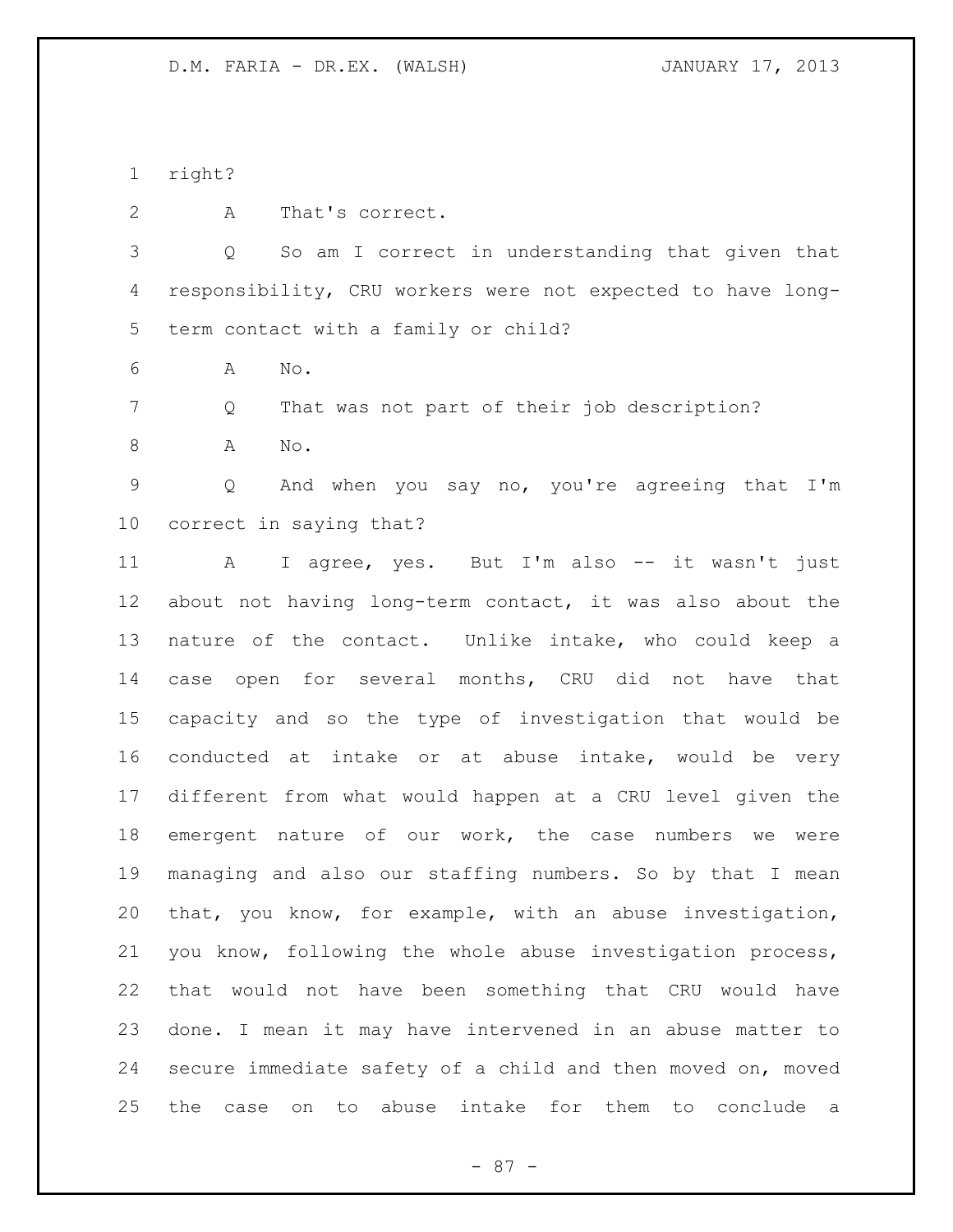comprehensive abuse investigation that was required by the policies and procedures that existed at the time. Q Right. So a CRU worker was not expected to get to know a child in much detail, if at all? A A CRU worker, that would not be a function or a responsibility for a CRU worker. Q So when a file was opened at CRU, the worker would only be expected to have limited opportunity to gain information about a child or a family; is that fair? A That's fair. Q And so if more information was wanted or needed before you could determine whether there were child protection concerns, that would be a reason to refer a matter to intake? A Yes, if intake would accept it based on that information. Q Well, never mind if they accepted it. From the standpoint of a CRU worker, you told me that the criterion for closing a file was if there were no child protection concerns. 21 A That's correct. Q So given the limited opportunity for a CRU worker to conduct an investigation, if the worker felt that more

 investigation needed to be done before you could determine whether or not there were child protection concerns, then

- 88 -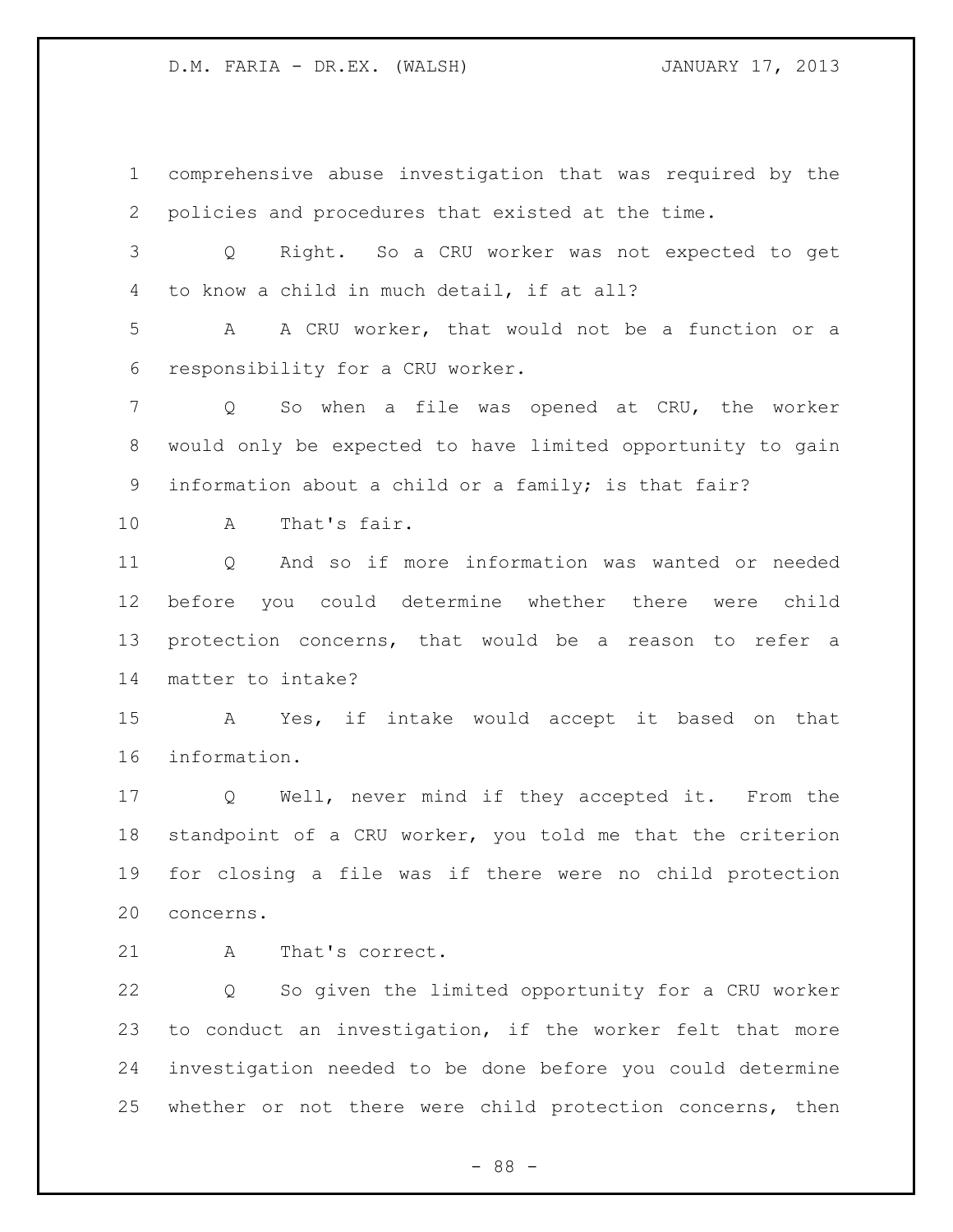that would be a reason why a CRU would make a referral to intake?

A Yes, absolutely.

 Q Okay. Just one more area before we get into the specific involvement with Phoenix's family. I want to talk briefly about CFSIS.

7 A Okay.

 Q Did your workers have access to CFSIS in 2003, 2004, 2005?

A Yes.

 Q And how did you expect them to make use of it, in what way did you expect them to make use of it?

 A Once a request for information came in the expectation was that they would complete a CFSIS check to garner any historical information that might be available on the family and to determine if there was any additional files that might be linked to that particular family. So sometimes with various family constellations you might have, you know, more than one secondary caregiver, you might have children living with various care providers. So there may be other files associated with that, so we would have, you know, the worker look into that as well, so.

 Q When you say conduct a search on CFSIS, what did that involve?

A What did that involve?

- 89 -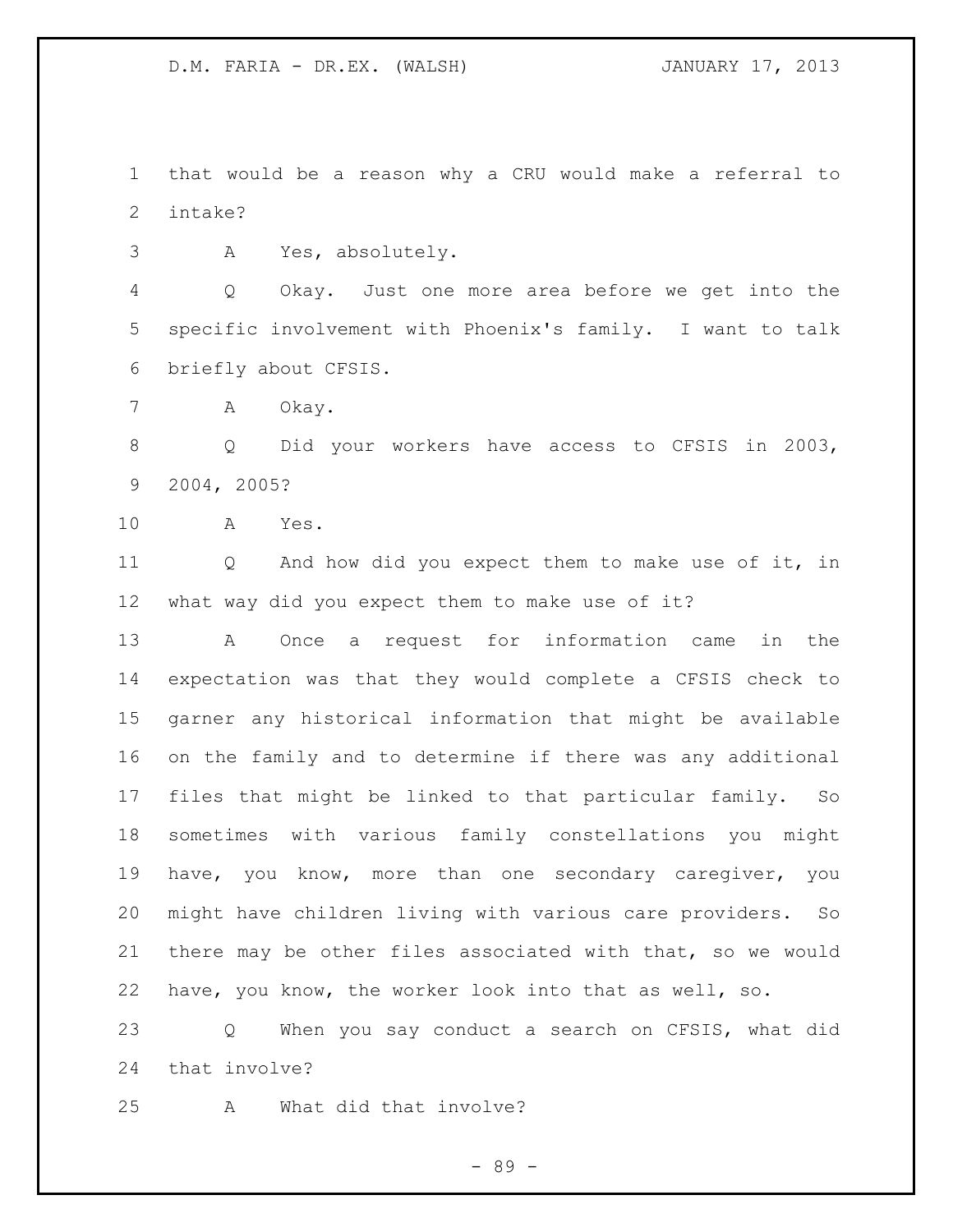Q Or a review. A So they would input the name of the primary caregiver, any other, any other adults residing in the home and basically look at the CFSIS records and information that was available on the CFSIS records for those, for those individuals. Q Did you expect the workers that you supervised to look at more than -- well how much of the CFSIS recordings did you expect your workers to review? A I would have expected them to review whatever recording was available on CFSIS. 12 THE COMMISSIONER: What was that answer? 13 THE WITNESS: I would expect them to review whatever recording was available on CFSIS to them. BY MS. WALSH: Q So if, for instance, a file had been opened in the past, you would expect them to look at that most recent opening and closing? A Yes. Q And would you have expected them to go historically beyond that? A Yes. Q Do you know whether the workers that you supervised in '04 and '05 were aware of that expectation?

 $-90 -$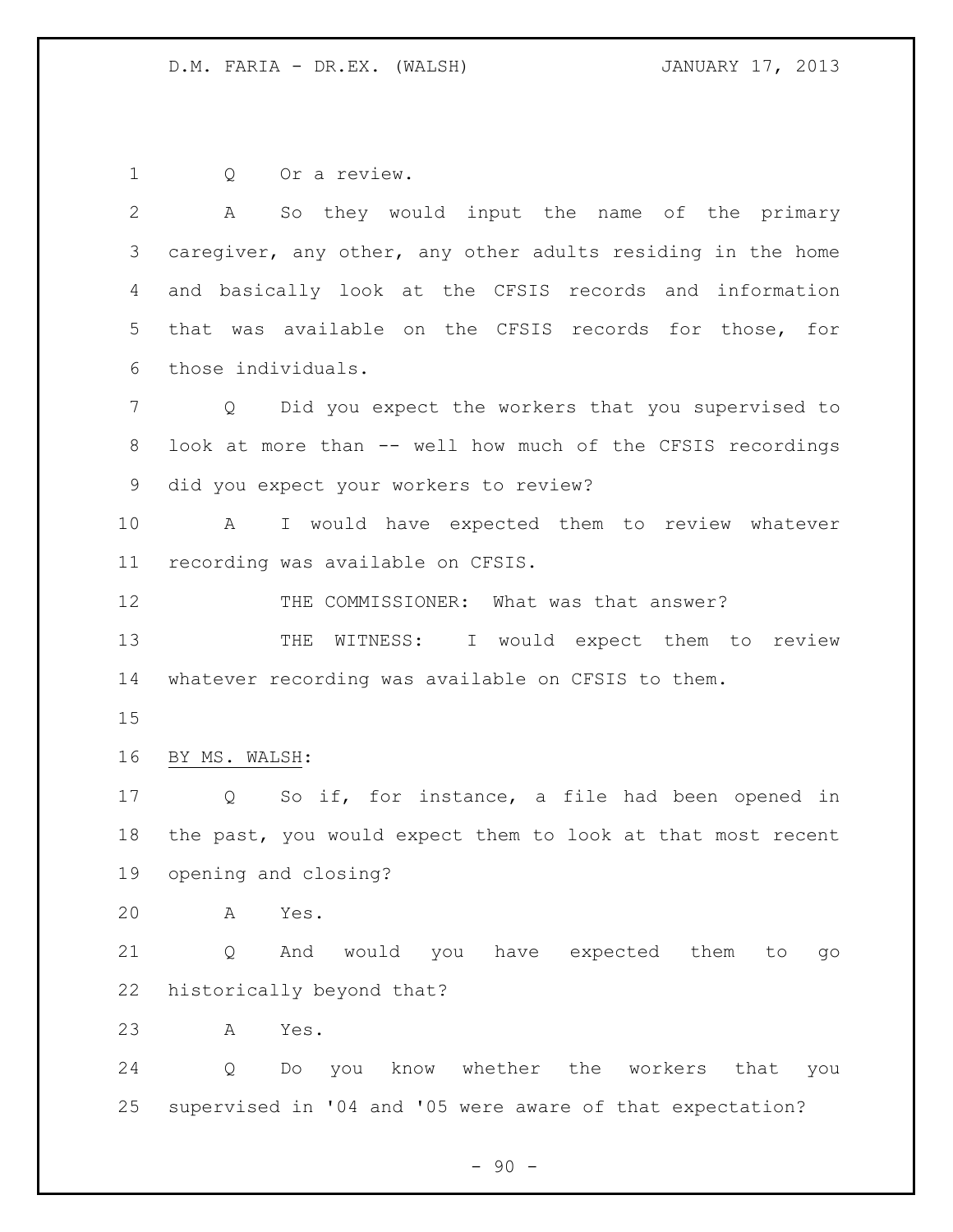1 A I believe they were aware.

Q What's the basis for your saying that?

 A That was a process that was followed. It was, you know, I believe it's in the procedures here that a CFSIS check needed to be conducted. When, I mean they were required to produce a history so, you know, in order to be able to do that you would have to conduct a CFSIS check and also to obtain, you know, demographic information and it was also really important, especially if we were apprehending children, to determine if there were any significant others involved in that case so that if, you know, there was extended family that we could place children with, you know, that was all relevant to our case plan.

 Q Did you say you received training on CFSIS? I don't know if I asked you that.

A I did. I don't remember the specific dates.

 Q Okay. What about the workers you supervised, do you know what training they may have received?

 A I know that both myself and my staff were trained on CFSIS and I do not remember specifics of that because it's been so many years.

 Q When you said you also expected that the workers would look for whether there were additional files, did you mean paper files?

 $-91 -$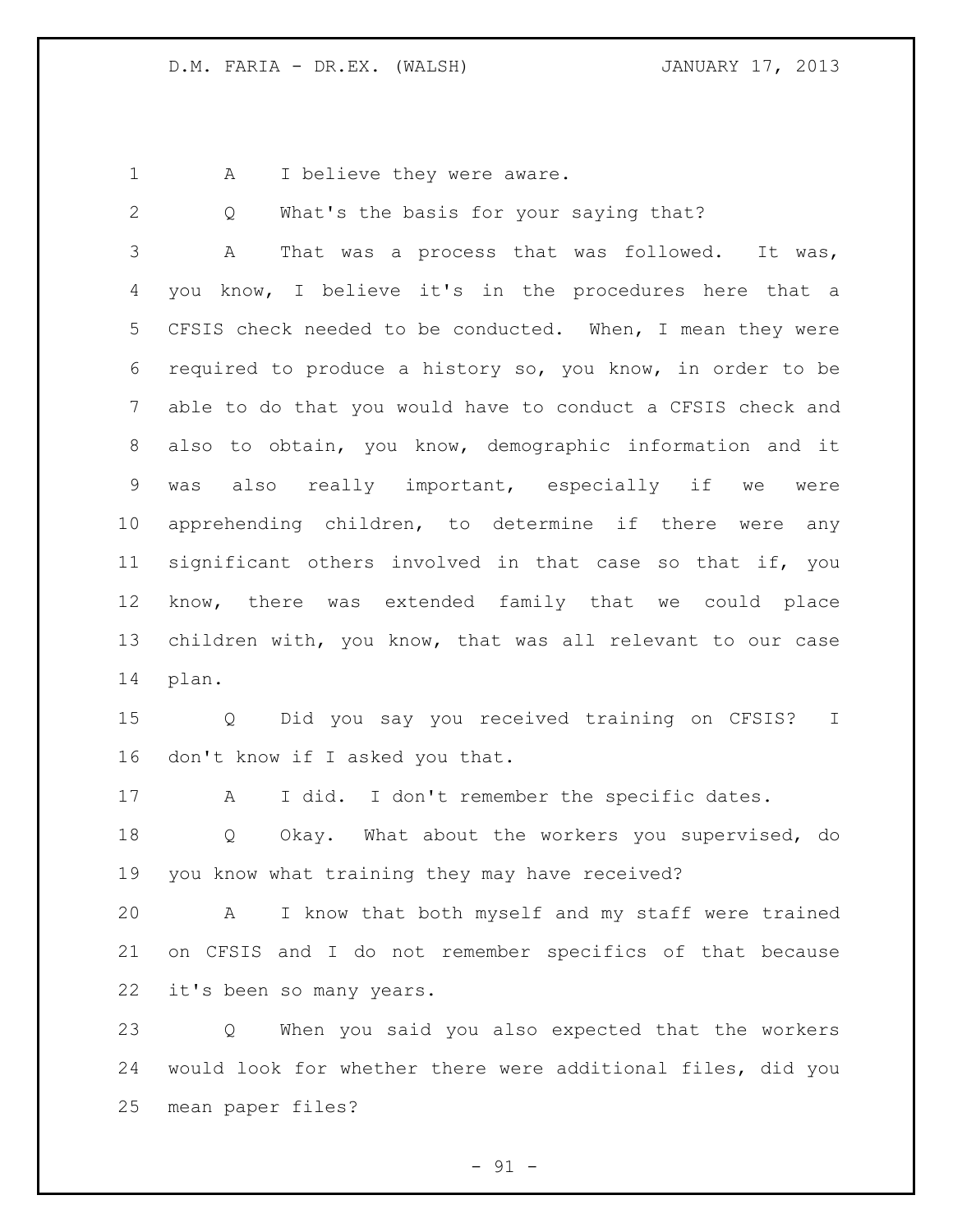1 A No, I meant -- well, they would do a CFSIS check with respect to, you know -- so, for example, in this matter there was two files, right? There was a file on the father and there was a file on the mother. Q Right. A So minimally I would have expected them to, you know, when they did their CFSIS checks to review the CFSIS information on both files. Q Both of those files or each of those files related to Phoenix Sinclair? A Yes. Q Did you ever conduct a CFSIS review yourself on a file? A Yes. Q How often did you do that? A Not very often. Generally that was the responsibility of the social worker. If, for example, I'm receiving a phone call from someone and they're phoning to make a complaint, they're phoning to give me new information on a case, I might go into the CFSIS record to see if there's a social worker involved with the case, if one of my social workers is involved. If they are involved sometimes there might be a recording attached that would indicate to me why they're involved, so yes, I would do a CFSIS check. Part of our function too at CRU is we were

 $-92 -$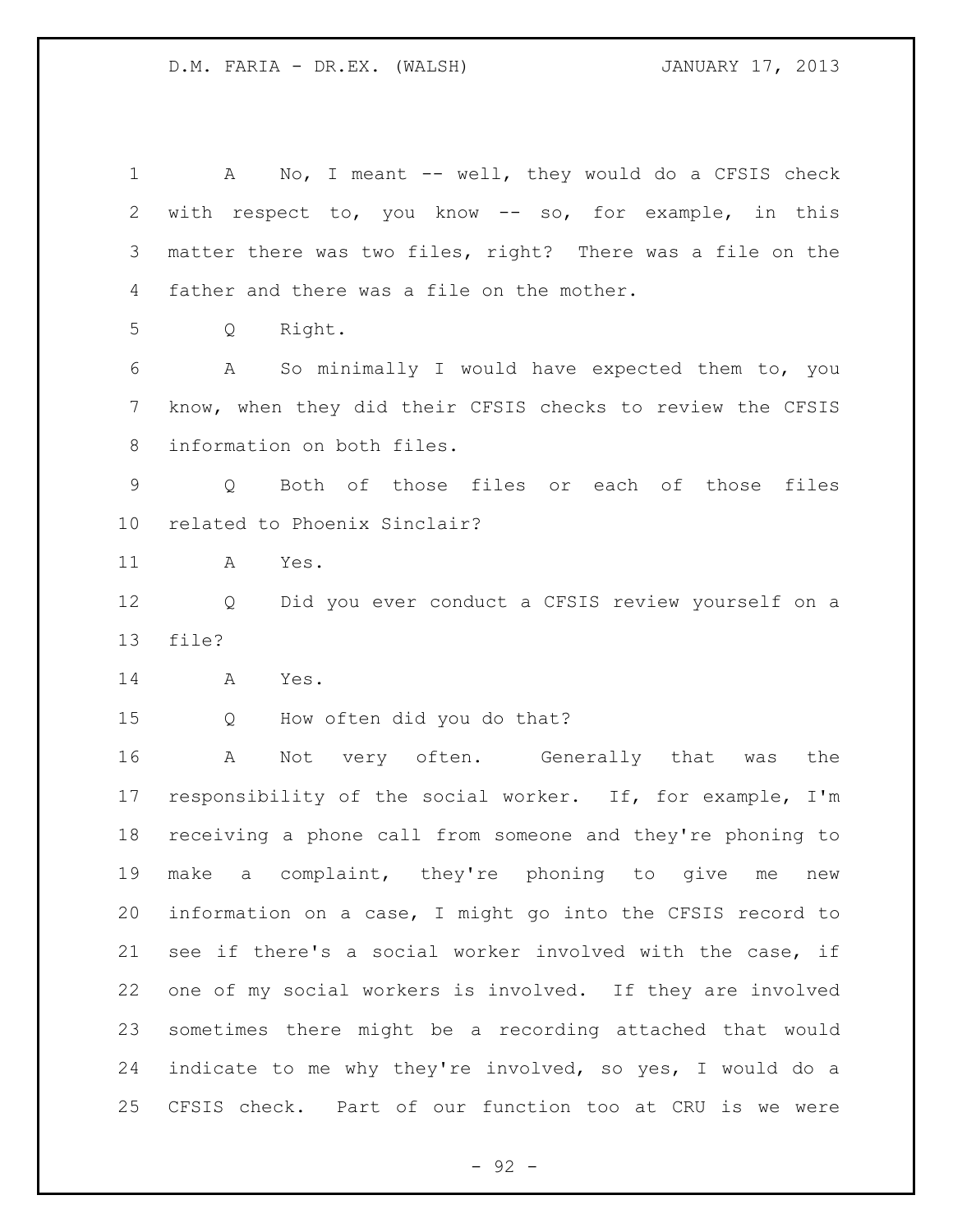also responsible for doing file reviews, so excerpted summaries for former children in care. So if we received a request for an excerpted summary or file information, generally that would not have been something I would have assigned to a staff person. I would have done that myself and I would have conducted a CFSIS check in order to be able to track down that information. So, yes, throughout the course of my work I would have done CFSIS checks. What I have done -- would I have done a secondary CFSIS check on a CRU after hours report that I was receiving from a worker? Probably not.

 Q You said that one of the things you expected a worker to look for, or one of the reasons you expected a worker to do a review at CFSIS was to be able to prepare a history.

A That's correct.

 Q Now we've heard that in terms of how the CRU workers organized themselves, one unit would be on phones for several days and the other unit would be on backup or field.

A Yes, that's correct.

 Q Did you have a different expectation as to what a worker should review depending on whether they were on phones or backup or field?

A I know, from what I recall I know that workers

- 93 -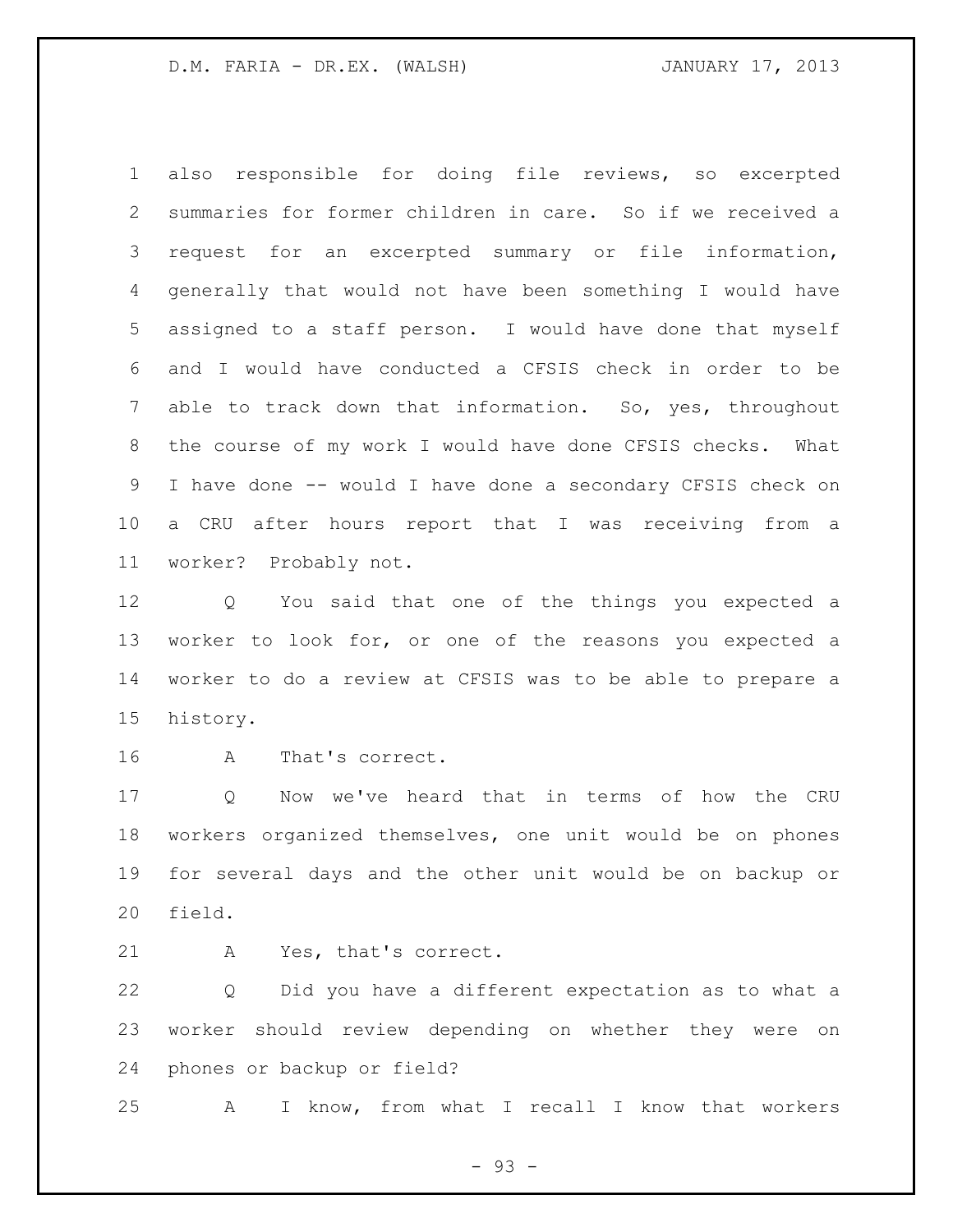that were on phones did do CFSIS checks and did histories. Depending on how busy of a phone day that was, how comprehensive that historical information might have been really depended on the time available to that worker, with the expectation that that would be passed either to backup CRU or to intake or abuse. If at -- if the front screener is taking a call, they're required to do a CFSIS check because sometimes there may be, you know, you may be getting information from a caller and there may be information on CFSIS that might assist you or might -- either the case might be open to someone already. There might have been a recent investigation that relates to the pertinent information that's being received. So it would be critical for that phone screener to do that and when they're opening it up, either to backup or to, or to abuse intake, it was very -- I'm just trying to think. There were times where cases did go straight from phone screening to intake or abuse intake. So a good example of that would be if we have the hospital phoning. There's a child at the hospital, multiple fractures, suspicious injuries, that would automatically go to intake from the screener.

 Now depending on how quickly they needed to get out there, the CRU phone screener might just write up the initial referral information and finish up the history later and, you know, they might just the physical, you

- 94 -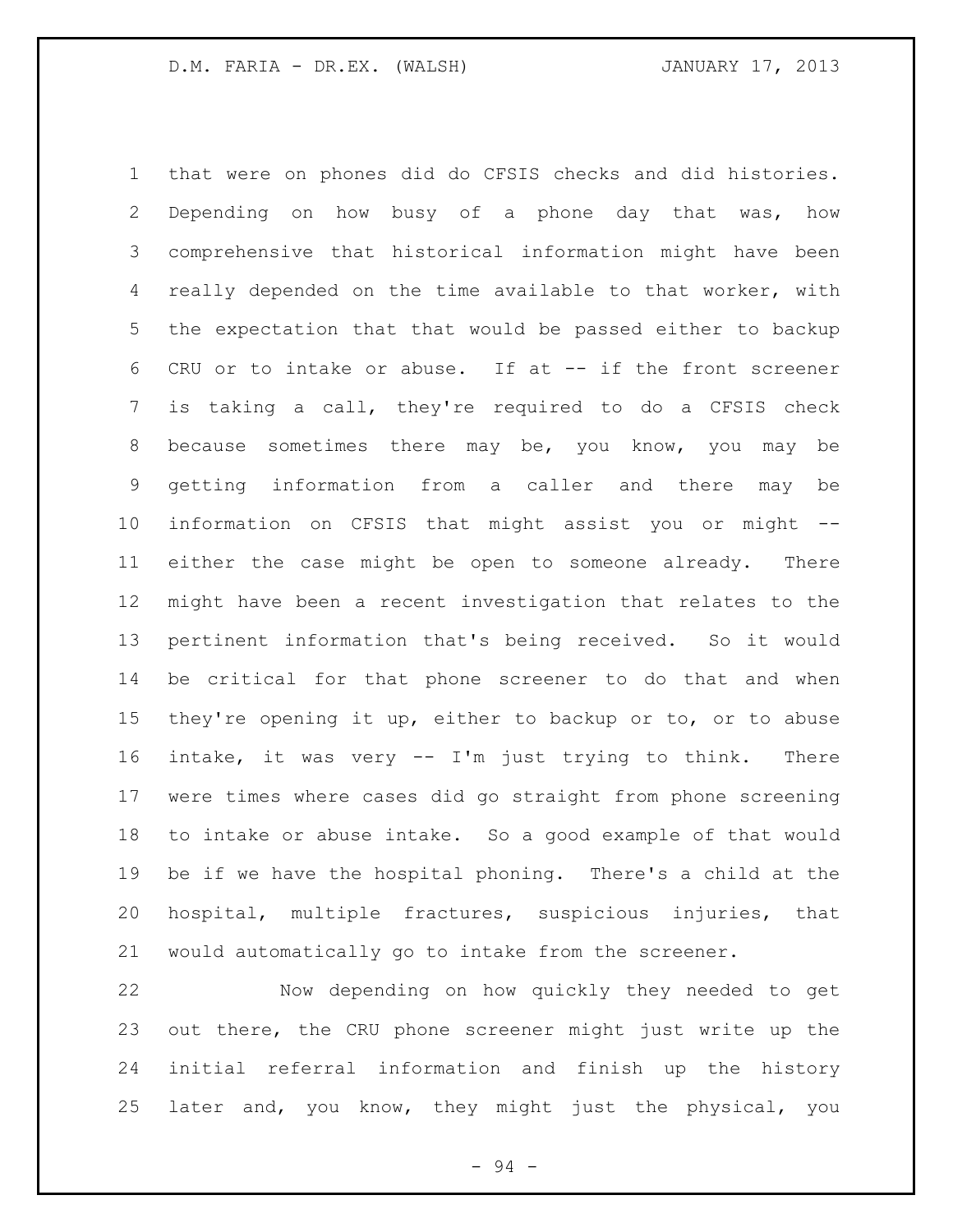know, like a hard copy and then all of the administrative stuff might follow because it's emergent, somebody needs to go out now.

Q Right.

A So that would happen all the time.

 Q My question was -- and actually before I ask that question, I think you've pointed out something in terms of when I ask you about options for what a CRU worker could recommend and we talked about abuse intake, general intake, closing, another option would be to have it go out to fields or backup still in CRU?

A Yes, yes, that's correct.

 Q Okay. So in that case, when a CRU field or backup worker received a file, did you expect them to do the same kind of review on CFSIS that you would expect the person on phones to do?

 A The backup worker would have had additional time 18 because there wouldn't be the pressures of, you know, ongoing calls that are coming in. So, you know, we certainly -- I mean there would be an expectation that both would record as much -- review CFSIS and record as much history as possible to get as comprehensive as possible. In reality the backup worker would have had more time to do a more comprehensive review of CFSIS than the phone screener. And again, that really depends on what would

 $- 95 -$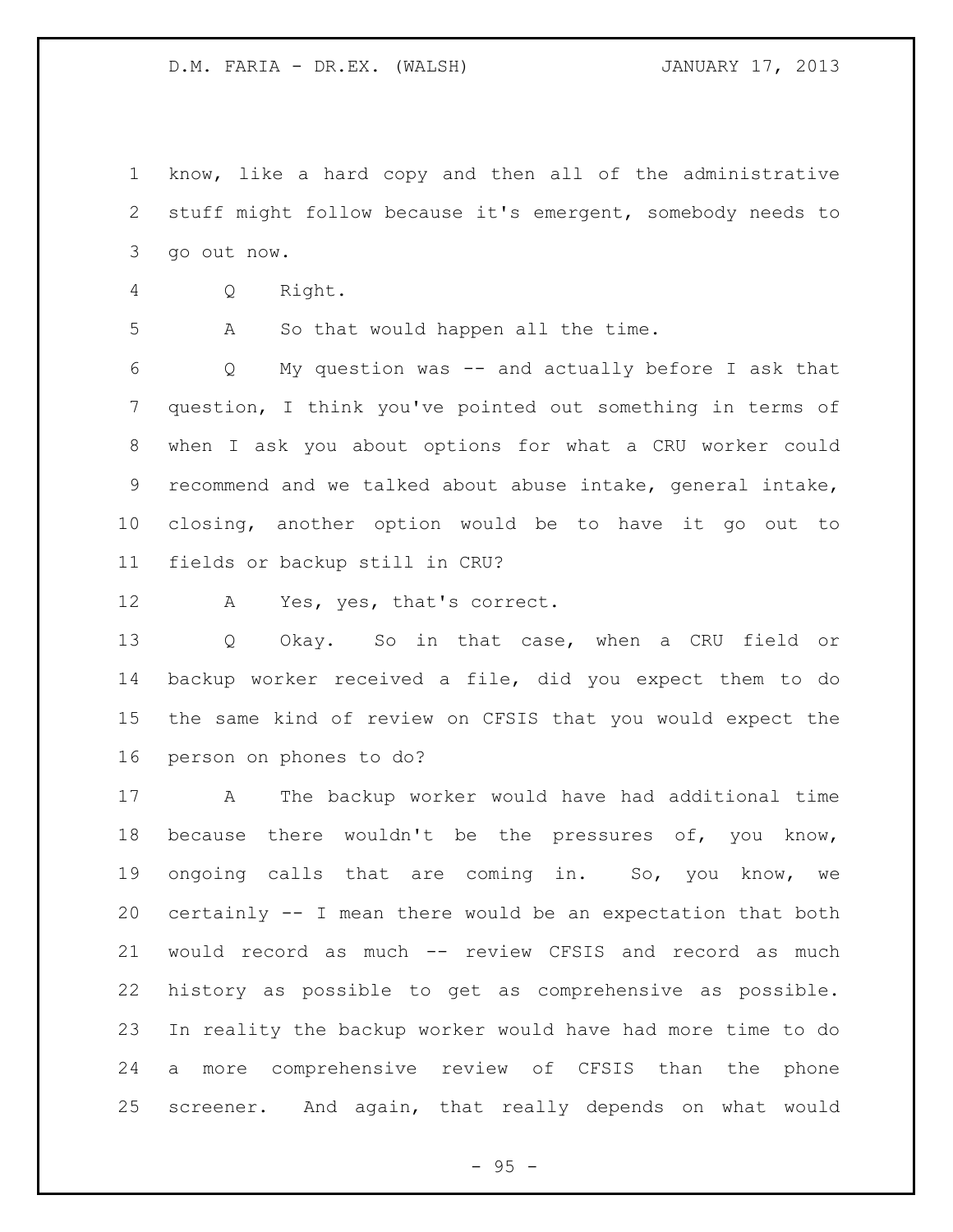have been happening at phone screening for that particular day and how busy it was and how many calls were in the cue for, for the phone screeners.

 THE COMMISSIONER: Let me understand this. With respect to what you said about your expectation about going into CFSIS and getting the history and in this instance you referred to the two files, were you talking about your expectation with respect to the phone screener or the members of your staff once they got the file or the reference?

 THE WITNESS: The phone screener would have been required to doc, to review the CFSIS records on both, both families. Now in terms of the recorded history, depending on if it was going to the backup screener and depending on the urgency of the case, depending on the volumes of calls that were coming in at CRU, the phone screener may have, you know, just in terms of what was documented in the screening, the backup screener may have added to that.

 THE COMMISSIONER: But in most instances the file would, would -- the reference would make its way to one of your six staff members?

22 THE WITNESS: That's correct.

 THE COMMISSIONER: And what would your expectation be with respect to their use of CFSIS to get information?

 $-96 -$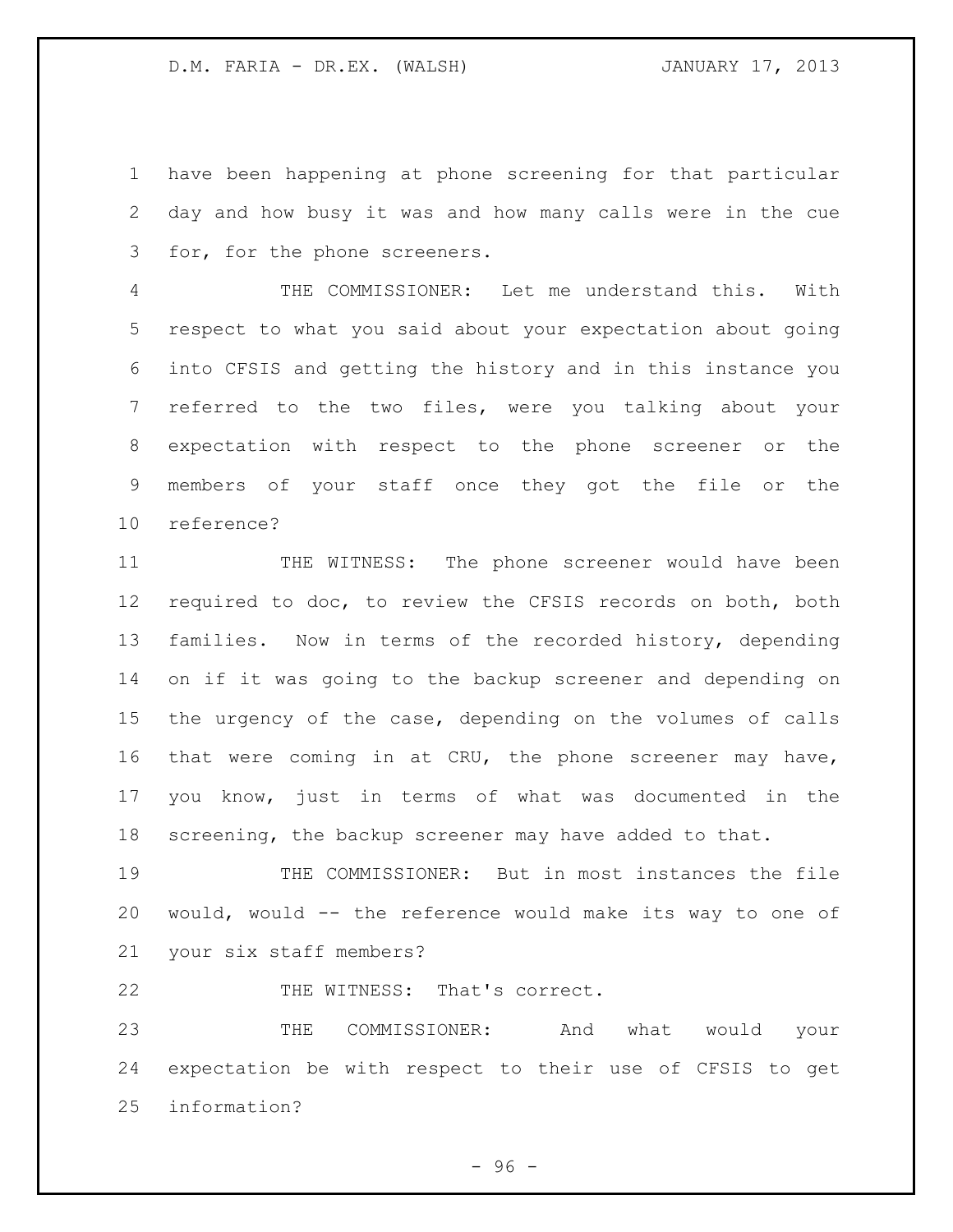1 THE WITNESS: The expectation would have been that they would have reviewed CFSIS on both of those cases and would have, whatever was available on CFSIS and would have completed the most, you know, whatever, the most comprehensive history they possibly could. THE COMMISSIONER: Notwithstanding that they would have already had in front of them whatever reference to CFSIS, CFSIS had been made by the phone screener? 9 THE WITNESS: That's correct. 10 THE COMMISSIONER: Thank you. BY MS. WALSH: Q And just to be clear, the phone screener was also a CRU worker? A That's correct. THE COMMISSIONER: Yes, I understand that. 17 MS. WALSH: Okay. BY MS. WALSH: Q I think it's fair to say that in the '04 and '05 involvements with Phoenix's file, your workers were on fields or backup? A Yes. Q Let's start with the involvement in '03, which was a brief involvement from your perspective. We're going

- 97 -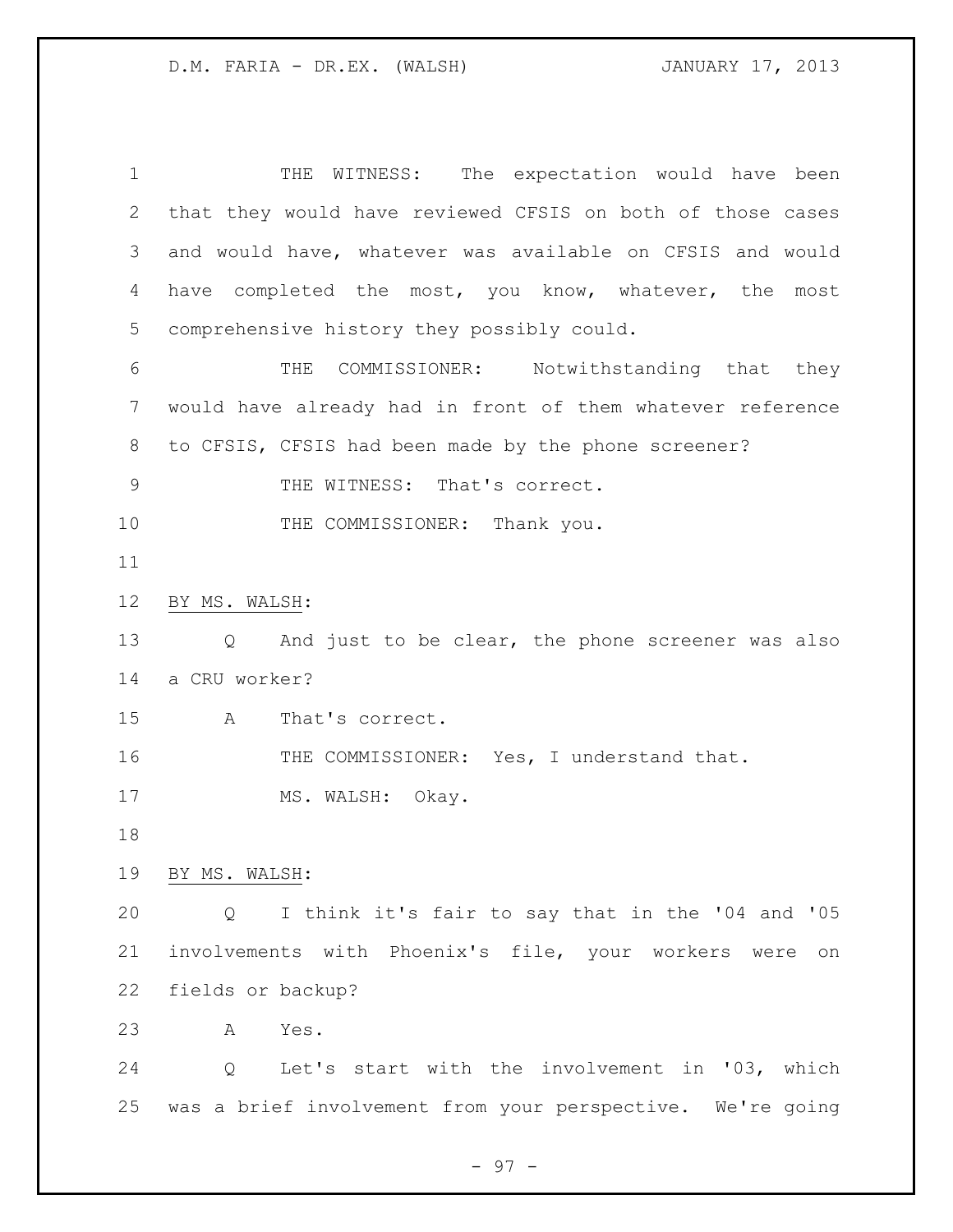to pull up on the screen page 37397, please. Now, Ms. Faria, as you've identified, you had involvement as a supervisor in '03, '04 and '05 with Phoenix's family? A That's correct. Q You've had an opportunity to review the recordings that were made in connection with that involvement? A That's correct. Q Do you have any recollection of your involvement with this family independent of the recordings that were made in the files? A I do not. Q We've heard evidence from Roberta Dick that she received a referral from the Child Protection Centre in February of 2003 after Phoenix was brought to the Children's Emergency with an object in her nose that had been there for approximately three months. You were Ms. Dick's supervisor at that time? A That's correct. Q So the document that's on the screen in front of you is the CRU intake form that was prepared by Ms. Dick. It's dated February 26th, '03. If we go to the next page, at the bottom of page 37398, is that your signature? A Yes, it is.

- 98 -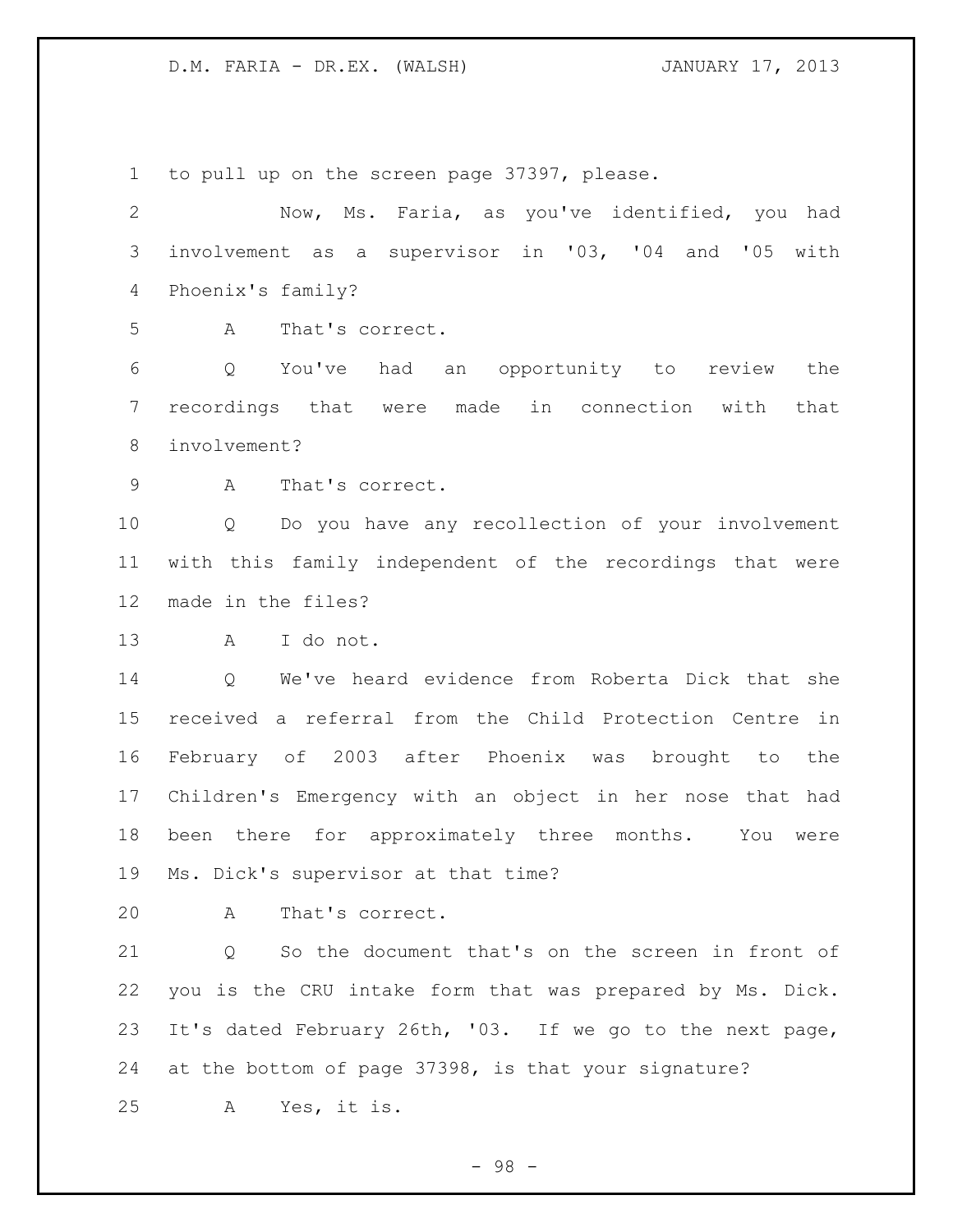Q Okay. And the presenting problem on that page reads: "On February 26, 2003, [source of referral] called to report that Phoenix was brought to Children's Emergency by her godfather on February 25, 2003. According to the [source of referral], Phoenix had a foreign body in her nose since November 2002. The godfather had told Steven to take Phoenix to the doctor at that 14 time, but Steven never did. The godfather decided to bring her to 16 the hospital for treatment. 17 The foreign body was removed from Phoenix's nose and the discharge in the nose was very foul smelling. The mucosa in her **nose** was red and sore. Antibiotics were prescribed, but

23 [individual] did not know if the antibiotics would be given to Phoenix or not. The hospital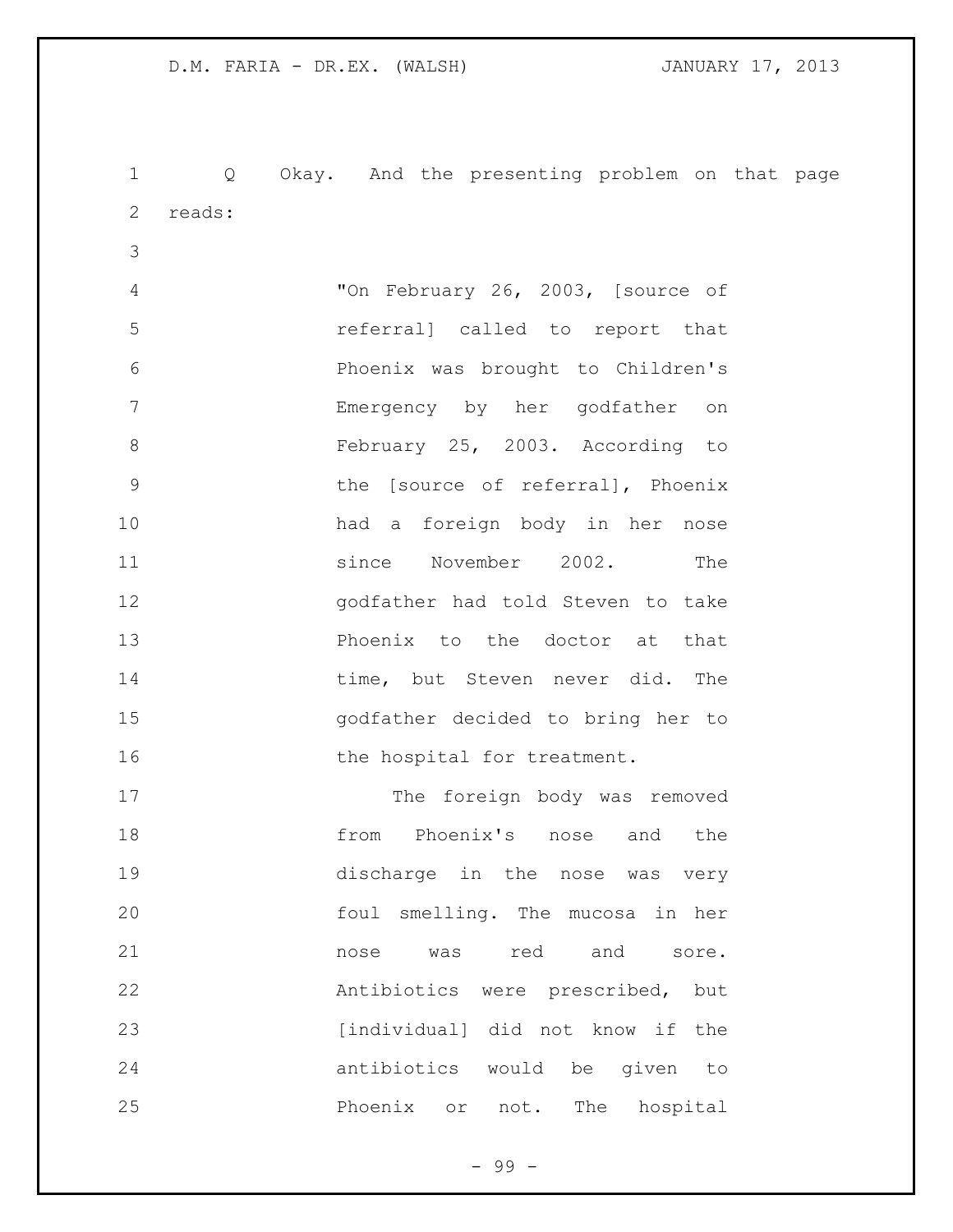requested that this matter be assessed further given the concerns related to physical and medical neglect and inadequate care of the child." And then the recommendations are: "It is recommended that this case should be followed up for further assessment. Based on the safety **assessment**, this case should be **responded** to within five days." And you signed off on that recommendation. A That's correct. Q So let's pull up the safety assessment which is found at page 37464. You have that, Ms. Faria, it's on the screen but did you -- A Yeah. Q Okay. A Thank you. MS. WALSH: You have that, Mr. Commissioner? 24 THE COMMISSIONER: Yes.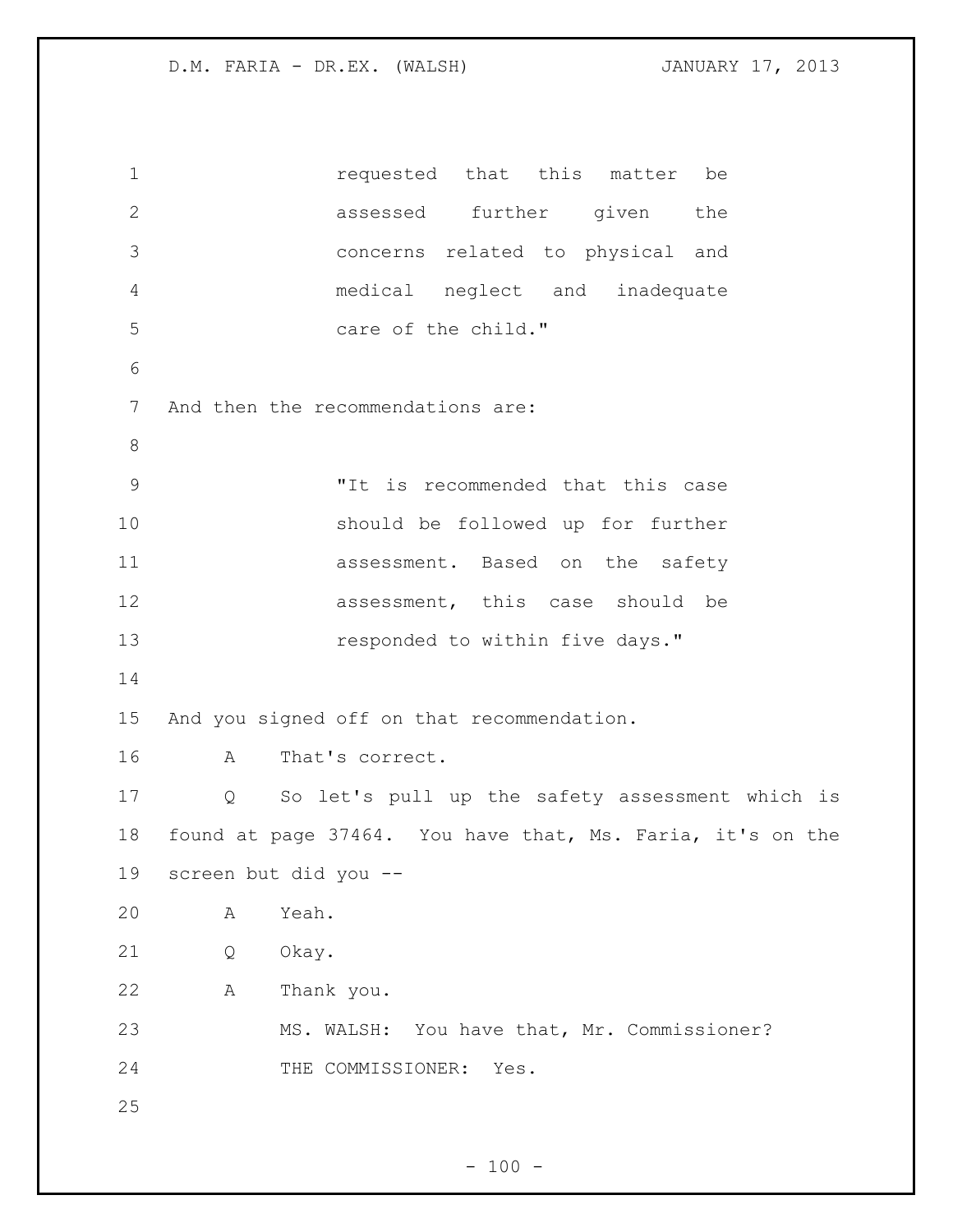BY MS. WALSH:

| $\overline{2}$ | So this is the safety assessment form that was<br>$Q \qquad \qquad$  |
|----------------|----------------------------------------------------------------------|
| 3              | filled out by Ms. Dick and if you go to page 37465, this by          |
| 4              | the way is opened, this document is from Mr. Sinclair's              |
| 5              | file?                                                                |
| 6              | Yes, that's correct.<br>A                                            |
| $7\phantom{.}$ | Okay. Page 37465 under the heading "Within 5<br>Q                    |
| 8              | Days Response" you see that the box that's been checked off          |
| 9              | is "Low Medical Neglect" which is further described as:              |
| 10             |                                                                      |
| 11             | "(Failure to make appointments for                                   |
| 12             | routine medical/dental care;<br>no                                   |
| 13             | follow up on plan of medical                                         |
| 14             | treatment or medication; failure                                     |
| 15             | to make appointments for routine                                     |
| 16             | medical/dental care (e.g.                                            |
| 17             | Immunizations); no follow up<br>on                                   |
| 18             | plan of medical treatment of                                         |
| 19             | medication.)"                                                        |
| 20             |                                                                      |
| 21             | And that that warranted a five day response. Now you                 |
| 22             | obviously agreed with that assessment?                               |
| 23             | That's correct.<br>A                                                 |
| 24             | Do you recall if you consulted with Ms. Dick on<br>$Q \qquad \qquad$ |
| 25             | this referral?                                                       |

- 101 -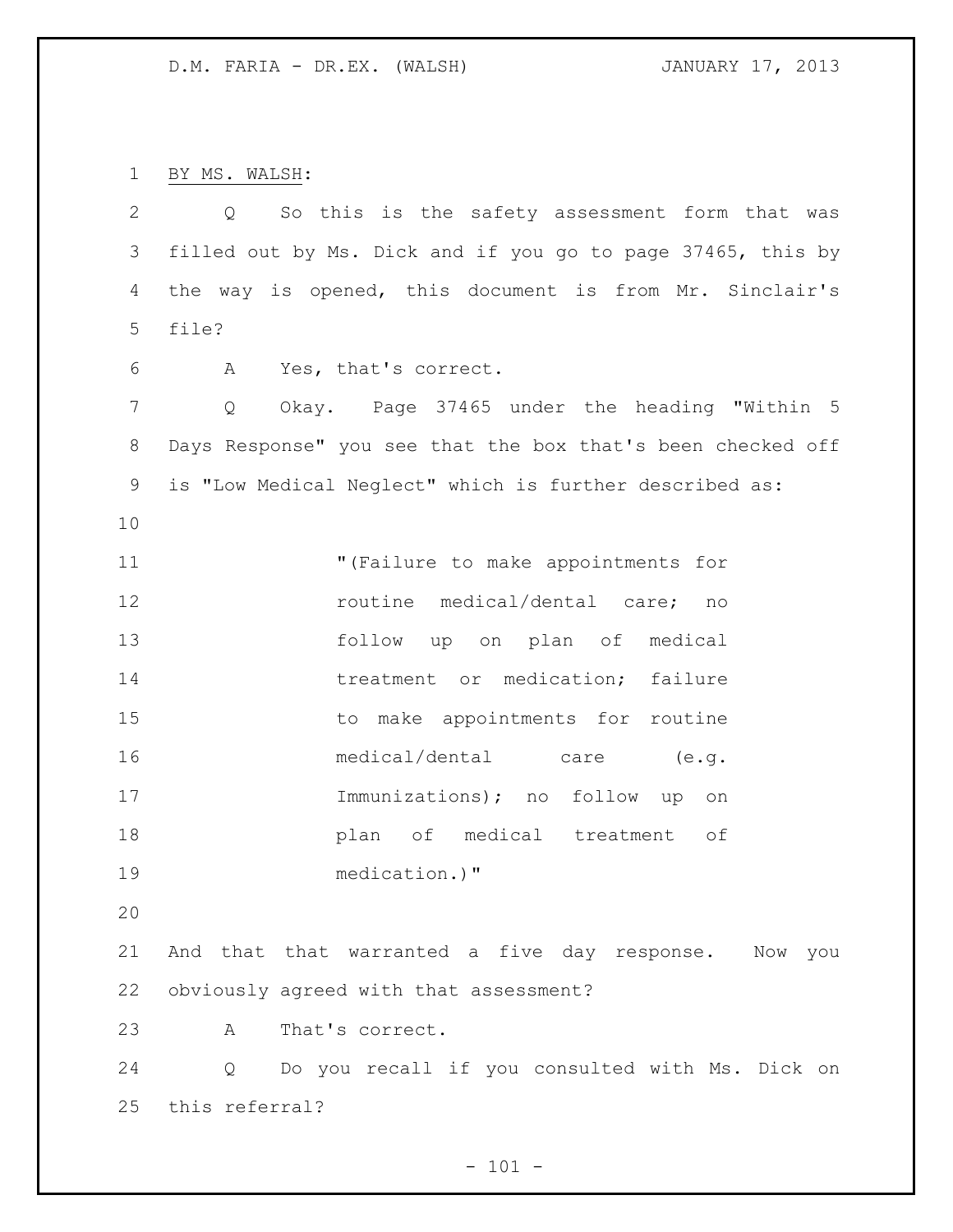A I have no independent recollection of any consultation, only what's in the written record.

 Q Fair enough. Ms. Dick testified that she had considered checking the box under the "48 Hour Response" time, "Moderate Medical Treatment". You see that box? Described as serious lack of medical and/or dental care causing suffering to the child.

A Yes.

 Q But instead, she chose the five day response time to give the intake worker some leeway to accommodate their workload demands and that this was something she commonly did. She also testified that choosing a response time to accommodate workload demands at intake was something that she had discussed with you. Do you agree with that?

 A When I look at this referral, I agree with the five day response time. This was a referral that the hospital waited a day to refer this to us. And the child had already been given medical care and the agency was now following up with the concern around, well obviously around the concern that medical care had not been sought for that length of period but also the fact that there was concerns around whether or not the prescribed antibiotics were going to be, you know, adhered to by the caregiver. So there was concerns of medical, of medical neglect. If the child had not been seen medically, we would have given this an

 $- 102 -$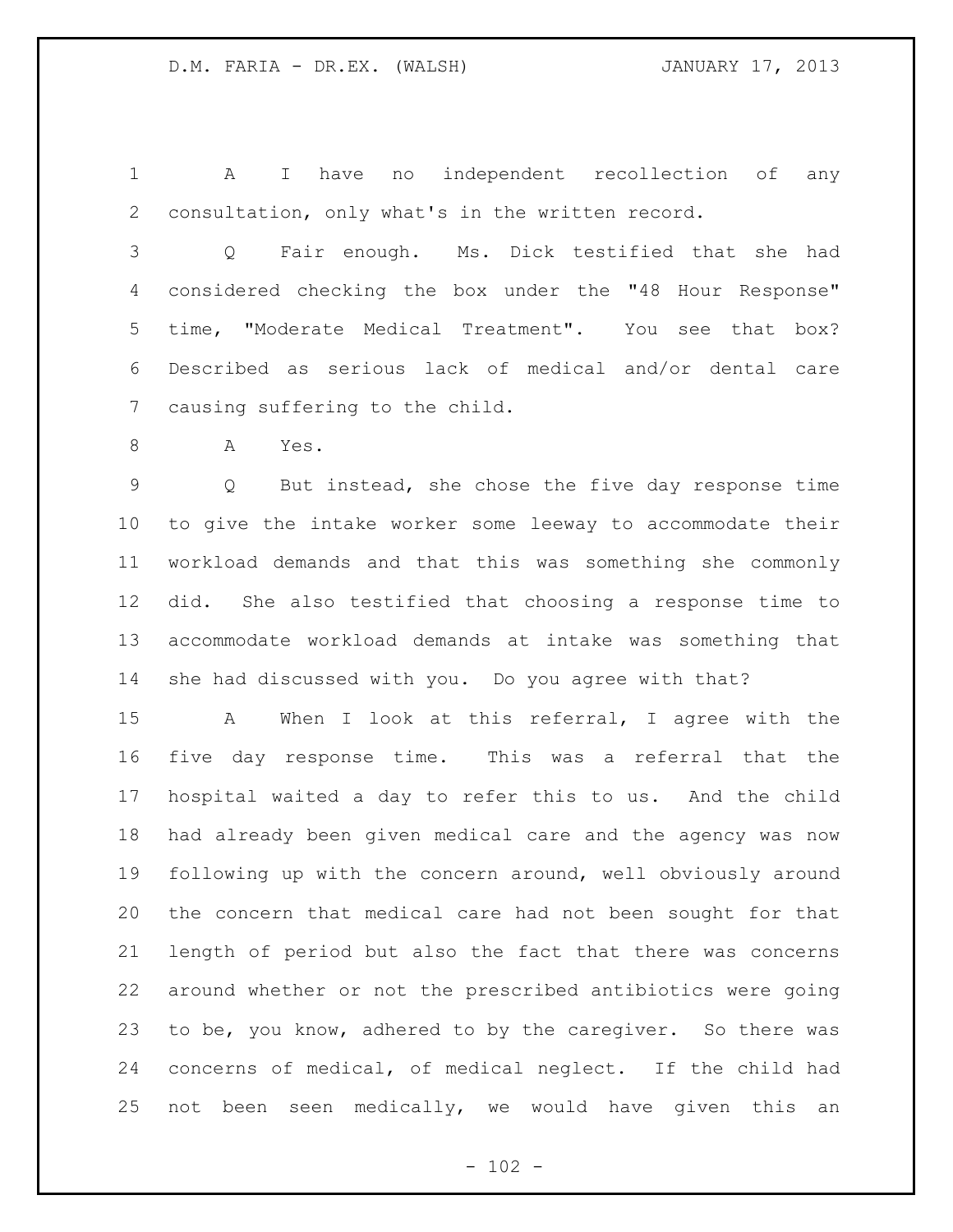immediate to 24 hour response.

 Q Of course if the child had not been seen medically then this referral wouldn't have come in from the Child Protection Centre. A Well, I'm just saying hypothetically, if we had received information that the child had a foreign object in her nose -- Q I see. 9 A -- and had not been seen medically, we would have gone out immediately to, to ensure that the child obtained medical attention. Q Okay. So you're saying looking at the file recording, the presenting problem, that looking at that today you agree with the recommendation that you made at that time or signed off on? A Yes. Q Now my question actually had been something different. Ms. Dick testified that you would give

 direction as to whether or not the workers in her unit should decide on the response time based on workload demands and that they would often know when there was a lot of files open and that based on that they would try and balance the workload. That was something that you were aware of?

A I have no recollection of having a discussion of

 $- 103 -$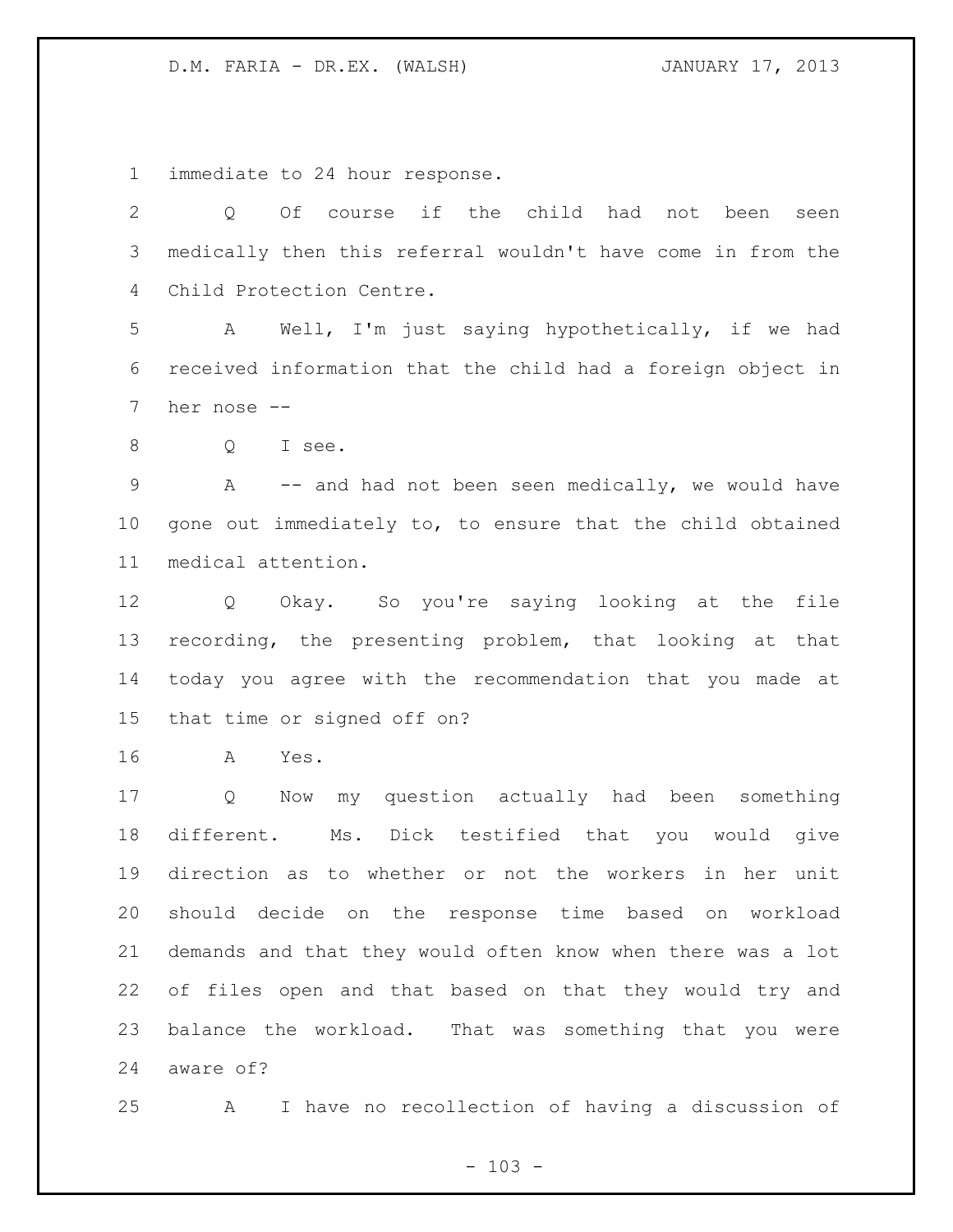that nature with Ms. Dick. I can say that, like with any other job, we prioritize cases every day based on what was happening for us in terms of caseload numbers and what was happening for us in terms of emergent matters that we were dealing with. In this particular situation we opened the case to intake. So this was not a matter that CRU -- this is a good example of a case that comes in at phone screening and goes direct to intake for follow up. So this was not a matter that was addressed at CRU. Intake always has the discretion, that's our recommendation in terms of the timeframe, intake always has the recommendation to go out sooner if they deem that that's -- but based on, based on the information available to us that was the decision that we made at the time.

 Q And in '03 and following, did you give direction to your workers that in identifying a response time they should accommodate the workload demands of the intake unit?

A No.

 Q Were you aware that at least one worker was doing that?

(OFF RECORD DISCUSSION BETWEEN COUNSEL)

BY MS. WALSH:

 Q Were you aware as to whether or not workers in your unit were accommodating, were identifying response

 $- 104 -$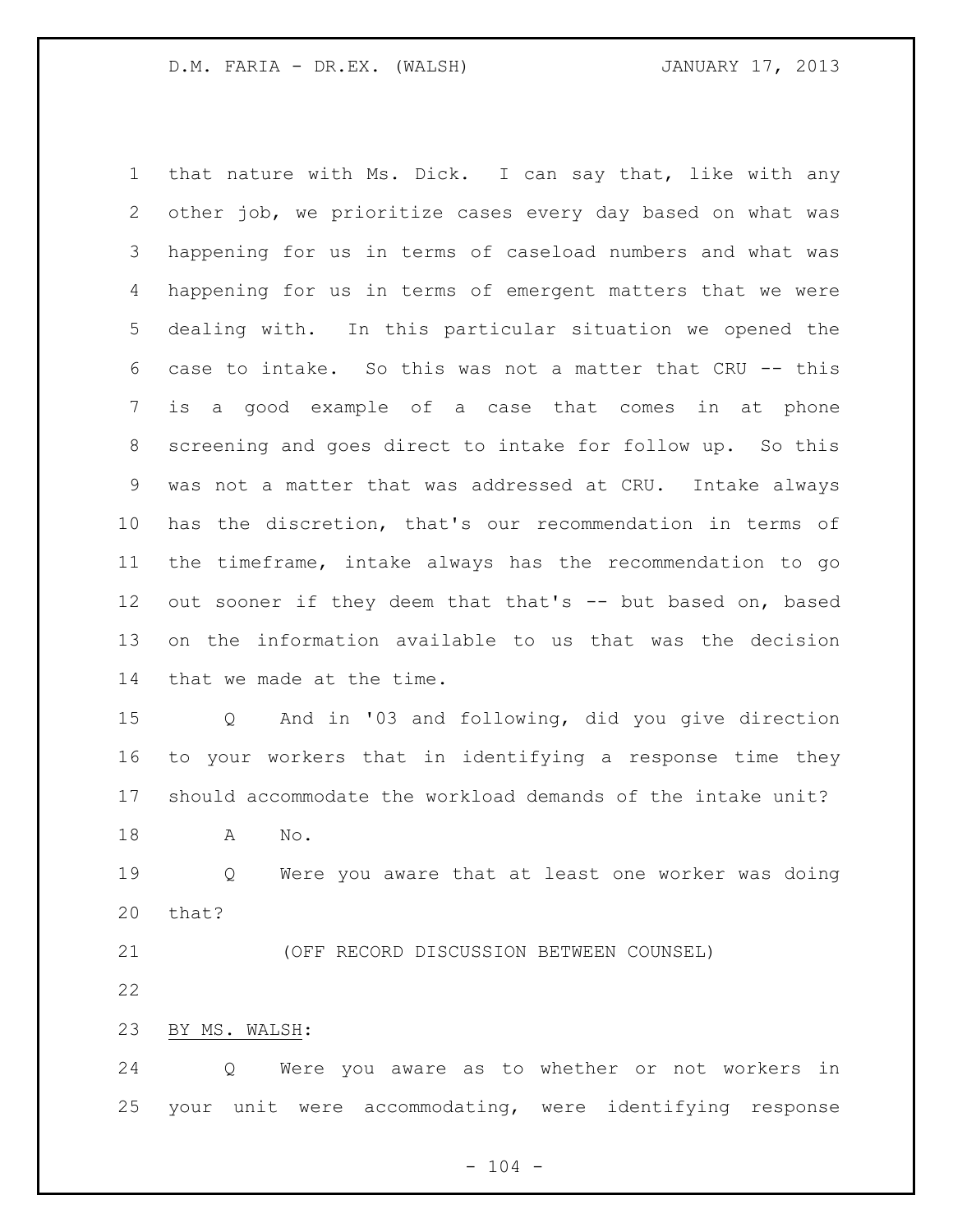time on the safety assessment to accommodate workload at intake?

A No.

 Q If you had been aware of that, would you have considered that acceptable practice?

 A The response time really should have been based on what, what was available in the safety assessment. Now that when you look at the safety assessment it really is a judgment call to some degree because it's not really accompanied by a policy procedure manual. It's not -- those response times are really not related to any standards that we were aware of. There was no formal training with respect to the safety assessment. So I think that those are all factors that need to be taken into consideration in terms of where were at, at the time with respect to the safety assessment. If a response time was being modified to accommodate workload, that would not have been acceptable, although we did have to prioritize cases every day. So ...

 Q In exercising their judgment, was it acceptable for a CRU worker to factor in the workload at the intake unit in determining response time?

 A I don't even know how they would know what the workload at the intake unit would be, which is why that question confuses me.

 $- 105 -$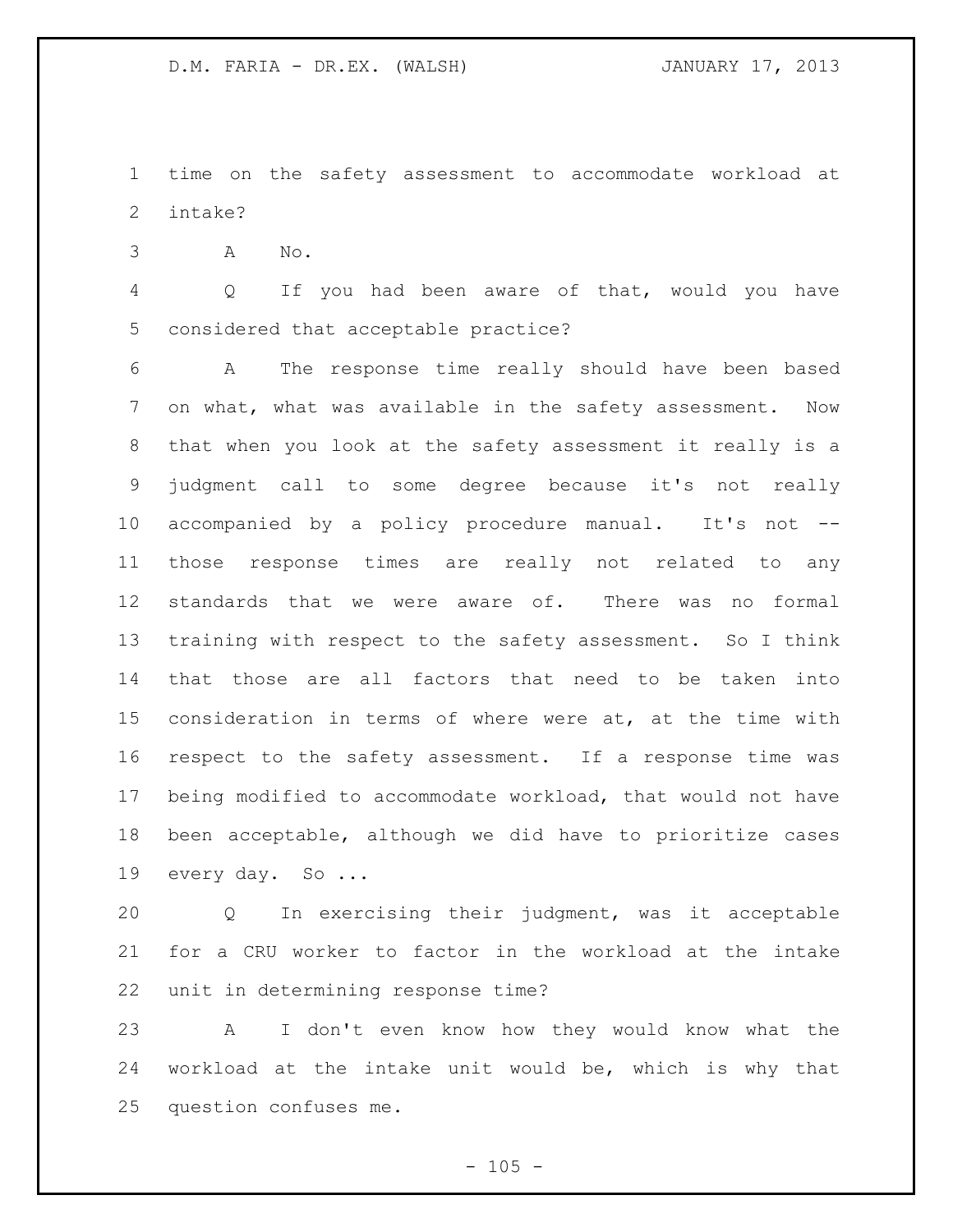THE COMMISSIONER: I think the witness has said no to that question, have you, witness? THE WITNESS: Well, could you repeat the question, please? BY MS. WALSH: Q I asked you, you said that determining response time was a judgment call -- A Yes. Q -- taking into account many factors. A Yes. 12 Q And I asked you whether one of the factors, acceptable factors, would it be an acceptable factor to take into consideration the workload of the intake unit? A No, if the safety assessment indicated a specific response time then that's what the response time should have been. If, if the intake unit could not facilitate that, then you would certainly need to look at who else could manage that referral. So a good example of that would be that there were times at CRU where we had absolutely all of our staff out on emergencies and we would get an emergent matter come in or a safety assessment would be conducted and, you know, if the response was immediate to 24 hours, we would have to pull somebody from intake to assist us with that.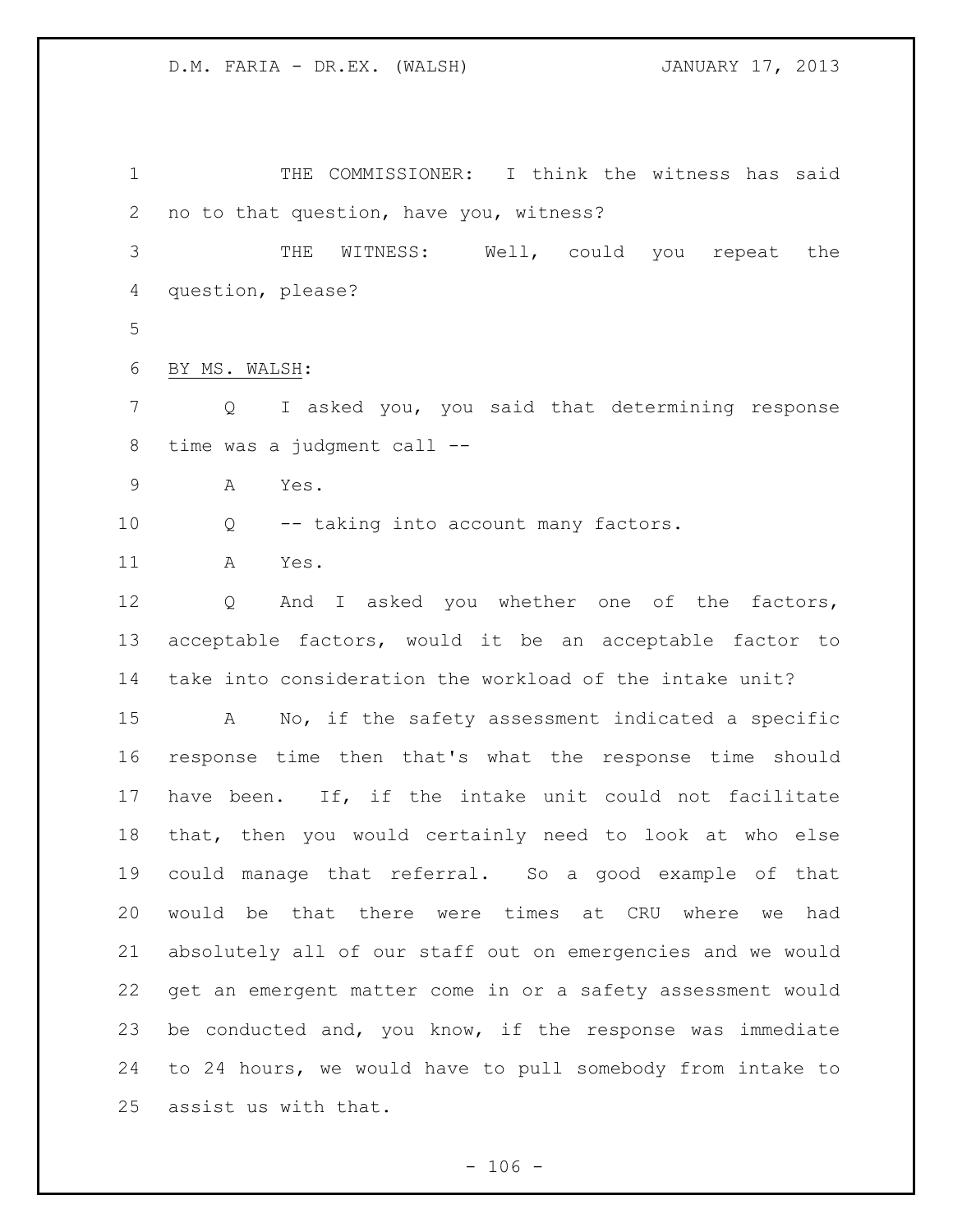Q So when Ms. Dick testified that -- I said to her: Do you recall whether you put the five day assessment because of trying to give leeway to the intake unit? She said: I did, yes. In your view is that an acceptable reason to make a determination as to response time?

A No.

 MR. SAXBERG: If I might, just to be fair to Ms. Dick, she, she gave a lot of testimony after that point and made it very, very clear that she wasn't going to -- she wouldn't -- if the safety of the child was an issue she wouldn't be responding to workload issues in determining her assessment and she was saying that if it could have gone either way, she may have been erring on the side of giving intake some flexibility. It wasn't a she decided five days because of intake's workload.

 THE COMMISSIONER: Well, I want the witness to have every opportunity to say everything she wants to say and I think up till now she has, but she did give that answer no to that same question ten minutes ago.

 MR. SAXBERG: No, no, I was speaking, to clarify the record, vis-à-vis what Ms. Dick said.

22 THE COMMISSIONER: Oh, oh.

 MR. SAXBERG: Not, not -- this witness was clear that  $-$ 

25 THE COMMISSIONER: Yes.

 $- 107 -$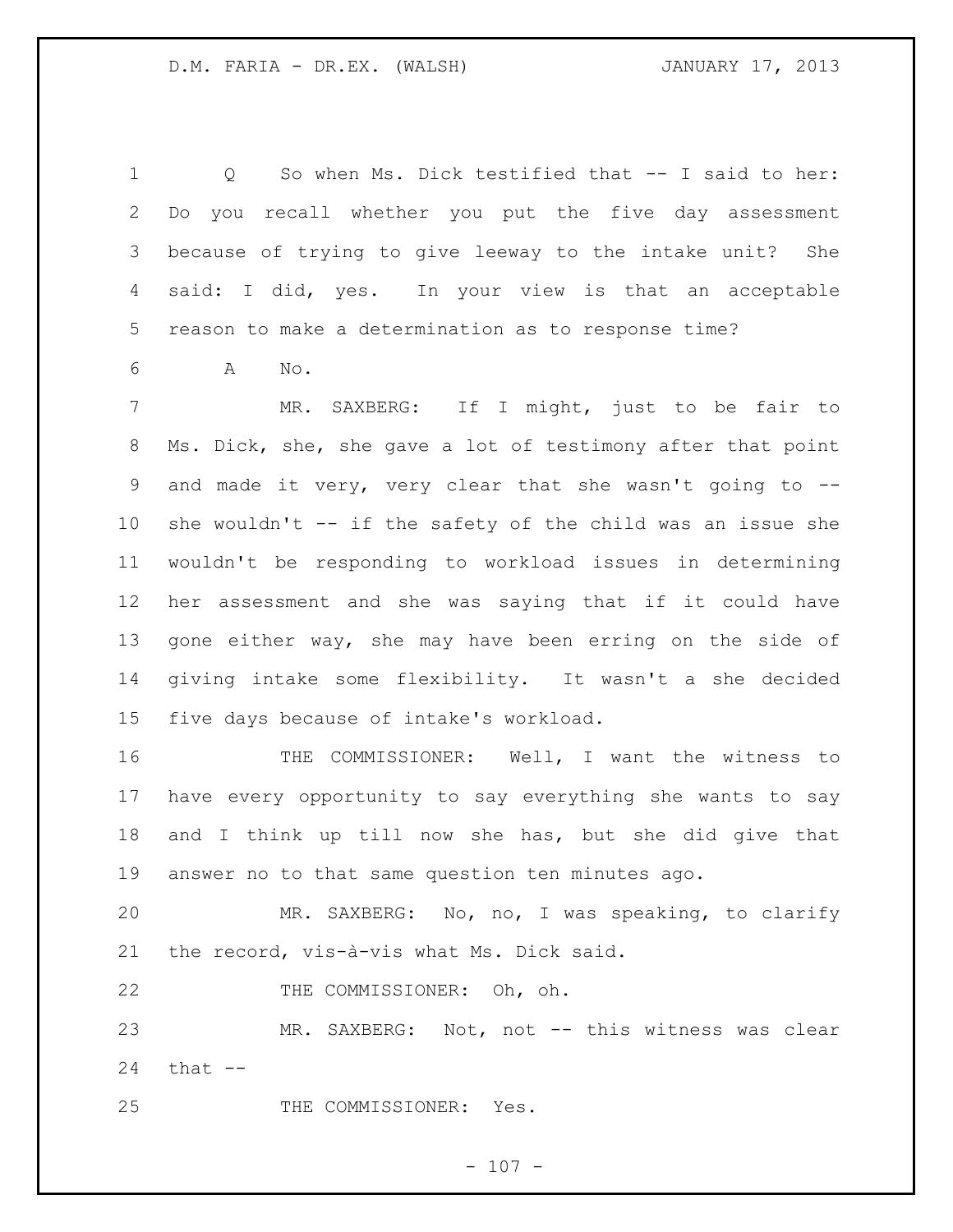1 MR. SAXBERG: -- those points were put to her and her position is clear on the record, but in terms of what Ms. Dick's evidence is, I'm just letting you know that that was an answer she gave at one point in her testimony. She, she modified it on several occasions after that point. THE COMMISSIONER: Oh I thought you were talking about this witness. You didn't make -- I didn't get you were speaking of Ms. Dick's testimony. Well, that will be in the transcript. MR. SAXBERG: Yes, absolutely. 11 THE COMMISSIONER: Yes. MS. WALSH: I think, Mr. Commissioner, this would be a good time for the noon break. I'm about to start the December '04 involvement. 15 THE COMMISSIONER: Yes, I think that's reasonable. We're just about at our regular time. So we'll adjourn until two o'clock and you'll have to be back then, witness. 19 THE WITNESS: Thank you. MS. WALSH: Thank you. (LUNCHEON RECESS) 24 THE COMMISSIONER: All right, Ms. Walsh. MS. WALSH: Thank you, Mr. Commissioner.

 $- 108 -$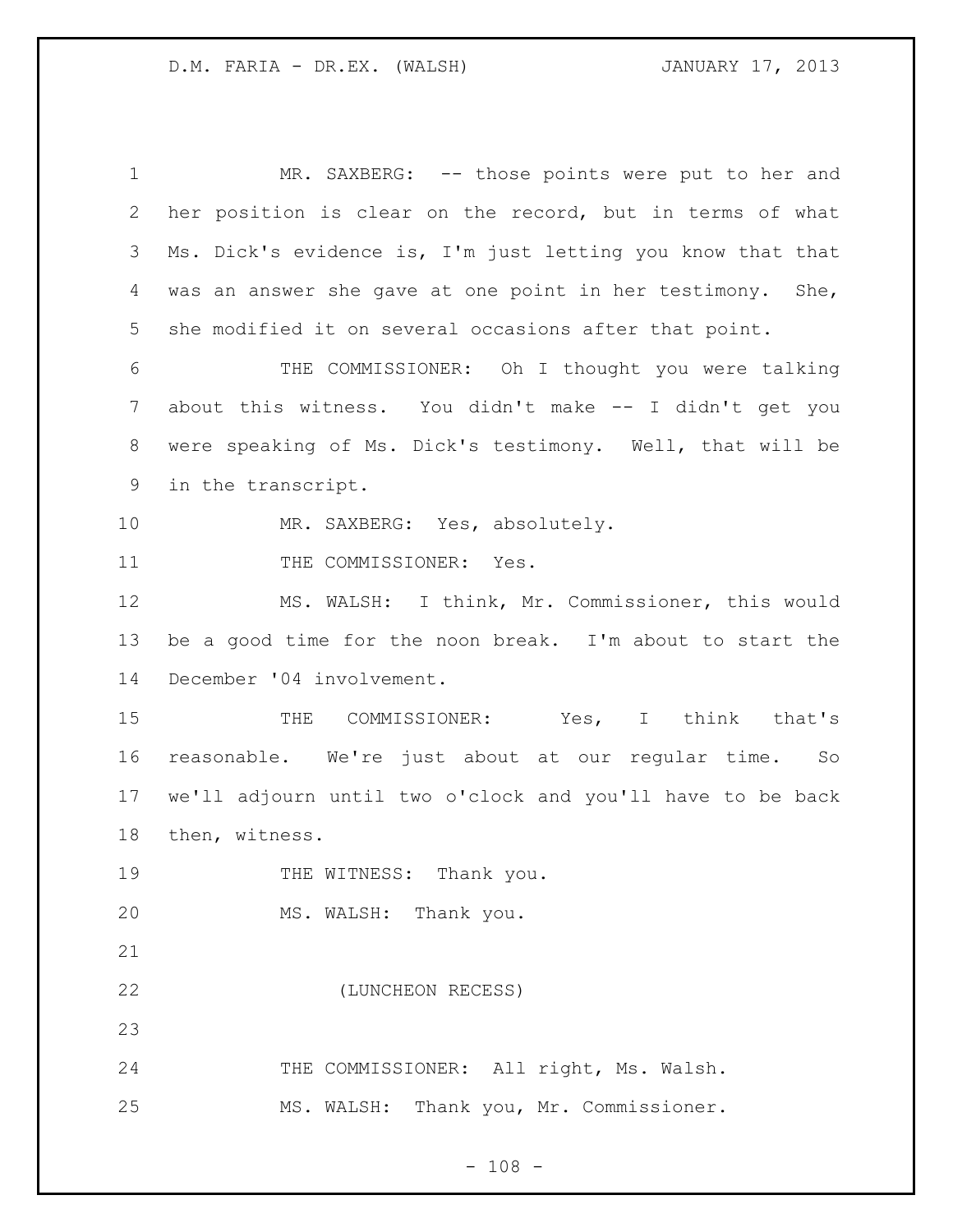BY MS. WALSH:

| $\mathbf{2}$ | Ms. Faria, you next became involved<br>with<br>Q                    |
|--------------|---------------------------------------------------------------------|
| 3            | Phoenix's family in December of 2004; is that right?                |
| 4            | That's correct.<br>A                                                |
| 5            | And I think you said this morning that you have<br>Q                |
| 6            | no independent recollection of your involvement with this           |
| 7            | family other than what's in the file recordings?                    |
| $\,8\,$      | That's correct.<br>A                                                |
| $\mathsf 9$  | Was there anything unique or unusual about this<br>Q                |
| 10           | file, Phoenix's family's file, either in terms of the               |
| 11           | nature of the facts or the nature of the services that were         |
| 12           | delivered by the agency to the family?                              |
| 13           | No.<br>A                                                            |
| 14           | And is that true for all of your involvement with<br>Q              |
| 15           | the file?                                                           |
| 16           | Yes.<br>A                                                           |
| 17           | So let's turn to page 36949, please. This is a<br>$Q \qquad \qquad$ |
| 18           | CRU intake and AHU form prepared by Shelly Wiebe. It's              |
| 19           | dated December 1, 2004. If we turn to the last page,                |
| 20           | 36952, is that your signature next to Ms. Wiebe's                   |
| 21           | signature?                                                          |
| 22           | A Yes, it is.                                                       |
| 23           | Q And just for the record, Shelly Wiebe is now                      |
| 24           | known as Shelly Willox, they're one the same person. When           |
| 25           | she testified here she identified herself as<br>being               |

- 109 -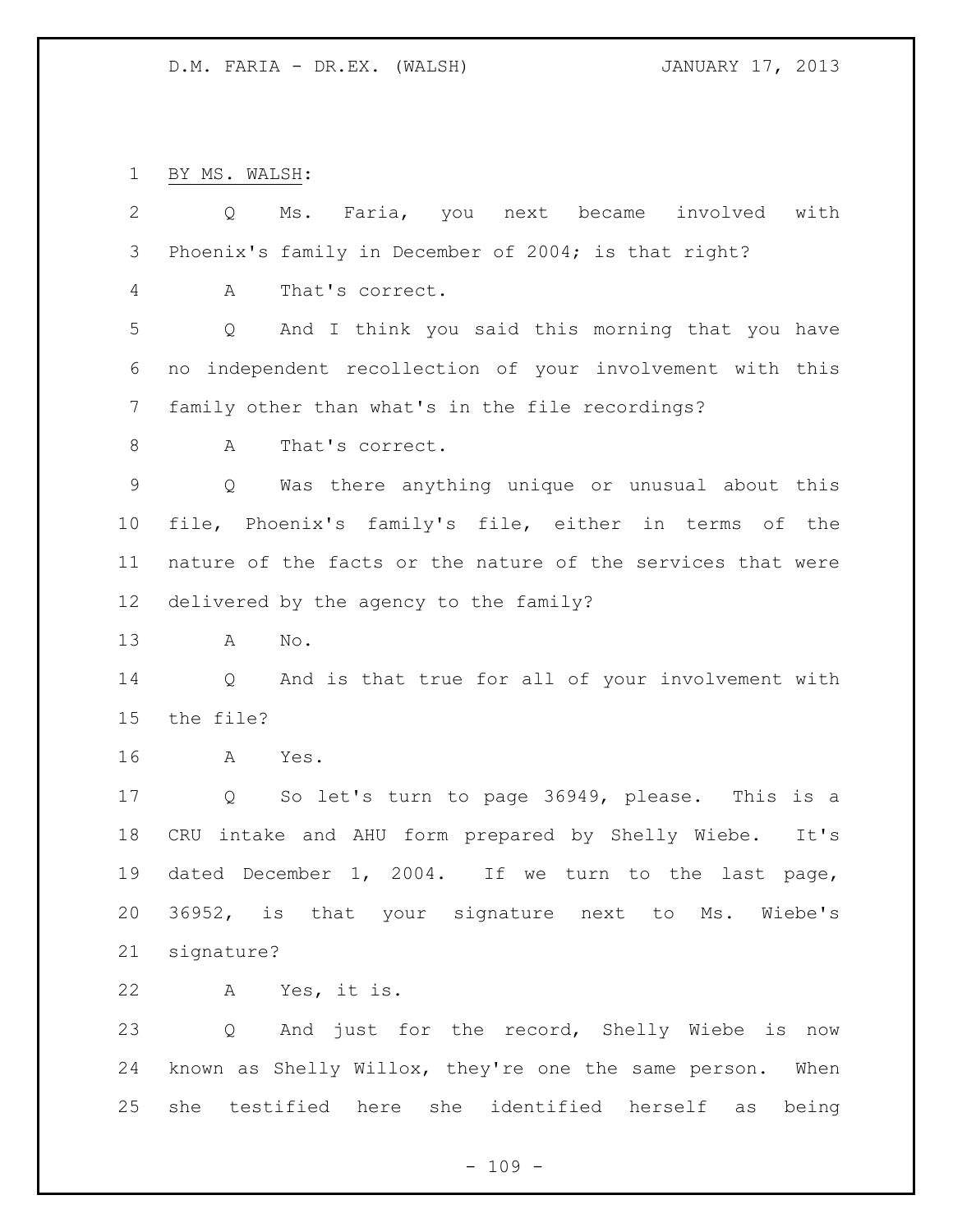Shelly Willox.

| 2  | A              | Okay, thank you.                                       |
|----|----------------|--------------------------------------------------------|
| 3  | Q              | You were Ms. Wiebe's supervisor at the time that       |
| 4  |                | she prepared this intake form?                         |
| 5  | A              | Yes, I was.                                            |
| 6  | Q              | And I think you testified that you would sign an       |
| 7  |                | intake form and you would review it before signing it? |
| 8  | A              | Yes.                                                   |
| 9  | Q              | You signed the form on December 1st, 2004;<br>is       |
| 10 | that right?    |                                                        |
| 11 | A              | Yes, that's correct.                                   |
| 12 | Q              | And before you signed it you read the form?            |
| 13 | A              | Yes, that's correct.                                   |
| 14 | Q              | And this was a matter that involved a referral         |
| 15 |                | received by the child protection unit?                 |
| 16 | A              | So when you refer to child protection unit are         |
| 17 | you $--$       |                                                        |
| 18 | Q              | I mean the crisis response unit, I'm sorry.            |
| 19 | Α              | What was the question again, I'm sorry?                |
| 20 |                | 0 This referral came to the attention of the crisis    |
| 21 | response unit? |                                                        |
| 22 | A              | Yes.                                                   |
| 23 |                | Q And the unit's role was to determine whether         |
| 24 |                | there were any child protection concerns relating to   |
| 25 | Phoenix.       |                                                        |

- 110 -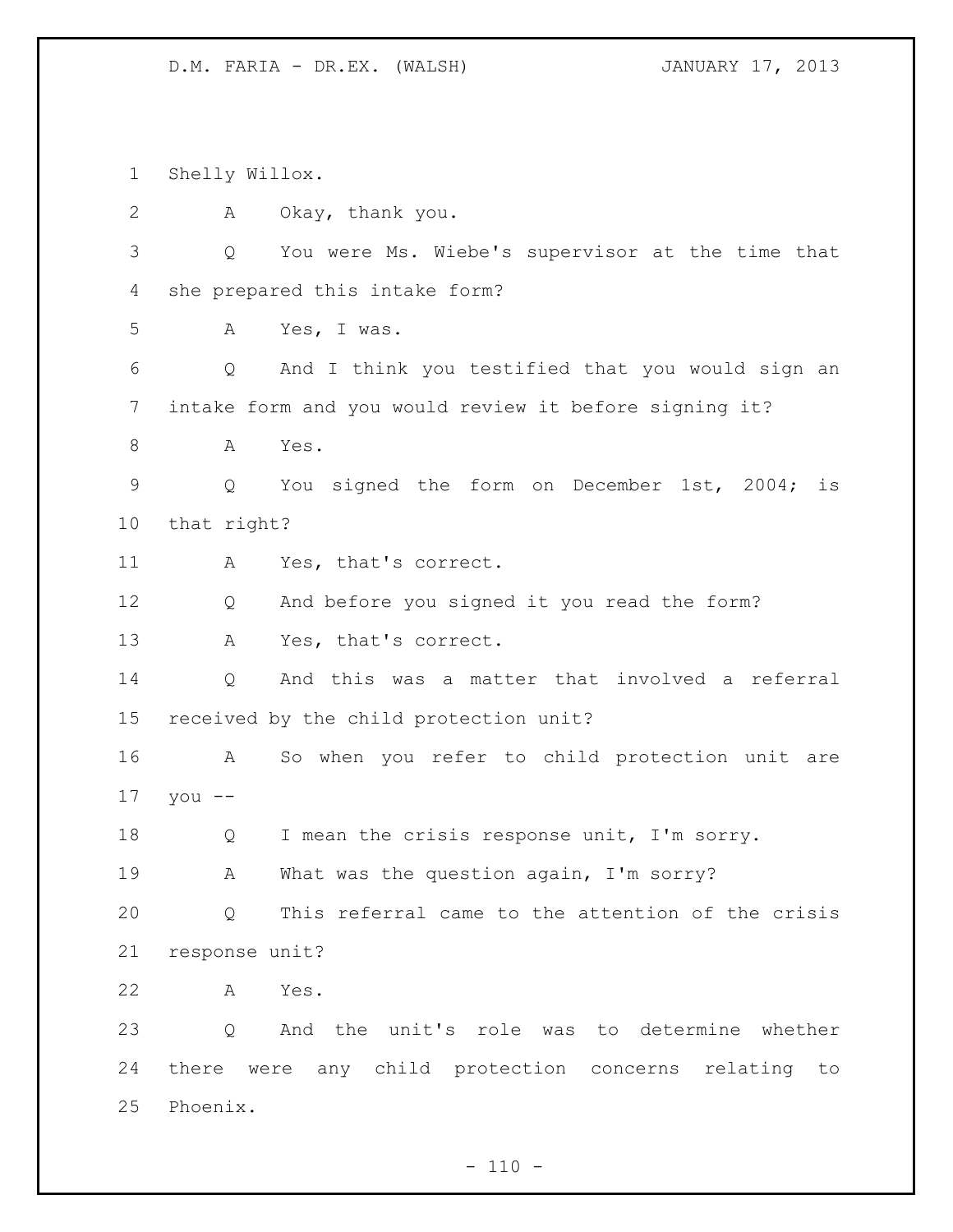A No. Based on the nature of the referral, the unit's role, the referral was with respect to the birth of a new infant in the home. So CRU was involved because of the birth of a new infant.

 Q So you told me this morning that the mandate of the agency, of the system and the agency in fulfilling that mandate and CRU's role in fulfilling that mandate was, upon receiving your referral, to determine whether there were child protection concerns relating to the subject of the referral. Isn't that why the unit is receiving a referral, to make that assessment?

 A So the CRU was receiving a referral from the hospital regarding the birth of a new infant in the home.

 Q Okay. Is it your evidence then that the role of the unit, upon receiving this referral, was to determine whether there were child protection concerns relating to the birth of the infant, relating to the infant herself?

 A The role was to determine whether there were child protection concerns with respect to all the children in the home.

 Q I see. So relating to both Phoenix and the new baby?

 A Yes, but the referral was specific to the fact that there was a newborn infant in the family unit.

Q Yes. So if we look at the history, that's on

- 111 -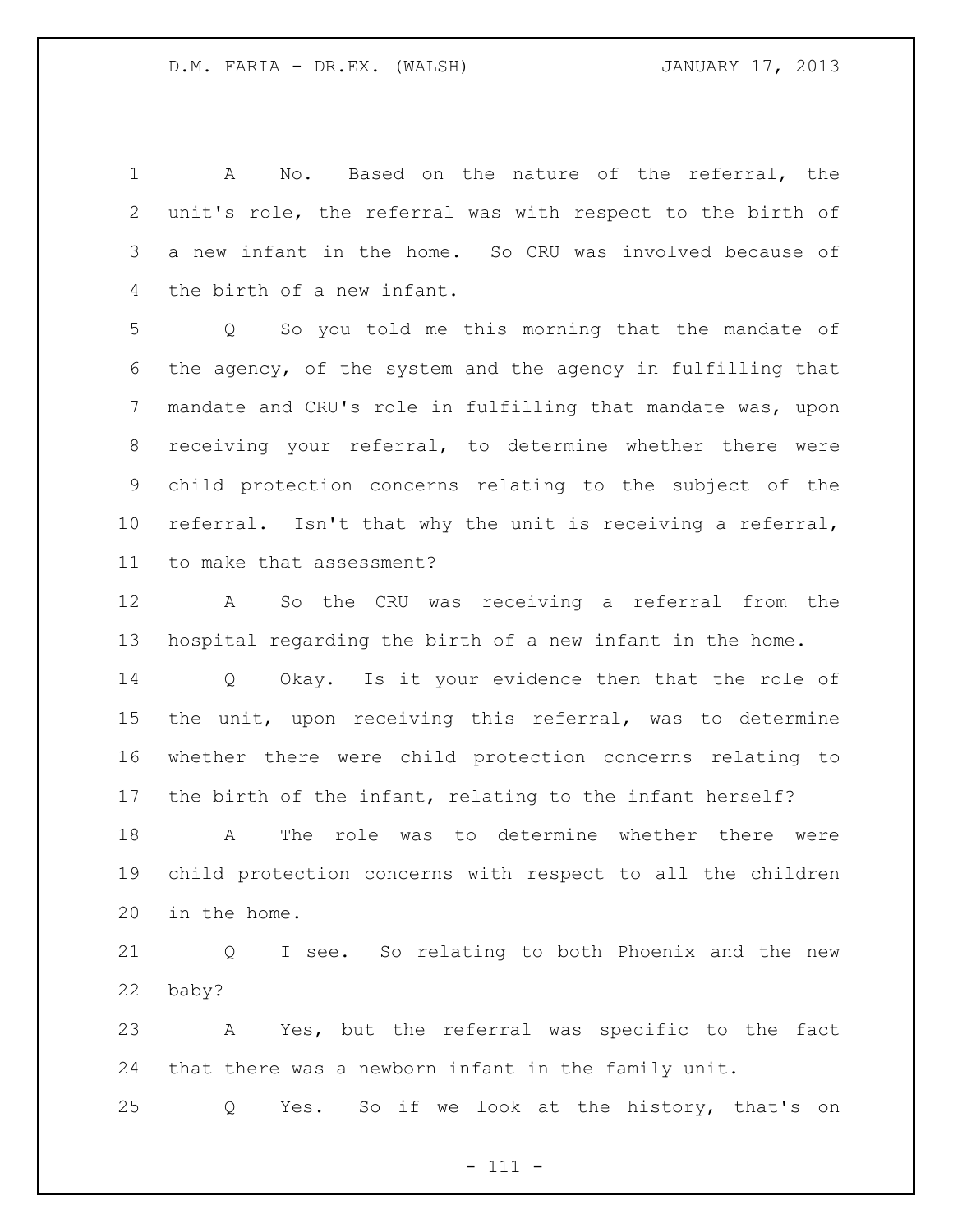page 36949, in reviewing the CRU form, you would have reviewed the history?

A Yes, that's correct.

 Q So what information, if any, is significant in this history to an assessment of whether there were child protection concerns relating to any of the children in this family?

 A Well, I think all of the information in this history would have been relevant information.

 Q Okay. So that includes the fact of Ms. Kematch having been a permanent ward of Child and Family Services?

12 A That would have included that, yes.

Q And the reasons why she had come into care?

 A Yes, although it's not uncommon for most, if not all, of our families to have historical involvement with the agency as, as minors.

 Q But it's a significant piece of the history to take into account?

A Yes, absolutely.

 Q Sure. Also significant was the fact that Ms. Kematch's first child was becoming a permanent ward of Child and Family Services?

A Yes, that's correct.

 Q And the fact that Phoenix herself had been apprehended at birth?

- 112 -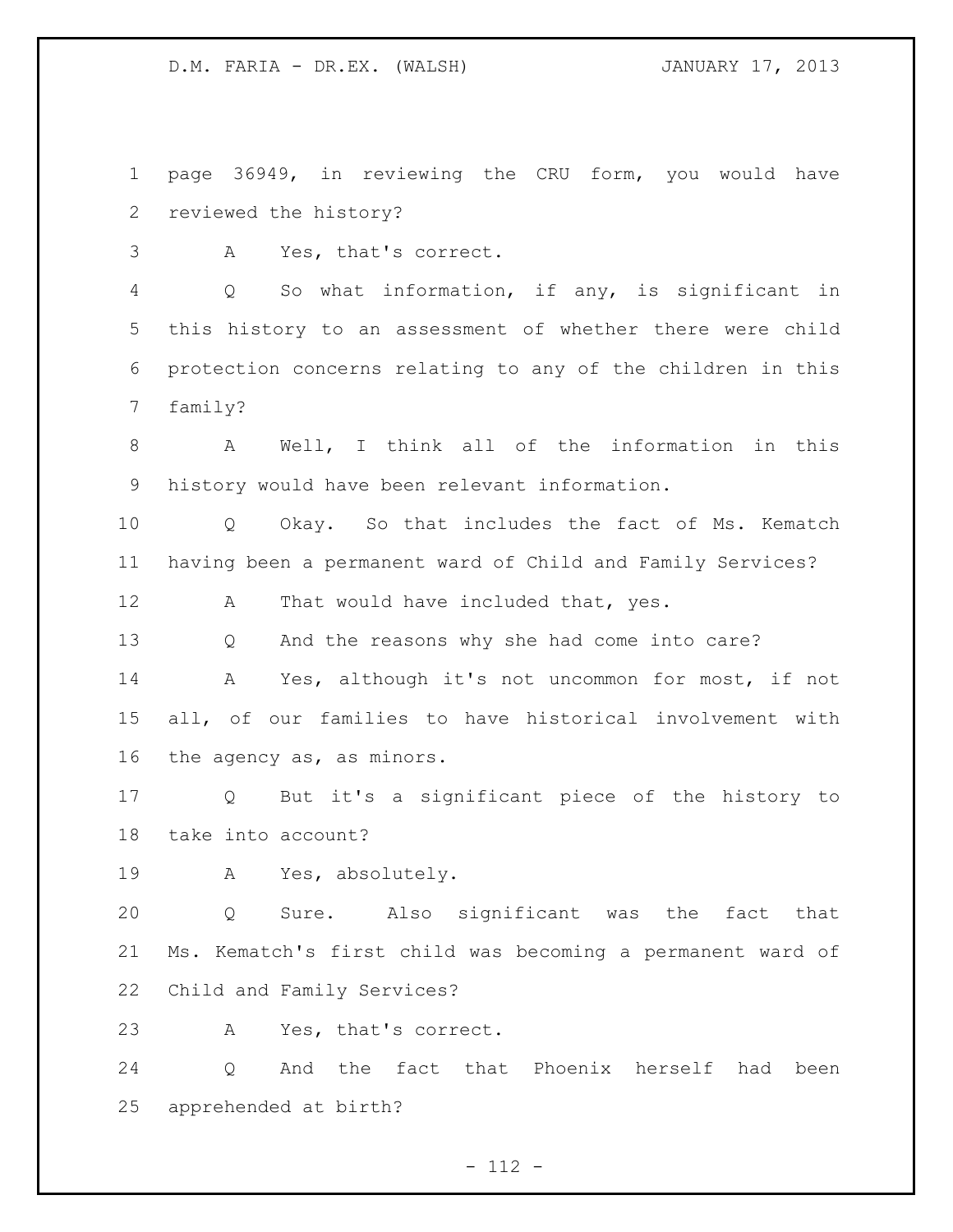A Yes.

Q The death of Ms. Kematch's third child?

A Yes.

 Q The fact that Phoenix was apprehended again in 2003?

A Yes.

 Q The fact that Phoenix spent much of her life not in the care of Ms. Kematch?

A Yes.

 Q And the fact that CFS was involved again in May and July of 2004?

A Yes.

 Q And noted at that point that Phoenix appeared healthy and well?

 A Yes, and that there was a low risk assessment and the case was concluded in July of '04, based on that, of the finding of a low risk assessment.

 Q Now this history, since you've raised the low risk assessment, this history doesn't tell you what the various risk assessments were for the various other occasions when the file was opened, does it?

A No, it does not.

 Q I believe you said you would have expected Ms. Wiebe to review all the summaries from the previous openings on CFSIS?

 $- 113 -$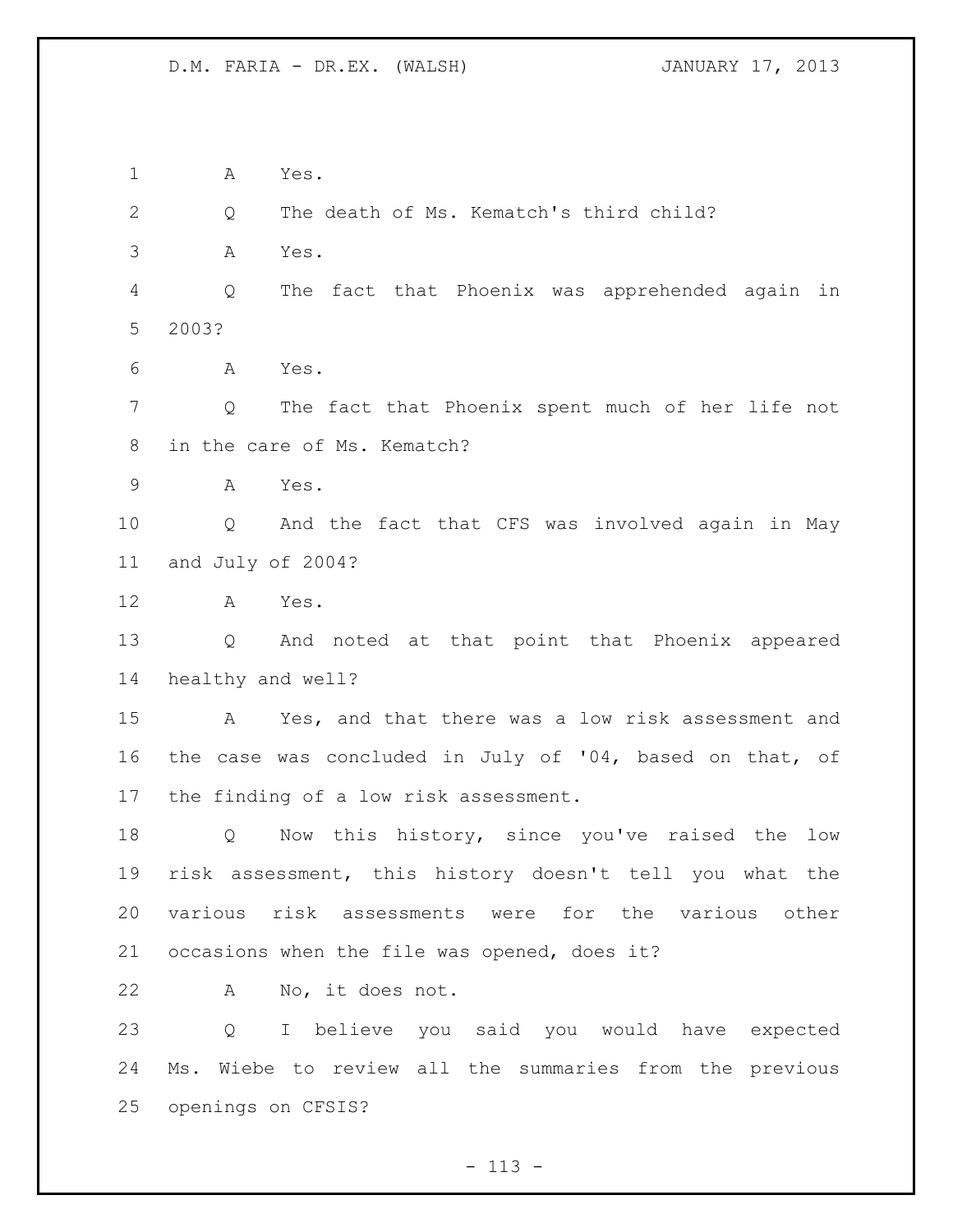A Yes.

 Q Do you recall what you reviewed from this file in December of '04?

 A What I would have looked at would have been this report, the CRU intake after hours unit form. There should have been a face sheet that would have been attached to this which would have provided the basic demographic information for the family and a safety assessment. Those would have been the three documents that as a supervisor I would have looked at.

 Q And we'll come back to those other two documents that you referred to. You wouldn't have done a CFSIS review yourself?

14 A No, I would not have.

 Q Let's turn to page 36950. So here's -- scroll down please so we can see more of the page. The source of referral then is identified as a social worker from the Women's Hospital.

A Yes.

 Q And then on the next page, the "Presenting Problem/Interventions" says as follows:

 "SOR called to report that Samantha was admitted to hospital yesterday and delivered her fourth

 $- 114 -$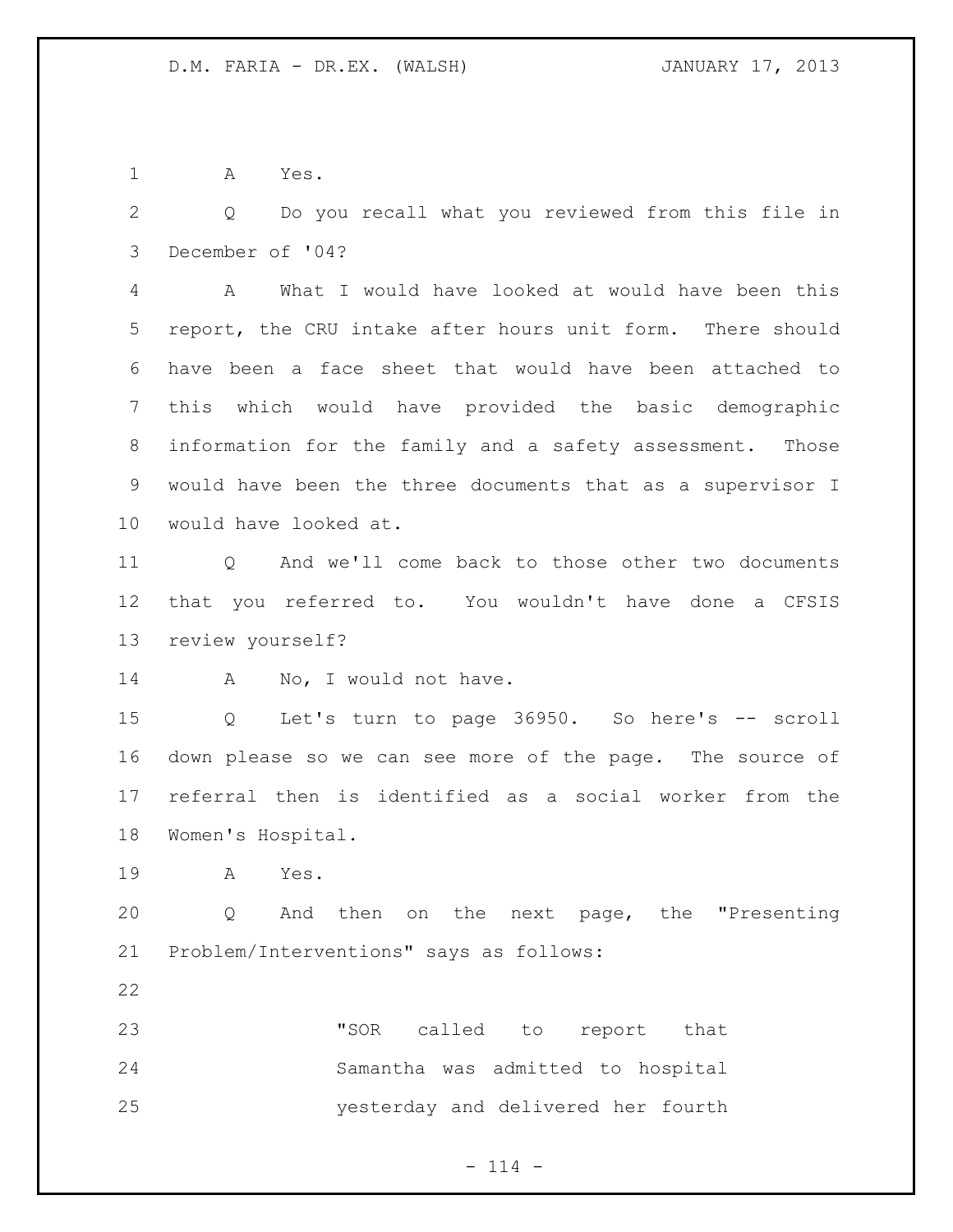child, a baby girl ... states that the birth weight was 3837 grams and the Apgars were 9 and 9. SOR states that Samantha did receive good pre-natal care prior to the birth of this child, and notes that there are no known health concerns with respect to **120 [the baby]** at this time. SOR states that there was no reported drug or alcohol use during this **pregnancy.** 13 SOR states that Samantha disclosed that she was previously involved with the Agency back in 16 the summer of 2004, due to concerns with respect to her four **18** year old daughter, Phoenix. SOR states that Phoenix is currently residing in the home with Samantha 21 and her common-law partner, Wes McKay (date of birth unknown). SOR notes that Wes is the father 24 to this new child, and is expected 25 to be a support to Samantha.

 $- 115 -$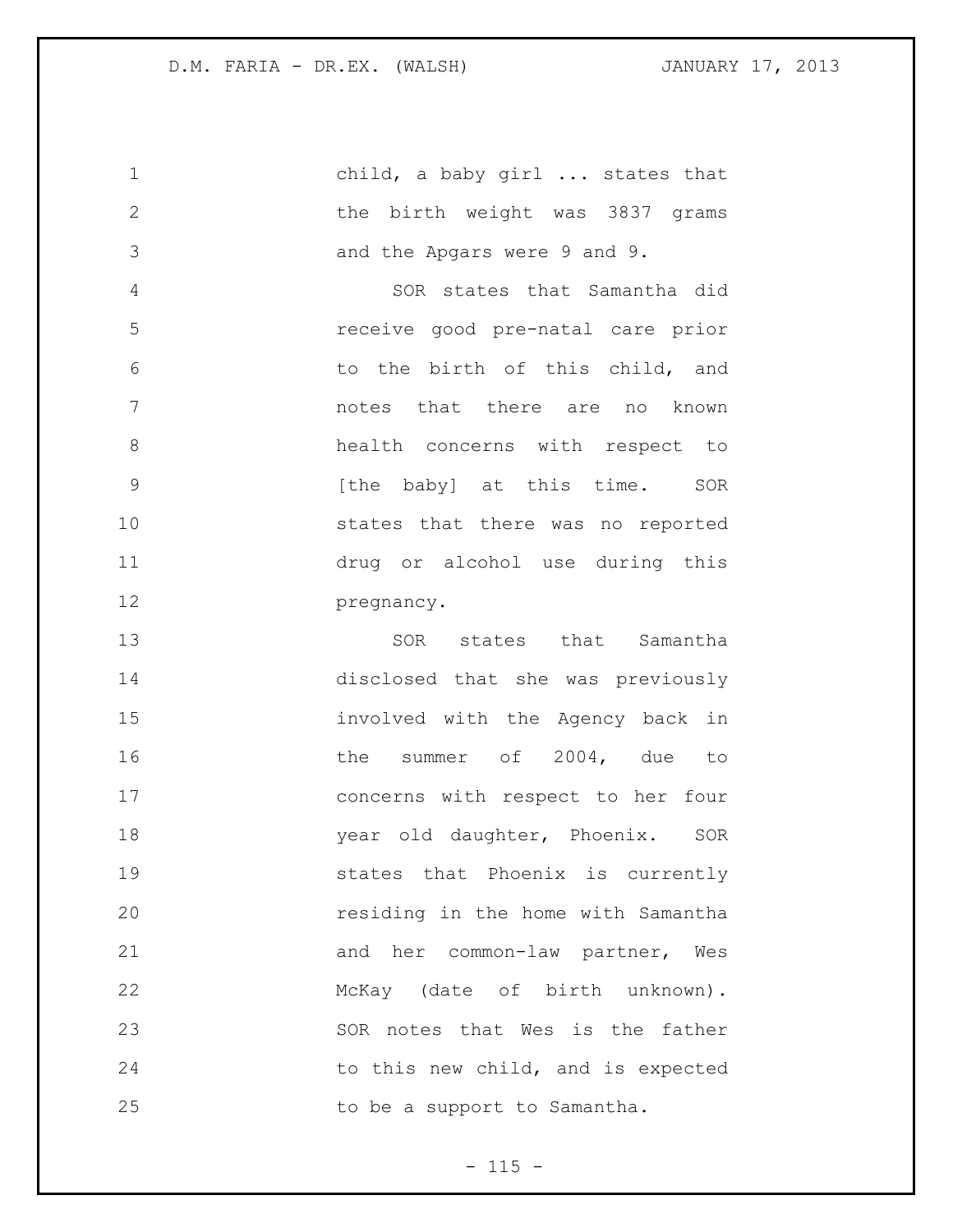After reviewing the recorded documentation on CFSIS, this worker consulted with supervisor, Faria, with respect to the Agency's role with respect to this matter. Faria agreed that this matter should be referred to intake for ongoing follow up and assessment of the home environment at this time."

 So just tell us what your understanding then was of the presenting problem in this case.

 A There really wasn't a presenting problem. The hospital was making a referral to us because they had met with Samantha at the hospital and she had indicated that she had had a previous contact with the agency in the summer of 2004.

 Q So your understanding was this matter was being referred to CFS because of Ms. Kematch's history with CFS?

 A That is correct and now the birth of a newborn into the family unit.

 Q That's, that's a significant factor for CFS to consider?

 $- 116 -$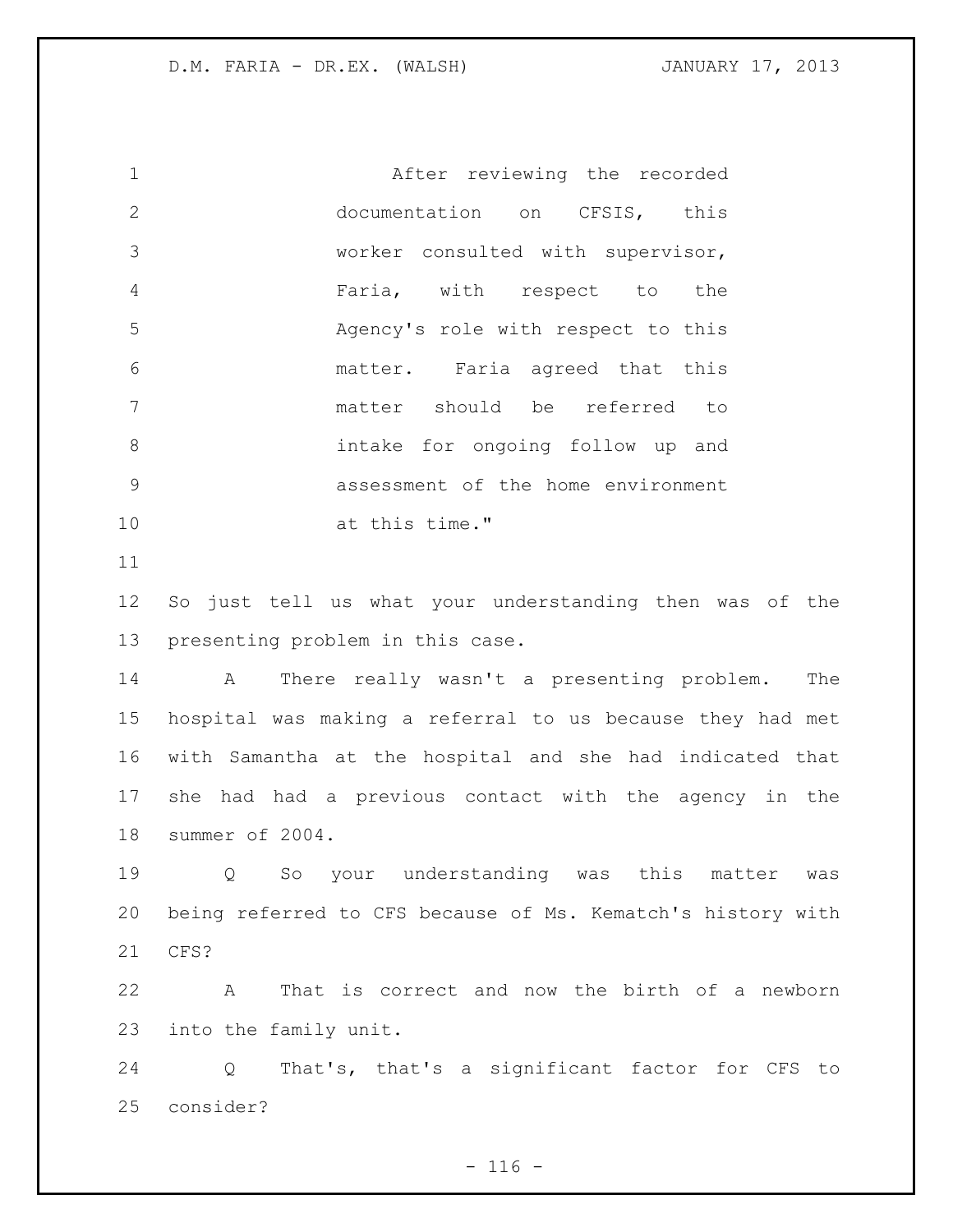A Yes, it is.

 Q And also the addition of a new man living in the home?

 A It would -- we would have looked into the information about a new partner in the home, especially as he's identified as the birth father for the new infant. At the time the, the requirements, there really were no standards or requirements that exist today with respect to the prior -- to the extent of, you know, with respect to prior contact checks on the secondary caregivers in the home. The focus would have been the primary caregiver, especially in this situation, where no presenting concerning information is being provided to us about the secondary caregiver in this home which would have been Wes McKay.

 THE COMMISSIONER: Did you say you would or wouldn't have looked into McKay?

18 THE WITNESS: We would have --

 THE COMMISSIONER: And you started to answer that question, you said, I didn't get it, whether you said would or wouldn't.

 THE WITNESS: We would have because he was identified as the birth father to the newborn infant.

THE COMMISSIONER: Thank you.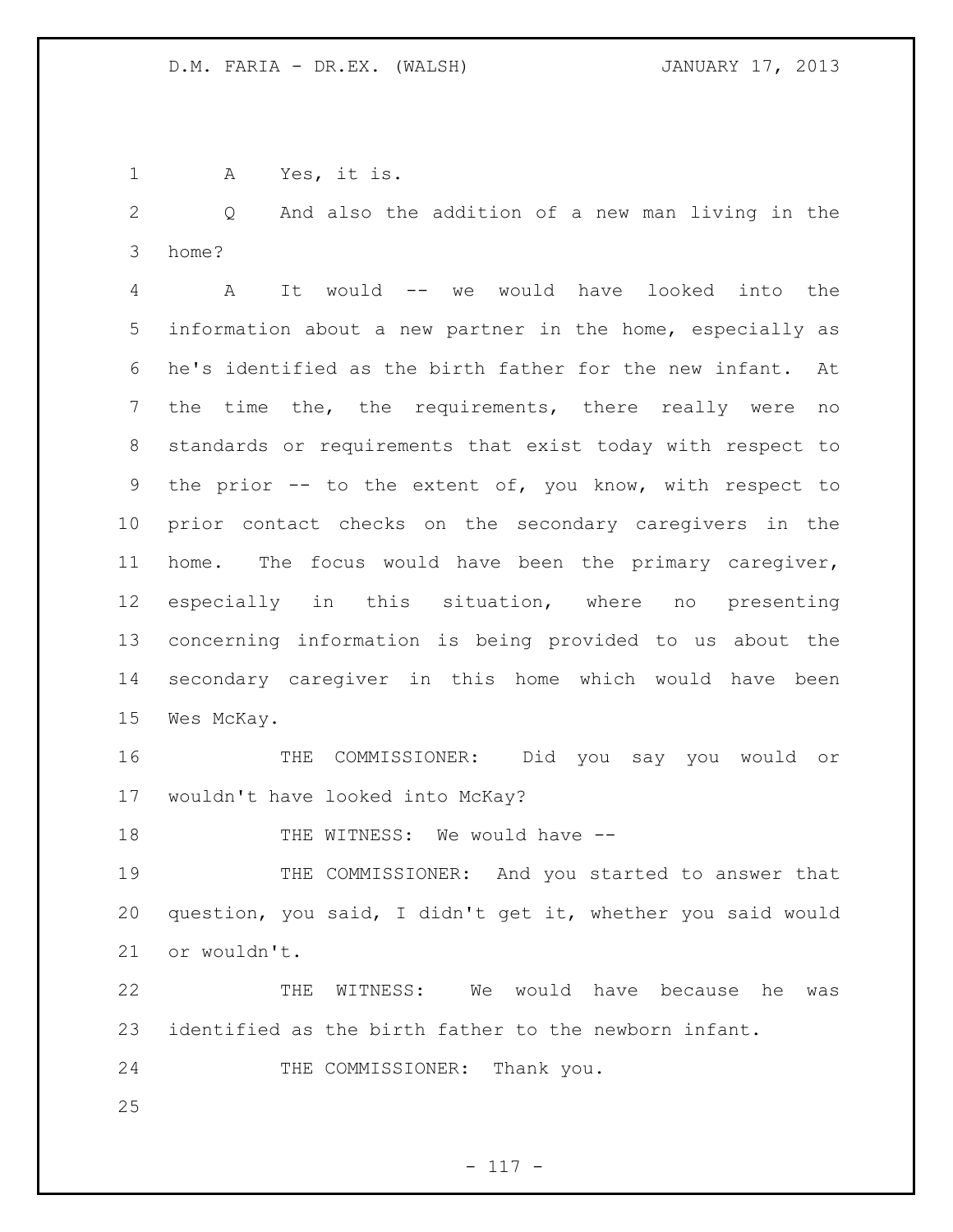BY MS. WALSH:

| 2               | And I think you said this morning that one of the<br>Q     |
|-----------------|------------------------------------------------------------|
| 3               | things you would be looking at in looking at a report was  |
| 4               | was there information about other adults in the home.      |
| 5               | A<br>Yes.                                                  |
| 6               | And so as we've just read out, you agreed with<br>Q        |
| $7\phantom{.0}$ | Ms. Wiebe that the matter should be referred to intake for |
| 8               | ongoing follow up and assessment of the home environment?  |
| $\mathsf 9$     | Yes, I agreed that the case should be opened to<br>A       |
| 10              | intake.                                                    |
| 11              | And for ongoing follow up and assessment of the<br>Q       |
| 12              | home environment?                                          |
| 13              | That is the language that's in the report. I<br>A          |
| 14              | don't know that that's precisely what I communicated to    |
| 15              | her.                                                       |
| 16              | Okay. Why would you want the matter referred to<br>Q       |
| 17              | intake, why did you want it to go to intake?               |
| 18              | I would want it sent to intake because strictly<br>A       |
| 19              | based on the family history and the fact that there's a    |
| 20              | newborn infant in the home.                                |
| 21              | So would the presence of a new partner in the<br>Q         |
| 22              | home be part of what needed to be assessed by intake?      |
| 23              | At the time, if there was concerning information<br>A      |
| 24              | presented, we would still, you know, do a CFSIS check, try |
| 25              | to determine the identity of the person. If there was      |

- 118 -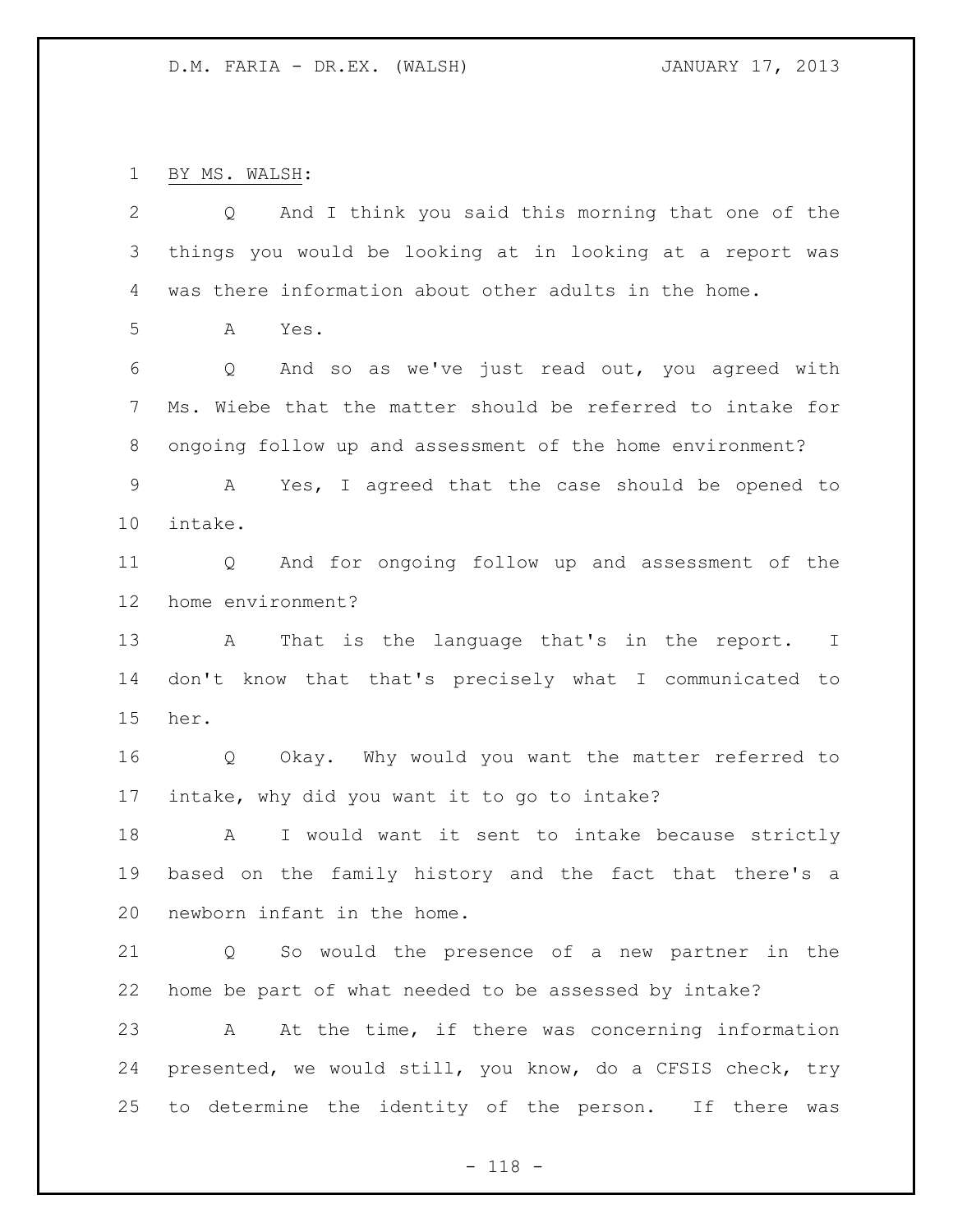concerning information presented about the new partner in the home we certainly would want to assess that as well. Q And you'd only know whether there was concerning information if you looked into who the new partner was. A Right. Q And the idea of the need to assess a new father in the home, for instance, that wasn't a new concept as of 2004, right? That's something that was being written about in the child welfare literature in the nineties? A It was significant to assess any adults in that home that might be providing care to those children. Q So in this case did you expect that Ms. Wiebe would get information about who Wes McKay was? A Yes. Q Did you expect that she would do a prior contact check on CFSIS with respect to Mr. McKay? A Yes. Q At the time that this referral came in, Phoenix was how old, four? A Four years old. No, less than that, I think. Q And so was that also something that needed to be considered in doing an assessment of the home and the children in the home? A Yes. Q But based on the presenting problem, what was

 $- 119 -$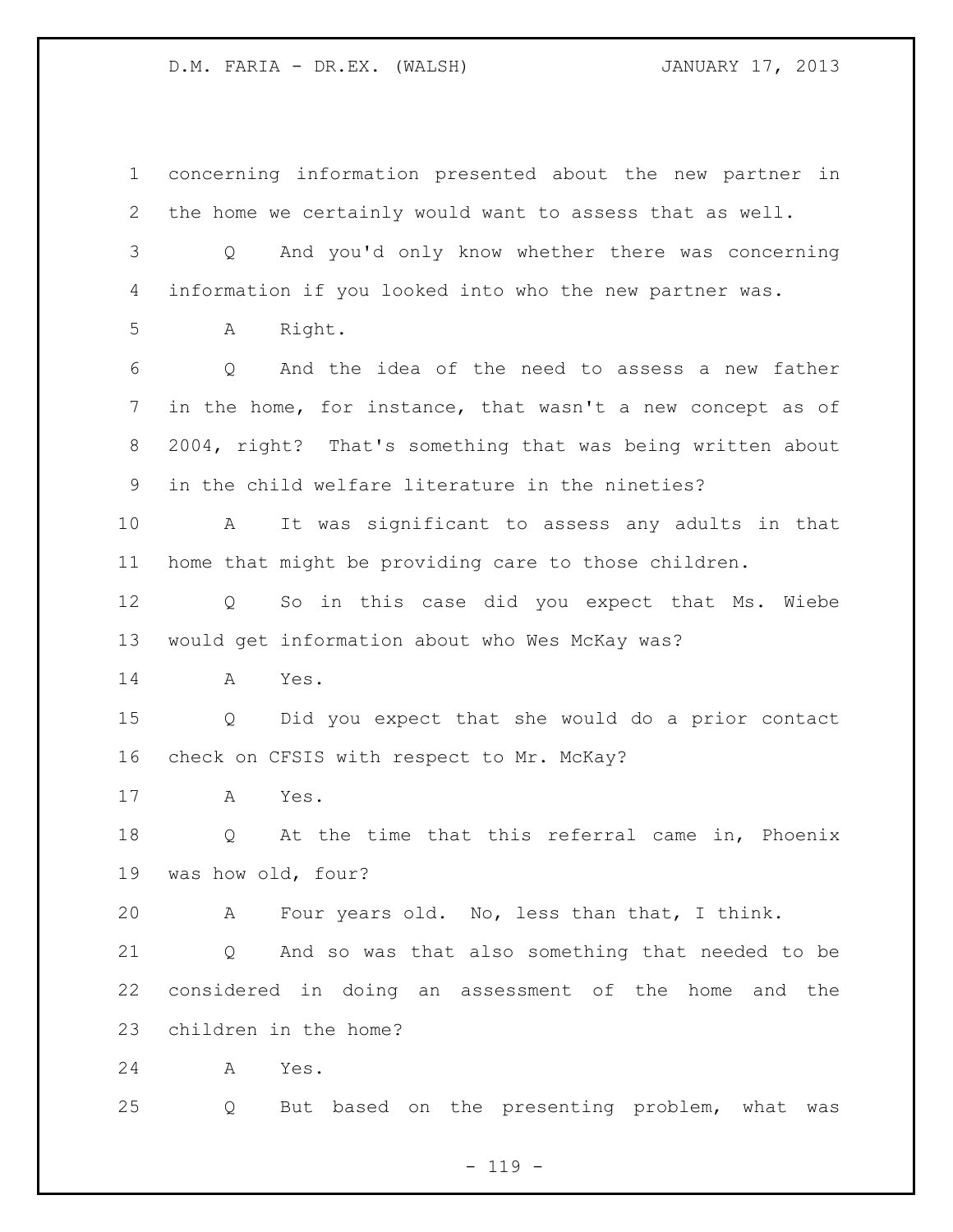Ms. Wiebe's role once she got this assignment?

 A Well, her role would have been to get as much information from the source of referral with respect to the current partner in the home, you know, what contacts the source of referral would have had with this mother, you know, if she had any concerns. The report clearly identifies that, you know, this was an infant that was born healthy, that the mom had received good pre-natal care, that there were no known health concerns, and there was no reported use of drugs or alcohol during the pregnancy. And this, and the fact that the baby was born healthy and Apgar scores were taken at the hospital and this is a mom that received regular pre-natal care, those are indicators that would support mom's report of not abusing drugs or alcohol during pregnancy.

 Q Did you expect that Ms. Wiebe would carry out an assessment of risk with respect to both the baby and Phoenix?

 A Yes. Now just to clarify, we had made the decision to open up this case to intake, so the expectation was that intake would do that assessment.

 Q So while we're looking at the recording, after Ms. Wiebe documents that you agreed the matter should be referred to intake for ongoing follow up and assessment of the home environment, then Ms. Wiebe documents: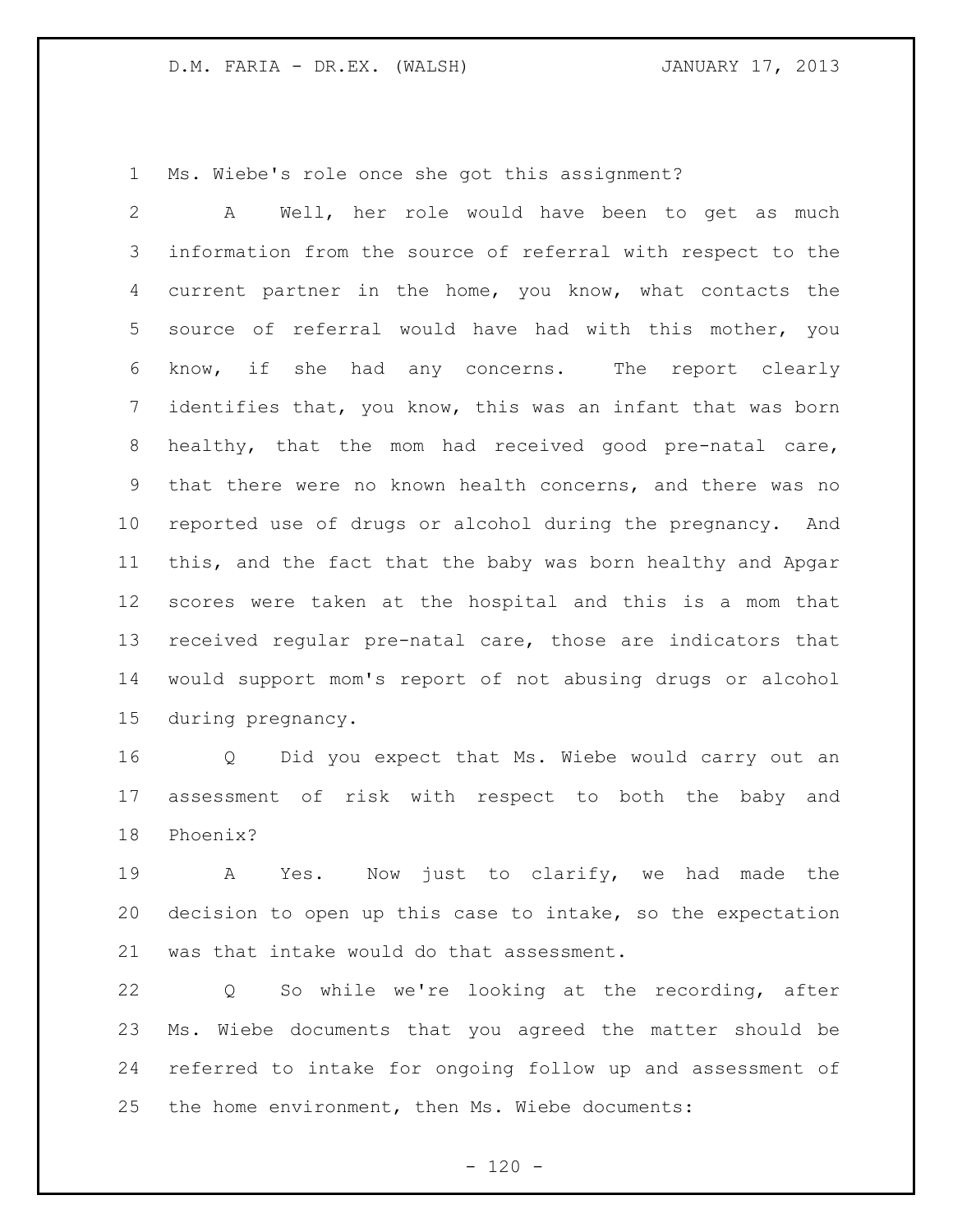"On Dec. 1/04 this worker left a voice message for the SOR, asking that she reconnect with the Agency to report Samantha's expected date of discharge." And she goes on to say: "On Dec. 1/04 this worker ..." So we're all still on the same day, 13 T... this worker contacted EIA to 14 inquire about the demographic information of Samantha's common-16 16 law partner, Wes McKay. Worker was advised by EIA that Samantha only has one child listed on her 19 budget, and that there is not expected to be a common-law **partner** residing in the home. Therefore the date of birth for Wes McKay could not be obtained." Now what was your understanding as to why Ms. Wiebe was

- 121 -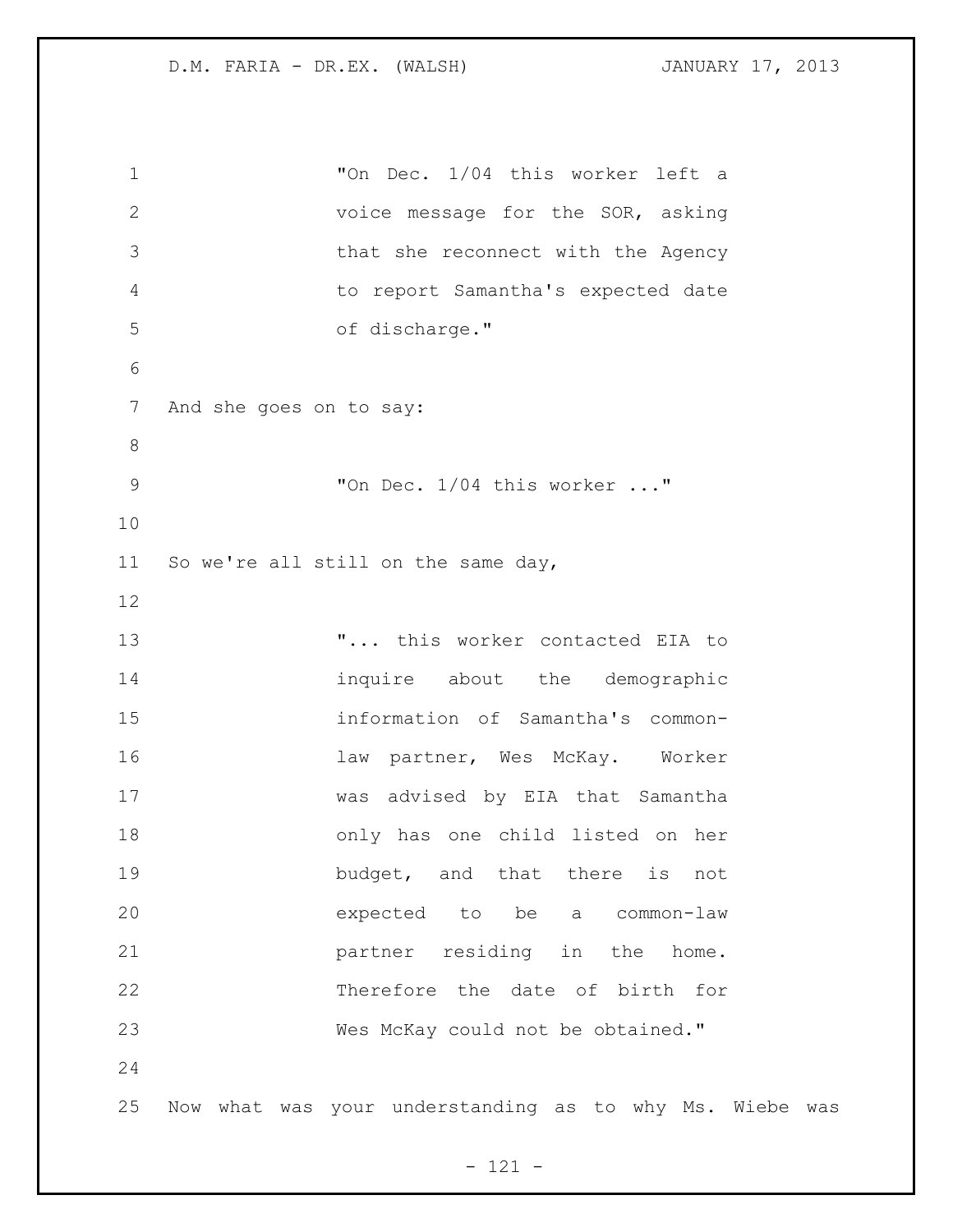contacting EIA?

| $\overline{2}$ | Because she is attempting to determine greater<br>A              |
|----------------|------------------------------------------------------------------|
| 3              | demographic information with respect to Wes McKay.               |
| 4              | Why did she want that information?<br>Q                          |
| 5              | Because that is a very common name and without a<br>A            |
| 6              | birth date, if you do a CFSIS check it would be difficult        |
| 7              | to determine which Wes McKay this would have been.               |
| 8              | So you knew that in 2004 it was possible to<br>$Q \qquad \qquad$ |
| 9              | conduct a search for Mr. McKay without having his exact          |
| 10             | birth date?                                                      |
| 11             | A<br>Yes.                                                        |
| 12             | I'm going to ask to have Exhibit 22 brought up,<br>Q             |
| 13             | please. If we can turn to page 2. Exhibit 22 is an               |
| 14             | admission as to facts made by the Department of Family           |
| 15             | Services and Labour. It's volume 3 of admissions and facts       |
| 16             | made by the department. And this document outlines the           |
| 17             | procedure by which a prior contact check was done in CFSIS       |
| 18             | in 2004 and 2005. Paragraph 2 reads:                             |
| 19             |                                                                  |
| 20             | "PCC (or prior contact searches)                                 |
| 21             | are conducted by entering the                                    |
| 22             | individual's first name and last                                 |
| 23             | name, any other 'known as' names,                                |
| 24             | gender and approximate age/date of                               |
| 25             | birth. As of 2000 - 2005, the PCC                                |

- 122 -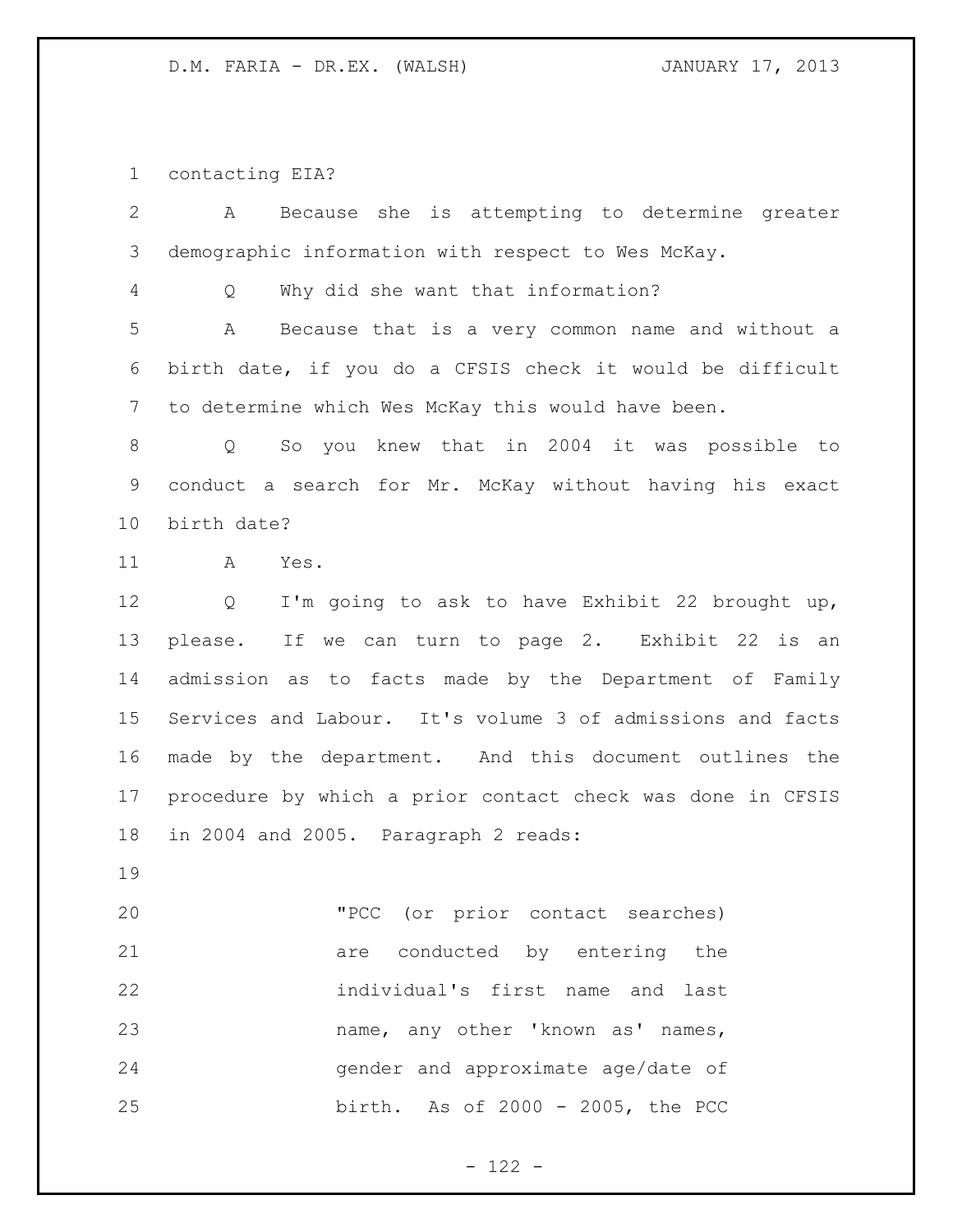search created a list of 50 closest matches based on variations of those names that are based on spelled-alike, sound- alike, age-alike, as well as gender-alike. A PCC will then give a percentage match indicating how similar the search is to the person records in CFSIS." Paragraph 3 says: "The individual conducting the PCC 14 search may then review the results 15 and the search, and the search, and the information contained in CFSIS, to determine which, if any, of the closest matches is the person he or she is looking for." Were you aware of this process in 2004? A It's been a number of years. I'm not -- I would assume that yes, that you could, you could actually do a CFSIS check without a birth date. Q And you expected that Ms. Wiebe would do a PCC on

- 123 -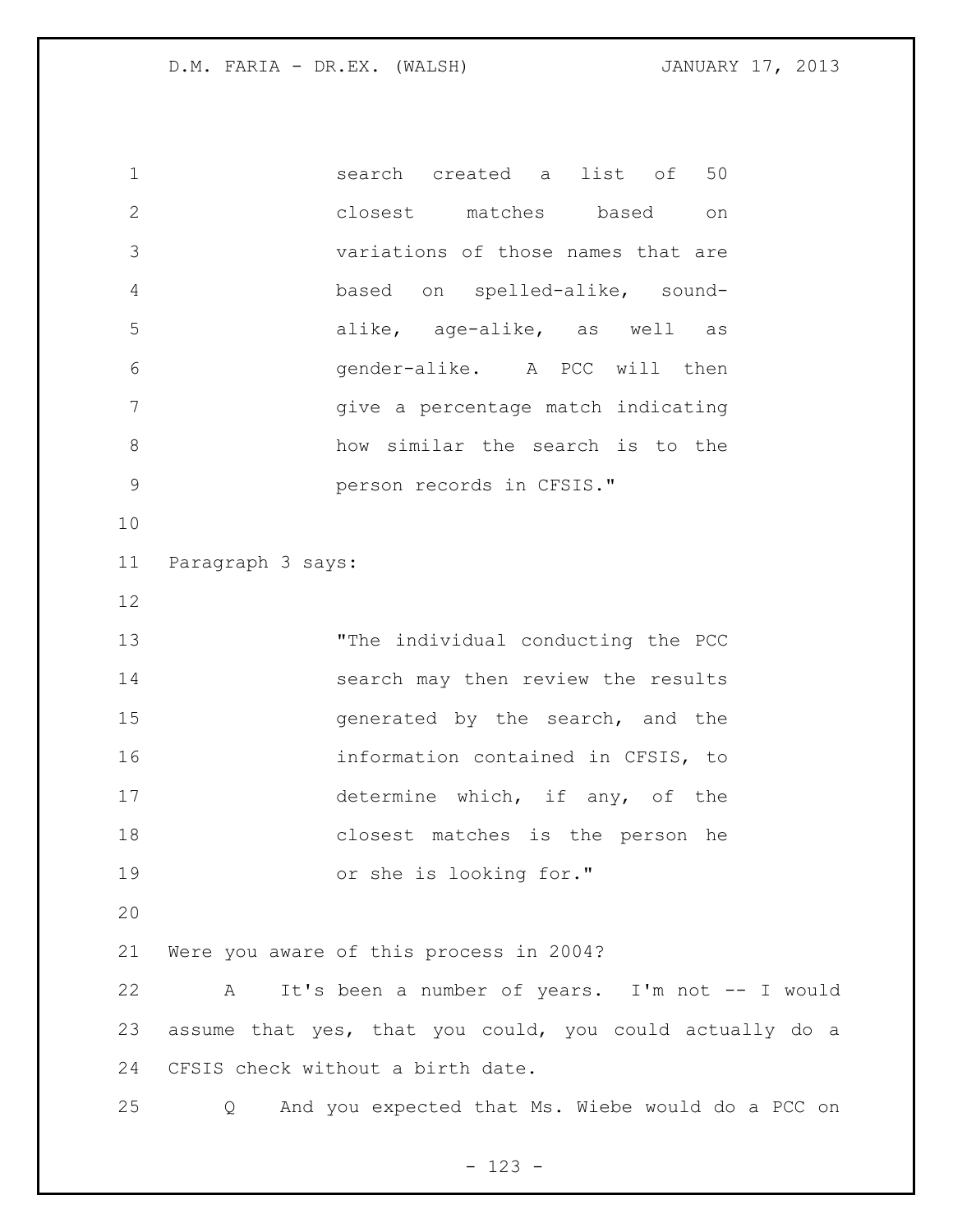Mr. McKay?

A Yes.

Q Do you know whether she did one in fact?

 A All I know is what's recorded in the document, which says after reviewing the recorded documentation on CFSIS.

 Q That's before the comments -- if we can pull up page 36951, please. So you're referring to the paragraph, the fourth paragraph down, it says: "After reviewing the record documentation on CFSIS ..."

 A Yes, I know, I mean she reviewed the documentation on CFSIS. I'm not sure -- you know, obviously Shelly and I were having discussions about this matter. You know, she'd document some of that in the recording. I don't have any recollections of my discussions with her, but it's possible that she could have reported to me that, you know, she did a prior contact check. I don't know that definitively.

 Q You said that your understanding as to why Ms. Wiebe recorded, two paragraphs later, that she was contacting EIA to get information about Wes McKay was because she wanted to do a prior contact check on him; is that right? Did I have that right?

 A Yeah, she would be contacting EIA to get demographic information. Because in -- there's a paragraph

 $- 124 -$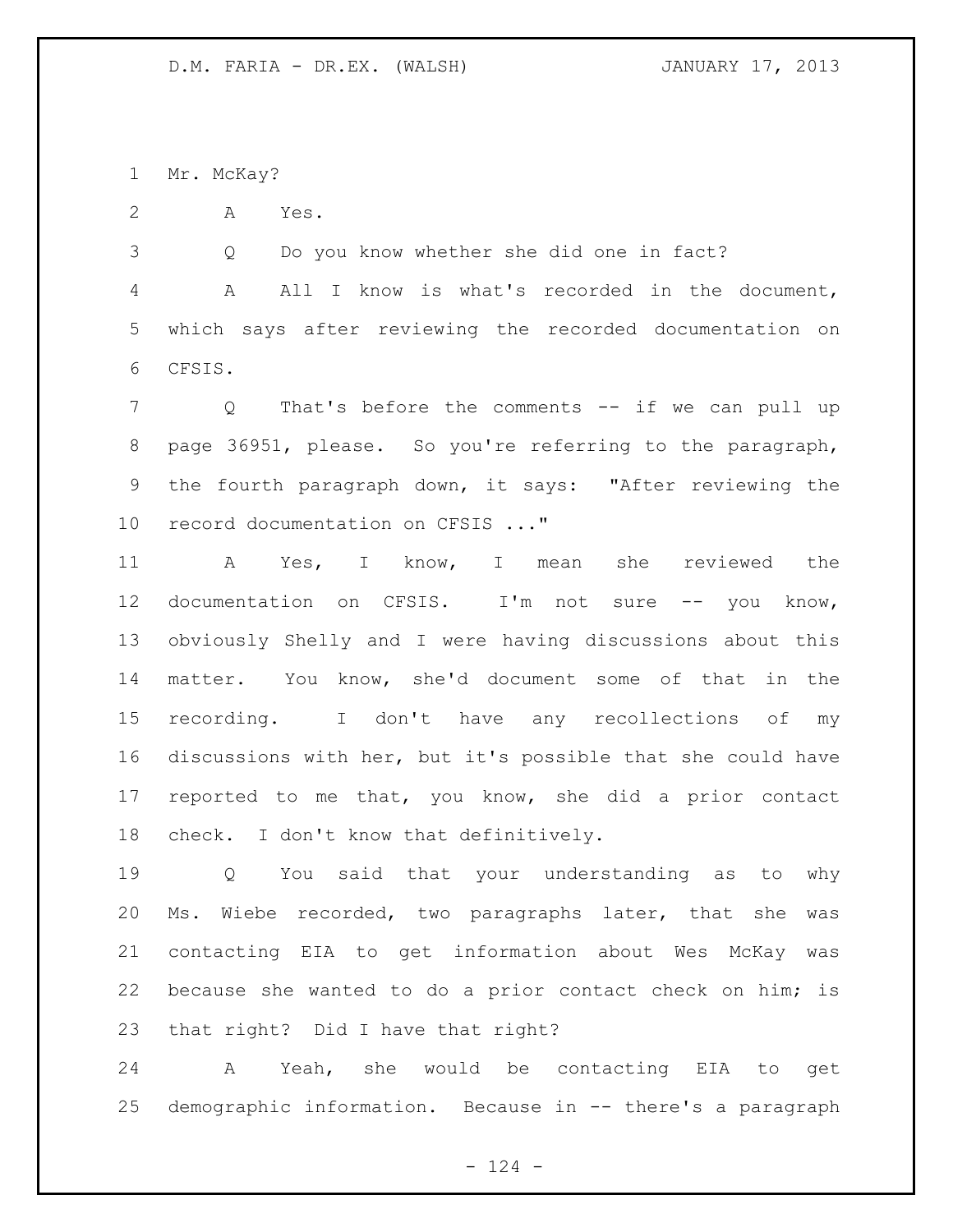| $\mathbf 1$     | says, which says Samantha and her common-law partner,       |
|-----------------|-------------------------------------------------------------|
| 2               | Wes McKay, date of birth unknown. So if she were to enter   |
| 3               | that, more than one Wes McKay would have come up. So, you   |
| 4               | know, without a birth date --                               |
| 5               | Did you know that at the time?<br>Q                         |
| 6               | THE COMMISSIONER: Just let her, just let her                |
| $7\phantom{.0}$ | finish.                                                     |
| $8\,$           | MS. WALSH: Sorry.                                           |
| $\mathcal{G}$   | THE WITNESS: Without a birth date she would have            |
| 10              | absolutely no way of definitively identifying which         |
| 11              | Wes McKay this was and if it was a similar Wes McKay that   |
| 12              | might have been identified in other files.                  |
|                 |                                                             |
| 13              |                                                             |
| 14              | BY MS. WALSH:                                               |
| 15              | Q We'll come back to that, but I want to know what          |
| 16              | you understood at the time that you signed off on the       |
| 17              | recommendation on December 1st, 2004. Did you understand    |
| 18              | that Ms. Wiebe had done a prior contact check on Mr. McKay? |
| 19              | My understanding was that she had done a prior<br>A         |
| 20              | contact check on Mr. McKay and now was contacting EIA to    |
| 21              | get a birth date in order to determine, to be able to make  |
| 22              | a match with CFSIS. That would have been a normal course    |
| 23              | of action, right. So if I'm an intake worker I'm getting a  |
| 24              | referral on Samantha Kematch with a common-law partner,     |

- 125 -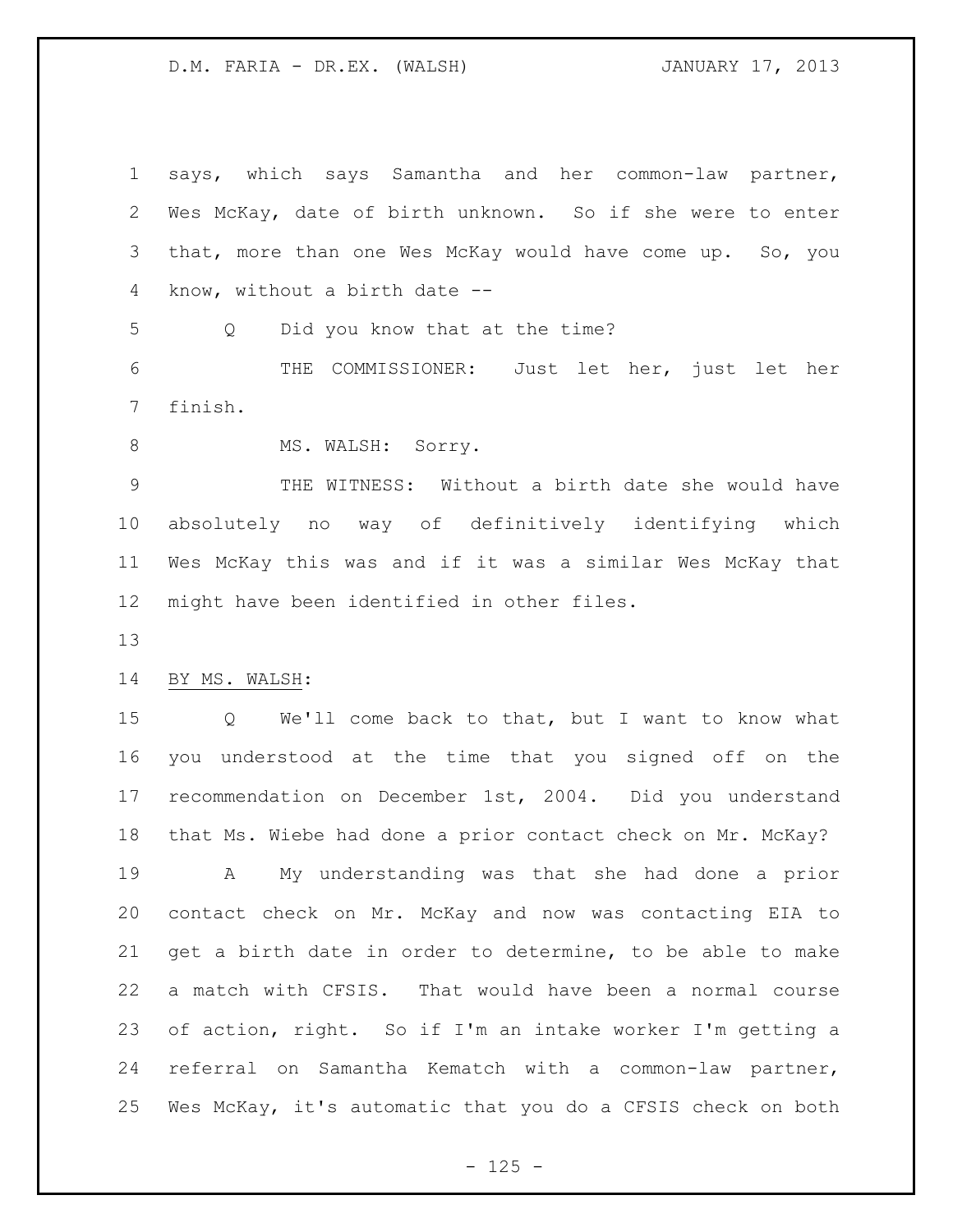| $\mathbf 1$    | names. You just would not do it on one and not the other.   |
|----------------|-------------------------------------------------------------|
| 2              | But without a birth date there's absolutely -- I mean       |
| 3              | unless it was a really unusual name, it would be unlikely   |
| 4              | that she would be able to make a definitive match.          |
| 5              | Okay. Do you know whether Ms. Wiebe -- you're<br>Q          |
| 6              | saying that you think that she looked for Mr. McKay on      |
| $7\phantom{.}$ | CFSIS, that she did a prior contact check on CFSIS?         |
| 8              | That would have been normal procedure.<br>А                 |
| $\mathsf 9$    | But do you know whether she did in fact?<br>Q               |
| 10             | Do I know whether she did in fact? I could only<br>A        |
| 11             | speculate because I don't remember what conversations I     |
| 12             | would have had with Ms. Wiebe, but in, in here it indicates |
| 13             | that she reviewed the file information on CFSIS.            |
| 14             | Q Is there any information in Ms. Wiebe's recording         |
| 15             | about Mr. McKay, other than the fact that he's the father   |
| 16             | of the new baby?                                            |
| 17             | Well, yes. She indicates that she contacts EIA<br>A         |
| 18             | to find out, to get demographic information on Wes McKay.   |
| 19             | Q Yes. Is there any indication that she obtained            |
| 20             | any information about Mr. McKay in the recording? Does she  |
| 21             | put any information about Mr. McKay other than the fact     |
| 22             | that he's the father of the new baby?                       |
| 23             | Well, she did indicate that after contacting EIA<br>A       |
| 24             | that there was no, that there was not expected to be a      |
| 25             | common-law partner residing in the home. Therefore the      |

- 126 -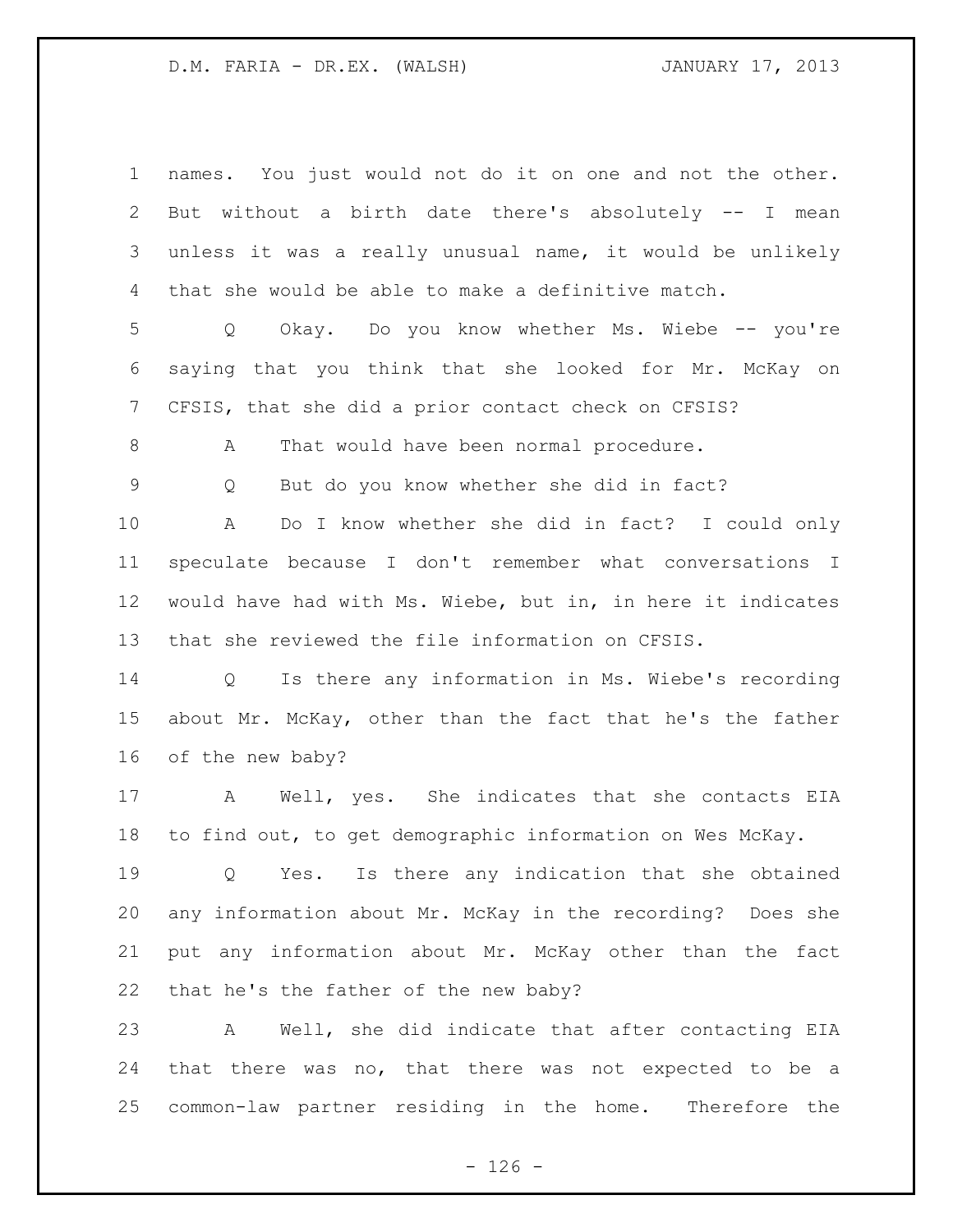date of birth of Wes McKay could not be obtained.

| 2       | Does that tell you then that Ms. Wiebe did not in<br>Q           |
|---------|------------------------------------------------------------------|
| 3       | fact, that you were aware that she did not in fact do a          |
| 4       | search of Mr. McKay, a prior contact check of Mr. McKay?         |
| 5       | What that tells me is that based on the fact that<br>A           |
| 6       | EIA is not identifying a common-law partner in the home and      |
| 7       | she was not able to identify a birth date for Wes McKay,         |
| 8       | that she would have no capacity to definitively identify or      |
| 9       | to make a connection between this Wes McKay and another          |
| $10 \,$ | Wes McKay that might come up on CFSIS.                           |
| 11      | Did you know whether Ms. Wiebe even made an<br>$Q \qquad \qquad$ |
| 12      | attempt to match Wes McKay in CFSIS to do any kind of prior      |
| 13      | contact check to see if she could find the Wes McKay who         |
| 14      | was the father of this new baby?                                 |
| 15      | It was a matter that was normal procedure and if<br>A            |
| 16      | she's trying to get a birth date for Wes McKay and it            |
| 17      | indicates that she reviewed the recorded documentation on        |
| 18      | CFSIS, that would indicate to me that she's done a prior         |
| 19      | contact check on Wes McKay.                                      |
| 20      | And in that case would you not have expected to<br>Q             |
| 21      | see what the results of that contact check were in her           |
| 22      | recording?                                                       |
| 23      | No.<br>A                                                         |

 Q But I thought you told me that information about other adults living in the home was significant to a risk

- 127 -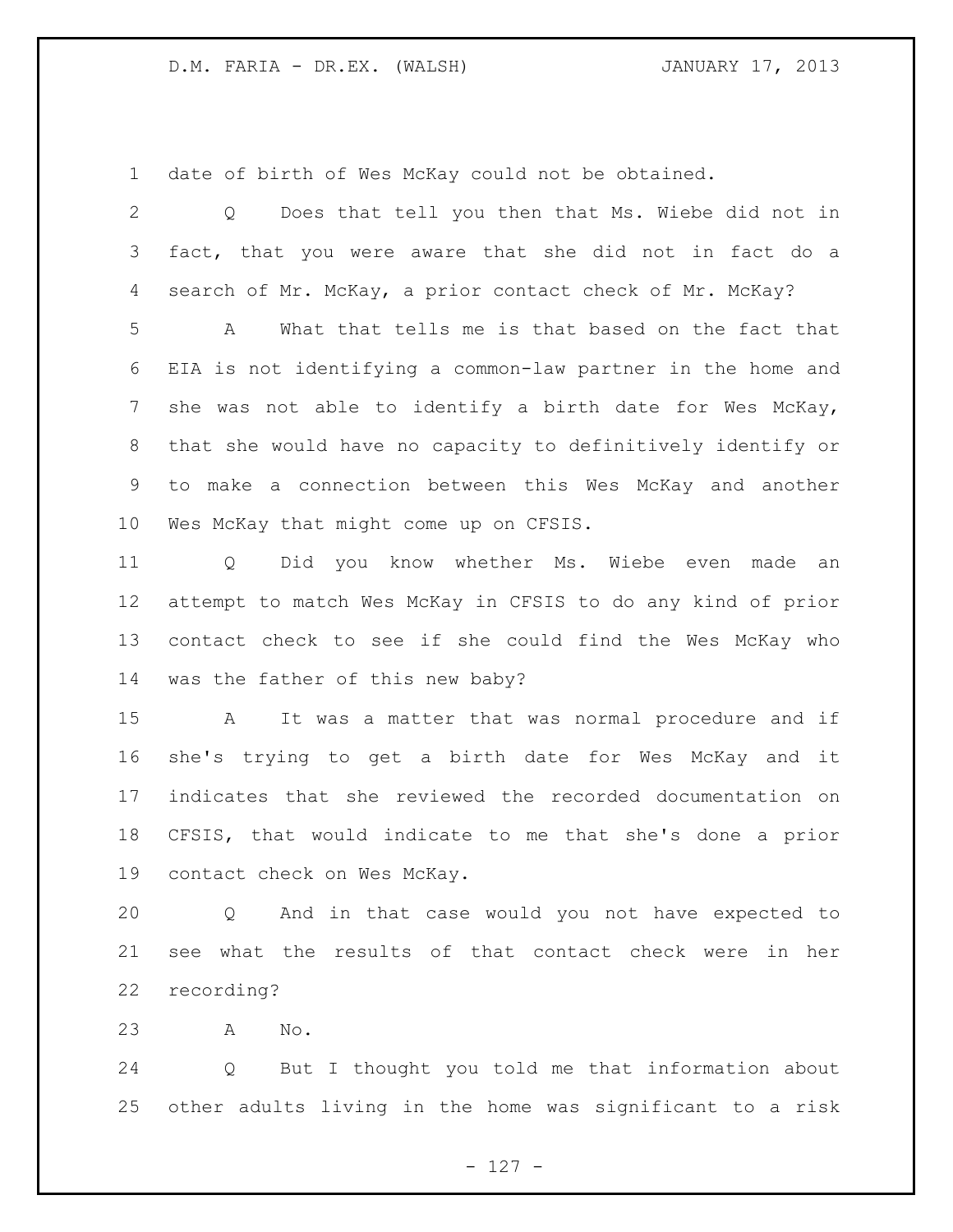assessment?

 A So if you're asking -- again, it's, it's how it's worded in the report. So if you're asking me would I have expected her to record I did a CFSIS check and these were the matches that came, the potential matches that came up, I would not have expected her or any of my staff to identify what potential matches might have come up on CFSIS. In consultation with me, throughout the course of discussions about the nature of this case, we may have had that discussion informally, but I would not expect my staff to record that on, on a CRU report.

 Q Would you have expected your staff to indicate whether or not they were successful in determining that they had found the correct individual as a result of doing a prior contact check?

 A I would not necessarily have expected that to be placed in the recording, no. I mean that's what the face sheet is for. So if she had identified the correct Wes McKay with the birth date, that would have gone into the, into the face sheet which contains the demographic information.

 Q Is there anything in Ms. Wiebe's recording that you signed off on that tells you whether or not Mr. McKay, Wes McKay, the father of the new baby, had a history with CFS?

- 128 -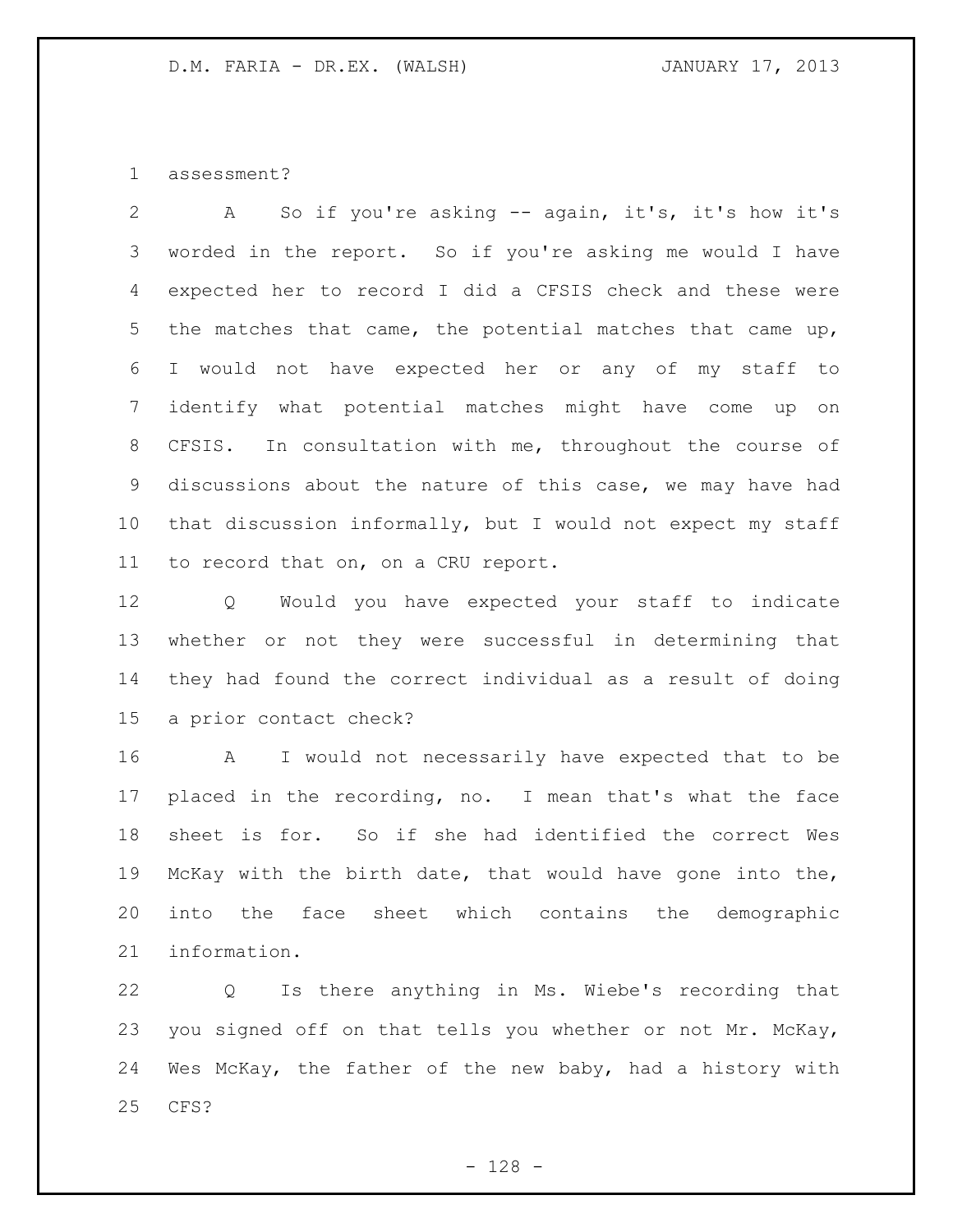A No.

 Q Ms. Wiebe testified that she did not in fact do a prior contact check on Mr. McKay. If you had known that, would that have influenced -- THE COMMISSIONER: Just one moment. Oh, I'm sorry. MR. RAY: I'm sorry, Mr. Commissioner. I'm arising because I believe Ms. Wiebe's testimony was that she could not recall and that she maintained that throughout her evidence. I believe my friend may, and I don't have her transcript with me, but I believe my friend may have put to her whether it was possible she didn't and she said it may have been possible, but I don't believe she ever said I did not do a check. 15 THE COMMISSIONER: Well, let's get that clarified because that can't be put to the witness if it wasn't said. MS. WALSH: My understanding is that that was her admission on cross-examination. THE COMMISSIONER: Do we have the transcript? Mr. Gindin? MR. GINDIN: I seem to recall that that was an admission made during cross-examination, that if she had done the search she would have made the notes and I think the question was can we assume therefore you didn't do the search and she agreed. That's the way I recall it. I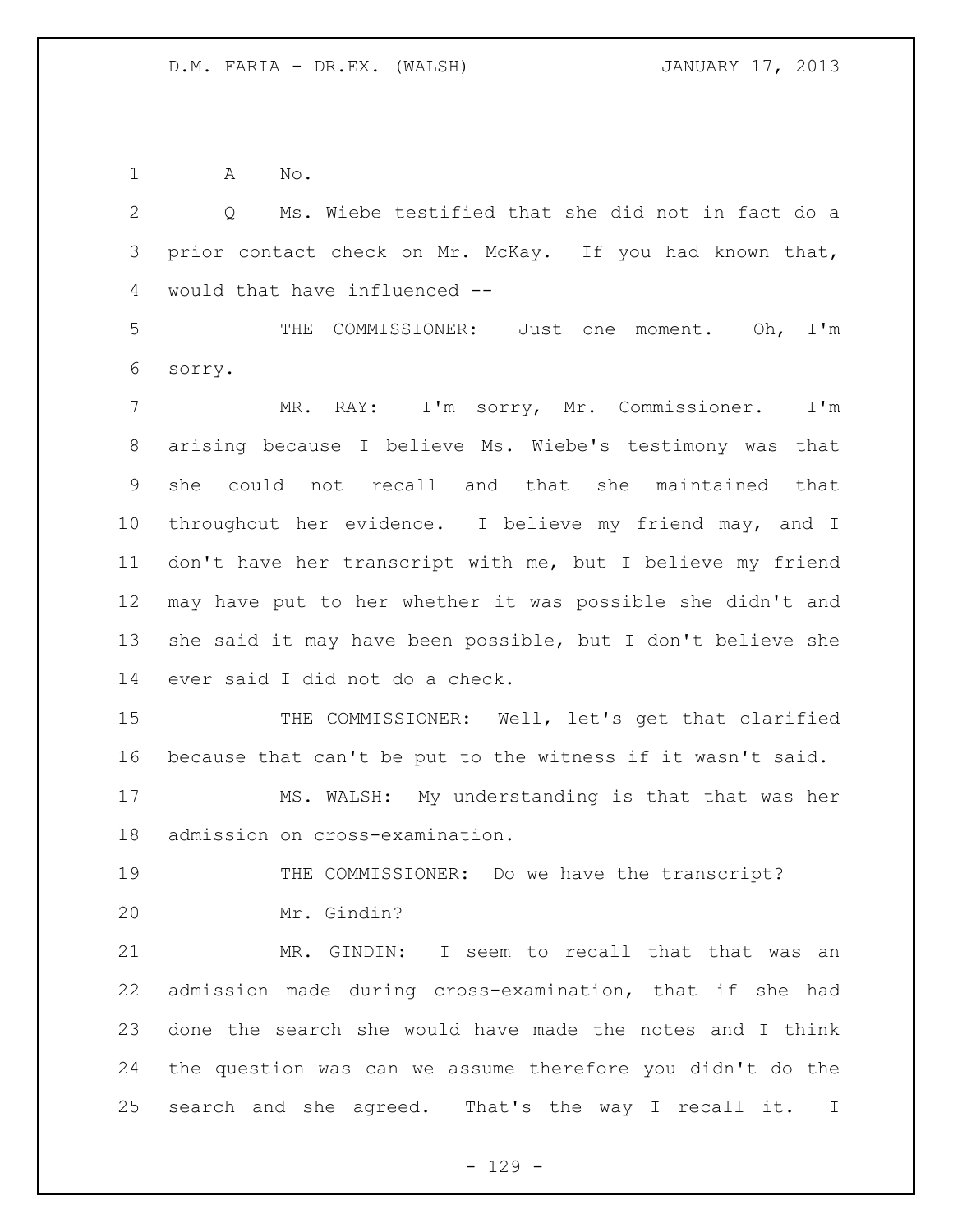don't have my notes here and I don't have the transcript but I recall it as being pretty clear.

 THE COMMISSIONER: Well, I could, I could check my notes maybe. Has the transcript been prepared from that  $-$ 

 MS. WALSH: We'll pull up the transcript, we'll get the transcript, Mr. Commissioner, and clarify that.

 MR. RAY: And perhaps the distinction is when asked whether you can assume you didn't and she simply --

10 THE COMMISSIONER: Pardon?

 MR. RAY: Perhaps there is a distinction, Mr. Commissioner, because I do recall Ms. Walsh asking Ms. Wiebe repeatedly whether, whether she did in fact do or not do a check and she said repeatedly she could not recall one way or the other. Mr. Gindin may have asked her whether she is -- we can assume from the fact it's not recorded and I think maybe she, she agreed with -- and I don't know because I don't have the transcript -- but I think there's a distinction between asking specifically and responding specifically do you recall and saying I don't recall.

 THE COMMISSIONER: Well, I gather they're getting something on the screen, so.

 MS. WALSH: We'll get the transcript and I do want to be absolutely fair to the witness, so we'll leave

 $- 130 -$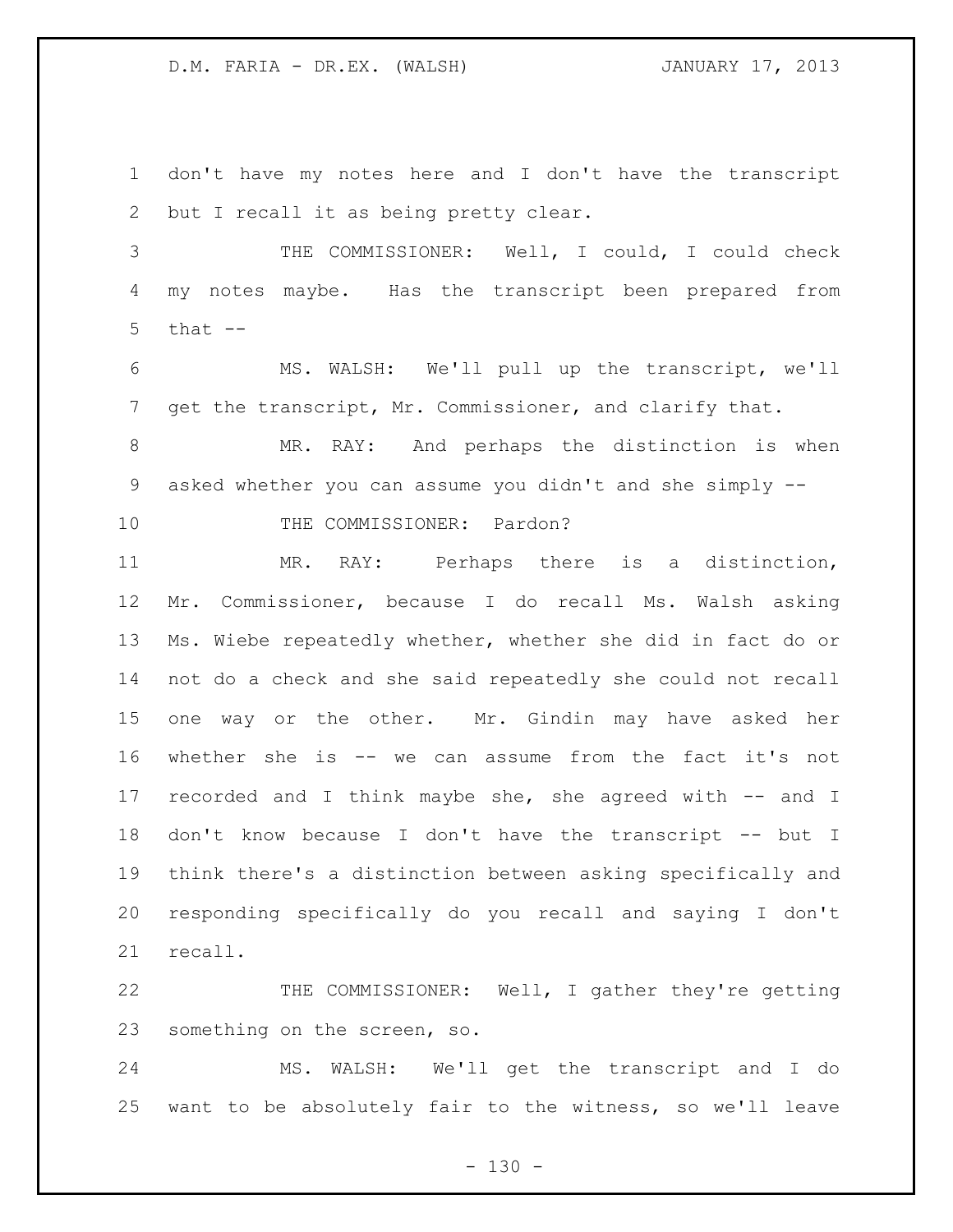that question aside then.

| 2           | THE COMMISSIONER: Yes, and bear in mind Mr.                 |
|-------------|-------------------------------------------------------------|
| 3           | Ray's comment. I don't know whether your question was       |
| 4           | based upon a question Mr. Gindin put. I quess maybe it      |
| 5           | was.                                                        |
| 6           | MS. WALSH: Yes.                                             |
| 7           | THE COMMISSIONER: Yes, well draw that out and               |
| $8\,$       | then we'll, we'll see what is an appropriate question based |
| $\mathsf 9$ | on that and if counsel have some concerns that it's not an  |
| 10          | appropriate question I'll listen to them.                   |
| 11          | MS. WALSH: Thank you.                                       |
| 12          | MR. RAY: Thank you, Mr. Commissioner.                       |
| 13          |                                                             |
| 14          | BY MS. WALSH:                                               |
| 15          | In any event, Ms. Faria, you'll agree that<br>Q             |
| 16          | there's no information about whether the Wes McKay, who's   |
| 17          | identified as the father of the new baby now living in the  |
| 18          | home with Phoenix, has a history with Child and Family      |
| 19          | Services?                                                   |
| 20          | No, there is no information that there was any<br>Α         |
| 21          | concerning information with respect to Wes McKay or that he |
| 22          | has a history with respect to Child and Family Services.    |
| 23          | The only information that the recording has is<br>Q         |
| 24          | that he is the father of the new baby and living common-law |
| 25          | with Ms. Kematch?                                           |

- 131 -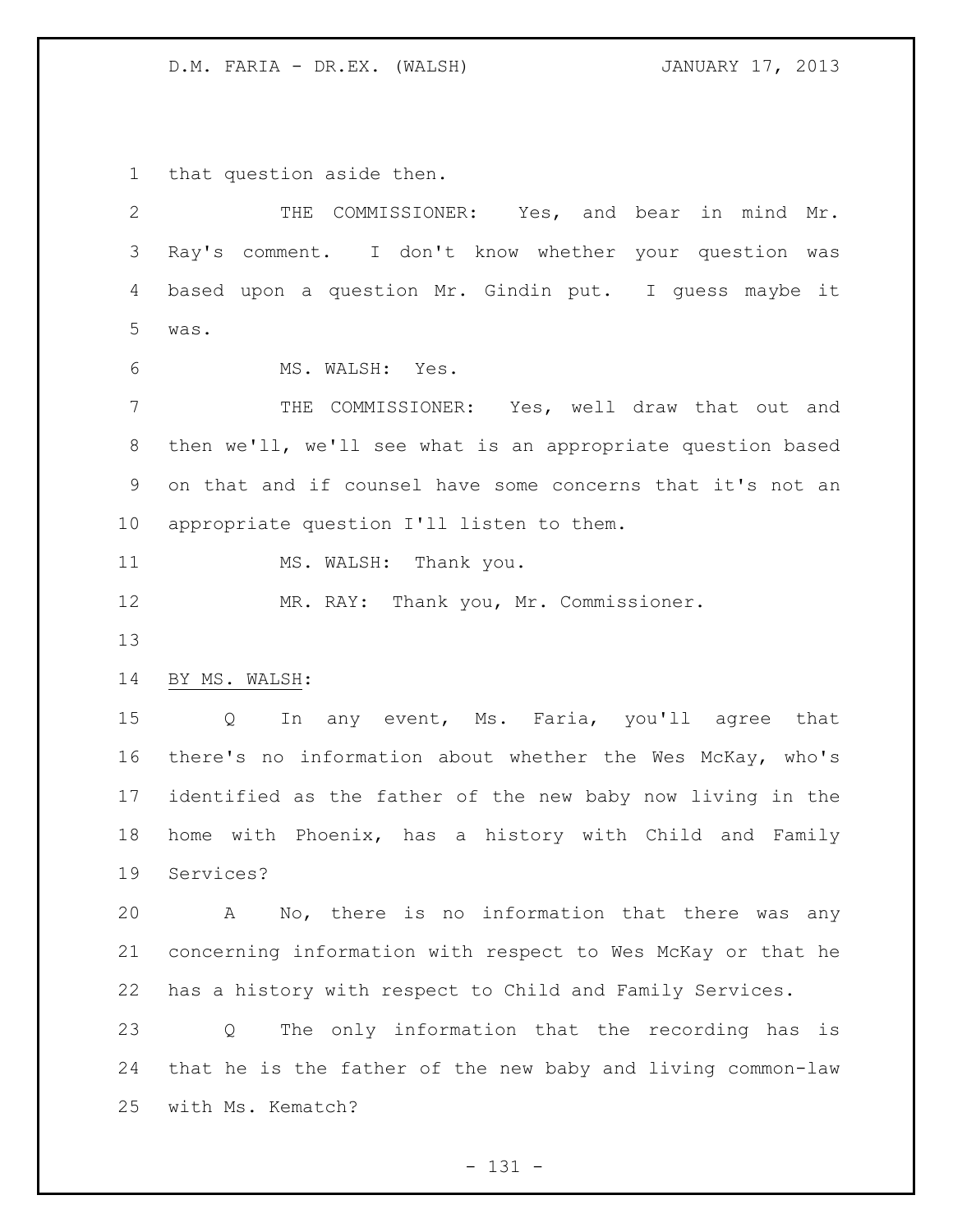1 A That is correct. Q And so was that one of the reasons why you agreed with the recommendation to transfer the file to intake because more information needed to be gathered about Mr. McKay? A One of the reasons would have been -- to transfer 7 the file to intake ... 8 Q Sorry, were you agreeing with me? A I'm just thinking. 10 THE COMMISSIONER: She's thinking. 11 THE WITNESS: Yeah. BY MS. WALSH: Q Oh, sorry, I didn't know if I had missed something. A I think for me the primary -- I mean we have absolutely no concerning -- I'm thinking about at the time. There was no concerning information being presented to us about Mr. Wes McKay. We were not able to definitively identify who this individual was or that there was previous child welfare involvement. And we have a referral where there are no protection concerns being indentified by the hospital social worker and in my mind, I was transferring this case to intake based on the fact, based on, on the family history and based on the fact that there was two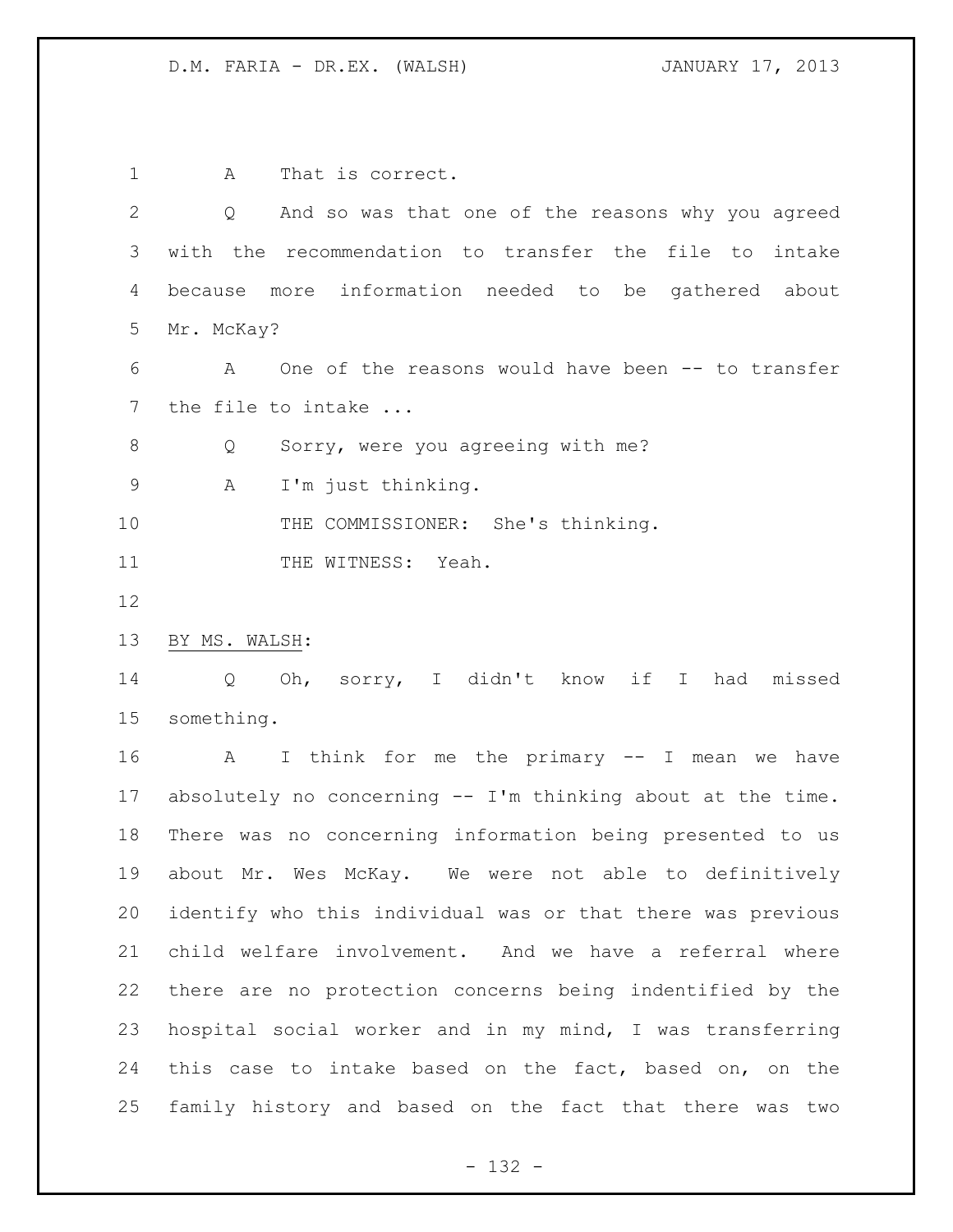young children in the home, one of which was a newborn infant, who was the reason for the referral. Q And as you said, the fact that there's another adult living in the home who you knew was not Phoenix's biological father? A Yes. Q Now if we -- still on page 36951, then it says: "On Dec. 1/04 ... this worker **reconnected with the SOR** ... at Women's Hospital ... Worker asked 12 ... when she expected discharge 13 date would be for Samantha and ... advised that Samantha might be leaving today after 5:00 p.m., or 16 sometimes tomorrow, depending on 17 the hospital's need for the bed. 18 The safety assessment is completed and on file. Based on the information provided by the 21 SOR the Safety Assessment, at the 22 time of writing, is considered as within a 48-hour response." 25 A Can we move, move the ...

- 133 -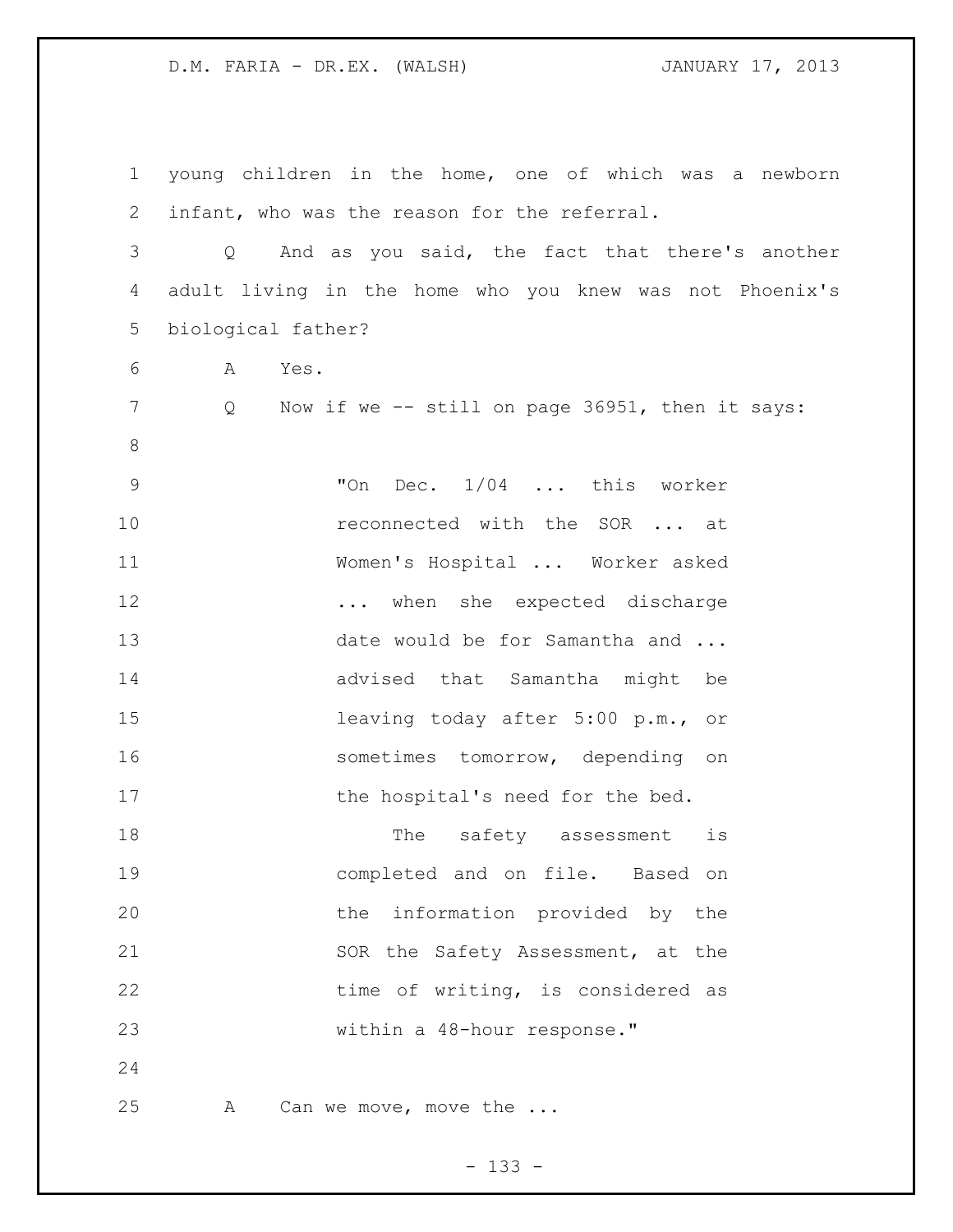Q Sorry, what would you like to look at? A Yeah, okay, thank you. I just -- the report wasn't in front of me. Q Ah. Do you need me to go through that again? A No, I think I'm okay. Thank you. Q So the file was assessed as a 48 hour response. What was the significance of, of that response time? A The significance -- I'm just looking at the discharge date. MS. WALSH: Can we scroll down, please, so the witness can see more of the document? 12 THE WITNESS: So the 48 hour response was likely due to the discharge date. Ideally, you know, they like to do an assessment before the baby is discharged with the mom, although in this situation you already have a younger infant in the, in the home. And I would have to look at the safety assessment to look at what was in the safety assessment that, that resulted in that determination. BY MS. WALSH: Q Sure, let's pull that up, that's page 36934. Now this is one of the documents that you reviewed at the time that you signed off on the referral to intake? A Yes, it is. Q And the purpose of the safety assessment form is

- 134 -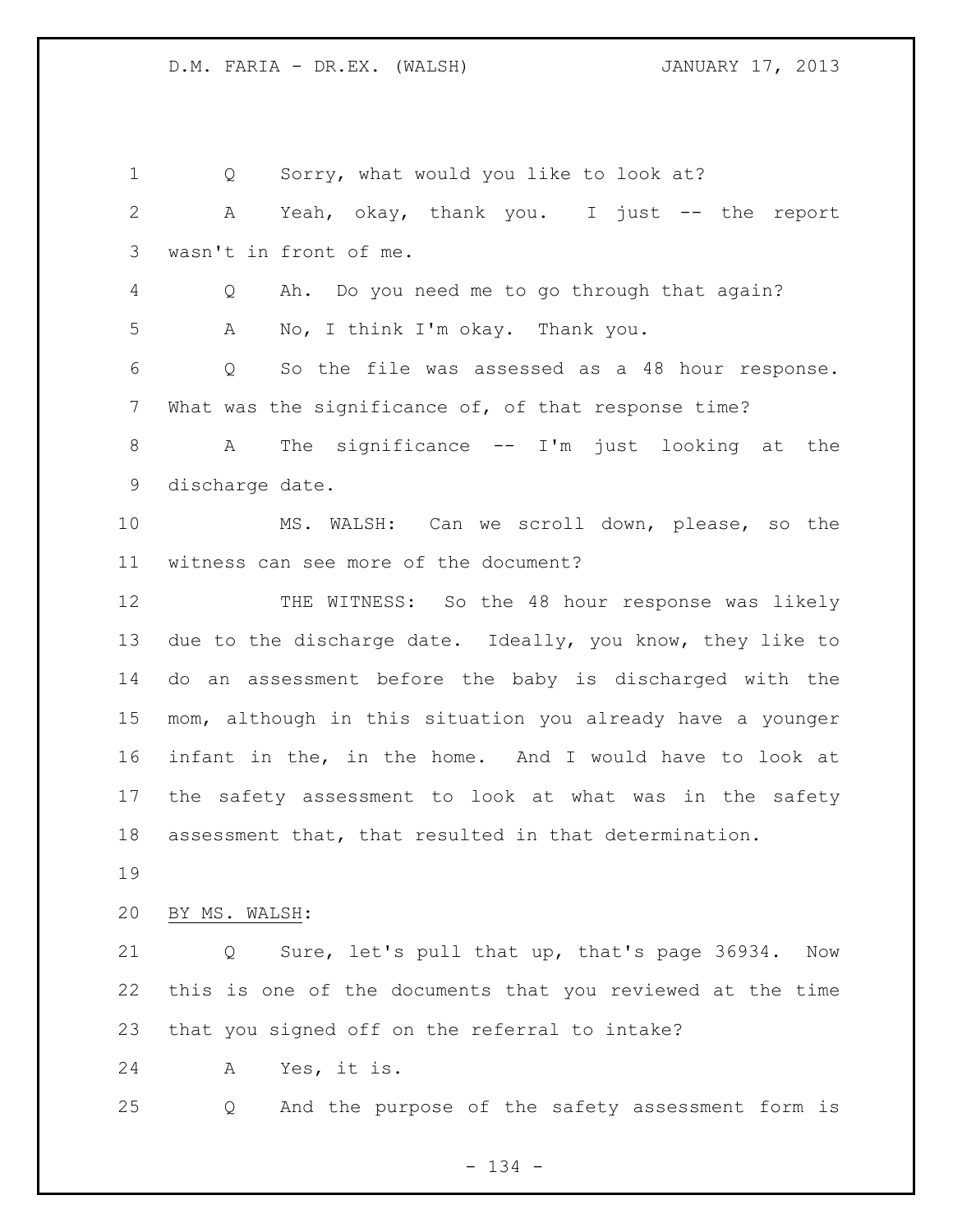what?

| $\overline{2}$ | The purpose of the safety assessment form is to<br>A                   |
|----------------|------------------------------------------------------------------------|
| 3              | answer the question is there a concern with respect to                 |
| 4              | safety now. Today, today's safety assessment then looks at             |
| 5              | establishing a safety plan for the child. At the time that             |
| 6              | was not the case and the safety plan would then answer the             |
| 7              | question, if there are imminent or immediate concerns with             |
| 8              | respect to a child's safety, how are those going to be                 |
| 9              | addressed immediately. So that's what a safety plan is.                |
| 10             | Is that what you're calling the safety assessment<br>$Q \qquad \qquad$ |
| 11             | form, a safety plan?                                                   |
| 12             | No. This is, this is -- I'm speaking about today<br>A                  |
| 13             | that's what it looks like, that's what a safety assessment             |
| 14             | looks like and then there's --                                         |
| 15             | I'm asking you.<br>Q                                                   |
| 16             | Α<br>-- and there's a risk assessment form, okay.                      |
| 17             | Okay, so $-$ -<br>Q                                                    |
| 18             | So the safety assessment establishes or immediate<br>Α                 |
| 19             | or imminent safety.                                                    |
| 20             | Q Are you talking about today or at the time of                        |
| 21             | December 1st, '04?                                                     |
| 22             | I'm talking about today.<br>А                                          |
| 23             | Can we talk about December 1st, '04?<br>Q                              |
| 24             | Okay.<br>Α                                                             |
| 25             | So the safety assessment document, this form that<br>Q                 |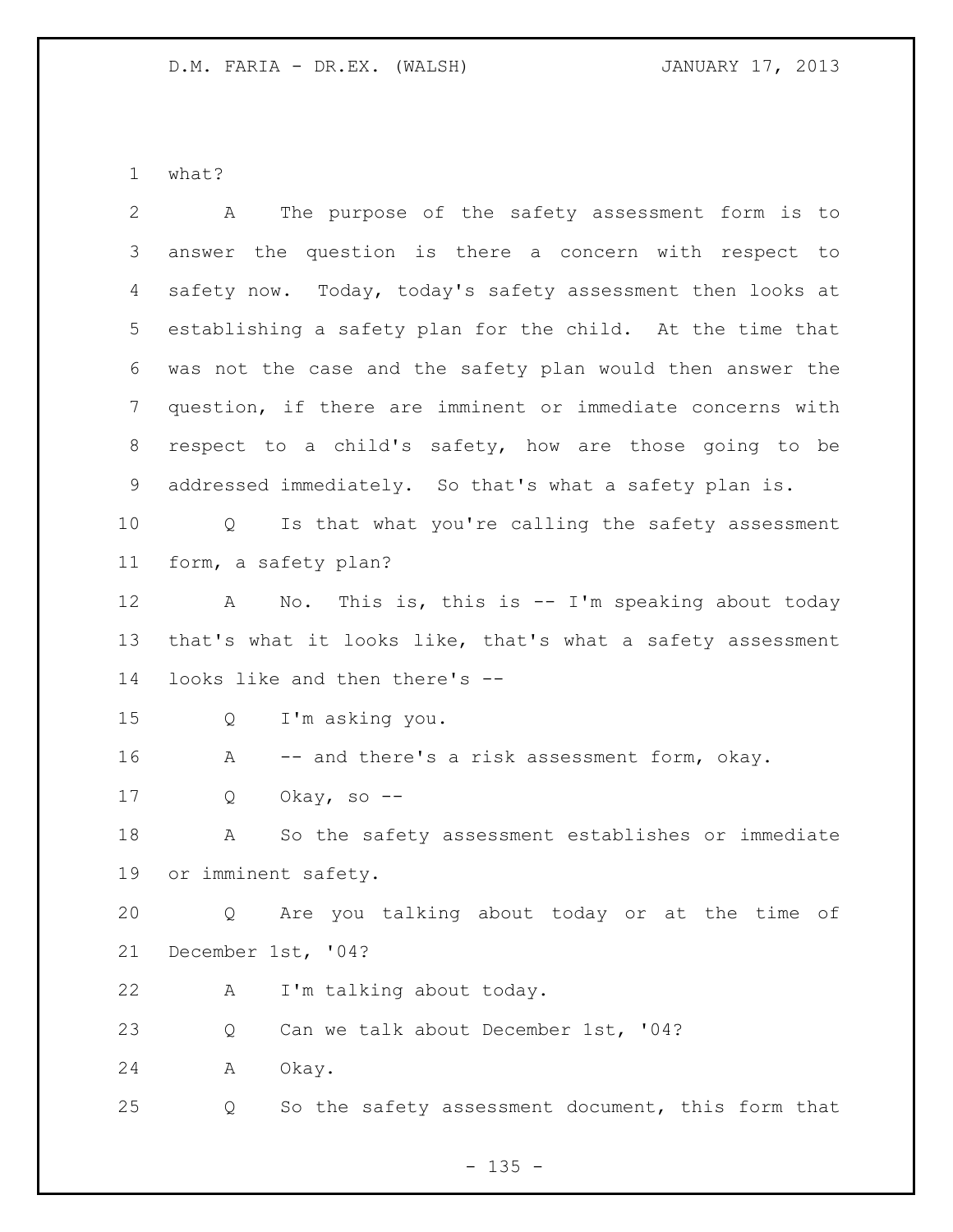we see in front of us --

A Yes.

Q -- what was its purpose, that was my question.

 A That was to assess immediate safety or immediate imminent safety and in this, and with respect to this safety assessment, it produced response times.

 Q Was it mandatory for every CRU file opening to have a safety assessment form prepared?

 A I do not know if it was mandatory. I believe when we looked at the orientation manual it did speak to, that a safety assessment had to be completed with all CRU, AHU reports.

 Q I think you told us this morning it was a document that you looked for when you were reviewing a report.

 A Yeah. I'm just speaking in terms of, you know, what the requirements were and standards were in policy. I can tell you what regular practice was and regular practice was that this safety assessment was required.

 Q So if we turn to the next page, 36935, under the heading "48 Hours" in the box that says "Other", can you read that? It's very small.

A Yeah.

Q You're able to see that?

A Yeah.

- 136 -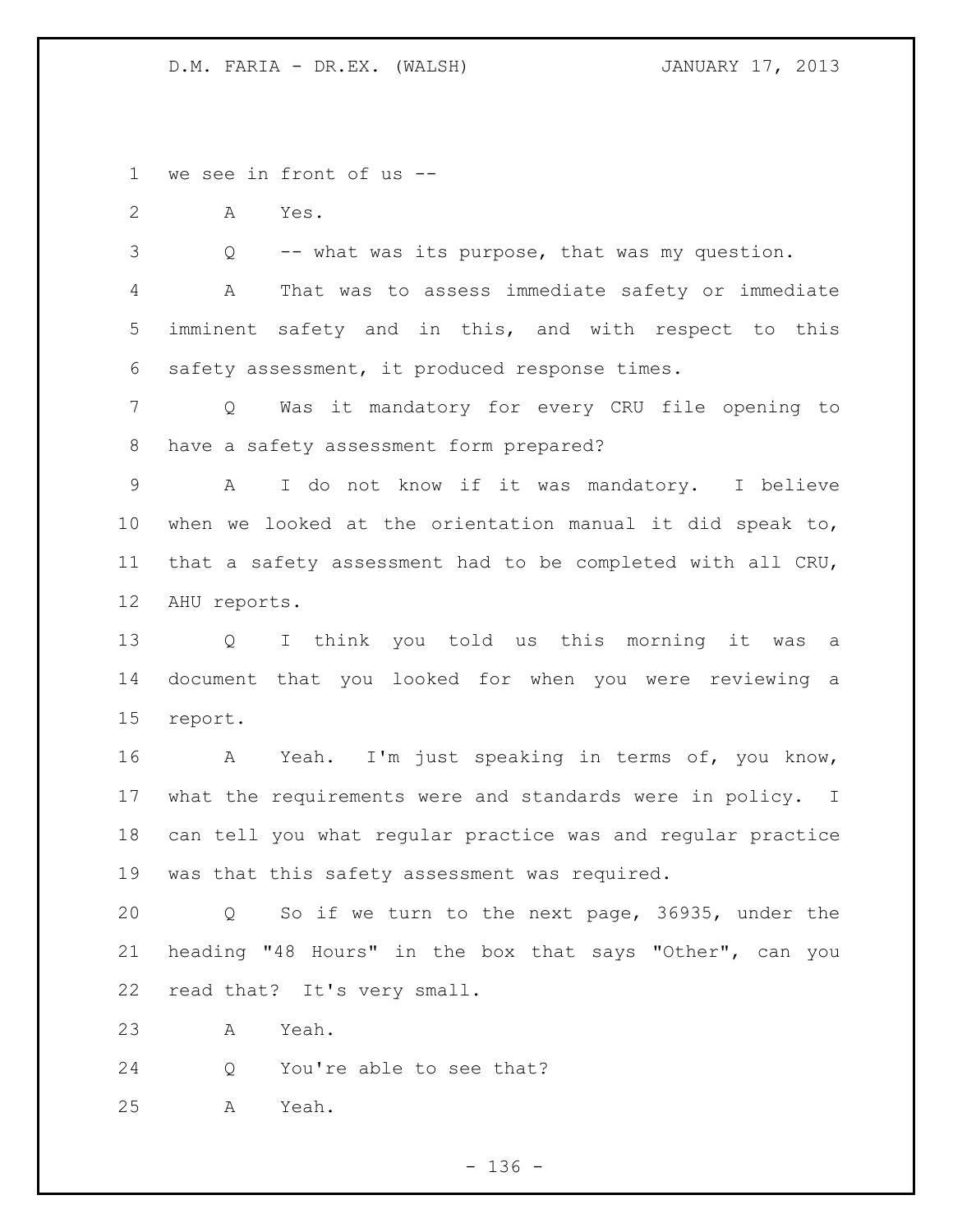| $\mathbf 1$   | Q<br>It says:                                             |
|---------------|-----------------------------------------------------------|
| $\mathbf{2}$  |                                                           |
| 3             | "Michelle "                                               |
| 4             |                                                           |
| 5             | And Ms. Wiebe testified that she meant to say Samantha,   |
| 6             |                                                           |
| 7             | " has had extensive Agency                                |
| $\,8\,$       | involvement and was a permanent                           |
| $\mathcal{G}$ | ward of Cree Nation CFS as<br>a a                         |
| 10            | child. Prior Agency concerns that                         |
| 11            | Michelle has had three children,                          |
| 12            | only one of is currently in her                           |
| 13            | care."                                                    |
| 14            |                                                           |
| 15            | So what was the significance of that to you?              |
| 16            | Well, the significance of that is that we're<br>A         |
| 17            | giving this a 48 hour response for intake and it's based  |
| 18            | on, it's solely based on the history of prior involvement |
| 19            | with the agency.                                          |
| 20            | According to the form that we're looking at?<br>Q         |
| 21            | According to the form, yes.<br>Α                          |
| 22            | Now if we pull page 36941, this is a CFSIS case<br>Q      |
| 23            | sheet.                                                    |
| 24            | Yes.<br>A                                                 |
| 25            | Now is this the CFSIS sheet that you've been<br>Q         |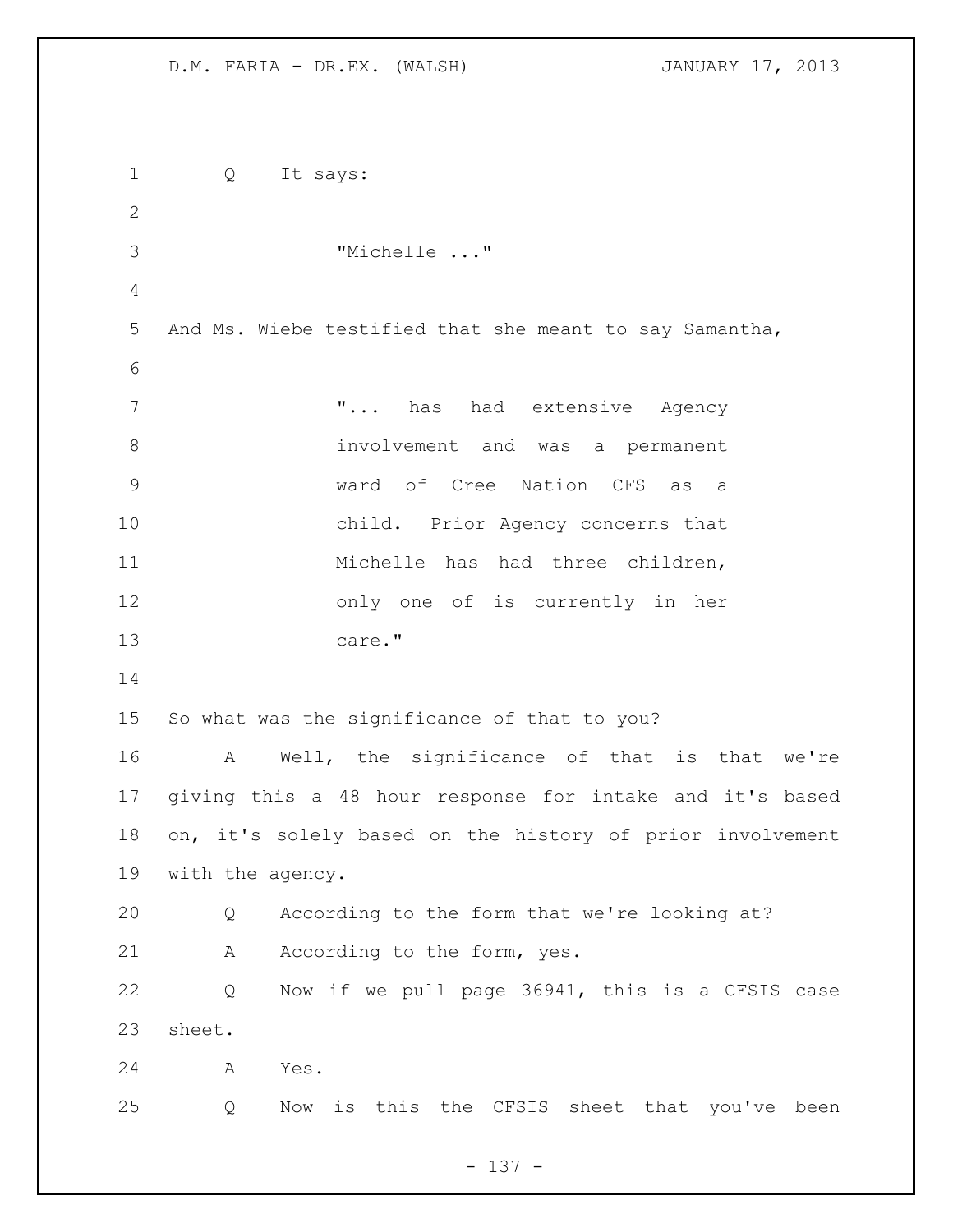referring to as, as one of the documents that you would look for in addition to the safety assessment and the actual report? A Yes, yes, it is. Q So what does this document -- at the top right- hand corner it's got a date, December 1, '04. Ms. Wiebe testified this was her handwriting. Would you have expected this to be filled out by the worker? A Yes. Q And then it's got the name of the case reference is Samantha Kematch. Now actually when we look at the intake form, just go back to page 36949. A Okay. Q You see the "re" says Samantha Kematch and Wes McKay -- A Yes. Q -- with one address. So did that indicate to you that the referral was with respect to both of those individuals? A No, that indicates to me that this referral was with respect to Samantha Kematch and Shelly has, has written on the face sheet and on the CRU intake after hours form the information that she's been given by the source of

 referral that Samantha Kematch and Wes McKay reside at the same address.

- 138 -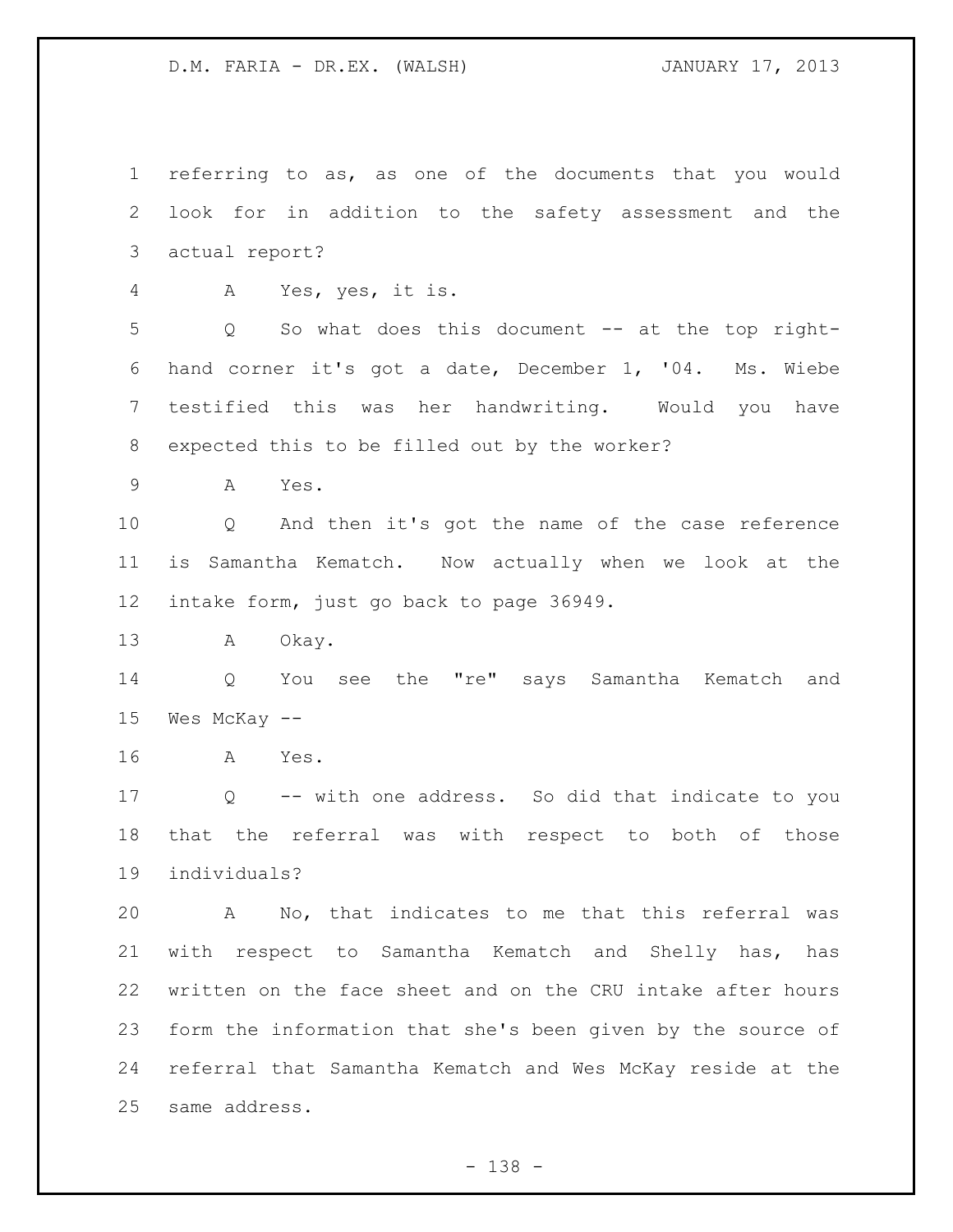1 Q Okay. So if we go back to the CFSIS case sheet, that's page 36941, that's got then, it's a case category is protection. The case reference it says mother and it's got Samantha Kematch and her address and date of birth. And then under father it's got McKay, Wes, and the address is the same. And then there's no other information filled out about Mr. McKay. 8 A Right. Q And would you have noticed that at the time that you received this, the intake report? A Yes. Q And would that have prompted you to ask Ms. Wiebe why there was no information about Mr. McKay other than the name and address? A Well, I, again I can only speculate because I do not remember my, what discussions I had with Ms. Wiebe. All I know is what's before me in the written record. That we -- Shelly and I would have had, would have had 19 discussions about the fact that all -- the only identifying information she had about Wes McKay was the name that was provided with no birth date which is the reason for contacting EIA to get greater demographic information. Q And so this CFSIS case sheet then, would that confirm that at the time that you referred the matter to intake you didn't have any information about Mr. McKay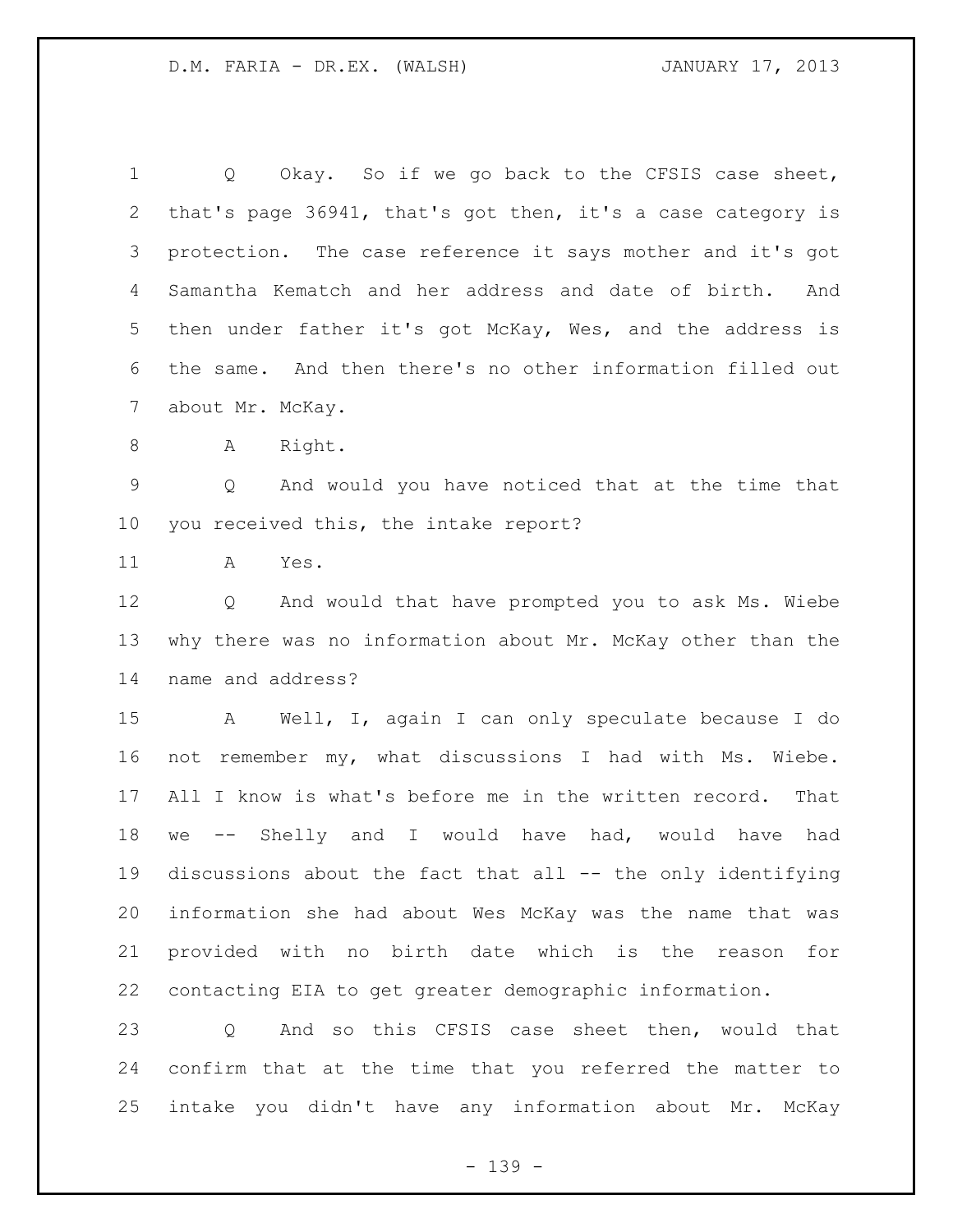other than his name, his address, the fact that he's the father of the new baby living with Samantha?

A That's correct.

 Q So your practice would have been to review the CFSIS case sheet at the same time that you reviewed Ms. Wiebe'e intake report?

 A I would look at the face sheet. The focus would have been the report.

 Q So looking at page 36952 then, at the end of Ms. Wiebe's activity on December 1st, 2004, she recommended the file be open for assessment and intervention and you agreed with that?

A Yes, that's correct.

 MS. WALSH: That's the last page of the CRU intake form that we were looking at, Mr. Commissioner.

16 THE COMMISSIONER: Yes, I have it here, yeah.

BY MS. WALSH:

 Q Now the next page I'd like us to pull up please is page 36943. This -- from page 36943 to 36948 is a further file recording made by Shelly Wiebe with respect to Samantha Kematch. If we go to page 36948, that's your signature?

A Yes, it is.

Q The form says typed on December 7, 2004. Is that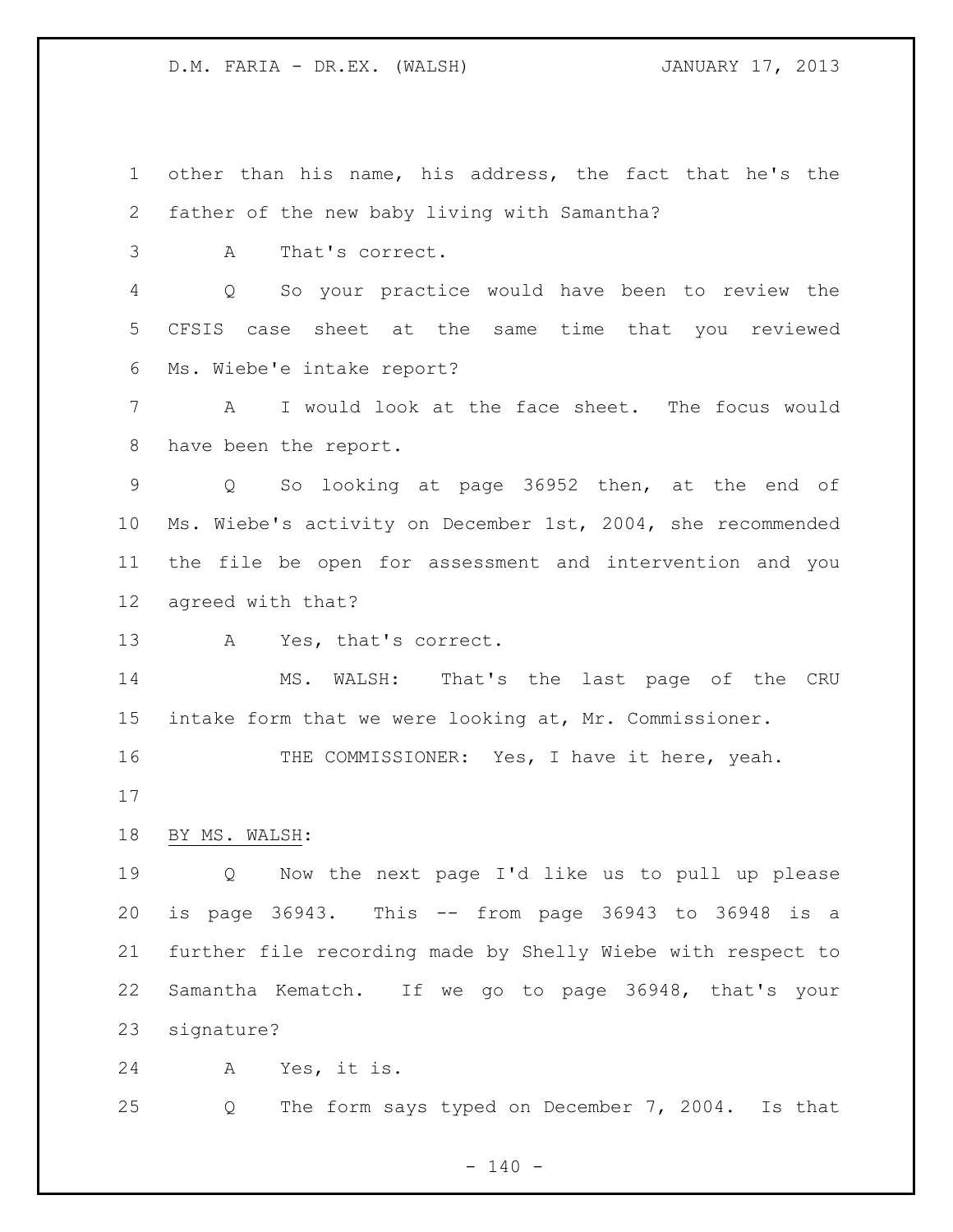| $\mathbf 1$ | the date that you signed the document or do you know? |
|-------------|-------------------------------------------------------|
| 2           | I don't know for certain.<br>A                        |
| 3           | Q<br>If we go to page 36946, you see the heading      |
| 4           | "Interventions"?                                      |
| 5           | A<br>Yes.                                             |
| 6           | Q Now this appears to be cut and pasted to the CRU    |
| 7           | form that we just finished looking at that was dated  |
| 8           | December 1, 2004; is that fair?                       |
| 9           | A<br>Yes.                                             |
| 10          | Q<br>Okay. So under "Interventions" it says:          |
| 11          |                                                       |
| 12          | "On Dec. 2/04 this worker received                    |
| 13          | above referral information<br>the                     |
| 14          | back from CRU supervisor, Faria,                      |
| 15          | for ongoing follow up and                             |
| 16          | assessment. Worker was directed                       |
| 17          | by Faria to connect with the                          |
| 18          | mother, offer the family supports,                    |
| 19          | and close the file to CRU - if the                    |
| 20          | Agency is unable to mandate                           |
| 21          | services within the home at this                      |
| 22          | time."                                                |
| 23          |                                                       |
| 24          | Now, what, what is that telling us?                   |
| 25          | It tells us that the file went up to intake and<br>A  |

- 141 -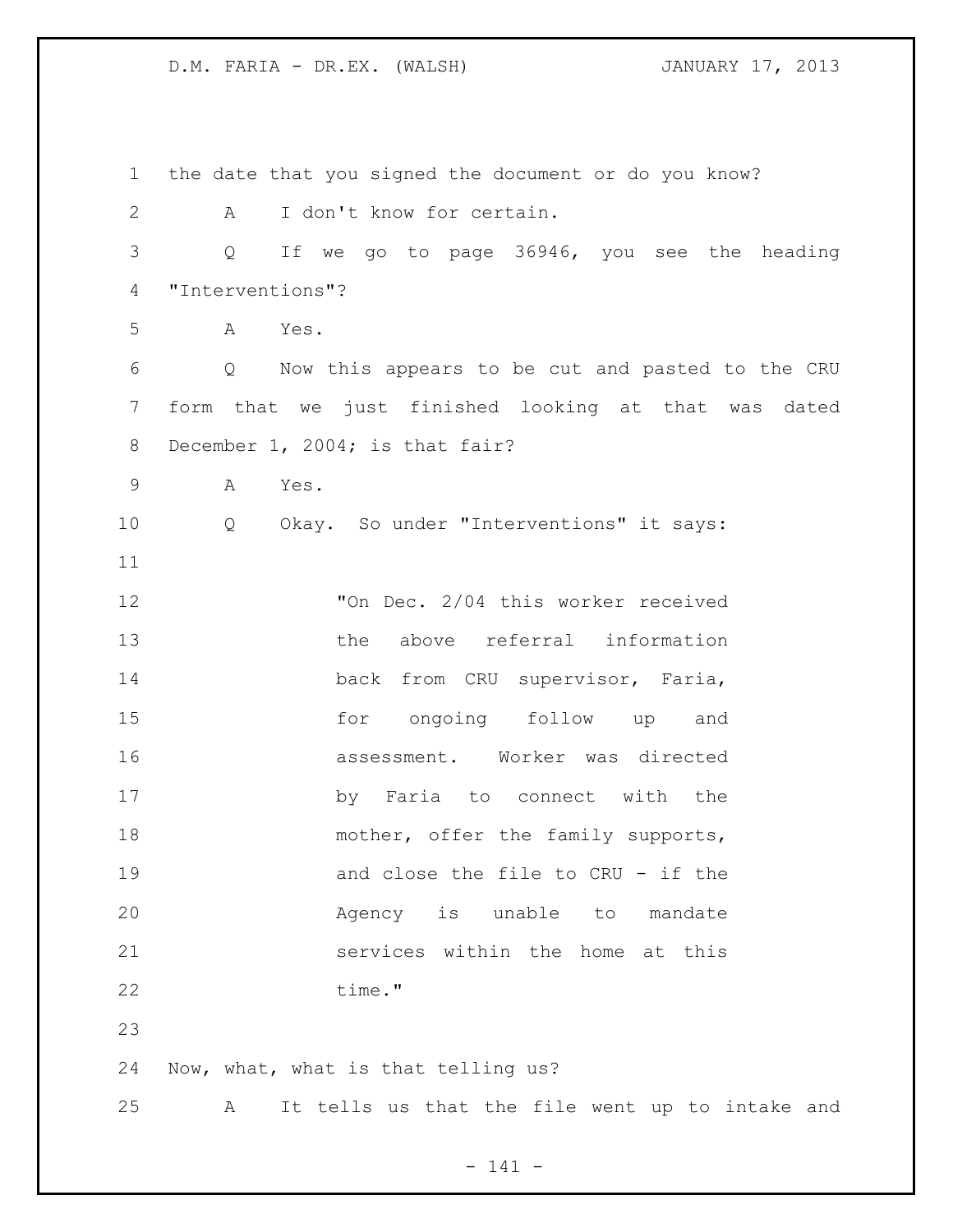for whatever reason was returned to CRU.

| $\mathbf{2}$ | Is this one of those instances where you told us<br>$Q_{-}$      |
|--------------|------------------------------------------------------------------|
| 3            | you walked the referral up to intake yourself rather than        |
| 4            | giving it to the administrator to have it opened on CFSIS?       |
| 5            | I personally don't have any recollection of doing<br>$\mathbb A$ |
| 6            | that, but it's likely that that's what would have happened       |
| 7            | in this matter.                                                  |
| 8            | Do you have any recollection as to why this<br>Q                 |
| 9            | matter came back to Ms. Wiebe on December 2nd, 2004?             |
| 10           | I do not have a recollection as to why the matter<br>A           |
| 11           | came back, I could only speculate, and I suspect it was          |
| 12           | because -- there were absolutely no new protection concerns      |
| 13           | being presented to the agency. This mother had received          |
| 14           | regular pre-natal care, the infant was healthy and there         |
| 15           | were no concerns noted by the hospital. It was opened            |
| 16           | simply based on the history.                                     |
| 17           | You're just speculating though?<br>Q                             |
| 18           | I'm speculating, yes.<br>A                                       |
| 19           | You don't have any notes that would help you<br>Q                |
| 20           | recall why it is that the matter came back to Ms. Wiebe on       |
| 21           | December 2nd?                                                    |
| 22           | I do not.<br>Α                                                   |
| 23           | And there's nothing in the file recording, so far<br>Q           |
| 24           | as I could tell, that indicates why that was the case.           |
| 25           | That's correct.<br>Α                                             |

- 142 -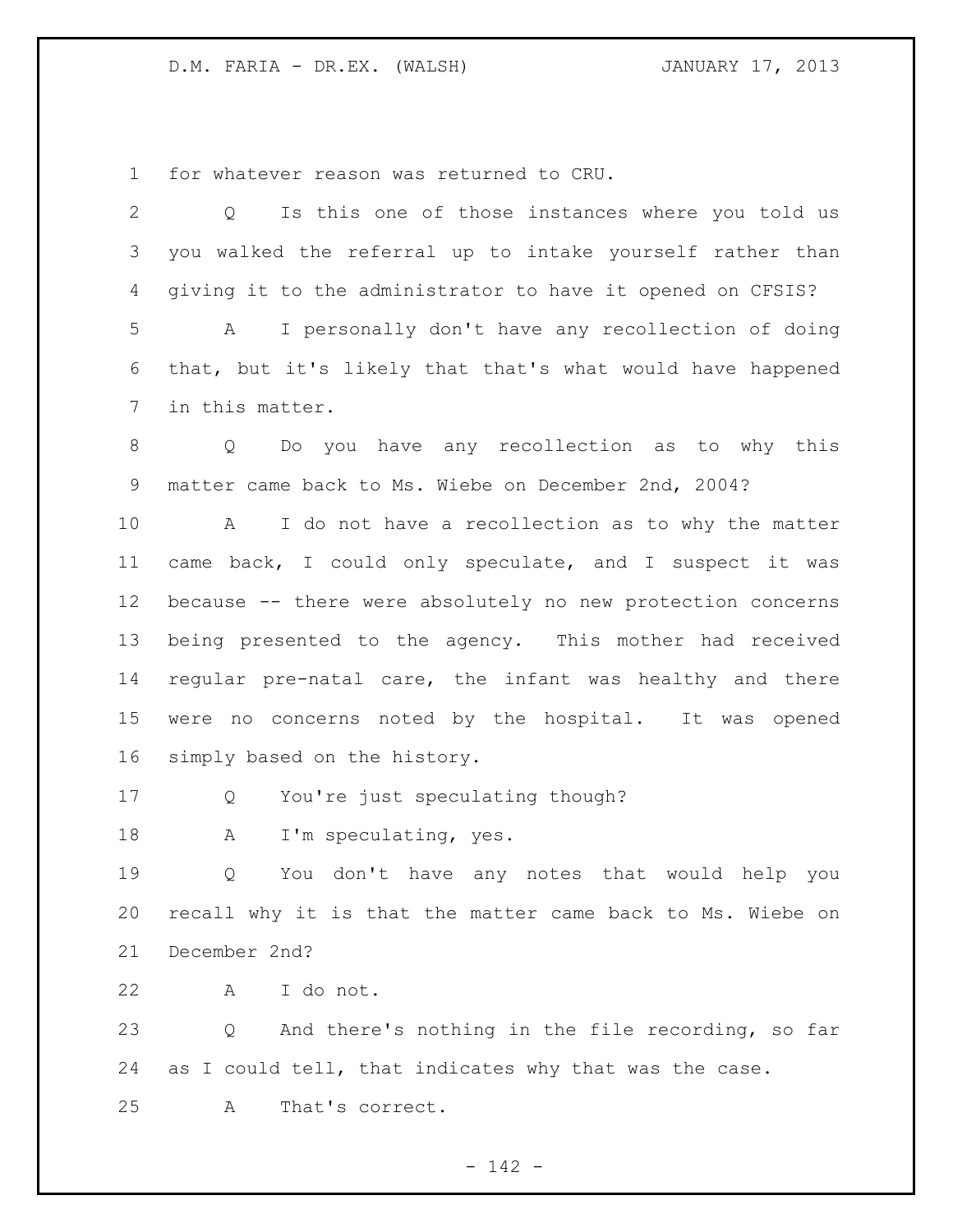Q So if we turn -- we're still on page 36946 where Ms. Wiebe says: "Worker was directed by Faria to connect with the mother, offer the family supports, and close the file to CRU - if the Agency is unable to mandate services within 9 bhe home at this time." What, what did that mean, if the agency is unable to mandate services within the home at this time? A If there are no protection, no identifiable protection concerns with respect to the newborn infant or any other children in the home. Q Including Phoenix? A Yes. Q And was it your understanding, in terms of connecting with the mother, that someone would physically go out and see Ms. Kematch? A I don't, I don't know what specifically my discussions would have been with Shelly with respect to whether or not that was, you know, likely it would have been that we would have liked somebody to, we would have liked Shelly to go and connect with the mom and, and do an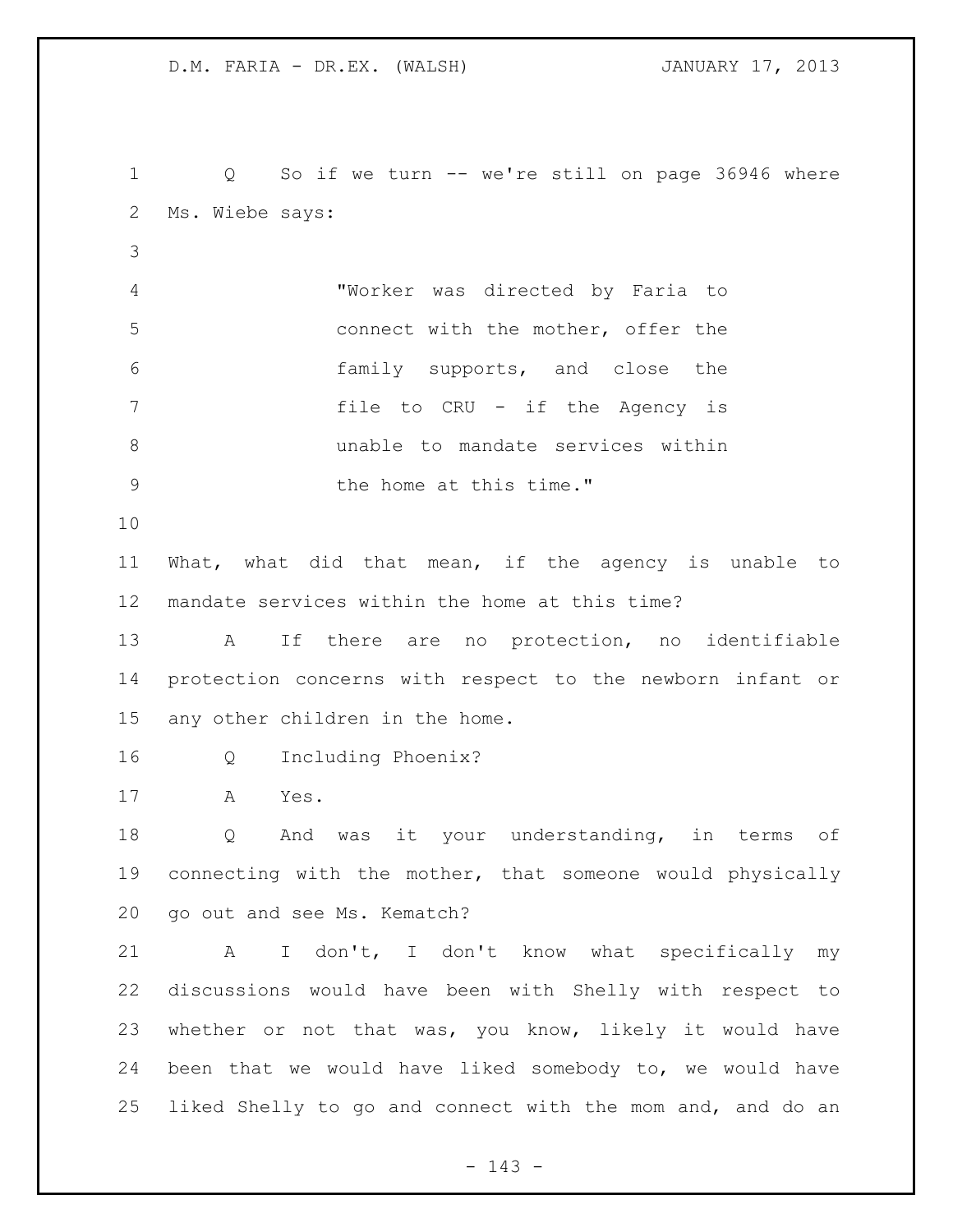initial assessment to see if there was any further information that we could glean so, you know, either that the case, if there were concerns, that the case could be open to intake and if not, you know, perhaps services could be secured elsewhere in the community if required or the case could be closed. 7 Q So then reading on, it says: "On Dec. 2/04 at 2:33 p.m. this worker attempted to contact 11 Samantha at home phone number ... Worker left a voice message asking Samantha to return the phone call ... On Dec. 3/04 at 1:03 p.m. this worker attempted to contact Samantha Kematch at phone number **...** There was no answer. Worker left a voice message asking Samantha to return the phone call 21 today before 4:30 ... On Dec. 3/04, at 1:10 p.m. 23 this worker contacted the SOR, ... at Women's Hospital ... Worker spoke to [the SOR] and asked her

 $- 144 -$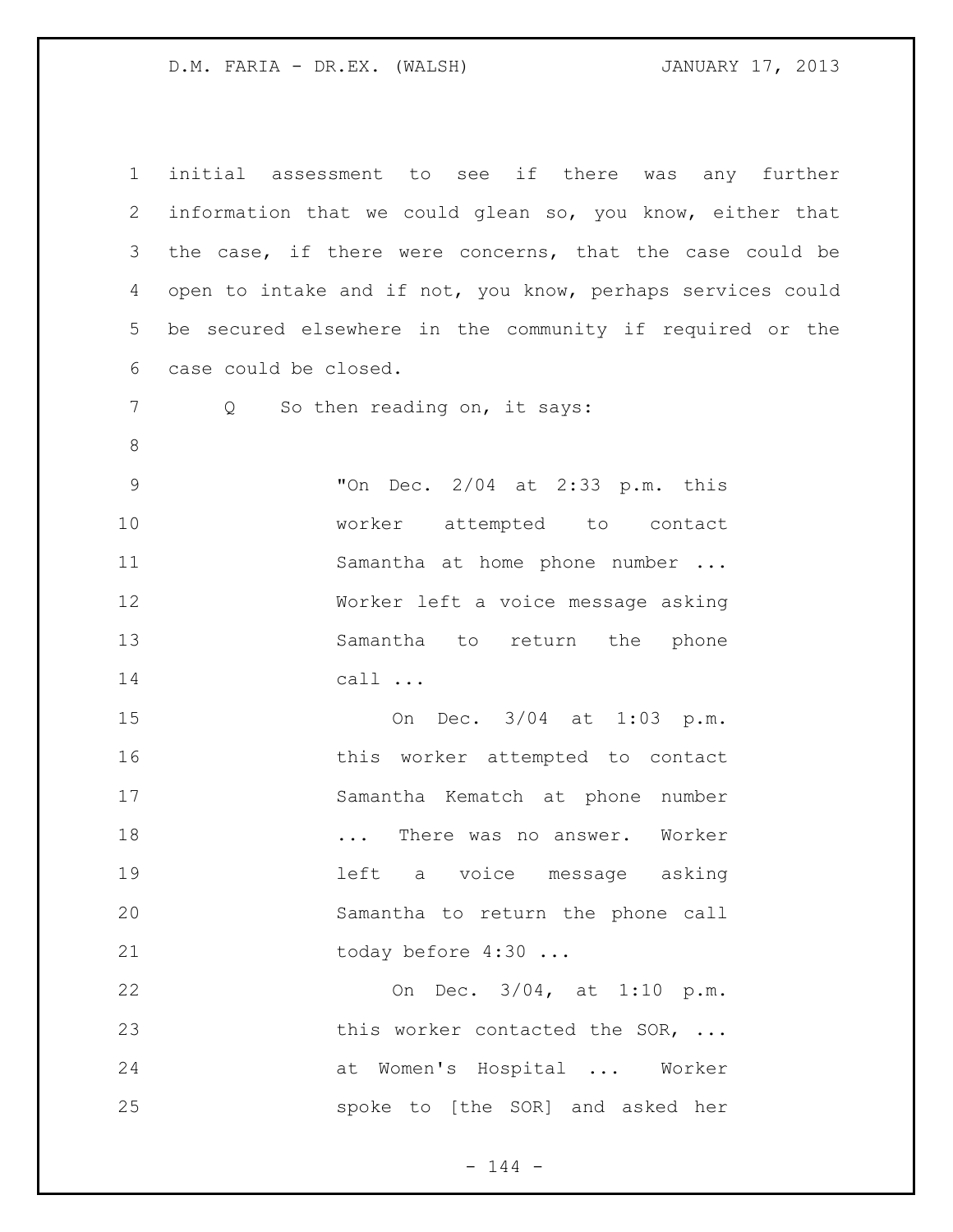1 to provide the discharge date for Samantha. [The SOR] confirmed that Samantha was discharged from the hospital on Wednesday night. On Dec. 3/04 at 1:15 p.m. this worker consulted with the supervisor, Faria, regarding this

8 matter and the Agency's inability to connect with Samantha via phone 10 at this point in time. Faria 11 suggested that worker contact **12** [public health nurse] involved 13 with the family, inquire if Public 14 Health has been out to the home, and if there are no concerns identified by the [public health nurse] worker is to close the **protection file."** 

 So Ms. Wiebe's recordings then show that she was unable to connect with Ms. Kematch on December 2nd and 3rd and she consulted with you after that.

A That's correct.

 Q As her supervisor, did you think that there was anything else that Ms. Wiebe could have done to try to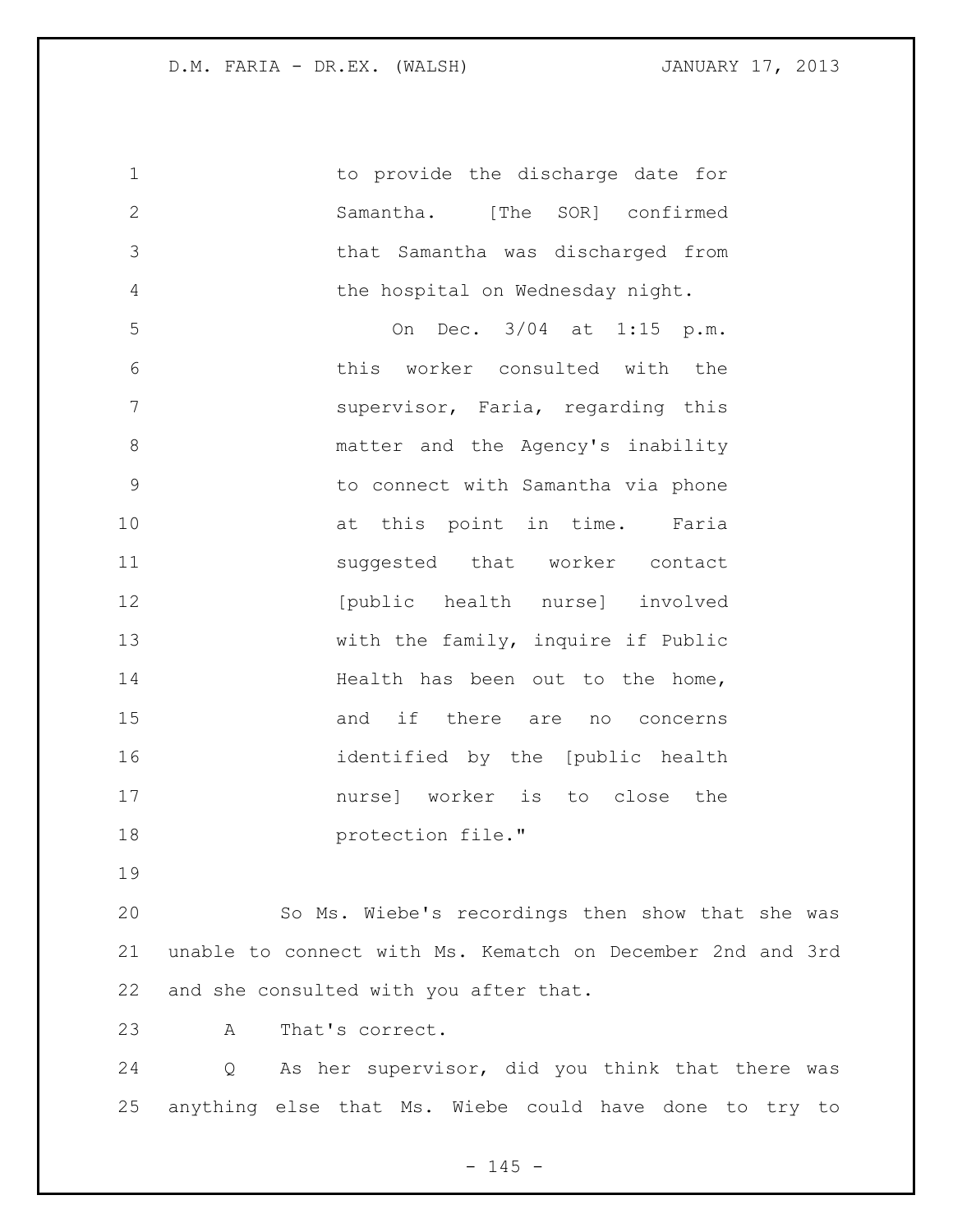establish contact with Ms. Kematch?

| 2  | Given the nature of the referral, that there was<br>A       |
|----|-------------------------------------------------------------|
| 3  | no presenting concern, I was satisfied with the efforts     |
| 4  | that Ms. Wiebe had taken. The standard at the time was      |
| 5  | that, you know, if a contact was required within 48 hours   |
| 6  | we could use, in these types of circumstances where there   |
| 7  | concerning information being presented to the<br>no<br>was  |
| 8  | agency, we could use a reliable collateral in the community |
| 9  | to confirm the safety of, of the children without direct    |
| 10 | contact with the children. So that was the decision that I  |
| 11 | made at the time.                                           |
| 12 | Q So that's why you suggested that Ms.<br>Wiebe             |
| 13 | contact the public health nurse?                            |
| 14 | That's correct.<br>A                                        |
| 15 | She would have been a reliable collateral?<br>Q             |
| 16 | Α<br>Yes.                                                   |
| 17 | And were you relying on a specific standard at<br>Q         |
| 18 | the time? Did you turn your mind to a specific standard?    |
| 19 |                                                             |
|    | That standard is -- it's located in all --<br>A<br>Yes.     |
| 20 | it's located in all the standards in the 1999, in the draft |
| 21 | 2001 and it's also included in the, in the 2005 standards   |
| 22 | as well and -- I'm just looking, I'm just looking at the    |
| 23 | '99 standards. One moment, please.                          |
| 24 | Maybe I can help.<br>Q                                      |

 $- 146 -$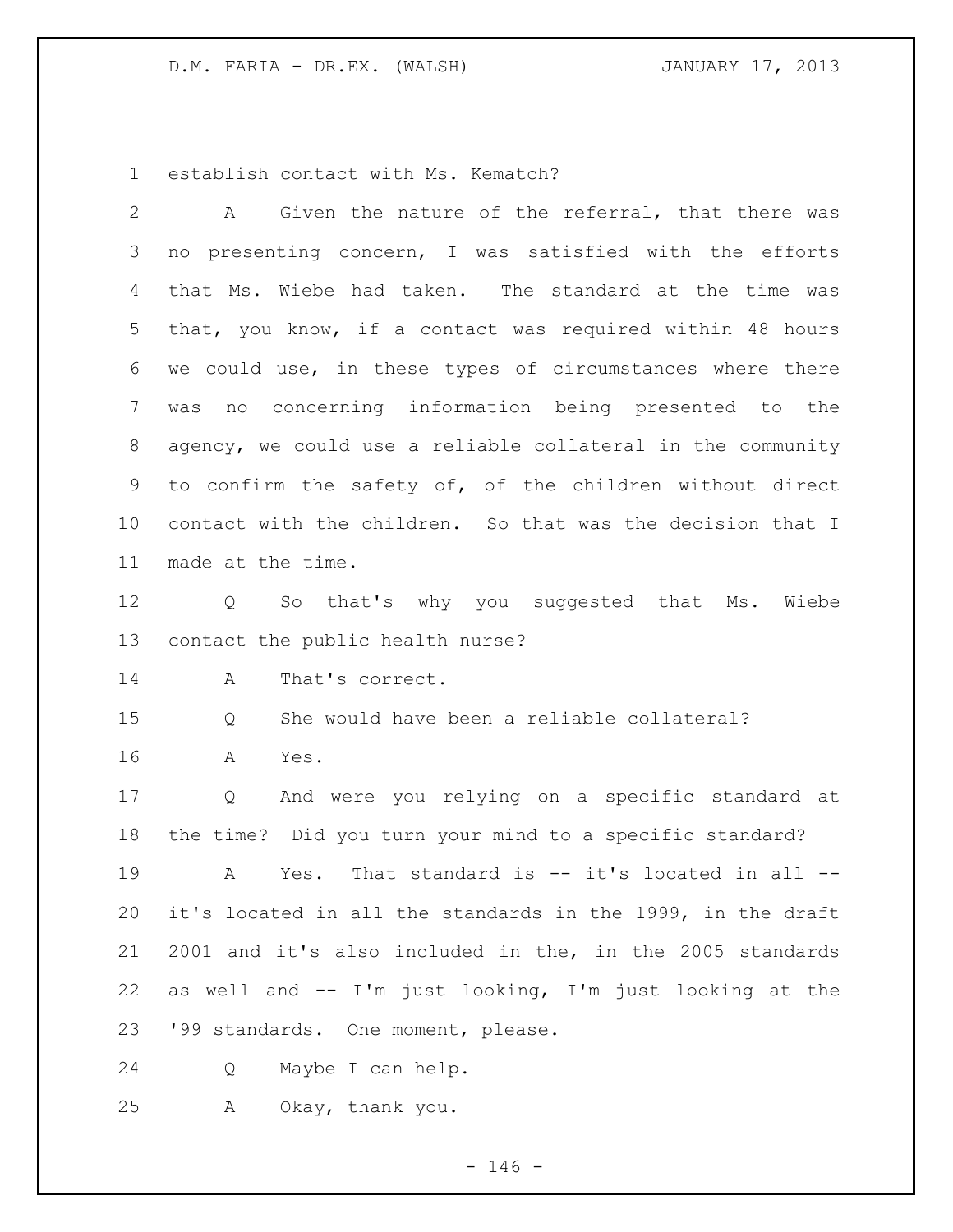| $\mathbf 1$     | MS. WALSH: Can you pull up on the screen page                          |
|-----------------|------------------------------------------------------------------------|
| $\mathbf{2}$    | 19189. And actually, so that we know what we're looking                |
| 3               | at, let's pull up page 19158.                                          |
| $\overline{4}$  | THE WITNESS: Thank you.                                                |
| 5               |                                                                        |
| 6               | BY MS. WALSH:                                                          |
| $\overline{7}$  | This is entitled "Case Management Standards Child<br>$Q \qquad \qquad$ |
| 8               | and Family Services, September 16, 1999". I think you told             |
| 9               | me this morning that these were the standards that you                 |
| 10 <sub>o</sub> | referred to in December of '04, the '99 standards.                     |
| 11              | A<br>Yeah, yes.                                                        |
| 12              | And so if we turn to page 19189, number 3:<br>Q                        |
| 13              |                                                                        |
| 14              | "If the rating for response time                                       |
| 15              | in the high or medium range<br>is                                      |
| 16              | (i.e. within 48 hours or less),                                        |
| 17              | the worker ensures the safety of                                       |
| 18              | the child either through direct                                        |
| 19              | contact or through confirmation of                                     |
| 20              | the child's safety by a reliable                                       |
| 21              | source."                                                               |
| 22              |                                                                        |
| 23              | So is that what you were referring to?                                 |
| 24              | Yes.<br>Α                                                              |
| 25              | the reliable source<br>And<br>in this case<br>the<br>Q<br>was          |

- 147 -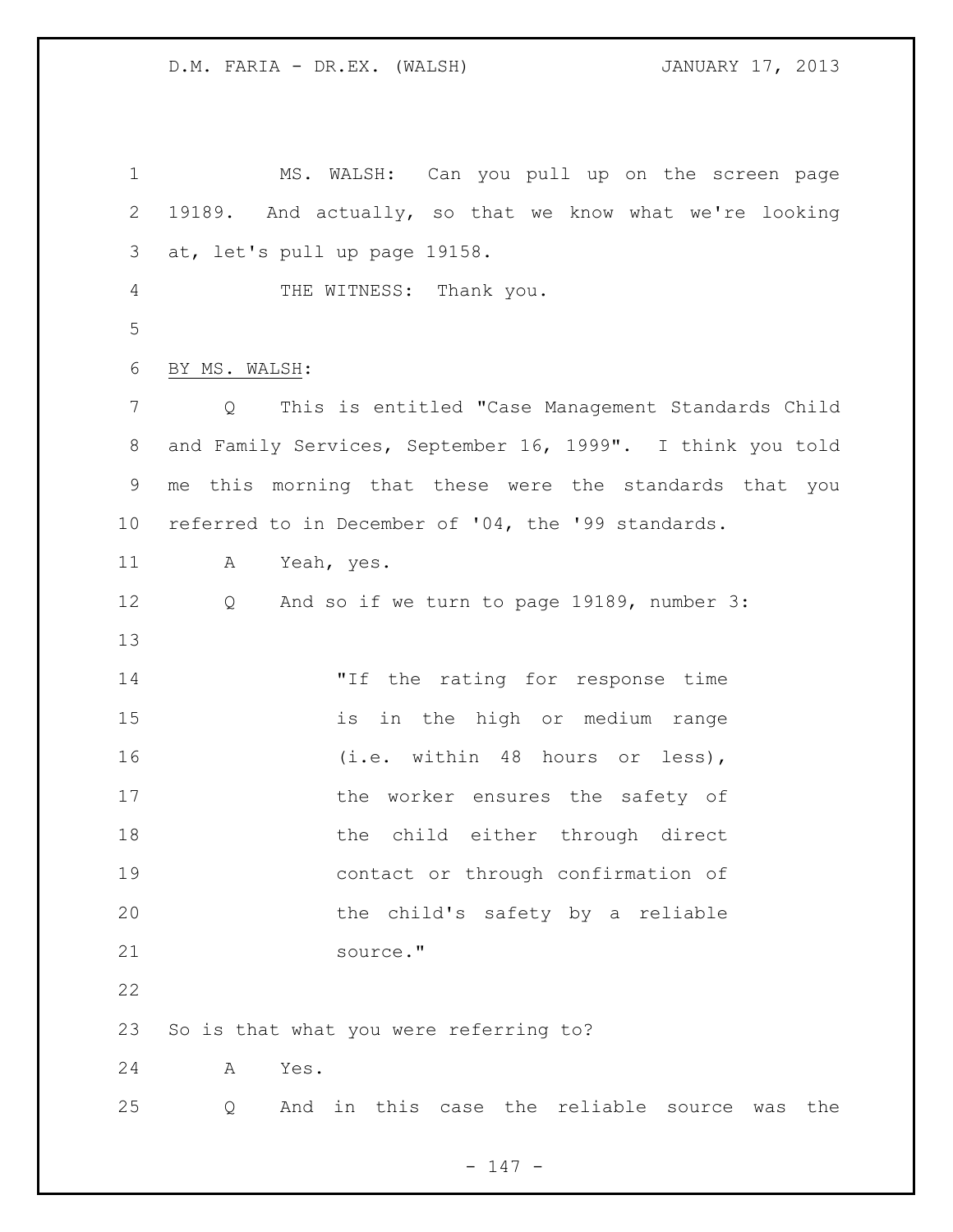public health nurse?

A That's correct.

 Q Would the public health nurse have had access to Ms. Kematch's Child and Family Services history?

A No, she would not have.

 Q Did you know whether this public health nurse had the same training as a CRU worker in terms of assessing child protection concerns?

A I would not.

 Q Did you know in December of '04 whether the public health nurse had any information about Phoenix herself?

 A I do not. Again, this referral was with respect to the new, to the birth of a newborn infant in the home and it would have, we would have been asking the public health nurse if she had concerns with respect to both children.

 Q You were asking whether she had concerns with respect to both children?

 A The expectation when -- if Shelly were asking if there protection concerns or if we, we were confirming whether there was protection concerns it would be with respect to both children, including the newborn infant whom this referral was about.

Q And my question was did you at any point, in

- 148 -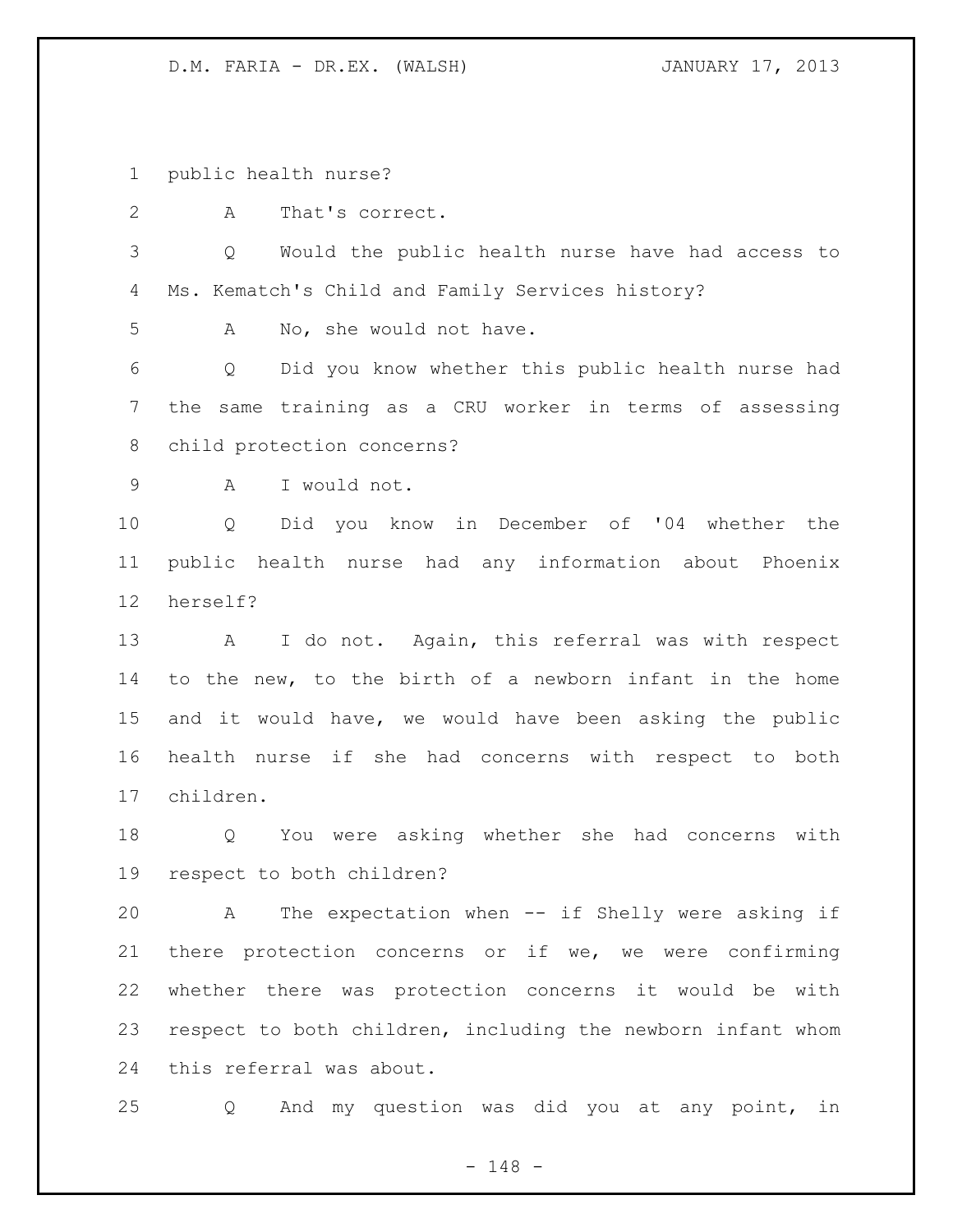December of 2004, know what information the public health nurse had about Phoenix, if any? A No. Q If we look at page 36947, back to Ms. Wiebe's intake report, that long paragraph documents Ms. Wiebe's contact with the public health nurse, Mary Wu. You've reviewed this document? 8 A Yes, I have. Q And is there any indication in the file recording that Ms. Wiebe prepared that Ms. Wu ever saw Phoenix? A There's the line: "Mary advised that she had been to see Samantha since her discharge 15 from hospital." So she had been out to the home. There's no information specific to Phoenix. Q There's no indication that Ms. Wu saw Phoenix? A No. However, Shelly asks her directly that if 21 she has been out to the home does she have any concerns. I think the important line for me here is that Shelly makes it very clear to her what her professional obligation is with respect to reporting any concerns of a child protection nature. So that would be the line:

- 149 -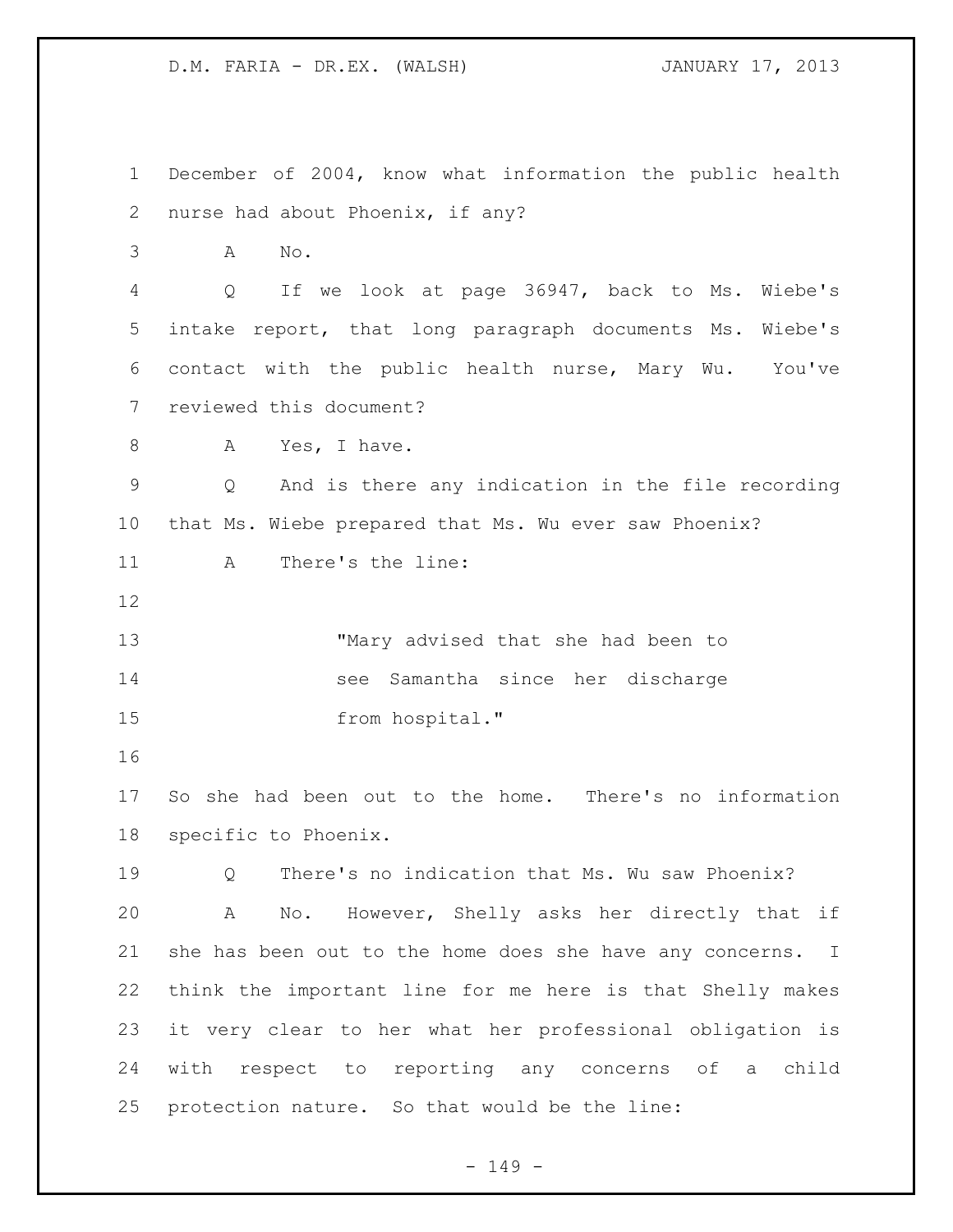"... worker advised Mary that the Child and Family Act supercedes PHIA, and indicated that any professional is obligated to contact WCFS to report risk to a child if there are concerns. **1** [And] Mary advised that she is 8 aware of this ..."

 Q Based on Ms. Wiebe's file recording, what did you understand the public health nurse to be telling her?

 A I understood that Ms. Wu was clearly articulating that she understood that the Child and Family Services Act supersedes PHIA and FIPPA and that she fully understood her obligation to report under the act.

 Q And in your view was this information sufficient for Ms. Wiebe to conclude there were no child protection concerns with respect to Phoenix?

 A In light of the fact that there was absolutely no new protection concerns being presented to the agency, in light of the fact that there was no concerning information being presented with respect to the common-law partner in the home, in light of the fact that we have a public health nurse, a reliable collateral in the community where a standard indicates we can use as a substitute to viewing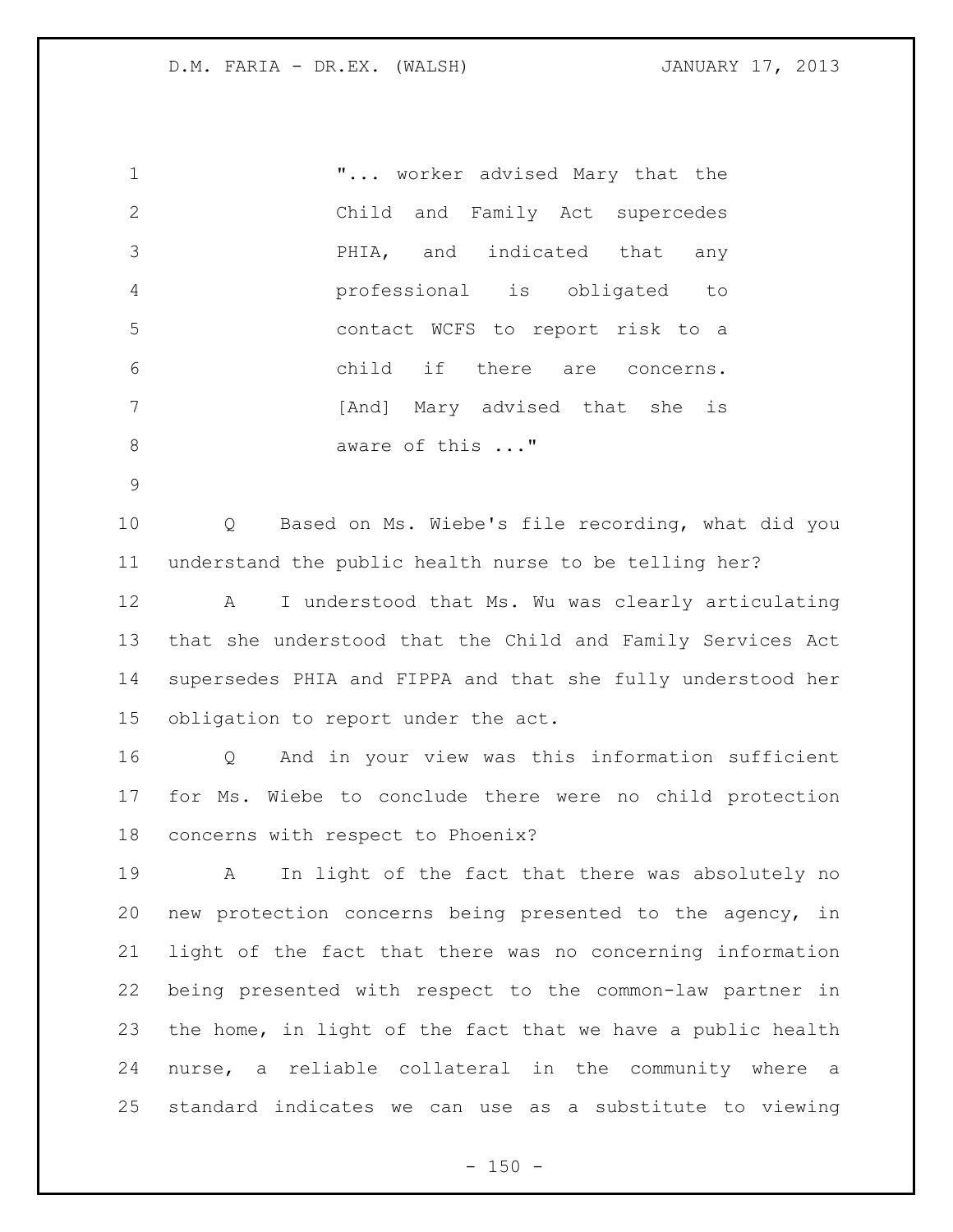children, who is indicating to us that she fully understands that the Child and Family Services Act supersedes PHIA and FIPPA and is reporting that she understands her obligation to report, that was sufficient information to indicate to me that she did not have protection concerns.

7 Q With respect to Phoenix?

 A With respect to the children in this home, the newborn infant and Phoenix.

 Q Ms. Willox, or Ms. Wiebe's evidence was that -- well if you go to the bottom of page 36947, you see that Ms. Wiebe noted that she asked for the name of Ms. Wu's supervisor.

A Yes.

 Q And her evidence was that she expected you would follow up with the public health before closing the file. Did you intend to do that?

18 A If I felt that the public health nurse -- if the public health nurse had not clearly indicated her, like the fact that she fully understood her duty to report, or if I felt that there potentially could be protection concerns, I would not have closed the file prior to speaking to the supervisor. In my mind, I was closing this satisfied that with the information that we had and the fact that we had a professional in the community that was clearly articulating

- 151 -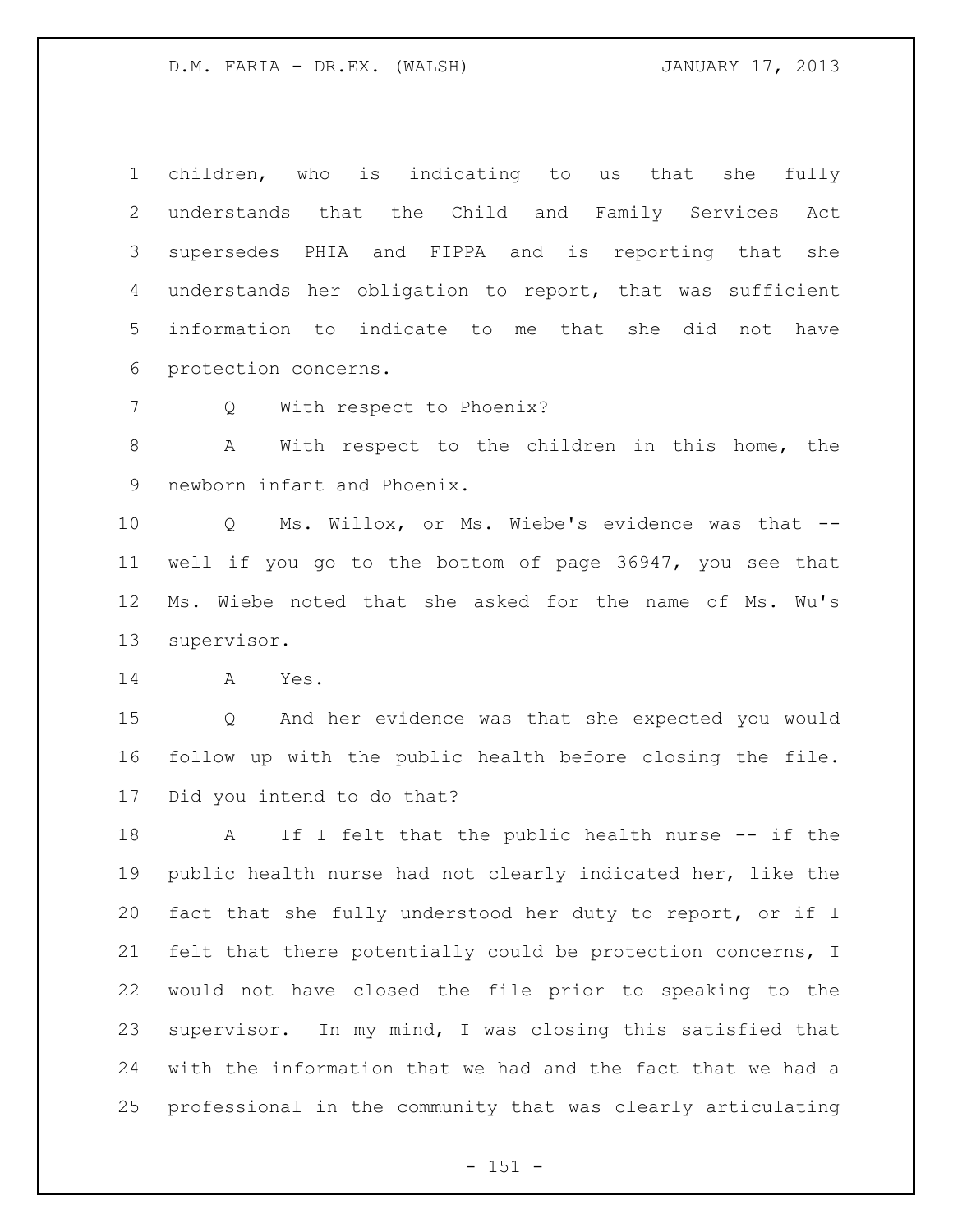that she understood her obligation to report, that indicated to me that there were no protection concerns and she may very -- and if there were no protection concerns, she actually would have been in breach of PHIA and FIPPA had she provided us with any information.

 Q So if we turn to the next page, 36948, under "Recommendations". First of all, you see that the information about the supervisor, the public health nurse supervisor had been provided to you for ongoing follow up. Did you ever call back to Ms. Wu's supervisor?

A I have no recollection of that.

 Q So under "Recommendations" -- if you had would you have made notes of it, by the way?

 A No, I would not have. It was not case specific, it was operational. It was not uncommon for me to speak to multiple collaterals in the community. This was also not uncommon for us to have issues with information sharing with Public Health. As a matter of fact we had a very good working relationship with respect to information sharing. It was an issue with Employment and Income Assistance and there were meetings that happened with respect to addressing information sharing with Employment and Income Assistance. Did I record the outcome of those meetings in the records? No, because those were operational in nature. So if I was speaking to Ms. Wu's supervisor about

 $- 152 -$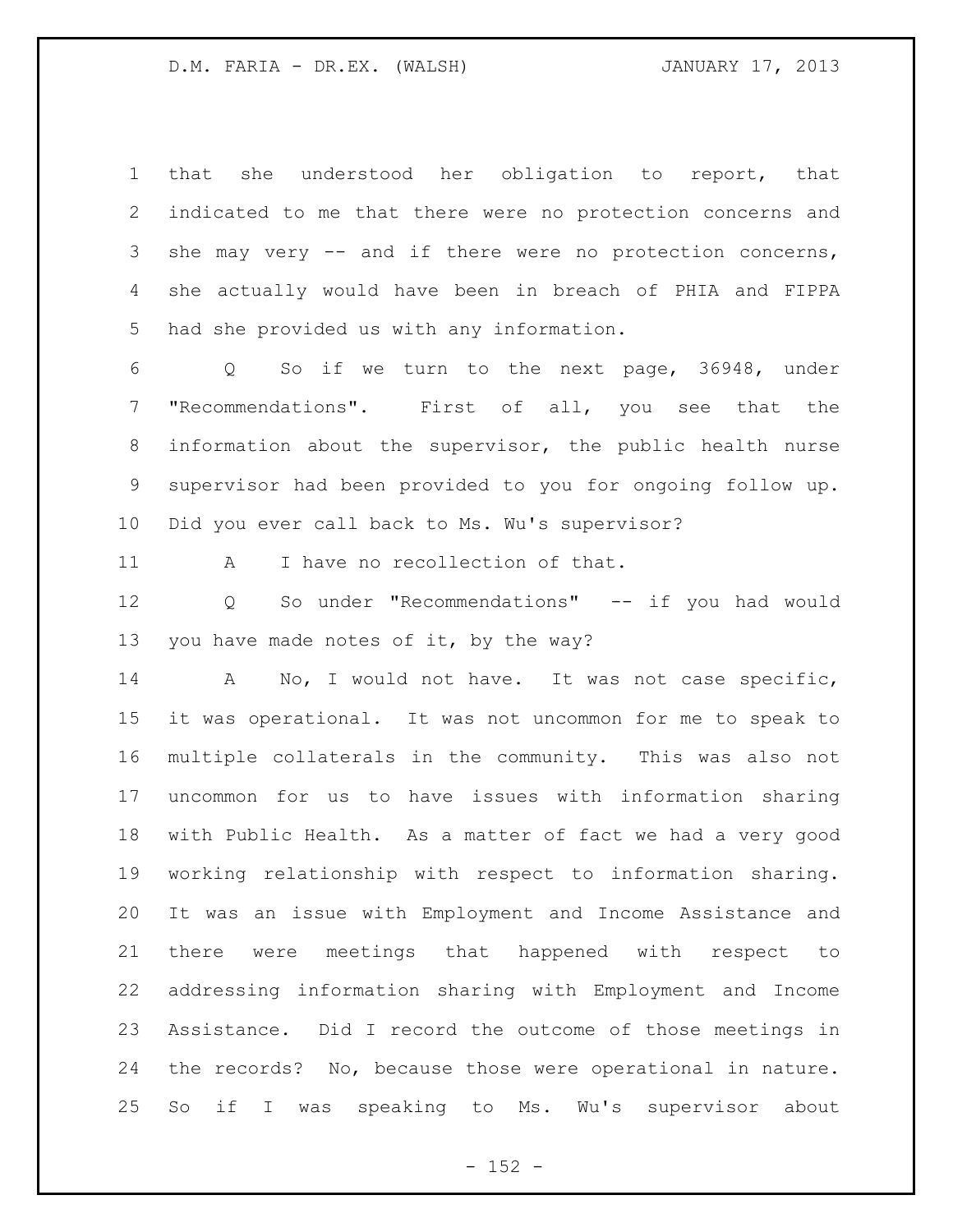information sharing or her staff person's understanding of information sharing, that would have been an operational matter, that would have not been case specific.

 Q Are you saying that you did not make notes of matters that you define as operational?

A Yes.

7 Q And what, what were operational matters?

 A If there was issues around information sharing. If we had -- for example, if we had issues with the school around allowing us access to interview children, that kind of thing, I would, you know, I would be following up either with the school principal or with the superintendant or my program manager would. Those are not case specific dealings. Those would not be recorded in a case specific record. If, for whatever reason, I felt that Ms. Wu had protection concerns or did not comprehend her obligation to, to report, I would have left this open. I would have spoken to her supervisor. I would have gotten confirmation 19 and I would have closed it at that point. The fact that I closed it before I spoke to the supervisor, I was satisfied based on no presenting information that with, that Ms. Wu, that Shelly Wiebe was able to communicate her responsibility and that Ms. Wu indicated that she fully understand, stood that and based on that had no protection concerns.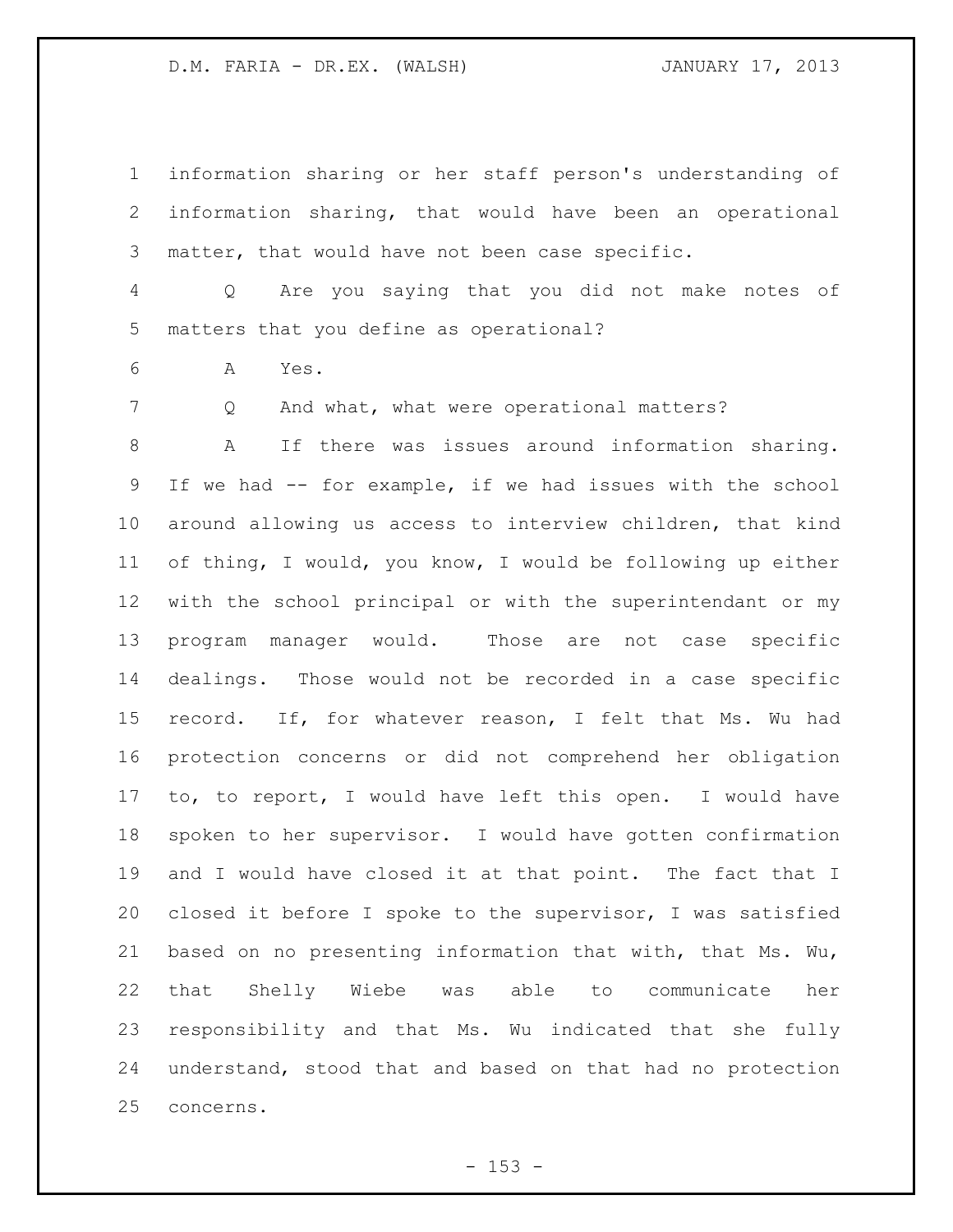Q So under the heading "Recommendations" on page 36948, it says: "After consultation with the public health nurse, and a review of the information attached on CFSIS, it was determined that 8 be a there does not appear to be a known risk to the children **residing in Samantha's care at** 11 this time. Therefore this matter is being closed at CRU, until further information or a request for services is brought to the Agency's attention. The wording "there does not appear to be a known risk to the children" sounds equivocal to me. Am I wrong? A Well, we were closing the case based on the fact that we had no information about any risk to these children. There was no new concerning information being presented to us. We knew that the baby was born healthy. We knew that this mom had received regular pre-natal care. We knew that Public Health had attended to the home,

understood their obligation to report to us, made and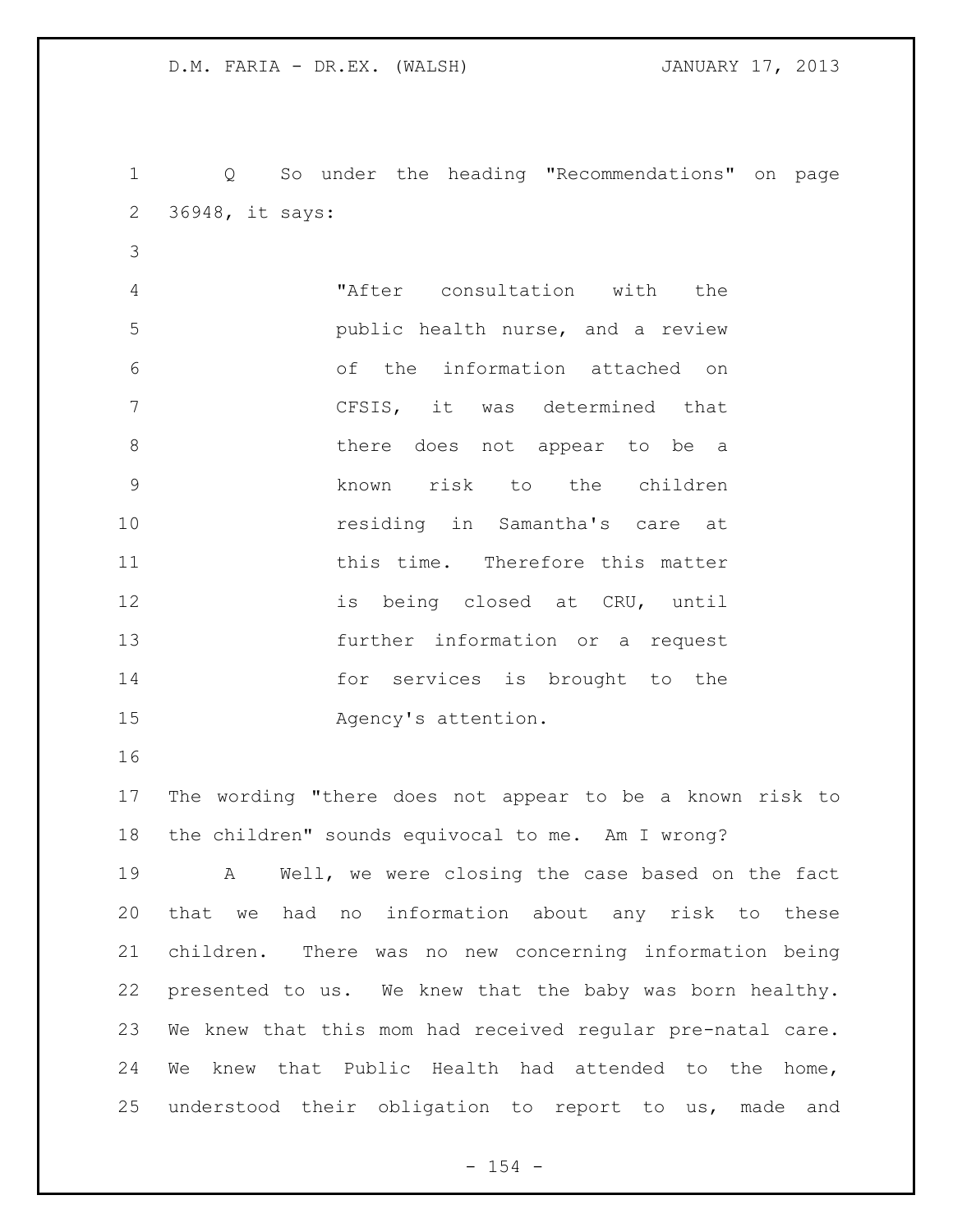clearly indicated that they had nothing to report. Based on that, we had no information that there was any risk to these children and made the determination to conclude the case at CRU.

 Q So on December 1st, 2004, you had recommended a referral to intake for ongoing follow up and assessment of 7 the home environment, right?

 A That's correct. That's, that's Shelly's language by the way, so that would have been what Shelly documented. What I, what I specifically communicated to her, I don't, I don't know because I wouldn't have a recollection of that.

 Q But certainly on December 1st, 2004, you recommended that the file not be closed but instead be referred to intake for further investigation?

A That's correct.

 Q And then on December 7th, 2004, you authorized that the file be closed at CRU without going on to intake?

 A That's correct, because as per the standard we had a reliable source in the community identify that there was no protection concerns and there was no new information of a protection nature being, being made to the agency with respect to this referral.

 Q So in terms of what changed between December 1st and December 7th, 2004, in terms of assessing risk to the

 $- 155 -$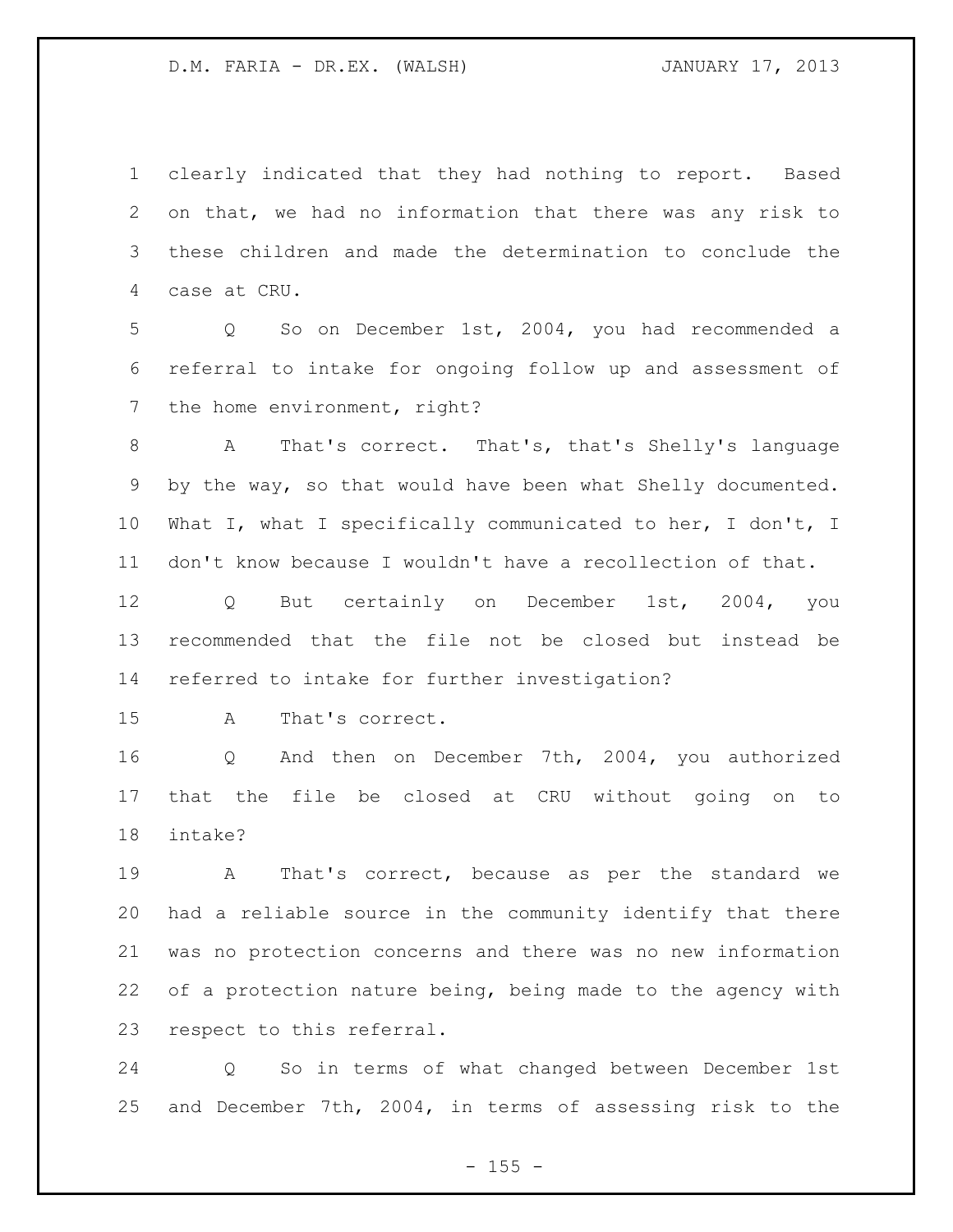children in the home, was the change the information that, or the conversation that Ms. Wiebe had with the public health nurse? A That's correct. MS. WALSH: I wonder, Mr. Commissioner, if we could just either take five minutes or take the 10 minute break now. THE COMMISSIONER: We're at the point for our mid-afternoon break so we'll -- like I said the other day, we'll take 10 and hope we're back in 12. 11 MS. WALSH: Thank you. (BRIEF RECESS) MS. WALSH: Thank you, Mr. Commissioner. And I did find the, the portion of the transcript that I was thinking of and we'll come to that in a minute but just so you know that I will, I will put to the witness the evidence that I was referring to. THE COMMISSIONER: Yes, re-put your question and then I'll hear counsel. MS. WALSH: Yes. But I'm not doing that at this very moment. 24 THE COMMISSIONER: No, I understand.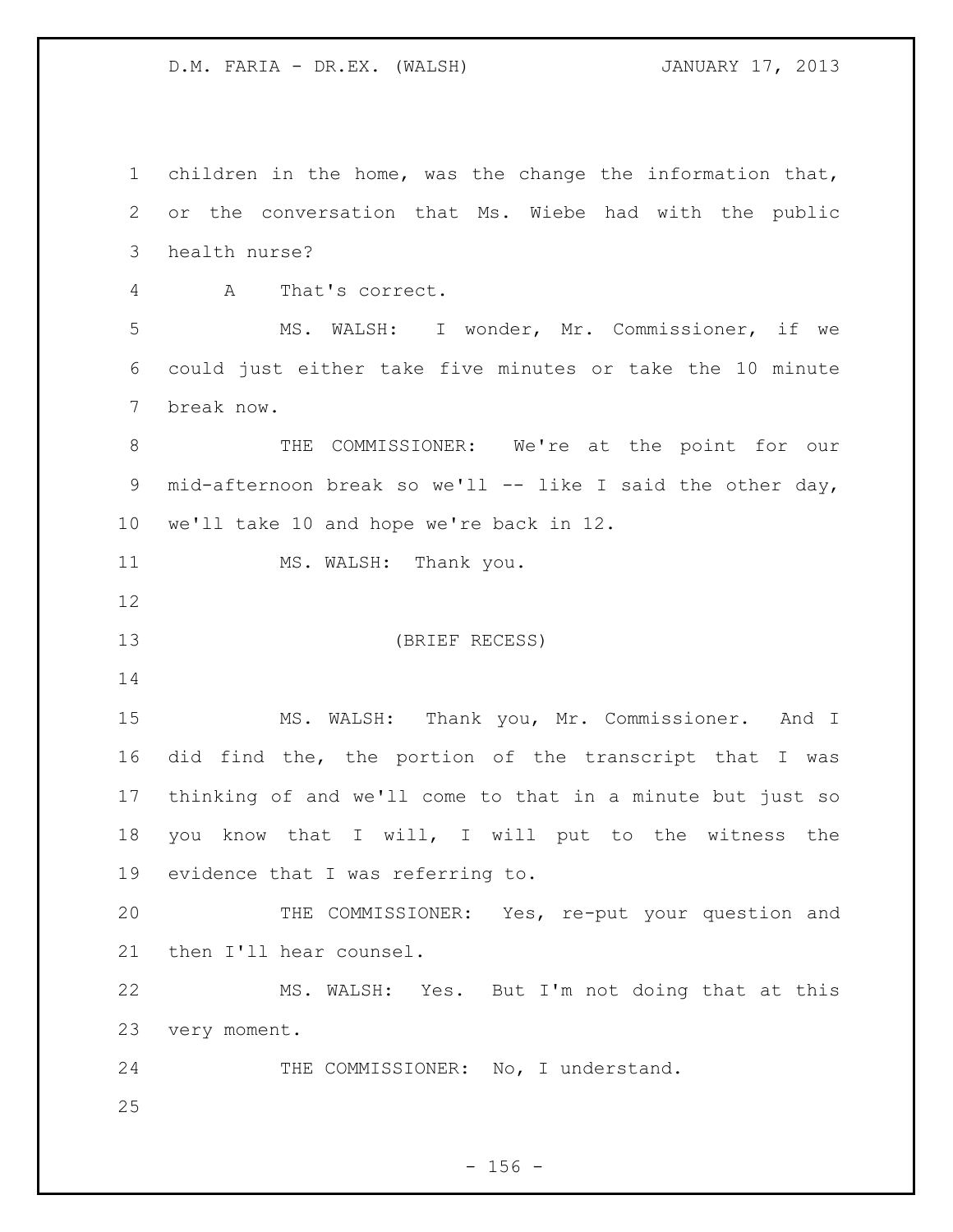BY MS. WALSH:

| 2               | So, Ms. Faria, at the time that the file was<br>Q            |
|-----------------|--------------------------------------------------------------|
| 3               | closed on December 7th, 2004, you knew that the file         |
| 4               | recording had no information about Wes McKay and whether he  |
| 5               | had a history with Child and Family Services?                |
| 6               | Α<br>Yes.                                                    |
| $7\phantom{.0}$ | Q<br>And you knew that Ms. Wiebe had not seen either         |
| 8               | Phoenix or the baby for that matter?                         |
| 9               | No, because the standard indicated that if we<br>$\mathbb A$ |
| $10 \,$         | used a reliable source in the community that wasn't a        |
| 11              | requirement.                                                 |
| 12              | Q Sure. I just want to know what you, what you               |
| 13              | were aware of in terms of the facts at the time that you     |
| 14              | recommended closing the file on December 7th. So you knew    |
| 15 <sub>1</sub> | that there was no information about whether Wes McKay had a  |
| 16              | history with CFS, right? That's right?                       |
| 17              | I'm sorry, what was the question?<br>A                       |
| 18              | At the time you recommended closing the file on<br>Q         |
| 19              | December 7th, 2004, you knew that there was no information   |
| 20              | in the file as to whether, or in the file recording as to    |
| 21              | whether Mr. McKay had a history with CFS?                    |
| 22              | was no concerning information presented<br>Α<br>There        |
| 23              | about Mr. McKay nor did I have any information that he had   |
| 24              | a history with CFS.                                          |

Q And you knew that Ms. Wiebe had not seen Phoenix?

- 157 -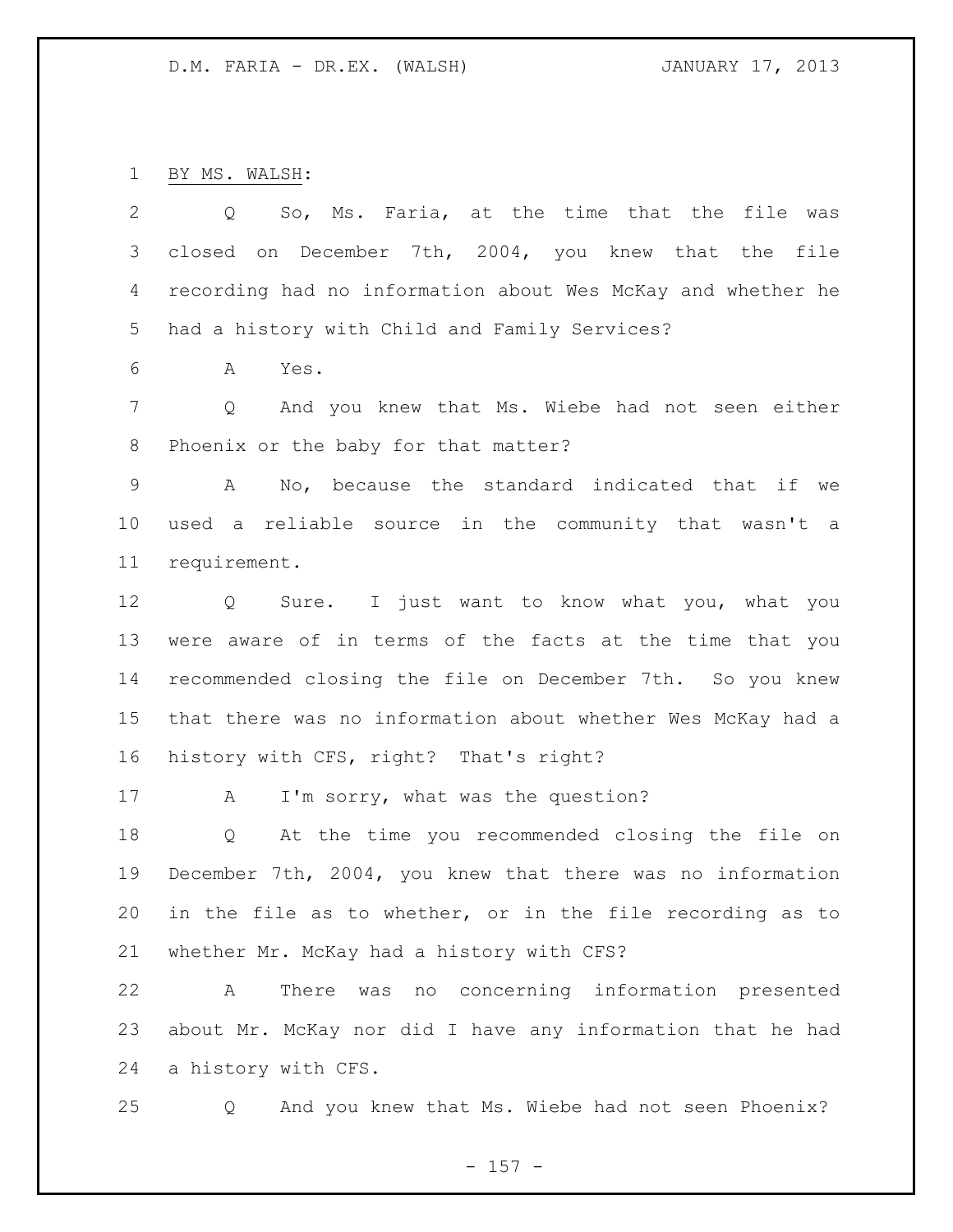1 A That is correct.

 Q And you knew that she hadn't even spoken to Samantha Kematch?

A That is correct.

 Q And am I correct in understanding that at that time the agency had not seen Phoenix since July of 2004?

 A The agency had not seen Phoenix since July of 2004 at which time they had seen Phoenix and had given that case closing a low risk assessment.

 Q Right. And at the time that the file was closed on December 7th, you had no information that the public health nurse or any other collateral had actually seen Phoenix?

 A The information that I had was that the public health nurse had been out to the home as indicated in the report and acknowledged that she was fully aware of her obligation under the Child and Family Services Act to report any concerns of protection of children and that she had no concerns, protection concerns to report to the agency. So based on that, I was satisfied that there were no protection concerns in this matter.

 Q Did you assume that the public health nurse had seen Phoenix?

 A The public health nurse acknowledged that she had been out to the home and she had no protection concerns.

- 158 -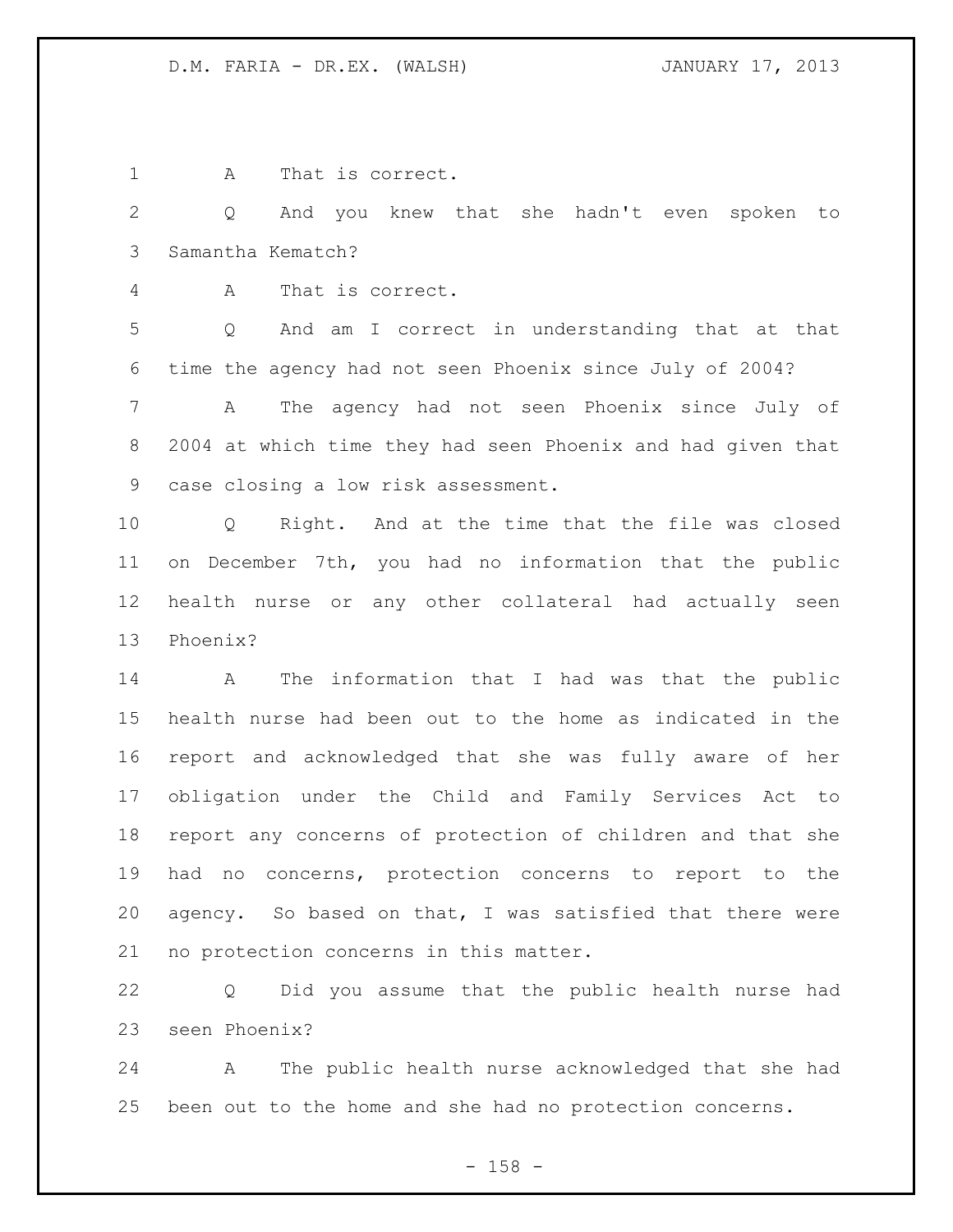Q But you had no information as to whether the public health nurse had seen Phoenix though?

 A No. Again, this referral was with respect to the newborn infant in the home and with respect to Phoenix.

 Q The file was at CRU from December 1st to December 7th. Was there any reason why you didn't send either Ms. Wiebe or another worker out to fields to see Samantha and Phoenix?

 A There could have been a multitude of reasons why we made that decision. I can only speculate. We have a referral that has no new concerning information being presented to the agency. It could have been with respect to what we might have been managing at the time with respect to other, other cases, other emergent matters. So 15 I, I have no specific recollection of what would have been the foundation of that decision.

 Q You were referring us to the 1999 standards which you said you relied on in making decisions on this file. I just want to take a look at those more closely. If we can pull up, please, page 19191 from the 1999 standards. Can you see it says under "Assessments and Investigation - Standards":

 "The worker continues the assessment/investigation of all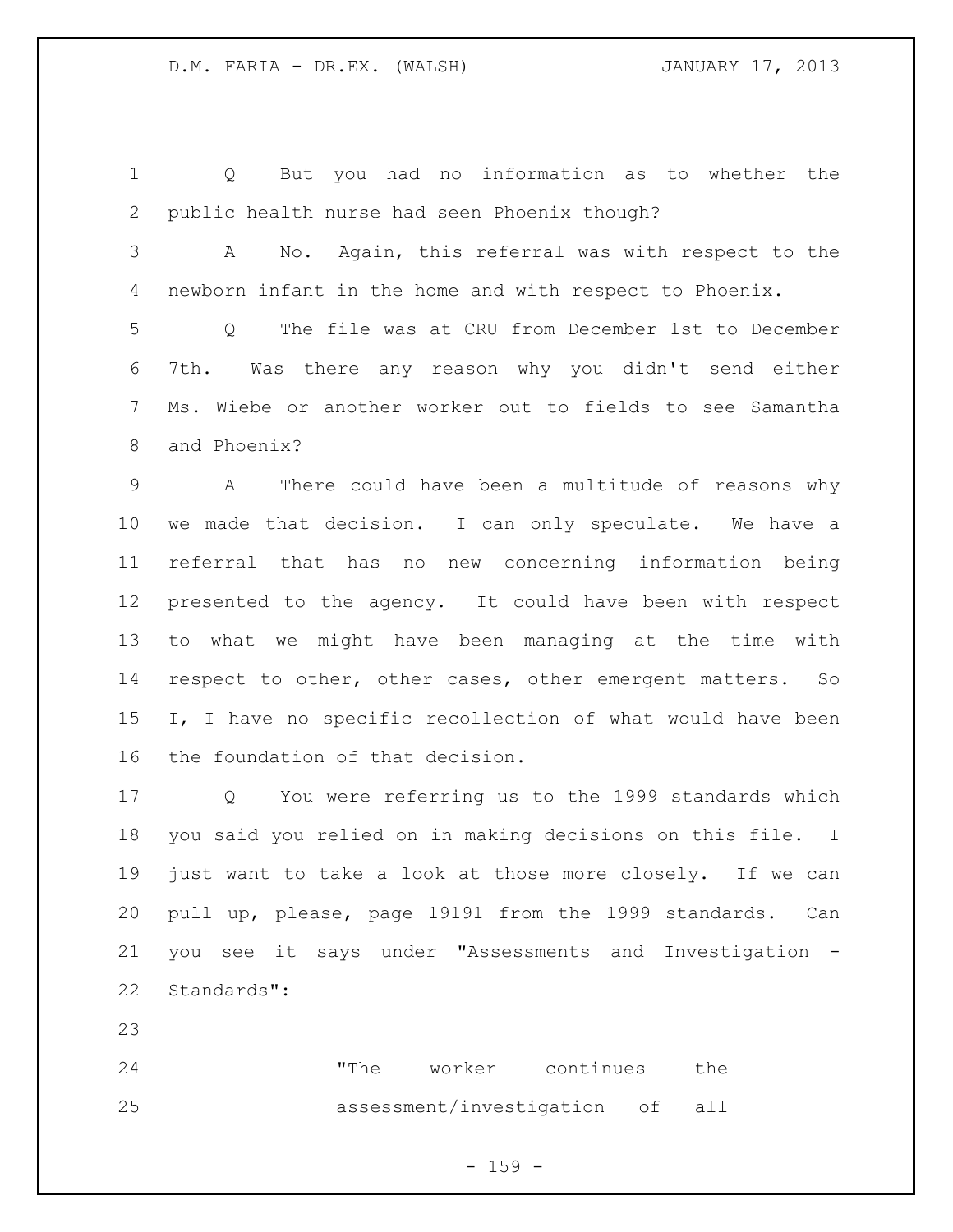child protection allegations referred from intake or identified in an active case. The assessment/investigation includes: 5 - contact with the referral source - face-to-face contact with the child alleged to be in need of 8 protection 9 - face-to-face contact with other children residing in the household ..." And then you referred us to page 19189 in these same standards, item 3, which says: "If the rating for the response 17 time is in the high or medium **18** range ... the worker ensures the safety of the child either through direct contact or through confirmation of the child's safety 22 by a reliable source." So that first page that I just showed you, page 19191, it says that the assessment/investigation includes

 $- 160 -$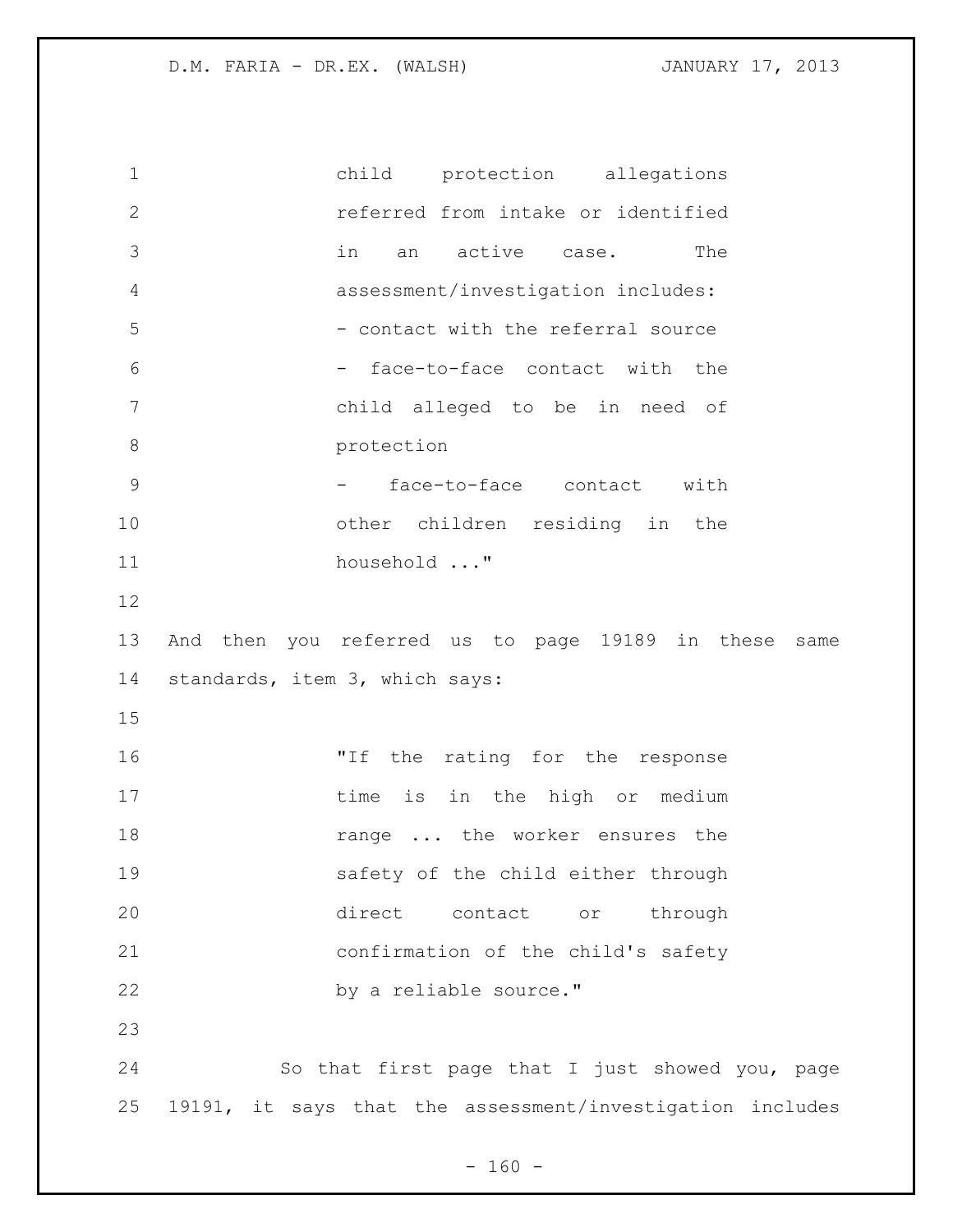face-to-face contact with the child alleged to be in need of protection. Did you understand that to be the standard required in a child protection investigation? 4 THE COMMISSIONER: Just a minute. Mr. Saxberg? MR. SAXBERG: Well, the standards that she's referring to are not the intake standards. She's referring to the family service standards. Intake standards are the ones that she had previously referred to. 9 MS. WALSH: Okay. 10 MR. SAXBERG: That's why it says -- BY MS. WALSH: Q Is that your understanding? A That is correct. Q And what, why would the standards be different? A Because the, the function at CRU and intake would be very different than a function, the function at family services. I think you would have to speak to somebody who is an expert in the standards to get the question to that, I don't know. Q Okay. So your understanding is that the -- when we're looking at the 1999 standards, if a file were at family services and a child protection investigation were going on, face-to-face contact with a child alleged to be

in need of protection was a requirement?

- 161 -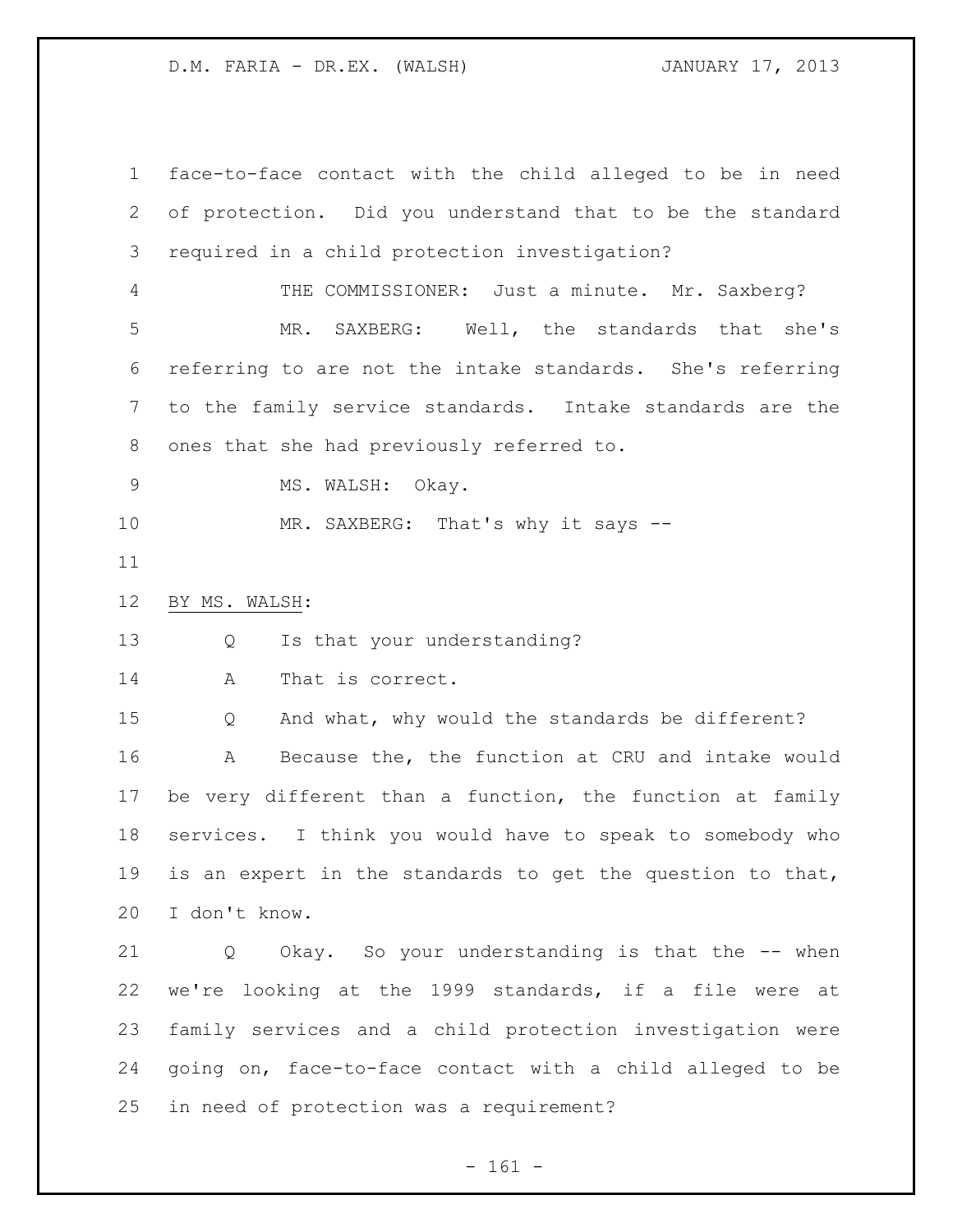A It was a requirement but there was a provision that if, if contact was deemed to be within 48 hours, that we could use a reliable source, especially in a referral such as this where there is no presenting concerning, concern. Q The presenting concern, you told me the file was opened because of Ms. Kematch's history, right? That was one of the reasons -- A It was open based on the history and the fact that she had a newborn infant in the home. Q And a new partner? A Yes. But there were no new concerns with respect to any imminent, immediate safety to the children -- Q Right. A -- with this referral. Q But because of the history, the fact of the new baby, the fact of a new partner, that was reason to investigate whether there were child protection concerns relating to Phoenix? A Related to the newborn infant and Phoenix, yes. 21 0 And -- THE COMMISSIONER: I think we've been over that, pretty well covered now. MS. WALSH: Yes, thank you.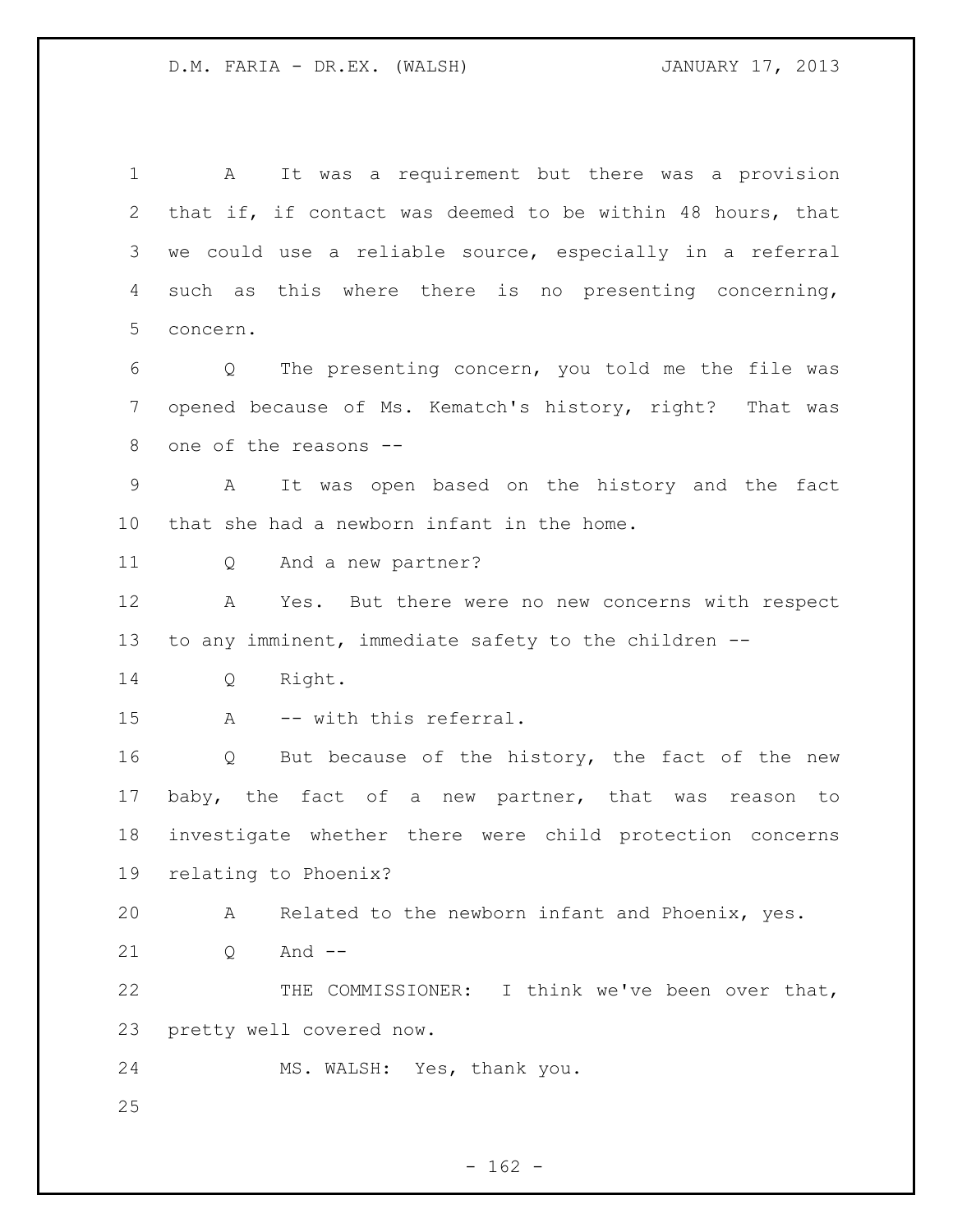# BY MS. WALSH:

 Q And so your evidence is that the reason that you recommended closing the file on December 7th, '04, was because you understood that the public health nurse had been to the home and had no concerns?

 A The reason I recommended the case be closed was because there was no new presenting information. We knew that this mother had regular pre-natal care, the infant was born healthy, both of which are indicators, you know, are positive indicators in terms of drug or alcohol use during the course of the pregnancy. There was no really concerning information being presented about the common-law partner in the home. I don't recall specifically what my discussions would have been with, with the intake supervisor or with Shelly but likely some consideration would have, would have occurred with respect to the low risk finding by intake in July as well. And then ultimately with, with the fact that a reliable collateral in the community had been out to the home, advised that she understood her obligations under the Child and Family Services Act. She understood that the Child and Family Services Act superseded PHIA and FIPPA and she had no concerns to present to the agency. Based on all of that, we made the determination to close the case.

Q And am I correct in reading Ms. Wiebe's intake

- 163 -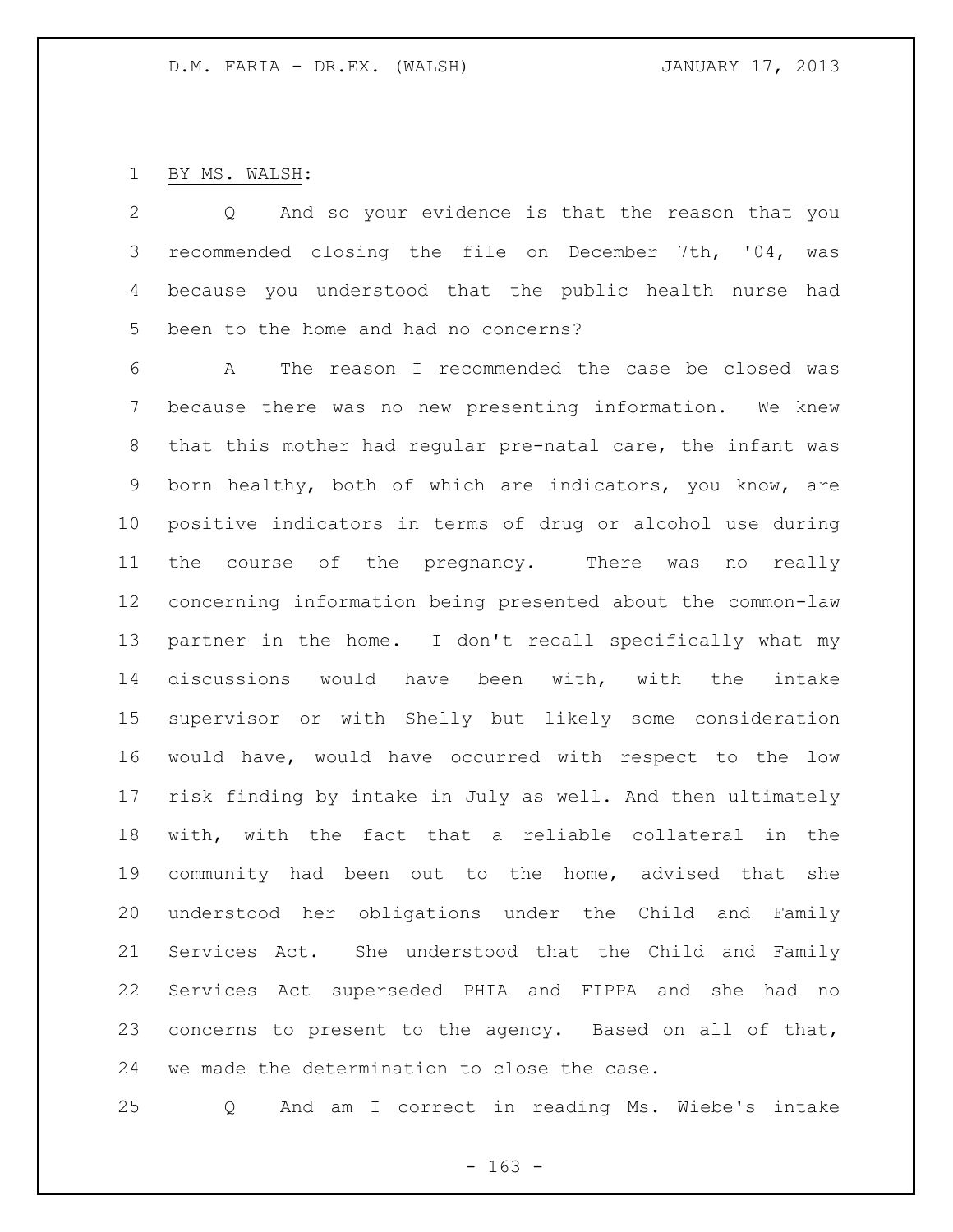report that you signed off on, on December 7th, '04, that there is no information about Phoenix at all in that recording?

A No, there was not.

 Q Just before we go on to the next, the '05 involvement, Ms. Faria, I want to be fair to you and what I had to said to you earlier was based on, on my notes of Ms. Wiebe's evidence and we've now got her transcript. My understanding was that she ultimately testified that she did not do a prior contact check on Mr. McKay and the basis of that evidence is as follows. It was in cross-examination.

 MS. WALSH: I have shown this, Mr. Commissioner, to Mr. Saxberg and Mr. Ray and I'm on page 73 of the transcript from January 8th, 2013, and the question is:

 "Q On the issue of whether 18 you did a search ..."

This is Mr. Gindin,

 "... whether you did a search on Wesley McKay, my understanding is that you don't have any real independent recollection of a lot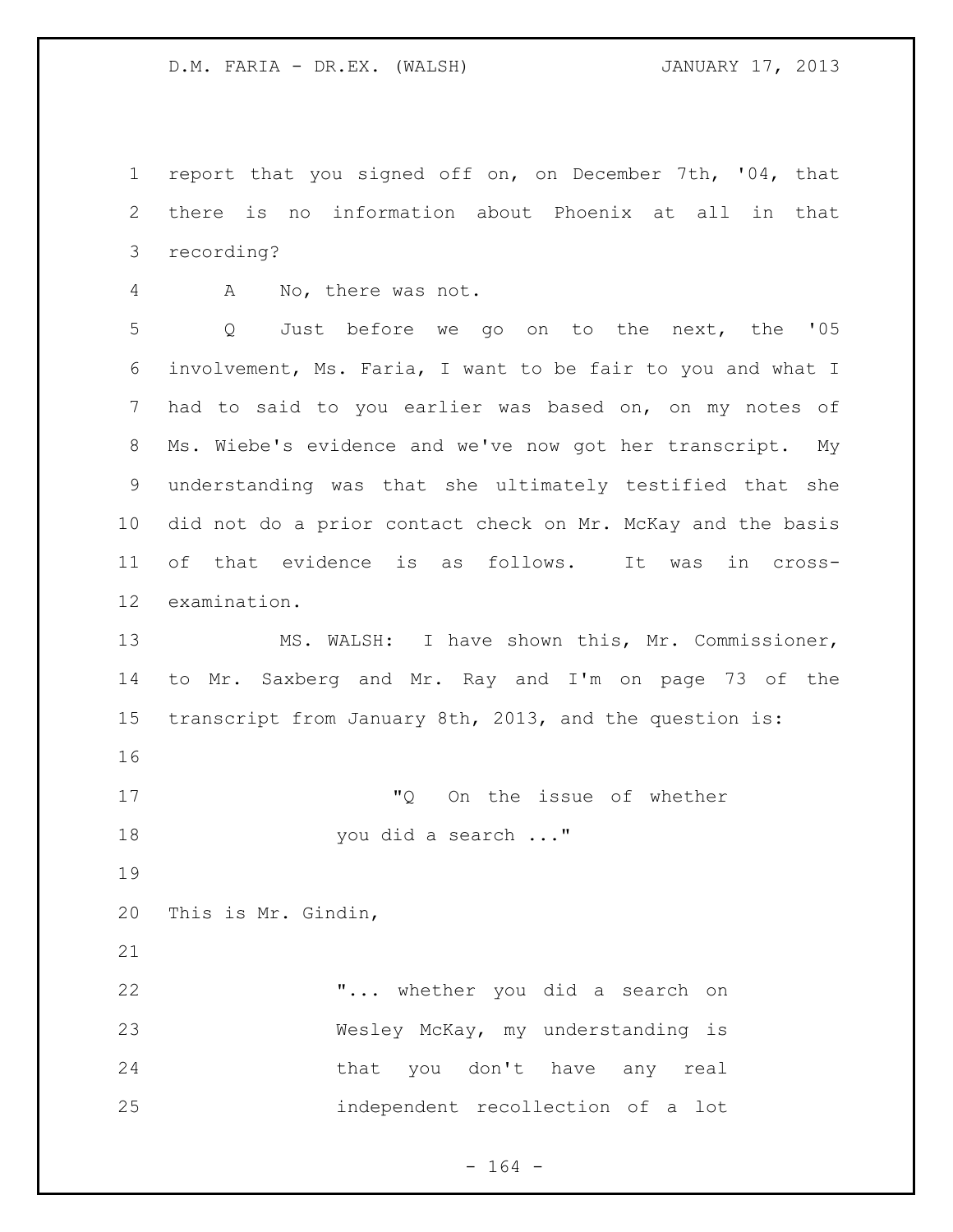| $\mathbf 1$   | of what went on back then?                  |
|---------------|---------------------------------------------|
| $\mathbf{2}$  | That's correct.<br>$A \quad \alpha$         |
| 3             | Q So you have to rely on                    |
| 4             | the notes that are shown to you             |
| 5             | and the reports that you made?              |
| 6             | Yes.<br>A                                   |
| 7             | Q And there are no notes                    |
| $8\,$         | that you made a search?                     |
| $\mathcal{G}$ | A No, there are not.                        |
| 10            | Q And had you in fact even                  |
| 11            | begun to make a search and find             |
| 12            | out certain things, we now know             |
| 13            | that there would be other steps             |
| 14            | you'd have to take --                       |
| 15            | Yes.<br>A                                   |
| 16            | $Q$ -- to continue on.                      |
| 17            | A Yes.                                      |
| 18            | And isn't -- wasn't it<br>$Q \qquad \qquad$ |
| 19            | your position that doing that kind          |
| 20            | of search is something that would           |
| 21            | take hours and hours and that               |
| 22            | often workers just wouldn't have            |
| 23            | enough time to, to do something             |
| 24            | like that?                                  |
| 25            | Depending on the nature<br>Α                |

- 165 -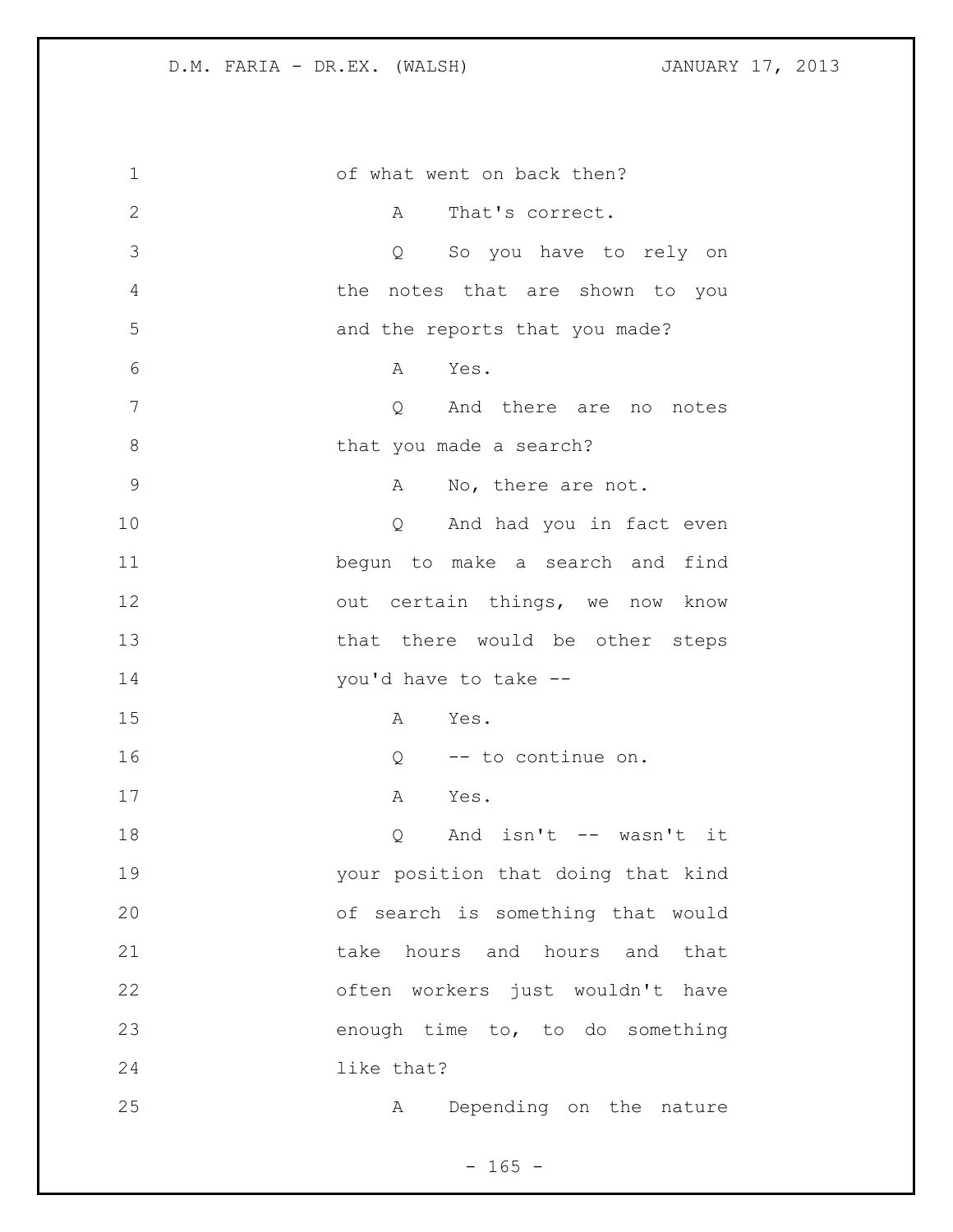| $\mathbf 1$   | of the involvement, yes.                                   |
|---------------|------------------------------------------------------------|
| $\mathbf{2}$  | Q Had you done a search                                    |
| 3             | you certainly would have made                              |
| 4             | notes?                                                     |
| 5             | I would hope so, yes.<br>A                                 |
| 6             | And had you discovered<br>Q                                |
| 7             | anything in that search of any                             |
| $8\,$         | consequence you would have marked                          |
| $\mathcal{G}$ | that down somewhere?                                       |
| 10            | I would hope so, yes.<br>A                                 |
| 11            | Q And you've also told us                                  |
| 12            | that if you knew the things that                           |
| 13            | were revealed to you from this                             |
| 14            | file, you certainly wouldn't have                          |
| 15            | recommended closing the file?                              |
| 16            | That's correct.<br>A                                       |
| 17            | So since you did<br>Q                                      |
| 18            | recommend closing the file, can't                          |
| 19            | we not assume that you didn't do a                         |
| 20            | search?                                                    |
| 21            | A I suppose so."                                           |
| 22            |                                                            |
| 23            | So it was on that basis that I put to the witness          |
| 24            | that the evidence of Ms. Wiebe was that she had not done a |
| 25            | PCC search.                                                |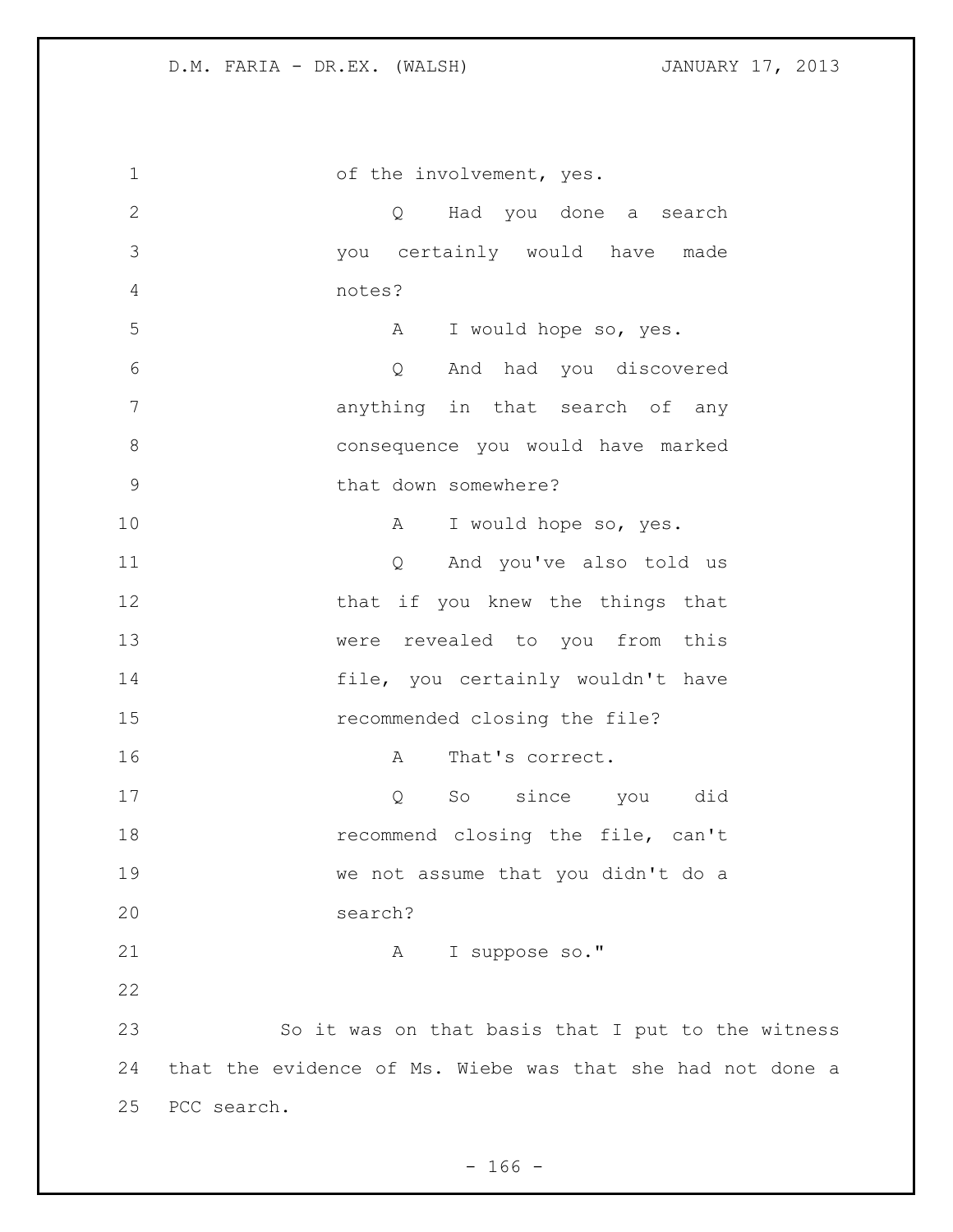THE COMMISSIONER: Now are you proposing to go any further? MS. WALSH: No. I just wanted to be fair to the witness as to where I had that information from. 5 THE COMMISSIONER: All right. BY MS. WALSH: Q So let's pull up, please, the file opening from March 2005, page 36926. And if we turn to the last page of this intake form, page 36930 -- THE COMMISSIONER: Just, just let me get -- this is a new one, isn't it? 13 MS. WALSH: Yes, Mr. Commissioner. 14 THE COMMISSIONER: Two six, I have it. MS. WALSH: 36926 is the first page. 16 THE COMMISSIONER: I have it, yeah. MS. WALSH: Ms. Faria, you've got that on the screen and -- 19 THE COMMISSIONER: Yes. THE WITNESS: Yes, I do. BY MS. WALSH: Q So if we look at the last page of this recording, page 36930, that's your signature on the document? A Yes, it is.

 $- 167 -$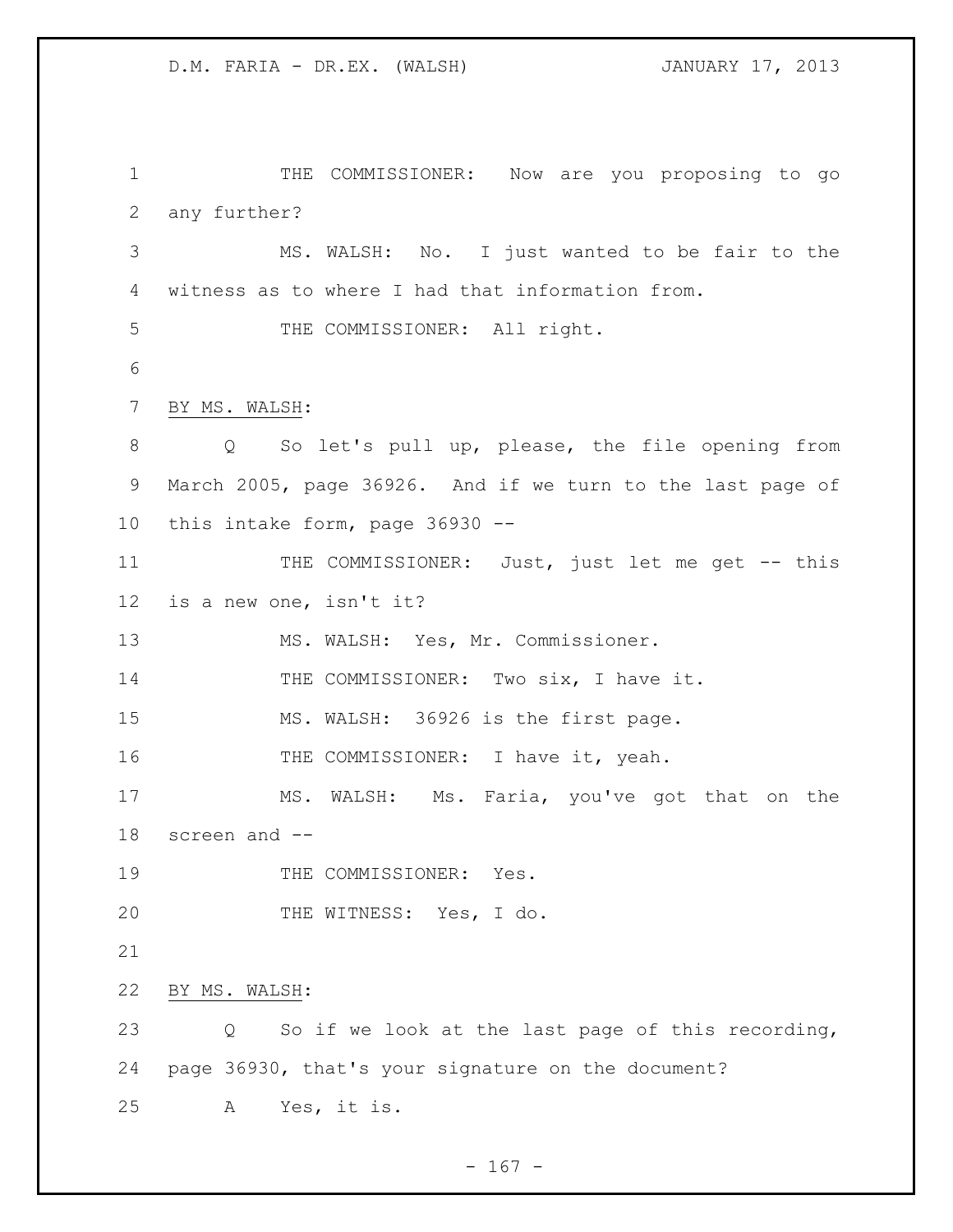Q And you signed it on March 9, 2005? A Yes, I did. Q Now if we go back to the first page, page 36926, the form says it's from Jackie Davidson/Christopher Zalevich. You didn't supervise Jackie Davidson, right? A No, I did not. She was an after hours social worker. Q Right. But you did supervise Mr. Zalevich? A Yes, I did. Q Now if we look at page 36928, you see where -- if we scroll down, please. You see where it says after recommendations there's Mr. Buchkowski's signature, or a 13 line for it, and Ms. Verrier's and then it says on March 7, '05, "this writer received this file for additional follow up", do you see that? A Yes, yes. Q So is that the point at which the CR unit became involved with this file, March 7th? A No, CRU would have, would have become involved earlier than that. They would have become involved when Richard was assigned the case because Richard was a CRU social worker. Q You're absolutely right. What I meant to say is March the 7th the day that your unit became involved? A Yes.

- 168 -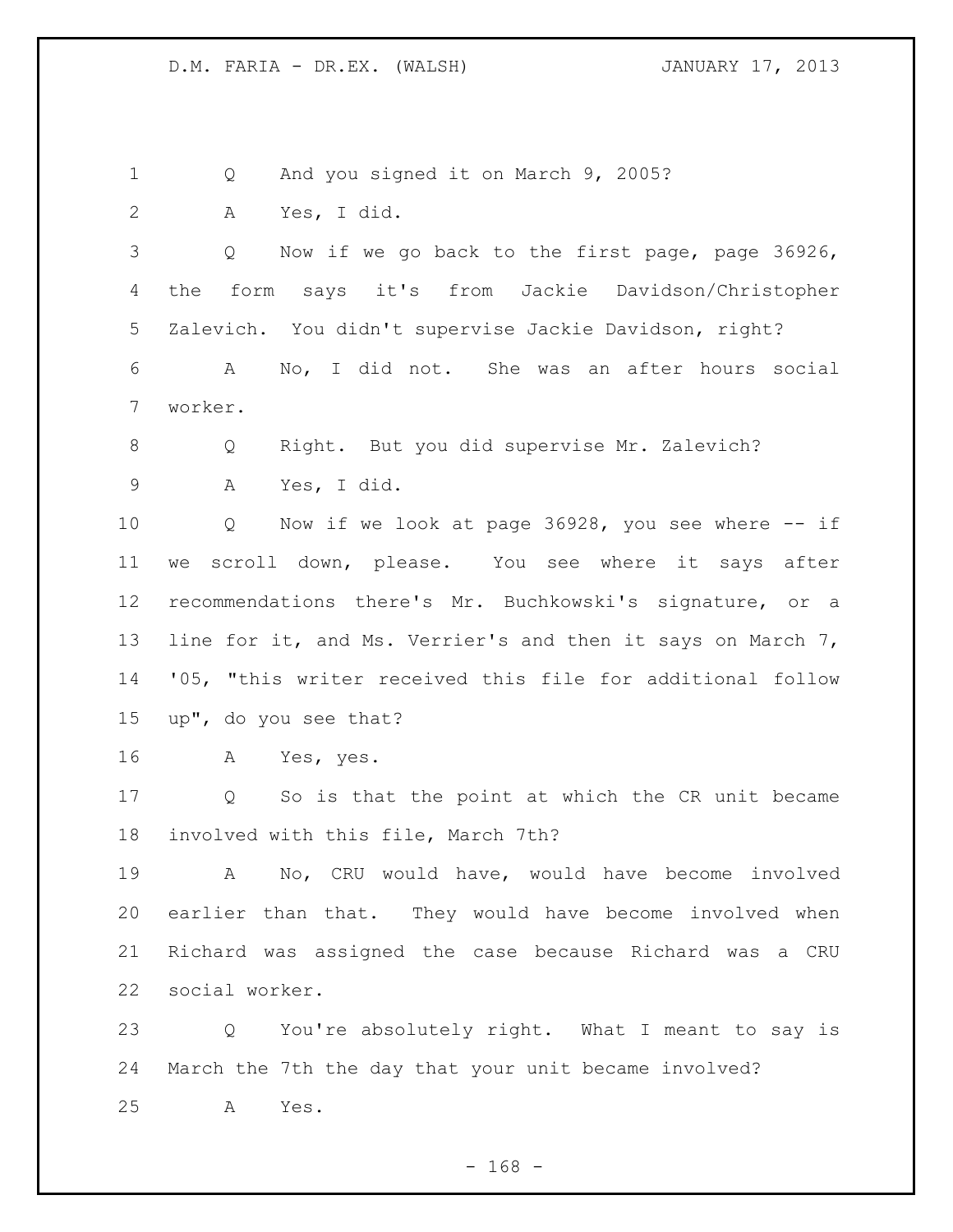Q Thank you. Do you know how the matter came to your unit? A I do not. Q Now did you assign the file to Mr. Zalevich? THE COMMISSIONER: Richard is on the other team, is that it? THE WITNESS: Yes, Richard is on the other team and he's supervised by the other supervisor, Mr. Verrier. 9 THE COMMISSIONER: Yes. BY MS. WALSH: Q So the file was with the other CR unit when it came in on March 5, '05 and on March 7, '05 it comes to your unit? A Yeah, it looks like it went up to intake. Q And what's your reason for saying that? A It says it is recommended that this file be opened to intake. Q Other than that reference in the file where it says it is recommended this file be opened to intake, do you have any knowledge as to whether the file went to intake? A No. Q And as we said, you don't know how it is that the file came to your unit?

 $- 169 -$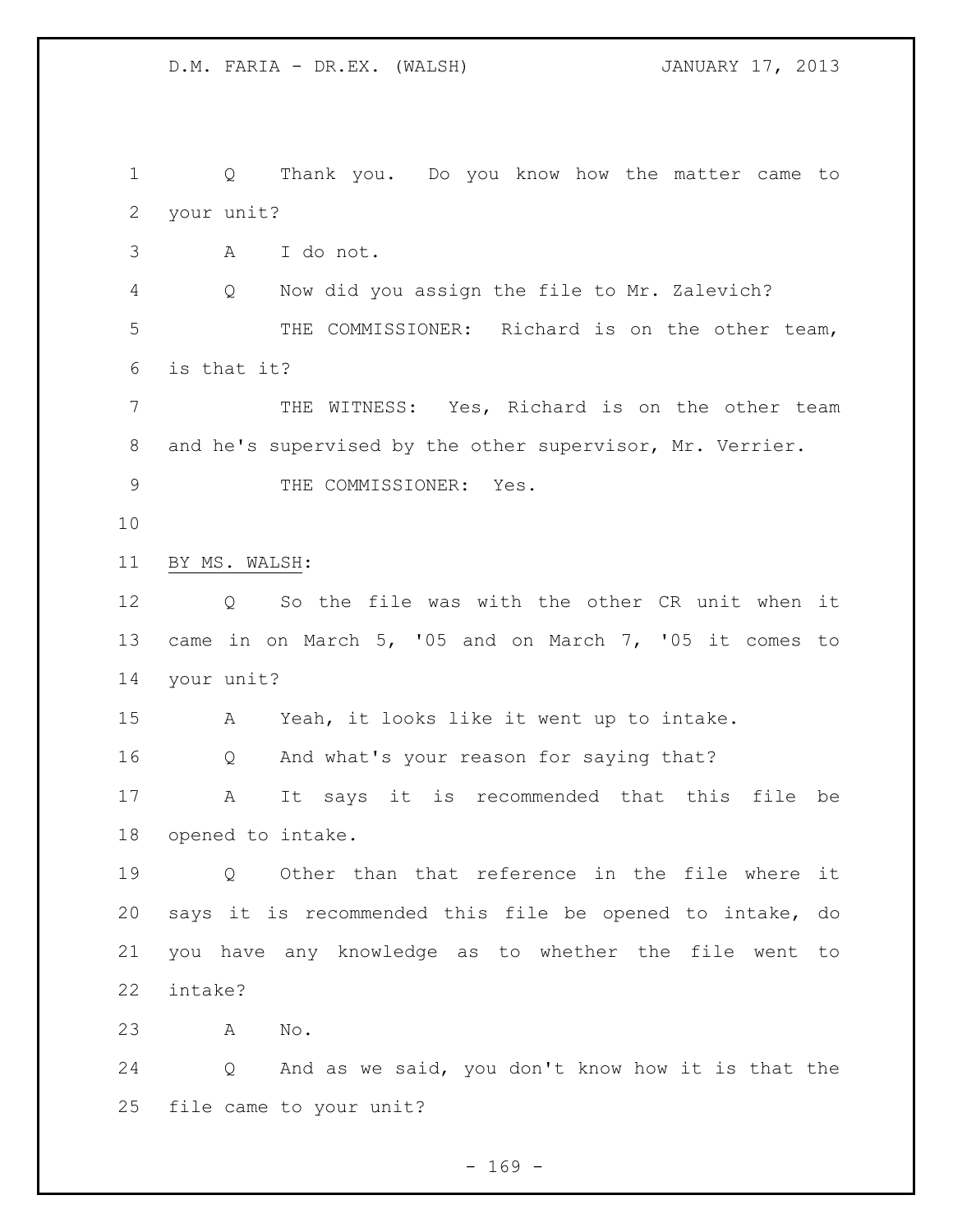A No.

 Q So you assigned the matter to Mr. Zalevich on March the 7th, would that be fair?

A Yes.

 Q Was there any particular reason you assigned it to him?

 A Again, it just would have depended on, you know, how the case assignments were done for the day. There's no specific reason.

 Q And we saw your signature on the last page of the document. The entire form, starting on page 36926, is five pages. Would you have read all five pages before signing the document?

A Yes.

 Q So that would include the history on page 36926? A Yes.

 Q It appears that the history in this file opening was copied from the, directly from the December 1st, 2004 opening and just take a look at this history and then I'll pull up the history from the December 1st, 2004 opening, if you would.

A Okay.

 MS. WALSH: And if we pull up page 36949, please. And can you please pull up enough of the document so the witness can see the whole document?

 $- 170 -$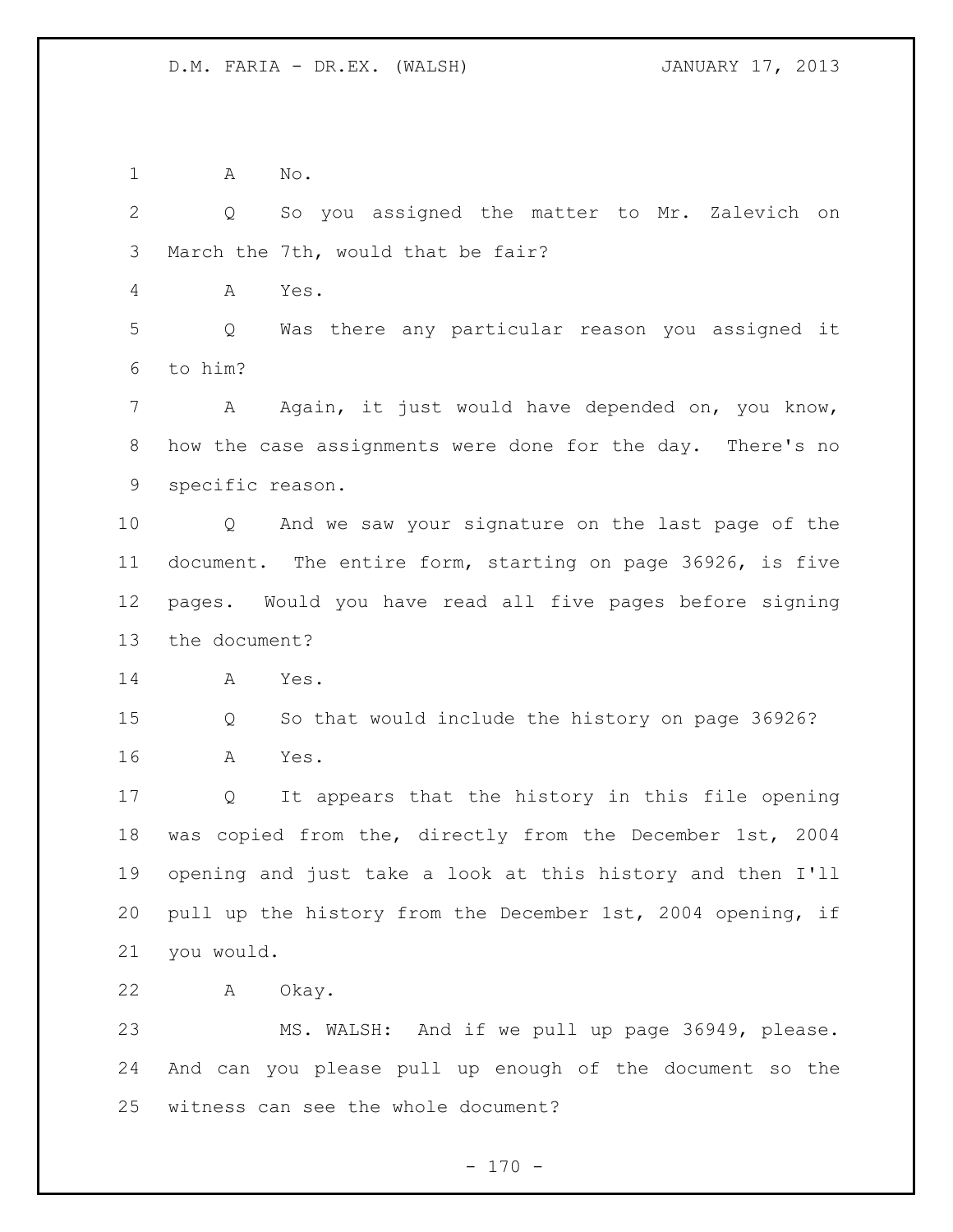BY MS. WALSH:

| $\mathbf{2}$ | Oh you've got hard copies so you're able<br>Q<br>to               |
|--------------|-------------------------------------------------------------------|
| 3            | compare that way.                                                 |
| 4            | Um-hum.<br>A                                                      |
| 5            | That's great. It looks to me like the history<br>Q                |
| 6            | from the December 1st, '04 opening and the March 5 opening        |
| 7            | are identical.                                                    |
| $\,8\,$      | A<br>Yes.                                                         |
| $\mathsf 9$  | Cut and pasted?<br>Q                                              |
| 10           | Α<br>Yes.                                                         |
| 11           | And then if we go back to the March 5, '05<br>Q                   |
| 12           | opening, page 36926, so under "History" it says: "Taken           |
| 13           | from CRU open/close Dec. 1/04." So if the history                 |
| 14           | references the fact of the December '04 opening, but              |
| 15           | there's no information in the actual history about what           |
| 16           | happened during the December '04 opening, you agree?              |
| 17           | Yes.<br>A                                                         |
| 18           | Would you have expected the history that appears<br>Q             |
| 19           | in the March 5, '05 intake to include a reference to what         |
| 20           | actually happened in December of 2004?                            |
| 21           | Yes.<br>A                                                         |
| 22           | Now you told us this morning that sometimes you<br>$\overline{Q}$ |
| 23           | would review an intake report when it came to you before          |
| 24           | assigning it to a worker. Do you recall whether you did           |
| 25           | that in this case? Would you have reviewed --                     |
|              | $-171 -$                                                          |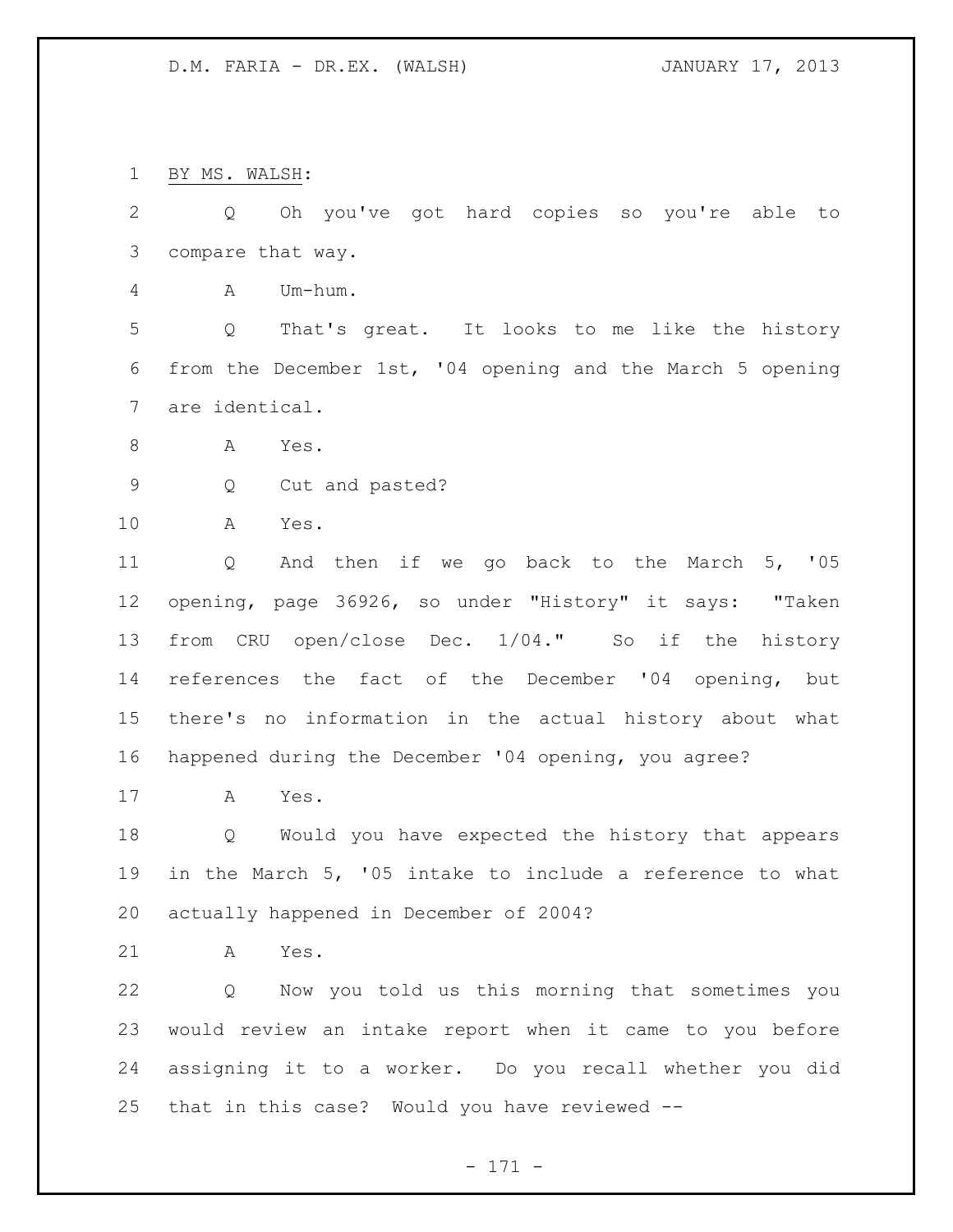1 A I would have -- Q Would you have reviewed Ms. Davidson's report and  $-$  A It's, it's possible. Q Okay. A I don't remember if I did or not. Q Do you recall whether you noticed at any point in your involvement with this opening that in fact there was no information about what happened in December of 2004 in terms of CFS involvement? 11 A Not that I recall. Q If we look at the next page, 36927, there is a reference to the baby born November 30, 2004. Do you see that? A Yes. Q But there's no information in the history about the baby's father. 18 A That's correct. Q Would you have looked for that information when you received this referral? A Not necessarily. Q When you received this referral in March of 2005, did you remember that just three months earlier you had been involved with this same family? A No, I did not.

- 172 -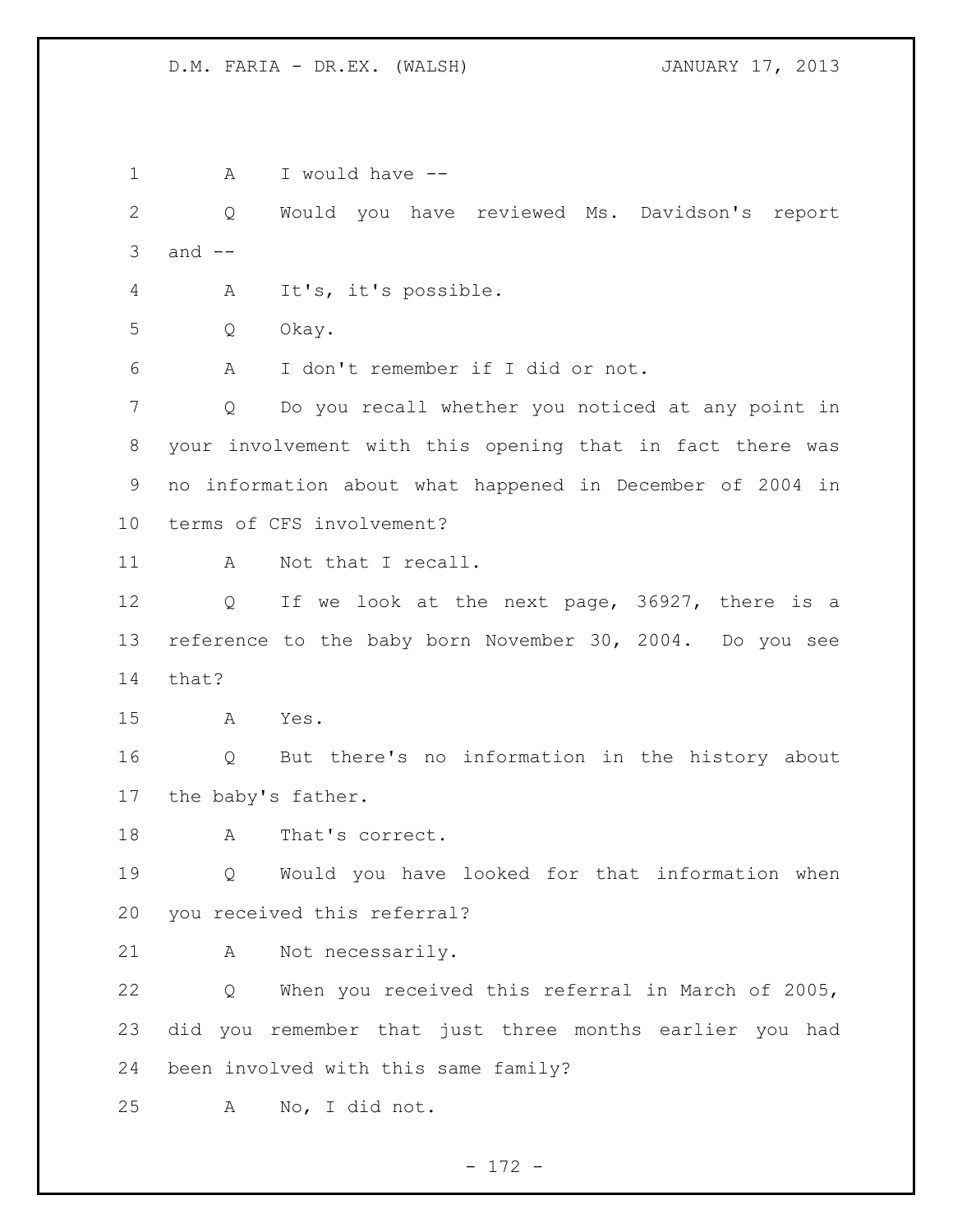Q So the fact that Ms. Wiebe had had a discussion with EIA and the fact that she had a, what she described as a frustrating conversation with the public health nurse, that wasn't something that stood out in your memory three months later?

 A In those three months, between December '04 and February of '05, we received 3,700 referrals, request for service. Of those, Diana and I opened and closed 1500 referrals. There was no, there was nothing exceptional about that contact in '04 and given the volume of calls 11 that we got at CRU, there was -- and the number of reports 12 that I read on a daily basis, there is -- it would not have been uncommon for me not to remember this.

 Q So you didn't remember when you got this file in '05 that there had been a Wes McKay involved with this family three months earlier?

A No, I did not.

 Q You told us earlier today that you expected the workers in your unit to review the information on CFSIS as to past file recordings?

21 A That is correct.

 Q In this case was it your expectation that Mr. Zalevich would have reviewed past file recordings with respect to Ms. Kematch on CFSIS?

A Yes.

- 173 -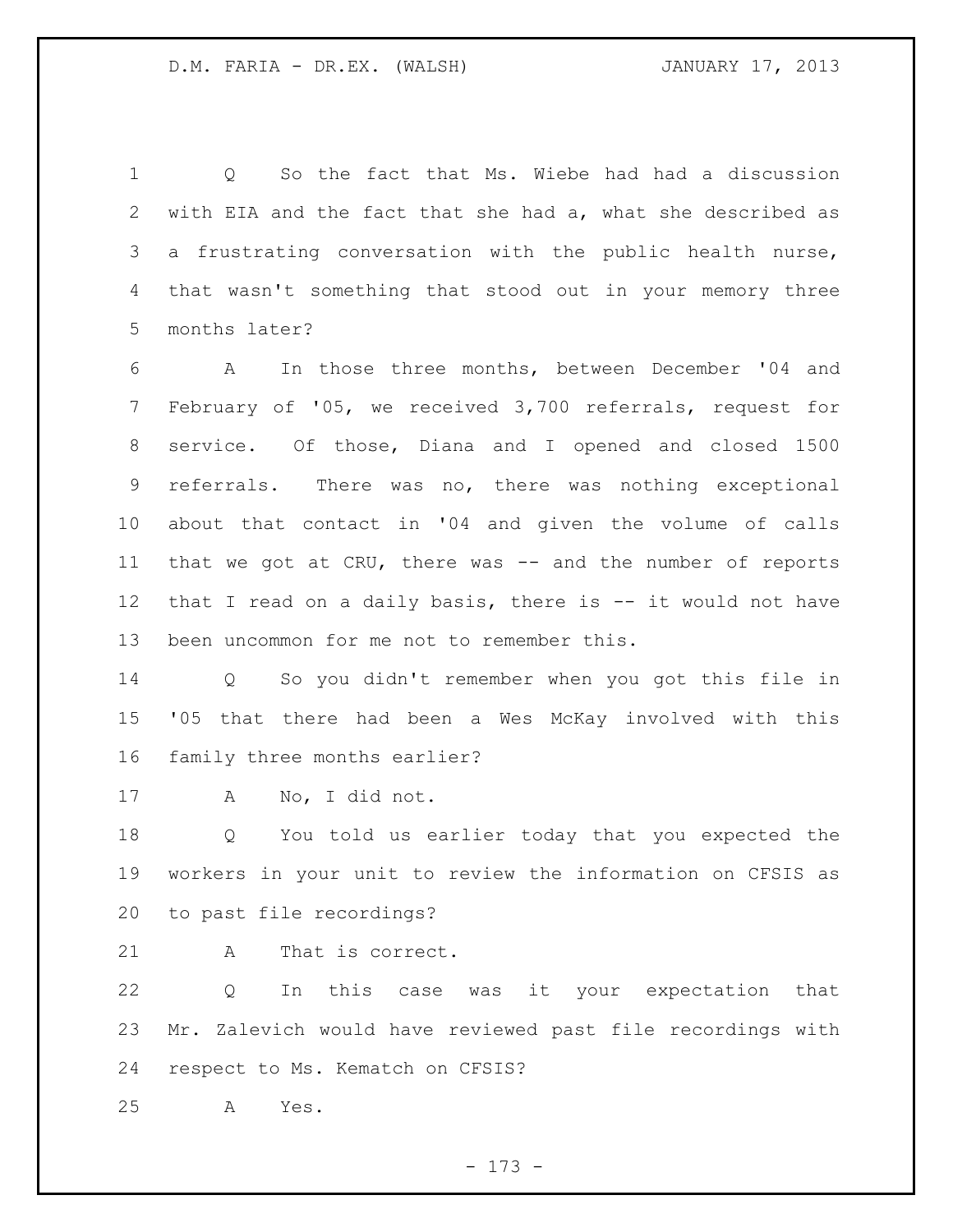Q Would you have expected him to look for the most recent one, the one from December of '04?

A Yes.

Q And others going back farther in time?

A Yes.

 Q How would Mr. Zalevich have known that was your expectation?

 A The last contact with the family, I mean you would go back to the last contact with the family, that would probably, after you receive a referral that would probably be the very first thing that you would do was to find out why the agency was last involved.

 Q Let's turn to the presenting problem now in March of 2005 at page 36927. So this time the source of referral is noted to be an agency foster parent and the presenting problem says that,

**"**[The source of referral] spoke to an ex foster child today. She refused to provide me with the person's name. This person told **b [SOR]** that she suspects that Samantha Kematch is abusing her daughter Phoenix. [SOR] does not have any details as to what this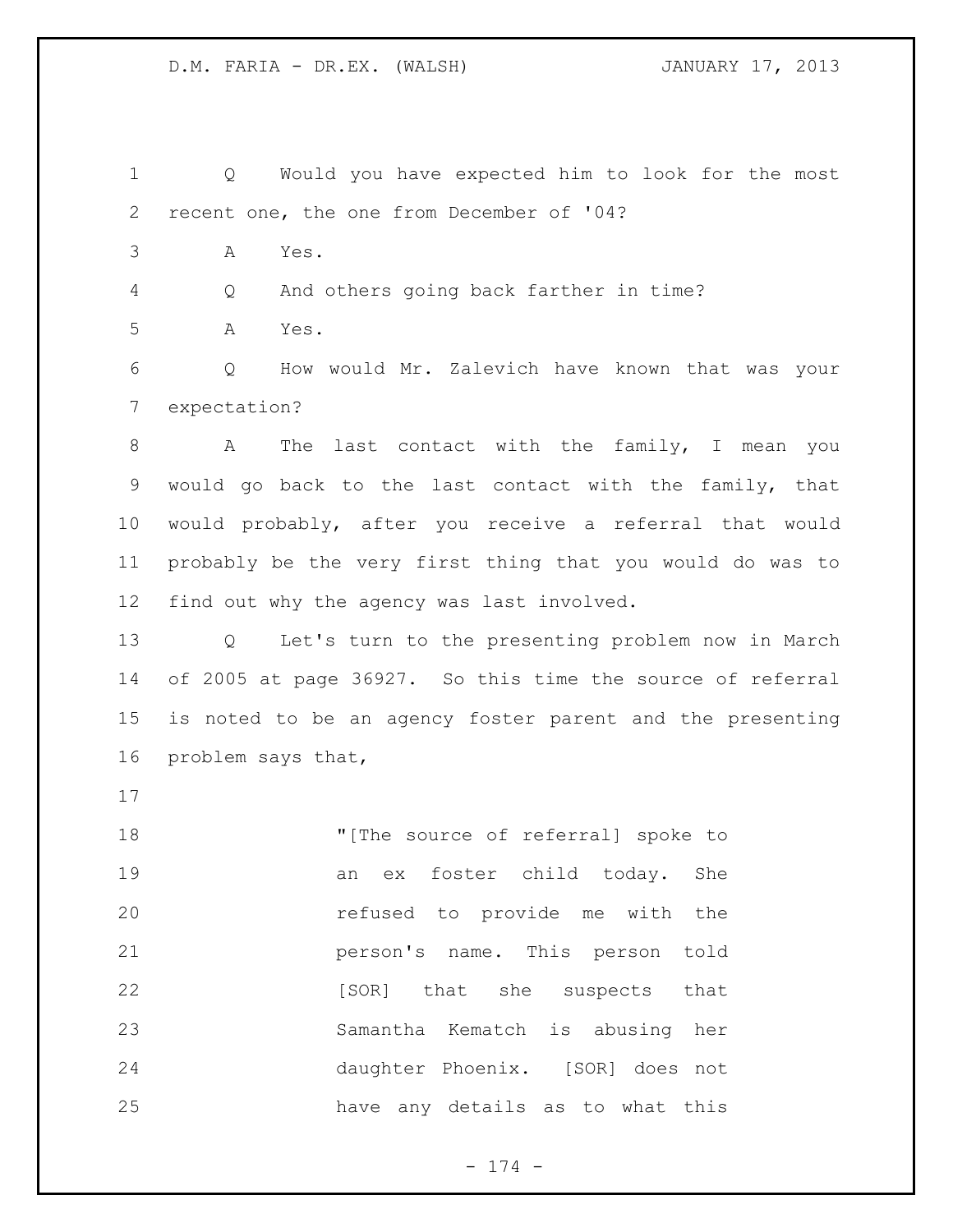alleged abuse might be. Also this person suspects that Samantha may be locking Phoenix in her bedroom. **I** explained that we need to speak directly to [the source of referral's] SOR, but despite being an agency foster home she refused 8 b to disclose the name. [SOR] does not have an address or phone number for Samantha other that she **11** lives in apartment one beside the Maryland Hotel. I explained that without an address we will be **unable to follow up.** The last 15 address on CFSIS is on McGee." And then, 19 The Text consideration by CRU." What was significant from that presenting problem in your mind? A We have a non-specified allegation of abuse and we have a report that a parent is locking the child in the bedroom. Q And so those were matters that needed to be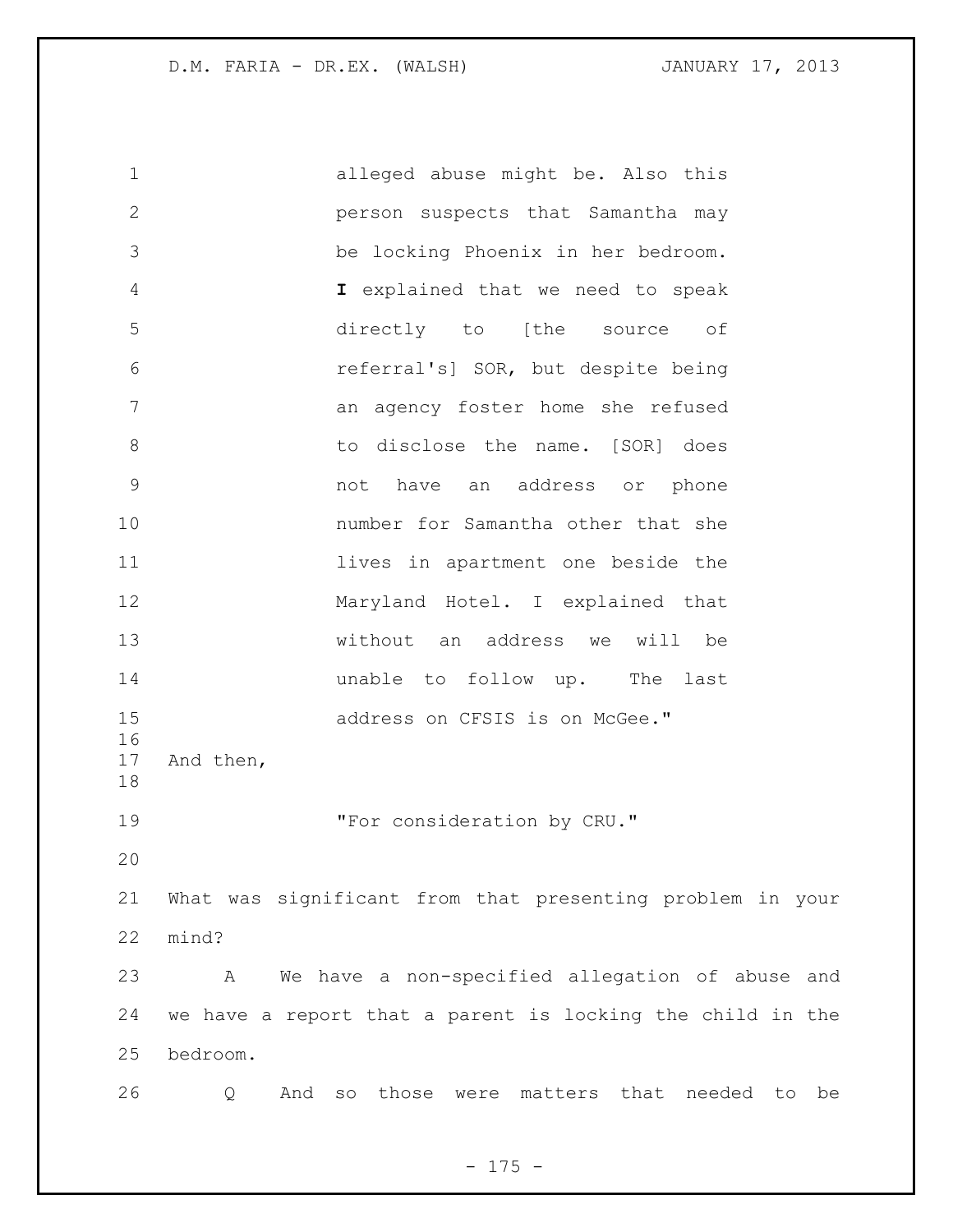investigated to see if they were true?

A Yes.

 Q So based on the presenting problem what needed to take place in terms of investigation and assessment?

 A Workers needed to attend the home and meet with the parent to discuss the concerns that were being presented to the agency and it would have ideally, best practice would have been to have seen all the children in the home.

 Q Well, we'll come back to that. I didn't see a safety assessment form in connection with this opening. Ought there to have been one?

 A Yes, there should have been. When Richard made the recommendation that the case be open to intake, a safety assessment should have been completed at that time.

16 0 Nor did I find a CFSIS case sheet done for this.

17 A And again, a face -- okay, a CFSIS face sheet would normally have accompanied this document.

 Q So in your view, what was an acceptable response time considering the presenting problem?

 A I'd have to look at the original safety assessment.

 Q You mean a form, you want to see a copy of a form?

A Yes, I'd like to look at the original safety

- 176 -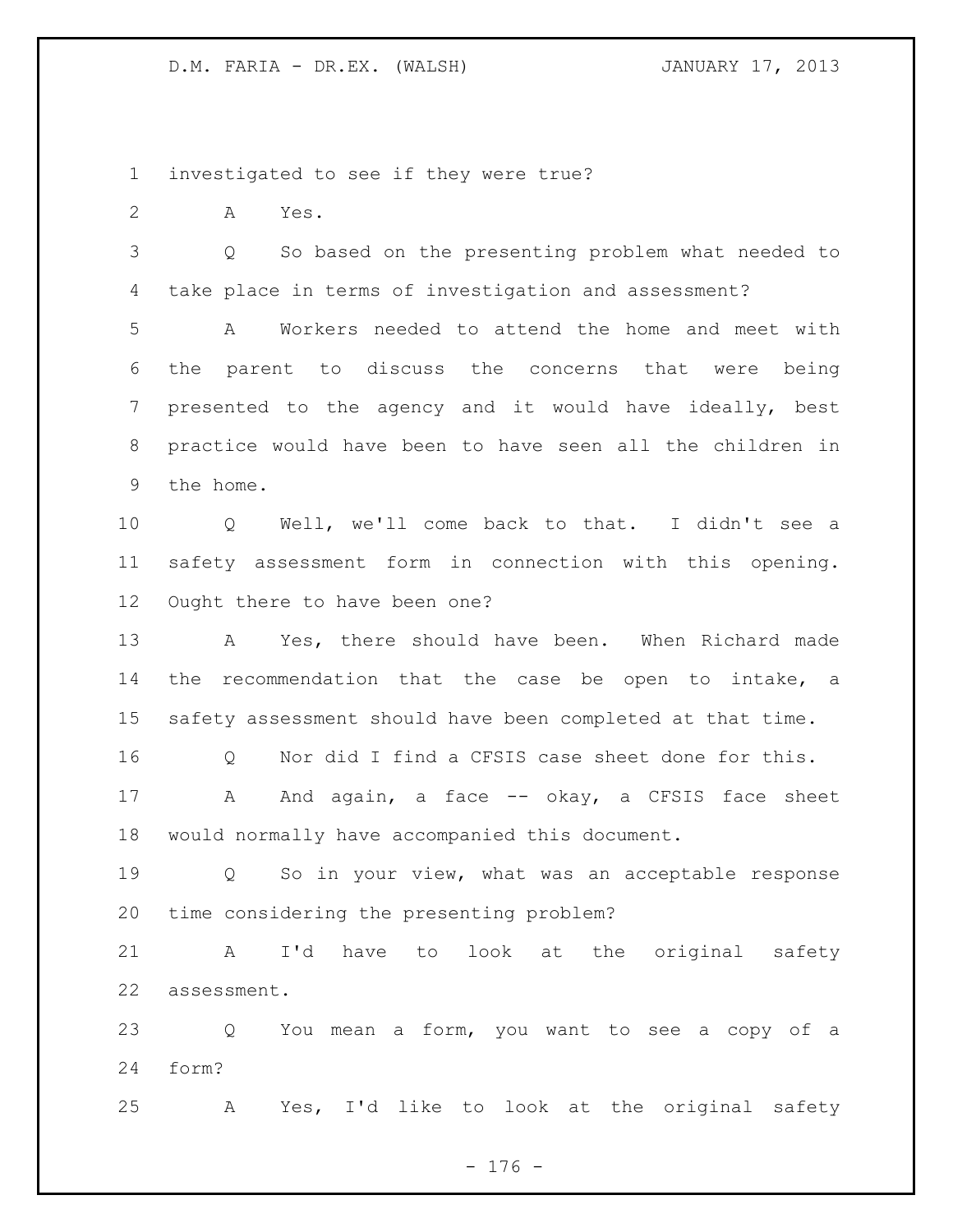assessment form, please.

 Q I think 36934, I think is the one that Ms. Wiebe prepared. Let's try that. Oh good.

 A So when we look at the information being presented we have a non-specified allegation of abuse and we have information with respect to a child being locked in their room. When we look at the safety assessment that was in place at the time, under 24 hour response I do not see any categories upon which that would fit with respect to the information that's been presented to us. Could you please scroll down the safety assessment?

 I'm just looking under 48 hour response. I don't see anything where it would fall under a 48 hour response. Can we go to five day response, please?

 I would probably give it a five day response under "other" and I would indicate non-specified allegation of abuse, allegation of child being locked in their room. 18 Now with respect to -- yeah, that's ...

 Q So you would have -- if you'd been the person filling out the safety assessment form, you would have assessed a response time that was longer than the response time that was assessed for the December '04 opening, file opening?

 A Based on, on the information and the safety assessment, yes.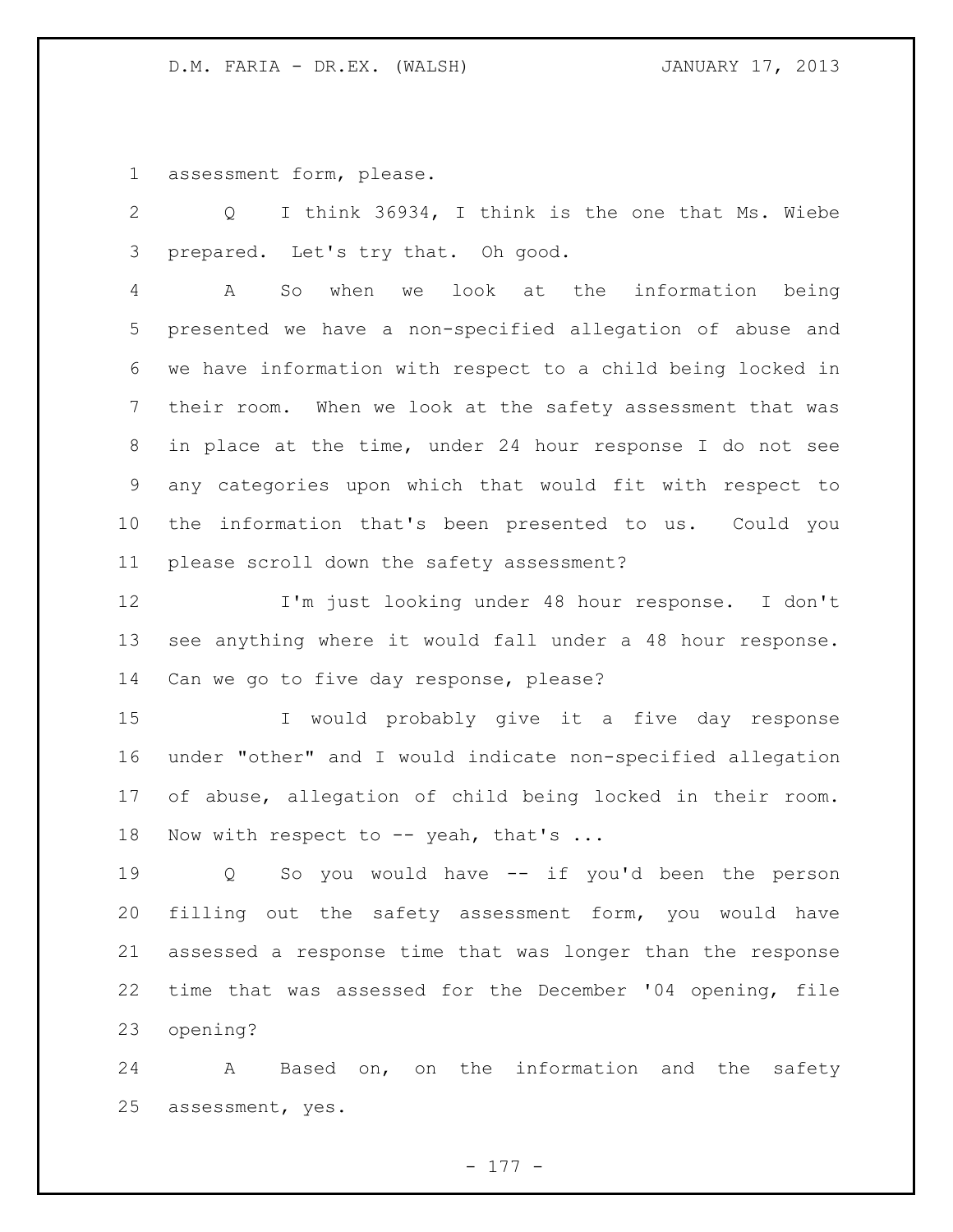Q There's no category under any of the headings for age of the child to be taken into consideration but we did see when we looked at the intake manual that that was one of the factors under 24 hour response. What about Phoenix's age, where would that factor into the response time?

 A Certainly age of the child would be a consideration. Given that you have information that's coming from a second hand party and you have a non- specified allegation of abuse and a child being locked in their room, you could have possibly given this a 48 hour. But that was part of the struggle for us, right, in terms 13 of, of assessing response time and risk on these cases, was because they're really, you know, I guess, you know, if we look at, if we look at the standards around what the definitions are of five days immediate response, that might also be helpful as well in terms of making that determination, although that wasn't happening at the time.

 Q So you would have given it a five day response time?

A Based on, on the safety assessment, yes.

 Q You mentioned that the referral information was second hand?

A Yes.

Q And what, if any, effect did that have on how

- 178 -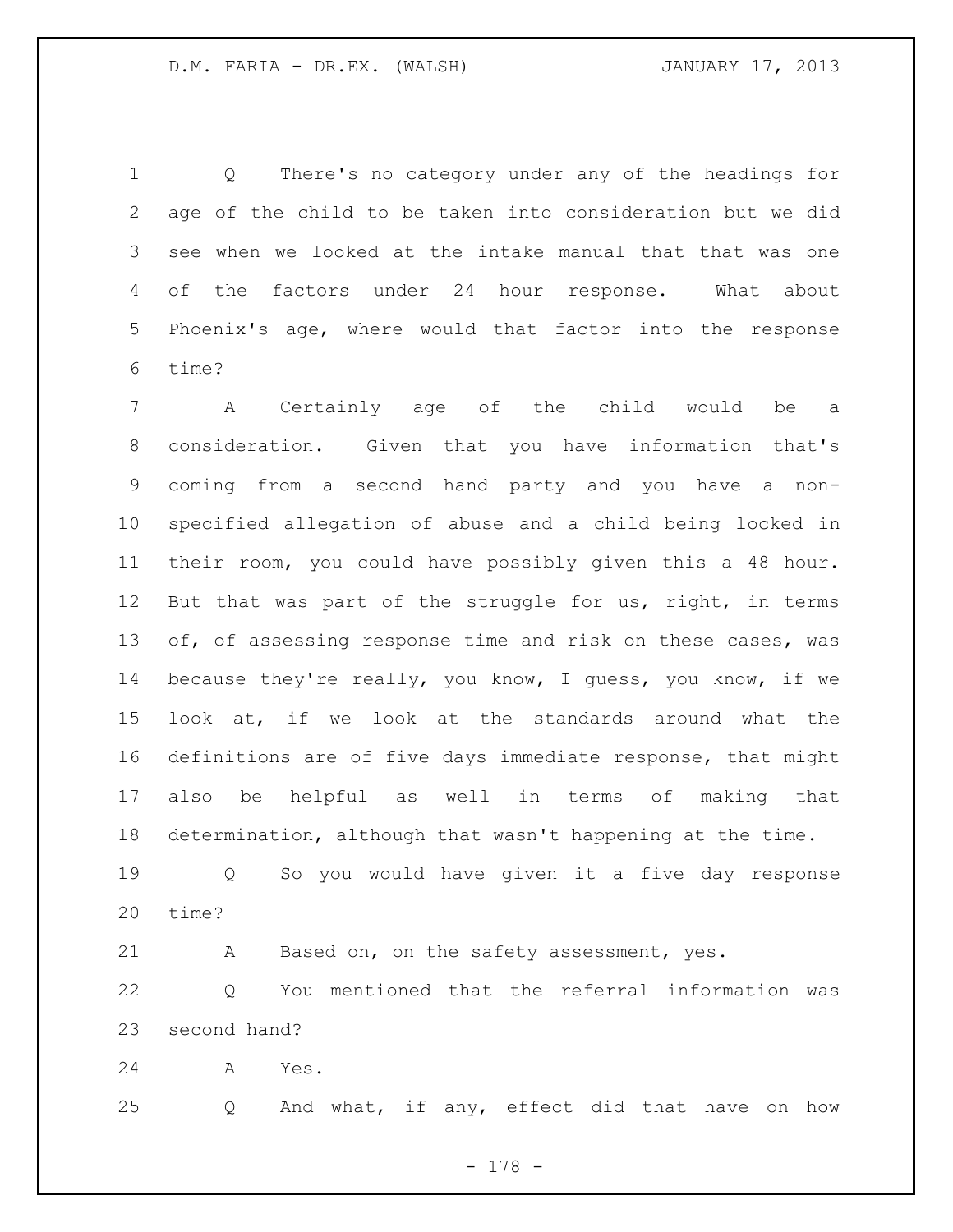this matter was addressed?

 A Well, it impacted our capacity to get specific information about the nature of the allegation of abuse that was being presented. So we have no identified issue, no identified incident, you know, being presented to us as to what specifically is defined by abuse and in the context of child welfare, the word abuse is used daily and it means very different, radically different things to different people and often times it's used incorrectly. It's, it's -- you know, people will call and, you know, make a report that a child is being abused because they have excessive chores, for example. So I mean, you know, just because the word "abuse" was used, we really were not able to connect the original source to determine what the exact nature of that allegation was.

 Q But that didn't affect the need to go out and see Phoenix?

A No.

19 0 And this, the source of the referral was a foster parent, you knew that?

A Yes.

 Q Would you have expected that a foster parent would have perhaps a better idea of what abuse meant than, as you said, just the average person?

A Not necessarily.

- 179 -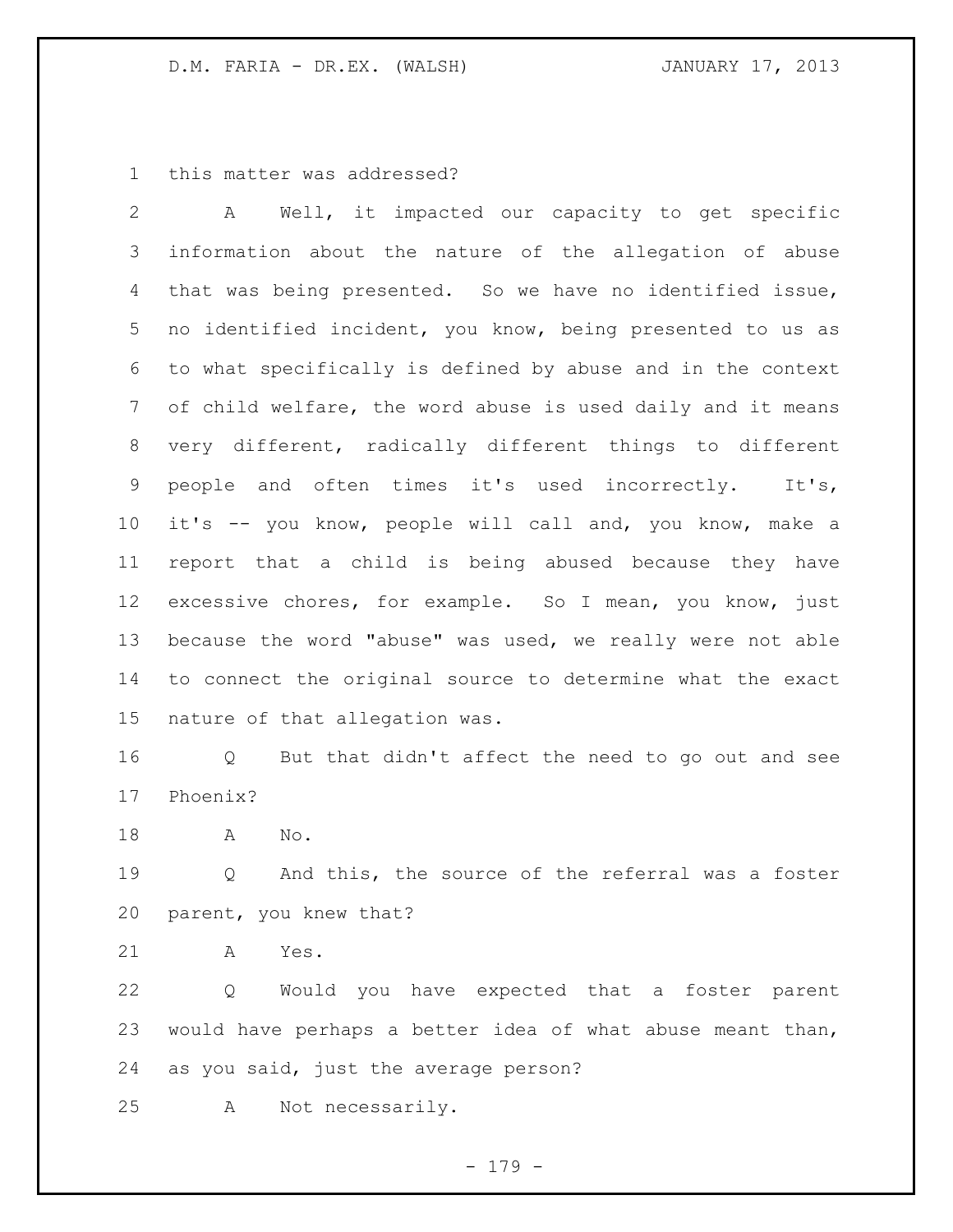Q Was there ever any attempt to phone the foster parent back to ask for more details? A Not that I can see in the report. Q And Mr. Zalevich received the file on March 7th and he didn't go out to the home until March 9th. Do you know why he didn't go out until March 9th? A I do not. Q And we know that Mr. Leskiw accompanied Mr. Zalevich to Ms. Kematch's home? A Yes. Q Did you assign Mr. Leskiw to do that? A No. Q Do you know how it is that Mr. Leskiw went out with Mr. Zalevich? A I don't know how that came to be but it was not uncommon for workers to field together. Q Okay. What was your understanding as the supervisor on the unit as to Mr. Leskiw's role in this home visit? A Mr. Leskiw was accompanying Mr. Zalevich. That's not uncommon at crisis response unit for workers to go in tandem simply because when you're going out to meet a family you just never know what you're going to encounter. Chris would have been the primary worker on the case so he would have had primary responsibility for the matter but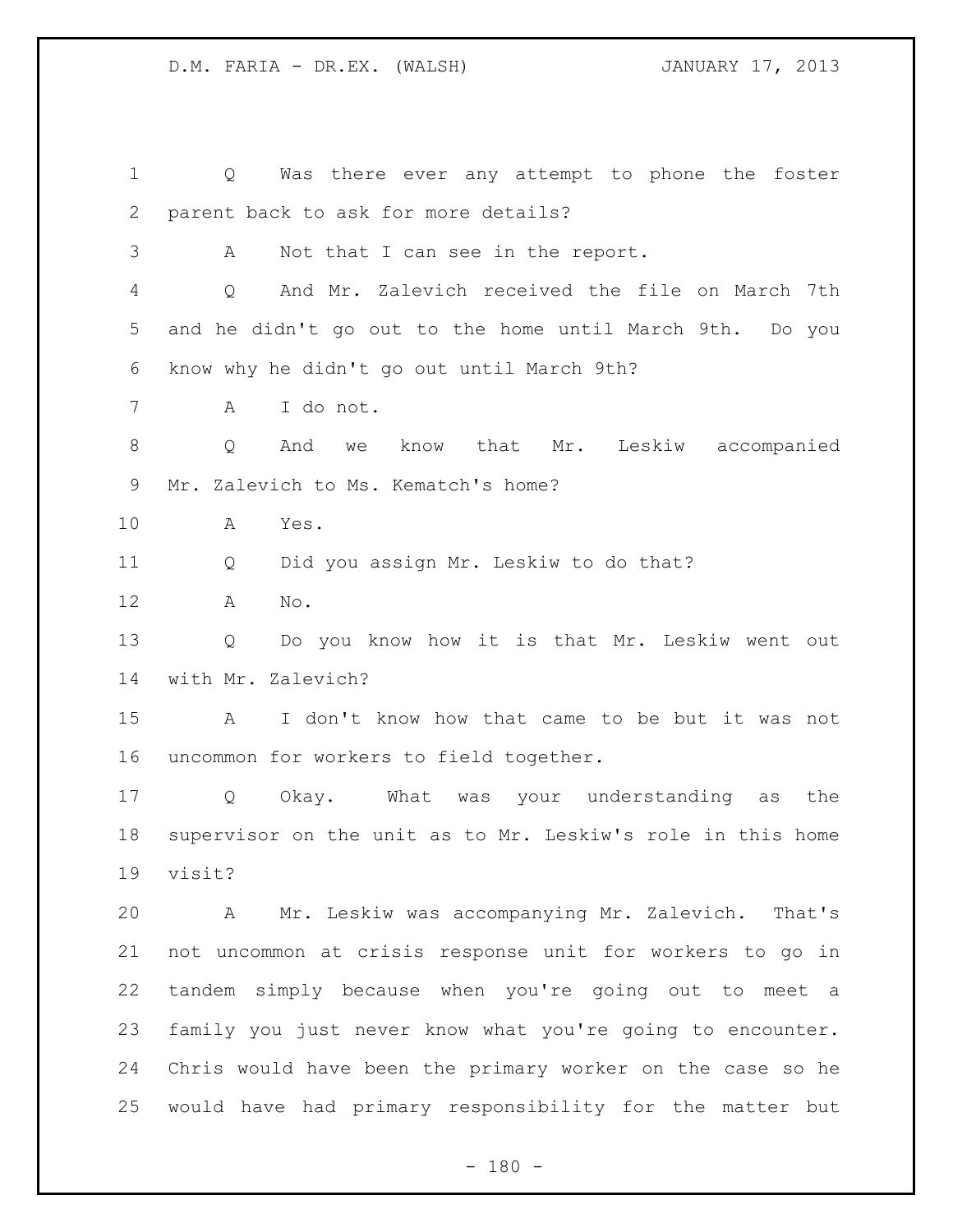certainly Bill would have been a second set of eyes in terms of actually being present, you know, when they attended to the home. Q And would you have expected Mr. Leskiw to review any portion of the CRU report or the history, the presenting problem before going out? A No. Q No? A No. Q Okay. So in terms of what has been documented, we start on page 36928, scrolling down towards the bottom: "March 9, 2005 - Field to Samantha's home at 1 - 747 McGee Street with coworker Leskiw. As 16 there were no keypads outside of 17 the building to contact Samantha, workers gained access to the building with the assistance of another tenant that was also entering the building. Samantha greeted workers at the door with a somewhat shy demeanor but did not want to allow workers into her 25 apartment ..."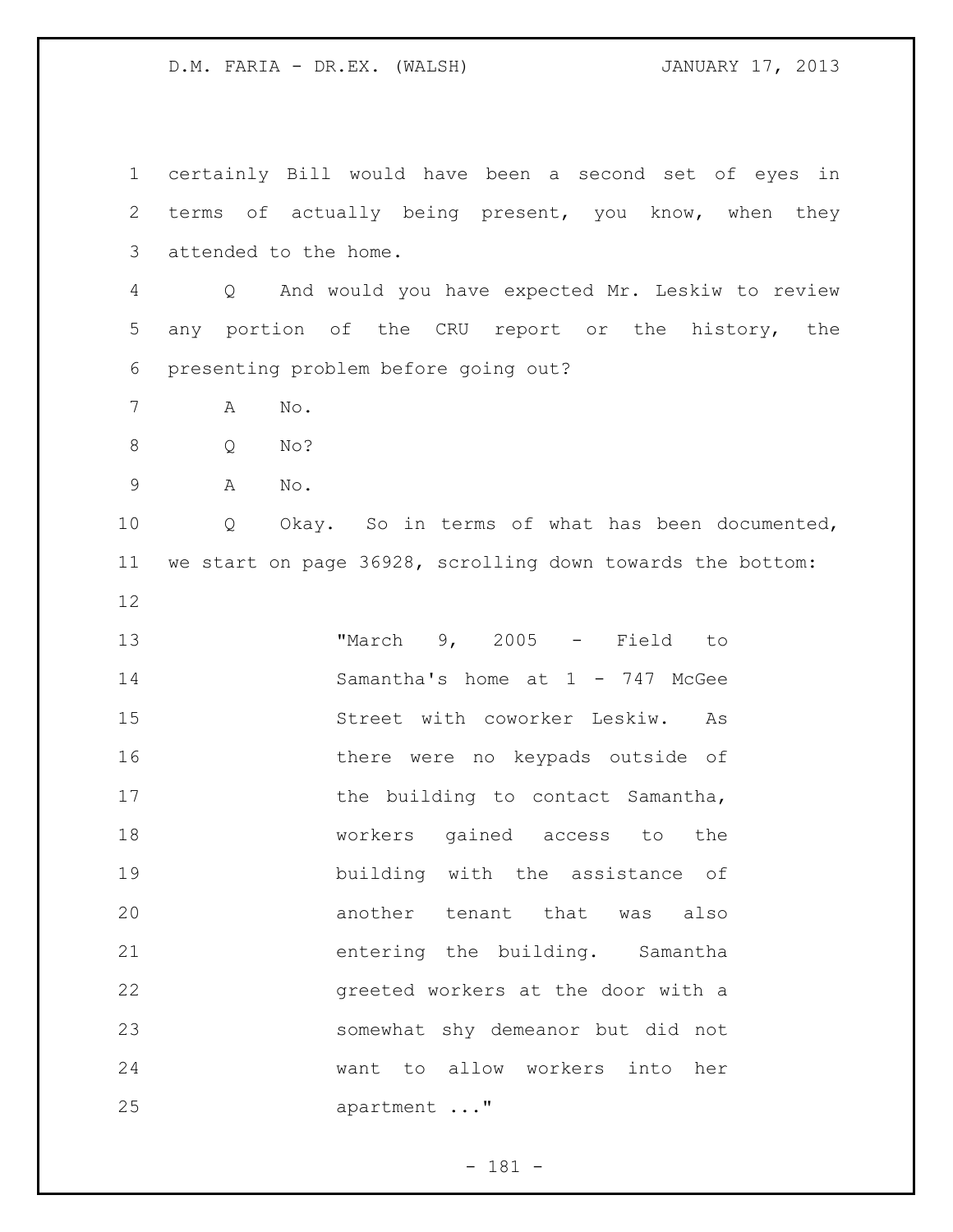Can you scroll the page, please? "... as she had someone visiting with her. Workers could hear that the television was quietly on. This writer did not notice any sounds of a party occurring or 8 b that there was more than one other adult in the home." Now was there any significance to the fact that Ms. Kematch did not want to let the workers into her apartment? A It indicates here that she had someone visiting her so it was an issue of confidentiality. Q You're making that assumption? A Yes. Q There's no record of the workers actually asking to go into the apartment. Considering the allegations in this referral would you have expected the workers to actually ask to be allowed into the apartment? A If she had someone at the home and they were wanting to have a confidential conversation with her, I could see why they would have met with her in the hallway. Q So you wouldn't have expected the workers to want to go in and verify whether there was a lock on the door or

- 182 -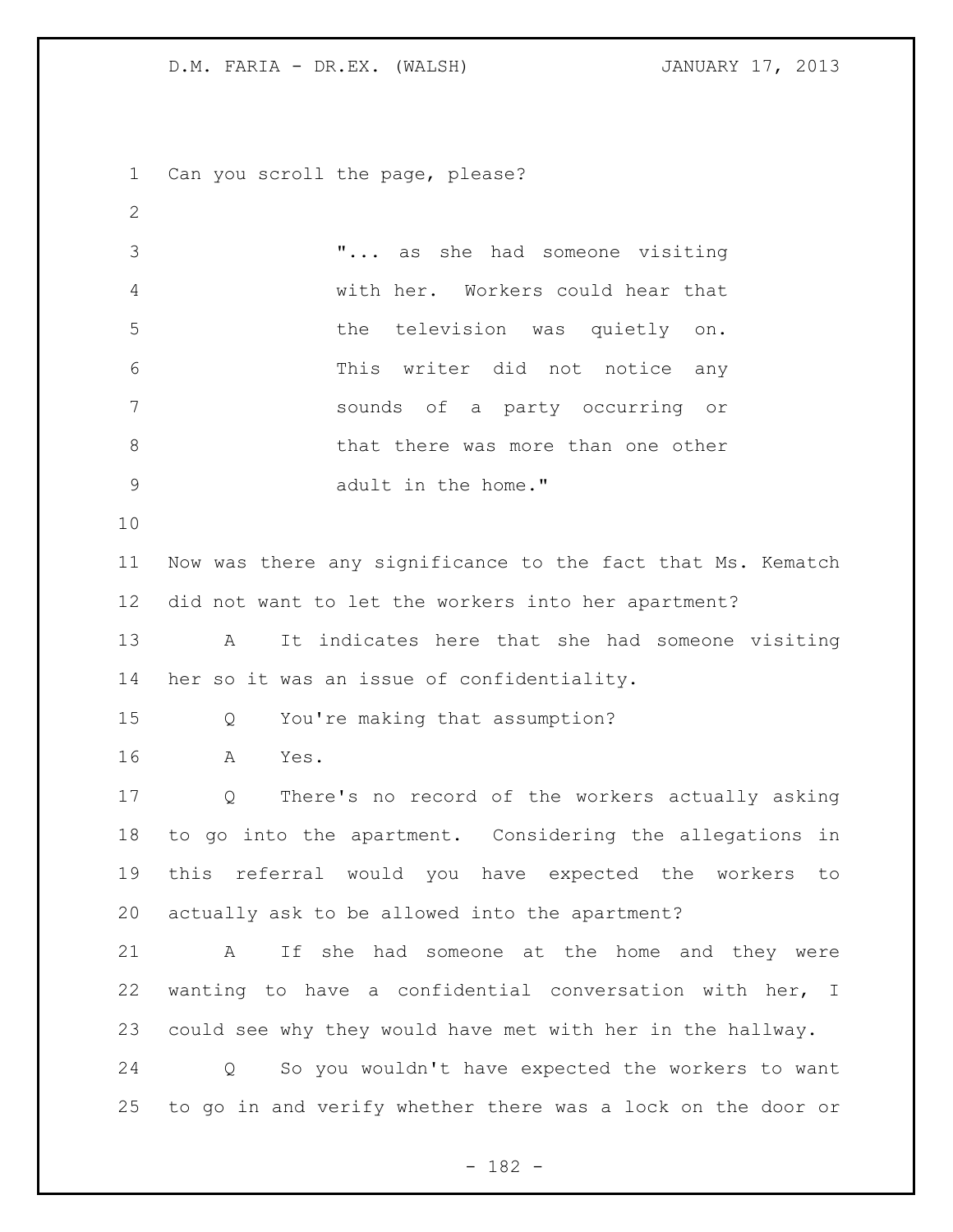what was happening in the home?

| $\mathbf{2}$ | No, not necessarily. They were out there to have<br>Α       |
|--------------|-------------------------------------------------------------|
| 3            | a discussion with the mom with respect to the allegation of |
| 4            | a lock being used, a child being locked.                    |
| 5            | And suspected abuse.<br>Q                                   |
| 6            | And an allegation of non-specified abuse.<br>А              |
| 7            | Okay. There's no note of the workers asking who<br>Q        |
| 8            | else was present in the home, including partners or other   |
| 9            | children. Would you have expected the workers to ask that   |
| 10           | question?                                                   |
| 11           | Who else was present or who was living in the<br>A          |
| 12           | home?                                                       |
| 13           | Either one.<br>Q                                            |
| 14           | I would have expected them to ask, you know, who<br>A       |
| 15           | was living in the home.                                     |
| 16           | And if they had asked that question to record the<br>Q      |
| 17           | answer?                                                     |
| 18           | Yes.<br>A                                                   |
| 19           | Now I've been saying workers, plural. Did you<br>Q          |
| 20           | expect that both Mr. Zalevich and Mr. Leskiw would be       |
| 21           | asking questions?                                           |
| 22           | A I would have -- well, I don't know what, what             |
| 23           | decisions Mr. Zalevich or Mr. Leskiw made about how they    |
| 24           | were going to be conducting that interview. Sometimes       |
| 25           | workers go out, one worker will interview, one will take    |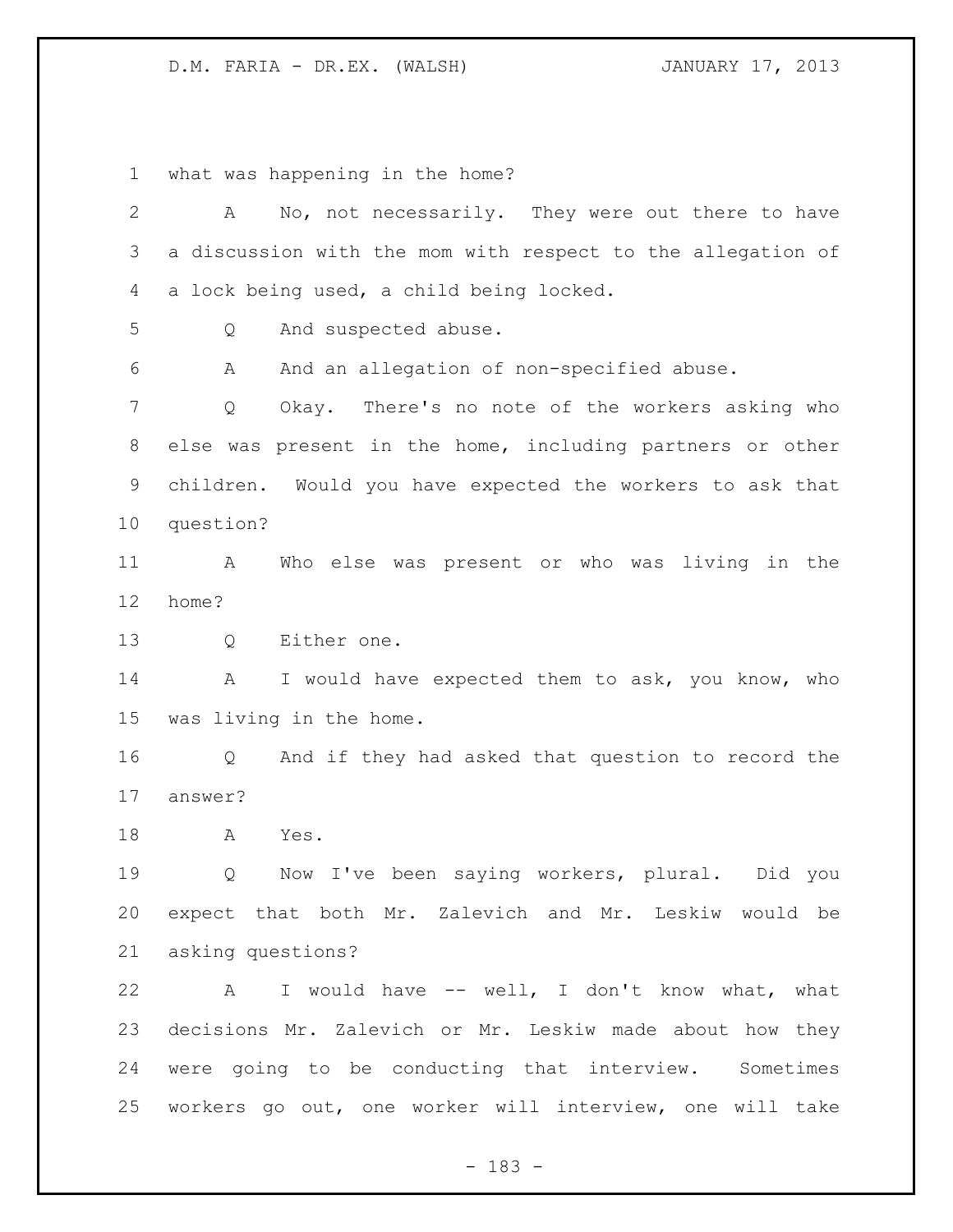notes. Sometimes a worker will do both. You know, if you've got two workers out sometimes a worker will assist another worker by asking a question that might have been missed. I don't know what arrangements or what agreements Mr. Zalevich or Mr. Leskiw came to with respect to who was going to be doing what during that field visit. Q So then if we read on in the recording: "Agency workers spoke with Samantha in the hallway and provided her with the details of 12 the presenting problem. Samantha was curious about who called and was advised that the Agency cannot legally provide that information. Samantha accepted this and speculated that she knew who the 18 SOR was. Workers initially advised Samantha that the referral was about an allegation of her abusing Phoenix. Samantha responded by saying that she had yelled at Phoenix a few days ago and seemed surprised that someone may have

- 184 -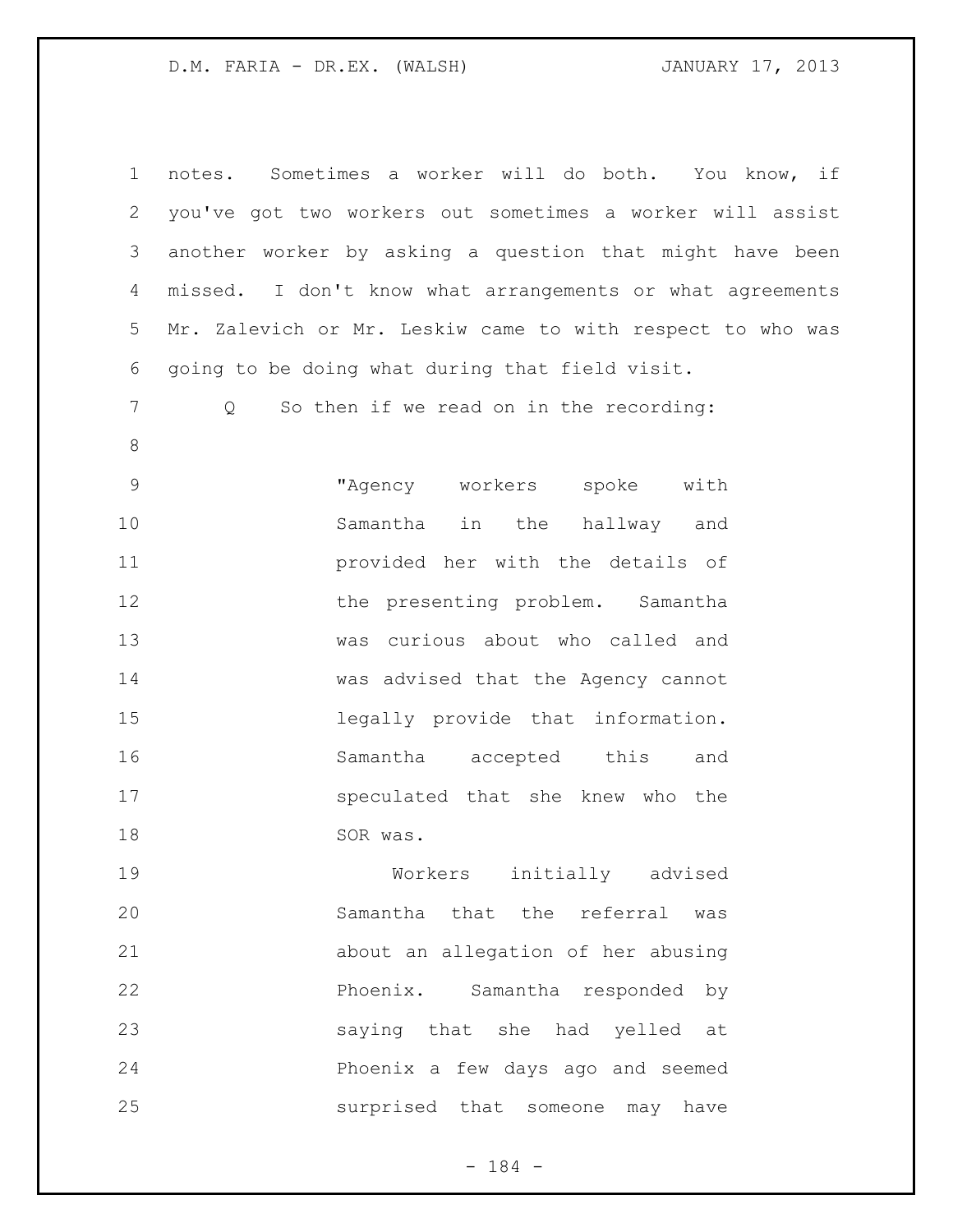| $\mathbf 1$    | heard her. This writer then       |
|----------------|-----------------------------------|
| $\overline{2}$ | indicated that the referral       |
| 3              | indicated that it was believed    |
| 4              | that Samantha had locked Phoenix  |
| 5              | in her bedroom. Samantha stated   |
| 6              | that she and Phoenix share a      |
| 7              | bedroom. This writer then asked   |
| 8              | if the bedroom door has a lock on |
| 9              | the outside of the room. Samantha |
| 10             | confirmed that there is a lock on |
| 11             | the outside of the door. Workers  |
| 12             | warned Samantha that it is not    |
| 13             | safe to lock her in the room in   |
| 14             | the case of a fire. Samantha      |
| 15             | agreed.                           |
| 16             | At this time Samantha could       |
| 17             | hear that her young child  was    |
| 18             | becoming upset inside<br>the      |
| 19             | apartment. Samantha returned into |
| 20             | her apartment and brought [the    |
| 21             | child] into the hallway. [The     |
| 22             | child] appeared to be a content,  |
| 23             | healthy, clean and well-dressed   |

comfortable with Samantha.

baby. She was smiling and

- 185 -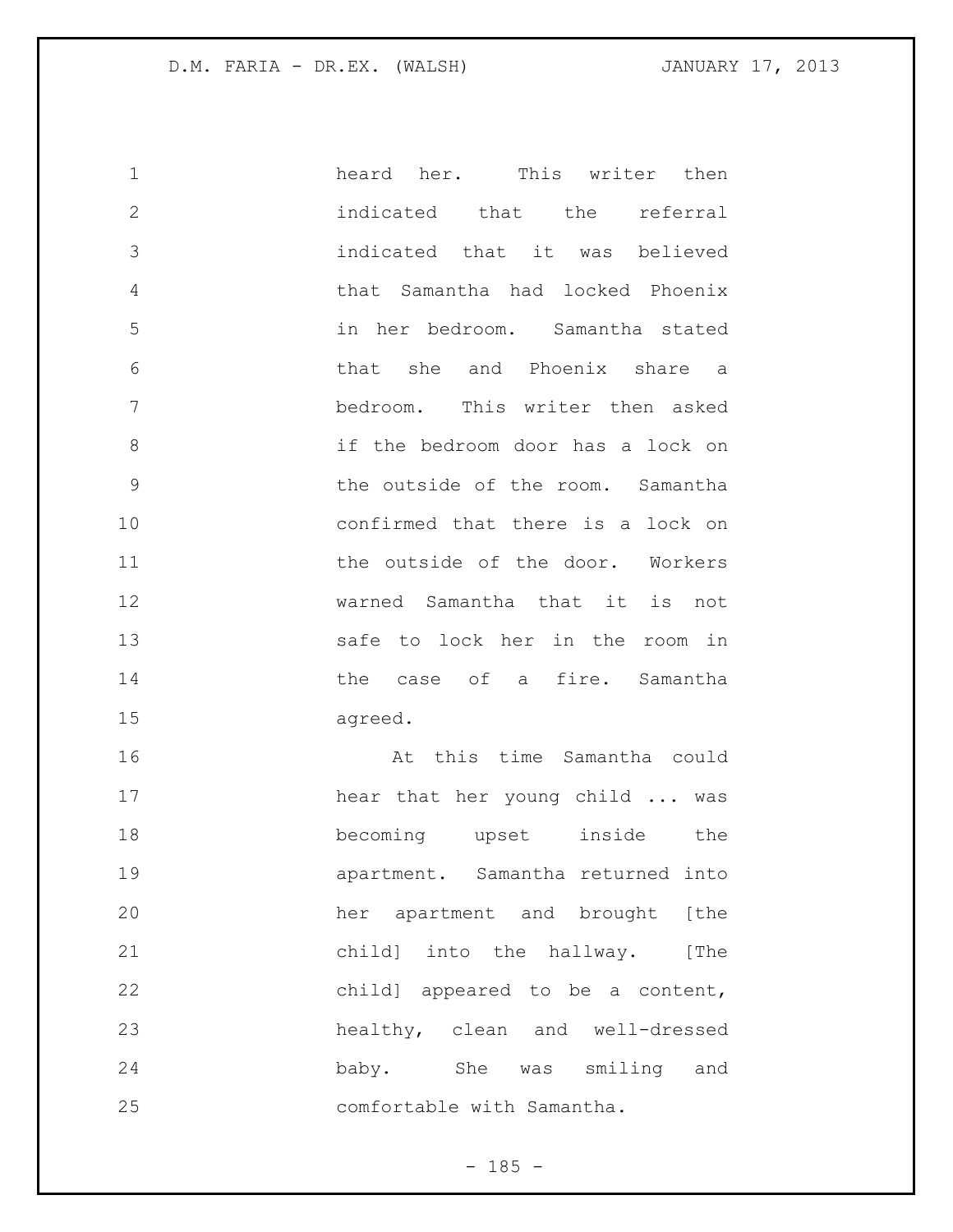Workers asked if Phoenix is attending school or daycare. Samantha advised that she is not in daycare and will be attending school next September. This writer asked if there was anything that Samantha needed support with from 8 6 1 1 the Agency and if she also has supports as a parent. Samantha indicated that she was doing well 11 and did not require agency supports. This writer provided Samantha with an Agency card should she **15** require any Agency supports." Now there is no note of the workers asking whether Phoenix was in the home. Considering that the allegations were with respect to Phoenix, would you have expected the workers to ask that question? A Yes. 22 Q And then to document the answer? A Yes. Q There's no note of the workers asking to physically see Phoenix. Would you have expected them to

 $- 186 -$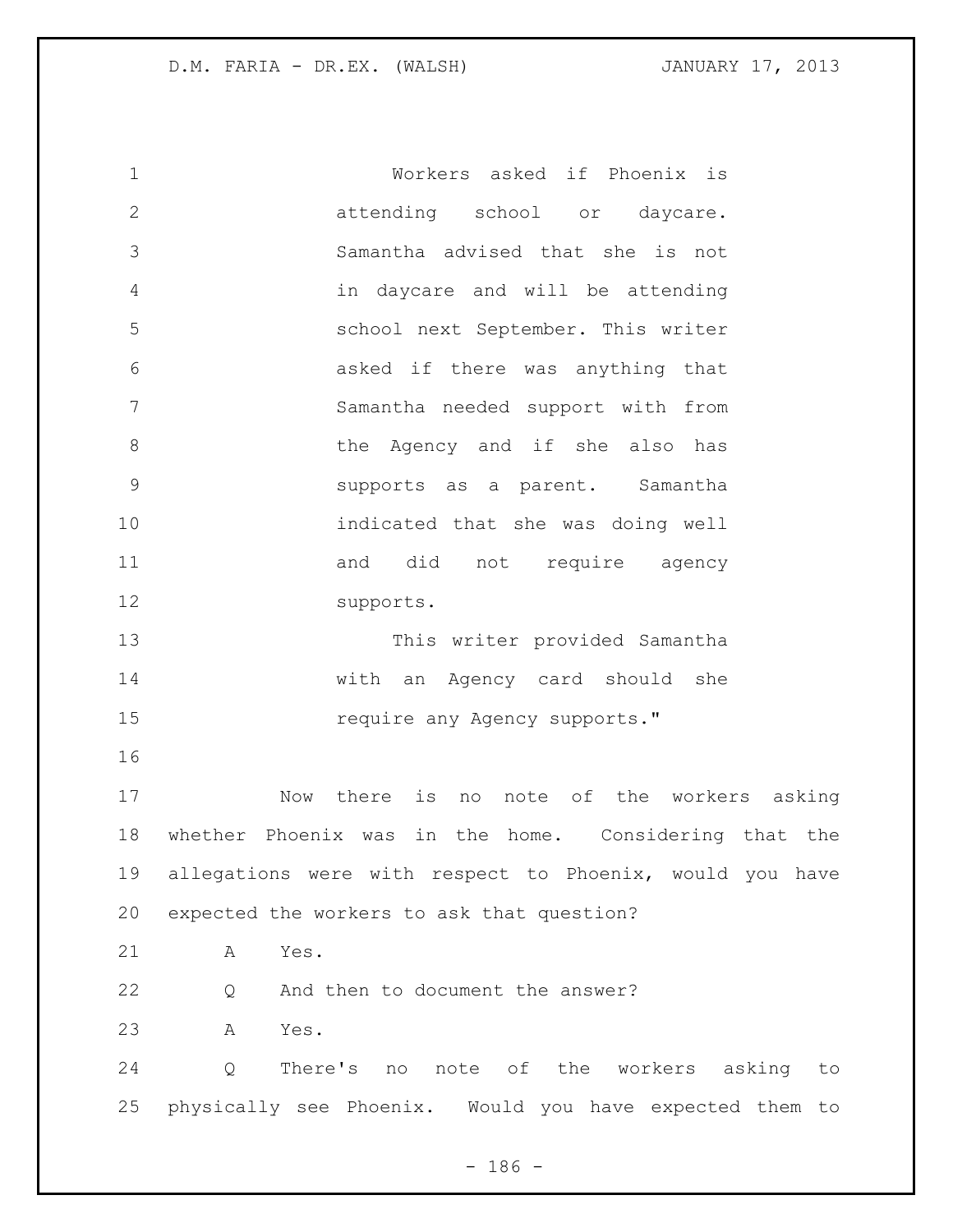ask to see her?

 A It was always -- the approach that we took was that it was best practice to see children and we made it clear to social work staff that children were to be seen whenever possible.

 Q So would you have expected the workers in this case to ask to see Phoenix?

 A It would have been best practice for them to have seen Phoenix, yes.

 Q From reviewing the file recording, did you make an assumption as to whether Ms. Kematch was admitting to locking Phoenix in the bedroom?

 A From reviewing the file recording, all I see is that she admits that there's a lock on the outside of the bedroom door. I do not read that she admits to locking the child in a bedroom.

 Q So based on your review of the recording, did you know whether the allegation that Phoenix was being locked in the bedroom had been validated or not?

 A I'm reading that she's indicating that there's a lock on the outside of the door, not that she is locking the child in the bedroom.

 Q Did you know one way or the other from looking at the recording?

A I don't see any recording here that indicates

- 187 -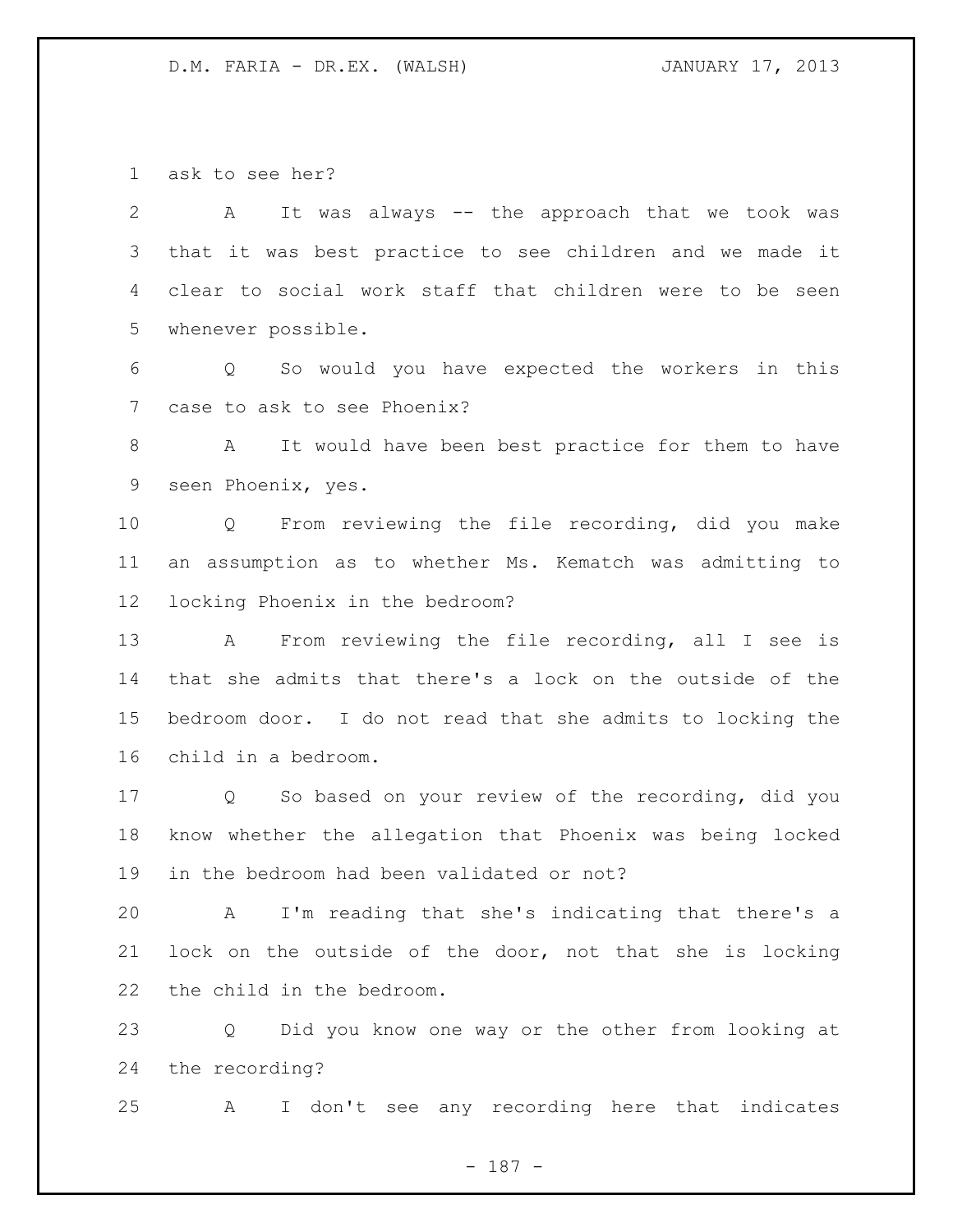that the child was being locked in the bedroom.

 Q Do you have any information in the recording that says that the child was not being locked in the bedroom? A No. Q According to the file recording, Ms. Kematch heard her youngest child crying and brought her out into the hallway and there's comments about how the child looked. Was there any significance to that observation when you read it? A Yes. We were out there to assess all the children in the home and certainly, you know, from looking at this I see that, you know, that the child presented well, was healthy, looked clean, well cared for and that's important information in terms of the assessment. Q You knew though that the source of referral's allegation of suspected abuse was not with respect to the baby? A Yes. Q What did you understand the workers to have done by way of investigating the allegation that the source of referral suspected abuse with respect to Phoenix? A I'm sorry, what was the question? Q What, what did you understand the workers did by way of investigating the allegation of suspected abuse with respect to Phoenix?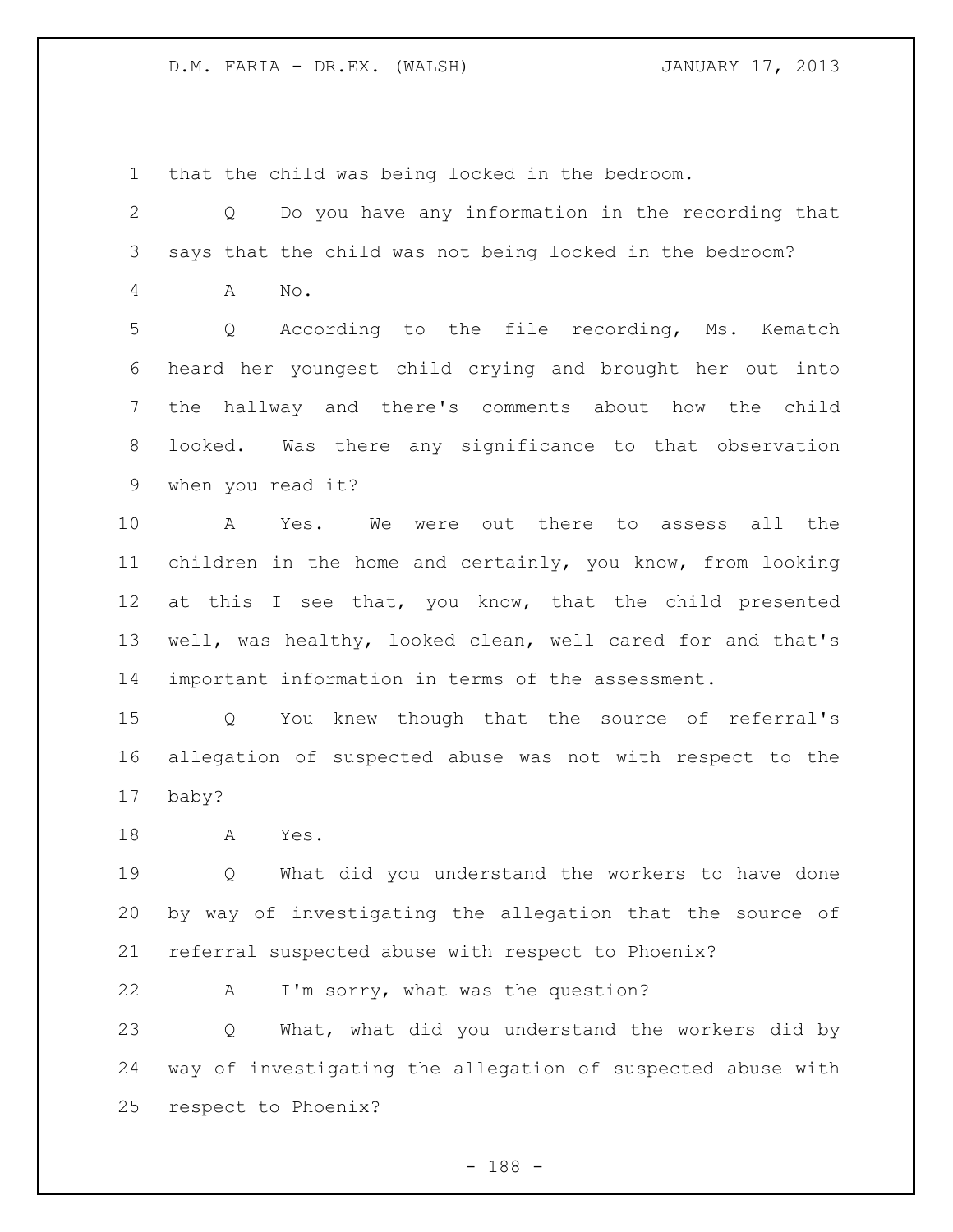A Well, they had a discussion with her about, that there was a non-specified allegation of abuse. The mom, the mother identified that this was yelling, in the form of yelling at the child. And they also went out to the home to speak to the mother about the concern that a child may be locked in her room which is never an acceptable parenting practice. And so they had a discussion with the mom about the concerns with respect to that and the safety issues associated with that.

 Q So that's your answer as to what the worker's investigation of the allegations that came in on the source of referral consisted of?

A Yes.

 Q Was it not essential at the point where the workers are standing in the hallway to insist on going into the apartment see Phoenix?

 A Well, I don't, first of all, I don't know that Phoenix is there because I don't know if the social worker has asked that question. When I look at this report I can only, at this point, speculate because I'm just seeing what's in the written report. I cannot remember what discussions I would have had with Bill or with Chris with respect to their contact in this matter. So I would not have just been taking the information that's in this report into consideration but I would have also would have been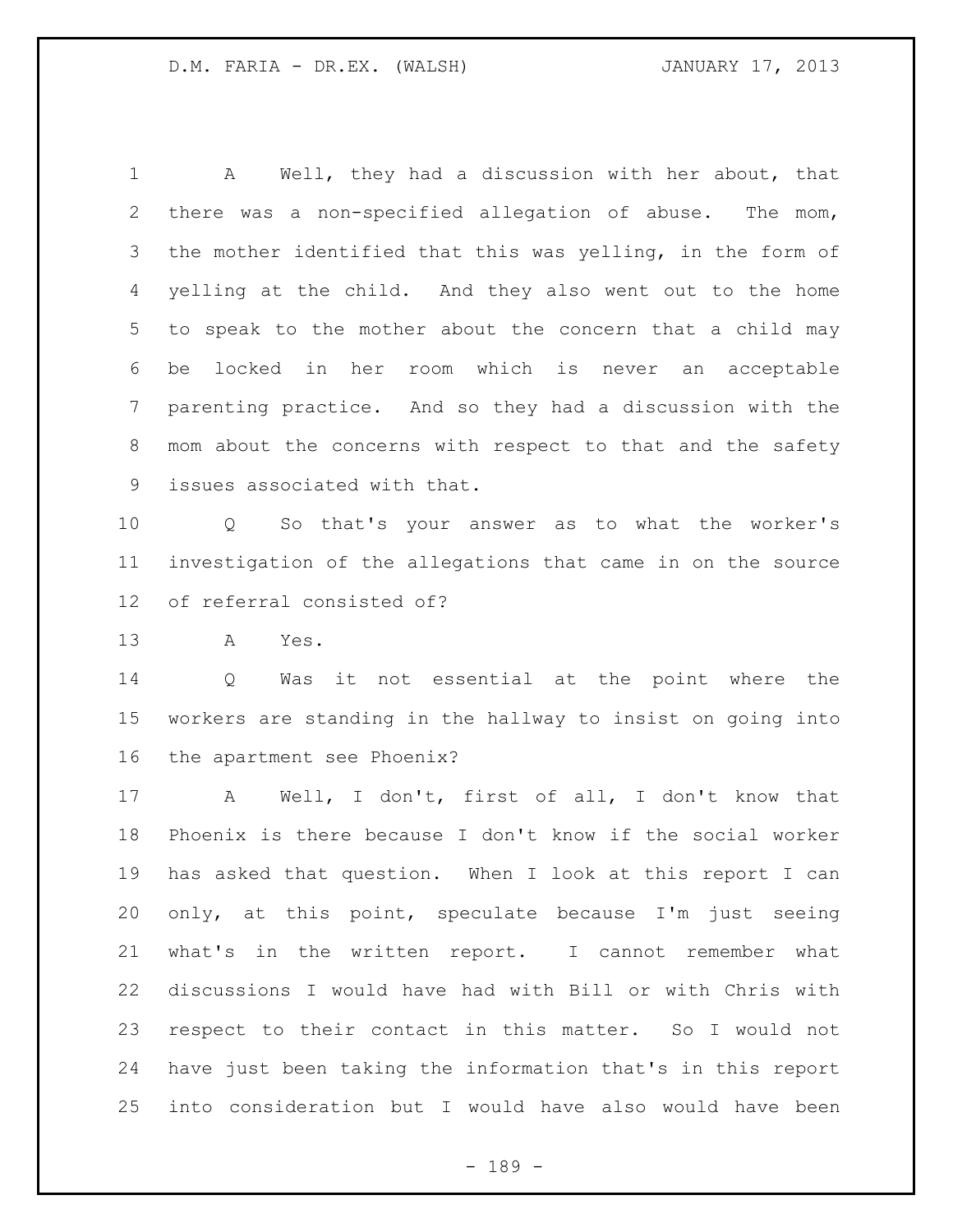| $\mathbf 1$    | taking whatever information or discussions I would have had |
|----------------|-------------------------------------------------------------|
| $\overline{2}$ | with Chris about, about his visit to the home. So I don't   |
| 3              | know, I can't say definitively that that wasn't, that that  |
| 4              | information was not communicated to me. I can only say      |
| 5              | it's not in this report.                                    |
| 6              | Q You certainly knew, by looking at the report and          |
| $\overline{7}$ | by whatever discussions you may or may not have had with    |
| 8              | Mr. Zalevich,, that neither Mr. Zalevich nor Mr. Leskiw saw |
| 9              | Phoenix Sinclair on March 5, '05?                           |
| 10             | A<br>Yes.                                                   |
| 11             | And for all anyone knows she could have been<br>Q           |
| 12             | locked in the bedroom when those two workers were standing  |
| 13             | in the hallway.                                             |
| 14             | We don't have information to that effect.<br>A              |
| 15             | We don't know one way or the other.<br>Q                    |
| 16             | No.<br>A                                                    |
| 17             | if we look at page 36929, scrolling down<br>Q<br>Now        |
| 18             | towards<br>the<br>bottom, please. Under the<br>heading      |
| 19             | "Recommendations":                                          |
| 20             |                                                             |
| 21             | "This file was opened by the                                |
| 22             | [after hours unit] after a call to                          |
| 23             | them was made on Saturday, March                            |
| 24             | 5th, 2005. They were advised that                           |
| 25             | the caller believed that Samantha                           |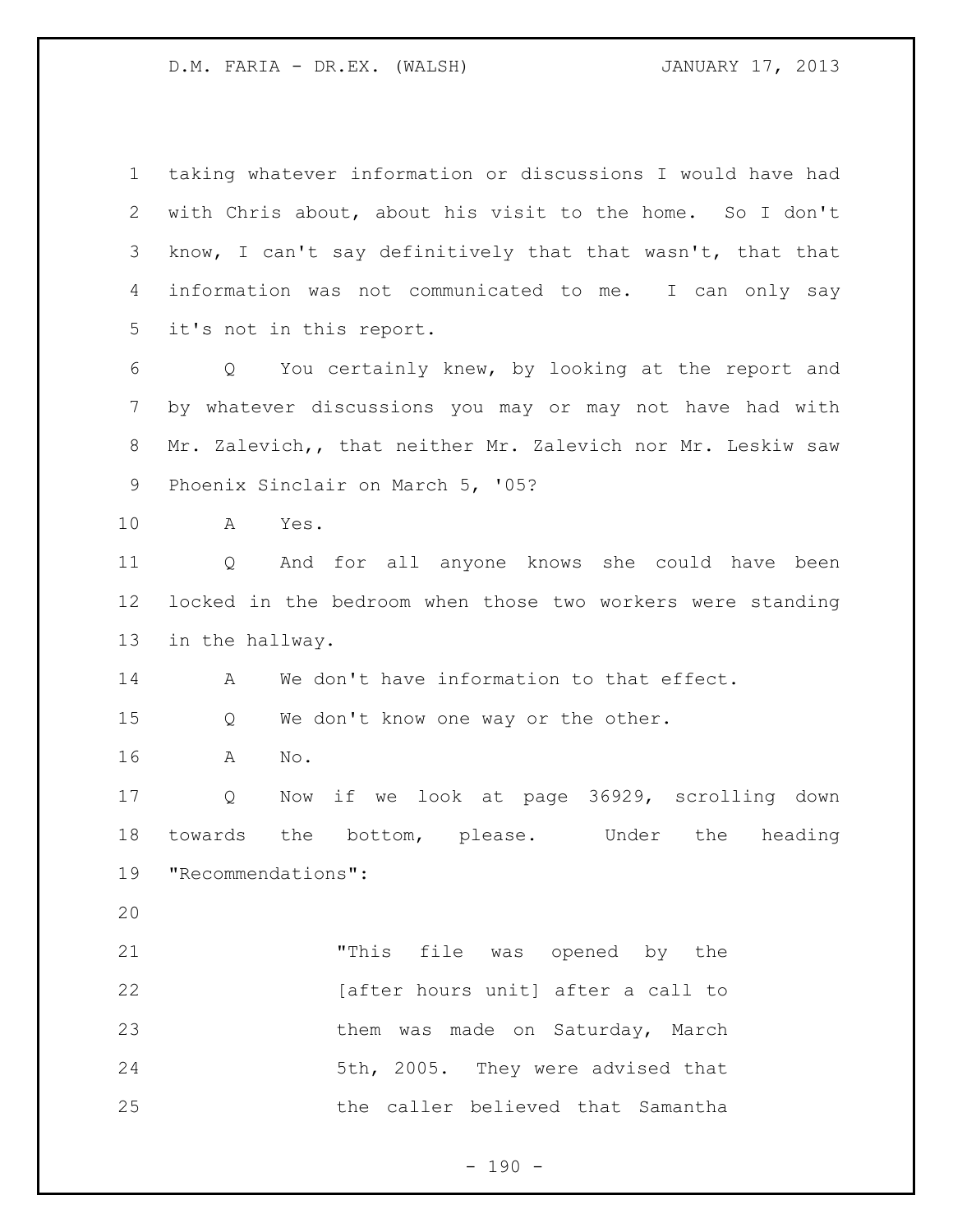is abusing her daughter Phoenix although there were no details surrounding the abuse other than the caller believing that Samantha was locking Phoenix in her bedroom. The caller did not have an address for Samantha other than 8 bhat she lives in apartment #1 beside the Maryland Hotel. The 10 [after hours unit] explained that without an address, they could not follow up. Worker Buchkowski located Samantha's address ... but could not gain access to the building. This writer and worker Leskiw 17 met with Samantha at ... McGee Street. Samantha presented as calm and somewhat shy. She did not want to allow workers into the home as she had company. Workers

warned and cautioned Samantha

about locking Phoenix in her

bedroom. Workers viewed [the

baby] who appeared to be healthy

- 191 -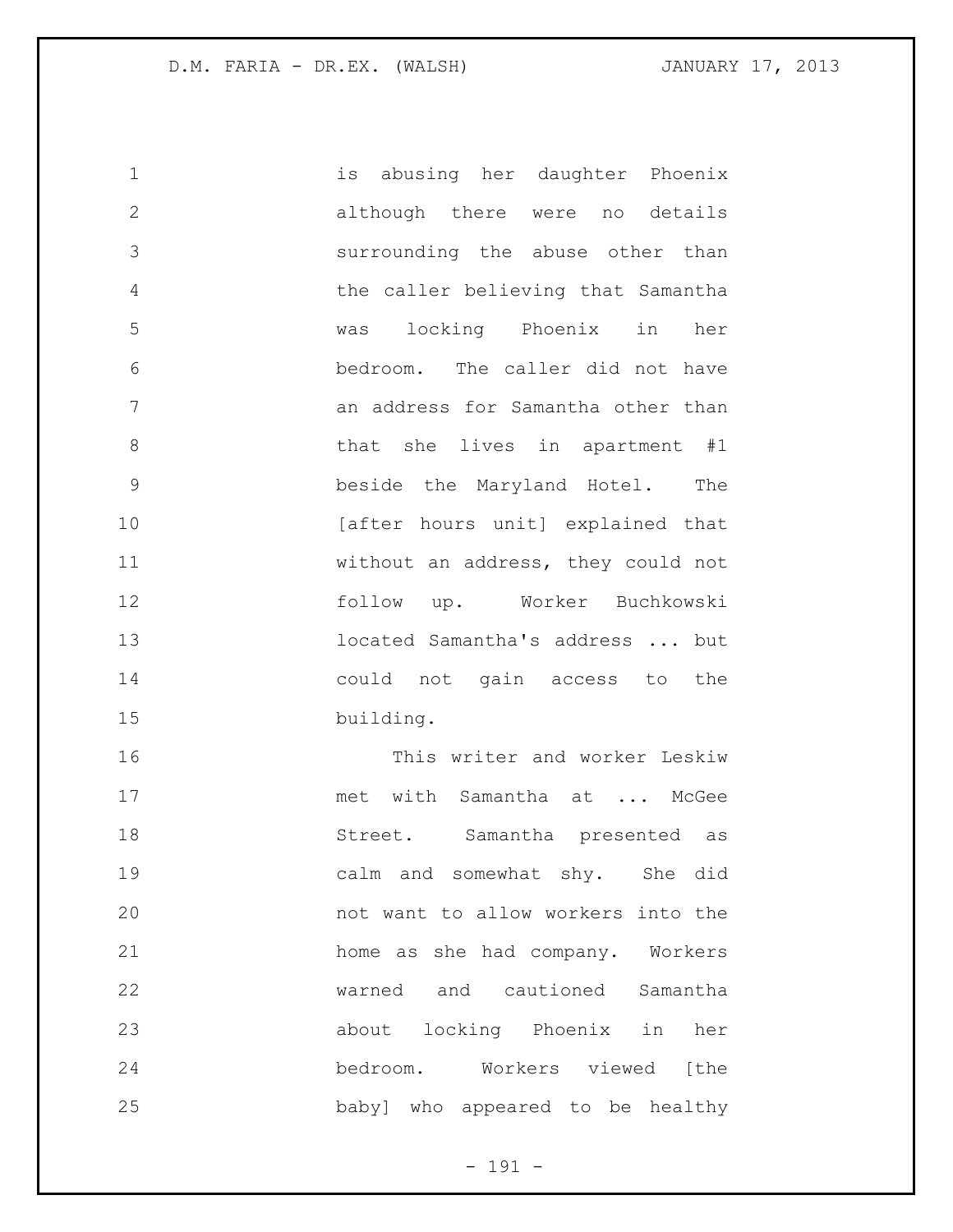and well-cared for. Workers did not note any protection concerns and so this matter can be closed to the Crisis 5 Response Unit at this time." Now do I understand your evidence to be that you don't recall whether you discussed this matter with Mr. Zalevich in addition to reviewing his report before you signed off on it? 11 A I do not recall. Q Mr. Zalevich testified that he recalled having a conversation in your office and while he didn't remember exactly the words he used, he remembered discussing briefly with you whether or not the file should be closed and part of that conversation included whether Phoenix had been seen. He informed you that Phoenix had not been seen. He can't remember if you asked that or if he volunteered the information, that you told him ideally Phoenix should be seen but that the file could still, should still be closed. Now are you denying that Mr. Zalevich or are you saying that Mr. Zalevich's recollection is not accurate? A No, I'm saying I do not remember that

conversation.

Q So it may have happened?

 $- 192 -$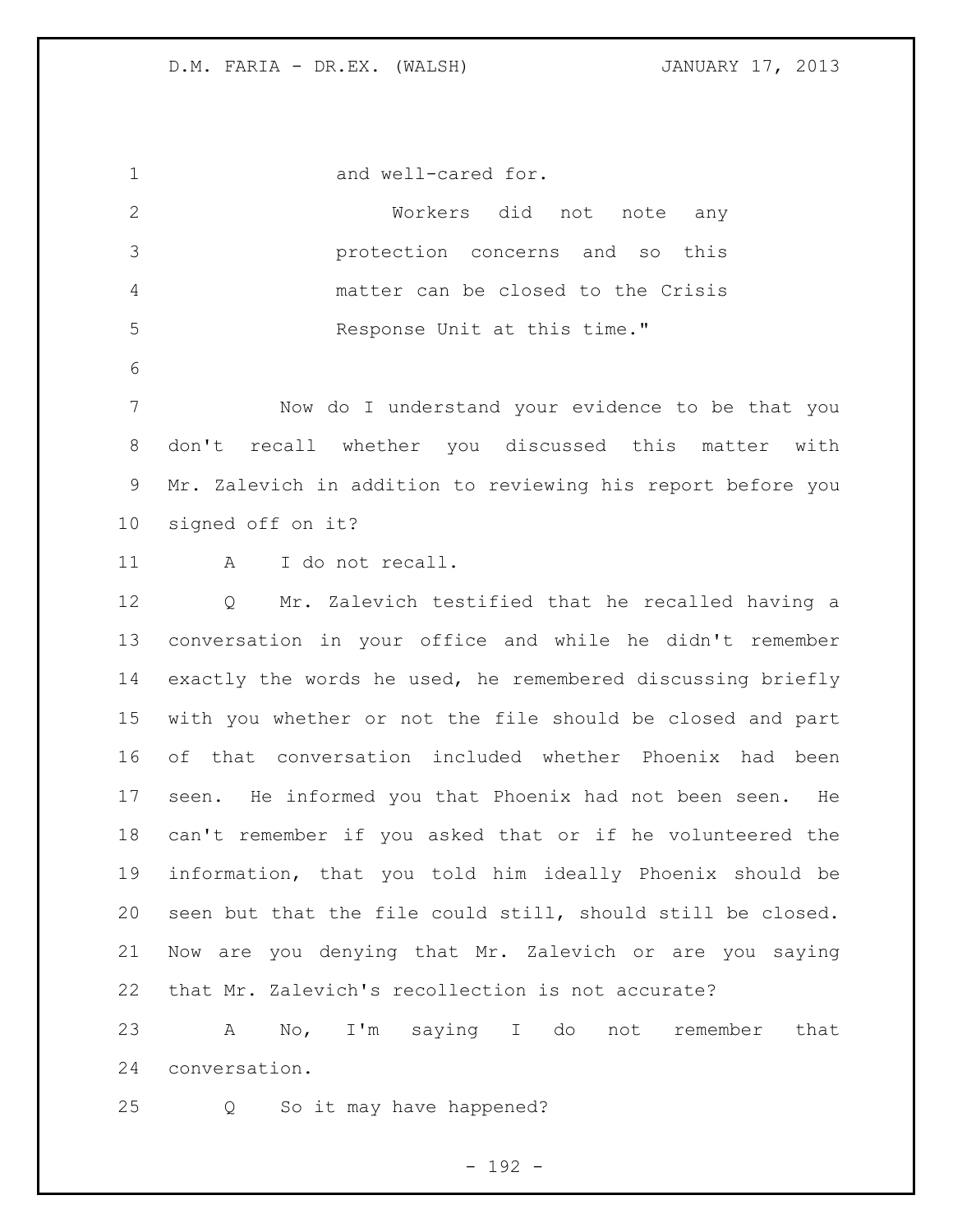A Yes.

 Q You agreed with Mr. Zalevich's recommendation to close the file?

A Yes.

 Q At the time that you authorized the file to be closed, how were you able to satisfy yourself as to Phoenix's safety and well being? That there were no child protection concerns considering that Ms. Kematch had not allowed the workers into her home, Phoenix had not been seen by the workers, the recording contained no information about the father of the baby living in the home, the file history showed Ms. Kematch had an extensive history with CFS and the fact that Phoenix was of a young and vulnerable age, how were you able, given all of that, to make a recommendation or to authorize closing the file?

 A Again, I can only go on what's in the written record. I do not remember what discussions I would have had in addition to this document with respect to what follow up Chris or what questions would have been asked. Regular practice, best practice of CRU was that children be seen. That was communicated to our staff and that's in a minute, in one of our unit meeting minutes and that's something that we strived for in terms of ensuring that that happened. Were there times that that didn't occur? Yes. And when you look at that unit meeting minute we're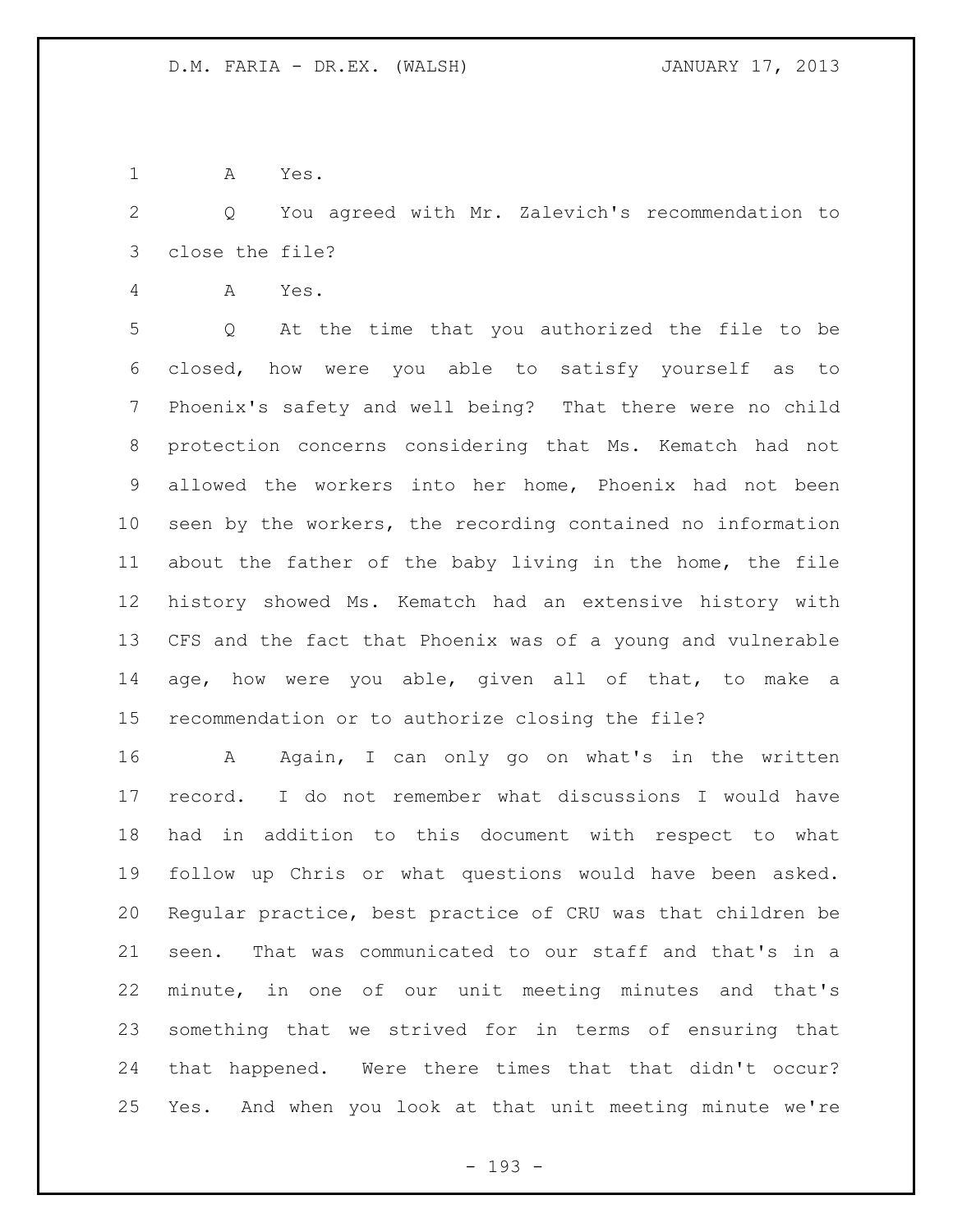clearly identifying that there's, that those concerns do happen and that's, that, you know, that we're striving, that best practice really is to see children whenever possible.

 At the time there was no specific requirement in the standard that we have face-to-face contact with all children in, when conducting an investigation. That standard came into effect in 2008 in the introduction of the case management standards. We had sent this case up to intake. It was refused or declined by intake. There was no standard that, that the children be, that there be face- to-face contact on all protection investigations. That was a best practice standard that we set for ourselves and we tried to achieve. Did we do that on every case? Absolutely not. Looking at, in light of the fact that I do not remember what conversations I would have had with Mr. Zalevich, with respect to his assessment, looking strictly at the report in front of me, I can only speculate but I think it potentially could have been, you know, the nature of the referral. We have an allegation of non- specified abuse and we also have an allegation of a child being locked in their room which does not meet the referral for criteria for abuse.

 So based on, based on the nature of the referral and comparing that to the gravity of other situations that

- 194 -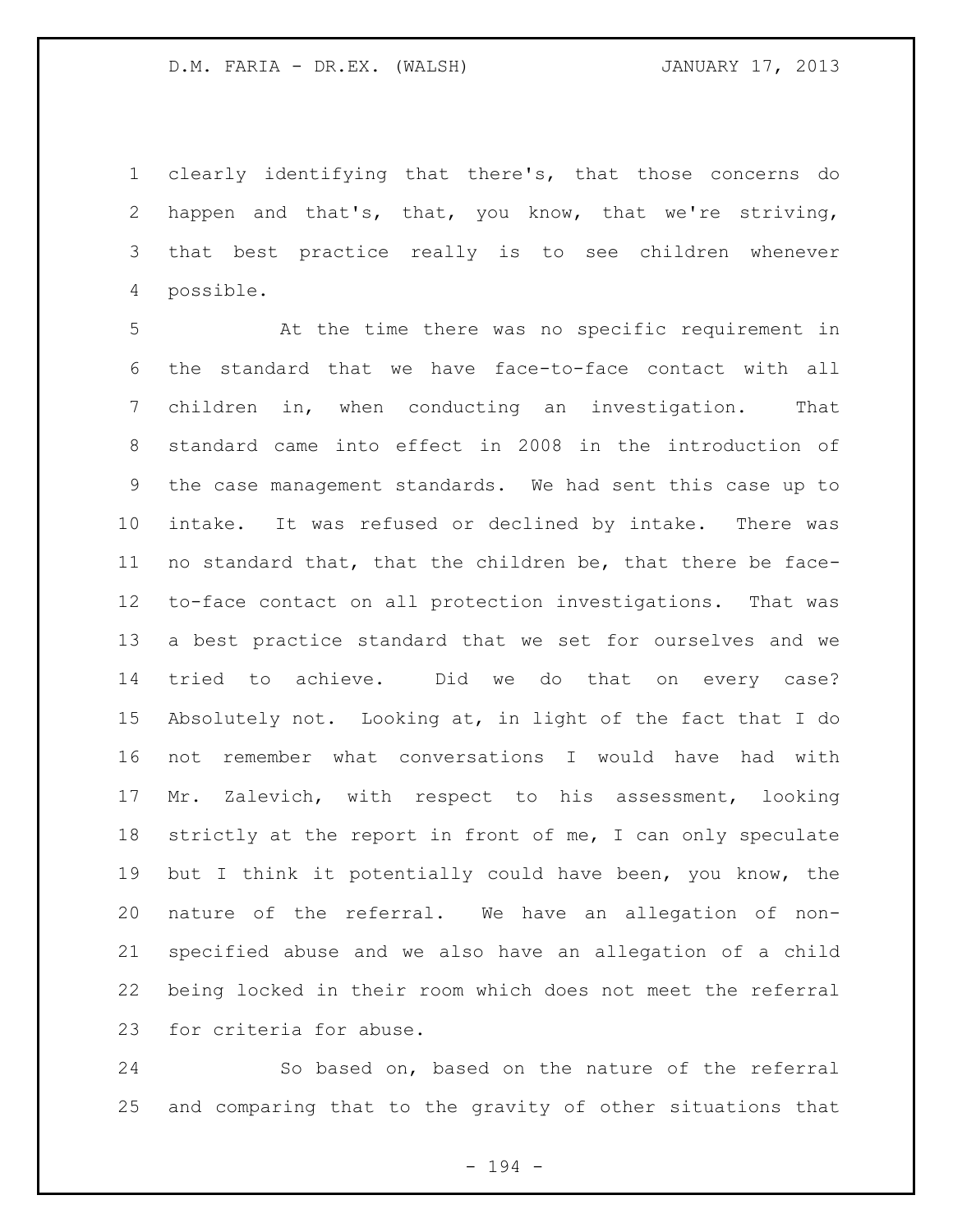we were managing at CRU, as well as based on the recommendations of Chris who, who was a younger staff but 3 had seven months of abuse experience and, you know, even though the recommendation wasn't made by Bill, Bill did attend. Bill was a seasoned 15-year veteran of child welfare and if he had, you know, if Bill had concerns or if he felt that something else needed to occur, he would have definitely brought that to Chris's attention or to my attention.

 So based on the nature of the referral and based on the recommendations of Chris, I made the decision to close the case.

 Q Did you consider any other options other than closing the case?

 A Well, the case, with the information that was available, did not meet the criteria for referral to abuse intake, it did not meet the criteria for referral to intake and we have two social work staff recommending that it be closed.

 Q When you say it did not meet the referral to go to intake, what do you mean?

 A Diana sent it to intake initially and somehow the referral ended back at CRU.

 Q But you have no information about what at all transpired?

 $- 195 -$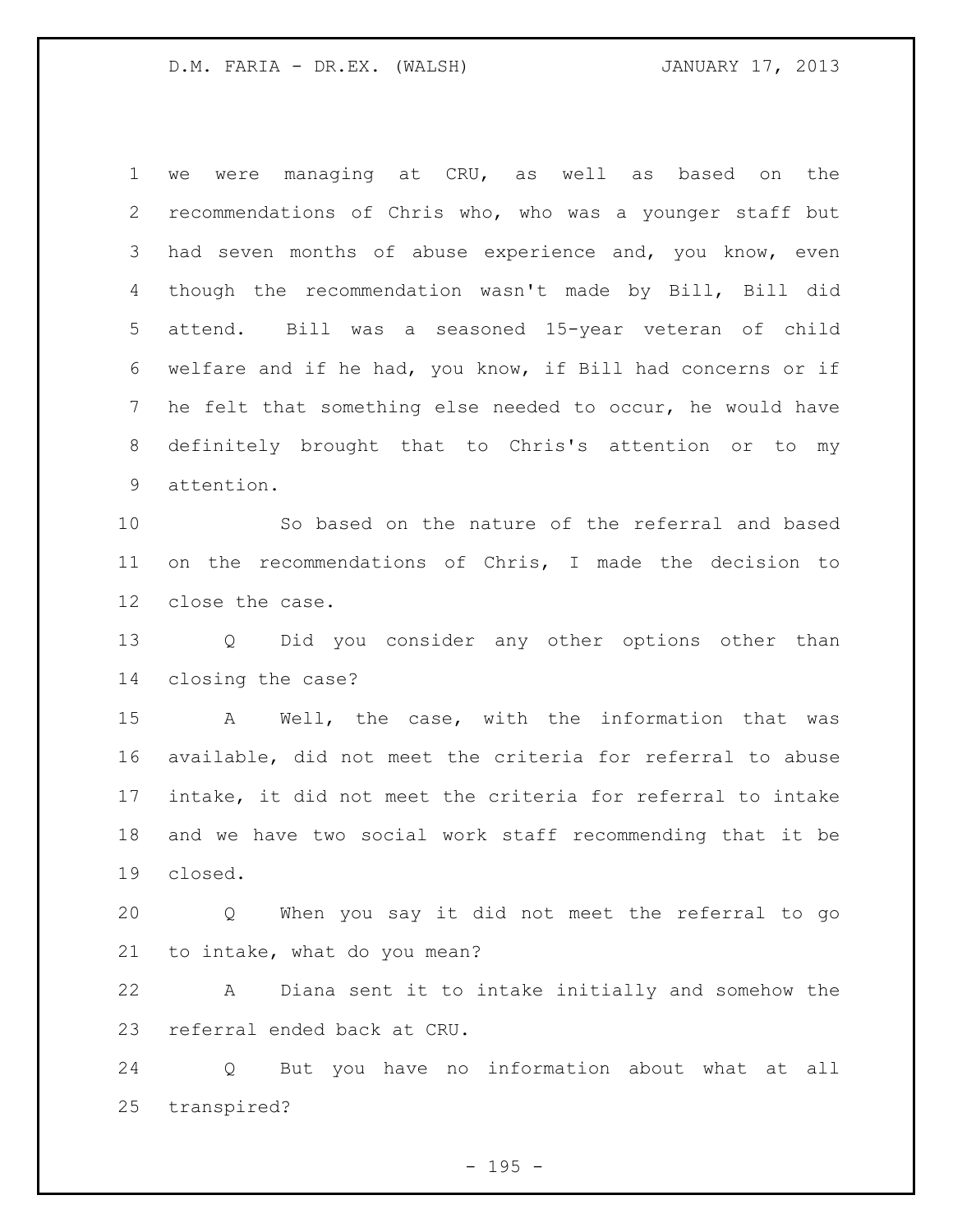1 A I know that the report indicates that the case was open to intake and returned to CRU. That's what, that's what's in the recording.

 Q That is we discuss -- in cases where intake would return a file to CRU to have more work done, that didn't mean that you couldn't send it back to intake if you thought there were still child protection concerns or you weren't sure whether there was child protection concerns, right?

 A Well, we were satisfied that there were no protection concerns based on the recommendations of the two staff.

 Q That's why you closed the file, because you were satisfied there were no child protection concerns?

 A I can only speculate as to why I closed the file because I do not remember what conversations I would have had with Chris about his contact in the home. There was no requirement at the time for face-to-face contact with children under the standards. Based on the soft nature of the referral, and the presenting information and the recommendations of the staff, we made the decision to close the case.

 Q In your role as a CRU supervisor, you were involved with Ms. Kematch and Phoenix on two separate occasions three months apart, right?

 $- 196 -$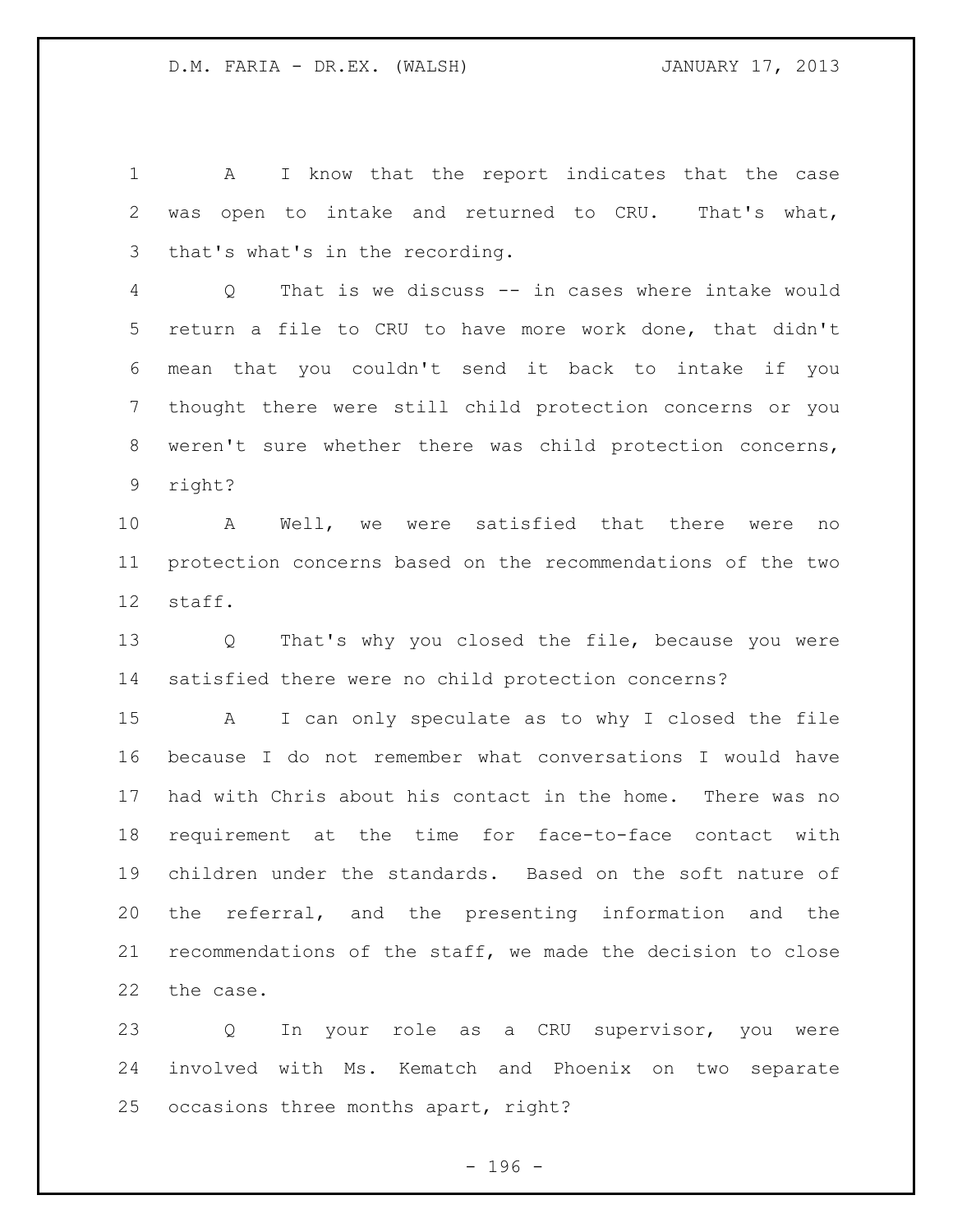A That's correct.

 Q On December 1, 2004, you had approved a recommendation to transfer the protection file relating to Samantha and Phoenix to intake because you wanted more assessment done, correct?

A That's correct.

 Q And that assessment never took place. The file was closed on December 7th, 2004, right?

 A I'm sorry, I'm confusing that with the 2003 referral, the two. Could you repeat that, please?

 Q In 2004, on December 1st, 2004, you saw that you signed off on a file recording where Ms. Wiebe indicated that the file was recommended to be transferred to intake for follow up, for ongoing follow up and assessment of the home environment.

 A Yes, and we did close that for reasons which I've already indicated.

 Q Based on the fact that the public health nurse had been to the house?

 A And based on the fact that there were no new presenting concerns.

 THE COMMISSIONER: Ms. Walsh, I'm going to stop you, looking at the clock. I assume you'll have questions for this witness relating to two or three of the reports. MS. WALSH: That's right, Mr. Commissioner.

- 197 -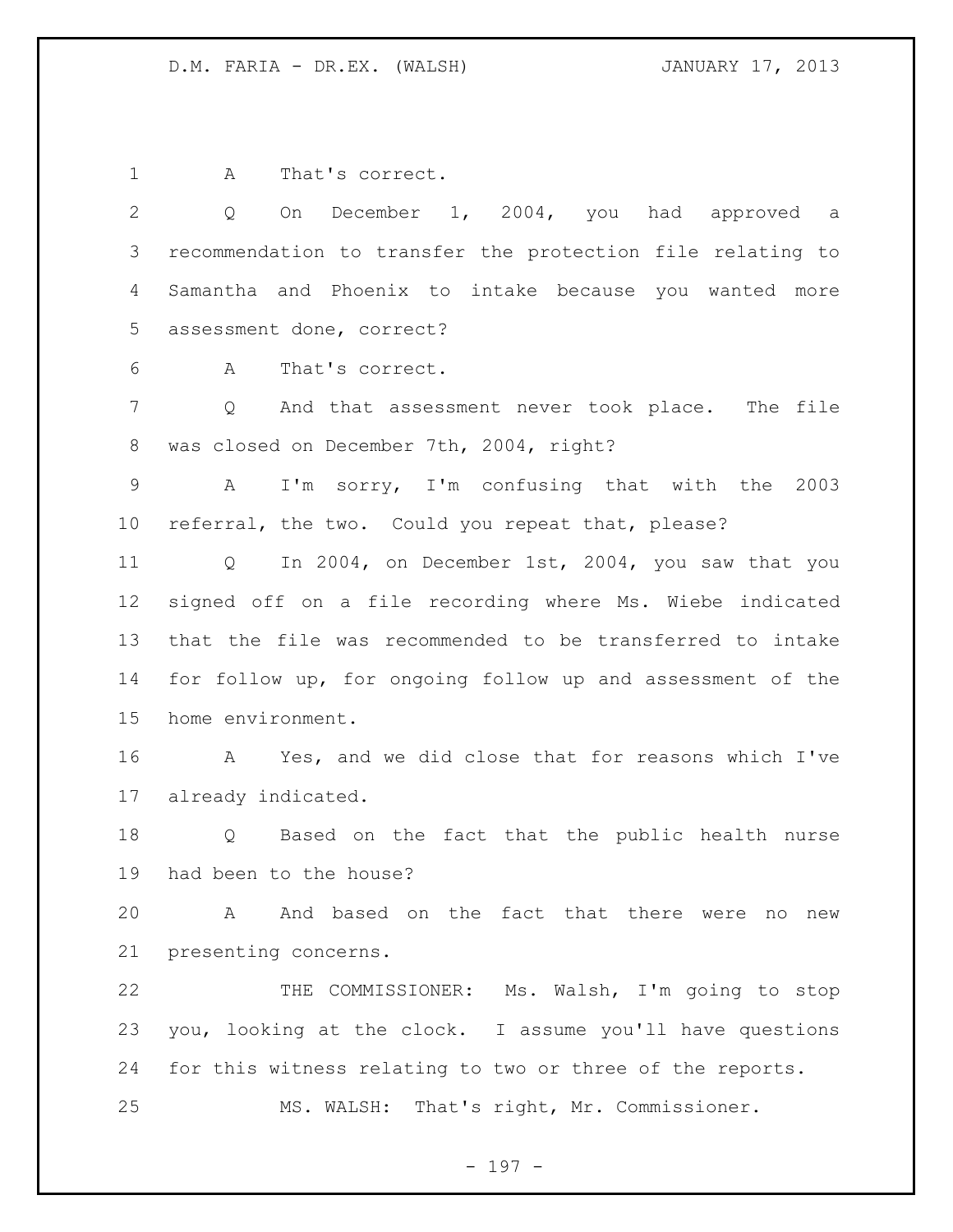1 THE COMMISSIONER: Well, I don't think we'll get to that today.

MS. WALSH: No, I don't either.

 THE COMMISSIONER: Have you any -- have you many more questions before you're ready to move there?

 MS. WALSH: About ten minutes, depending on the length of the witness's answers. If we could just finish the witness's involvement with the March '05.

9 THE COMMISSIONER: Well, is that totally inconvenient for any counsel? If not, I'll, I'll -- we'll take it to that point tonight then.

12 MS. WALSH: Thank you.

BY MS. WALSH:

 Q So the file was closed on December 7th, 2004. No one from CFS had been out to Ms. Kematch's house or seen Phoenix, right?

18 A That's correct.

 Q And then three months later the file is open to the agency again. The file comes back to your attention and although workers went out to the apartment, they did not see Phoenix, nor did they go into the home, correct?

A That's correct.

 Q And you agree that both the recording from the December 2004 involvement with Phoenix and her family and

- 198 -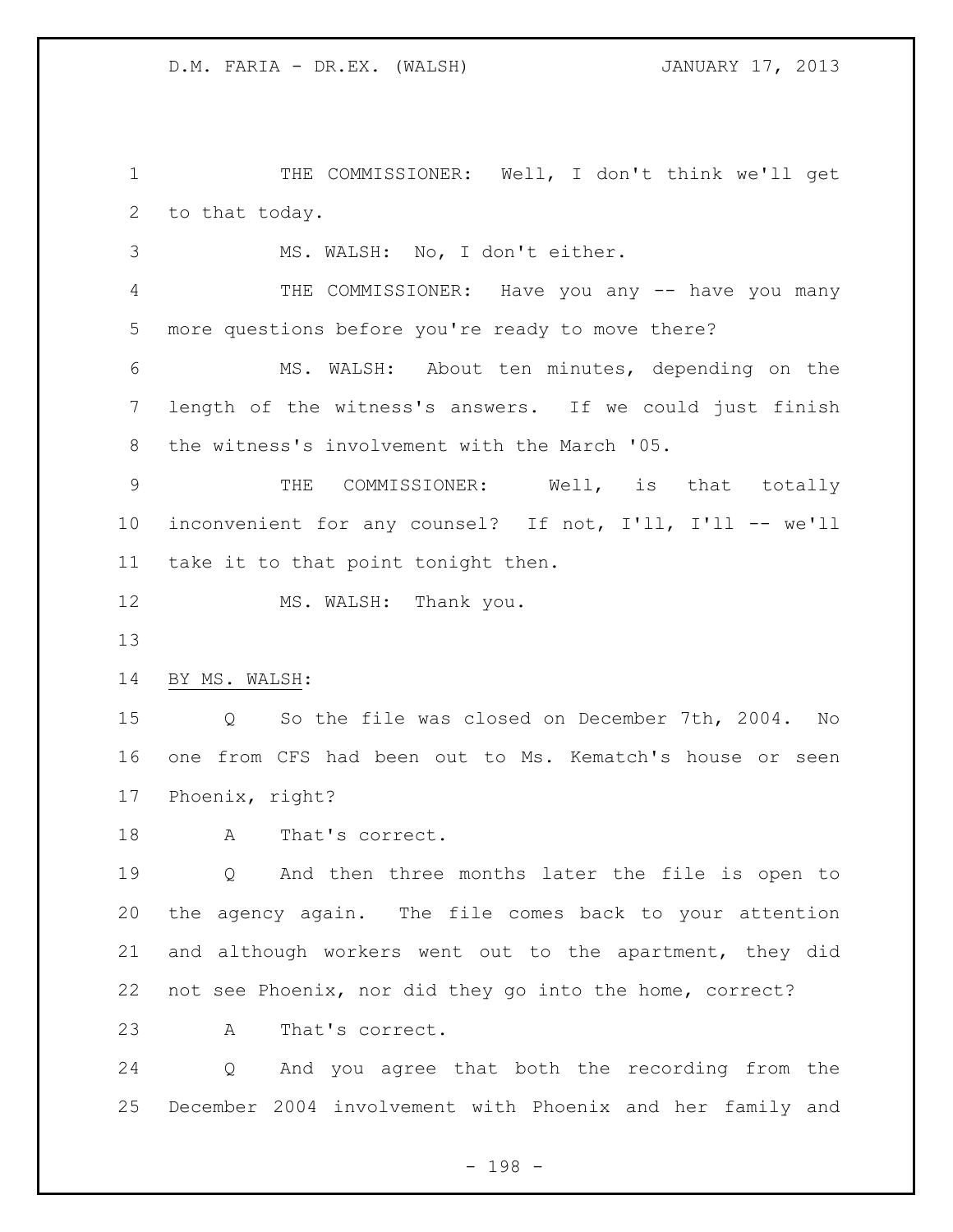the recording from the March '05 involvement with Phoenix and her family contain no information about Phoenix herself?

- A No.
- 
- Q You agree with that statement?

A Yes. In the physical report, yes.

 Q And in light of what you told me you understood was best practice, the fact that seeing, the importance of physically seeing a child had been the subject of a discussion at a joint CRU meeting in February of 2004, how do you reconcile that with closing the file, particularly in March of '05, without physically seeing Phoenix to ensure her safety and well being?

14 A Again, I can only speculate. Looking back at the written referral in front of me, it would have been based on the fact that we had a non-specified allegation of abuse and we have a concern presented with respect to a child being locked in a room. Workers attended to the home and they spoke to the, to the parent about that concern. When I read the report there's also no information indicating that she actually admitted to locking the child in her room. And we have the recommendation of my, my CRU staff, recommending that the file be closed. We had, we had two social work staff attend to the home and identified no protection concerns. There was also no requirement that

- 199 -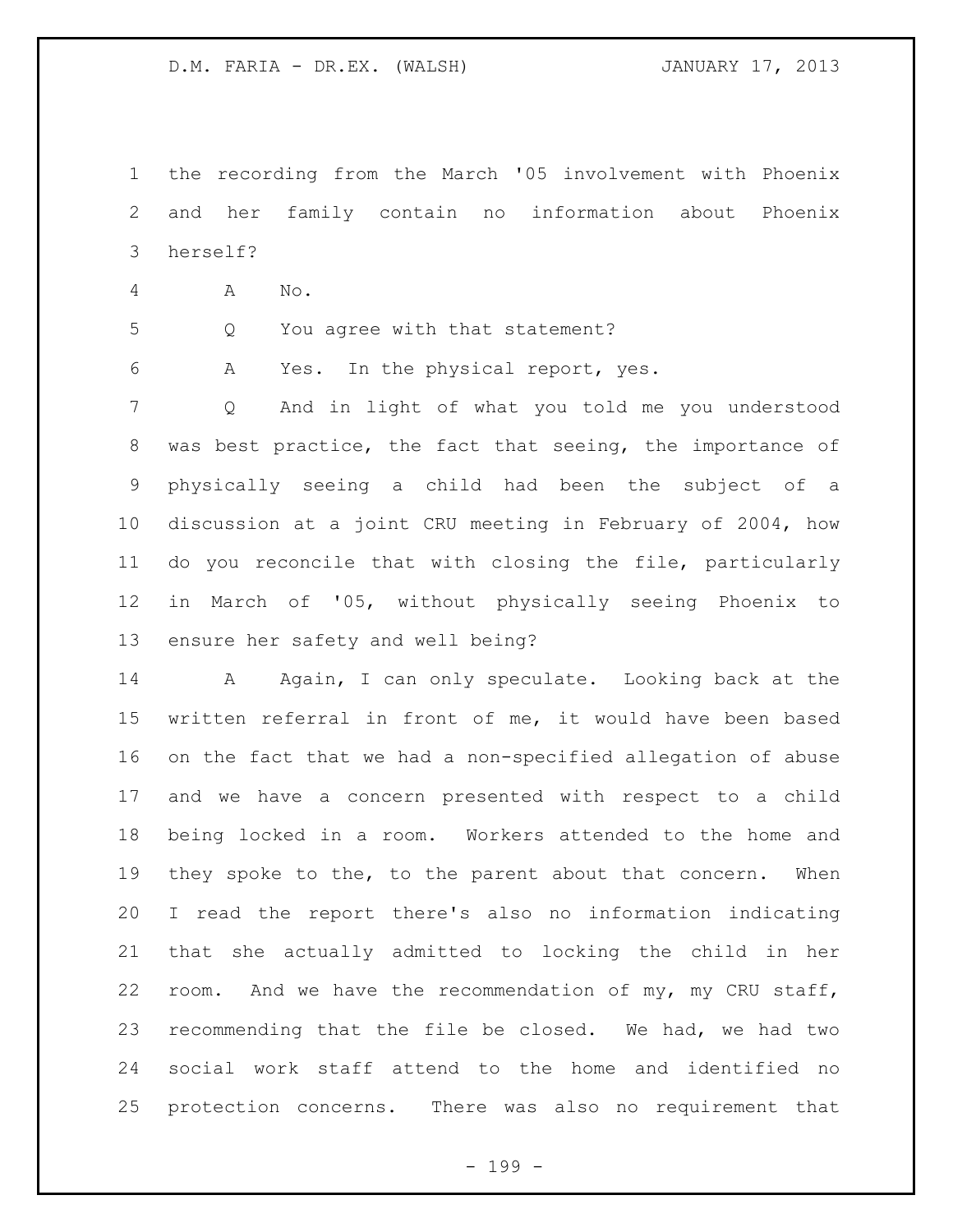face, for face-to-face contact in protection investigations at the time, under the standards, which was another factor. Today the requirement is that there is face-to-face contact on all, with all children on all cases.

 Q And did you actually direct your mind to there not being a standard requiring face-to-face contact in March of '05 when, when you agreed with closing the file without that contact?

 A If there was a standard that required us to have face-to-face contact with all children for all investigations, then we would have required that. We set that as a best practices standard for ourselves. We tried to achieve it. Were we able to achieve it 100 percent of the time? Absolutely not.

 Q So in March of 2005, when you agreed to close the file, was there anything preventing the agency from carrying out what you acknowledge was best practice and seeing Phoenix?

19 A Again, I can only speculate. It would have, it would have -- it could have depended on a multitude of factors. It could have depended on, you know, what was happening for us organizationally, what was happening for us in terms of the other, more urgent matters that we were dealing with at CRU on that particular day. We were a crisis response unit. We dealt with high risk imminent

 $-200 -$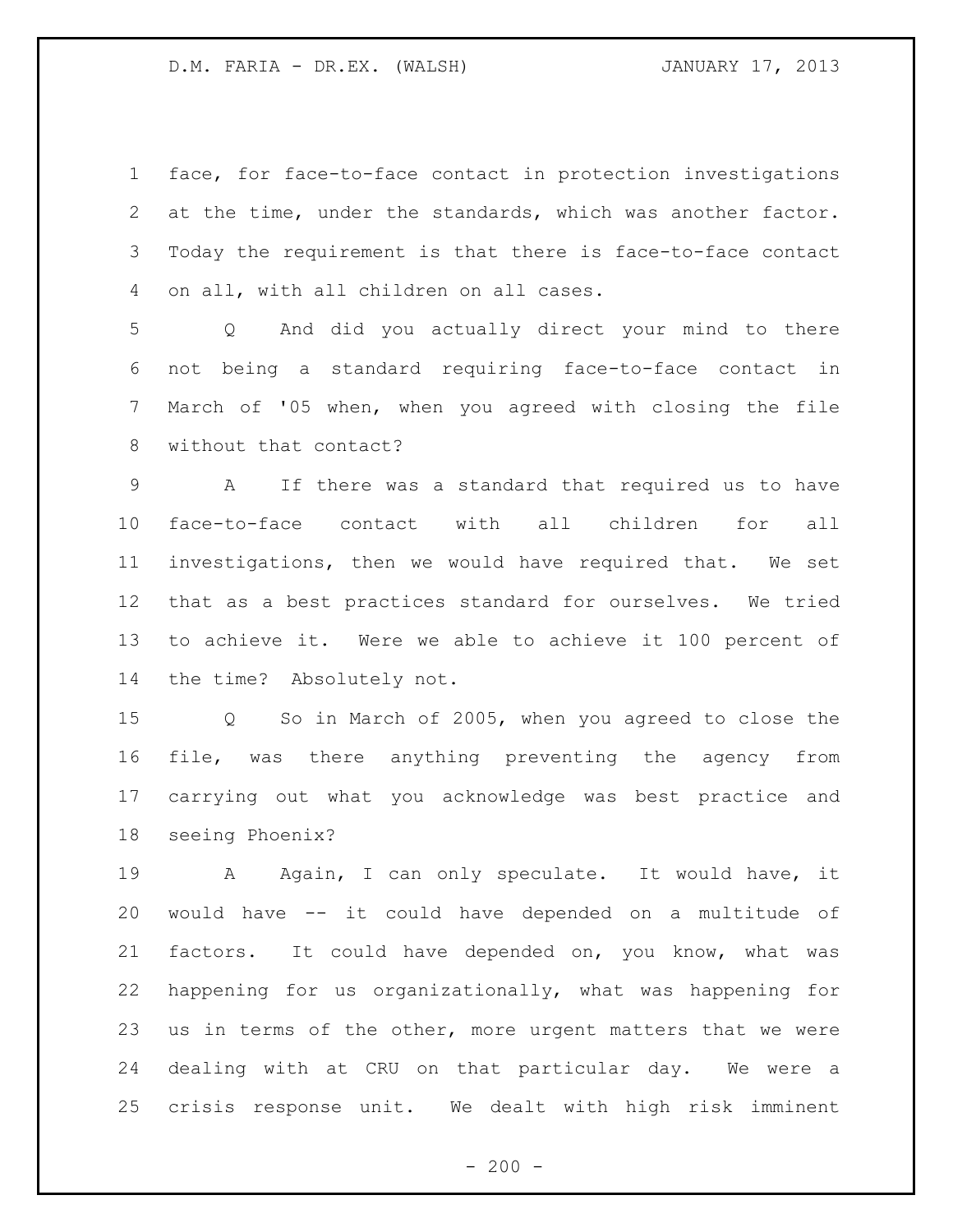matters. Operationally as well, we did not -- because our responsibility was short term involvement on cases, we did not have the same capacity to hold cases and to do the extensive types of investigations, that would have been done at intake, which is why it's critical that the fact that this case did not move on to intake, that that would have been, also been another factor in us not being able to achieve best practices in this matter.

 THE COMMISSIONER: Do you know who dealt with it when it was up in intake and, and sent back down?

11 THE WITNESS: I do not know. It would have been, this would have been, this would have gone to the central intake abuse supervisor, so whoever the central intake abuse supervisor was at the time.

## BY MS. WALSH:

 Q And when a file -- there's no information in the file as, the recording as to what happened with respect to it going to intake and not being accepted, but that would have occurred while Ms. Verrier was supervising the matter, right?

A Yes.

 Q And there's no indication in the file that after Mr. Zalevich and Mr. Leskiw failed to see Phoenix on March the 9th, '05, you referred the matter up to intake for them

 $- 201 -$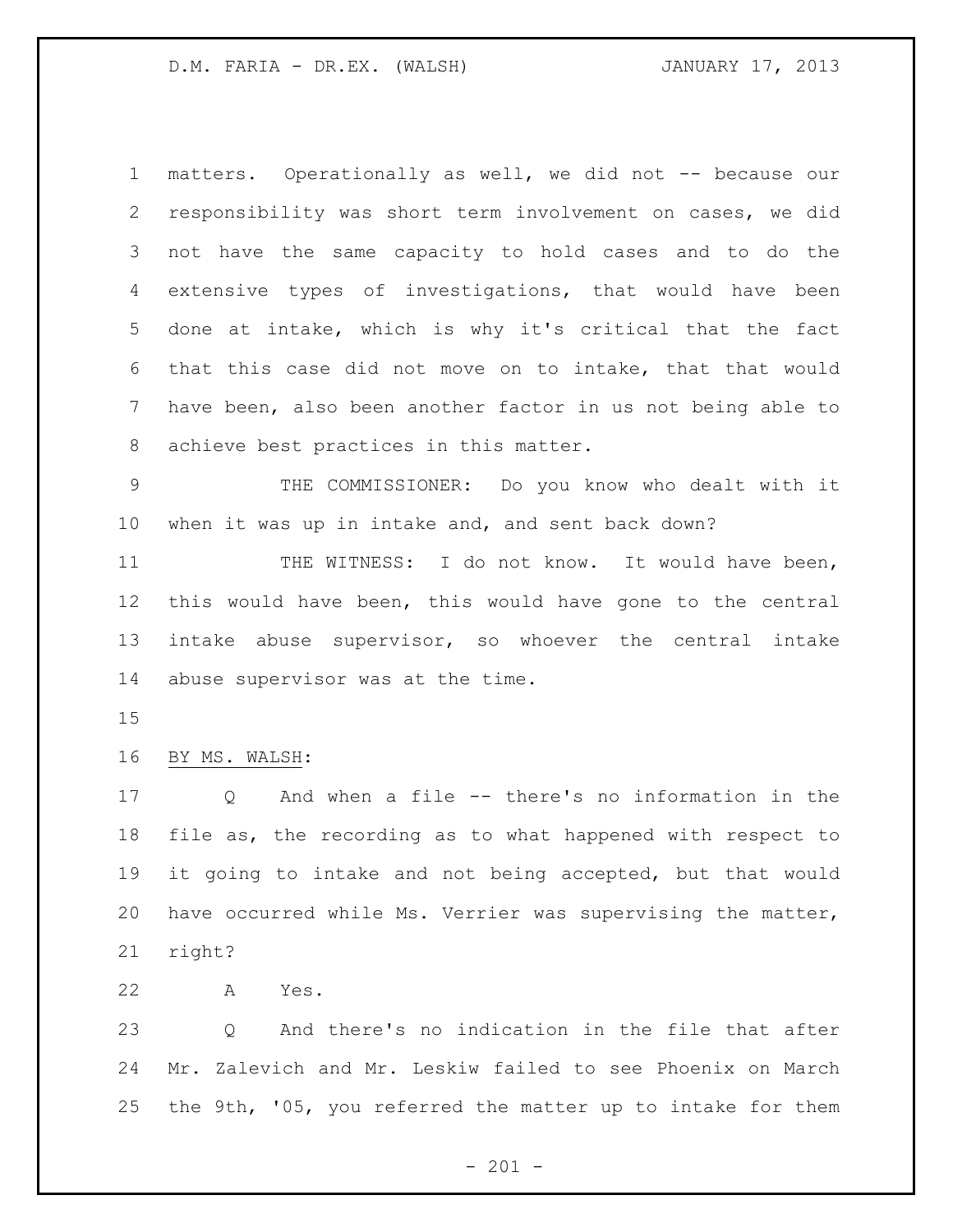to do further follow up and see Phoenix?

| $\mathbf{2}$    | No, because I had an assessment by two social<br>A                |
|-----------------|-------------------------------------------------------------------|
| 3               | workers that there were no noted protection concerns.             |
| 4               | And that's, that's why you closed the file, not<br>$\overline{Q}$ |
| 5               | because you thought intake wouldn't take it but because you       |
| 6               | had no child protection concerns?                                 |
| 7               | Yes. Now the factors around us not being able to<br>A             |
| 8               | achieve best practice in this matter and see the child,           |
| 9               | that relates, that one, the fact that intake didn't take          |
| 10 <sub>o</sub> | the case would have been one of the factors.                      |
| 11              | But you didn't try to get intake to take the case<br>$Q \qquad$   |
| 12 <sub>2</sub> | after the workers had failed to see Phoenix?                      |
| 13              | If that had been addressed by -- after the<br>A                   |
| 14              | workers had seen Phoenix?                                         |
| 15              | Had failed to see Phoenix.<br>Q                                   |
| 16              | If intake had already refused the case and there<br>A             |
| 17              | was no new information and I have social workers that are         |
| 18              | identifying there's no new protection concerns, I was not         |
| 19              | in a capacity to move that case up to intake.                     |
| 20              | Q If you had felt that there were child protection                |
| 21              | concerns or you didn't know whether there were child              |
| 22              | protection concerns, you could have gone to your assistant        |
| 23              | program manager and said, look, I think intake needs to           |
| 24              | take this, somebody needs to resolve this.                        |

A Yes.

- 202 -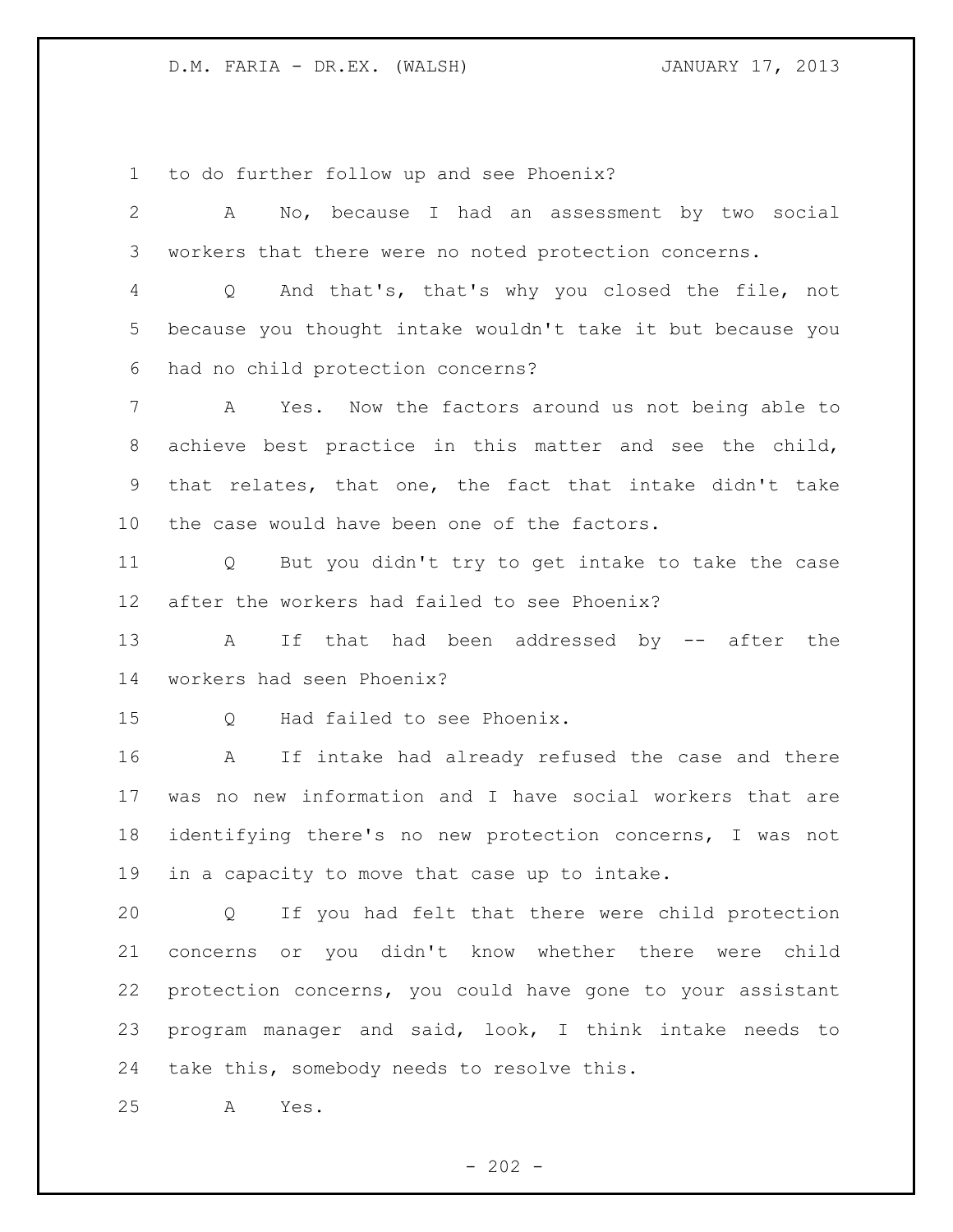1 Q You didn't do that? A No. If I felt that there were child protection concerns, I would have not have closed this case. Q Right, thank you. MS. WALSH: Mr. Commissioner, this would be an appropriate place to end my questions for today. THE COMMISSIONER: So you're ready to move on to the, when we commence Monday morning, we'll move on to the three reports? MS. WALSH: I believe so, yes. THE COMMISSIONER: And then we'll take the cross- examinations from other counsel. 13 MS. WALSH: Yes. 14 THE COMMISSIONER: All right. MS. WALSH: And we will be at the Fort Garry Hotel as you reminded everyone at the outset. 17 THE COMMISSIONER: Yes, and where in the Fort Garry, do you know? 19 MS. WALSH: The 7th floor. 20 THE COMMISSIONER: 7th floor? 21 MS. WALSH: Yes. THE COMMISSIONER: So that's where we will -- and that is because this room is not available. We're not moving around town by choice, but we've got to have a place to meet and that's the most suitable so we'll be there at